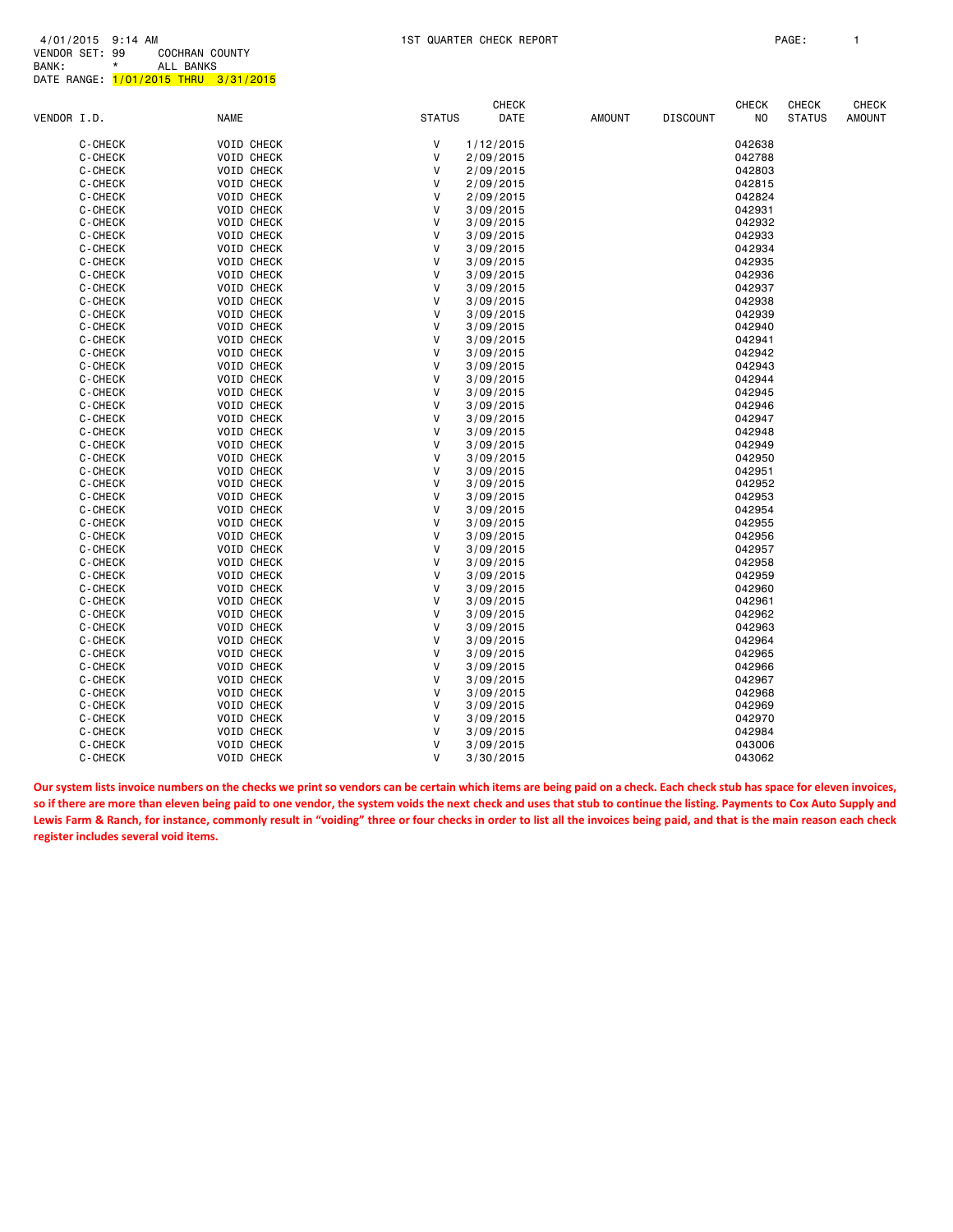| 4/01/2015 9:14 AM<br>VENDOR SET: 99<br><b>COCHRAN COUNTY</b><br>ALL BANKS<br>BANK:<br>*<br>DATE RANGE: 1/01/2015 THRU 3/31/2015 |                                        |                                |                   | 1ST QUARTER CHECK REPORT    |                                                        |                                                          | PAGE:<br>$\overline{2}$                                 |
|---------------------------------------------------------------------------------------------------------------------------------|----------------------------------------|--------------------------------|-------------------|-----------------------------|--------------------------------------------------------|----------------------------------------------------------|---------------------------------------------------------|
| VENDOR I.D.                                                                                                                     | <b>NAME</b>                            |                                | <b>STATUS</b>     | <b>CHECK</b><br><b>DATE</b> | <b>AMOUNT</b>                                          | CHECK<br>N <sub>O</sub><br><b>DISCOUNT</b>               | CHECK<br><b>CHECK</b><br><b>STATUS</b><br><b>AMOUNT</b> |
| C-CHECK<br>C-CHECK                                                                                                              | <b>VOID CHECK</b><br><b>VOID CHECK</b> |                                | V<br>$\mathsf{V}$ | 3/30/2015<br>3/30/2015      |                                                        | 043075<br>043126                                         |                                                         |
| * * TOTALS * *<br>REGULAR CHECKS:<br>HAND CHECKS:<br>DRAFTS:<br>EFT:<br>NON CHECKS:                                             |                                        | NO<br>0<br>0<br>0<br>0<br>0    |                   |                             | INVOICE AMOUNT<br>0.00<br>0.00<br>0.00<br>0.00<br>0.00 | <b>DISCOUNTS</b><br>0.00<br>0.00<br>0.00<br>0.00<br>0.00 | CHECK AMOUNT<br>0.00<br>0.00<br>0.00<br>0.00<br>0.00    |
| <b>VOID CHECKS:</b>                                                                                                             |                                        | 50 VOID DEBITS<br>VOID CREDITS |                   | 0.00<br>0.00                | 0.00                                                   | 0.00                                                     |                                                         |
| <b>TOTAL ERRORS:</b><br>$\overline{\mathbf{0}}$                                                                                 |                                        |                                |                   |                             |                                                        |                                                          |                                                         |
| VENDOR SET: 99 BANK: *                                                                                                          | TOTALS:                                | N <sub>O</sub><br>50           |                   |                             | INVOICE AMOUNT<br>0.00                                 | <b>DISCOUNTS</b><br>0.00                                 | CHECK AMOUNT<br>0.00                                    |
| BANK: *<br>TOTALS:                                                                                                              |                                        | 50                             |                   |                             | 0.00                                                   | 0.00                                                     | 0.00                                                    |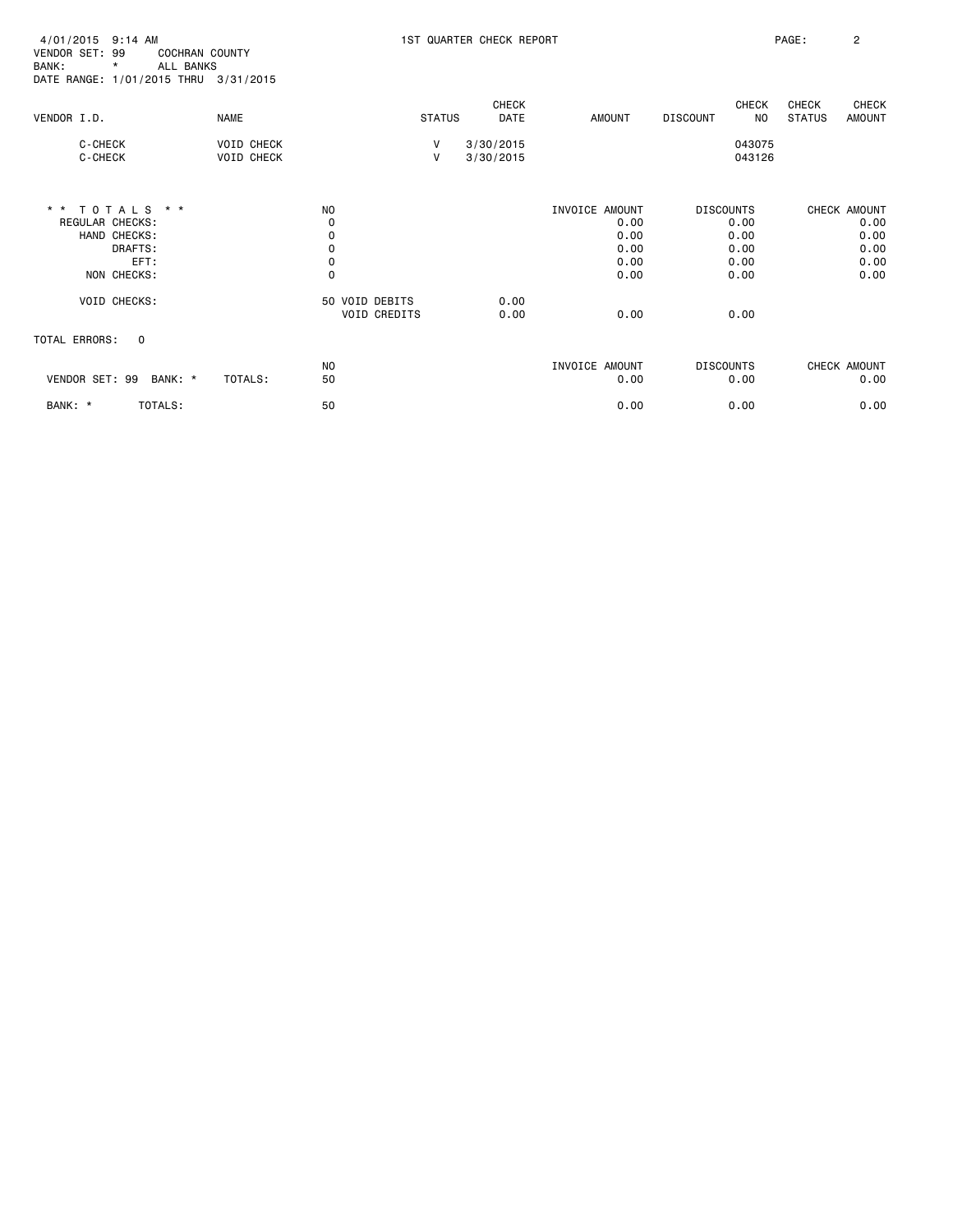|             |                      |                               |                       | <b>CHECK</b> |               |                 | <b>CHECK</b> | <b>CHECK</b>  | <b>CHECK</b>  |
|-------------|----------------------|-------------------------------|-----------------------|--------------|---------------|-----------------|--------------|---------------|---------------|
| VENDOR I.D. |                      | <b>NAME</b>                   | <b>STATUS</b>         | DATE         | <b>AMOUNT</b> | <b>DISCOUNT</b> | NO           | <b>STATUS</b> | <b>AMOUNT</b> |
| B029        |                      | BRUCKNER'S TRUCK SALES, INC   |                       |              |               |                 |              |               |               |
|             | C-CM349775L          | PREC <sub>2</sub>             | N                     | 3/30/2015    |               |                 | 000000       |               |               |
|             | 15 622-5451          | REPAIRS                       | <b>RET CAPSCREW</b>   |              | 2.17CR        |                 |              |               |               |
|             | 15 622-5451          | REPAIRS                       | <b>RET WASHER</b>     |              | 1.78CR        |                 |              |               |               |
|             | 15 622-5451          | REPAIRS                       | RET COVER             |              | 300.48CR      |                 |              |               |               |
|             | 15 622-5451          | REPAIRS                       | RET FITTING           |              | 16.85CR       |                 |              |               |               |
|             | C-CM357330L          | PREC 2                        | N                     | 3/30/2015    |               |                 | 000000       |               |               |
|             | 15 622-5451          | REPAIRS                       | RET 2 CAP             |              | 154.90CR      |                 |              |               |               |
|             | I-357282L            | PREC <sub>2</sub>             | N                     | 3/30/2015    |               |                 | 000000       |               |               |
|             | 15 622-5451          | REPAIRS                       | 2 3" CAP              |              | 154.90        |                 |              |               |               |
|             | I-357330L            | PREC <sub>2</sub>             | N                     | 3/30/2015    |               |                 | 000000       |               |               |
|             | 15 622-5451          | REPAIRS                       | 2 CAP                 |              | 154.90        |                 |              |               |               |
|             | I-357607L            | PREC <sub>2</sub>             | N                     | 3/30/2015    |               |                 | 000000       |               |               |
|             | 15 622-5451          | REPAIRS                       | LOCKING CAP           |              | 59.20         |                 |              |               |               |
|             | I-357874L            | PREC <sub>2</sub>             | N                     | 3/30/2015    |               |                 | 000000       |               |               |
|             | 15 622-5451          | REPAIRS                       | LOCKING CAP           |              | 59.20         |                 |              |               |               |
|             | I-CHARGE MEMO        | BRUCKNER'S - STOP MINUS CHECK | N                     | 3/30/2015    |               |                 | 000000       |               |               |
|             | 15 622-5451          | REPAIRS                       | BRUCKNER'S - STOP MI  |              | 47.98         |                 |              |               |               |
| A233        |                      | SILVIA ALVARADO               |                       |              |               |                 |              |               |               |
|             | $I - GR$ JURY 1/8/15 | DISTRICT COURT                | R                     | 1/08/2015    |               |                 | 042537       |               |               |
|             | 10 435-5491          | <b>GRAND JURY</b>             | GRAND JURY SVC        |              | 15.00         |                 |              |               | 15.00         |
| A256        |                      | SAVANNAH AMALLA               |                       |              |               |                 |              |               |               |
|             | $I-GR$ JURY 1/8/15   | DISTRICT COURT                | R                     | 1/08/2015    |               |                 | 042538       |               |               |
|             | 10 435-5491          | <b>GRAND JURY</b>             | GRAND JURY SVC        |              | 15.00         |                 |              |               | 15.00         |
| <b>B278</b> |                      | KRISTOPHER BROWN              |                       |              |               |                 |              |               |               |
|             | I-GR JURY 1/8/15     | DISTRICT COURT                | R                     | 1/08/2015    |               |                 | 042539       |               |               |
|             | 10 435-5491          | <b>GRAND JURY</b>             | <b>GRAND JURY SVC</b> |              | 15.00         |                 |              |               | 15.00         |
| C051        |                      | COCHRAN COUNTY CHILDRENS      |                       |              |               |                 |              |               |               |
|             | I-GR JURY 1/8/15     | DISTRICT COURT                | R                     | 1/08/2015    |               |                 | 042540       |               |               |
|             | 10 435-5491          | <b>GRAND JURY</b>             | DONATION/LARRY TURNE  |              | 40.00         |                 |              |               |               |
|             | 435-5491<br>10       | <b>GRAND JURY</b>             | DONATION/DONALD RICH  |              | 40.00         |                 |              |               |               |
|             | 435 - 5491<br>10     | <b>GRAND JURY</b>             | DONATION/PEGGY SILHA  |              | 40.00         |                 |              |               |               |
|             | 435-5491<br>10       | <b>GRAND JURY</b>             | DONATION/DEBBIE HERR  |              | 40.00         |                 |              |               |               |
|             | 435-5491<br>10       | <b>GRAND JURY</b>             | DONATION/GERALD SAND  |              | 40.00         |                 |              |               |               |
|             | 435-5491<br>10       | <b>GRAND JURY</b>             | DONATION/RAYMOND KER  |              | 15.00         |                 |              |               |               |
|             | 435-5491<br>10       | <b>GRAND JURY</b>             | DONATION/NATALIE SIL  |              | 15.00         |                 |              |               |               |
|             | 10<br>435-5491       | <b>GRAND JURY</b>             | DONATION/CURTIS GAND  |              | 15.00         |                 |              |               |               |
|             | 435-5491<br>10       | <b>GRAND JURY</b>             | DONATION/PAT HENRY    |              | 15.00         |                 |              |               |               |
|             | 435-5491<br>10       | <b>GRAND JURY</b>             | DONATION/JULIA WHITE  |              | 15.00         |                 |              |               |               |
|             | 435-5491<br>10       | <b>GRAND JURY</b>             | DONATION/JENNY HENRY  |              | 15.00         |                 |              |               |               |
|             | 435-5491<br>10       | <b>GRAND JURY</b>             | DONATION/BENNIE O'BR  |              | 15.00         |                 |              |               |               |
|             | 10<br>435-5491       | <b>GRAND JURY</b>             | DONATION/TERESA HUCK  |              | 15.00         |                 |              |               | 320.00        |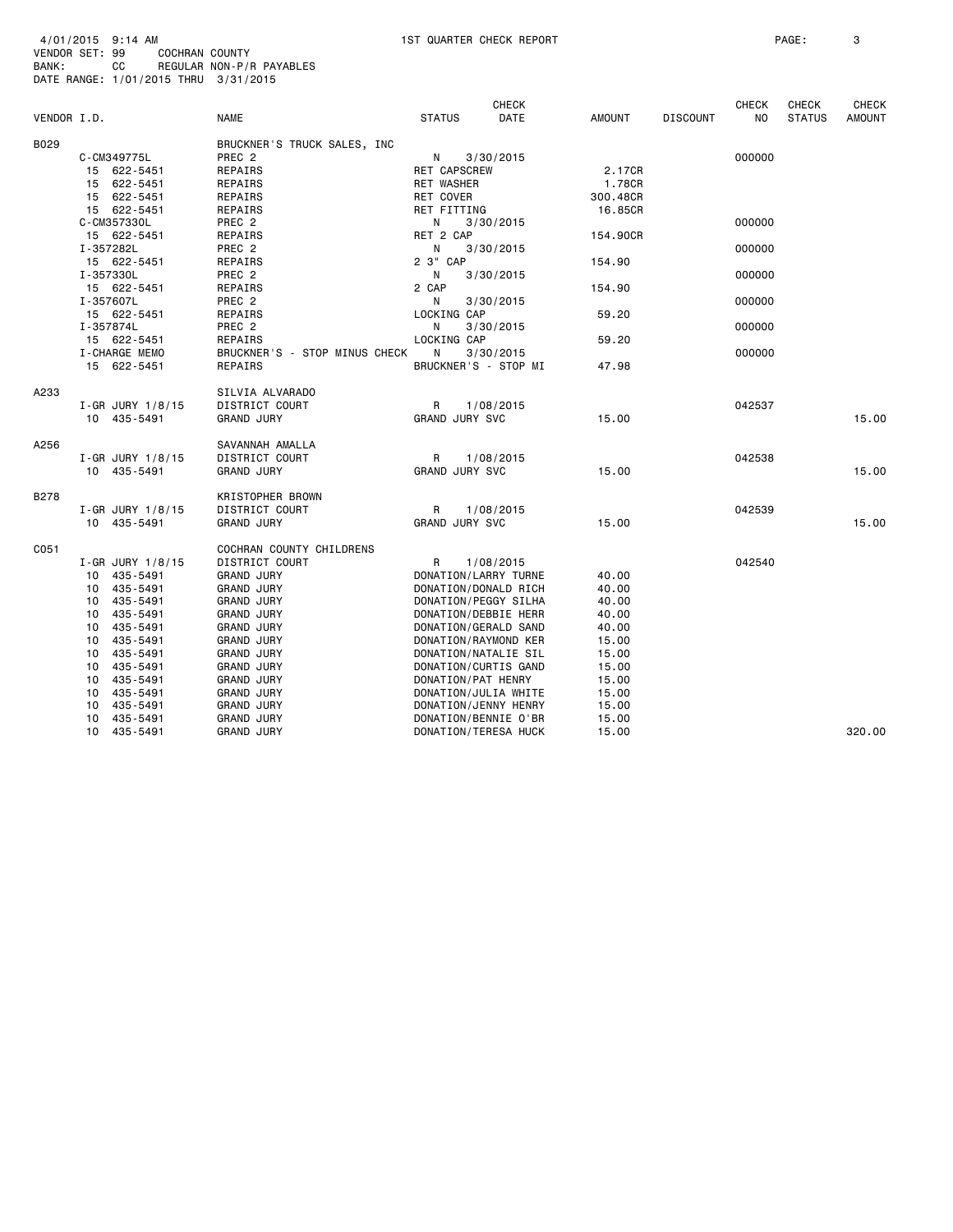| VENDOR SET: 99<br>BANK: | 4/01/2015 9:14 AM<br>COCHRAN COUNTY<br>CС<br>DATE RANGE: 1/01/2015 THRU 3/31/2015 | REGULAR NON-P/R PAYABLES                                     |                            | 1ST QUARTER CHECK REPORT |               |                 |                                | PAGE:                         | 4                             |
|-------------------------|-----------------------------------------------------------------------------------|--------------------------------------------------------------|----------------------------|--------------------------|---------------|-----------------|--------------------------------|-------------------------------|-------------------------------|
| VENDOR I.D.             |                                                                                   | <b>NAME</b>                                                  | <b>STATUS</b>              | <b>CHECK</b><br>DATE     | <b>AMOUNT</b> | <b>DISCOUNT</b> | <b>CHECK</b><br>N <sub>O</sub> | <b>CHECK</b><br><b>STATUS</b> | <b>CHECK</b><br><b>AMOUNT</b> |
| C355                    | I-GR JURY 1/8/15<br>10 435-5491                                                   | PATSY CROOK<br>DISTRICT COURT<br><b>GRAND JURY</b>           | R<br><b>GRAND JURY SVC</b> | 1/08/2015                | 15.00         |                 | 042541                         |                               | 15.00                         |
| C362                    | I-GR JURY 1/8/15<br>10 435-5491                                                   | ENRIQUE CABEZUELA, JR<br>DISTRICT COURT<br><b>GRAND JURY</b> | R<br><b>GRAND JURY SVC</b> | 1/08/2015                | 40.00         |                 | 042542                         |                               | 40.00                         |
| C363                    | I-GR JURY 1/8/15<br>10 435-5491                                                   | GEORGE CARRILLO<br>DISTRICT COURT<br><b>GRAND JURY</b>       | R<br><b>GRAND JURY SVC</b> | 1/08/2015                | 15.00         |                 | 042543                         |                               | 15.00                         |
| D047                    | I-GR JURY 1/8/15<br>10 435-5491                                                   | DANIELLE DOBSON<br>DISTRICT COURT<br><b>GRAND JURY</b>       | R<br><b>GRAND JURY SVC</b> | 1/08/2015                | 15.00         |                 | 042544                         |                               | 15.00                         |
| D124                    | I-GR JURY $1/8/15$<br>10 435-5491                                                 | JOANN DOBSON<br>DISTRICT COURT<br><b>GRAND JURY</b>          | R<br><b>GRAND JURY SVC</b> | 1/08/2015                | 15.00         |                 | 042545                         |                               | 15.00                         |
| E080                    | I-GR JURY 1/8/15<br>10 435-5491                                                   | <b>CED ELMORE</b><br>DISTRICT COURT<br><b>GRAND JURY</b>     | R<br><b>GRAND JURY SVC</b> | 1/08/2015                | 15.00         |                 | 042546                         |                               | 15.00                         |
| E081                    | I-GR JURY $1/8/15$<br>10 435-5491                                                 | ALYSSA ESPINO<br>DISTRICT COURT<br><b>GRAND JURY</b>         | R<br><b>GRAND JURY SVC</b> | 1/08/2015                | 15.00         |                 | 042547                         |                               | 15.00                         |
| F099                    | I-GR JURY 1/8/15<br>10 435-5491                                                   | <b>NOEMA FRANCO</b><br>DISTRICT COURT<br><b>GRAND JURY</b>   | R<br>GRAND JURY SVC        | 1/08/2015                | 40.00         |                 | 042548                         |                               | 40.00                         |
| F218                    | I-GR JURY 1/8/15<br>10 435-5491                                                   | <b>CARLOS FLORES</b><br>DISTRICT COURT<br><b>GRAND JURY</b>  | R<br><b>GRAND JURY SVC</b> | 1/08/2015                | 40.00         |                 | 042549                         |                               | 40.00                         |
| G046                    | I-GR JURY $1/8/15$<br>10 435-5491                                                 | MANUELA GUARDIOLA<br>DISTRICT COURT<br><b>GRAND JURY</b>     | R<br>GRAND JURY SVC        | 1/08/2015                | 15.00         |                 | 042550                         |                               | 15.00                         |
| G250                    | I-GR JURY 1/8/15<br>10 435-5491                                                   | SAMMY GARZA<br>DISTRICT COURT<br><b>GRAND JURY</b>           | R<br>GRAND JURY SVC        | 1/08/2015                | 15.00         |                 | 042551                         |                               | 15.00                         |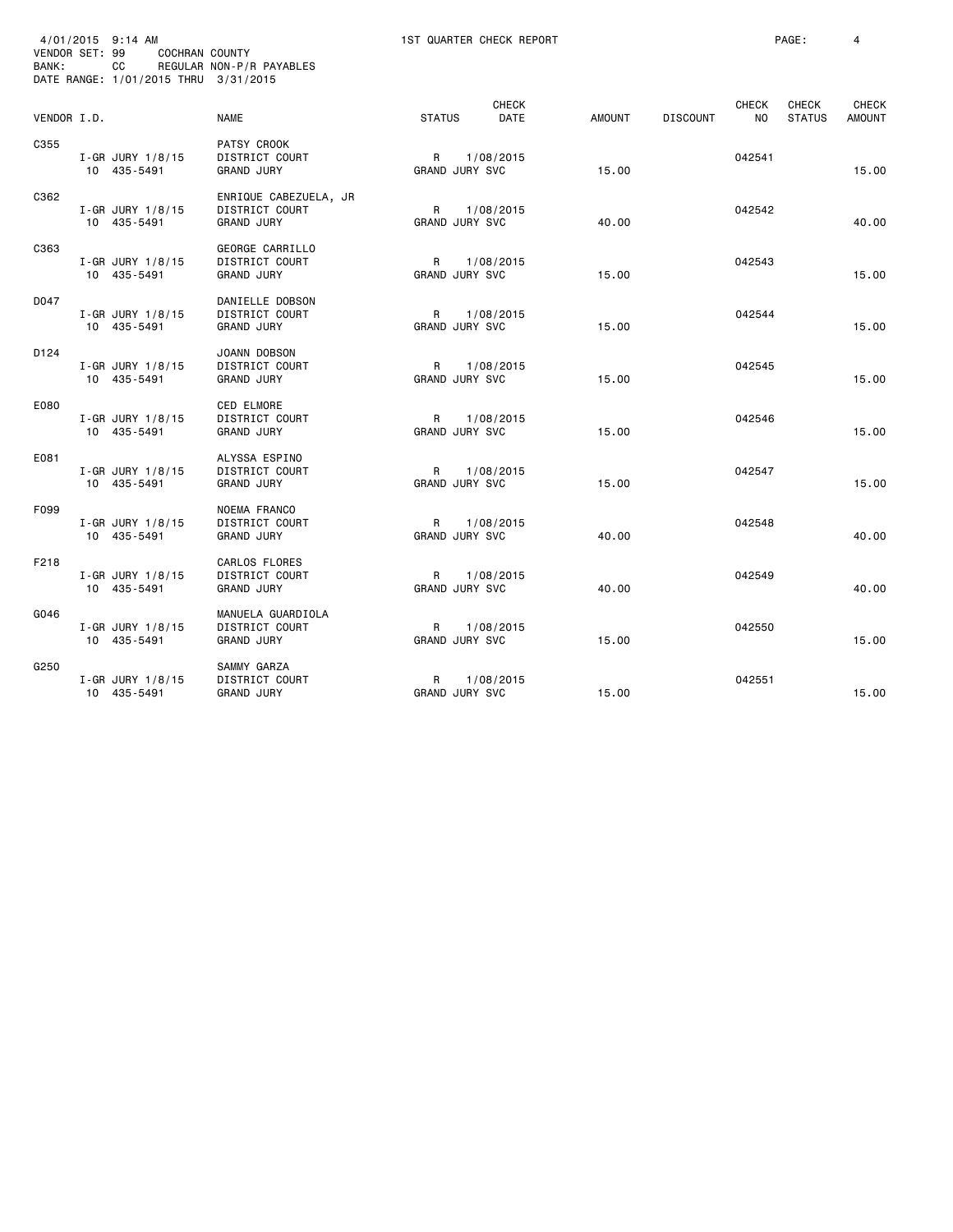| VENDOR SET: 99<br>BANK: | 4/01/2015 9:14 AM<br>COCHRAN COUNTY<br>CС<br>DATE RANGE: 1/01/2015 THRU 3/31/2015 | REGULAR NON-P/R PAYABLES                                                 |                                       | 1ST QUARTER CHECK REPORT          |                  |                 |                    | PAGE:                  | 5                      |
|-------------------------|-----------------------------------------------------------------------------------|--------------------------------------------------------------------------|---------------------------------------|-----------------------------------|------------------|-----------------|--------------------|------------------------|------------------------|
| VENDOR I.D.             |                                                                                   | <b>NAME</b>                                                              | <b>STATUS</b>                         | <b>CHECK</b><br>DATE              | AMOUNT           | <b>DISCOUNT</b> | <b>CHECK</b><br>NO | CHECK<br><b>STATUS</b> | CHECK<br><b>AMOUNT</b> |
| H148                    | I-GR JURY 1/8/15<br>10 435-5491                                                   | ROBERT HAWKINS<br>DISTRICT COURT<br><b>GRAND JURY</b>                    | R<br>GRAND JURY SVC                   | 1/08/2015                         | 15.00            |                 | 042552             |                        | 15.00                  |
| J091                    | I-GR JURY 1/8/15<br>10 435-5491                                                   | CINDY JOYCE<br>DISTRICT COURT<br><b>GRAND JURY</b>                       | R<br><b>GRAND JURY SVC</b>            | 1/08/2015                         | 40.00            |                 | 042553             |                        | 40.00                  |
| K018                    | I-GR JURY 1/8/15<br>10 435-5491<br>10 435-5491                                    | RAYMOND KERN<br>DISTRICT COURT<br><b>GRAND JURY</b><br><b>GRAND JURY</b> | R<br>GRAND JURY SVC                   | 1/08/2015<br>LESS DONATION/CHILDR | 40.00<br>15.00CR |                 | 042554             |                        | 25,00                  |
| K079                    | I-GR JURY 1/8/15<br>10 435-5491                                                   | AARON KING<br>DISTRICT COURT<br><b>GRAND JURY</b>                        | $\mathsf{R}$<br><b>GRAND JURY SVC</b> | 1/08/2015                         | 15.00            |                 | 042555             |                        | 15.00                  |
| L207                    | I-GR JURY 1/8/15<br>10 435-5491                                                   | LINDSEY LUEVANO<br>DISTRICT COURT<br><b>GRAND JURY</b>                   | R<br>GRAND JURY SVC                   | 1/08/2015                         | 15.00            |                 | 042556             |                        | 15,00                  |
| M092                    | $I-GR$ JURY $1/8/15$<br>10 435-5491                                               | SYLVIA MARTINEZ<br>DISTRICT COURT<br><b>GRAND JURY</b>                   | R<br>GRAND JURY SVC                   | 1/08/2015                         | 15.00            |                 | 042557             |                        | 15.00                  |
| M111                    | $I-GR$ JURY $1/8/15$<br>10 435-5491                                               | RAYMOND MARTINEZ<br>DISTRICT COURT<br><b>GRAND JURY</b>                  | R<br><b>GRAND JURY SVC</b>            | 1/08/2015                         | 15.00            |                 | 042558             |                        | 15,00                  |
| M308                    | I-GR JURY $1/8/15$<br>10 435-5491                                                 | VICTORIA MORIN<br>DISTRICT COURT<br><b>GRAND JURY</b>                    | R<br><b>GRAND JURY SVC</b>            | 1/08/2015                         | 15.00            |                 | 042559             |                        | 15.00                  |
| M309                    | I-GR JURY $1/8/15$<br>10 435-5491                                                 | <b>COLTON MERRITT</b><br>DISTRICT COURT<br>GRAND JURY                    | R<br><b>GRAND JURY SVC</b>            | 1/08/2015                         | 15.00            |                 | 042560             |                        | 15.00                  |
| M310                    | $I-GR$ JURY 1/8/15<br>10 435-5491                                                 | CHASE MERRITT<br>DISTRICT COURT<br><b>GRAND JURY</b>                     | R<br><b>GRAND JURY SVC</b>            | 1/08/2015                         | 15.00            |                 | 042561             |                        | 15.00                  |
| N094                    | $I-GR$ JURY 1/8/15<br>10 435-5491                                                 | <b>IVAN NAVA</b><br>DISTRICT COURT<br><b>GRAND JURY</b>                  | R<br>GRAND JURY SVC                   | 1/08/2015                         | 15.00            |                 | 042562             |                        | 15.00                  |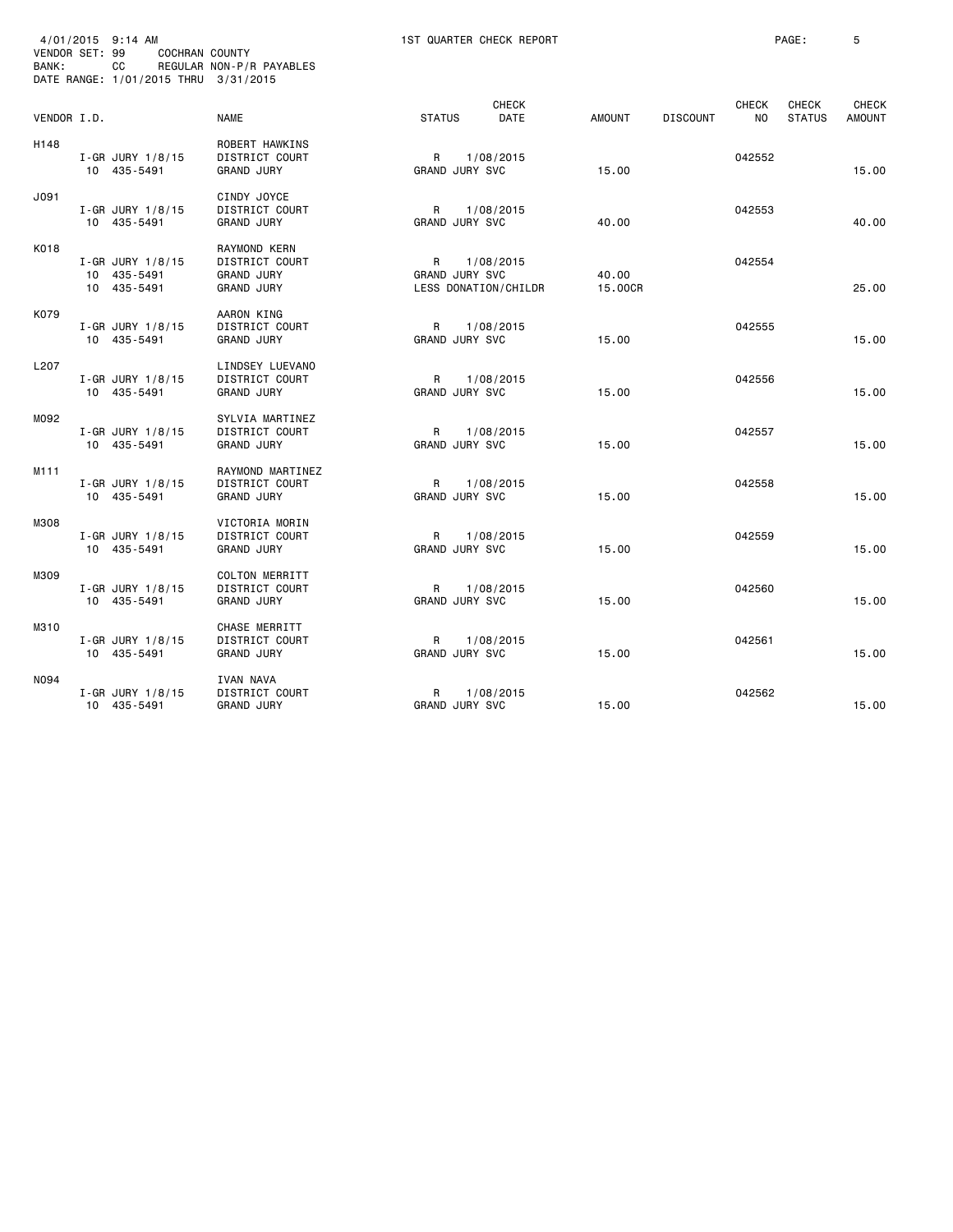| VENDOR SET: 99<br>BANK: | 4/01/2015 9:14 AM<br>COCHRAN COUNTY<br>CС<br>DATE RANGE: 1/01/2015 THRU 3/31/2015 | REGULAR NON-P/R PAYABLES                                               |                            | 1ST QUARTER CHECK REPORT          |        |                 |                                | PAGE:                  | 6                             |
|-------------------------|-----------------------------------------------------------------------------------|------------------------------------------------------------------------|----------------------------|-----------------------------------|--------|-----------------|--------------------------------|------------------------|-------------------------------|
| VENDOR I.D.             |                                                                                   | <b>NAME</b>                                                            | <b>STATUS</b>              | <b>CHECK</b><br>DATE              | AMOUNT | <b>DISCOUNT</b> | <b>CHECK</b><br>N <sub>O</sub> | CHECK<br><b>STATUS</b> | <b>CHECK</b><br><b>AMOUNT</b> |
| 0117                    | I-GR JURY 1/8/15<br>10 435-5491                                                   | ANGELICA ORNELAS<br>DISTRICT COURT<br><b>GRAND JURY</b>                | R<br>GRAND JURY SVC        | 1/08/2015                         | 15.00  |                 | 042563                         |                        | 15.00                         |
| P230                    | $I-GR$ JURY $1/8/15$<br>10 435-5491                                               | RAMON PEREZ<br>DISTRICT COURT<br><b>GRAND JURY</b>                     | R<br><b>GRAND JURY SVC</b> | 1/08/2015                         | 40.00  |                 | 042564                         |                        | 40.00                         |
| P243                    | I-GR JURY 1/8/15<br>10 435-5491                                                   | LINDA PLUMMER<br>DISTRICT COURT<br><b>GRAND JURY</b>                   | R<br>GRAND JURY SVC        | 1/08/2015                         | 40.00  |                 | 042565                         |                        | 40.00                         |
| P244                    | I-GR JURY 1/8/15<br>10 435-5491                                                   | LATASHA PERREAULT<br>DISTRICT COURT<br><b>GRAND JURY</b>               | R<br><b>GRAND JURY SVC</b> | 1/08/2015                         | 40.00  |                 | 042566                         |                        | 40.00                         |
| S233                    | I-GR JURY 1/8/15<br>10 435-5491                                                   | COCHRAN COUNTY STATE FEE<br>DISTRICT COURT<br><b>GRAND JURY</b>        | R                          | 1/08/2015<br>DONATION/TOMMY OLIVA | 15.00  |                 | 042567                         |                        | 15.00                         |
| S325                    | I-GR JURY $1/8/15$<br>10 435-5491                                                 | DONNA SCHMIDT<br>DISTRICT COURT<br><b>GRAND JURY</b>                   | R<br>GRAND JURY SVC        | 1/08/2015                         | 15.00  |                 | 042568                         |                        | 15.00                         |
| S352                    | $I - GR$ JURY $1/8/15$<br>10 435-5491                                             | MISTY MICHELE-HOPE SOLIZ<br><b>DISTRICT COURT</b><br><b>GRAND JURY</b> | R<br>GRAND JURY SVC        | 1/08/2015                         | 15.00  |                 | 042569                         |                        | 15.00                         |
| T220                    | I-GR JURY 1/8/15<br>10 435-5491                                                   | BELINDA TERRELL<br>DISTRICT COURT<br><b>GRAND JURY</b>                 | R<br>GRAND JURY SVC        | 1/08/2015                         | 15.00  |                 | 042570                         |                        | 15.00                         |
| T282                    | I-GR JURY 1/8/15<br>10 435-5491                                                   | KAYLA TIMMONS<br>DISTRICT COURT<br><b>GRAND JURY</b>                   | R<br><b>GRAND JURY SVC</b> | 1/08/2015                         | 40.00  |                 | 042571                         |                        | 40.00                         |
| W057                    | $I - GR$ JURY 1/8/15<br>10 435-5491                                               | SANDRA WALLACE<br>DISTRICT COURT<br><b>GRAND JURY</b>                  | R<br><b>GRAND JURY SVC</b> | 1/08/2015                         | 15.00  |                 | 042572                         |                        | 15.00                         |
| W180                    | $I - GR$ JURY $1/8/15$<br>10 435-5491                                             | LAURA HUDGINS WILBANKS<br><b>DISTRICT COURT</b><br><b>GRAND JURY</b>   | R<br>GRAND JURY SVC        | 1/08/2015                         | 15.00  |                 | 042573                         |                        | 15.00                         |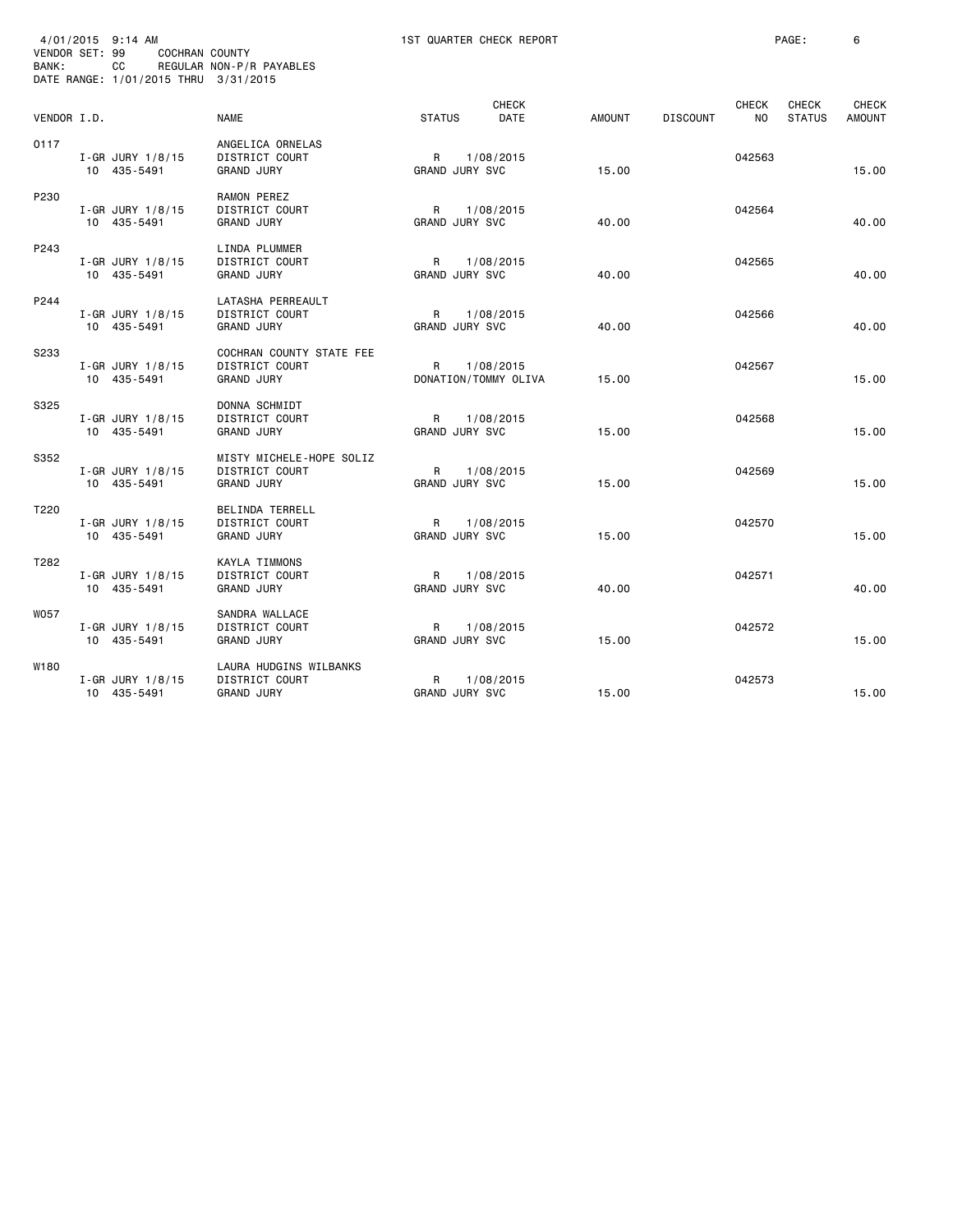| VENDOR SET: 99<br>BANK: |                                              | 4/01/2015 9:14 AM<br>COCHRAN COUNTY<br>CC<br>DATE RANGE: 1/01/2015 THRU 3/31/2015                                                | REGULAR NON-P/R PAYABLES                                                                                                                                                           |                                                                                                                                                                                             | 1ST QUARTER CHECK REPORT                                                            |                                                                                           |                 |                            | PAGE:                         | $\overline{7}$                |
|-------------------------|----------------------------------------------|----------------------------------------------------------------------------------------------------------------------------------|------------------------------------------------------------------------------------------------------------------------------------------------------------------------------------|---------------------------------------------------------------------------------------------------------------------------------------------------------------------------------------------|-------------------------------------------------------------------------------------|-------------------------------------------------------------------------------------------|-----------------|----------------------------|-------------------------------|-------------------------------|
| VENDOR I.D.             |                                              |                                                                                                                                  | NAME                                                                                                                                                                               | <b>STATUS</b>                                                                                                                                                                               | <b>CHECK</b><br>DATE                                                                | <b>AMOUNT</b>                                                                             | <b>DISCOUNT</b> | CHECK<br>NO                | <b>CHECK</b><br><b>STATUS</b> | <b>CHECK</b><br><b>AMOUNT</b> |
| W224                    |                                              | $I-GR$ JURY $1/8/15$<br>10 435-5491                                                                                              | <b>STEPHEN WRIGHT</b><br>DISTRICT COURT<br><b>GRAND JURY</b>                                                                                                                       | R<br><b>GRAND JURY SVC</b>                                                                                                                                                                  | 1/08/2015                                                                           | 15.00                                                                                     |                 | 042574                     |                               | 15.00                         |
| Z006                    |                                              | I-GR JURY 1/8/15<br>10 435-5491                                                                                                  | JAIME ZAPATA<br>DISTRICT COURT<br><b>GRAND JURY</b>                                                                                                                                | $\mathsf{R}$<br><b>GRAND JURY SVC</b>                                                                                                                                                       | 1/08/2015                                                                           | 15.00                                                                                     |                 | 042575                     |                               | 15.00                         |
| A007                    | $I - 26090$                                  | 15 622-5454                                                                                                                      | ALBERT GONZALEZ, dba<br>PREC <sub>2</sub><br>TIRES                                                                                                                                 | R<br>$LT265 - 17, FLAT R/R$                                                                                                                                                                 | 1/12/2015                                                                           | 17.00                                                                                     |                 | 042576                     |                               | 17.00                         |
| A109                    | I-45098                                      | 10 560-5451<br>10 560-5451<br>10 560-5451                                                                                        | ALBUS FARM EQUIPMENT<br><b>SHERIFF</b><br>MACHINERY-NON-OFFICE REPAIR<br>MACHINERY-NON-OFFICE REPAIR<br>MACHINERY-NON-OFFICE REPAIR                                                | R<br>6in 3/16x2x2 TUBING<br>CUTTING, DRILLING                                                                                                                                               | 1/12/2015<br>20in 3/16x1.5x1.5 TU                                                   | 2.70<br>6.00<br>40.00                                                                     |                 | 042577                     |                               | 48.70                         |
| B001                    | I-322823<br>I-322824<br>I-322825             | 15 624-5440<br>15 624-5440<br>15 623-5440<br>15 623-5440                                                                         | BAILEY CO. ELECTRIC COOP<br>PREC 4<br>UTILITIES<br>UTILITIES<br>PREC <sub>3</sub><br>UTILITIES<br>UTILITIES<br>NON-DEPT'L/SHERIFF POSSE                                            | R<br>AREA LIGHT<br>R<br>2 AREA LIGHTS<br>R                                                                                                                                                  | 1/12/2015<br>470 KWH 11/19-12/18/<br>1/12/2015<br>51 KWH 11/17-12/16/1<br>1/12/2015 | 65.77<br>13.11<br>9.96<br>26.57                                                           |                 | 042578<br>042578<br>042578 |                               |                               |
| B026                    |                                              | 10 409-5440<br>$I - 3004$ 01/15<br>15 623-5440                                                                                   | UTILITIES<br>BLEDSOE WATER SUPPLY CORP<br>PREC <sub>3</sub><br>UTILITIES                                                                                                           | R                                                                                                                                                                                           | ELEC SVC 11/10-12/8/<br>1/12/2015<br>WATER BILL DATED 1/5                           | 23.91<br>20.10                                                                            |                 | 042579                     |                               | 139.32<br>20.10               |
| B081                    |                                              | $I - 01/08/15$<br>10 435-5499                                                                                                    | SHAY BUTLER<br>DISTRICT COURT<br>MISCELLANEOUS                                                                                                                                     | R                                                                                                                                                                                           | 1/12/2015<br>R/B COOKIES/GRAND JU                                                   | 5.08                                                                                      |                 | 042580                     |                               | 5.08                          |
| C007                    | I-123114<br>10<br>10<br>10<br>10<br>10<br>10 | 10 650-5440<br>10 650-5440<br>10 650-5440<br>650-5440<br>652-5440<br>652-5440<br>10 652-5440<br>652-5440<br>662-5440<br>662-5440 | CITY OF MORTON<br>LIB/MUS/ACT BLDG/CRTHSE/PREC 1<br>UTILITIES<br>UTILITIES<br>UTILITIES<br>UTILITIES<br>UTILITIES<br>UTILITIES<br>UTILITIES<br>UTILITIES<br>UTILITIES<br>UTILITIES | R<br>LIBRARY GAS<br>LIBRARY WATER<br>LIBRARY GARBAGE<br>LIBRARY SEWER<br><b>MUSEUM GAS</b><br><b>MUSEUM WATER</b><br>MUSEUM GARBAGE<br>MUSEUM SEWER<br>ACTIVITY BLDG GAS<br>ACT. BLDG WATER | 1/12/2015                                                                           | 159.76<br>28.00<br>46.50<br>17.00<br>118.36<br>28.00<br>23.00<br>15.00<br>764.20<br>28.00 |                 | 042581                     |                               |                               |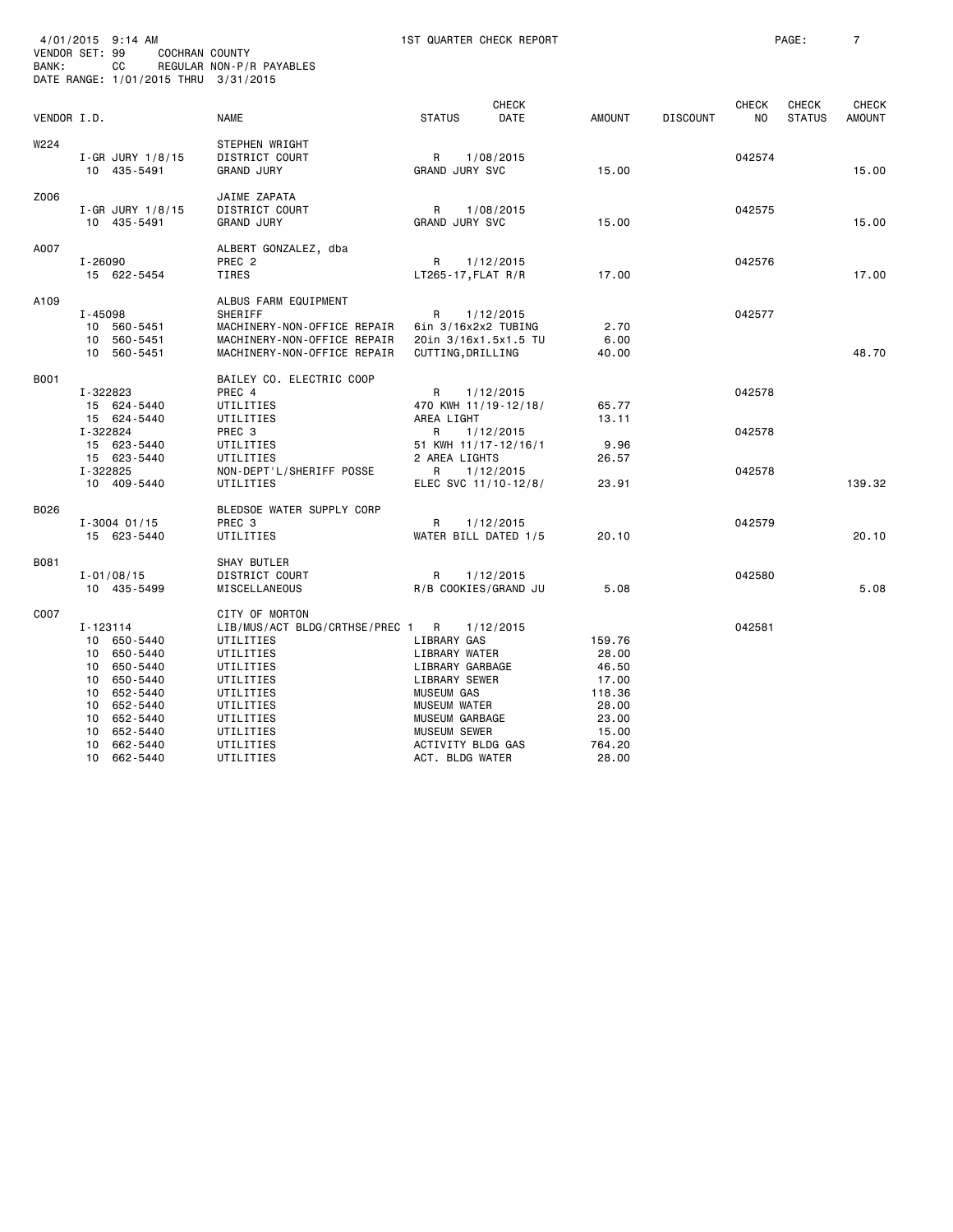|             |                  |                                            |                         | <b>CHECK</b> |          |                 | <b>CHECK</b>   | <b>CHECK</b>  | <b>CHECK</b>  |
|-------------|------------------|--------------------------------------------|-------------------------|--------------|----------|-----------------|----------------|---------------|---------------|
| VENDOR I.D. |                  | <b>NAME</b>                                | <b>STATUS</b>           | DATE         | AMOUNT   | <b>DISCOUNT</b> | N <sub>O</sub> | <b>STATUS</b> | <b>AMOUNT</b> |
| C007        |                  | CITY OF MORTON<br>CONT                     |                         |              |          |                 |                |               |               |
|             | I-123114         | LIB/MUS/ACT BLDG/CRTHSE/PREC 1 R           |                         | 1/12/2015    |          |                 | 042581         |               |               |
|             | 10 662-5440      | UTILITIES                                  | ACT. BLDG GARBAGE       |              | 72.00    |                 |                |               |               |
|             | 10 662-5440      | UTILITIES                                  | ACT. BLDG SEWER         |              | 45.00    |                 |                |               |               |
|             | 10 510-5440      | UTILITIES                                  | <b>COURTHOUSE GAS</b>   |              | 794.32   |                 |                |               |               |
|             | 10 510-5440      | UTILITIES                                  | <b>COURTHOUSE WATER</b> |              | 55.25    |                 |                |               |               |
|             | 10 510-5440      | UTILITIES                                  | CRTHSE GARBAGE          |              | 304.50   |                 |                |               |               |
|             | 10 510-5440      | UTILITIES                                  | <b>COURTHOUSE SEWER</b> |              | 51.00    |                 |                |               |               |
|             | 15 621-5440      | UTILITIES                                  | PREC 1 GAS              |              | 335.64   |                 |                |               |               |
|             | 15 621-5440      | UTILITIES                                  | PREC 1 WATER            |              | 105.50   |                 |                |               |               |
|             | 15 621-5440      | UTILITIES                                  | PREC 1 GARBAGE          |              | 46.50    |                 |                |               | 3,037.53      |
| C008        |                  | CITY OF WHITEFACE                          |                         |              |          |                 |                |               |               |
|             | I-409 DEC14      | PREC <sub>2</sub>                          | R                       | 1/12/2015    |          |                 | 042582         |               |               |
|             | 15 622-5440      | UTILITIES                                  | GAS SVC 11/14-12/16/    |              | 16.25    |                 |                |               |               |
|             | 15 622-5440      | UTILITIES                                  | <b>WATER SVC</b>        |              | 14.00    |                 |                |               |               |
|             | 15 622-5440      | UTILITIES                                  | GARBAGE SVC             |              | 50.10    |                 |                |               |               |
|             | 15 622-5440      | UTILITIES                                  | SEWER SVC               |              | 22.50    |                 |                |               | 102.85        |
| C016        |                  | COCHRAN SOIL & WATER                       |                         |              |          |                 |                |               |               |
|             | I-2015 SUBSIDY   | NON-DEPT'L/SOIL & WATER                    | R                       | 1/12/2015    |          |                 | 042583         |               |               |
|             | 10 409-5470      | DONATION-SOIL & WATER CONSER. 2015 SUBSIDY |                         |              | 4,500.00 |                 |                |               | 4,500.00      |
| C026        |                  | <b>CONSUMER REPORTS</b>                    |                         |              |          |                 |                |               |               |
|             | I-65 ISSUES 2015 | LIBRARY                                    | R                       | 1/12/2015    |          |                 | 042584         |               |               |
|             | 10 650-5590      | <b>BOOKS</b>                               | 65 ISSUES, 2015         |              | 99.00    |                 |                |               | 99.00         |
| C035        |                  | COX AUTO SUPPLY CO                         |                         |              |          |                 |                |               |               |
|             | I-289331         | PREC 1                                     | R 1/12/2015             |              |          |                 | 042585         |               |               |
|             | 15 621-5356      | ROAD MATERIALS & SUPPLIES                  | 5 SCREWS                |              | 0.50     |                 |                |               |               |
|             | 15 621-5356      | ROAD MATERIALS & SUPPLIES                  | DRILL BIT               |              | 1.99     |                 |                |               |               |
|             | I-289333         | PREC <sub>2</sub>                          | R                       | 1/12/2015    |          |                 | 042585         |               |               |
|             | 15 622-5451      | REPAIRS                                    | WIX FUEL FILTER         |              | 12.99    |                 |                |               |               |
|             | 15 622-5451      | REPAIRS                                    | <b>SEA FOAM</b>         |              | 9.99     |                 |                |               |               |
|             | I-289666         | PREC 2                                     | R                       | 1/12/2015    |          |                 | 042585         |               |               |
|             | 15 622-5451      | REPAIRS                                    | RET WIX FILTER/INV#2    |              | 12.99CR  |                 |                |               |               |
|             | 15 622-5451      | REPAIRS                                    | FUEL FILTER             |              | 16.05    |                 |                |               |               |
|             | I-290041         | PREC <sub>2</sub>                          | R                       | 1/12/2015    |          |                 | 042585         |               |               |
|             | 15 622-5356      | ROAD MATERIALS & SUPPLIES                  | 3 ANTIFREEZE            |              | 38.97    |                 |                |               |               |
|             | 15 622-5356      | ROAD MATERIALS & SUPPLIES                  | <b>GUN GREASE</b>       |              | 34.09    |                 |                |               |               |
|             | 15 622-5356      | ROAD MATERIALS & SUPPLIES                  | 3 W/S WASHER FLUID      |              | 8.67     |                 |                |               |               |
|             | I-290256         | PREC 4                                     | R                       | 1/12/2015    |          |                 | 042585         |               |               |
|             | 15 624-5356      | ROAD MATERIALS & SUPPLIES                  | SEA FOAM                |              | 9.99     |                 |                |               |               |
|             | 15 624-5356      | ROAD MATERIALS & SUPPLIES                  | <b>GOJO</b>             |              | 8.89     |                 |                |               |               |
|             | 15 624-5356      | ROAD MATERIALS & SUPPLIES                  | DRYING TOWEL            |              | 6.99     |                 |                |               |               |
|             | I-290643         | SHERIFF                                    | R                       | 1/12/2015    |          |                 | 042585         |               |               |
|             | 10 560-5451      | MACHINERY-NON-OFFICE REPAIR                | <b>BATTERY</b>          |              | 12.99    |                 |                |               |               |
|             | I-290657         | PREC 1                                     | R                       | 1/12/2015    |          |                 | 042585         |               |               |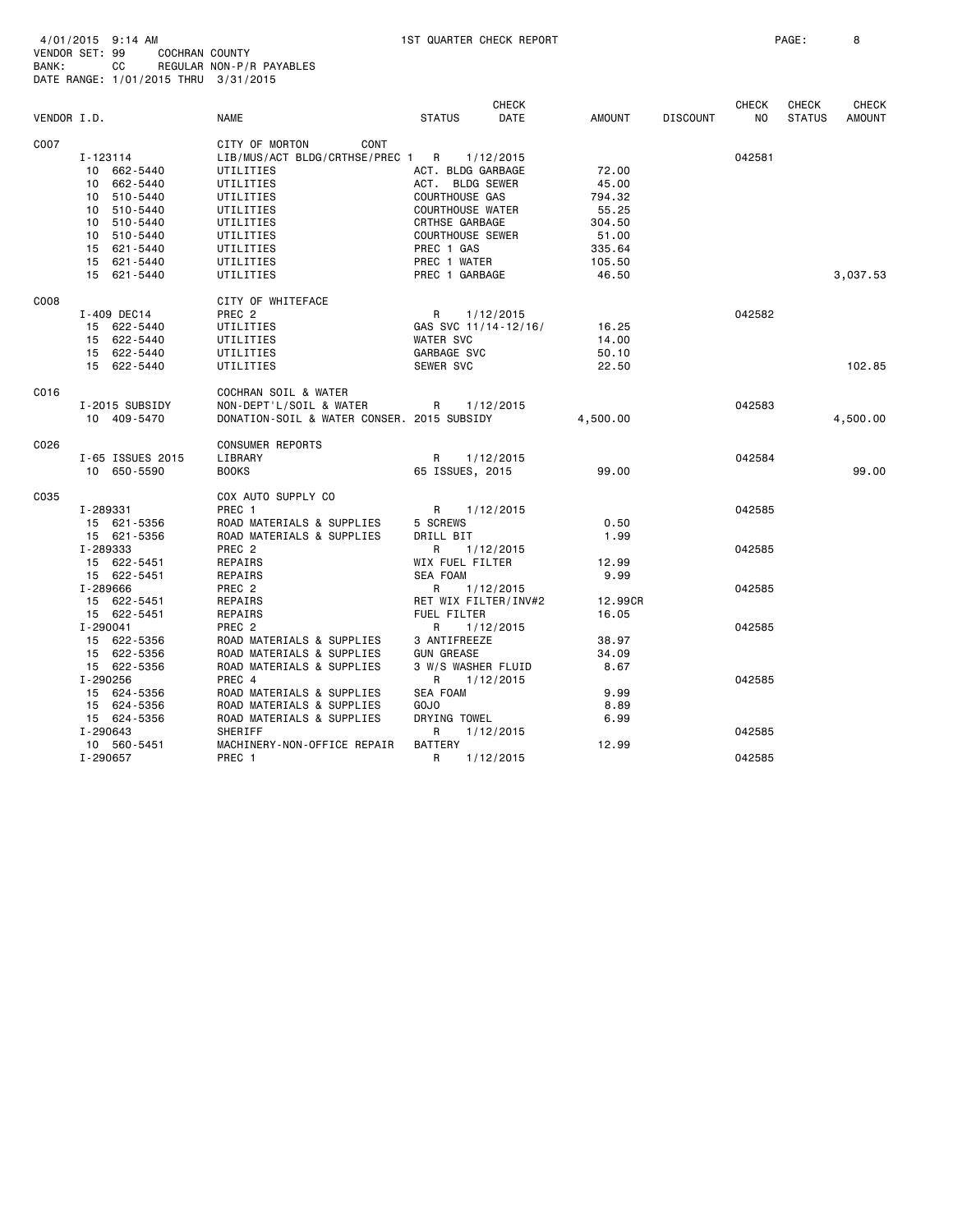| VENDOR I.D. |                 | <b>NAME</b>                                  | <b>STATUS</b>     | <b>CHECK</b><br><b>DATE</b> | AMOUNT | <b>DISCOUNT</b> | <b>CHECK</b><br>NO. | <b>CHECK</b><br><b>STATUS</b> | <b>CHECK</b><br><b>AMOUNT</b> |
|-------------|-----------------|----------------------------------------------|-------------------|-----------------------------|--------|-----------------|---------------------|-------------------------------|-------------------------------|
| C035        |                 | COX AUTO SUPPLY CO<br>CONT                   |                   |                             |        |                 |                     |                               |                               |
|             | I-290657        | PREC 1                                       | R                 | 1/12/2015                   |        |                 | 042585              |                               |                               |
|             | 15 621-5451     | REPAIRS                                      | 20x25x1           |                             | 16.49  |                 |                     |                               |                               |
|             | 15 621-5451     | REPAIRS                                      | 20x25x1           |                             | 11.99  |                 |                     |                               |                               |
|             | I-290979        | PREC 1                                       | R                 | 1/12/2015                   |        |                 | 042585              |                               |                               |
|             | 15 621-5356     | ROAD MATERIALS & SUPPLIES                    | TAPE              |                             | 4.49   |                 |                     |                               |                               |
|             | I-291347        | PREC 4                                       | R                 | 1/12/2015                   |        |                 | 042585              |                               |                               |
|             | 15 624-5451     | REPAIRS                                      | LIGHT             |                             | 2.99   |                 |                     |                               | 185.08                        |
|             |                 |                                              |                   |                             |        |                 |                     |                               |                               |
| C065        |                 | CITY OF WHITEFACE F D                        |                   |                             |        |                 |                     |                               |                               |
|             | I-OCT-DEC 2014  | PUBLIC SAFETY*OTHER                          | R                 | 1/12/2015                   |        |                 | 042586              |                               |                               |
|             | 10 580-5414     | FIRE PROTECTION CONTRACTS                    |                   | CR170, CTTN STRIPPER        | 350.00 |                 |                     |                               |                               |
|             | 10 580-5414     | FIRE PROTECTION CONTRACTS                    |                   | HWY125/CR217, FRKLIFT       | 350.00 |                 |                     |                               |                               |
|             | 10 580-5414     | FIRE PROTECTION CONTRACTS                    | CR 257, CTTN 12/1 |                             | 350.00 |                 |                     |                               |                               |
|             | 10 580-5414     | FIRE PROTECTION CONTRACTS                    | CR 257, CTTN 12/2 |                             | 350.00 |                 |                     |                               |                               |
|             | 10 580-5414     | FIRE PROTECTION CONTRACTS                    |                   | FM1169/FM3304, SW GIN       | 350.00 |                 |                     |                               |                               |
|             | 10 580-5414     | FIRE PROTECTION CONTRACTS                    |                   | 1585/CR197, HOUSES 12       | 350.00 |                 |                     |                               | 2,100.00                      |
| C084        |                 | CLERK, SEVENTH COURT OF APPEAL               |                   |                             |        |                 |                     |                               |                               |
|             | I-DEC2014       | STATE FEES                                   | R                 | 1/12/2015                   |        |                 | 042587              |                               |                               |
|             | 90 000-2379.002 | 7th Crt of Appeal Gov't22.2081COUNTY COURT   |                   |                             | 15.00  |                 |                     |                               |                               |
|             | 90 000-2379.002 | 7th Crt of Appeal Gov't22.2081DISTRICT COURT |                   |                             | 25,00  |                 |                     |                               | 40.00                         |
| D023        |                 | PHILIP J. DAVIS, PH.D.                       |                   |                             |        |                 |                     |                               |                               |
|             | I-#1457/REYES   | DISTRICT COURT                               | R.                | 1/12/2015                   |        |                 | 042588              |                               |                               |
|             | 10 435-5499     | MISCELLANEOUS                                |                   | EVAL/MARIA JESUS REY        | 850.00 |                 |                     |                               | 850.00                        |
|             |                 |                                              |                   |                             |        |                 |                     |                               |                               |
| E017        |                 | ELLIS AND SON INC                            |                   |                             |        |                 |                     |                               |                               |
|             | I-LARRY MARQUEZ | JUSTICE OF PEACE                             | R                 | 1/12/2015                   |        |                 | 042589              |                               |                               |
|             | 10 455-5405     | <b>AUTOPSY</b>                               | RMV CHG           |                             | 95.00  |                 |                     |                               |                               |
|             | 10 455-5405     | <b>AUTOPSY</b>                               | TRNSPRT TO LBK    |                             | 87.50  |                 |                     |                               |                               |
|             | 10 455-5405     | <b>AUTOPSY</b>                               | TRNSPRT FR LBK    |                             | 87.50  |                 |                     |                               |                               |
|             | 10 455-5405     | <b>AUTOPSY</b>                               | LT BODY BAG       |                             | 35.00  |                 |                     |                               | 305.00                        |
| E075        |                 | WEX BANK                                     |                   |                             |        |                 |                     |                               |                               |
|             | I-39304377      | SHERIFF/JUV PROBATION                        | R                 | 1/12/2015                   |        |                 | 042590              |                               |                               |
|             | 17 573-5330     | FUEL                                         |                   | 17.618GL UNL, WHTFC 1       | 36.10  |                 |                     |                               |                               |
|             | 10<br>560-5330  | FUEL AND OIL                                 |                   | 17.4GL UNL, PORTALES        | 43.60  |                 |                     |                               |                               |
|             | 560-5330<br>10  | FUEL AND OIL                                 |                   | 25.002GL UNL, LVND 12       | 55.73  |                 |                     |                               |                               |
|             | 560-5330<br>10  | FUEL AND OIL                                 |                   | 27.517GL UNL, WHTFC 1       | 64.64  |                 |                     |                               |                               |
|             | 560-5330<br>10  | FUEL AND OIL                                 |                   | 22.528GL UNL, WHTFC 1       | 48.64  |                 |                     |                               |                               |
|             | 560-5330<br>10  | FUEL AND OIL                                 |                   | 16.074GL UNL, LBK 12/       | 32.13  |                 |                     |                               |                               |
|             | 560-5330<br>10  | FUEL AND OIL                                 |                   | 25.51GL UNL, WHTFC 12       | 55.08  |                 |                     |                               |                               |
|             | 10<br>560-5330  | FUEL AND OIL                                 |                   | 25.005GL UNL, WHTFC 1       | 51.24  |                 |                     |                               | 387.16                        |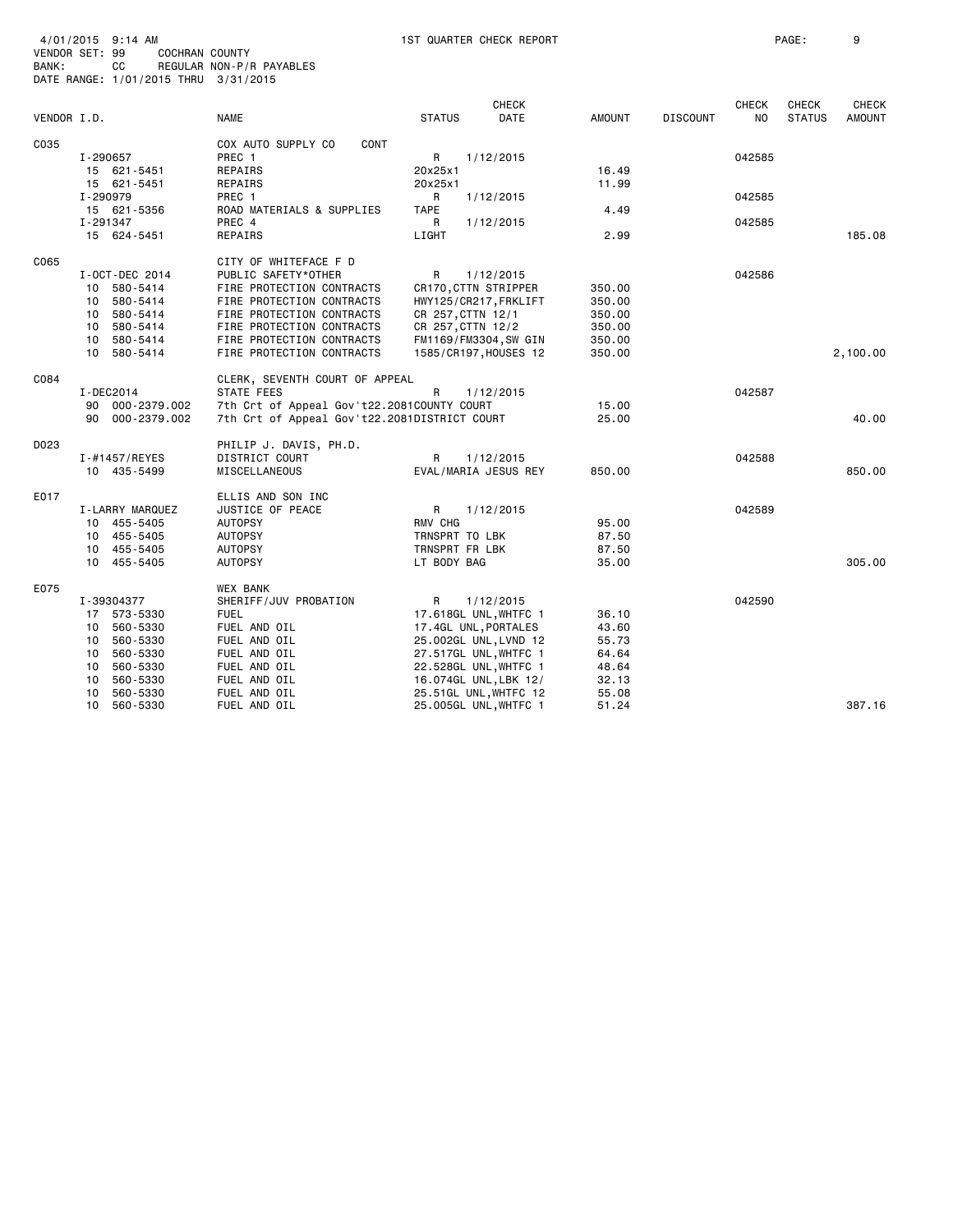| BANK: | 4/01/2015 9:14 AM<br>VENDOR SET: 99<br>COCHRAN COUNTY<br>СC<br>DATE RANGE: 1/01/2015 THRU 3/31/2015 | REGULAR NON-P/R PAYABLES                                                                                                                                              |                                               | 1ST QUARTER CHECK REPORT                                  |                                  |                 |                     | PAGE:                         | 10                     |
|-------|-----------------------------------------------------------------------------------------------------|-----------------------------------------------------------------------------------------------------------------------------------------------------------------------|-----------------------------------------------|-----------------------------------------------------------|----------------------------------|-----------------|---------------------|-------------------------------|------------------------|
|       | VENDOR I.D.                                                                                         | <b>NAME</b>                                                                                                                                                           | <b>STATUS</b>                                 | <b>CHECK</b><br>DATE                                      | AMOUNT                           | <b>DISCOUNT</b> | <b>CHECK</b><br>NO. | <b>CHECK</b><br><b>STATUS</b> | CHECK<br><b>AMOUNT</b> |
| F010  | I-927-5510 JAN15<br>15 624-5420<br>15 624-5420                                                      | FIVE-AREA TELEPHONE CO-OP<br>PREC 4<br>TELECOMMUNICATIONS<br>TELECOMMUNICATIONS                                                                                       | $\mathsf{R}$<br><b>FEES</b>                   | 1/12/2015<br>BASIC LOCAL SVC JAN1                         | 32.25<br>8.15                    |                 | 042591              |                               | 40.40                  |
| F014  | I-2015 SUBSIDY<br>10 580-5404                                                                       | FRONTIER AMBULANCE CORP.<br>PUBLIC SAFETY*OTHER<br>MEDICAL-E.M.S. SUBSIDIES                                                                                           | R<br>2015 SUBSIDY                             | 1/12/2015                                                 | 25,000.00                        |                 | 042592              |                               | 25,000.00              |
| G005  | I-4TH QTR '14 SPEC<br>90 000-2379.001                                                               | <b>GENERAL FUND</b><br>SPECIALTY COURT FEES<br>Drug Court Fee CCP102.0178                                                                                             | R                                             | 1/12/2015<br>4TH QTR SPECIALTY CT                         | 4.49                             |                 | 042593              |                               |                        |
|       | I-4TH QTR CIVIL '14<br>90 000-2363.004<br>90 000-2363.004<br>90 000-2363.001                        | STATE CIVIL FEES<br>Co Filing Fee Ind Lgl Serv.<br>Co Filing Fee Ind Lgl Serv.<br>Divorce & Family Gov't 133.1514TH QTR CIVIL FEES                                    | R<br>4TH QTR CIVIL FEES<br>4TH QTR CIVIL FEES | 1/12/2015                                                 | 0.90<br>0.83<br>0.50             |                 | 042593              |                               |                        |
|       | 90 000-2363.002<br>90 000-2363.004<br>I-4TH QTR CRIM '14                                            | Other Than Divorce/Family 10B 4TH QTR CIVIL FEES<br>Co Filing Fee Ind Lgl Serv.<br>STATE CRIMINAL FEES                                                                | 4TH QTR CIVIL FEES<br>R                       | 1/12/2015                                                 | 2.50<br>3.00                     |                 | 042593              |                               |                        |
|       | 90 000-2358.001<br>90 000-2368<br>90 000-2369<br>90 000-2378                                        | State CCC Date 010104 Forward 4TH QTR CRIMINAL FEE<br>BB Bond Fee (Gov CD 41.258)<br>EMS Trauma Sec49.02 SB1131<br>JRF Jury Reimb Fee CCP102.00454TH QTR CRIMINAL FEE |                                               | 4TH QTR CRIMINAL FEE<br>4TH QTR CRIMINAL FEE              | 349.38<br>19.50<br>7.23<br>35.79 |                 |                     |                               |                        |
|       | 90 000-2363.003<br>90 000-2355<br>90 000-2367<br>I-VEH LEASE $#7/36$                                | Indigent Defense Fee<br>MVF CCP 102.002<br>STF-Sub 95% C(Trans CD542.40 4TH QTR CRIMINAL FEE<br>JUVENILE PROBATION                                                    | R                                             | 4TH QTR CRIMINAL FEE<br>4TH QTR CRIMINAL FEE<br>1/12/2015 | 18.15<br>0.48<br>76.78           |                 | 042593              |                               |                        |
| G031  | 17 573-5464                                                                                         | VEHICLE LEASE<br>GRAINGER                                                                                                                                             |                                               | VEHICLE LEASE JAN 20                                      | 833.00                           |                 |                     |                               | 1,352.53               |
|       | I-9629602146<br>10 510-5332                                                                         | <b>COURTHOUSE</b><br>CUSTODIAL SUPPLIES                                                                                                                               | R                                             | 1/12/2015<br>2 CRTN ICE MELT, 50#                         | 29.36                            |                 | 042594              |                               | 29.36                  |
| G074  | I-FEES DEC2014<br>10 000-2206.002                                                                   | GRAVES, HUMPHRIES, STAHL, LTD<br>JUSTICE OF PEACE<br>COLLECTION AGENCY FEES                                                                                           | R                                             | 1/12/2015<br>COLLECTION FEES DEC                          | 77.13                            |                 | 042595              |                               | 77.13                  |
| G144  | I-289279<br>10 560-5451                                                                             | GENE MESSER AUTO GROUP<br>SHERIFF<br>MACHINERY-NON-OFFICE REPAIR                                                                                                      | R<br>MOULDING/#133                            | 1/12/2015                                                 | 93.08                            |                 | 042596              |                               |                        |
|       | I-289284<br>10 560-5451<br>10 560-5451                                                              | SHERIFF<br>MACHINERY-NON-OFFICE REPAIR<br>MACHINERY-NON-OFFICE REPAIR                                                                                                 | R<br>MOULDING/#133                            | 1/12/2015<br>MOULDING/#133, 20115                         | 93.08<br>230.48                  |                 | 042596              |                               |                        |
|       | 10 560-5451<br>I-543615<br>10 560-5451                                                              | MACHINERY-NON-OFFICE REPAIR<br>SHERIFF<br>MACHINERY-NON-OFFICE REPAIR                                                                                                 | KIT<br>R                                      | 1/12/2015<br>RPL SHIFT INDICTR/10                         | 16.77<br>230.00                  |                 | 042596              |                               |                        |
|       | 10 560-5451<br>10 560-5451                                                                          | MACHINERY-NON-OFFICE REPAIR<br>MACHINERY-NON-OFFICE REPAIR                                                                                                            | <b>PARTS</b><br>SHOP CHG                      |                                                           | 35.84<br>33.35                   |                 |                     |                               | 732.60                 |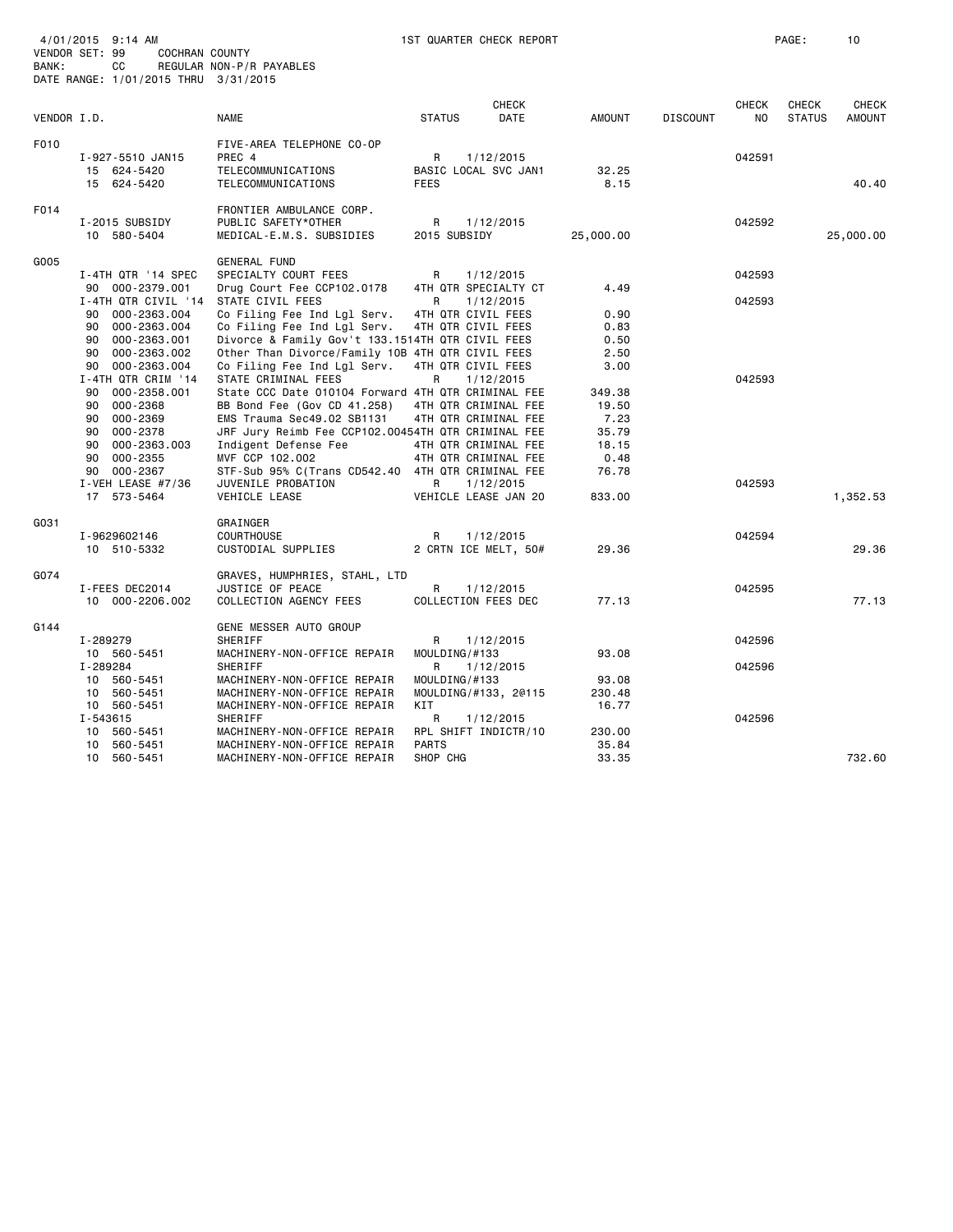| BANK:       | 4/01/2015 9:14 AM<br>VENDOR SET: 99<br><b>COCHRAN COUNTY</b><br>СC                 | REGULAR NON-P/R PAYABLES                                                                                                             | 1ST QUARTER CHECK REPORT                                                                                       |                                     |                 |                    | PAGE:                         | 11                            |
|-------------|------------------------------------------------------------------------------------|--------------------------------------------------------------------------------------------------------------------------------------|----------------------------------------------------------------------------------------------------------------|-------------------------------------|-----------------|--------------------|-------------------------------|-------------------------------|
|             | DATE RANGE: 1/01/2015 THRU 3/31/2015                                               |                                                                                                                                      |                                                                                                                |                                     |                 |                    |                               |                               |
| VENDOR I.D. |                                                                                    | <b>NAME</b>                                                                                                                          | <b>CHECK</b><br><b>STATUS</b><br>DATE                                                                          | <b>AMOUNT</b>                       | <b>DISCOUNT</b> | <b>CHECK</b><br>NO | <b>CHECK</b><br><b>STATUS</b> | <b>CHECK</b><br><b>AMOUNT</b> |
| G249        | I-201314190<br>17 573-5413.003                                                     | GULF COAST TRADES CENTER<br>JUVENILE PROBATION<br>Grant C Placements                                                                 | R<br>1/12/2015<br>31 DAYS/POST(N) #819                                                                         | 3,193.93                            |                 | 042597             |                               | 3,193.93                      |
| I019        | I-PREC 4 12/30/14<br>15 624-5356                                                   | LARRY IVINS<br>PREC 4<br>ROAD MATERIALS & SUPPLIES                                                                                   | 1/12/2015<br>R<br>6 LOADS CALICHE @ \$2                                                                        | 150.00                              |                 | 042598             |                               | 150.00                        |
| L018        | $I - 52104$<br>15 621-5356                                                         | LUBBOCK GRADER BLADE, INC<br>PREC 1<br>ROAD MATERIALS & SUPPLIES                                                                     | R<br>1/12/2015<br>30 BOLTS W/NUT                                                                               | 41.40                               |                 | 042599             |                               | 41.40                         |
| M002        | I-1751014<br>10 510-5332<br>10 510-5332<br>10 510-5332                             | MANTEK<br><b>COURTHOUSE</b><br>CUSTODIAL SUPPLIES<br>CUSTODIAL SUPPLIES<br>CUSTODIAL SUPPLIES                                        | R<br>1/12/2015<br>2DZ ENVIROSAN ADV AE<br>1DZ BERRY BLAST<br>10GL CITRI-CON, 2x2.                              | 442.56<br>237.00<br>667.50          |                 | 042600             |                               | 1,347.06                      |
| MO18        | I-#2579/WISELEY '15 TAX A/C<br>10 499-5480<br>I-#7946/SCHMIDT '15 JUSTICE OF PEACE | MORTON INSURANCE AGENCY<br><b>BONDS &amp; NOTARY FEES</b>                                                                            | 1/12/2015<br>R<br>DEP TAX A/C BOND/WIS<br>1/12/2015<br>R                                                       | 50.00                               |                 | 042601<br>042601   |                               |                               |
|             | 10 455-5480<br>I-#8440/JACKSON '15 TAX A/C<br>10 499-5480                          | <b>BONDS &amp; NOTARY FEES</b><br><b>BONDS &amp; NOTARY FEES</b>                                                                     | PUBLIC OFF'L BOND/D<br>R<br>1/12/2015<br>COUNTY TAX A/C BOND/                                                  | 50.00<br>500.00                     |                 | 042601             |                               |                               |
|             | $I$ -#8445/JACKSON '15 TAX A/C<br>10 499-5480                                      | <b>BONDS &amp; NOTARY FEES</b>                                                                                                       | R<br>1/12/2015<br>STATE TAX A/C BOND/J                                                                         | 75.00                               |                 | 042601             |                               |                               |
|             | I-BOND#2532/ADAMS 15 ATTORNEY<br>10 475-5480<br>I-BOND#5611/SEALY 15 TREASURER     | <b>BONDS &amp; NOTARY FEES</b>                                                                                                       | 1/12/2015<br>R<br>PUBLIC OFF'L BOND/J<br>R<br>1/12/2015                                                        | 50.00                               |                 | 042601<br>042601   |                               |                               |
|             | 10 497-5480<br>I-BOND#8535/BUTLER15 ELECTIONS                                      | BONDS & NOTARY FEES                                                                                                                  | PUBLIC OFF'L BOND/DO<br>R<br>1/12/2015                                                                         | 250.00                              |                 | 042601             |                               |                               |
|             | 10 490-5480                                                                        | <b>BONDS &amp; NOTARY FEES</b>                                                                                                       | PUBLIC OFF'L BOND/C                                                                                            | 50.00                               |                 |                    |                               | 1,025.00                      |
| M031        | I-S3048941.001<br>10 662-5332<br>10 662-5332<br>10 662-5332<br>662-5332<br>10      | MILLER PAPER & PACKAGING CO<br>ACTIVITY BLDG<br>CUSTODIAL SUPPLIES<br>CUSTODIAL SUPPLIES<br>CUSTODIAL SUPPLIES<br>CUSTODIAL SUPPLIES | R<br>1/12/2015<br>1CS PLEASCENT DISINF<br>3CS 20" RED SPRAY BU<br>1CS WHITE SINGLEFOLD<br>3EA 240Z CTTN FANTAI | 56.31<br>87.09<br>40.01<br>22.52    |                 | 042602             |                               | 205.93                        |
| M289        | I-20569<br>15 622-5451<br>15 622-5451<br>15 622-5451<br>15 622-5451                | MARCELO RODRIGUEZ dba<br>PREC <sub>2</sub><br>REPAIRS<br>REPAIRS<br>REPAIRS<br>REPAIRS                                               | R<br>1/12/2015<br>BLED AIR/FUEL SYS/'9<br>RPL 2 FUEL LINES<br>RPR OIL LEAK, INSTL G<br>RPL CRANK, CAM SNSR--   | 375.00<br>150.00<br>56.00<br>142.16 |                 | 042603             |                               |                               |

15 622-5451 REPAIRS CK ECM/OUTSOURCE;RPL 340.00 1,063.16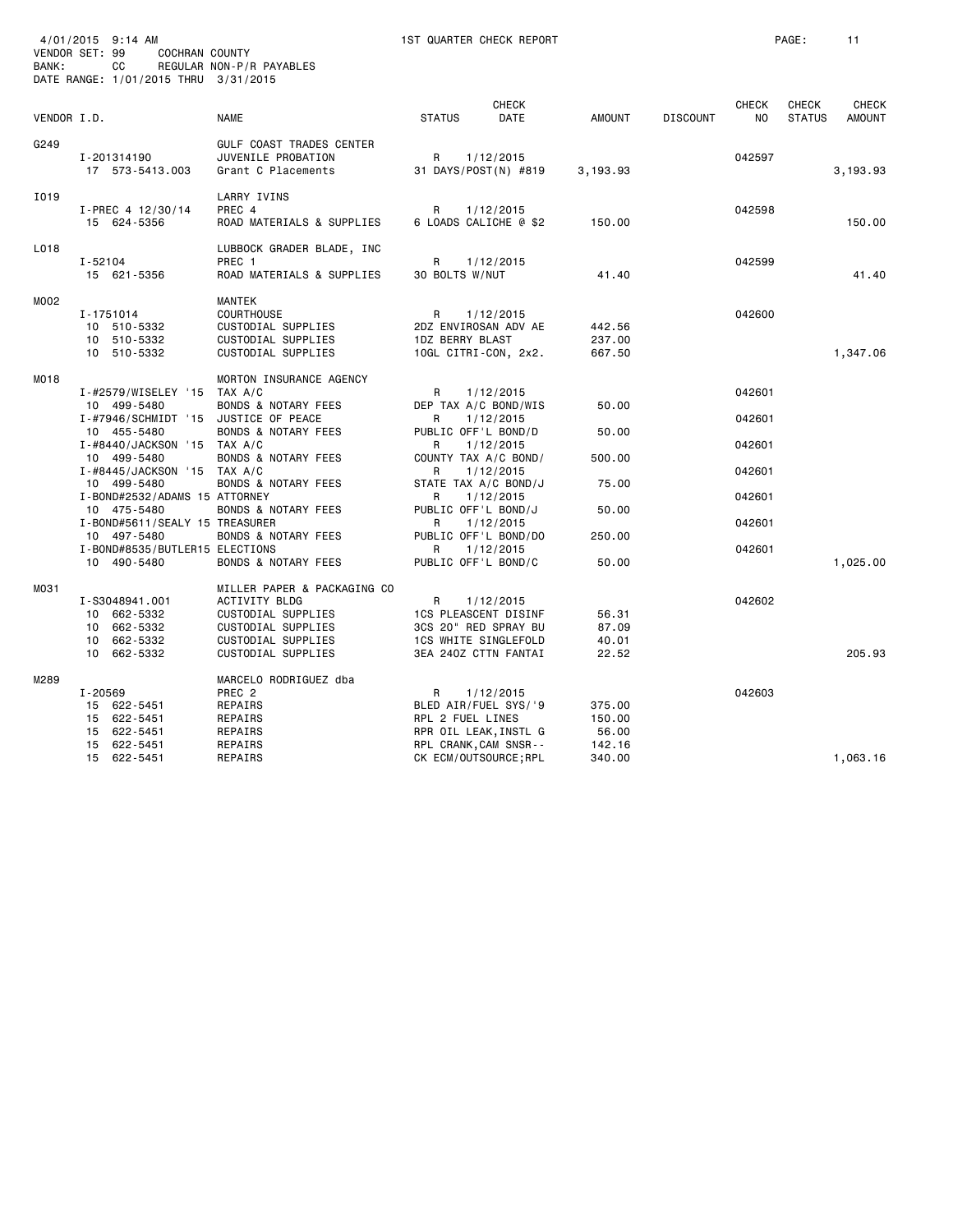| BANK:       | 4/01/2015 9:14 AM<br>VENDOR SET: 99<br><b>COCHRAN COUNTY</b><br>СC<br>DATE RANGE: 1/01/2015 THRU 3/31/2015 | REGULAR NON-P/R PAYABLES                                                                          | 1ST QUARTER CHECK REPORT                                         |                         |                 |                           | PAGE:                         | 12                            |
|-------------|------------------------------------------------------------------------------------------------------------|---------------------------------------------------------------------------------------------------|------------------------------------------------------------------|-------------------------|-----------------|---------------------------|-------------------------------|-------------------------------|
| VENDOR I.D. |                                                                                                            | <b>NAME</b>                                                                                       | <b>CHECK</b><br><b>DATE</b><br><b>STATUS</b>                     | <b>AMOUNT</b>           | <b>DISCOUNT</b> | <b>CHECK</b><br><b>NO</b> | <b>CHECK</b><br><b>STATUS</b> | <b>CHECK</b><br><b>AMOUNT</b> |
| M299        | $I - 216$<br>10 560-5499                                                                                   | MORTON SELF STORAGE<br>SHERIFF<br>MISCELLANEOUS                                                   | R<br>1/12/2015<br>STORAGE JAN15                                  | 50.00                   |                 | 042604                    |                               | 50.00                         |
| M307        | I-#3044/0VERPAYT<br>10 000-4340.200                                                                        | <b>BRIAN E MURRAY</b><br>SHERIFF<br>SHERIFF                                                       | R<br>1/12/2015<br>REF OVRPAYT/SO REC#1                           | 60.00                   |                 | 042605                    |                               | 60.00                         |
| N082        | I-DEC2014<br>10 455-5499                                                                                   | NETDATA<br>JUSTICE OF PEACE<br>MISCELLANEOUS                                                      | R<br>1/12/2015<br>iTICKET DEC14                                  | 10.00                   |                 | 042606                    |                               | 10.00                         |
| <b>NO90</b> | I-107761000<br>10 650-5499<br>10 650-5499<br>10 650-5499                                                   | NATIONAL PEN COMPANY<br>LIBRARY<br>MISCELLANEOUS<br>MISCELLANEOUS<br>MISCELLANEOUS                | R.<br>1/12/2015<br>100 FLASHLIGHT PENS<br>SET-UP CHG<br>SHIPPING | 68.00<br>15.95<br>11.20 |                 | 042607                    |                               |                               |
|             | I-107776858<br>10 650-5310<br>10 650-5310<br>10 650-5310                                                   | LIBRARY<br>OFFICE SUPPLIES<br>OFFICE SUPPLIES<br>OFFICE SUPPLIES                                  | R<br>1/12/2015<br>48DZ PENCILS<br>SET-UP CHG<br>SHIPPING         | 132.48<br>7.98<br>18.75 |                 | 042607                    |                               | 254.36                        |
| 0037        | I-CPS#4239<br>10 426-5400                                                                                  | ANGELA OVERMAN, ATTY AT LAW<br>COUNTY COURT<br>ATTORNEY AD LITEM                                  | R<br>1/12/2015<br>PLCMT HRNG/CPS(CH) #                           | 350.00                  |                 | 042608                    |                               | 350.00                        |
| 0109        | I-585<br>17 573-5413.003                                                                                   | 110TH JUDICIAL DISTRICT JUVENI<br>JUVENILE PROBATION<br>Grant C Placements                        | R<br>1/12/2015<br>31 DAYS/POST(N) #824                           | 2,728.00                |                 | 042609                    |                               | 2,728.00                      |
| R099        | I-109526<br>15 624-5454<br>15 624-5454                                                                     | CYNDIA LEA GUAJARDO dba<br>PREC 4<br>TIRES<br>TIRES                                               | R<br>1/12/2015<br>13.00x24 FLAT ON R/R<br>NEW 1300x24 TUBE       | 65.00<br>64.95          |                 | 042610                    |                               |                               |
|             | I-109549<br>10 560-5454<br>10 560-5454<br>10 560-5454                                                      | SHERIFF<br>TIRES<br>TIRES<br>TIRES                                                                | R<br>1/12/2015<br>2 CHG/NEW FIRESTONE<br>2TDF<br>2 18" BAL       | 26.00<br>6.00<br>16.00  |                 | 042610                    |                               | 177.95                        |
| S005        | $I - 01/07/15$<br>10 497-5311<br>000-4380.200<br>10                                                        | DORIS SEALY, COUNTY TREAS<br>TREASURER/HEALTHY COUNTY<br>POSTAL EXPENSES<br>OTHER [MISCELLANEOUS] | R<br>1/12/2015<br>CERT MAIL/941 01/05/<br>NORDICTRACK C900 TRD   | 6.00<br>884.99          |                 | 042611                    |                               |                               |
|             | 10 000-4380.200                                                                                            | OTHER [MISCELLANEOUS]                                                                             | NORDICTRACK RECMB BI                                             | 829.98                  |                 |                           |                               | 1,720.97                      |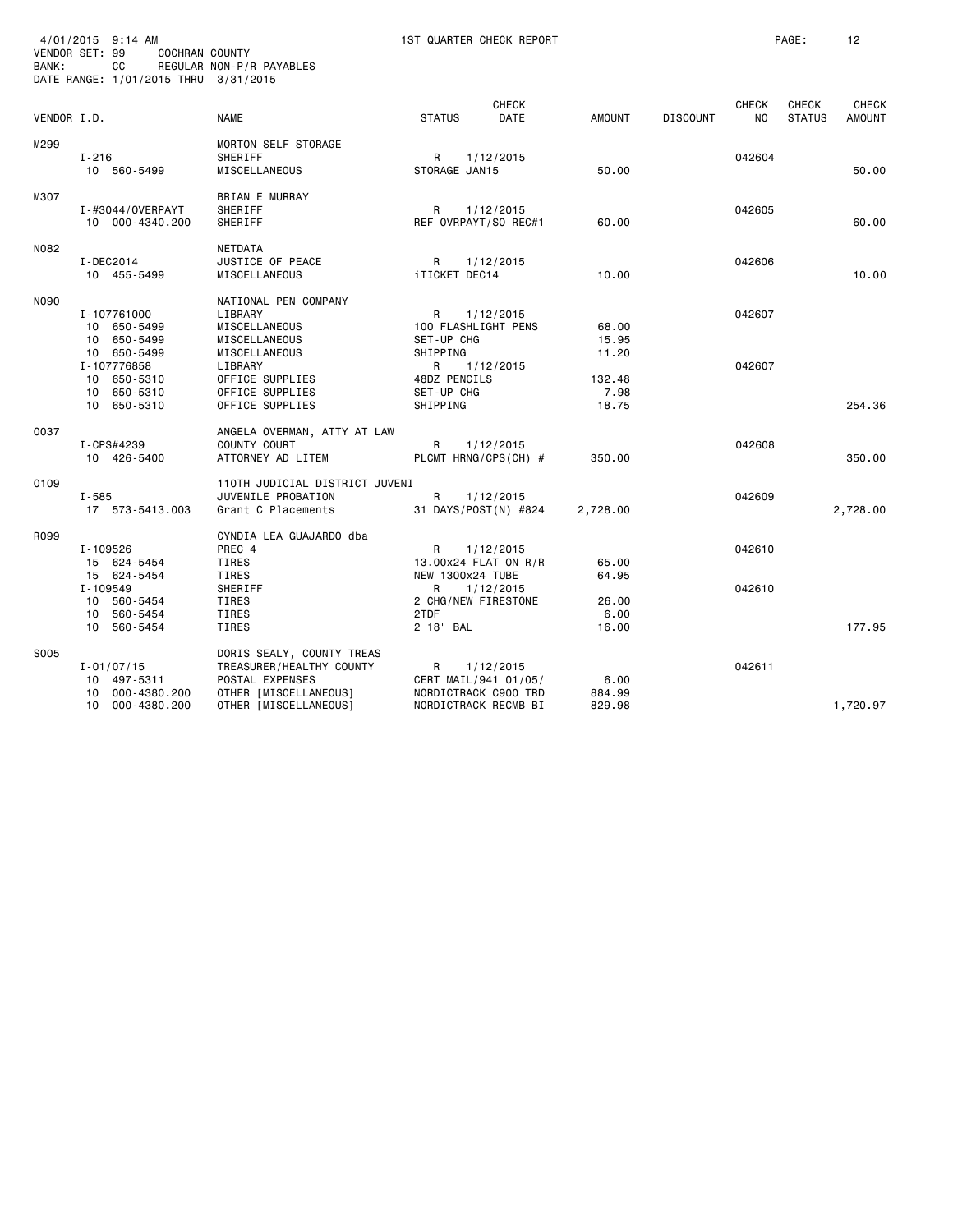|             |                  |                              |                     | <b>CHECK</b>         |               |                 | <b>CHECK</b>   | <b>CHECK</b>  | CHECK         |
|-------------|------------------|------------------------------|---------------------|----------------------|---------------|-----------------|----------------|---------------|---------------|
| VENDOR I.D. |                  | <b>NAME</b>                  | <b>STATUS</b>       | <b>DATE</b>          | <b>AMOUNT</b> | <b>DISCOUNT</b> | N <sub>O</sub> | <b>STATUS</b> | <b>AMOUNT</b> |
| S010        |                  | SILVERS COMPANY              |                     |                      |               |                 |                |               |               |
|             | I-EXT SVC DEC14  | <b>EXTENSION SVC</b>         | R                   | 1/12/2015            |               |                 | 042612         |               |               |
|             | 10 665-5330      | FUEL AND OIL                 |                     | 26.51GL UNL 12/22/14 | 61.37         |                 |                |               |               |
|             | I-JUV PROB DEC14 | JUVENILE PROBATION           | R                   | 1/12/2015            |               |                 | 042612         |               |               |
|             | 17 573-5330      | <b>FUEL</b>                  | 17GL UNL 12/1/14    |                      | 44.46         |                 |                |               |               |
|             | 17 573-5330      | <b>FUEL</b>                  | 14.55GL UNL 12/8/14 |                      | 36.36         |                 |                |               |               |
|             | 17 573-5330      | <b>FUEL</b>                  |                     | 18.51GL UNL 12/15/14 | 42.85         |                 |                |               |               |
|             | I-NON-DEP DEC14  | <b>CLERK</b>                 | R                   | 1/12/2015            |               |                 | 042612         |               |               |
|             | 10 403-5427      | CONTINUING EDUCATION         | 9.71GL UNL/AUSTIN   |                      | 22.48         |                 |                |               |               |
|             | I-PARK DEC14     | PARK                         | R                   | 1/12/2015            |               |                 | 042612         |               |               |
|             | 10 660-5330      | FUEL AND OIL                 | 24GL UNL 12/8/14    |                      | 59.98         |                 |                |               |               |
|             | I-PREC 1 DEC14   | PREC 1                       | R                   | 1/12/2015            |               |                 | 042612         |               |               |
|             | 15 621-5330      | FUEL & OIL                   |                     | 80.4GL HS DIESEL 12/ | 221.10        |                 |                |               |               |
|             | 15 621-5330      | FUEL & OIL                   |                     | 58.4GL HS DIESEL 12/ | 148.92        |                 |                |               |               |
|             | I-PREC 2 DEC14   | PREC 2                       | R                   | 1/12/2015            |               |                 | 042612         |               |               |
|             | 15 622-5451      | REPAIRS                      |                     | STAE INSP/KENWRTH 12 | 14.50         |                 |                |               |               |
|             | 15 622-5330      | FUEL AND OIL                 |                     | 82.5GL LS DIESEL 12/ | 227.29        |                 |                |               |               |
|             | 15 622-5451      | REPAIRS                      | 2) 2.5GL BLUE-DEF   |                      | 22.84         |                 |                |               |               |
|             | 15 622-5330      | FUEL AND OIL                 | 93.92GL UNL         |                      | 225.68        |                 |                |               |               |
|             | I-PREC 4 DEC14   | PREC 4                       | R                   | 1/12/2015            |               |                 | 042612         |               |               |
|             | 15 624-5330      | FUEL AND OIL                 |                     | 20GL LS DIESEL 12/9/ | 59.98         |                 |                |               |               |
|             | 15 624-5330      | FUEL AND OIL                 |                     | 300GL HS DIESEL 12/2 | 840.00        |                 |                |               |               |
|             | I-SHERIFF DEC14  | SHERIFF                      | R                   | 1/12/2015            |               |                 | 042612         |               |               |
|             | 10 560-5451      | MACHINERY-NON-OFFICE REPAIR  | STATE INSP 12/10/14 |                      | 14.50         |                 |                |               |               |
|             | 560-5451<br>10   | MACHINERY-NON-OFFICE REPAIR  | STATE INSP 12/05/14 |                      | 14.50         |                 |                |               |               |
|             | 560-5330<br>10   | FUEL AND OIL                 | 23.03GL UNL/#107    |                      | 53.32         |                 |                |               |               |
|             | 10 560-5330      | FUEL AND OIL                 | 96.85GL UNL/#134    |                      | 221.01        |                 |                |               |               |
|             | 10 560-5330      | FUEL AND OIL                 |                     | 17.51GL PREM UNL/#13 | 45.79         |                 |                |               |               |
|             | 10<br>560-5330   | FUEL AND OIL                 | 107.37GL UNL/#121   |                      | 244.97        |                 |                |               |               |
|             | 10 560-5330      | FUEL AND OIL                 | 58.66GL UNL/#136    |                      | 135.79        |                 |                |               |               |
|             | 10<br>560-5330   | FUEL AND OIL                 | 51.51GL UNL/#136    |                      | 114.25        |                 |                |               |               |
|             | 10 560-5330      | FUEL AND OIL                 | 46.04GL UNL/#133    |                      | 109.09        |                 |                |               | 2,981.03      |
| S071        |                  | SCRIPT OFFICE PRODUCTS, INC. |                     |                      |               |                 |                |               |               |
|             | I-47086          | <b>CLERK</b>                 | R                   | 1/12/2015            |               |                 | 042613         |               |               |
|             | 10 403-5310      | OFFICE SUPPLIES              |                     | 1DZ POST-IT POP-UP N | 8.95          |                 |                |               |               |
|             | 10 403-5310      | OFFICE SUPPLIES              | 1PK DVD-R           |                      | 18.60         |                 |                |               |               |
|             | 10 403-5310      | OFFICE SUPPLIES              | 2EA PEN REFILLS     |                      | 2.58          |                 |                |               |               |
|             | 10 403-5310      | OFFICE SUPPLIES              | 2EA PEN REFILLS     |                      | 2.58          |                 |                |               |               |
|             | 10 403-5310      | OFFICE SUPPLIES              | 2EA TAPE STRIPS     |                      | 22.00         |                 |                |               |               |
|             | I-47113          | TREASURER                    | R                   | 1/12/2015            |               |                 | 042613         |               |               |
|             | 10 497-5310      | OFFICE SUPPLIES              | PEN REFILLS         |                      | 7.00          |                 |                |               |               |
|             | 10 497-5310      | OFFICE SUPPLIES              | PEN REFILLS         |                      | 7.00          |                 |                |               |               |
|             | 10 497-5310      | OFFICE SUPPLIES              | WALL CALENDAR       |                      | 16.95         |                 |                |               |               |
|             | $I - 47138$      | ATTORNEY                     | R                   | 1/12/2015            |               |                 | 042613         |               |               |
|             | 10 475-5310      | OFFICE SUPPLIES              | CALENDAR REFILL     |                      | 3.95          |                 |                |               |               |
|             | 10 475-5310      | OFFICE SUPPLIES              | DESK CALENDAR       |                      | 6.95          |                 |                |               |               |
|             | $I - 47147$      | TAX A/C                      | R                   | 1/12/2015            |               |                 | 042613         |               |               |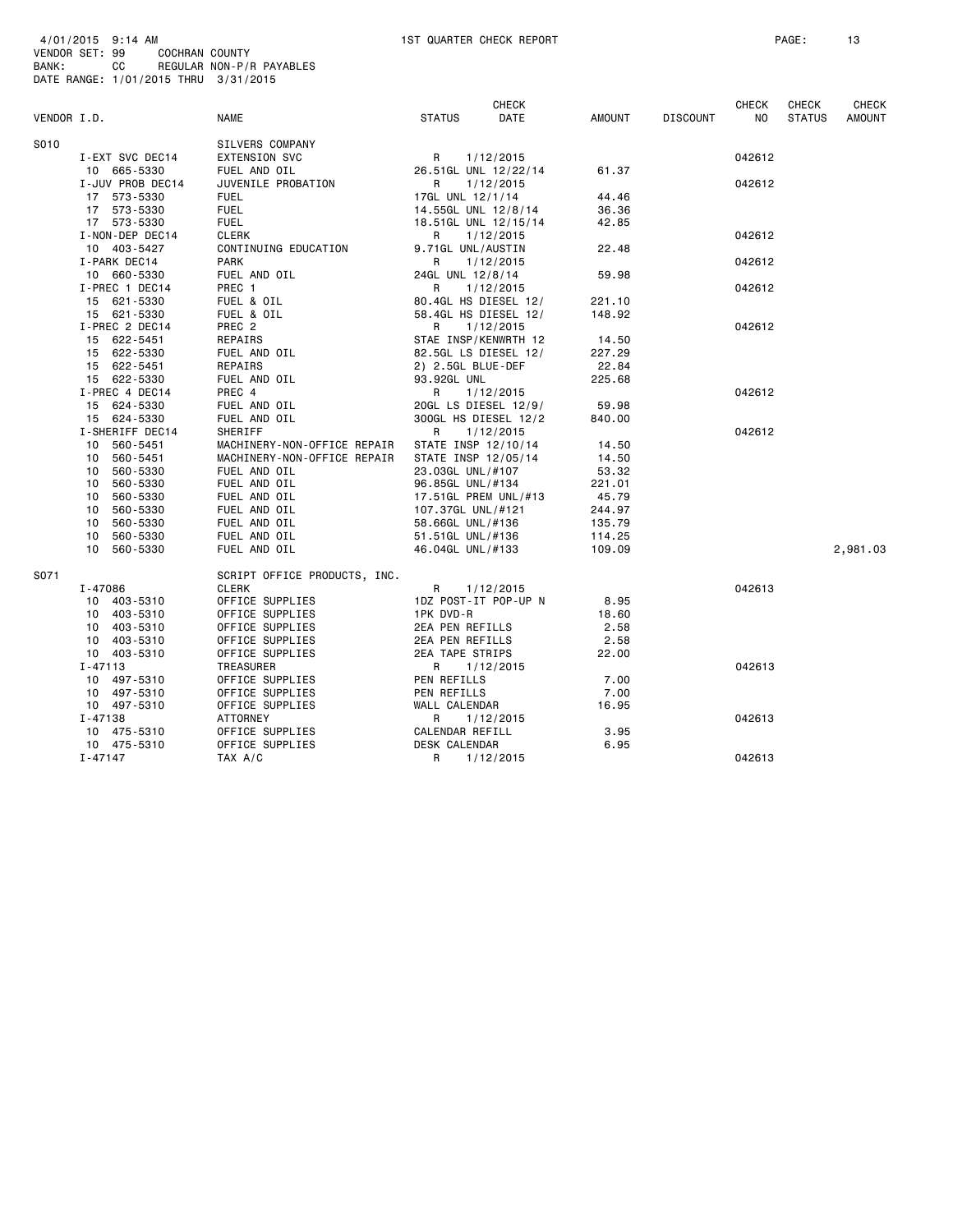|             |                     |                                                    |                    | <b>CHECK</b>         |               |                 | <b>CHECK</b>   | <b>CHECK</b>  | <b>CHECK</b> |
|-------------|---------------------|----------------------------------------------------|--------------------|----------------------|---------------|-----------------|----------------|---------------|--------------|
| VENDOR I.D. |                     | <b>NAME</b>                                        | <b>STATUS</b>      | DATE                 | <b>AMOUNT</b> | <b>DISCOUNT</b> | N <sub>O</sub> | <b>STATUS</b> | AMOUNT       |
| S071        |                     | SCRIPT OFFICE PRODUCTSCONT                         |                    |                      |               |                 |                |               |              |
|             | I-47147             | TAX A/C                                            | R                  | 1/12/2015            |               |                 | 042613         |               |              |
|             | 10 499-5310         | OFFICE SUPPLIES                                    | 4CS COPY PAPER     |                      | 158.00        |                 |                |               |              |
|             | I-47190             | AUDITOR                                            | R                  | 1/12/2015            |               |                 | 042613         |               |              |
|             | 10 495-5310         | OFFICE SUPPLIES                                    |                    | 1BX MANILA FOLDERS   | 29.95         |                 |                |               |              |
|             | 10 495-5310         | OFFICE SUPPLIES                                    | <b>1BX STAPLES</b> |                      | 3.95          |                 |                |               |              |
|             | 10 495-5310         | OFFICE SUPPLIES                                    | 1DZ CALC PAPER     |                      | 8.95          |                 |                |               |              |
|             | I-47200             | TAX A/C                                            | R                  | 1/12/2015            |               |                 | 042613         |               |              |
|             | 10 499-5310         | OFFICE SUPPLIES                                    |                    | ERASABLE WALL CALEND | 27.95         |                 |                |               |              |
|             | $I - 47201$         | COUNTY COURT                                       | R                  | 1/12/2015            |               |                 | 042613         |               |              |
|             | 10 426-5310         | OFFICE SUPPLIES                                    |                    | 1000 LTRHEAD, PRT    | 128.95        |                 |                |               | 454.31       |
| S217        |                     | STATE COMPTROLLER                                  |                    |                      |               |                 |                |               |              |
|             | I-4TH QTR CIVIL '14 | STATE CIVIL COSTS                                  | R                  | 1/12/2015            |               |                 | 042614         |               |              |
|             | 000-2372<br>90      | Birth Cert. Gov118.015                             |                    | 4TH QTR REMITTANCE F | 23,40         |                 |                |               |              |
|             | 000-2373<br>90      | Marriage License Gov 118.011 4TH QTR REMITTANCE F  |                    |                      | 210.00        |                 |                |               |              |
|             | 000-2363.004<br>90  | Co Filing Fee Ind Lgl Serv.                        |                    | 4TH QTR REMITTANCE F | 17.10         |                 |                |               |              |
|             | 000-2363.004<br>90  | Co Filing Fee Ind Lgl Serv.                        |                    | 4TH QTR REMITTANCE F | 15.72         |                 |                |               |              |
|             | 90<br>000-2363.001  | Divorce & Family Gov't 133.1514TH QTR REMITTANCE F |                    |                      | 89.50         |                 |                |               |              |
|             | 000-2363.002<br>90  | Other Than Divorce/Family 10B 4TH QTR REMITTANCE F |                    |                      | 237.50        |                 |                |               |              |
|             | 90<br>000-2363.004  | Co Filing Fee Ind Lgl Serv.                        |                    | 4TH QTR REMITTANCE F | 57.00         |                 |                |               |              |
|             | 90<br>000-2379      | Judicial Support Fee/L133.105 4TH QTR REMITTANCE F |                    |                      | 289.00        |                 |                |               | 939.22       |
| S217        |                     | STATE COMPTROLLER                                  |                    |                      |               |                 |                |               |              |
|             | I-4TH QTR CRIM '14  | STATE CRIMINAL COSTS                               | R.                 | 1/12/2015            |               |                 | 042615         |               |              |
|             | 000-2358.001<br>90  | State CCC Date 010104 Forward 4TH QTR REMITTANCE F |                    |                      | 3,144.42      |                 |                |               |              |
|             | 000-2368<br>90      | BB Bond Fee (Gov CD 41.258)                        |                    | 4TH QTR REMITTANCE F | 175.50        |                 |                |               |              |
|             | 000-2369<br>90      | EMS Trauma Sec49.02 SB1131                         |                    | 4TH QTR REMITTANCE F | 65.08         |                 |                |               |              |
|             | 000-2378<br>90      | JRF Jury Reimb Fee CCP102.00454TH QTR REMITTANCE F |                    |                      | 322.06        |                 |                |               |              |
|             | 90<br>000-2363.003  | Indigent Defense Fee                               |                    | 4TH QTR REMITTANCE F | 163.39        |                 |                |               |              |
|             | $000 - 2355$<br>90  | MVF CCP 102.002                                    |                    | 4TH QTR REMITTANCE F | 4.35          |                 |                |               |              |
|             | 000-2367<br>90      | STF-Sub 95% C(Trans CD542.40 4TH QTR REMITTANCE F  |                    |                      | 1,458.78      |                 |                |               |              |
|             | 000-2342<br>90      | Arrest Fees - State Officers 4TH QTR REMITTANCE F  |                    |                      | 26.96         |                 |                |               |              |
|             | 000-2342.001<br>90  | Omni FTA                                           |                    | 4TH QTR REMITTANCE F | 160.00        |                 |                |               |              |
|             | 000-2376<br>90      | Co. CrtCriminal Judicial Fund 4TH QTR REMITTANCE F |                    |                      | 40.00         |                 |                |               |              |
|             | $000 - 2357$<br>90  | 50% Overweight Fine                                |                    | 4TH QTR REMITTANCE F | 145.00        |                 |                |               |              |
|             | $000 - 2361$<br>90  | 50% of Time Payment to State 4TH QTR REMITTANCE F  |                    |                      | 97.51         |                 |                |               |              |
|             | 90<br>000-2379      | Judicial Support Fee/L133.105 4TH QTR REMITTANCE F |                    |                      | 482.13        |                 |                |               |              |
|             | 90<br>000-2347.001  | Truancy Prvtn & Diver. 102.0154TH QTR REMITTANCE F |                    |                      | 157.09        |                 |                |               | 6,442.27     |
| S217        |                     | STATE COMPTROLLER                                  |                    |                      |               |                 |                |               |              |
|             | I-4TH QTR EFILE '14 | STATE E-FILE FUNDS                                 | R                  | 1/12/2015            |               |                 | 042616         |               |              |
|             | 000-2363.005<br>90  | ELE. FILING FEE DIS CLK                            |                    | 4TH QTR REMIT/STATE  | 60.00         |                 |                |               |              |
|             | 000-2363.006<br>90  | ELE FILING FEE COUNTY CLERK                        |                    | 4TH QTR REMIT/STATE  | 20.00         |                 |                |               |              |
|             | 000-2363.007<br>90  | ELE FILING FEE JP                                  |                    | 4TH QTR REMIT/STATE  | 50.00         |                 |                |               |              |
|             | 90<br>000-2363.006  | ELE FILING FEE COUNTY CLERK                        |                    | 4TH QTR REMIT/STATE  | 8.73          |                 |                |               | 138.73       |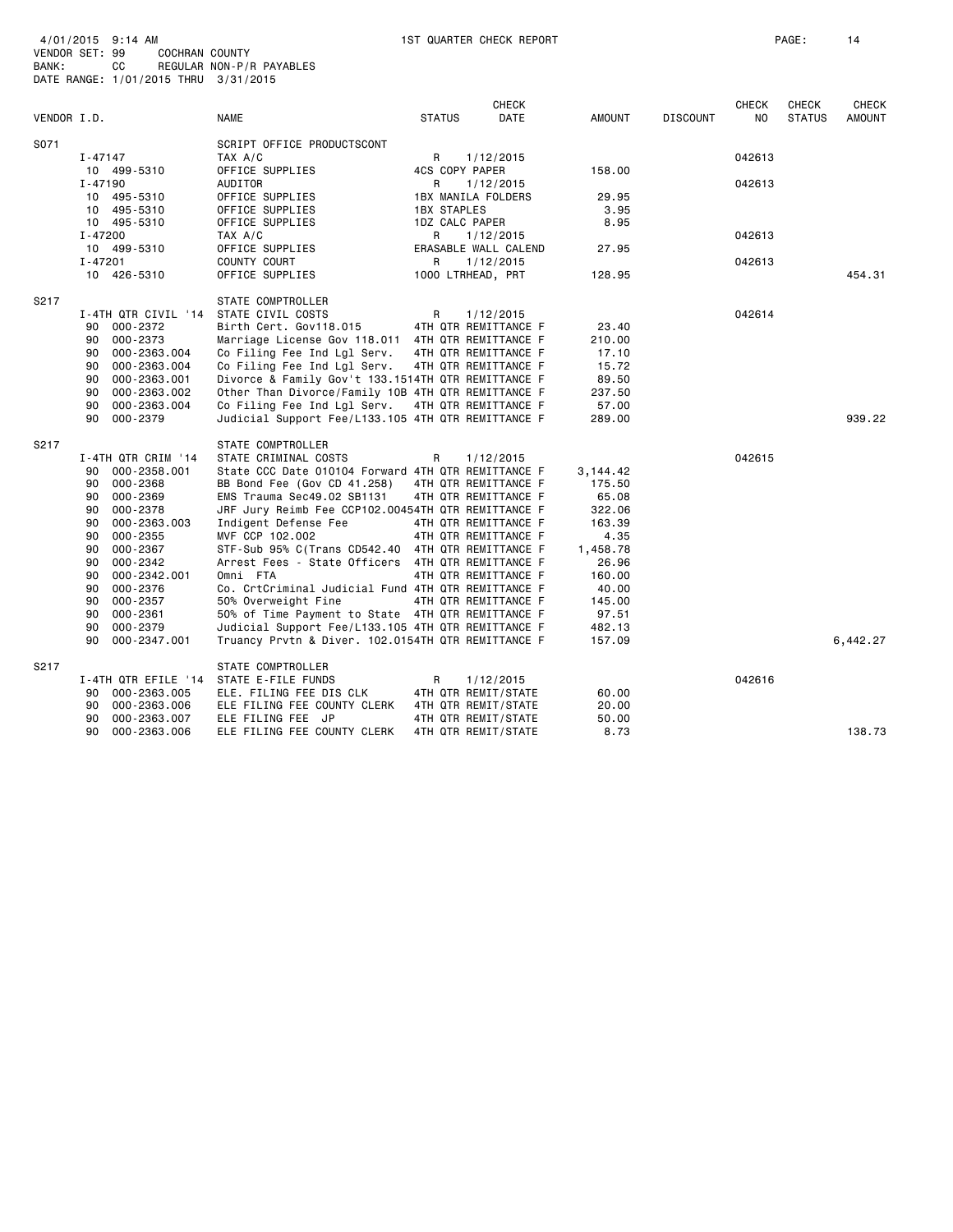| BANK:       | 4/01/2015 9:14 AM<br>VENDOR SET: 99<br>COCHRAN COUNTY<br>СC<br>DATE RANGE: 1/01/2015 THRU 3/31/2015                                                                                                                                                                                                                          | REGULAR NON-P/R PAYABLES                                                                                                                                                                                                                                                                                                                                                                                        | 1ST QUARTER CHECK REPORT                                                                                                                                                                                                                                                                                             |                                                                                                                                                |                     | PAGE:                         | 15                            |
|-------------|------------------------------------------------------------------------------------------------------------------------------------------------------------------------------------------------------------------------------------------------------------------------------------------------------------------------------|-----------------------------------------------------------------------------------------------------------------------------------------------------------------------------------------------------------------------------------------------------------------------------------------------------------------------------------------------------------------------------------------------------------------|----------------------------------------------------------------------------------------------------------------------------------------------------------------------------------------------------------------------------------------------------------------------------------------------------------------------|------------------------------------------------------------------------------------------------------------------------------------------------|---------------------|-------------------------------|-------------------------------|
| VENDOR I.D. |                                                                                                                                                                                                                                                                                                                              | <b>NAME</b>                                                                                                                                                                                                                                                                                                                                                                                                     | <b>CHECK</b><br><b>DATE</b><br><b>STATUS</b>                                                                                                                                                                                                                                                                         | <b>AMOUNT</b><br><b>DISCOUNT</b>                                                                                                               | <b>CHECK</b><br>NO. | <b>CHECK</b><br><b>STATUS</b> | <b>CHECK</b><br><b>AMOUNT</b> |
| S217        | I-4TH QTR SPEC '14<br>90 000-2379.001                                                                                                                                                                                                                                                                                        | STATE COMPTROLLER<br>SPECIALTY COURT COSTS<br>Drug Court Fee CCP102.0178                                                                                                                                                                                                                                                                                                                                        | R<br>1/12/2015<br>4TH QTR REMITTANCE F                                                                                                                                                                                                                                                                               | 40.36                                                                                                                                          | 042617              |                               | 40.36                         |
| S217        | I-CCS 2014 ANNUAL<br>90 000-2365                                                                                                                                                                                                                                                                                             | STATE COMPTROLLER<br>CHILD SAFETY SEAT FINES<br>50% of Seat Belt (545.412&13) 2014 TERTIARY CARE F                                                                                                                                                                                                                                                                                                              | 1/12/2015<br>R                                                                                                                                                                                                                                                                                                       | 647.50                                                                                                                                         | 042618              |                               | 647.50                        |
| S222        | I-0106114-IN<br>10 560-5451<br>560-5451<br>10<br>10 560-5451                                                                                                                                                                                                                                                                 | SOUTH PLAINS COMMUNICATIONS<br>SHERIFF<br>MACHINERY-NON-OFFICE REPAIR<br>MACHINERY-NON-OFFICE REPAIR<br>MACHINERY-NON-OFFICE REPAIR                                                                                                                                                                                                                                                                             | R<br>1/12/2015<br>3 CH KNOBS<br>3 ON/OFF/VOL KNOBS<br>FREIGHT                                                                                                                                                                                                                                                        | 10.14<br>14.07<br>9.00                                                                                                                         | 042619              |                               |                               |
|             | I-0106283-IN<br>15 622-5571<br>15 622-5571<br>15 622-5571<br>15 622-5571<br>15 622-5571<br>15 622-5571<br>15 622-5571<br>I-0106284-IN<br>623-5571<br>15<br>15 623-5571<br>15 623-5571                                                                                                                                        | PREC <sub>2</sub><br>CAPITAL OUTLAY<br>CAPITAL OUTLAY<br>CAPITAL OUTLAY<br>CAPITAL OUTLAY<br>CAPITAL OUTLAY<br>CAPITAL OUTLAY<br>CAPITAL OUTLAY<br>PREC 3<br>CAPITAL OUTLAY<br>CAPITAL OUTLAY<br>CAPITAL OUTLAY                                                                                                                                                                                                 | R<br>1/12/2015<br>INSTL 2 RADIOS/CAT#0<br>POWER CABLE<br>2 MIC HANG CLIP<br>KW PWR CABLE<br>2 COAX KIT W/CONN<br>2 L BRCKT, ANT<br>MILEAGE, SHARE W/PREC<br>R<br>1/12/2015<br>INSTL 2 RADIOS/CAT #<br>MILEAGE, SHARE W/PRE<br>2 ANT CONN                                                                             | 150.00<br>18.00<br>5.00<br>22.00<br>50.00<br>12.00<br>31.50<br>450.00<br>75.00<br>10.00                                                        | 042619<br>042619    |                               | 856.71                        |
| S242        | $I - 684$ 01/07/15<br>10 560-5334<br>$I - 995$ 12/26/14<br>10 512-5333<br>10 512-5333<br>10 512-5333<br>10 512-5333<br>10<br>512-5333<br>10 512-5333<br>10 512-5333<br>10<br>512-5333<br>512-5392<br>10<br>10 512-5392<br>512-5392<br>10<br>512-5392<br>10<br>10 512-5392<br>512-5392<br>10<br>512-5392<br>10<br>10 512-5392 | SAM'S CLUB<br>SHERIFF<br>OTHER SUPPLIES<br>JAIL<br>FOOD-PRISONERS<br>FOOD-PRISONERS<br>FOOD-PRISONERS<br>FOOD-PRISONERS<br>FOOD-PRISONERS<br>FOOD-PRISONERS<br>FOOD-PRISONERS<br>FOOD-PRISONERS<br>MISCELLANEOUS SUPPLIES<br>MISCELLANEOUS SUPPLIES<br>MISCELLANEOUS SUPPLIES<br>MISCELLANEOUS SUPPLIES<br>MISCELLANEOUS SUPPLIES<br>MISCELLANEOUS SUPPLIES<br>MISCELLANEOUS SUPPLIES<br>MISCELLANEOUS SUPPLIES | 1/12/2015<br>R<br>NIKON L830<br>R<br>1/12/2015<br>QKR QIK OATS<br>LANGERS JUICE<br>MM APPLE<br>HVR DRESSING<br>MM APPLE<br><b>WELCH'S GRAPE</b><br>WELCH'S $2/6$<br>VARIETY PACK<br>300CT BOWLS<br>20-0Z FOAM CUPS<br>8-0Z FOAM CUPS<br>MM SAT TOWELS<br>3PK LYSOL/2<br>BATH TISSUE<br>PAPER BAGS<br>CPN/BATH TISSUE | 199.88<br>8.48<br>4.91<br>3.98<br>8.86<br>3.98<br>6.48<br>6.48<br>11.98<br>8.92<br>18.56<br>14.65<br>16.48<br>24.76<br>17.86<br>4.98<br>2.00CR | 042620<br>042620    |                               |                               |
|             | 10<br>512-5333                                                                                                                                                                                                                                                                                                               | FOOD-PRISONERS                                                                                                                                                                                                                                                                                                                                                                                                  | CPN/HVR DRESSING                                                                                                                                                                                                                                                                                                     | 2.00CR                                                                                                                                         |                     |                               | 357.24                        |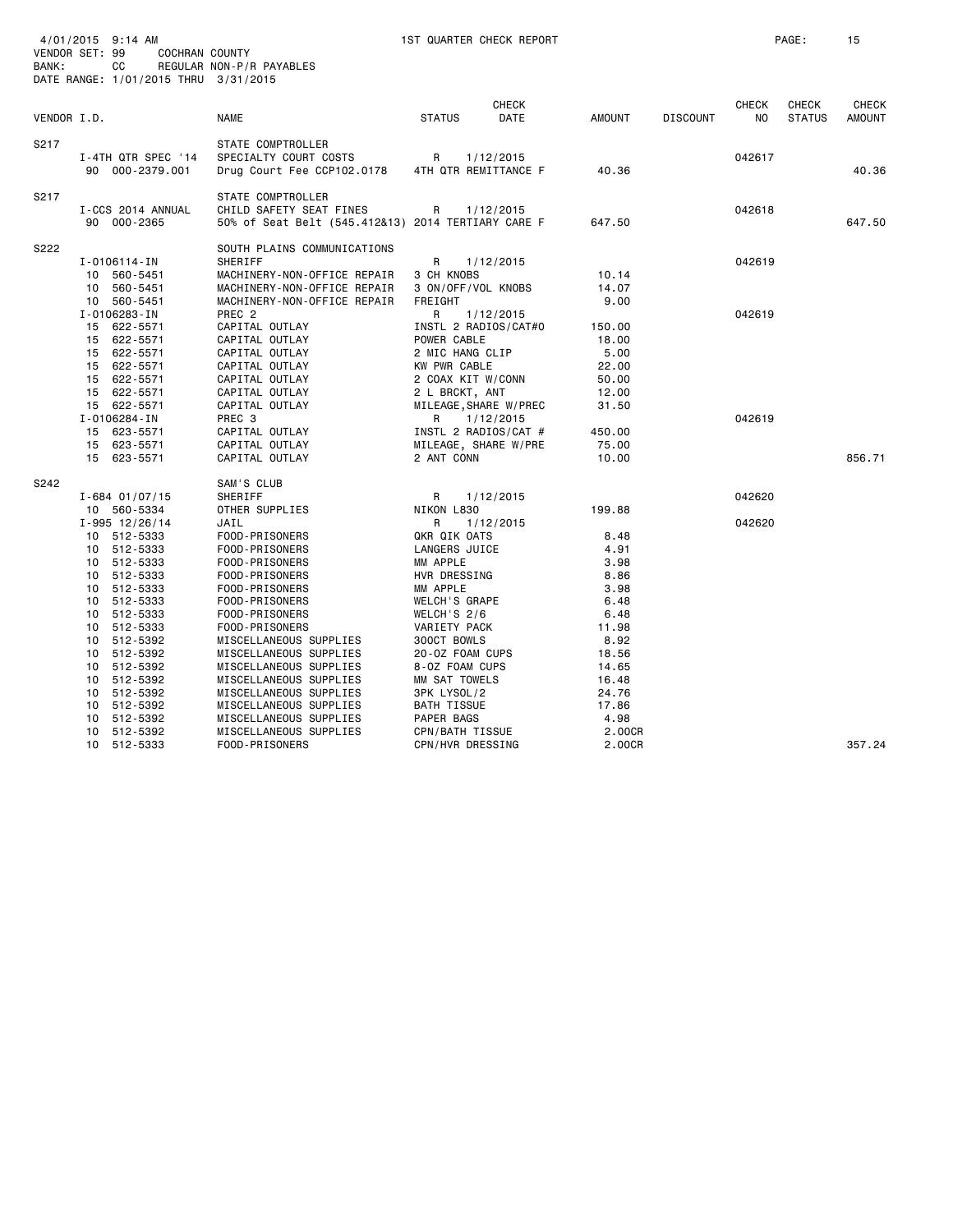| BANK:       | 4/01/2015 9:14 AM<br>VENDOR SET: 99<br>COCHRAN COUNTY<br>CС<br>DATE RANGE: 1/01/2015 THRU 3/31/2015 | REGULAR NON-P/R PAYABLES                                                             |                                           | 1ST QUARTER CHECK REPORT                                  |                 |                 |                    | PAGE:                         | 16                            |
|-------------|-----------------------------------------------------------------------------------------------------|--------------------------------------------------------------------------------------|-------------------------------------------|-----------------------------------------------------------|-----------------|-----------------|--------------------|-------------------------------|-------------------------------|
| VENDOR I.D. |                                                                                                     | <b>NAME</b>                                                                          | <b>STATUS</b>                             | <b>CHECK</b><br>DATE                                      | AMOUNT          | <b>DISCOUNT</b> | <b>CHECK</b><br>NO | <b>CHECK</b><br><b>STATUS</b> | <b>CHECK</b><br><b>AMOUNT</b> |
| S387        | $I - 01/07/15$<br>10 650-5427                                                                       | IRENE SEALY<br>LIBRARY<br>CONTINUING EDUCATION                                       | R<br>119 MI @56/BK SALE                   | 1/12/2015                                                 | 66.64           |                 | 042621             |                               | 66.64                         |
| S413        | I-102-5644<br>10 650-5590<br>10 650-5499                                                            | SCHOLASTIC BOOK FAIRS<br>LIBRARY<br><b>BOOKS</b><br>MISCELLANEOUS                    | R<br>51 BOOKS                             | 1/12/2015<br>1 FLR PUZZLE/PETE TH                         | 213.25<br>10.40 |                 | 042622             |                               | 223.65                        |
| S416        | $I - 2864$<br>15 623-5440<br>15 624-5440                                                            | SOS WASTE DISPOSAL, INC<br>PREC 3/PREC 4<br>UTILITIES<br>UTILITIES                   | R<br>JAN DUMPSTER SVC<br>JAN DUMPSTER SVC | 1/12/2015                                                 | 53.25<br>53.25  |                 | 042623             |                               | 106.50                        |
| T009        | I-43RD ANN'L TREAS<br>10 497-5427                                                                   | TEXAS ASSOCIATION OF COUNTIES<br>TREASURER<br>CONTINUING EDUCATION                   | R<br>REG, CONT ED SEMINAR                 | 1/12/2015                                                 | 180.00          |                 | 042624             |                               | 180.00                        |
| T051        | I-1ST QTR 2015<br>10 000-2500.10                                                                    | TAC RISK MANAGEMENT POOL<br>WORKERS COMP/ALL DEPTS<br>RESERVE FOR W/C, UNEMPLYMNT    | R                                         | 1/12/2015<br><b>1ST QTR WORKERS COMP</b>                  | 6,834.00        |                 | 042625             |                               | 6,834.00                      |
| T083        | I-025-112605<br>10 409-5411                                                                         | TYLER TECHNOLOGIES, INC<br>NON-DEPT'L<br>MAINTENANCE CONTRACTS                       | R                                         | 1/12/2015<br>MONTHLY NETWORK FEE/                         | 220.50          |                 | 042626             |                               | 220.50                        |
| T087        | I-21820A<br>10 403-5310                                                                             | TEXAS DEPARTMENT OF HEALTH<br><b>CLERK</b><br>OFFICE SUPPLIES                        | R                                         | 1/12/2015<br>12 REMOTE BIRTH ACCE                         | 21.96           |                 | 042627             |                               | 21.96                         |
| T148        | I-9DW024<br>10 560-5411                                                                             | TASCOSA OFFICE MACHINES INC<br>SHERIFF<br>MAINTENANCE CONTRACTS                      | R                                         | 1/12/2015<br>COPIER MAINT 12/1/14                         | 75.90           |                 | 042628             |                               |                               |
|             | I-9DW238<br>10 403-5411                                                                             | <b>CLERK</b><br>MAINTENANCE CONTRACTS                                                | R                                         | 1/12/2015<br>1390 COPIES 11/14-12                         | 18.07           |                 | 042628             |                               | 93.97                         |
| T174        | I-2015 DUES<br>10 403-5481                                                                          | TEXAS DIST COURT ALLIANCE<br>CO/DIST CLERK<br>DUES AND REGISTRATION                  | R                                         | 1/12/2015<br>2015 DUES/SHANNA DEW                         | 50.00           |                 | 042629             |                               | 50.00                         |
| T181        | I-2015 DUES<br>10 499-5481<br>10 499-5481                                                           | TAX ASSESSOR COLLECTORS<br>TAX A/C<br>DUES AND REGISTRATION<br>DUES AND REGISTRATION | R                                         | 1/12/2015<br>2015 DUES/TREVA JACK<br>2015 DUES/SUSAN WISE | 85.00<br>40.00  |                 | 042630             |                               |                               |
|             | $I - REG/ADA$ '15<br>10 499-5427                                                                    | TAX A/C<br>CONTINUING EDUCATION                                                      | R                                         | 1/12/2015<br>REG/FUND'LS OF ADA/J                         | 15.00           |                 | 042630             |                               |                               |
|             | I-REG/PERSONNEL '15<br>10 499-5427                                                                  | TAX A/C<br>CONTINUING EDUCATION                                                      | R                                         | 1/12/2015<br>REG/PERSONNEL MGMT/J                         | 15.00           |                 | 042630             |                               | 155.00                        |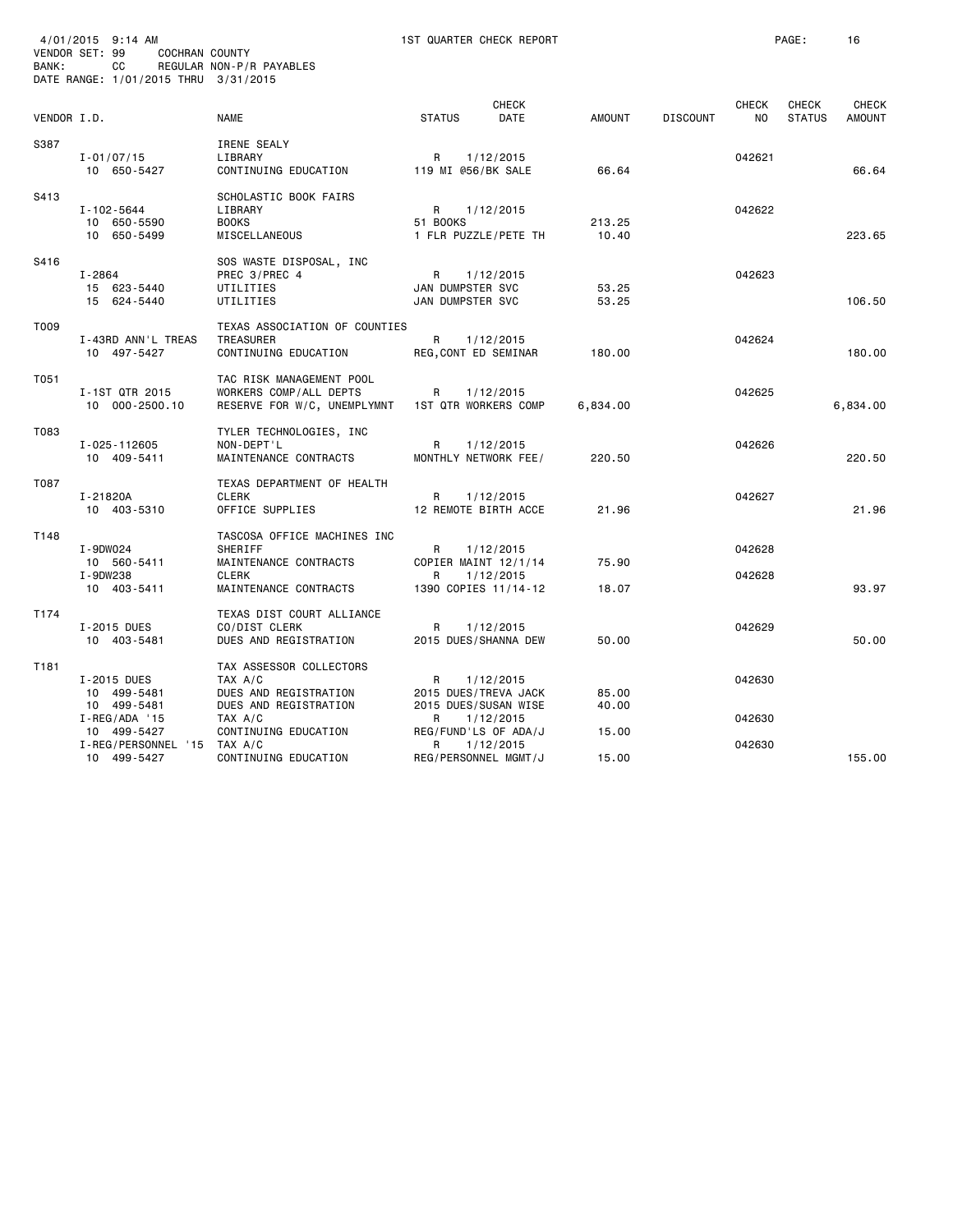| VENDOR I.D. |    |                                                   | <b>NAME</b>                                                             | <b>STATUS</b>                          | CHECK<br>DATE | AMOUNT   | <b>DISCOUNT</b> | CHECK<br>NO. | <b>CHECK</b><br><b>STATUS</b> | <b>CHECK</b><br>AMOUNT |
|-------------|----|---------------------------------------------------|-------------------------------------------------------------------------|----------------------------------------|---------------|----------|-----------------|--------------|-------------------------------|------------------------|
| T184        |    | I-3001531267<br>10 510-5411                       | THYSSENKRUPP ELEVATOR COR<br><b>COURTHOUSE</b><br>MAINTENANCE CONTRACTS | R<br>1/12/2015<br>ELEVATOR MAINT/1ST Q |               | 1,880.77 |                 | 042631       |                               | 1,880.77               |
| U017        |    |                                                   | THE UNIV. OF TX SCHOOL OF LAW                                           |                                        |               |          |                 |              |                               |                        |
|             |    | I-CO/DIST ED REG '15 CO/DIST CLERK<br>10 403-5427 | CONTINUING EDUCATION                                                    | R<br>REG/SAN MARCOS/S DEW              | 1/12/2015     | 220.00   |                 | 042632       |                               | 220.00                 |
| U019        |    |                                                   | UNITED SUPERMARKETS, INC                                                |                                        |               |          |                 |              |                               |                        |
|             |    | $I - 12/18/14$                                    | JAIL                                                                    | R                                      | 1/12/2015     |          |                 | 042633       |                               |                        |
|             |    | 10 512-5333                                       | FOOD-PRISONERS                                                          | 19CT BOLD SACK                         |               | 6.99     |                 |              |                               |                        |
|             |    | 10 512-5333                                       | FOOD-PRISONERS                                                          | BIG TEX PET JUICE/2                    |               | 5.98     |                 |              |                               |                        |
|             |    | 10 512-5333                                       | FOOD-PRISONERS                                                          | APPLE JUICE/2                          |               | 2.94     |                 |              |                               |                        |
|             |    | 10 512-5333                                       | FOOD-PRISONERS                                                          | DRNK MIX/4                             |               | 8.76     |                 |              |                               |                        |
|             |    | 10 512-5333                                       | FOOD-PRISONERS                                                          | HMB DLL CHPS                           |               | 1.99     |                 |              |                               |                        |
|             | 10 | 512-5333                                          | FOOD-PRISONERS                                                          | MUSTARD/2                              |               | 2.58     |                 |              |                               |                        |
|             |    | 10 512-5333                                       | FOOD-PRISONERS                                                          | HEARTH OF TX BRD/10                    |               | 9.70     |                 |              |                               |                        |
|             |    | 10 512-5333                                       | FOOD-PRISONERS                                                          | HUNTS KETCHUP/2                        |               | 4.58     |                 |              |                               |                        |
|             |    | 10 512-5333                                       | FOOD-PRISONERS                                                          | MIRACLE WHIP LT/2                      |               | 9.18     |                 |              |                               |                        |
|             | 10 | 512-5333                                          | FOOD-PRISONERS                                                          | DOLE SALAD                             |               | 3.99     |                 |              |                               |                        |
|             | 10 | 512-5333                                          | FOOD-PRISONERS                                                          | DOLE SHREDDED LE                       |               | 1.79     |                 |              |                               |                        |
|             |    | 10 512-5333                                       | FOOD-PRISONERS                                                          | NAVEL ORANGES                          |               | 11.56    |                 |              |                               |                        |
|             |    | 10 512-5333                                       | FOOD-PRISONERS                                                          | RED DEL APPLES                         |               | 4.60     |                 |              |                               |                        |
|             | 10 | 512-5333                                          | FOOD-PRISONERS                                                          | 11 AJ BREAKFAST ENT                    |               | 19.47    |                 |              |                               |                        |
|             |    | 10 512-5333                                       | FOOD-PRISONERS                                                          | 13 AJ EGG/SAUSAGE                      |               | 23.01    |                 |              |                               |                        |
|             |    | 10 512-5333                                       | FOOD-PRISONERS                                                          | 14 AJ FRENCH TOAST                     |               | 24.78    |                 |              |                               |                        |
|             |    | 10 512-5333                                       | FOOD-PRISONERS                                                          | 11 AJ PANCAKE/SAUSAG                   |               | 19.47    |                 |              |                               |                        |
|             |    | 10 512-5333                                       | FOOD-PRISONERS                                                          | 10 HM ANGUS CHS BG                     |               | 29.90    |                 |              |                               |                        |
|             |    |                                                   |                                                                         | 20 HM CHKN DINNER                      |               |          |                 |              |                               |                        |
|             | 10 | 512-5333                                          | FOOD-PRISONERS                                                          |                                        |               | 66.67    |                 |              |                               |                        |
|             |    | 10 512-5333                                       | FOOD-PRISONERS                                                          | 3 HM CHKN STEAK                        |               | 10.00    |                 |              |                               |                        |
|             |    | 10 512-5333                                       | FOOD-PRISONERS                                                          | 17 HM PORK RIB DIN                     |               | 56.67    |                 |              |                               |                        |
|             | 10 | 512-5333                                          | FOOD-PRISONERS                                                          | HM PUB FVR CHPPE                       |               | 3.34     |                 |              |                               |                        |
|             |    | 10 512-5333                                       | FOOD-PRISONERS                                                          | 21 HM TURKEY DINNER                    |               | 73.29    |                 |              |                               |                        |
|             |    | 10 512-5333                                       | FOOD-PRISONERS                                                          | 16 HNG MAN DINNER                      |               | 53.34    |                 |              |                               |                        |
|             |    | 10 512-5333                                       | FOOD-PRISONERS                                                          | 34 HUNGARY MAN                         |               | 113.34   |                 |              |                               |                        |
|             | 10 | 512-5333                                          | FOOD-PRISONERS                                                          | 22 HUNGRY MAN                          |               | 74.75    |                 |              |                               |                        |
|             |    | 10 512-5333                                       | FOOD-PRISONERS                                                          | 23 JD BREAKFAST BOWL                   |               | 57.50    |                 |              |                               |                        |
|             |    | 10 512-5333                                       | FOOD-PRISONERS                                                          | JD SSG/EGG/CHS                         |               | 10.49    |                 |              |                               |                        |
|             |    | 10 512-5333                                       | FOOD-PRISONERS                                                          | 18 JIMMY DEAN                          |               | 45.00    |                 |              |                               |                        |
|             | 10 | 512-5333                                          | FOOD-PRISONERS                                                          | 13 MARIE CALLENDAR                     |               | 42.77    |                 |              |                               |                        |
|             |    | 10 512-5333                                       | FOOD-PRISONERS                                                          | 16 MC CHICKEN & NOOD                   |               | 52.64    |                 |              |                               |                        |
|             |    | 10 512-5333                                       | FOOD-PRISONERS                                                          | 13 MC CHICKEN/RICE                     |               | 42.77    |                 |              |                               |                        |
|             | 10 | 512-5333                                          | FOOD-PRISONERS                                                          | 8 MC CHK TNDRS W/M                     |               | 26.32    |                 |              |                               |                        |
|             | 10 | 512-5333                                          | FOOD-PRISONERS                                                          | 11 MC CLSC FETT CKN                    |               | 36.19    |                 |              |                               |                        |
|             | 10 | 512-5333                                          | FOOD-PRISONERS                                                          | 13 MC THREE MEAT & F                   |               | 42.77    |                 |              |                               |                        |
|             |    | 10 512-5333                                       | FOOD-PRISONERS                                                          | 7 SWANSON ENTREE                       |               | 23.34    |                 |              |                               |                        |
|             | 10 | 512-5333                                          | FOOD-PRISONERS                                                          | 3 SWN HGRY MAN FRD                     |               | 10.47    |                 |              |                               |                        |
|             | 10 | 512-5333                                          | FOOD-PRISONERS                                                          | 18 SWN HM CHICKEN S                    |               | 60.00    |                 |              |                               |                        |
|             |    |                                                   |                                                                         |                                        |               |          |                 |              |                               |                        |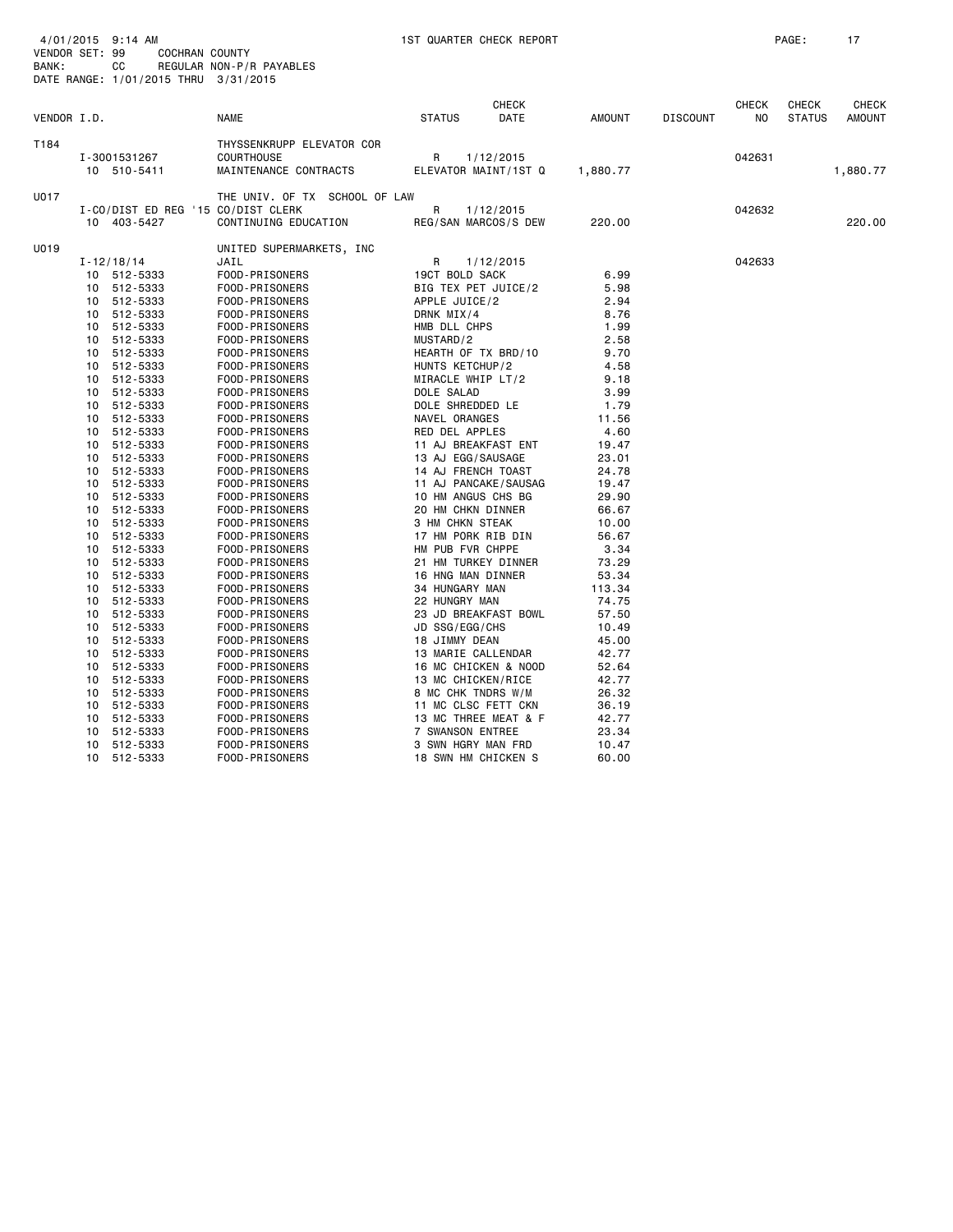| 4/01/2015 9:14 AM                    |              |                |                          |
|--------------------------------------|--------------|----------------|--------------------------|
| VENDOR SET: 99                       |              | COCHRAN COUNTY |                          |
| BANK:                                | <b>CC</b> CO |                | REGULAR NON-P/R PAYABLES |
| DATE RANGE: 1/01/2015 THRU 3/31/2015 |              |                |                          |

|             |                                |                              |                      | <b>CHECK</b> |          |                 | <b>CHECK</b> | <b>CHECK</b>  | <b>CHECK</b>  |
|-------------|--------------------------------|------------------------------|----------------------|--------------|----------|-----------------|--------------|---------------|---------------|
| VENDOR I.D. |                                | <b>NAME</b>                  | <b>STATUS</b>        | DATE         | AMOUNT   | <b>DISCOUNT</b> | NO.          | <b>STATUS</b> | <b>AMOUNT</b> |
| U019        |                                | UNITED SUPERMARKETS, ICONT   |                      |              |          |                 |              |               |               |
|             | I-12/18/14                     | JAIL                         | R                    | 1/12/2015    |          |                 | 042633       |               |               |
|             | 10 512-5333                    | FOOD-PRISONERS               | MILK/2               |              | 7.98     |                 |              |               |               |
|             | 10 512-5333                    | FOOD-PRISONERS               | ORANGE JUICE/2       |              | 9.98     |                 |              |               |               |
|             | 10 512-5333                    | FOOD-PRISONERS               | KFT CHEESE SNGL      |              | 12.49    |                 |              |               |               |
|             | 10 512-5333                    | FOOD-PRISONERS               | CHOPPED HAM/2        |              | 6.98     |                 |              |               |               |
|             |                                |                              |                      |              |          |                 |              |               |               |
|             | 10 512-5333                    | FOOD-PRISONERS               | HAM/CHEESE L/2       |              | 6.98     |                 |              |               |               |
|             | I-22850509 123114              | JAIL/MEDS                    | R                    | 1/12/2015    |          |                 | 042633       |               |               |
|             | 10 512-5391                    | MEDICAL CARE-PRISONERS       | RX MEDS/DAVE BRACKEN |              | 17.35    |                 |              |               |               |
|             | 10 512-5391                    | MEDICAL CARE-PRISONERS       | RX MEDS #1/DUSTY RUT |              | 23.23    |                 |              |               |               |
|             | 10 512-5391                    | MEDICAL CARE-PRISONERS       | RX MEDS #2/DUSTY RUT |              | 17.03    |                 |              |               |               |
|             | I-MDS/BRACKEN 1/7/15 JAIL/MEDS |                              | R                    | 1/12/2015    |          |                 | 042633       |               |               |
|             | 10 512-5391                    | MEDICAL CARE-PRISONERS       | RX MED/DAVE BRACKEN  |              | 50.90    |                 |              |               | 1,245.85      |
| U036        |                                | UNIFIRST HOLDINGS, INC.      |                      |              |          |                 |              |               |               |
|             | I-831 2121162                  | JAIL/SHERIFF                 | R                    | 1/12/2015    |          |                 | 042634       |               |               |
|             | 10 512-5205                    | UNIFORMS                     | UNIFORM SVC          |              | 17.22    |                 |              |               |               |
|             | 560-5205<br>10                 | UNIFORMS                     | UNIFORM SVC          |              | 65.00    |                 |              |               |               |
|             | 10 560-5205                    | UNIFORMS                     | DEFE CHG             |              | 3.00     |                 |              |               |               |
|             | I-831 2122560                  | JAIL/SHERIFF                 | R                    | 1/12/2015    |          |                 | 042634       |               |               |
|             | 10 512-5205                    | UNIFORMS                     | UNIFORM SVC 1/5/15   |              | 17.22    |                 |              |               |               |
|             | 560-5205<br>10                 | UNIFORMS                     | UNIFORM SVC 1/5/15   |              | 65.00    |                 |              |               |               |
|             | 10 560-5205                    | UNIFORMS                     | DEFE CHG             |              | 3.00     |                 |              |               | 170.44        |
|             |                                |                              |                      |              |          |                 |              |               |               |
| V039        |                                | HIGINIO VASQUEZ JR. dba      |                      |              |          |                 |              |               |               |
|             | I-22103 123114                 | JAIL                         | R                    | 1/12/2015    |          |                 | 042635       |               |               |
|             | 10 512-5333                    | FOOD-PRISONERS               | <b>SUGAR</b>         |              | 2.29     |                 |              |               |               |
|             | I-47100 121114                 | JAIL                         | R                    | 1/12/2015    |          |                 | 042635       |               |               |
|             | 10 512-5333                    | FOOD-PRISONERS               | LETTUCE CELLO        |              | 1.39     |                 |              |               |               |
|             | 10 512-5333                    | FOOD-PRISONERS               | <b>4PK TOMATOES</b>  |              | 1.69     |                 |              |               |               |
|             | 10 512-5333                    | FOOD-PRISONERS               | 2 GAL MILK           |              | 8.78     |                 |              |               |               |
|             | 10 512-5333                    | FOOD-PRISONERS               | <b>SUGAR</b>         |              | 7.49     |                 |              |               |               |
|             | I-47100 121414                 | JAIL                         | R                    | 1/12/2015    |          |                 | 042635       |               |               |
|             | 10 512-5333                    | FOOD-PRISONERS               | <b>BAG ORANGES</b>   |              | 5.29     |                 |              |               |               |
|             | 10 512-5333                    | FOOD-PRISONERS               | RED DEL APPLES       |              | 8.01     |                 |              |               |               |
|             | I-89100 120614                 | JAIL                         | R                    | 1/12/2015    |          |                 | 042635       |               |               |
|             | 10 512-5333                    | FOOD-PRISONERS               | 2 TENDER CRUST LG    |              | 2.78     |                 |              |               | 37.72         |
|             |                                |                              |                      |              |          |                 |              |               |               |
| WO14        |                                | WHITEFACE CEMETERY ASSOCI    |                      |              |          |                 |              |               |               |
|             | I-2015 CONTRACT                | CEMETERY - - WHITEFACE       | R                    | 1/12/2015    |          |                 | 042636       |               |               |
|             | 10 516-5471                    | CARE OF WHFC CEMETERY        | 2015 CONTRACT        |              | 3,000.00 |                 |              |               | 3,000.00      |
| W055        |                                | WINDSTREAM COMMUNICATIONS SW |                      |              |          |                 |              |               |               |
|             | $I - 266 - 0638$ 12/14         | <b>MUSEUM</b>                | R                    | 1/12/2015    |          |                 | 042637       |               |               |
|             | 10 652-5420                    | TELECOMMUNICATIONS           | BASIC LOCAL SVC      |              | 49.90    |                 |              |               |               |
|             | 10 652-5420                    | TELECOMMUNICATIONS           | OPTIONAL SVC         |              | 3.00     |                 |              |               |               |
|             | 10 652-5420                    | TELECOMMUNICATIONS           | LONG DISTANCE SVC    |              | 5.90     |                 |              |               |               |
|             | $I - 266 - 5051$ 12/14         | SHERIFF                      | R                    |              |          |                 | 042637       |               |               |
|             |                                |                              |                      | 1/12/2015    |          |                 |              |               |               |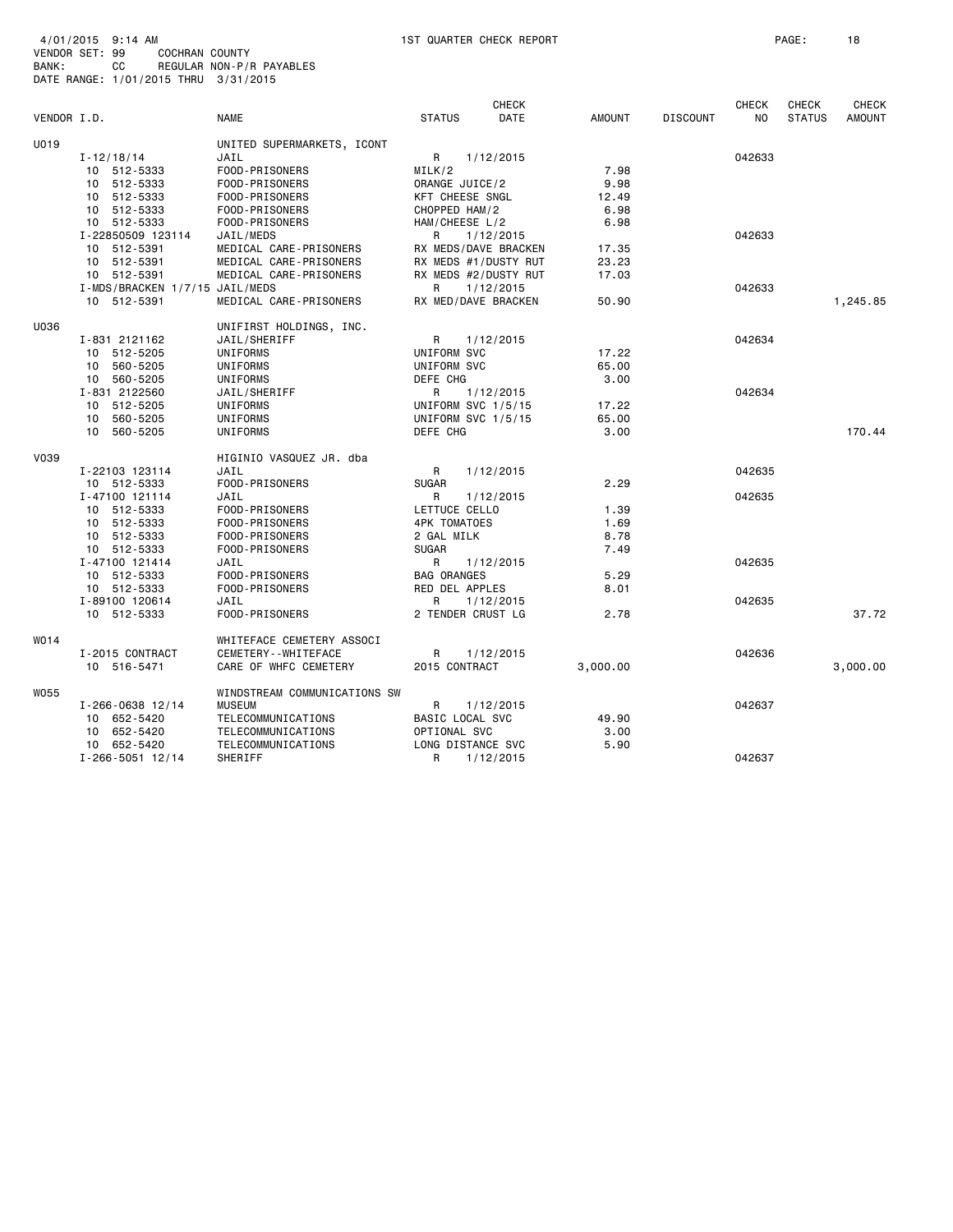|             |                        |                            |                      | CHECK                |               |                 | <b>CHECK</b> | <b>CHECK</b>  | CHECK         |
|-------------|------------------------|----------------------------|----------------------|----------------------|---------------|-----------------|--------------|---------------|---------------|
| VENDOR I.D. |                        | <b>NAME</b>                | <b>STATUS</b>        | DATE                 | <b>AMOUNT</b> | <b>DISCOUNT</b> | NO.          | <b>STATUS</b> | <b>AMOUNT</b> |
| W055        |                        | WINDSTREAM COMMUNICATICONT |                      |                      |               |                 |              |               |               |
|             | $I - 266 - 5051$ 12/14 | SHERIFF                    | R                    | 1/12/2015            |               |                 | 042637       |               |               |
|             | 10 560-5420            | TELECOMMUNICATIONS         |                      | BASIC LOCAL SVC/2 LI | 107.18        |                 |              |               |               |
|             | 10 560-5420            | TELECOMMUNICATIONS         | HI-SPEED INTERNET    |                      | 49.99         |                 |              |               |               |
|             | 10 560-5420            | TELECOMMUNICATIONS         | LONG DISTANCE SVC    |                      | 1.48          |                 |              |               |               |
|             | $I - 266 - 5074$ 12/14 | ADULT PROBATION            | R                    | 1/12/2015            |               |                 | 042637       |               |               |
|             | 570-5420<br>10         | TELECOMMUNICATIONS         | BASIC LOCAL SVC      |                      | 48.11         |                 |              |               |               |
|             | 10 570-5420            | TELECOMMUNICATIONS         | OPTIONAL SVC         |                      | 11.97         |                 |              |               |               |
|             | 10 570-5420            | TELECOMMUNICATIONS         | LONG DISTANCE SVC    |                      | 0.81          |                 |              |               |               |
|             | $I - 266 - 5161$ 12/14 | TREASURER                  | R                    | 1/12/2015            |               |                 | 042637       |               |               |
|             | 10 497-5420            | TELECOMMUNICATIONS         | BASIC LOCAL SVC      |                      | 48.11         |                 |              |               |               |
|             | 10 497-5420            | TELECOMMUNICATIONS         | LONG DISTANCE SVC    |                      | 0.86          |                 |              |               |               |
|             | $I - 266 - 5171$ 12/14 | TAX A/C                    | R                    | 1/12/2015            |               |                 | 042637       |               |               |
|             | 10 499-5420            | TELECOMMUNICATIONS         | BASIC LOCAL SVC/3 LI |                      | 150.64        |                 |              |               |               |
|             | 499-5420<br>10         | TELECOMMUNICATIONS         | HI-SPEED INTERNET    |                      | 59.99         |                 |              |               |               |
|             | 10<br>499-5420         | TELECOMMUNICATIONS         | OPTIONAL SVC         |                      | 27.45         |                 |              |               |               |
|             | 10 499-5420            | TELECOMMUNICATIONS         | LONG DISTANCE SVC    |                      | 13.39         |                 |              |               |               |
|             | $I - 266 - 5211$ 12/14 | SHERIFF                    | R                    | 1/12/2015            |               |                 | 042637       |               |               |
|             | 10 560-5420            | TELECOMMUNICATIONS         |                      | BASIC LOCAL SVC/3 LI | 165.61        |                 |              |               |               |
|             | 10 560-5420            | TELECOMMUNICATIONS         | LONG DISTANCE SVC    |                      | 2.44          |                 |              |               |               |
|             | I-266-5215 12/14       | <b>EXTENSION SVC</b>       | R                    | 1/12/2015            |               |                 | 042637       |               |               |
|             | 10 665-5420            | TELECOMMUNICATIONS         |                      | BASIC LOCAL SVC/3 LI | 169.47        |                 |              |               |               |
|             | 10 665-5420            | TELECOMMUNICATIONS         | HI-SPEED INTERNET    |                      | 39.99         |                 |              |               |               |
|             | 10 665-5420            | TELECOMMUNICATIONS         | LONG DISTANCE SVC    |                      | 1.08          |                 |              |               |               |
|             | I-266-5302 12/14       | JUSTICE OF PEACE           | R                    | 1/12/2015            |               |                 | 042637       |               |               |
|             | 10 455-5420            | TELECOMMUNICATIONS         | BASIC LOCAL SVC      |                      | 48.11         |                 |              |               |               |
|             | 10 455-5420            | TELECOMMUNICATIONS         | LONG DISTANCE SVC    |                      | 3.89          |                 |              |               |               |
|             | $I - 266 - 5411$ 12/14 | JUVENILE PROBATION         | R                    | 1/12/2015            |               |                 | 042637       |               |               |
|             | 17 573-5420            | TELECOMMUNICATIONS         | BASIC LOCAL SVC      |                      | 48.11         |                 |              |               |               |
|             | 17 573-5420            | TELECOMMUNICATIONS         | LONG DISTANCE SVC    |                      | 3.17          |                 |              |               |               |
|             | $I - 266 - 5412$ 12/14 | DISTRICT COURT             | R                    | 1/12/2015            |               |                 | 042637       |               |               |
|             | 10 435-5420            | TELECOMMUNICATIONS         | BASIC LOCAL SVC/2 LI |                      | 112.13        |                 |              |               |               |
|             | 10 435-5420            | TELECOMMUNICATIONS         | HI-SPEED INTERNET    |                      | 109.98        |                 |              |               |               |
|             | 10 435-5420            | TELECOMMUNICATIONS         | LONG DISTANCE SVC    |                      | 0.12          |                 |              |               |               |
|             | $I - 266 - 5450$ 12/14 | <b>CLERK</b>               | R                    | 1/12/2015            |               |                 | 042637       |               |               |
|             | 403-5420<br>10         | TELECOMMUNICATIONS         | BASIC LOCAL SVC/3 LI |                      | 165.74        |                 |              |               |               |
|             | 403-5420<br>10         | TELECOMMUNICATIONS         | OPTIONAL SVC         |                      | 3.00          |                 |              |               |               |
|             | 10 403-5420            | TELECOMMUNICATIONS         | LONG DISTANCE SVC    |                      | 9.98          |                 |              |               |               |
|             | I-266-5508 12/14       | CO JUDGE/COMM'R CT         | R                    | 1/12/2015            |               |                 | 042637       |               |               |
|             | 15 610-5420            | TELECOMMUNICATIONS         | BASIC LOCAL SVC/2 LI |                      | 115.89        |                 |              |               |               |
|             | 15 610-5420            | TELECOMMUNICATIONS         | LONG DISTANCE SVC    |                      | 0.22          |                 |              |               |               |
|             | I-266-5700 12/14       | SHERIFF                    | R                    | 1/12/2015            |               |                 | 042637       |               |               |
|             | 560-5420<br>10         | TELECOMMUNICATIONS         | BASIC LOCAL SVC      |                      | 56.48         |                 |              |               |               |
|             | 10 560-5420            | TELECOMMUNICATIONS         | LONG DISTANCE SVC    |                      | 5.40          |                 |              |               |               |
|             | I-266-5822 12/14       | AUDITOR/NON-DEPT'L         | R                    | 1/12/2015            |               |                 | 042637       |               |               |
|             | 10 409-5420            | TELECOMMUNICATIONS         | FAX LINE 266-5629    |                      | 49.84         |                 |              |               |               |
|             | 409-5420<br>10         | TELECOMMUNICATIONS         | HI-SPEED INTERNET    |                      | 144.99        |                 |              |               |               |
|             | 10 409-5420            | TELECOMMUNICATIONS         | FAX LONG DISTANCE    |                      | 3.56          |                 |              |               |               |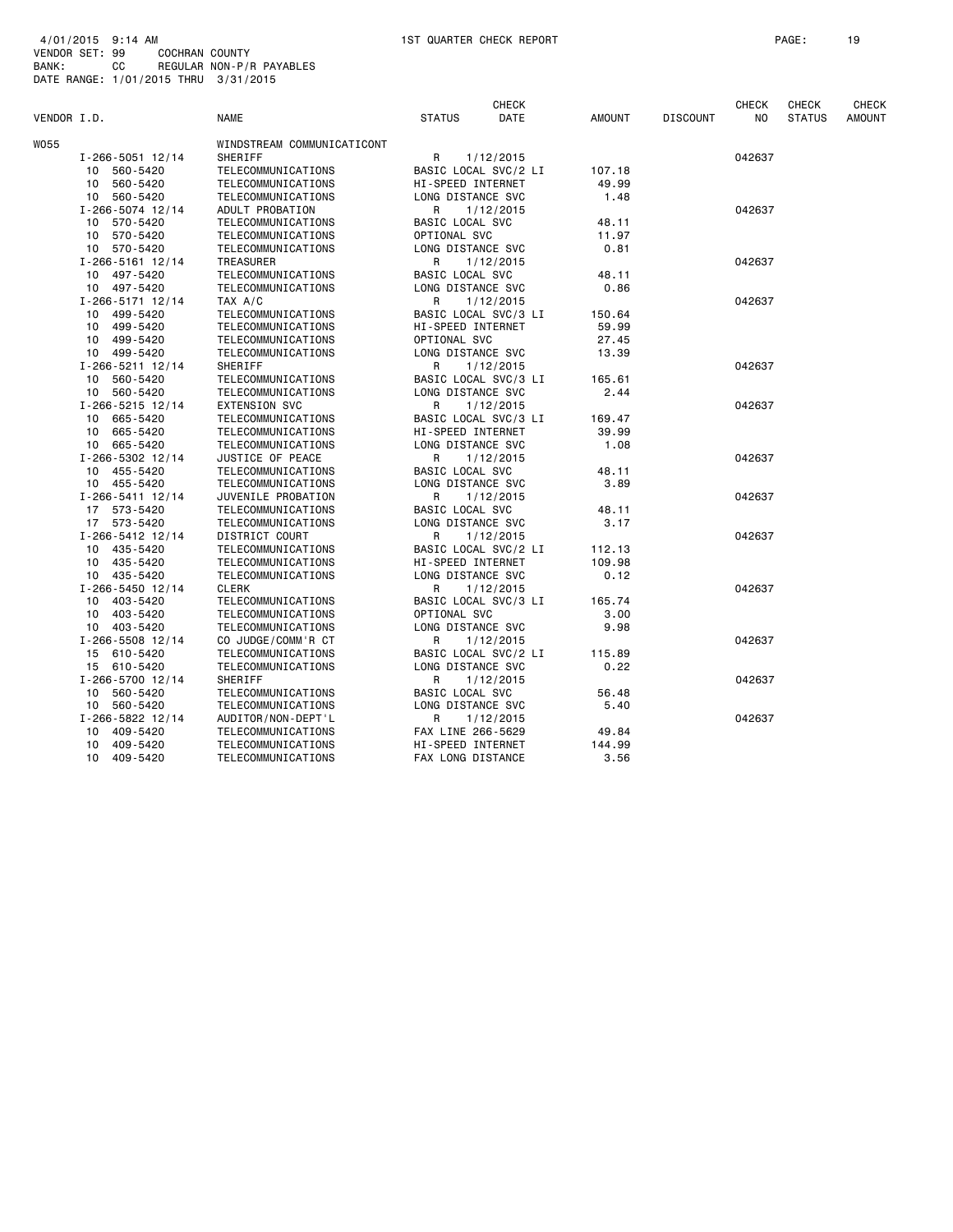| 4/01/2015 9:14 AM                    |     |                |                          |
|--------------------------------------|-----|----------------|--------------------------|
| VENDOR SET: 99                       |     | COCHRAN COUNTY |                          |
| BANK:                                | CC. |                | REGULAR NON-P/R PAYABLES |
| DATE RANGE: 1/01/2015 THRU 3/31/2015 |     |                |                          |

|             |                        |                            |                      | <b>CHECK</b> |               |                 | <b>CHECK</b> | <b>CHECK</b>  | <b>CHECK</b>  |
|-------------|------------------------|----------------------------|----------------------|--------------|---------------|-----------------|--------------|---------------|---------------|
| VENDOR I.D. |                        | <b>NAME</b>                | <b>STATUS</b>        | DATE         | <b>AMOUNT</b> | <b>DISCOUNT</b> | NO.          | <b>STATUS</b> | <b>AMOUNT</b> |
| <b>W055</b> |                        | WINDSTREAM COMMUNICATICONT |                      |              |               |                 |              |               |               |
|             | I-266-5822 12/14       | AUDITOR/NON-DEPT'L         | R                    | 1/12/2015    |               |                 | 042637       |               |               |
|             | 10 495-5420            | TELECOMMUNICATIONS         | BASIC LOCAL SVC 266- |              | 49.85         |                 |              |               |               |
|             | 10 495-5420            | TELECOMMUNICATIONS         | <b>BUS BROADBAND</b> |              | 24.99         |                 |              |               |               |
|             | 10 495-5420            | TELECOMMUNICATIONS         | LONG DISTANCE SVC    |              | 1.12          |                 |              |               |               |
|             | $I - 266 - 8661$ 12/14 | ATTORNEY                   | R                    | 1/12/2015    |               |                 | 042637       |               |               |
|             | 10 475-5420            | TELECOMMUNICATIONS         | BASIC LOCAL SVC/2 LI |              | 111.26        |                 |              |               |               |
|             | 10 475-5420            | TELECOMMUNICATIONS         | HI-SPEED INTERNET    |              | 59.99         |                 |              |               |               |
|             | 10 475-5420            | TELECOMMUNICATIONS         | LONG DISTANCE SVC    |              | 0.29          |                 |              |               |               |
|             | I-266-8888 12/14       | SHERIFF                    | R                    | 1/12/2015    |               |                 | 042637       |               |               |
|             | 10 560-5420            | TELECOMMUNICATIONS         | FAX LINE & CRIME CON |              | 45.46         |                 |              |               |               |
|             | 10 560-5420            | TELECOMMUNICATIONS         | LONG DISTANCE SVC    |              | 0.38          |                 |              |               | 2,131.32      |
|             |                        |                            |                      |              |               |                 |              |               |               |
| <b>WO70</b> |                        | R D WALLACE OIL CO INC     |                      |              |               |                 |              |               |               |
|             | I-12520010 DEC14       | CEMETERY                   | R                    | 1/12/2015    |               |                 | 042639       |               |               |
|             | 10 516-5330            | FUEL & OIL                 | 23GL REG ETH 12/16/1 |              | 49.82         |                 |              |               |               |
|             | I-12520019 DEC14       | <b>PARK</b>                | R                    | 1/12/2015    |               |                 | 042639       |               |               |
|             | 10 660-5330            | FUEL AND OIL               | 24GL REG ETH 12/29/1 |              | 44.78         |                 |              |               |               |
|             | I-12520021 DEC14       | PREC <sub>3</sub>          | R                    | 1/12/2015    |               |                 | 042639       |               |               |
|             | 15 623-5330            | FUEL AND OIL               | 442.2GL DYED DIESEL  |              | 1,087.81      |                 |              |               |               |
|             | 15 623-5330            | FUEL AND OIL               | 2 80-0Z PWR SVC      |              | 23.72         |                 |              |               |               |
|             | 15 623-5330            | FUEL AND OIL               | 550GL DYED DIESEL 11 |              | 1,655.50      |                 |              |               |               |
|             | 15 623-5330            | FUEL AND OIL               | 2 80-0Z PWR SVC      |              | 23.72         |                 |              |               |               |
|             | 15 623-5330            | FUEL AND OIL               | 36.5GL REG ETH 12/30 |              | 93.66         |                 |              |               |               |
|             | 15 623-5330            | FUEL AND OIL               | 60.1GL REG ETH 12/9/ |              | 154.21        |                 |              |               |               |
|             | I-12520030 DEC14       | PREC 1                     | R                    | 1/12/2015    |               |                 | 042639       |               |               |
|             | 15 621-5330            | FUEL & OIL                 | 88.3GL UNL           |              | 202.50        |                 |              |               |               |
|             | I-12520041 DEC14       | PREC 4                     | R                    | 1/12/2015    |               |                 | 042639       |               |               |
|             | 15 624-5330            | FUEL AND OIL               | 101GL CLEAR DIESEL 1 |              | 302.90        |                 |              |               |               |
|             | 15 624-5330            | FUEL AND OIL               | 2 12/1 PWR SVC       |              | 11.90         |                 |              |               |               |
|             | 15 624-5451            | REPAIRS                    | 1 1.5 DYNATRANS      |              | 74.06         |                 |              |               |               |
|             | 15 624-5330            | FUEL AND OIL               | 27.5GL REG ETH 12/9/ |              | 59.57         |                 |              |               |               |
|             | 15 624-5330            | FUEL AND OIL               | 4.9GL REG ETH 12/10/ |              | 10.61         |                 |              |               |               |
|             | 15 624-5330            | FUEL AND OIL               | 22.6GL REG ETH 12/23 |              | 55.73         |                 |              |               |               |
|             | I-12520043 DEC14       | SHERIFF                    | R                    | 1/12/2015    |               |                 | 042639       |               |               |
|             | 10 560-5330            | FUEL AND OIL               | 45GL REG ETH/#107    |              | 95.20         |                 |              |               |               |
|             | 10 560-5330            | FUEL AND OIL               | 21.1GL REG ETH/#111  |              | 45.71         |                 |              |               |               |
|             | 10 560-5330            | FUEL AND OIL               | 101.1GL REG ETH/#133 |              | 220.76        |                 |              |               | 4,212.16      |
|             |                        |                            |                      |              |               |                 |              |               |               |
| W092        |                        | WTG FUELS, INC             |                      |              |               |                 |              |               |               |
|             | I-15006-03496 DEC14    | SHERIFF                    | R                    | 1/12/2015    |               |                 | 042640       |               |               |
|             | 10 560-5330            | FUEL AND OIL               | 112.12GL UNL/#107    |              | 254.25        |                 |              |               |               |
|             | 560-5330<br>10         | FUEL AND OIL               | 13GL UNL/#133        |              | 32.58         |                 |              |               |               |
|             | 10 560-5330            | FUEL AND OIL               | 77.16GL UNL/#136     |              | 190.48        |                 |              |               | 477.31        |
|             |                        |                            |                      |              |               |                 |              |               |               |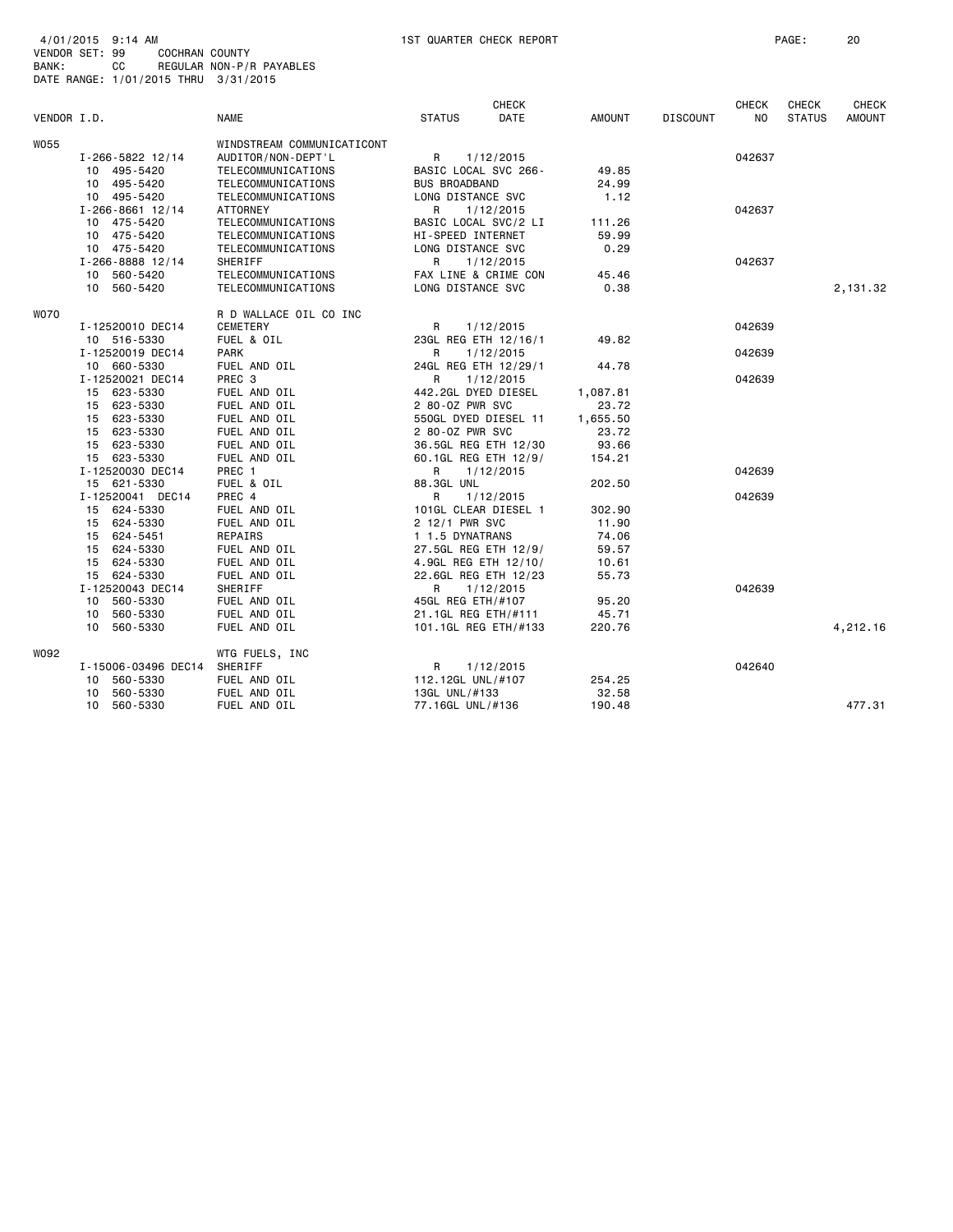| BANK:       | 4/01/2015 9:14 AM<br>VENDOR SET: 99<br><b>COCHRAN COUNTY</b><br>CС<br>DATE RANGE: 1/01/2015 THRU 3/31/2015                                   | REGULAR NON-P/R PAYABLES                                                                                                                                                                                                            | 1ST QUARTER CHECK REPORT                                                                                                                                                     |                                                          |                 |                                | PAGE:                         | 21                            |
|-------------|----------------------------------------------------------------------------------------------------------------------------------------------|-------------------------------------------------------------------------------------------------------------------------------------------------------------------------------------------------------------------------------------|------------------------------------------------------------------------------------------------------------------------------------------------------------------------------|----------------------------------------------------------|-----------------|--------------------------------|-------------------------------|-------------------------------|
| VENDOR I.D. |                                                                                                                                              | <b>NAME</b>                                                                                                                                                                                                                         | <b>CHECK</b><br><b>DATE</b><br><b>STATUS</b>                                                                                                                                 | <b>AMOUNT</b>                                            | <b>DISCOUNT</b> | <b>CHECK</b><br>N <sub>O</sub> | <b>CHECK</b><br><b>STATUS</b> | <b>CHECK</b><br><b>AMOUNT</b> |
| W092        | I-15006-47129 DEC14<br>17 573-5330<br>17 573-5330                                                                                            | WTG FUELS, INC<br>JUVENILE PROBATION<br><b>FUEL</b><br><b>FUEL</b>                                                                                                                                                                  | R<br>1/12/2015<br>20.15GL UNL 12/8, CO<br>17.83GL UNL 12/10, C                                                                                                               | 43.44<br>37.91                                           |                 | 042641                         |                               | 81.35                         |
| W115        | $I - 01/06/15$<br>10 512-5333<br>10 512-5333<br>10 512-5333<br>10 512-5333<br>10 512-5333<br>10 512-5333                                     | RAYMOND D WEBER, SHERIFF<br>JAIL<br>FOOD-PRISONERS<br>FOOD-PRISONERS<br>FOOD-PRISONERS<br>FOOD-PRISONERS<br>FOOD-PRISONERS<br>FOOD-PRISONERS                                                                                        | R<br>1/12/2015<br>8 WHITE BRD, ALLSUP'S<br>2 GAL MILK 1/3/15<br>2 GAL MILK, ALLSUP'S<br>10 WHITE BRD 12/18/1<br>1 GAL MILK, ALLSUP'S<br>10 WHITE BRD 12/8/14                 | 6.36<br>8.38<br>8.38<br>7.45<br>4.19<br>7.45             |                 | 042642                         |                               | 42.21                         |
| W164        | I-'15 140M3 GRDR 326 PREC 2<br>15 622-5571<br>15 622-5571<br>15 622-5571<br>I-'15 GRDR 140M3AWD<br>15 623-5571<br>15 623-5571<br>15 623-5571 | WARREN CAT<br>CAPITAL OUTLAY<br>CAPITAL OUTLAY<br>CAPITAL OUTLAY<br>PREC 3<br>CAPITAL OUTLAY<br>CAPITAL OUTLAY<br>CAPITAL OUTLAY                                                                                                    | R<br>1/12/2015<br>140M3 GRADER SER#N9D<br>#CAT0140MPN9D00326<br>LESS TRD '09 140M B9<br>R<br>1/12/2015<br>'15 140M3AWD SER#N9J<br>#CAT0140MVN9J00176<br>LESS TRD '09 140M B9 | 259,995.00<br>165,000.00CR<br>292,500.00<br>168,000.00CR |                 | 042643<br>042643               |                               | 219,495.00                    |
| W193        | $I - 3343$<br>10<br>560-5451<br>10 560-5451<br>560-5451<br>10<br>10 560-5451<br>560-5451<br>10<br>560-5451<br>10                             | WESTWARD AUTOMOTIVE REPAIR LLC<br>SHERIFF<br>MACHINERY-NON-OFFICE REPAIR<br>MACHINERY-NON-OFFICE REPAIR<br>MACHINERY-NON-OFFICE REPAIR<br>MACHINERY-NON-OFFICE REPAIR<br>MACHINERY-NON-OFFICE REPAIR<br>MACHINERY-NON-OFFICE REPAIR | R<br>1/12/2015<br>RPL BATT/PLUG, GENER<br><b>BATTERY</b><br>B-12 ADDITIVE<br>FUEL STABILIZER<br><b>FUEL</b><br><b>SPARK PLUG</b>                                             | 60.00<br>135.90<br>7.20<br>8.60<br>20.00<br>7.98         |                 | 042644                         |                               | 239.68                        |
| W221        | $I - 2013 - 82$<br>17 573-5413.003                                                                                                           | WEST TEXAS BOYS RANCH<br>JUVENILE PROBATION<br>Grant C Placements                                                                                                                                                                   | R<br>1/12/2015<br>31 DAYS/POST(N) #818                                                                                                                                       | 1,400.89                                                 |                 | 042645                         |                               | 1,400.89                      |
| X004        | I-1108044<br>10 403-5416<br>10 403-5416                                                                                                      | XEROX BUSINESS SERVICES LLC<br>CO/DIST CLERK<br>FILMING & INDEXING<br>FILMING & INDEXING                                                                                                                                            | R<br>1/12/2015<br>20/20 LAND REC #1741<br><b>FREIGHT</b>                                                                                                                     | 1,250.00<br>67.43                                        |                 | 042646                         |                               | 1,317.43                      |
| A042        | I-PETIT JURY 1/13/15 DISTRICT COURT<br>10 435-5492                                                                                           | J C ADAMS JR<br>PETIT JURY                                                                                                                                                                                                          | R<br>1/15/2015<br>PETIT JURY SVC                                                                                                                                             | 15.00                                                    |                 | 042647                         |                               | 15.00                         |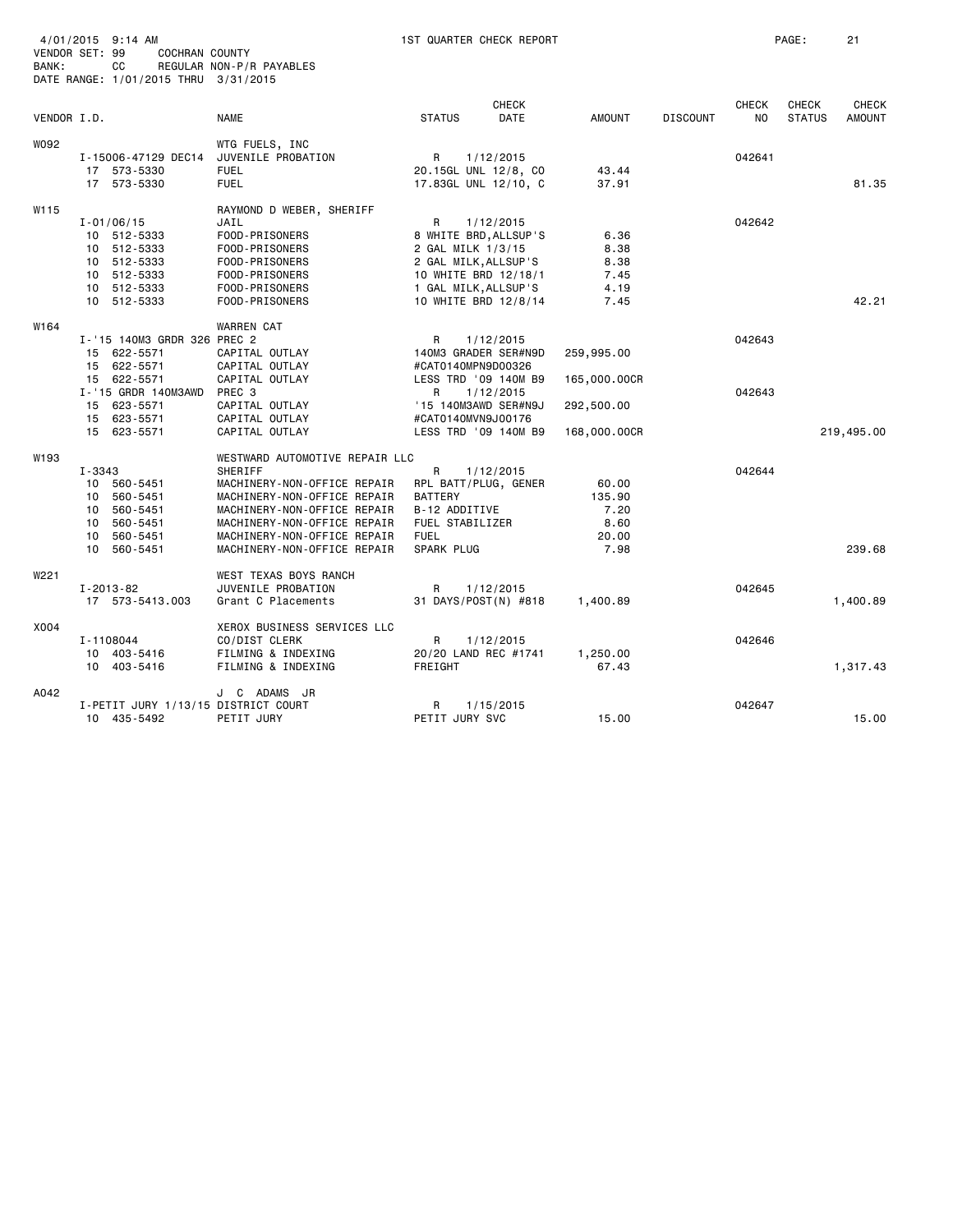| BANK:       | 4/01/2015 9:14 AM<br>VENDOR SET: 99<br>COCHRAN COUNTY<br>CC<br>DATE RANGE: 1/01/2015 THRU 3/31/2015                                                         | REGULAR NON-P/R PAYABLES                                                                                                                 | 1ST QUARTER CHECK REPORT                                                                                                                                                                          |                      |                                                                      |                 |                                | PAGE:                         | 22                            |
|-------------|-------------------------------------------------------------------------------------------------------------------------------------------------------------|------------------------------------------------------------------------------------------------------------------------------------------|---------------------------------------------------------------------------------------------------------------------------------------------------------------------------------------------------|----------------------|----------------------------------------------------------------------|-----------------|--------------------------------|-------------------------------|-------------------------------|
| VENDOR I.D. |                                                                                                                                                             | <b>NAME</b>                                                                                                                              | <b>STATUS</b>                                                                                                                                                                                     | <b>CHECK</b><br>DATE | <b>AMOUNT</b>                                                        | <b>DISCOUNT</b> | <b>CHECK</b><br>N <sub>O</sub> | <b>CHECK</b><br><b>STATUS</b> | <b>CHECK</b><br><b>AMOUNT</b> |
| A099        | I-PETIT JURY 1/13/15 DISTRICT COURT<br>10 435-5492                                                                                                          | TERESA A AMALLA<br>PETIT JURY                                                                                                            | $\mathsf{R}$<br>PETIT JURY SVC                                                                                                                                                                    | 1/15/2015            | 40.00                                                                |                 | 042648                         |                               | 40.00                         |
| A206        | I-PETIT JURY 1/13/15 DISTRICT COURT<br>10 435-5492                                                                                                          | DAVID LYNN ALEXANDER<br>PETIT JURY                                                                                                       | R<br>PETIT JURY SVC                                                                                                                                                                               | 1/15/2015            | 15.00                                                                |                 | 042649                         |                               | 15.00                         |
| A257        | I-PETIT JURY 1/13/15 DISTRICT COURT<br>10 435-5492                                                                                                          | CHANZLEE ALVARADO<br>PETIT JURY                                                                                                          | R<br>PETIT JURY SVC                                                                                                                                                                               | 1/15/2015            | 15.00                                                                |                 | 042650                         |                               | 15.00                         |
| B022        | I-PETIT JURY 1/13/15 DISTRICT COURT<br>10 435-5492                                                                                                          | TWYLLA BLACKSTOCK<br>PETIT JURY                                                                                                          | R<br>PETIT JURY SVC                                                                                                                                                                               | 1/15/2015            | 15.00                                                                |                 | 042651                         |                               | 15.00                         |
| <b>B079</b> | I-PETIT JURY 1/13/15 DISTRICT COURT<br>10 435-5492                                                                                                          | GAYLA BEASLEY<br>PETIT JURY                                                                                                              | R<br>PETIT JURY SVC                                                                                                                                                                               | 1/15/2015            | 15.00                                                                |                 | 042652                         |                               | 15,00                         |
| <b>B083</b> | I-PETIT JURY 1/13/15 DISTRICT COURT<br>10 435-5492                                                                                                          | <b>LISA BOWMAN</b><br>PETIT JURY                                                                                                         | R<br>PETIT JURY SVC                                                                                                                                                                               | 1/15/2015            | 15.00                                                                |                 | 042653                         |                               | 15.00                         |
| B192        | I-PETIT JURY 1/13/15 DISTRICT COURT<br>10 435-5492                                                                                                          | ROSE BELEZ<br>PETIT JURY                                                                                                                 | R<br>PETIT JURY SVC                                                                                                                                                                               | 1/15/2015            | 15.00                                                                |                 | 042654                         |                               | 15.00                         |
| C051        | I-PETIT JURY 1/13/15 DISTRICT COURT<br>10 435-5492<br>10 435-5492<br>10 435-5492<br>10 435-5492<br>10 435-5492<br>10 435-5492<br>10 435-5492<br>10 435-5492 | COCHRAN COUNTY CHILDRENS<br>PETIT JURY<br>PETIT JURY<br>PETIT JURY<br>PETIT JURY<br>PETIT JURY<br>PETIT JURY<br>PETIT JURY<br>PETIT JURY | R<br>DONATION/KELLEY FINL<br>DONATION/ALAN WADE B<br>DONATION/SHANNON GRE<br>DONATION/DONNIE MAST<br>DONATION/CHARLES TAN<br>DONATION/TOMMY STEVE<br>DONATION/PHILLIP HAT<br>DONATION/NICKILUS JO | 1/15/2015            | 15.00<br>15.00<br>15.00<br>15.00<br>15.00<br>40.00<br>15.00<br>15.00 |                 | 042655                         |                               | 145.00                        |
| C327        | I-PETIT JURY 1/13/15 DISTRICT COURT<br>10 435-5492                                                                                                          | RALPH CARDENAS<br>PETIT JURY                                                                                                             | R<br>PETIT JURY SVC                                                                                                                                                                               | 1/15/2015            | 40.00                                                                |                 | 042656                         |                               | 40.00                         |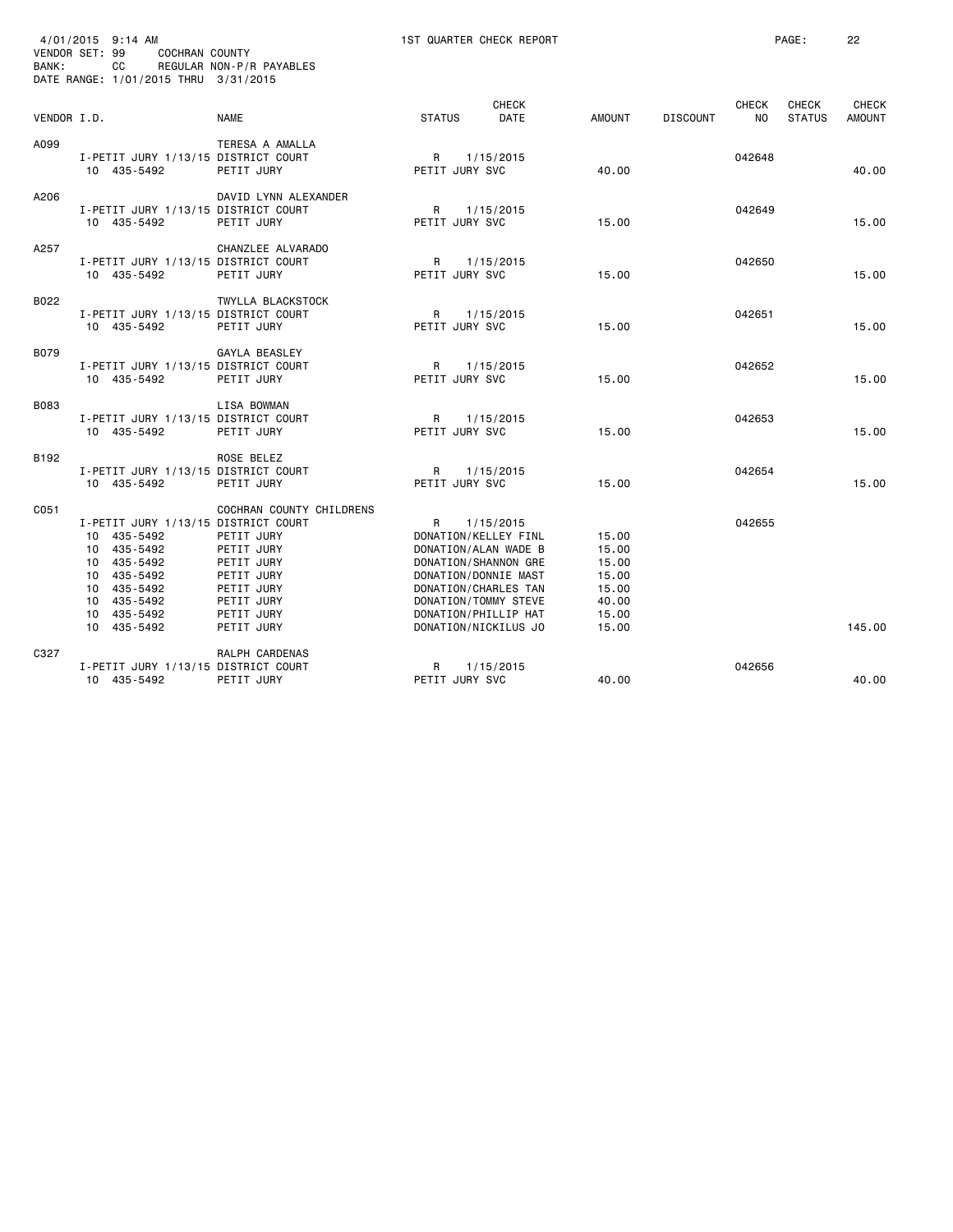| BANK:            | 4/01/2015 9:14 AM<br>VENDOR SET: 99<br>COCHRAN COUNTY<br>CC<br>DATE RANGE: 1/01/2015 THRU 3/31/2015 | REGULAR NON-P/R PAYABLES              |                               | 1ST QUARTER CHECK REPORT |        |                 |                    | PAGE:                  | 23                     |
|------------------|-----------------------------------------------------------------------------------------------------|---------------------------------------|-------------------------------|--------------------------|--------|-----------------|--------------------|------------------------|------------------------|
| VENDOR I.D.      |                                                                                                     | <b>NAME</b>                           | <b>STATUS</b>                 | CHECK<br>DATE            | AMOUNT | <b>DISCOUNT</b> | CHECK<br><b>NO</b> | CHECK<br><b>STATUS</b> | CHECK<br><b>AMOUNT</b> |
| C358             | I-PETIT JURY 1/13/15 DISTRICT COURT<br>10 435-5492                                                  | SAVANNAH CAVEZUELA<br>PETIT JURY      | R 1/15/2015<br>PETIT JURY SVC |                          | 15.00  |                 | 042657             |                        | 15.00                  |
| C364             | I-PETIT JURY 1/13/15 DISTRICT COURT<br>10 435-5492                                                  | MELISSA CIPOLLA<br>PETIT JURY         | R<br>PETIT JURY SVC           | 1/15/2015                | 15.00  |                 | 042658             |                        | 15.00                  |
| C365             | I-PETIT JURY 1/13/15 DISTRICT COURT<br>10 435-5492                                                  | HENRY CASAREZ, JR<br>PETIT JURY       | PETIT JURY SVC                | R 1/15/2015              | 15.00  |                 | 042659             |                        | 15.00                  |
| C366             | I-PETIT JURY 1/13/15 DISTRICT COURT<br>10 435-5492                                                  | SAMANTHA CASTILLO<br>PETIT JURY       | R.<br>PETIT JURY SVC          | 1/15/2015                | 15.00  |                 | 042660             |                        | 15.00                  |
| D <sub>182</sub> | I-PETIT JURY 1/13/15 DISTRICT COURT<br>10 435-5492                                                  | RYAN HEATH DAVIS<br>PETIT JURY        | R<br>PETIT JURY SVC           | 1/15/2015                | 15.00  |                 | 042661             |                        | 15,00                  |
| F219             | I-PETIT JURY 1/13/15 DISTRICT COURT<br>10 435-5492                                                  | ANNA FRANCO<br>PETIT JURY             | PETIT JURY SVC                | R 1/15/2015              | 40.00  |                 | 042662             |                        | 40.00                  |
| G166             | I-PETIT JURY 1/13/15 DISTRICT COURT<br>10 435-5492                                                  | LEONARD S. GRINSTEINNER<br>PETIT JURY | PETIT JURY SVC                | R 1/15/2015              | 15.00  |                 | 042663             |                        | 15.00                  |
| G214             | I-PETIT JURY 1/13/15 DISTRICT COURT<br>10 435-5492                                                  | DAVID LEE GOBER<br>PETIT JURY         | R<br>PETIT JURY SVC           | 1/15/2015                | 40.00  |                 | 042664             |                        | 40.00                  |
| G231             | I-PETIT JURY 1/13/15 DISTRICT COURT<br>10 435-5492                                                  | LINDA GONZALEZ<br>PETIT JURY          | R<br>PETIT JURY SVC           | 1/15/2015                | 15.00  |                 | 042665             |                        | 15,00                  |
| G236             | I-PETIT JURY 1/13/15 DISTRICT COURT<br>10 435-5492                                                  | IVANNA GATEWOOD<br>PETIT JURY         | R a<br>PETIT JURY SVC         | 1/15/2015                | 15.00  |                 | 042666             |                        | 15.00                  |
| H004             | I-PETIT JURY 1/13/15 DISTRICT COURT<br>10 435-5492                                                  | RUBY HERLOCHER<br>PETIT JURY          | R<br>PETIT JURY SVC           | 1/15/2015                | 40.00  |                 | 042667             |                        | 40.00                  |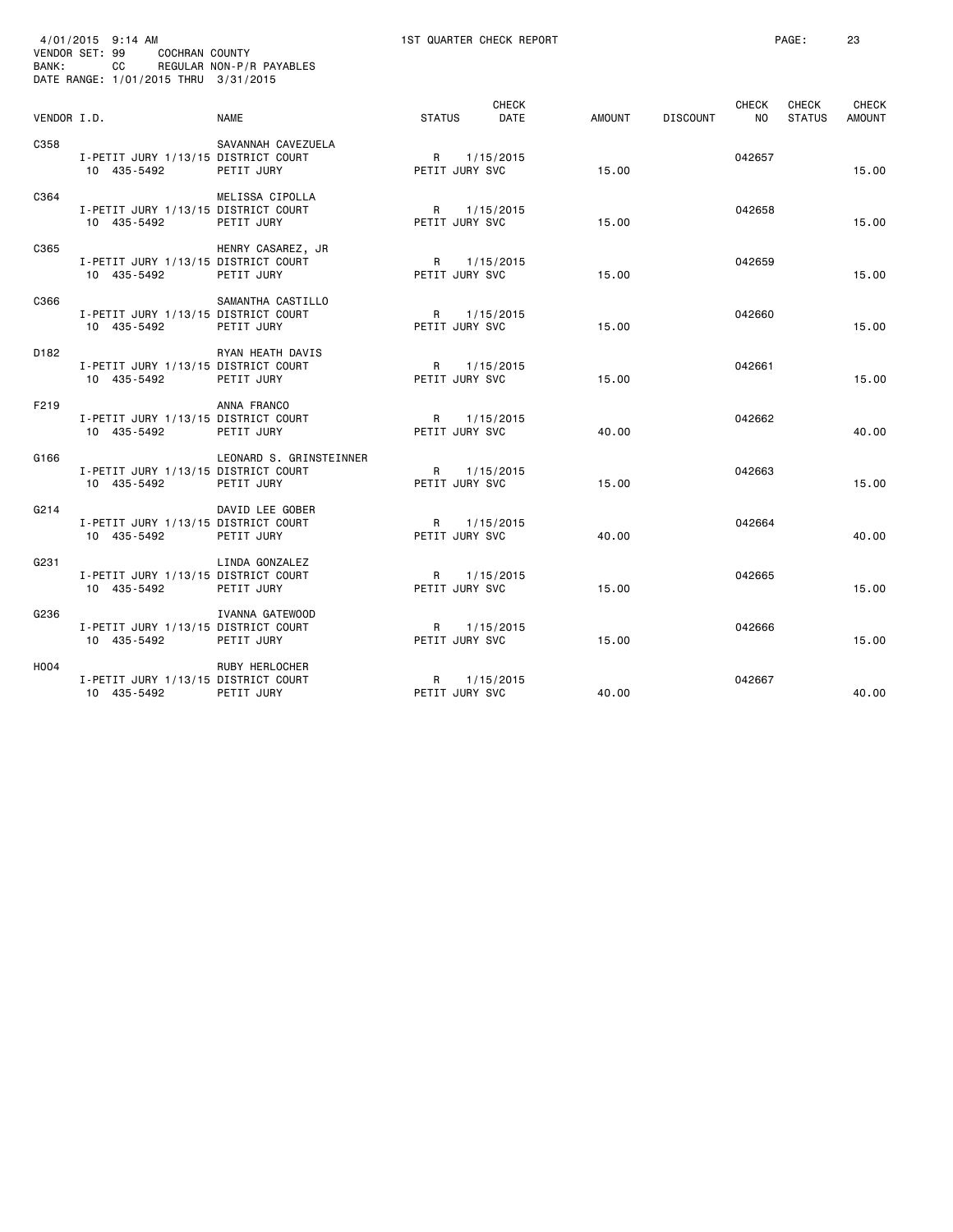| BANK:            | 4/01/2015 9:14 AM<br>VENDOR SET: 99<br><b>COCHRAN COUNTY</b><br>CC<br>DATE RANGE: 1/01/2015 THRU 3/31/2015 | REGULAR NON-P/R PAYABLES               |                                | 1ST QUARTER CHECK REPORT |        |                 |                           | PAGE:                         | 24                            |
|------------------|------------------------------------------------------------------------------------------------------------|----------------------------------------|--------------------------------|--------------------------|--------|-----------------|---------------------------|-------------------------------|-------------------------------|
| VENDOR I.D.      |                                                                                                            | <b>NAME</b>                            | <b>STATUS</b>                  | <b>CHECK</b><br>DATE     | AMOUNT | <b>DISCOUNT</b> | <b>CHECK</b><br><b>NO</b> | <b>CHECK</b><br><b>STATUS</b> | <b>CHECK</b><br><b>AMOUNT</b> |
| H <sub>255</sub> | I-PETIT JURY 1/13/15 DISTRICT COURT<br>10 435-5492                                                         | <b>JESSICA HERNANDEZ</b><br>PETIT JURY | R<br>PETIT JURY SVC            | 1/15/2015                | 15.00  |                 | 042668                    |                               | 15,00                         |
| H <sub>268</sub> | I-PETIT JURY 1/13/15 DISTRICT COURT<br>10 435-5492                                                         | JOHN HODGES, JR<br>PETIT JURY          | R<br>PETIT JURY SVC            | 1/15/2015                | 40.00  |                 | 042669                    |                               | 40.00                         |
| J033             | I-PETIT JURY 1/13/15 DISTRICT COURT<br>10 435-5492                                                         | CLAUDETTE JOYCE<br>PETIT JURY          | R<br>PETIT JURY SVC            | 1/15/2015                | 15.00  |                 | 042670                    |                               | 15.00                         |
| J081             | I-PETIT JURY 1/13/15 DISTRICT COURT<br>10 435-5492                                                         | CARLA JAMES<br>PETIT JURY              | $\mathsf{R}$<br>PETIT JURY SVC | 1/15/2015                | 15.00  |                 | 042671                    |                               | 15.00                         |
| K080             | I-PETIT JURY 1/13/15 DISTRICT COURT<br>10 435-5492                                                         | BEVERLY KENICK<br>PETIT JURY           | R<br>PETIT JURY SVC            | 1/15/2015                | 15.00  |                 | 042672                    |                               | 15.00                         |
| K081             | I-PETIT JURY 1/13/15 DISTRICT COURT<br>10 435-5492                                                         | KEVIN KIRK<br>PETIT JURY               | R<br>PETIT JURY SVC            | 1/15/2015                | 40.00  |                 | 042673                    |                               | 40.00                         |
| L006             | I-PETIT JURY 1/13/15 DISTRICT COURT<br>10 435-5492                                                         | LELAND LYNCH<br>PETIT JURY             | R<br>PETIT JURY SVC            | 1/15/2015                | 15.00  |                 | 042674                    |                               | 15,00                         |
| M272             | I-PETIT JURY 1/13/15 DISTRICT COURT<br>10 435-5492                                                         | BEATRICE MORIN<br>PETIT JURY           | R<br>PETIT JURY SVC            | 1/15/2015                | 15.00  |                 | 042675                    |                               | 15.00                         |
| M311             | I-PETIT JURY 1/13/15 DISTRICT COURT<br>10 435-5492                                                         | <b>BILLIE MURDOCH</b><br>PETIT JURY    | R<br>PETIT JURY SVC            | 1/15/2015                | 40.00  |                 | 042676                    |                               | 40.00                         |
| M312             | I-PETIT JURY 1/13/15 DISTRICT COURT<br>10 435-5492                                                         | DAWN MULLINS<br>PETIT JURY             | R<br>PETIT JURY SVC            | 1/15/2015                | 15.00  |                 | 042677                    |                               | 15.00                         |
| <b>N084</b>      | I-PETIT JURY 1/13/15 DISTRICT COURT<br>10 435-5492                                                         | TOM NEWTON<br>PETIT JURY               | R<br>PETIT JURY SVC            | 1/15/2015                | 15.00  |                 | 042678                    |                               | 15,00                         |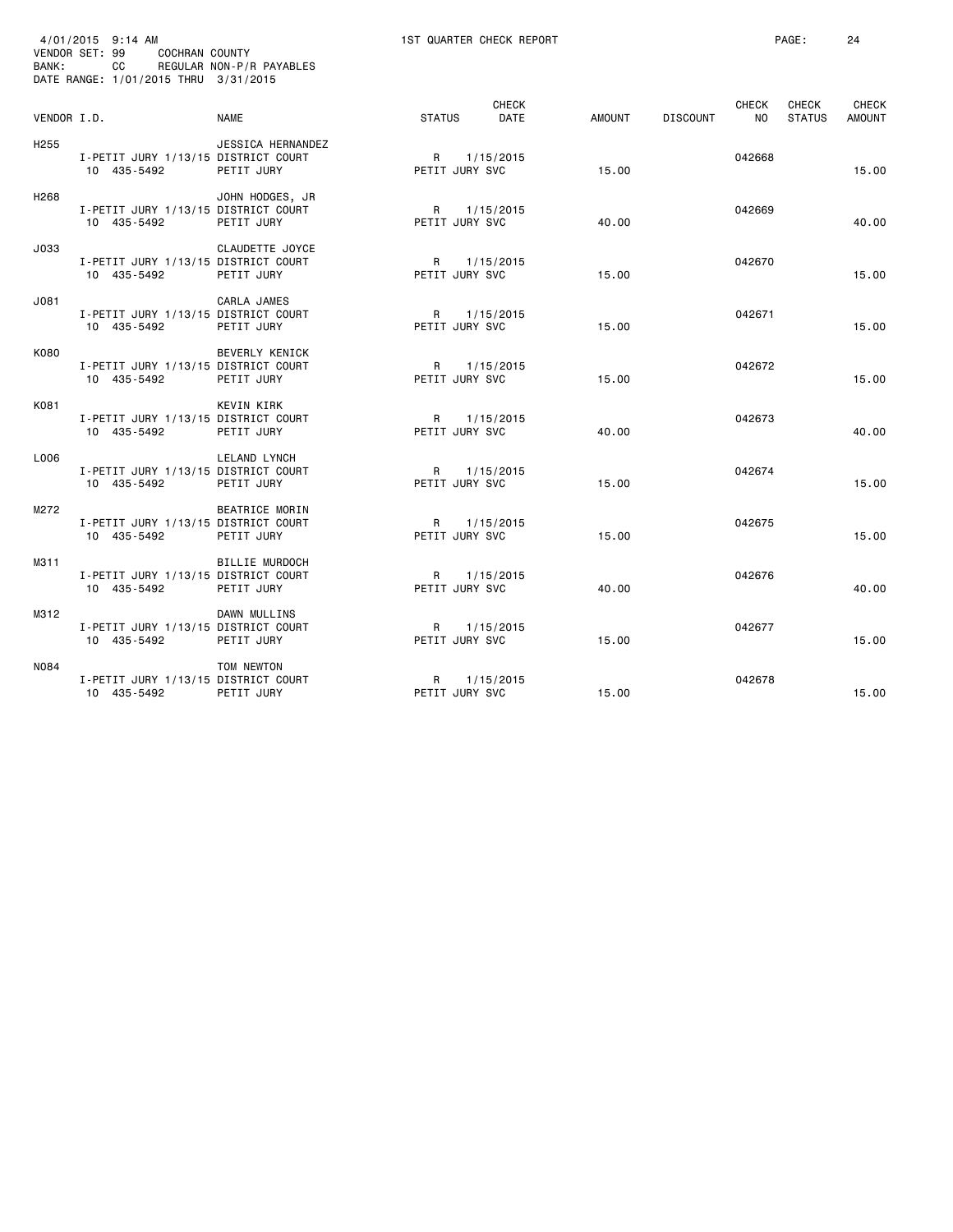| BANK:       | 4/01/2015 9:14 AM<br>VENDOR SET: 99<br>COCHRAN COUNTY<br>CC<br>DATE RANGE: 1/01/2015 THRU 3/31/2015 | REGULAR NON-P/R PAYABLES            |                                | 1ST QUARTER CHECK REPORT |        |          |                           | PAGE:                  | 25                     |
|-------------|-----------------------------------------------------------------------------------------------------|-------------------------------------|--------------------------------|--------------------------|--------|----------|---------------------------|------------------------|------------------------|
| VENDOR I.D. |                                                                                                     | <b>NAME</b>                         | <b>STATUS</b>                  | <b>CHECK</b><br>DATE     | AMOUNT | DISCOUNT | <b>CHECK</b><br><b>NO</b> | CHECK<br><b>STATUS</b> | CHECK<br><b>AMOUNT</b> |
| 0005        | I-PETIT JURY 1/13/15 DISTRICT COURT<br>10 435-5492                                                  | RAY O'BRIEN<br>PETIT JURY           | R<br>PETIT JURY SVC            | 1/15/2015                | 15.00  |          | 042679                    |                        | 15.00                  |
| R052        | I-PETIT JURY 1/13/15 DISTRICT COURT<br>10 435-5492                                                  | TOM ROHMFELD<br>PETIT JURY          | PETIT JURY SVC                 | R 1/15/2015              | 15.00  |          | 042680                    |                        | 15,00                  |
| R276        | I-PETIT JURY 1/13/15 DISTRICT COURT<br>10 435-5492                                                  | MARK RISINGER<br>PETIT JURY         | R<br>PETIT JURY SVC            | 1/15/2015                | 40.00  |          | 042681                    |                        | 40.00                  |
| R277        | I-PETIT JURY 1/13/15 DISTRICT COURT<br>10 435-5492                                                  | PAUL RAMIREZ<br>PETIT JURY          | R<br>PETIT JURY SVC            | 1/15/2015                | 15.00  |          | 042682                    |                        | 15.00                  |
| S359        | I-PETIT JURY 1/13/15 DISTRICT COURT<br>10 435-5492                                                  | ERIC SILHAN<br>PETIT JURY           | R<br>PETIT JURY SVC            | 1/15/2015                | 15.00  |          | 042683                    |                        | 15.00                  |
| S417        | I-PETIT JURY 1/13/15 DISTRICT COURT<br>10 435-5492                                                  | SKYLAR SILHAN<br>PETIT JURY         | R<br>PETIT JURY SVC            | 1/15/2015                | 15.00  |          | 042684                    |                        | 15.00                  |
| S418        | I-PETIT JURY 1/13/15 DISTRICT COURT<br>10 435-5492                                                  | <b>GLEN SMITH</b><br>PETIT JURY     | PETIT JURY SVC                 | R 1/15/2015              | 40.00  |          | 042685                    |                        | 40.00                  |
| S419        | I-PETIT JURY 1/13/15 DISTRICT COURT<br>10 435-5492                                                  | ELVA STONE<br>PETIT JURY            | $\mathsf{R}$<br>PETIT JURY SVC | 1/15/2015                | 15.00  |          | 042686                    |                        | 15.00                  |
| S420        | I-PETIT JURY 1/13/15 DISTRICT COURT<br>10 435-5492                                                  | <b>CALVIN STEWART</b><br>PETIT JURY | R<br>PETIT JURY SVC            | 1/15/2015                | 15.00  |          | 042687                    |                        | 15.00                  |
| T197        | I-PETIT JURY 1/13/15 DISTRICT COURT<br>10 435-5492                                                  | PATRICIA TARANGO<br>PETIT JURY      | R<br>PETIT JURY SVC            | 1/15/2015                | 15.00  |          | 042688                    |                        | 15.00                  |
| <b>V047</b> | I-PETIT JURY 1/13/15 DISTRICT COURT<br>10 435-5492                                                  | REVALEE VARGAS<br>PETIT JURY        | R<br>PETIT JURY SVC            | 1/15/2015                | 15.00  |          | 042689                    |                        | 15.00                  |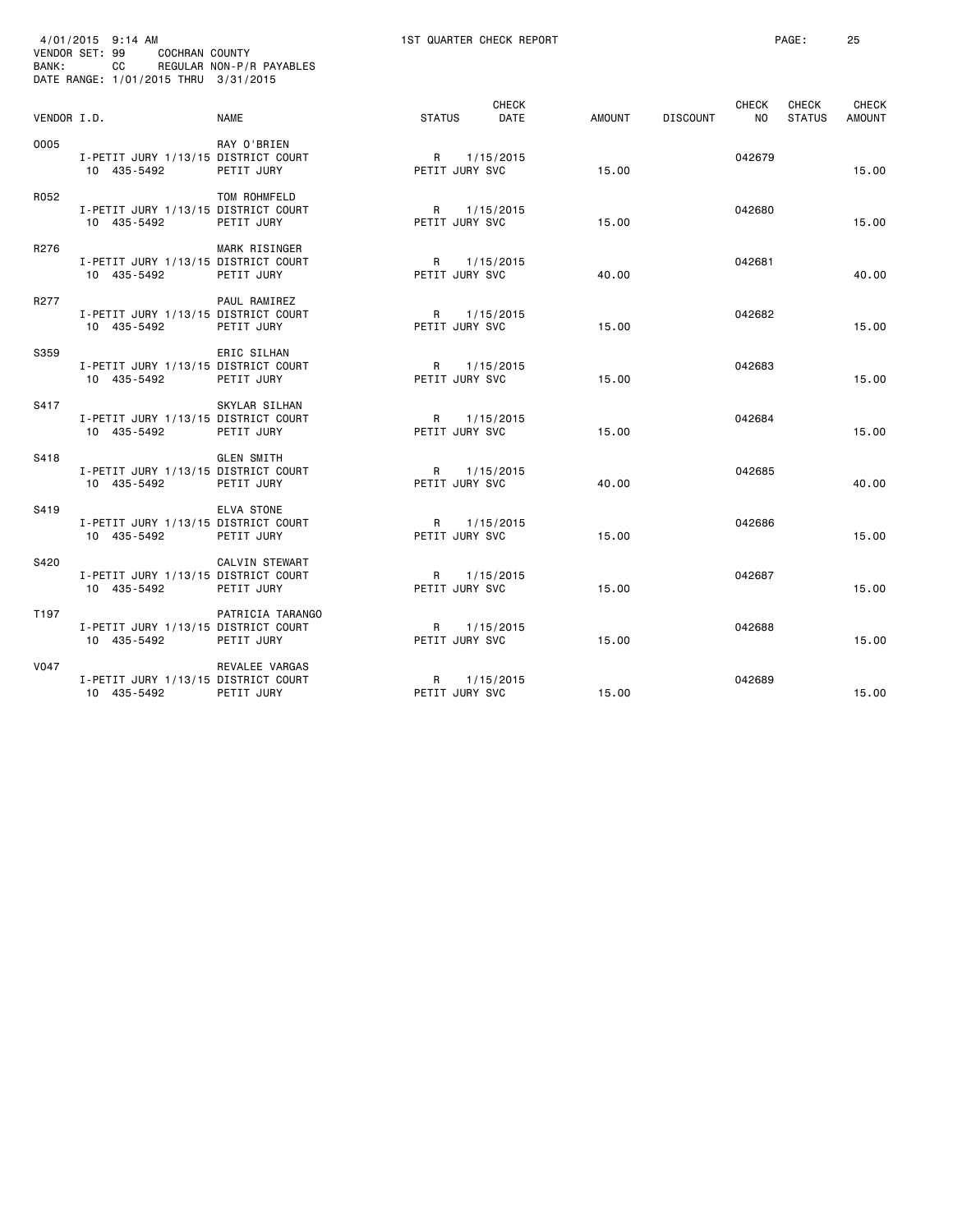| BANK:       | 4/01/2015 9:14 AM<br>VENDOR SET: 99<br>COCHRAN COUNTY<br>CC<br>DATE RANGE: 1/01/2015 THRU 3/31/2015                                                                                                                                                                                 | REGULAR NON-P/R PAYABLES                                                                                                                                                                                                                                       | 1ST QUARTER CHECK REPORT                                                                                                                   |                                                                                                                                                                                                             |                                                                                                                                  |                 |                            | PAGE:                  | 26                            |
|-------------|-------------------------------------------------------------------------------------------------------------------------------------------------------------------------------------------------------------------------------------------------------------------------------------|----------------------------------------------------------------------------------------------------------------------------------------------------------------------------------------------------------------------------------------------------------------|--------------------------------------------------------------------------------------------------------------------------------------------|-------------------------------------------------------------------------------------------------------------------------------------------------------------------------------------------------------------|----------------------------------------------------------------------------------------------------------------------------------|-----------------|----------------------------|------------------------|-------------------------------|
| VENDOR I.D. |                                                                                                                                                                                                                                                                                     | <b>NAME</b>                                                                                                                                                                                                                                                    | <b>STATUS</b>                                                                                                                              | <b>CHECK</b><br>DATE                                                                                                                                                                                        | <b>AMOUNT</b>                                                                                                                    | <b>DISCOUNT</b> | CHECK<br>NO                | CHECK<br><b>STATUS</b> | <b>CHECK</b><br><b>AMOUNT</b> |
| W138        | I-PETIT JURY 1/13/15 DISTRICT COURT<br>10 435-5492                                                                                                                                                                                                                                  | <b>LELA WESTBROOK</b><br>PETIT JURY                                                                                                                                                                                                                            | R<br>PETIT JURY SVC                                                                                                                        | 1/15/2015                                                                                                                                                                                                   | 15.00                                                                                                                            |                 | 042690                     |                        | 15.00                         |
| W144        | I-PETIT JURY 1/13/15 DISTRICT COURT<br>10 435-5492                                                                                                                                                                                                                                  | CRISTY WILLIAMS<br>PETIT JURY                                                                                                                                                                                                                                  | R<br>PETIT JURY SVC                                                                                                                        | 1/15/2015                                                                                                                                                                                                   | 15.00                                                                                                                            |                 | 042691                     |                        | 15.00                         |
| Z005        | I-PETIT JURY 1/13/15 DISTRICT COURT<br>10 435-5492                                                                                                                                                                                                                                  | KRISTI ANN ZAPATA<br>PETIT JURY                                                                                                                                                                                                                                | $\mathsf{R}$<br>PETIT JURY SVC                                                                                                             | 1/15/2015                                                                                                                                                                                                   | 40.00                                                                                                                            |                 | 042692                     |                        | 40.00                         |
| Y010        | I-'15 770GP MTR GRDR PREC 4<br>15 624-5571<br>15 624-5571                                                                                                                                                                                                                           | YELLOWHOUSE EXCHANGE<br>CAPITAL OUTLAY<br>CAPITAL OUTLAY                                                                                                                                                                                                       | R                                                                                                                                          | 1/23/2015<br>'15 JD 770GP #1DW770<br>- TRADE '10 JD 770G                                                                                                                                                    | 235,459.00<br>141,000.00CR                                                                                                       |                 | 042693                     |                        | 94,459.00                     |
| A175        | I-PETIT JURY 1/13/15 DISTRICT COURT<br>10 435-5499                                                                                                                                                                                                                                  | VINCENTE ARTEAGA JR.<br>MISCELLANEOUS                                                                                                                                                                                                                          | R<br>COOKIES/PETIT JURY                                                                                                                    | 1/29/2015                                                                                                                                                                                                   | 8.90                                                                                                                             |                 | 042724                     |                        | 8.90                          |
| A178        | I-082973393289<br>10 650-5590<br>10 650-5590<br>10 650-5590<br>10 650-5590<br>10 650-5590<br>10 650-5590                                                                                                                                                                            | AMAZON<br>LIBRARY<br><b>BOOKS</b><br><b>BOOKS</b><br><b>BOOKS</b><br><b>BOOKS</b><br><b>BOOKS</b><br><b>BOOKS</b>                                                                                                                                              | R<br>REBORN (ALTERED)<br>SHATTERED (SLATED)<br>BIG NATE'S GREATEST                                                                         | 1/29/2015<br>THE LOST (WITCH & WI<br>THE MADMAN OF PINEY<br>THIS SHATTERED WORLD                                                                                                                            | 14.23<br>9.00<br>14.34<br>12.45<br>14.21<br>8.17                                                                                 |                 | 042725                     |                        |                               |
|             | 10 650-5590<br>I-082979498405<br>10 650-5590<br>10 650-5590<br>10 650-5590<br>10 650-5590<br>10 650-5590<br>10 650-5590<br>10 650-5590<br>10 650-5590<br>10 650-5590<br>10 650-5590<br>I-101277143948<br>10 650-5590<br>10 650-5590<br>I-107252377689<br>10 650-5499<br>10 650-5499 | <b>BOOKS</b><br>LIBRARY<br><b>BOOKS</b><br><b>BOOKS</b><br><b>BOOKS</b><br><b>BOOKS</b><br><b>BOOKS</b><br><b>BOOKS</b><br><b>BOOKS</b><br><b>BOOKS</b><br><b>BOOKS</b><br><b>BOOKS</b><br>LIBRARY<br><b>BOOKS</b><br><b>BOOKS</b><br>LIBRARY<br>MISCELLANEOUS | CONTAMINATED<br>R<br>TRUST NO ONE<br>SON<br><b>MESSENGER</b><br>THE PECAN MAN<br>THE SILENT SISTER<br>R<br>SHIPPING<br>R<br>NEW ZOTZ CANDY | 1/29/2015<br>GOLDEN SON:BK 2 OF T<br>INSATIABLE APPETITES<br>ISLA AND THE HAPPILY<br>ENSNARED: SPLINTERED<br>CONTAMINATED 2: MERC<br>1/29/2015<br>PASI?N POR EL PATCHW<br>1/29/2015<br>4 SNAPPY POPCORN BUT | 9.83<br>18.75<br>19.84<br>20.47<br>11.37<br>12.15<br>13.92<br>9.99<br>16.59<br>12.75<br>13.46<br>13.02<br>3.99<br>13.61<br>85.92 |                 | 042725<br>042725<br>042725 |                        |                               |
|             | I-107257316346                                                                                                                                                                                                                                                                      | MISCELLANEOUS<br>LIBRARY                                                                                                                                                                                                                                       | R                                                                                                                                          | 1/29/2015                                                                                                                                                                                                   |                                                                                                                                  |                 | 042725                     |                        |                               |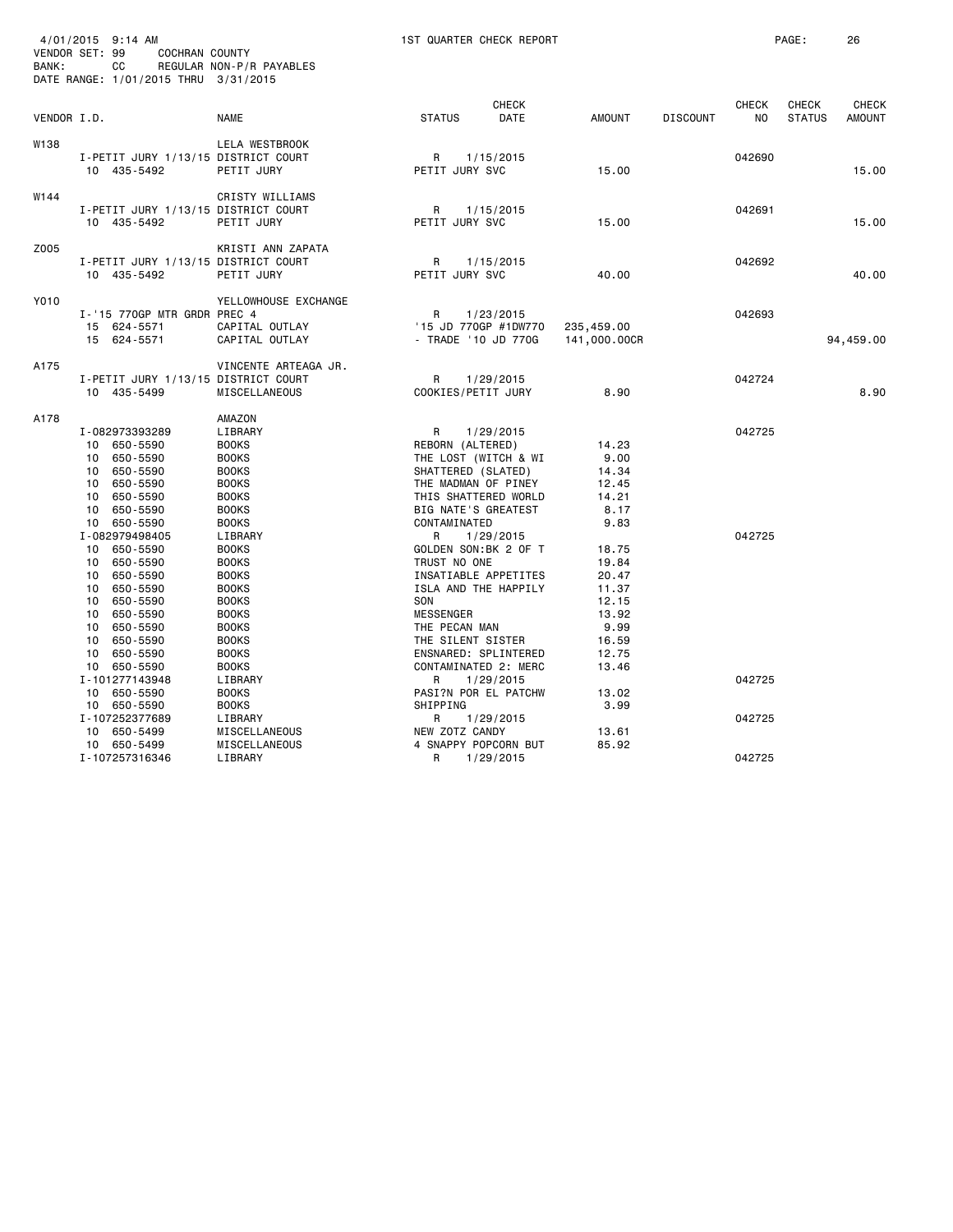4/01/2015 9:14 AM 1ST QUARTER CHECK REPORT PAGE: 27 VENDOR SET: 99 COCHRAN COUNTY BANK: CC REGULAR NON-P/R PAYABLES DATE RANGE: 1/01/2015 THRU 3/31/2015

|             |                   |                                |                           | <b>CHECK</b> |               |                 | <b>CHECK</b>   | <b>CHECK</b>  | <b>CHECK</b>  |
|-------------|-------------------|--------------------------------|---------------------------|--------------|---------------|-----------------|----------------|---------------|---------------|
| VENDOR I.D. |                   | <b>NAME</b>                    | <b>STATUS</b>             | DATE         | <b>AMOUNT</b> | <b>DISCOUNT</b> | N <sub>O</sub> | <b>STATUS</b> | <b>AMOUNT</b> |
| A178        |                   | CONT<br>AMAZON                 |                           |              |               |                 |                |               |               |
|             | I-107257316346    | LIBRARY                        | R                         | 1/29/2015    |               |                 | 042725         |               |               |
|             | 10 650-5499       | MISCELLANEOUS                  | <b>1GL SNAPPY POPCORN</b> |              | 8.99          |                 |                |               |               |
|             | I-107259615868    | LIBRARY                        | R                         | 1/29/2015    |               |                 | 042725         |               |               |
|             |                   |                                |                           |              |               |                 |                |               |               |
|             | 10 650-5499       | MISCELLANEOUS                  | 2 DUBBLE BUBBLE GUM       |              | 30.66         |                 |                |               |               |
|             | 10 650-5499       | MISCELLANEOUS                  | 2 GL SNAPPY POPCORN       |              | 41.98         |                 |                |               |               |
|             | 10 650-5499       | MISCELLANEOUS                  | GREAT NORTHERN POPCO      |              | 13.85         |                 |                |               |               |
|             | 10 650-5499       | MISCELLANEOUS                  | WARHEAD SOUR CANDY        |              | 13.71         |                 |                |               |               |
|             | I-247822130080    | LIBRARY                        | R                         | 1/29/2015    |               |                 | 042725         |               |               |
|             | 10 650-5590       | <b>BOOKS</b>                   | CONVERSANDO EN INGLE      |              | 7.05          |                 |                |               |               |
|             | 10 650-5590       | <b>BOOKS</b>                   | RU PLAN DE VIDA EN E      |              | 9.20          |                 |                |               |               |
|             | 10 650-5590       | <b>BOOKS</b>                   | ASUNTOS DEL CORAZ?N       |              | 10.80         |                 |                |               |               |
|             | 10 650-5590       | <b>BOOKS</b>                   | EL MUNDO DE AFUERA        |              | 13.51         |                 |                |               |               |
|             | 10 650-5590       | <b>BOOKS</b>                   | <b>BREATHE</b>            |              | 7.20          |                 |                |               |               |
|             | I-247824822947    | LIBRARY/SHERIFF                | R                         | 1/29/2015    |               |                 | 042725         |               |               |
|             | 10 650-5590       | <b>BOOKS</b>                   | MY SISTER'S GRAVE         |              | 11.99         |                 |                |               |               |
|             | 10 560-5334       | OTHER SUPPLIES                 | 1PK NIKON EN-EL 14 B      |              | 25.49         |                 |                |               |               |
|             | I-247825222253    | LIBRARY                        | R                         | 1/29/2015    |               |                 | 042725         |               |               |
|             | 10 650-5590       | <b>BOOKS</b>                   | PERDIDA: (GONE GIRL)      |              | 12.05         |                 |                |               |               |
|             | 10 650-5590       | <b>BOOKS</b>                   | EL JILQUERO (THE GOL      |              | 14.62         |                 |                |               |               |
|             | 10 650-5590       | <b>BOOKS</b>                   | EL ALAMO                  |              | 10.74         |                 |                |               |               |
|             | 10 650-5590       | <b>BOOKS</b>                   | EL RESCATE                |              | 12.92         |                 |                |               |               |
|             | I-247828598060    | LIBRARY                        | R                         | 1/29/2015    |               |                 | 042725         |               |               |
|             | 10 650-5590       | <b>BOOKS</b>                   | JENNI RIVERA (SPAN)       |              | 11.45         |                 |                |               | 604.27        |
| A220        |                   | CECILIA ANGUIANO               |                           |              |               |                 |                |               |               |
|             | I-POSTAGE 1/21/15 | MUSEUM/HISTORICAL COMM         | R                         | 1/29/2015    |               |                 | 042726         |               |               |
|             | 31 652-5311       | POSTAL EXPENSES                | R/B POSTAGE               |              | 8.84          |                 |                |               | 8.84          |
|             |                   |                                |                           |              |               |                 |                |               |               |
| C015        |                   | COCHRAN COUNTY SENIOR          |                           |              |               |                 |                |               |               |
|             | I-JAN '15 INSTLMT | SENIOR CITIZENS                | $\mathsf{R}$              | 1/29/2015    |               |                 | 042727         |               |               |
|             | 10 663-5418       | SENIOR CITIZENS CONTRACT       | JAN 2015                  |              | 6,250.00      |                 |                |               | 6,250.00      |
| C032        |                   | COUNTY JUDGES & COMMISSIONERS  |                           |              |               |                 |                |               |               |
|             | I-2015 DUES       | COMMISSIONERS COURT            | R                         | 1/29/2015    |               |                 | 042728         |               |               |
|             | 15 610-5481       | DUES AND REGISTRATION          | 2015 CJCAT DUES           |              | 1,200.00      |                 |                |               | 1,200.00      |
|             |                   |                                |                           |              |               |                 |                |               |               |
| C034        |                   | COUNTY TREASURERS ASSOC OF TEX |                           |              |               |                 |                |               |               |
|             | I-2015 DUES       | TREASURER                      | R                         | 1/29/2015    |               |                 | 042729         |               |               |
|             | 10 497-5481       | DUES AND REGISTRATION          | MEMBERSHIP DUES/DORI      |              | 150.00        |                 |                |               | 150.00        |
| C064        |                   | CITY OF MORTON F D             |                           |              |               |                 |                |               |               |
|             | I-DEC 2014        | PUBLIC SAFETY*OTHER            | R                         | 1/29/2015    |               |                 | 042730         |               |               |
|             | 10 580-5414       | FIRE PROTECTION CONTRACTS      | 250 CR105, CTTN PILE      |              | 350.00        |                 |                |               |               |
|             | 10 580-5414       | FIRE PROTECTION CONTRACTS      | 4miW 214 on 1585, GRA     |              | 350.00        |                 |                |               |               |
|             | 10 580-5414       | FIRE PROTECTION CONTRACTS      | SW GIN @1169, CTTN BU     |              | 350.00        |                 |                |               |               |
|             | 10 580-5414       | FIRE PROTECTION CONTRACTS      | 1780 @S-CURVES, CTTN      |              | 350.00        |                 |                |               |               |
|             | 10 580-5414       | FIRE PROTECTION CONTRACTS      | CR217/1585, HTR TREAT     |              | 350.00        |                 |                |               | 1,750.00      |
|             |                   |                                |                           |              |               |                 |                |               |               |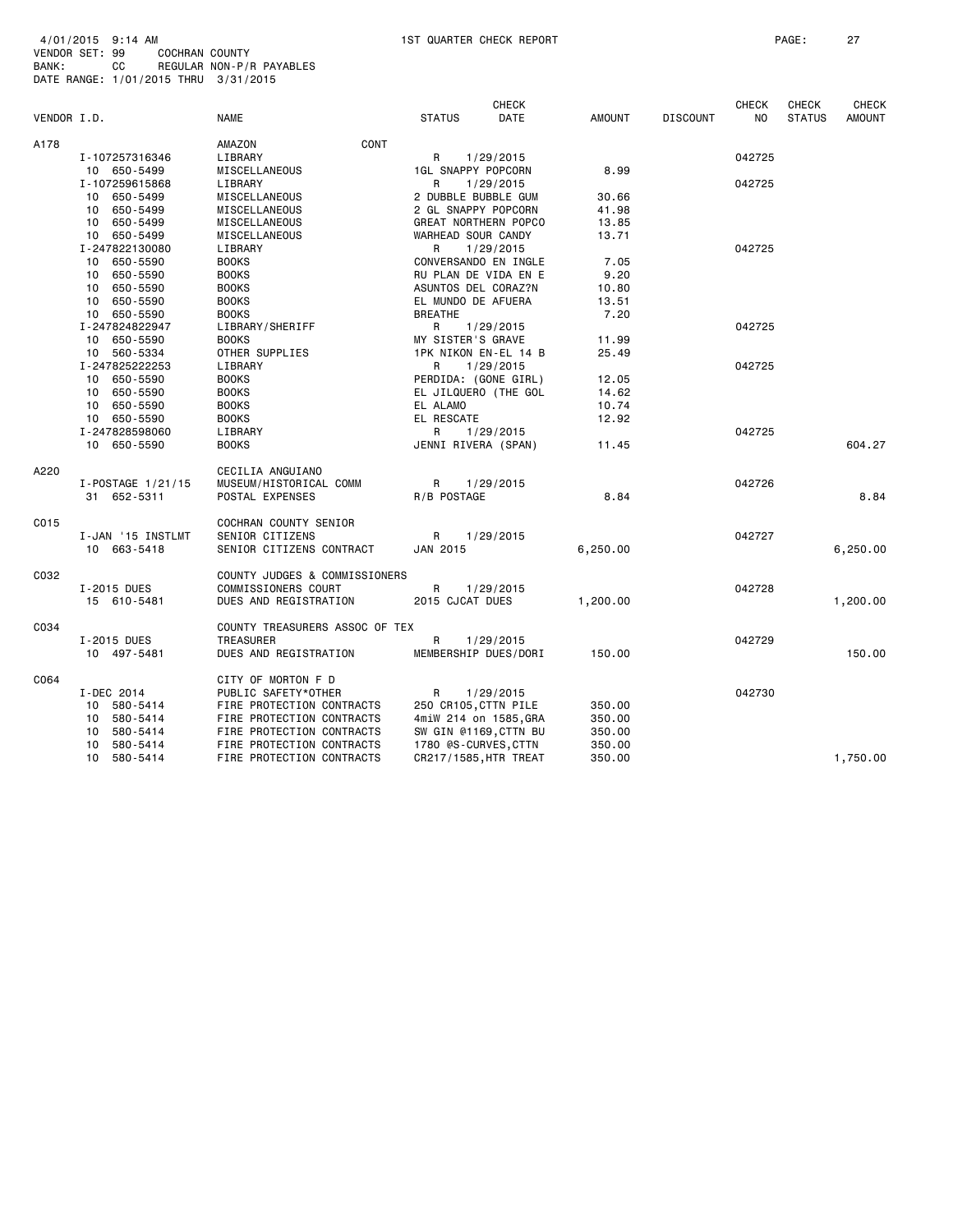| BANK:       | 4/01/2015 9:14 AM<br>VENDOR SET: 99<br>COCHRAN COUNTY<br>CC<br>DATE RANGE: 1/01/2015 THRU 3/31/2015 | REGULAR NON-P/R PAYABLES                                                                                                                                                          | 1ST QUARTER CHECK REPORT                                                               |                          |                 |                         | PAGE:                         | 28                            |
|-------------|-----------------------------------------------------------------------------------------------------|-----------------------------------------------------------------------------------------------------------------------------------------------------------------------------------|----------------------------------------------------------------------------------------|--------------------------|-----------------|-------------------------|-------------------------------|-------------------------------|
| VENDOR I.D. |                                                                                                     | <b>NAME</b>                                                                                                                                                                       | <b>CHECK</b><br><b>STATUS</b><br><b>DATE</b>                                           | <b>AMOUNT</b>            | <b>DISCOUNT</b> | CHECK<br>N <sub>O</sub> | <b>CHECK</b><br><b>STATUS</b> | <b>CHECK</b><br><b>AMOUNT</b> |
| C138        | I-'15 CT ASST CONF<br>15 610-5428<br>I-'15 PROBATE<br>15 610-5428                                   | COUNTY JUDGES EDUCATION F<br>CO JUDGE/COMM'R CT<br>CO. JUDGE-CONTINUING EDUCATIONCT ASST REG, SAN MRCS<br>CO JUDGE/COMM'R CT<br>CO. JUDGE-CONTINUING EDUCATIONREG/PROBATE ACADEMY | R<br>1/29/2015<br>R<br>1/29/2015                                                       | 100.00<br>100.00         |                 | 042731<br>042731        |                               | 200.00                        |
| C366        | I-DW#16229<br>10 000-4370.101                                                                       | SAMANTHA CASTILLO<br><b>ACTIVITY BLDG</b><br>RENT-ACTIVITY BUILDING                                                                                                               | R<br>1/29/2015<br>REF FULL DEP/CANCEL                                                  | 200.00                   |                 | 042732                  |                               | 200.00                        |
| D016        | I-XJMDRJFN3<br>10 495-5310<br>10 495-5310                                                           | DELL MARKETING LP<br>AUDITOR<br>OFFICE SUPPLIES<br>OFFICE SUPPLIES                                                                                                                | R<br>1/29/2015<br>1 TONER CRTG, BK 18K<br>1 TONER CRTG, CY 12K                         | 136.99<br>244.99         |                 | 042733                  |                               | 381.98                        |
| D027        | I-5501593<br>10 650-5590<br>10 650-5590<br>10 650-5590                                              | <b>DEMCO</b><br>LIBRARY<br><b>BOOKS</b><br><b>BOOKS</b><br><b>BOOKS</b>                                                                                                           | R<br>1/29/2015<br>2 CLEAR LAM 4MIL 10"<br>2 CLEAR LAM 4MIL 9"H<br>3 BK JACKET CVR TAPE | 65.69<br>57.02<br>18.21  |                 | 042734                  |                               | 140.92                        |
| D039        | $I - 192$<br>10 403-5451<br>$I - 193$<br>10 499-5451                                                | TERRY DUVALL dba<br><b>CLERK</b><br>REPAIRS<br>TAX A/C<br>REPAIR                                                                                                                  | R<br>1/29/2015<br><b>BVS PRT ISSUES</b><br>1/29/2015<br>R<br>SECURITY ISSUES/CLEA      | 90.00<br>90.00           |                 | 042735<br>042735        |                               | 180.00                        |
| D048        | I-IN22874<br>10 650-5411<br>10 650-5411                                                             | DATA-LINE OFFICE SYSTEMS<br>LIBRARY<br>MAINTENANCE CONTRACTS<br>MAINTENANCE CONTRACTS                                                                                             | R<br>1/29/2015<br>305 COLOR COPIES 12/<br>COPIER MAINT 1/8-2/7                         | 30.50<br>37.50           |                 | 042736                  |                               | 68.00                         |
| D153        | I-CO/DIST RNDUP 2015 CLERK<br>10 403-5427<br>10 403-5427<br>10 403-5427                             | SHANNA DEWBRE<br>CONTINUING EDUCATION<br>CONTINUING EDUCATION<br>CONTINUING EDUCATION                                                                                             | R<br>1/29/2015<br>4 NITES/SAN MARCOS 1<br>LODGING TAX<br><b>MEALS</b>                  | 436.00<br>65.40<br>56.72 |                 | 042737                  |                               | 558.12                        |
| G031        | I-9637877722<br>10 510-5332                                                                         | GRAINGER<br>COURTHOUSE<br>CUSTODIAL SUPPLIES                                                                                                                                      | 1/29/2015<br>R<br>4 BX ICE MELT/50#                                                    | 58.72                    |                 | 042738                  |                               | 58.72                         |
| G144        | $I - 40161$<br>10 560-5451                                                                          | GENE MESSER AUTO GROUP<br><b>SHERIFF</b><br>MACHINERY-NON-OFFICE REPAIR<br>MACHINERY-NON-OFFICE REPAIR                                                                            | R<br>1/29/2015<br>NERF BARS/'12 F250 #                                                 | 410.00<br>75.00          |                 | 042739                  |                               |                               |
|             | 10 560-5451<br>I-544271<br>10 560-5451                                                              | <b>SHERIFF</b><br>MACHINERY-NON-OFFICE REPAIR                                                                                                                                     | INSTALL BARS/LABOR<br>R<br>1/29/2015<br>RMV/RPL LT CNTRL; '10                          | 200.00                   |                 | 042739                  |                               |                               |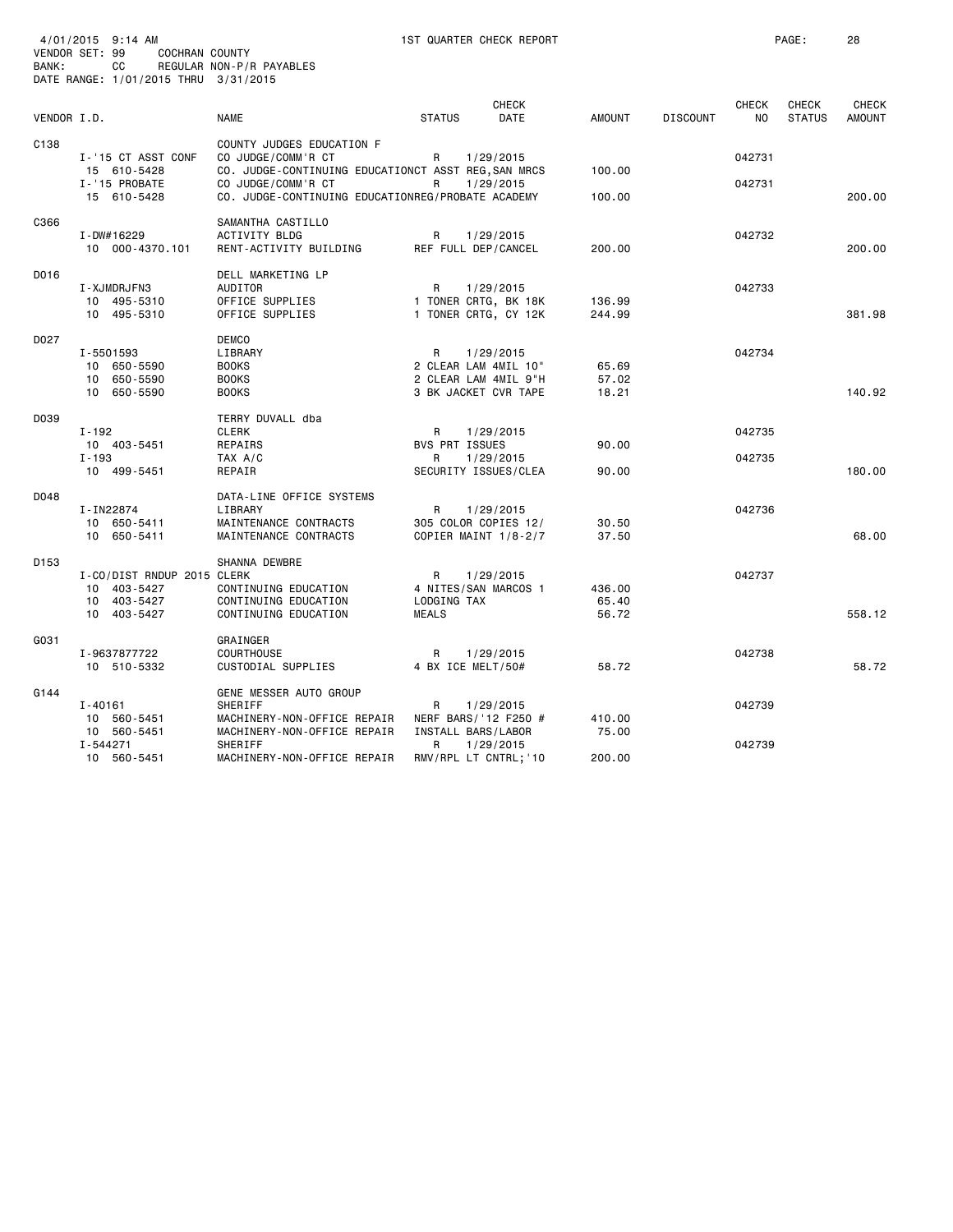|                  |                     |                                                    |                       | <b>CHECK</b> |               |                 | <b>CHECK</b>   | <b>CHECK</b>  | <b>CHECK</b>  |
|------------------|---------------------|----------------------------------------------------|-----------------------|--------------|---------------|-----------------|----------------|---------------|---------------|
| VENDOR I.D.      |                     | <b>NAME</b>                                        | <b>STATUS</b>         | DATE         | <b>AMOUNT</b> | <b>DISCOUNT</b> | N <sub>O</sub> | <b>STATUS</b> | <b>AMOUNT</b> |
| G144             |                     | GENE MESSER AUTO GROUPCONT                         |                       |              |               |                 |                |               |               |
|                  | $I - 544271$        | SHERIFF                                            | R                     | 1/29/2015    |               |                 | 042739         |               |               |
|                  | 10 560-5451         | MACHINERY-NON-OFFICE REPAIR                        | LIGHT CONTROL PROCES  |              | 416.49        |                 |                |               |               |
|                  | 10 560-5451         | MACHINERY-NON-OFFICE REPAIR                        | CIRCUIT BRKR ASSY     |              | 7.15          |                 |                |               |               |
|                  | 10 560-5451         | MACHINERY-NON-OFFICE REPAIR                        | SHOP CHGS             |              | 29.00         |                 |                |               |               |
|                  | I-544917            | SHERIFF                                            | R                     | 1/29/2015    |               |                 | 042739         |               |               |
|                  | 10 560-5451         | MACHINERY-NON-OFFICE REPAIR                        | RPR DMG WIRE/LT HARN  |              | 180.00        |                 |                |               |               |
|                  | 10 560-5451         | MACHINERY-NON-OFFICE REPAIR                        | SHOP CHG/ '10 CVP #76 |              | 26.10         |                 |                |               | 1,343.74      |
| H026             |                     | RICHARD L. HUSEN, ATTY.                            |                       |              |               |                 |                |               |               |
|                  | I-#1473/JOYCE       | DISTRICT COURT                                     | R                     | 1/29/2015    |               |                 | 042740         |               |               |
|                  | 10 435-5400         | ATTORNEY AD LITEM                                  | JRY TRL(F)/LLOYD JOY  |              | 1,275.00      |                 |                |               | 1,275.00      |
| H052             |                     | HIGHSMITH CO., INC                                 |                       |              |               |                 |                |               |               |
|                  | I-5489577           | LIBRARY                                            | R                     | 1/29/2015    |               |                 | 042741         |               |               |
|                  | 10 650-5499         | MISCELLANEOUS                                      | 4 PK SUPERHERO BRACE  |              | 16,00         |                 |                |               |               |
|                  | 650-5499<br>10      | MISCELLANEOUS                                      | 1PK SUPERHERO PLAYIN  |              | 6.00          |                 |                |               |               |
|                  | 650-5499<br>10      | MISCELLANEOUS                                      | 1PK SUPERHERO MINI C  |              | 6.75          |                 |                |               |               |
|                  | 650-5499<br>10      | MISCELLANEOUS                                      | 4PK EVERY HERO PE     |              | 11.00         |                 |                |               |               |
|                  | 650-5499<br>10      | MISCELLANEOUS                                      | 2PK EVERY HEROARM     |              | 5.90          |                 |                |               |               |
|                  | 10 650-5499         | MISCELLANEOUS                                      | 8PK EVERY HERO BK     |              | 34.00         |                 |                |               |               |
|                  | 10<br>650-5499      | MISCELLANEOUS                                      | 7EA EVERY HERO PO     |              | 7.00          |                 |                |               |               |
|                  | 650-5499<br>10      | MISCELLANEOUS                                      | 6EA UNMASK SPORTS BA  |              | 11.70         |                 |                |               |               |
|                  | 650-5499<br>10      | MISCELLANEOUS                                      | 10EA EVERY HERO B     |              | 10.00         |                 |                |               |               |
|                  | 650-5499<br>10      | MISCELLANEOUS                                      | 1PK EVERY HERO DO     |              | 3.00          |                 |                |               |               |
|                  | 650-5499<br>10      | MISCELLANEOUS                                      | 1PK EVERY HERO CE     |              | 2.00          |                 |                |               |               |
|                  | 10<br>650-5499      | MISCELLANEOUS                                      | 1PK EVERY HEROREA     |              | 2.00          |                 |                |               |               |
|                  | 650-5499<br>10      | MISCELLANEOUS                                      | 1PK EVERY HERO NE     |              | 2.50          |                 |                |               |               |
|                  | 10<br>650-5499      | MISCELLANEOUS                                      | SHIPPING              |              | 12.96         |                 |                |               | 130.81        |
| H <sub>248</sub> |                     | <b>BRUCE HEFLIN</b>                                |                       |              |               |                 |                |               |               |
|                  | I-NEWLY ELEC TRNG   | COMMISSIONERS COURT                                | R                     | 1/29/2015    |               |                 | 042742         |               |               |
|                  | 15 610-5427         | COMM-CONTINUING EDUCATION                          | R/B MEALS 1/12-16/15  |              | 37.65         |                 |                |               | 37.65         |
| H <sub>264</sub> |                     | PAT HENRY                                          |                       |              |               |                 |                |               |               |
|                  | I-NEWLY ELEC TRNG   | CO JUDGE/COMM'R CT                                 | R                     | 1/29/2015    |               |                 | 042743         |               |               |
|                  | 15 610-5428         | CO. JUDGE-CONTINUING EDUCATIONR/B MEALS 1/12-1/16/ |                       |              | 44.30         |                 |                |               | 44.30         |
| H301             |                     | HAYS COUNTY TREASURER                              |                       |              |               |                 |                |               |               |
|                  | $I - 010815$ #814   | JUVENILE PROBATION                                 | R                     | 1/29/2015    |               |                 | 042744         |               |               |
|                  | 17 573-5413.003     | Grant C Placements                                 | 31 DAYS/POST(S) #814  |              | 3,255.00      |                 |                |               | 3,255.00      |
| J049             |                     | JUVENILE PROBATION FUND                            |                       |              |               |                 |                |               |               |
|                  | I-LOCAL MATCH 01/15 | JUVENILE PROBATION                                 | R                     | 1/29/2015    |               |                 | 042745         |               |               |
|                  | 10 571-5472         | LOCAL SUPPORT-JUV BOARD                            | LOCAL FUNDS MATCH JA  |              | 7,750.00      |                 |                |               | 7,750.00      |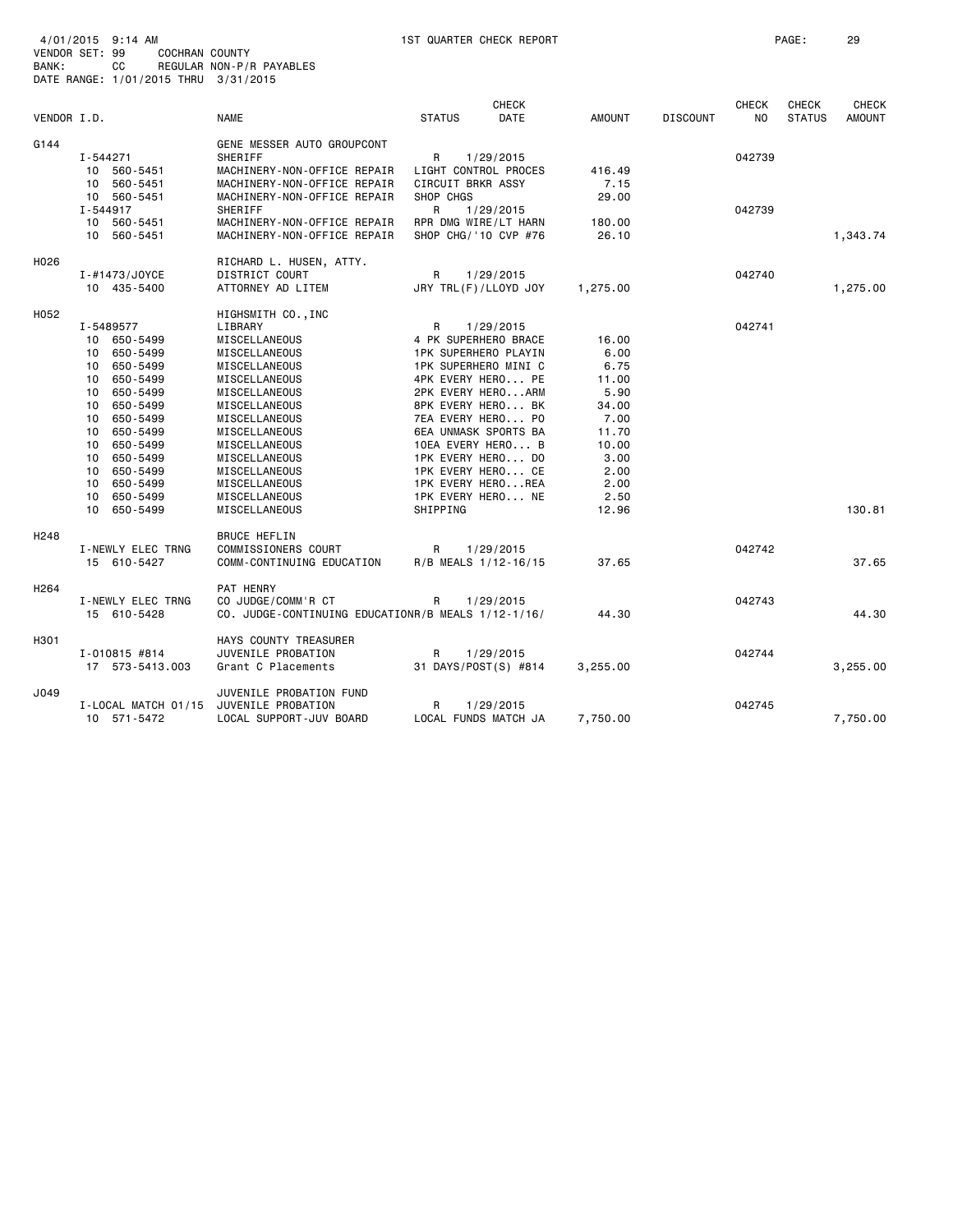| 4/01/2015<br>9:14 AM | 1ST QUARTER CHECK REPORT | PAGE<br>30 |
|----------------------|--------------------------|------------|
|----------------------|--------------------------|------------|

| BANK:            |            | cс<br>DATE RANGE: 1/01/2015 THRU 3/31/2015 | REGULAR NON-P/R PAYABLES       |                 |                             |               |                 |                     |                               |                               |
|------------------|------------|--------------------------------------------|--------------------------------|-----------------|-----------------------------|---------------|-----------------|---------------------|-------------------------------|-------------------------------|
| VENDOR I.D.      |            |                                            | <b>NAME</b>                    | <b>STATUS</b>   | CHECK<br>DATE               | <b>AMOUNT</b> | <b>DISCOUNT</b> | <b>CHECK</b><br>NO. | <b>CHECK</b><br><b>STATUS</b> | <b>CHECK</b><br><b>AMOUNT</b> |
|                  |            |                                            |                                |                 |                             |               |                 |                     |                               |                               |
| J057             |            |                                            | MT LIBRARY SERVICES dba        |                 |                             |               |                 |                     |                               |                               |
|                  |            | I-262974                                   | LIBRARY                        | R               | 1/29/2015                   |               |                 | 042746              |                               |                               |
|                  |            | 10 650-5590                                | <b>BOOKS</b>                   |                 | ODD AND THE FROST GI        | 3.00          |                 |                     |                               |                               |
|                  |            | 10 650-5590                                | <b>BOOKS</b>                   |                 | BROOKLYN BRIDGE             | 3.00          |                 |                     |                               |                               |
|                  |            | 10 650-5590                                | <b>BOOKS</b>                   | <b>FEARLESS</b> |                             | 5.00          |                 |                     |                               |                               |
|                  |            | 10 650-5590                                | <b>BOOKS</b>                   |                 | PEACE LOCOMOTION            | 3,00          |                 |                     |                               |                               |
|                  |            | 10 650-5590                                | <b>BOOKS</b>                   |                 | OUT OF THE EASY             | 5.00          |                 |                     |                               |                               |
|                  |            | 10 650-5590                                | <b>BOOKS</b>                   | CANDY SMASH     |                             | 5.00          |                 |                     |                               |                               |
|                  |            | 10 650-5590                                | <b>BOOKS</b>                   |                 | VIOLET MACKERELS REM        | 5.00          |                 |                     |                               |                               |
|                  |            | 10 650-5590                                | <b>BOOKS</b>                   | MADE OF STARS   |                             | 5.00          |                 |                     |                               |                               |
|                  |            | 10 650-5590                                | <b>BOOKS</b>                   | <b>SPARK</b>    |                             | 5.00          |                 |                     |                               |                               |
|                  |            | 10 650-5590                                | <b>BOOKS</b>                   | <b>CUANTOS</b>  |                             | 5.00          |                 |                     |                               | 44.00                         |
| J074             |            |                                            | TREVA JACKSON, TAX ASSESSOR/CO |                 |                             |               |                 |                     |                               |                               |
|                  |            | $I$ -TACA, LBK 1/20/15 TAX A/C             |                                | R.              | 1/29/2015                   |               |                 | 042747              |                               |                               |
|                  |            | 10 499-5427                                | CONTINUING EDUCATION           |                 | 112 MI TO/FR LBK @ 5        | 64.40         |                 |                     |                               | 64.40                         |
| L019             |            |                                            | LEVELLAND STEEL DISTRIBUT      |                 |                             |               |                 |                     |                               |                               |
|                  |            | $I - 100866$                               | PREC 3                         | R               | 1/29/2015                   |               |                 | 042748              |                               |                               |
|                  |            | 15 623-5451                                | REPAIRS                        |                 | 6x12.5x40 I-BEAM (.5        | 228.73        |                 |                     |                               |                               |
|                  |            | 15 623-5451                                | REPAIRS                        |                 | 2 80x21 BPE PIPE            | 401.58        |                 |                     |                               | 630.31                        |
| L057             |            |                                            | L KENLEY, dba                  |                 |                             |               |                 |                     |                               |                               |
|                  | I-6816     |                                            | PREC 1/PREC 2/PREC 3           | R               | 1/29/2015                   |               |                 | 042749              |                               |                               |
|                  |            | 15 621-5571                                | CAPITAL OUTLAY                 |                 | MACHINE REFL #S             | 90.00         |                 |                     |                               |                               |
|                  |            | 15 622-5571                                | CAPITAL OUTLAY                 | MACHINE SIGNS   |                             | 35.00         |                 |                     |                               |                               |
|                  |            | 15 622-5571                                | CAPITAL OUTLAY                 |                 | MACHINE REFL #S             | 90.00         |                 |                     |                               |                               |
|                  |            | 15 622-5356                                | ROAD MATERIALS & SUPPLIES      | SIGN/SHOP DOOR  |                             | 60.00         |                 |                     |                               |                               |
|                  |            | 15 623-5571                                | CAPITAL OUTLAY                 | MACHINE SIGNS   |                             | 70.00         |                 |                     |                               |                               |
|                  |            | 15 623-5571                                | CAPITAL OUTLAY                 |                 | MACHINE REFL #S             | 90.00         |                 |                     |                               | 435.00                        |
| L <sub>189</sub> |            |                                            | HOCKLEY COUNTY PUBLISHING CO.I |                 |                             |               |                 |                     |                               |                               |
|                  | $I - 8061$ |                                            | COMMISSIONERS CT/PREC 1 RD     | R               | 1/29/2015                   |               |                 | 042750              |                               |                               |
|                  |            | 15 610-5430                                | LEGAL NOTICES                  |                 | AD/BIDS CR 110 1/7,         | 348.80        |                 |                     |                               | 348.80                        |
| MO11             |            |                                            | MCWHORTERS INC.                |                 |                             |               |                 |                     |                               |                               |
|                  |            | I-495270                                   | SHERIFF                        | R               | 1/29/2015                   |               |                 | 042751              |                               |                               |
|                  |            | 10 560-5451                                | MACHINERY-NON-OFFICE REPAIR    |                 | ALIGNMNT/05 FORD F15        | 65.00         |                 |                     |                               | 65.00                         |
| MO31             |            |                                            | MILLER PAPER & PACKAGING CO    |                 |                             |               |                 |                     |                               |                               |
|                  |            | I-S3077151.001                             | <b>COURTHOUSE</b>              | R               | 1/29/2015                   |               |                 | 042752              |                               |                               |
|                  |            | 10 510-5332                                | CUSTODIAL SUPPLIES             |                 | <b>1CS WHITE SINGLEFOLD</b> | 43.09         |                 |                     |                               |                               |
|                  |            | 10 510-5332                                | CUSTODIAL SUPPLIES             |                 | 1CS ANGEL SOFT TISSU        | 70.86         |                 |                     |                               | 113.95                        |
|                  |            |                                            |                                |                 |                             |               |                 |                     |                               |                               |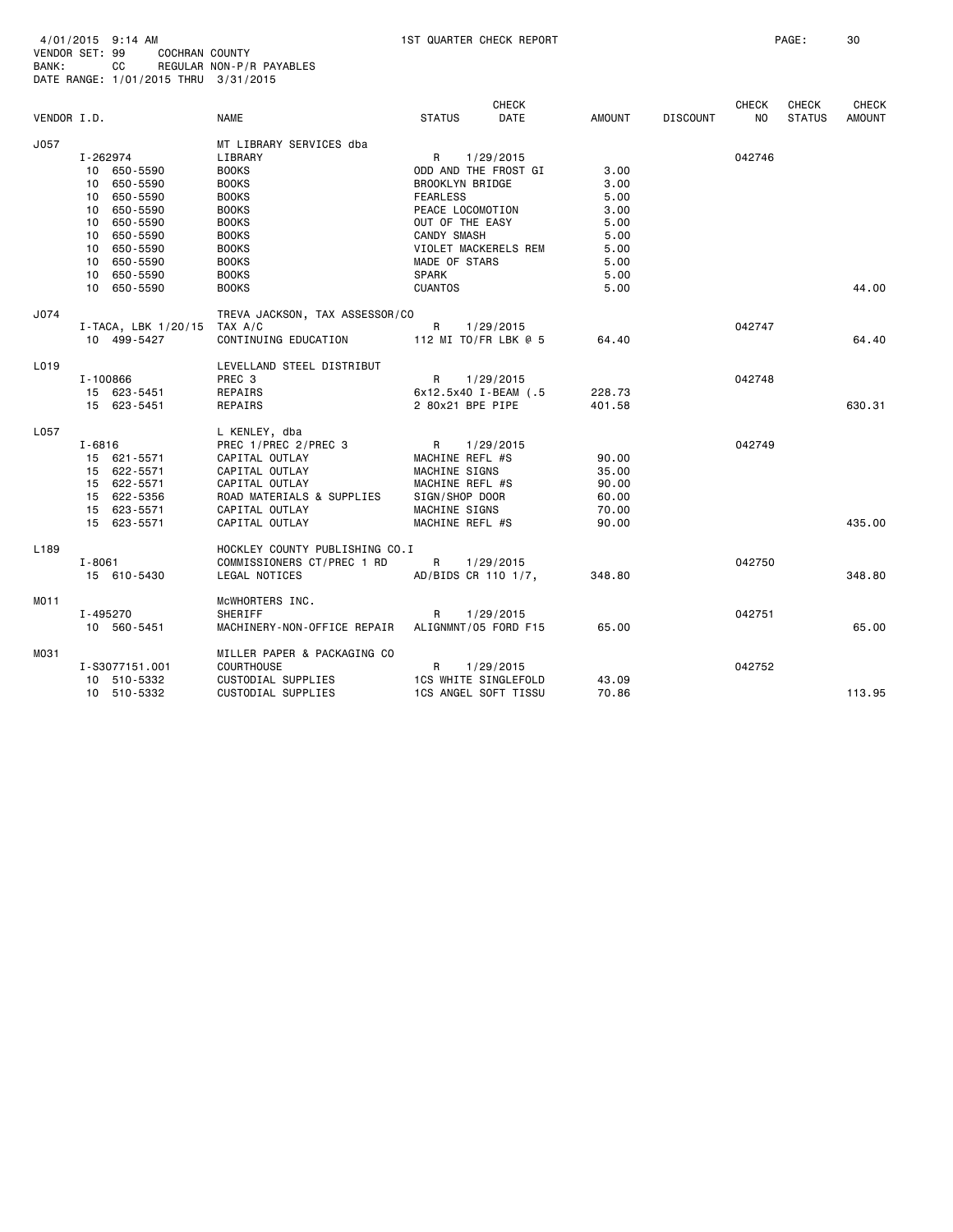BANK: CC REGULAR NON-P/R PAYABLES

|             | DATE RANGE: 1/01/2015 THRU 3/31/2015                                                                 |                                                                                                                                                                               |                                                      |                                                                                                                                                           |                                              |                 |                     |                        |                        |
|-------------|------------------------------------------------------------------------------------------------------|-------------------------------------------------------------------------------------------------------------------------------------------------------------------------------|------------------------------------------------------|-----------------------------------------------------------------------------------------------------------------------------------------------------------|----------------------------------------------|-----------------|---------------------|------------------------|------------------------|
| VENDOR I.D. |                                                                                                      | <b>NAME</b>                                                                                                                                                                   | <b>STATUS</b>                                        | <b>CHECK</b><br><b>DATE</b>                                                                                                                               | <b>AMOUNT</b>                                | <b>DISCOUNT</b> | <b>CHECK</b><br>NO. | CHECK<br><b>STATUS</b> | CHECK<br><b>AMOUNT</b> |
| M059        | I-10053583<br>17 573-5427<br>17 573-5427<br>17 573-5427<br>17 573-5427<br>17 573-5427<br>17 573-5427 | MUNICIPAL SERVICES BUREAU<br>JUVENILE PROBATION<br>TRAVEL & TRAINING<br>TRAVEL & TRAINING<br>TRAVEL & TRAINING<br>TRAVEL & TRAINING<br>TRAVEL & TRAINING<br>TRAVEL & TRAINING | R                                                    | 1/29/2015<br>PARK ST MAINLINE 12/<br>LAKELINE MAINLINE 12<br>CRYSTAL FALLS MAINLI<br>PARK ST MAINLINE 12/<br>LAKELINE MAINLINE 12<br>CRYSTAL FALLS MAINLI | 1.86<br>0.69<br>1.32<br>1.86<br>0.69<br>1.32 |                 | 042753              |                        |                        |
| M097        | 17 573-5427<br>I-NEW ELECTED TRNG<br>15 610-5427<br>15 610-5427<br>15 610-5427                       | TRAVEL & TRAINING<br>REYNALDO MORIN<br>COMMISSIONERS COURT<br>COMM-CONTINUING EDUCATION<br>COMM-CONTINUING EDUCATION<br>COMM-CONTINUING EDUCATION                             | PROCESSING FEE<br>R<br>PARKING                       | 1/29/2015<br>R/B MEALS 1/12-16/15<br>CR/PREPAY DIFFERENCE                                                                                                 | 1.00<br>64.51<br>72.00<br>19.96CR            |                 | 042754              |                        | 8.74<br>116.55         |
| N006        | I-2015 DUES/WEBER<br>10 560-5481                                                                     | NATIONAL SHERIFF'S ASSOCI<br>SHERIFF<br>DUES AND REGISTRATION                                                                                                                 | R                                                    | 1/29/2015<br>MEMBERSHIP/RAYMOND W                                                                                                                         | 56.00                                        |                 | 042755              |                        | 56.00                  |
| N066        | I-8062660032 JAN15<br>15 610-5420<br>15 610-5420<br>15 624-5420                                      | NTS COMMUNICATIONS<br>COMM'R CT/CO JUDGE/PREC 4<br>TELECOMMUNICATIONS<br>TELECOMMUNICATIONS<br>TELECOMMUNICATIONS                                                             | R<br>WATS LINE<br><b>FEES</b><br>LONG DISTANCE USAGE | 1/29/2015                                                                                                                                                 | 1.00<br>6.65<br>0.64                         |                 | 042756              |                        | 8.29                   |
| N082        | I-16069<br>10 403-5411<br>10 560-5411                                                                | NETDATA<br>CLERK/SHERIFF<br>MAINTENANCE CONTRACTS<br>MAINTENANCE CONTRACTS                                                                                                    | R                                                    | 1/29/2015<br>$1/2$ IBM HW/SW SRVR 1<br>1/2 IBM HW/SW SRVR 1                                                                                               | 1,728.19<br>1,728.19                         |                 | 042757              |                        | 3,456.38               |
| 0013        | I-P0B2127511 2015<br>10 499-5480                                                                     | OLD REPUBLIC SURETY COMPA<br>TAX A/C<br><b>BONDS &amp; NOTARY FEES</b>                                                                                                        | R                                                    | 1/29/2015<br>PUB OFF'L BOND/DIXIE                                                                                                                         | 50.00                                        |                 | 042758              |                        | 50.00                  |
| 0041        | I-4TH QTR FEES 2014<br>10 000-2206.003                                                               | OMNIBASE SERVICES OF TEXAS, LP<br>FTA FEES<br>Omni Collection Fee                                                                                                             | R<br>4TH QTR FEES 2014                               | 1/29/2015                                                                                                                                                 | 30.00                                        |                 | 042759              |                        | 30,00                  |
| 0118        | I-0097715-IN<br>10 495-5310<br>10 495-5310                                                           | THE OFFICE PAL NJ LLC<br>AUDITOR<br>OFFICE SUPPLIES<br>OFFICE SUPPLIES                                                                                                        | R<br>DELL TONER, BK 18K<br>DELL TONER, CY 12K        | 1/29/2015                                                                                                                                                 | 123.30<br>209.00                             |                 | 042760              |                        | 332.30                 |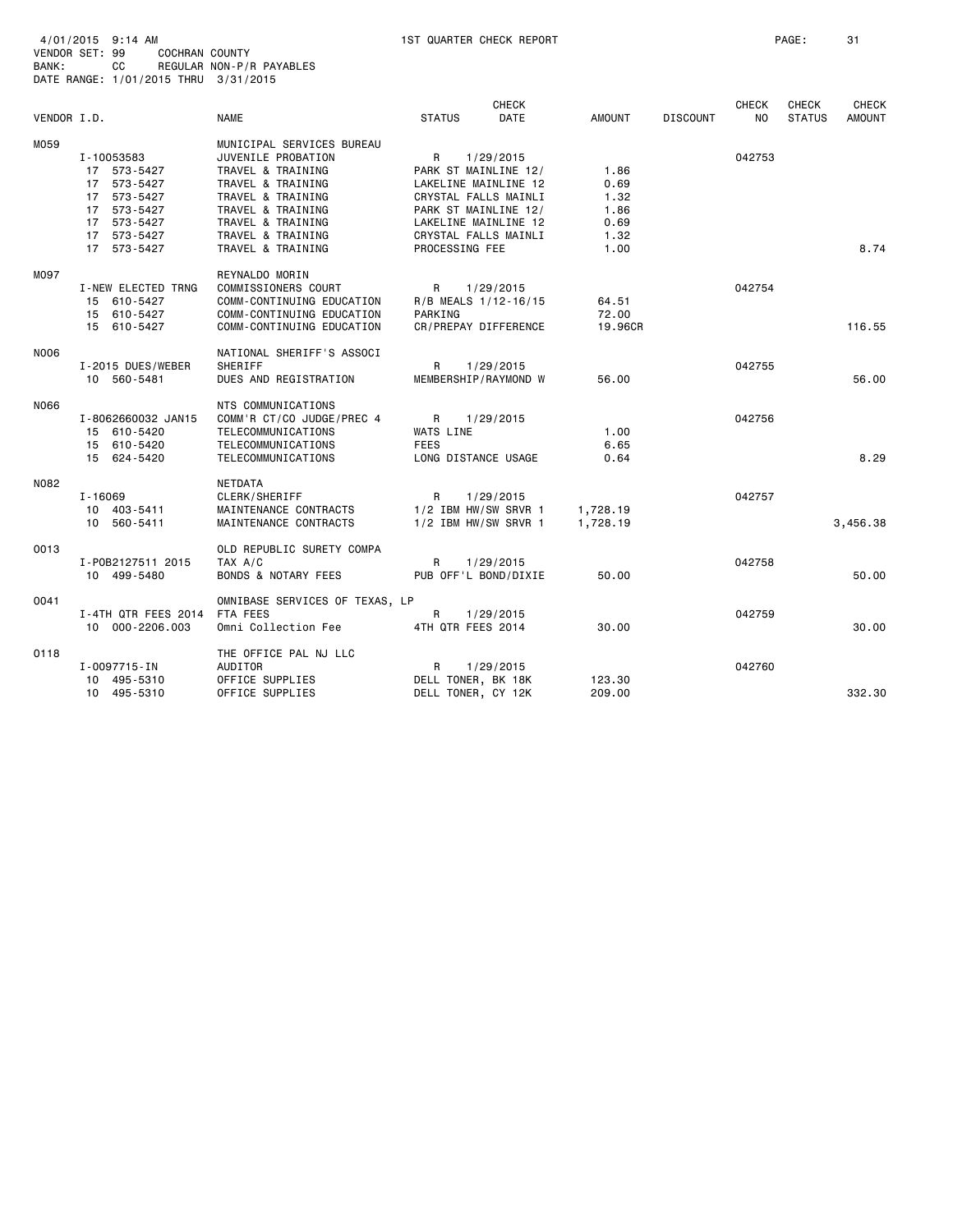| VENDOR SET: 99<br>BANK: |             | 4/01/2015 9:14 AM<br>COCHRAN COUNTY<br>cc<br>DATE RANGE: 1/01/2015 THRU 3/31/2015                                                                                                                | REGULAR NON-P/R PAYABLES                                                                                                                                                                                                                               |                                                                                                                                                                                                                                                                             | 1ST QUARTER CHECK REPORT |                                                                                                      |                 |                  | PAGE:         | 32            |
|-------------------------|-------------|--------------------------------------------------------------------------------------------------------------------------------------------------------------------------------------------------|--------------------------------------------------------------------------------------------------------------------------------------------------------------------------------------------------------------------------------------------------------|-----------------------------------------------------------------------------------------------------------------------------------------------------------------------------------------------------------------------------------------------------------------------------|--------------------------|------------------------------------------------------------------------------------------------------|-----------------|------------------|---------------|---------------|
|                         |             |                                                                                                                                                                                                  |                                                                                                                                                                                                                                                        |                                                                                                                                                                                                                                                                             | <b>CHECK</b>             |                                                                                                      |                 | CHECK            | CHECK         | <b>CHECK</b>  |
| VENDOR I.D.             |             |                                                                                                                                                                                                  | NAME                                                                                                                                                                                                                                                   | <b>STATUS</b>                                                                                                                                                                                                                                                               | DATE                     | AMOUNT                                                                                               | <b>DISCOUNT</b> | NO.              | <b>STATUS</b> | <b>AMOUNT</b> |
| P017                    |             | I-'15 RENT, BOX 735<br>31 652-5311<br>$I$ -AUDITOR 1/20/15<br>10 495-5311                                                                                                                        | POSTMASTER<br>MUSEUM/HISTORICAL COMM<br>POSTAL EXPENSES<br>AUDITOR<br>POSTAL EXPENSES                                                                                                                                                                  | $R_{\odot}$<br><b>BOX RENT 2015</b><br>R<br>1 RL FOREVER STAMPS                                                                                                                                                                                                             | 1/29/2015<br>1/29/2015   | 58.00<br>49.00                                                                                       |                 | 042761<br>042761 |               |               |
|                         |             | $I$ -TREAS $1/13/15$                                                                                                                                                                             | <b>TREASURER</b>                                                                                                                                                                                                                                       | R                                                                                                                                                                                                                                                                           | 1/29/2015                |                                                                                                      |                 | 042761           |               |               |
|                         |             | 10 497-5311                                                                                                                                                                                      | POSTAL EXPENSES                                                                                                                                                                                                                                        | 1 RL STAMPS/W2s                                                                                                                                                                                                                                                             |                          | 49.00                                                                                                |                 |                  |               | 156.00        |
| P232                    | $I - 65565$ | 10 560-5310<br>10 560-5310                                                                                                                                                                       | THE POLICE AND SHERIFFS PRESS,<br>SHERIFF<br>OFFICE SUPPLIES<br>OFFICE SUPPLIES                                                                                                                                                                        | R<br>1 SECURE ID CARD<br>SHIPPING                                                                                                                                                                                                                                           | 1/29/2015                | 15.00<br>2.49                                                                                        |                 | 042762           |               | 17.49         |
|                         |             |                                                                                                                                                                                                  |                                                                                                                                                                                                                                                        |                                                                                                                                                                                                                                                                             |                          |                                                                                                      |                 |                  |               |               |
| S005                    |             | $I - 01/15/15$<br>10 497-5311                                                                                                                                                                    | DORIS SEALY, COUNTY TREAS<br>TREASURER<br>POSTAL EXPENSES                                                                                                                                                                                              | R<br>CERT MAIL/SocSec, W2                                                                                                                                                                                                                                                   | 1/29/2015                | 8.45                                                                                                 |                 | 042763           |               | 8.45          |
| S047                    |             | I-65174922501<br>17 573-5330<br>17 573-5330<br>17 573-5330                                                                                                                                       | SHELL FLEET PLUS<br>JUVENILE PROBATION<br><b>FUEL</b><br><b>FUEL</b><br><b>FUEL</b>                                                                                                                                                                    | R<br>15.854GL UNL; EARLY 1<br>21.313GL UNL; SWTWTR<br>CR FED TAX                                                                                                                                                                                                            | 1/29/2015                | 37.40<br>49.00<br>6.80CR                                                                             |                 | 042764           |               | 79.60         |
| S281                    |             | I-9717627224<br>10 560-5310<br>10 512-5310<br>10 560-5310<br>10 560-5310<br>10 560-5310                                                                                                          | <b>STAPLES</b><br>SHERIFF/JAIL<br>OFFICE SUPPLIES<br>OFFICE SUPPLIES<br>OFFICE SUPPLIES<br>OFFICE SUPPLIES<br>OFFICE SUPPLIES                                                                                                                          | R<br>3 2015 DESK PAD 22x1<br>2 2015 DESK PAD 22x1<br>2015 WALL CALENDAR<br>HP 90A TONER CRTG, B<br>CPN/TONER                                                                                                                                                                | 1/29/2015                | 15.00<br>10.00<br>20.99<br>174.99<br>26,25CR                                                         |                 | 042765           |               |               |
|                         |             | I-9718933646<br>10 560-5334<br>10 512-5392<br>10 560-5310<br>10 560-5310<br>10 512-5310<br>10 560-5310<br>10 512-5310<br>10 560-5310<br>10 512-5310<br>10 512-5310<br>10 512-5310<br>10 512-5310 | SHERIFF/JAIL<br>OTHER SUPPLIES<br>MISCELLANEOUS SUPPLIES<br>OFFICE SUPPLIES<br>OFFICE SUPPLIES<br>OFFICE SUPPLIES<br>OFFICE SUPPLIES<br>OFFICE SUPPLIES<br>OFFICE SUPPLIES<br>OFFICE SUPPLIES<br>OFFICE SUPPLIES<br>OFFICE SUPPLIES<br>OFFICE SUPPLIES | R<br>12 AA BATTERIES<br>12 AA BATTERIES<br>PENTEL RSVP PENS, BK<br>1/2 BX SEC ENVELOPES<br>1/2 BX SEC ENVELOPES<br>2 16GB MEMORY CARD<br>3 16GB MEMORY CARD<br>12 AAA BATTERIES<br>12 AAA BATTERIES<br>2 HP 128A TONER CRTG<br>2 HP 128A TONER CRTG<br>2 HP 128A TONER CRTG | 1/29/2015                | 8.00<br>7.99<br>8.99<br>5.24<br>5.25<br>25.98<br>38.97<br>7.00<br>6.99<br>115.59<br>115.58<br>115.58 |                 | 042765           |               | 655.89        |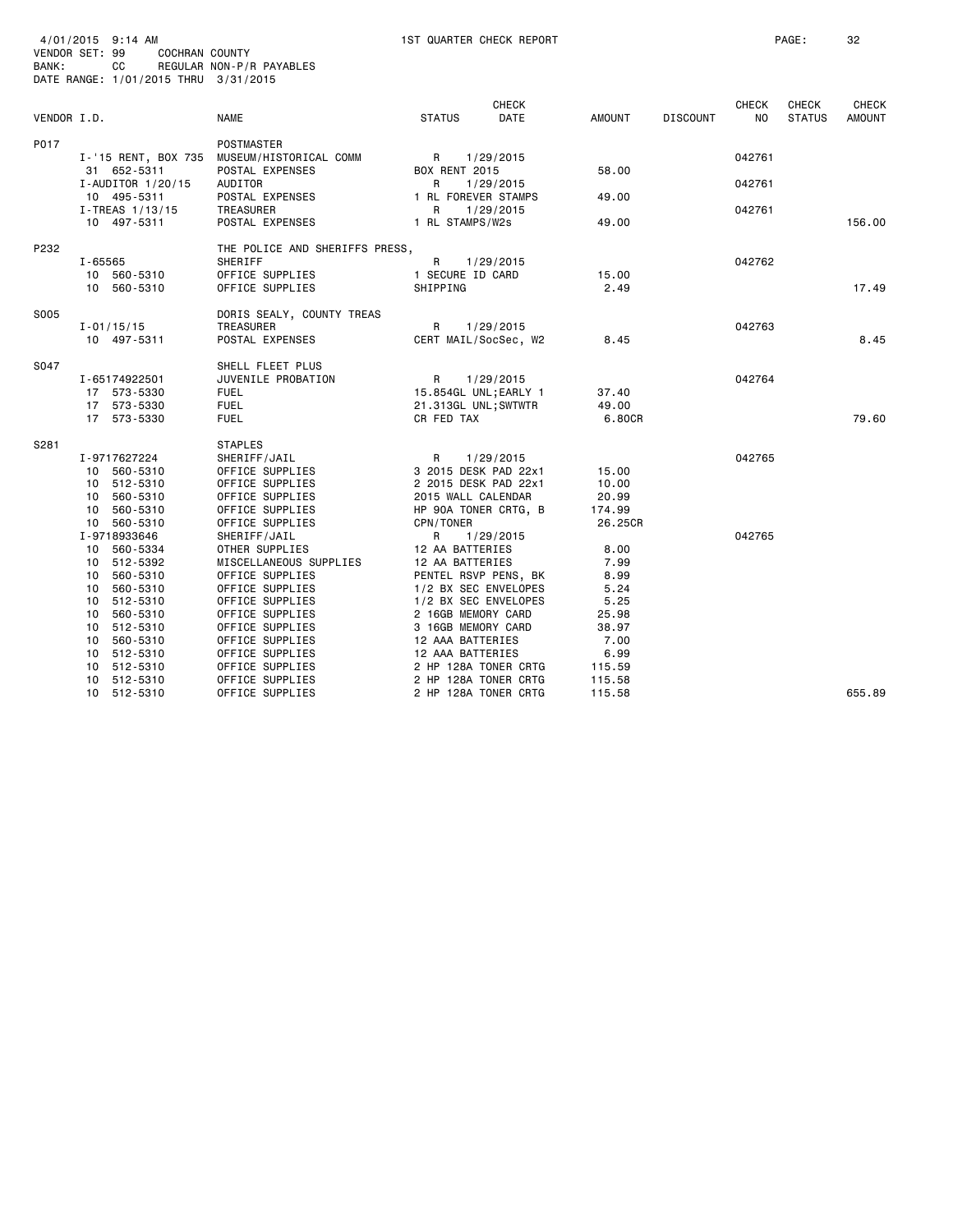| BANK:       | CС<br>DATE RANGE: 1/01/2015 THRU 3/31/2015 | REGULAR NON-P/R PAYABLES                           |                                             |                      |                 |                 |                                |                               |                        |
|-------------|--------------------------------------------|----------------------------------------------------|---------------------------------------------|----------------------|-----------------|-----------------|--------------------------------|-------------------------------|------------------------|
| VENDOR I.D. |                                            | <b>NAME</b>                                        | <b>STATUS</b>                               | <b>CHECK</b><br>DATE | AMOUNT          | <b>DISCOUNT</b> | <b>CHECK</b><br>N <sub>O</sub> | <b>CHECK</b><br><b>STATUS</b> | <b>CHECK</b><br>AMOUNT |
| S310        |                                            | NATALIE SILHAN-TUCKER                              |                                             |                      |                 |                 |                                |                               |                        |
|             | I-OFC SUPPL 1/12/15                        | <b>EXTENSION SVC</b>                               | R                                           | 1/29/2015            |                 |                 | 042766                         |                               |                        |
|             | 10 665-5310                                | OFFICE SUPPLIES                                    | HP INK CRTG COMBO/2                         |                      | 77.98           |                 |                                |                               |                        |
|             | 10 665-5310                                | OFFICE SUPPLIES                                    | WRIST COIL-BK                               |                      | 3.79            |                 |                                |                               |                        |
|             | 10 665-5310                                | OFFICE SUPPLIES                                    | LOCKING SECURITY BAG                        |                      | 27.49           |                 |                                |                               |                        |
|             | 10 665-5310<br>10 665-5310                 | OFFICE SUPPLIES<br>OFFICE SUPPLIES                 | PPR ROLL 2-1/4"x85"<br>HANG BOX FLDR 2" LTR |                      | 26.99<br>34.99  |                 |                                |                               |                        |
|             | 10 665-5310                                | OFFICE SUPPLIES                                    | ASST CLR HANGING FIL                        |                      | 11.99           |                 |                                |                               |                        |
|             | 10 665-5310                                | OFFICE SUPPLIES                                    | PCR-T273 THERMAL PRN                        |                      | 99.99           |                 |                                |                               |                        |
|             | 10 665-5310                                | OFFICE SUPPLIES                                    | R/B SALES TAX                               |                      | 23.37           |                 |                                |                               | 306.59                 |
| S316        |                                            | <b>BRYANT SEARS</b>                                |                                             |                      |                 |                 |                                |                               |                        |
|             | I-341 RVW 2015                             | JUVENILE PROBATION                                 | R                                           | 1/29/2015            |                 |                 | 042767                         |                               |                        |
|             | 17 573-5427                                | TRAVEL & TRAINING                                  | 2 NITES/AUSTIN                              |                      | 278.00          |                 |                                |                               |                        |
|             | 17 573-5427                                | TRAVEL & TRAINING                                  | LODGING TAX                                 |                      | 41.70           |                 |                                |                               |                        |
|             | 17 573-5427                                | TRAVEL & TRAINING                                  | MEALS 1/21-23/15                            |                      | 35.12           |                 |                                |                               | 354.82                 |
| S410        |                                            | SAFARILAND, LLC                                    |                                             |                      |                 |                 |                                |                               |                        |
|             | I-I15-007657                               | SHERIFF                                            | R                                           | 1/29/2015            |                 |                 | 042768                         |                               |                        |
|             | 10 560-5334                                | OTHER SUPPLIES                                     | 1BX COCAINE ID SWABS                        |                      | 42.72           |                 |                                |                               |                        |
|             | 10 560-5334<br>10 560-5334                 | OTHER SUPPLIES<br>OTHER SUPPLIES                   | 4BX NIK TEST 10/BX<br>1BX DEIONIZED WTR PA  |                      | 101.80<br>38.81 |                 |                                |                               |                        |
|             | 10 560-5334                                | OTHER SUPPLIES                                     | SHIPPING                                    |                      | 16.99           |                 |                                |                               | 200.32                 |
| S411        |                                            | CHRIS STRAFACE, LBSW, LPC                          |                                             |                      |                 |                 |                                |                               |                        |
|             | I-DEC 2014                                 | JUVENILE PROBATION                                 | R                                           | 1/29/2015            |                 |                 | 042769                         |                               |                        |
|             | 17 573-5413.002                            | Mental Health External Contrac3 COUNSELING SESSION |                                             |                      | 225,00          |                 |                                |                               |                        |
|             | 17 573-5413.002                            | Mental Health External Contrac2 COUNSELING SESSION |                                             |                      | 150.00          |                 |                                |                               |                        |
|             | I-JAN 2015                                 | JUVENILE PROBATION                                 | R                                           | 1/29/2015            |                 |                 | 042769                         |                               |                        |
|             | 17 573-5413.002                            | Mental Health External Contrac2 COUNSELING SESSION |                                             |                      | 150.00          |                 |                                |                               |                        |
|             | I-MILEAGE DEC 2014                         | JUVENILE PROBATON                                  | R                                           | 1/29/2015            |                 |                 | 042769                         |                               |                        |
|             | 17 573-5413.002                            | Mental Health External Contrac3 ROUND TRIPS @ 52 M |                                             |                      | 78.00           |                 |                                |                               |                        |
|             | I-MILEAGE JAN15                            | JUVENILE PROBATION                                 | R                                           | 1/29/2015            |                 |                 | 042769                         |                               |                        |
|             | 17 573-5413.002                            | Mental Health External Contrac2 ROUND TRIPS @52 MI |                                             |                      | 52.00           |                 |                                |                               | 655.00                 |
| T021        |                                            | TEXAS DIST/CO ATT. ASSN.                           |                                             |                      |                 |                 |                                |                               |                        |
|             | I-#404/2015 DUES                           | <b>ATTORNEY</b>                                    | R                                           | 1/29/2015            |                 |                 | 042770                         |                               |                        |
|             | 10 475-5481                                | DUES AND REGISTRATION                              | 2015 DUES/J C ADAMS,                        |                      | 75.00           |                 |                                |                               | 75.00                  |
| T083        |                                            | TYLER TECHNOLOGIES, INC                            |                                             |                      |                 |                 |                                |                               |                        |
|             | I-025-114763                               | NON-DEPT'L                                         | R                                           | 1/29/2015            |                 |                 | 042771                         |                               |                        |
|             | 10 409-5411                                | MAINTENANCE CONTRACTS                              | MONTHLY NETWORK FEE/                        |                      | 220.50          |                 |                                |                               | 220.50                 |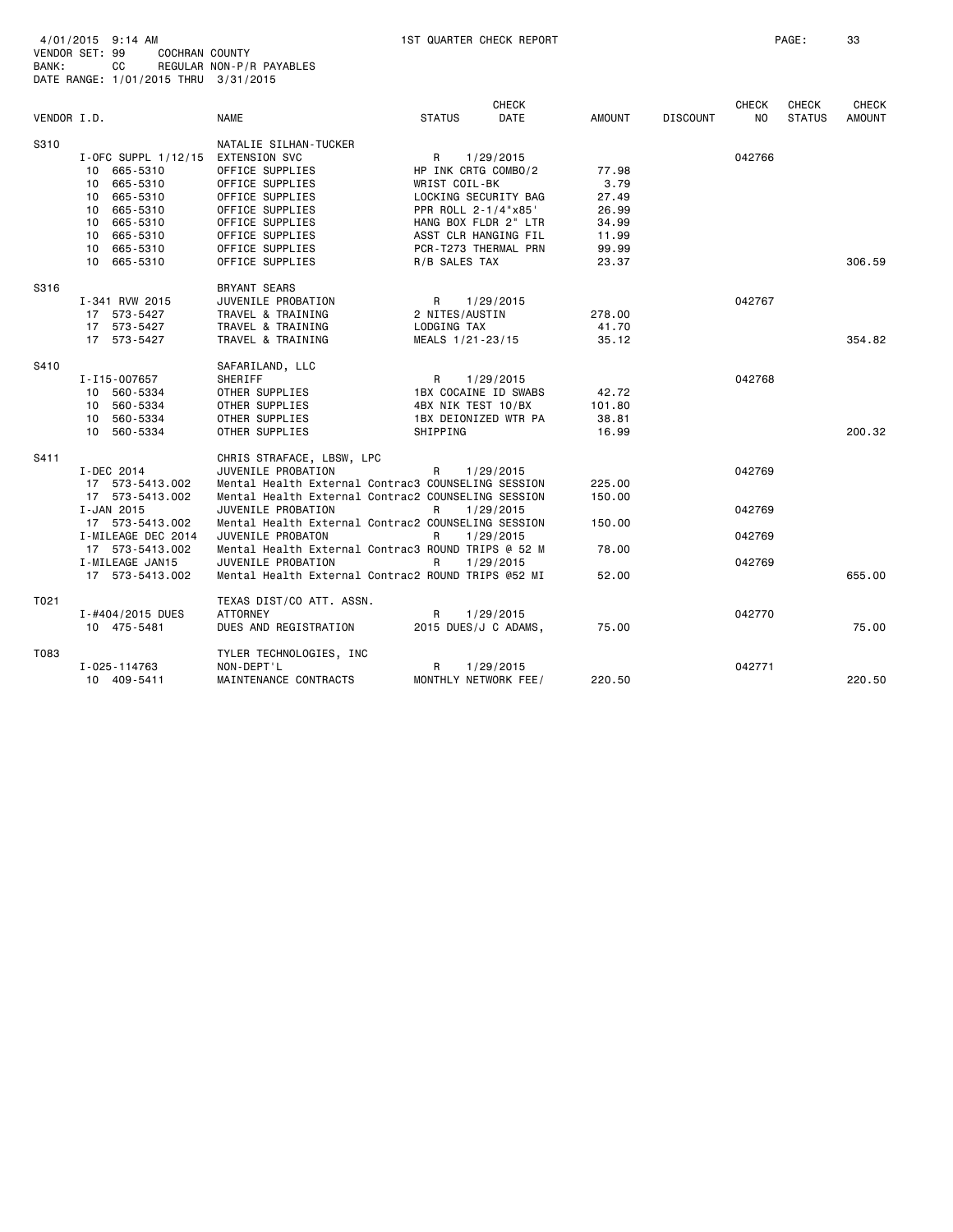| BANK:            |             | cс<br>DATE RANGE: 1/01/2015 THRU 3/31/2015 | REGULAR NON-P/R PAYABLES         |                                        |                      |                |                 |                    |                               |                               |
|------------------|-------------|--------------------------------------------|----------------------------------|----------------------------------------|----------------------|----------------|-----------------|--------------------|-------------------------------|-------------------------------|
| VENDOR I.D.      |             |                                            | <b>NAME</b>                      | <b>STATUS</b>                          | <b>CHECK</b><br>DATE | AMOUNT         | <b>DISCOUNT</b> | <b>CHECK</b><br>NO | <b>CHECK</b><br><b>STATUS</b> | <b>CHECK</b><br><b>AMOUNT</b> |
| T148             |             |                                            | TASCOSA OFFICE MACHINES INC      |                                        |                      |                |                 |                    |                               |                               |
|                  | I-9DY341    |                                            | SHERIFF                          | R                                      | 1/29/2015            |                |                 | 042772             |                               |                               |
|                  |             | 10 560-5411                                | MAINTENANCE CONTRACTS            |                                        | COPIER MAINT 1/1-2/1 | 75.90          |                 |                    |                               |                               |
|                  | I-9DY365    |                                            | <b>CLERK</b>                     | R                                      | 1/29/2015            |                |                 | 042772             |                               |                               |
|                  | 10 403-5411 |                                            | MAINTENANCE CONTRACTS            |                                        | 1255 COPIES 12/11/14 | 16.32          |                 |                    |                               | 92.22                         |
| T254             |             |                                            | OAKSTONE PUBLISHING, LLC         |                                        |                      |                |                 |                    |                               |                               |
|                  |             | I-2015 TOP HEALTH                          | NON-DEPT'L                       | R                                      | 1/29/2015            |                |                 | 042773             |                               |                               |
|                  |             | 10 409-5499                                | MISCELLANEOUS                    |                                        | 60 COPIES TOP HEALTH | 388,80         |                 |                    |                               |                               |
|                  |             | 10 409-5499                                | MISCELLANEOUS                    | SHIPPING                               |                      | 71.40          |                 |                    |                               | 460.20                        |
| T <sub>255</sub> |             |                                            | TEXAS DEPT OF STATE HEALTH SER   |                                        |                      |                |                 |                    |                               |                               |
|                  |             | I-2015 INSP FEE                            | JAIL                             | R                                      | 1/29/2015            |                |                 | 042774             |                               |                               |
|                  |             | 10 512-5499                                | MISCELLANEOUS                    |                                        | HEALTH DEPT INSPECTI | 150.00         |                 |                    |                               | 150.00                        |
| U019             |             |                                            | UNITED SUPERMARKETS, INC         |                                        |                      |                |                 |                    |                               |                               |
|                  |             | I-1340002 011215                           | JAIL                             | R                                      | 1/29/2015            |                |                 | 042775             |                               |                               |
|                  |             | 10 512-5333                                | FOOD-PRISONERS                   | DRINK MIX/4                            |                      | 8.76           |                 |                    |                               |                               |
|                  |             | 10 512-5333                                | FOOD-PRISONERS                   | HEARTH OF TX BRD/12                    |                      | 15.48          |                 |                    |                               |                               |
|                  |             | 10 512-5333                                | FOOD-PRISONERS                   | KOOL AID/4                             |                      | 15.16          |                 |                    |                               |                               |
|                  |             | 10 512-5333                                | FOOD-PRISONERS                   | ORANGES                                |                      | 9.28           |                 |                    |                               |                               |
|                  |             | 10 512-5333                                | FOOD-PRISONERS                   | DOLE SHREDDED LETC                     |                      | 1.59           |                 |                    |                               |                               |
|                  |             | 10 512-5333                                | FOOD-PRISONERS                   | <b>APPLES</b>                          |                      | 9.29           |                 |                    |                               |                               |
|                  |             | 10 512-5333                                | FOOD-PRISONERS                   | 20 BANQ MTLF DBL                       |                      | 33.80          |                 |                    |                               |                               |
|                  |             | 10 512-5333                                | FOOD-PRISONERS                   | 10 BANQ PRK RIBLET                     |                      | 16.90          |                 |                    |                               |                               |
|                  |             | 10 512-5333                                | FOOD-PRISONERS                   | 25 BANQUET DINNER<br>20 BANQUET DINNER |                      | 25.00          |                 |                    |                               |                               |
|                  |             | 10 512-5333<br>10 512-5333                 | FOOD-PRISONERS<br>FOOD-PRISONERS | 29 BANQUET SPAG MTB                    |                      | 20.00<br>29.00 |                 |                    |                               |                               |
|                  |             | 10 512-5333                                | FOOD-PRISONERS                   | 8 BNQ CKN FRIED CK                     |                      | 8.00           |                 |                    |                               |                               |
|                  |             | 10 512-5333                                | FOOD-PRISONERS                   | 9 EL CHAR CHS ENC                      |                      | 13.50          |                 |                    |                               |                               |
|                  |             | 10 512-5333                                | FOOD-PRISONERS                   | 14 EL CHAR DINNERS                     |                      | 25.06          |                 |                    |                               |                               |
|                  | 10          | 512-5333                                   | FOOD-PRISONERS                   | 6 EL CHAR DINNERS                      |                      | 9.00           |                 |                    |                               |                               |
|                  |             | 10 512-5333                                | FOOD-PRISONERS                   | 7 EL CHAR ENCHILAD                     |                      | 10.50          |                 |                    |                               |                               |
|                  |             | 10 512-5333                                | FOOD-PRISONERS                   | 5 EL CHAR W/CHILI                      |                      | 7.50           |                 |                    |                               |                               |
|                  | 10          | 512-5333                                   | FOOD-PRISONERS                   | GAL MILK                               |                      | 3.99           |                 |                    |                               |                               |
|                  |             | 10 512-5333                                | FOOD-PRISONERS                   | KFT CHEESE SNGL                        |                      | 12.99          |                 |                    |                               |                               |
|                  |             | 10 512-5333                                | FOOD-PRISONERS                   | O/M CHOPPED HAM/2                      |                      | 6.98           |                 |                    |                               |                               |
|                  |             | 10 512-5333                                | FOOD-PRISONERS                   | O/M HAM/CHEESE L/2                     |                      | 6.98           |                 |                    |                               |                               |
|                  |             | I-7594004 1/21/15                          | JAIL                             | R                                      | 1/29/2015            |                |                 | 042775             |                               |                               |
|                  |             | 10 512-5333                                | FOOD-PRISONERS                   | 20CT FLAVOR SACK                       |                      | 6.99           |                 |                    |                               |                               |
|                  |             | 10 512-5333                                | FOOD-PRISONERS                   | DRINK MIX/4                            |                      | 8.76           |                 |                    |                               |                               |
|                  |             | 10 512-5333                                | FOOD-PRISONERS                   | DILL CHIPS                             |                      | 1.99           |                 |                    |                               |                               |
|                  |             | 10 512-5333                                | FOOD-PRISONERS                   | DOLE SHREDDED LE                       |                      | 2.99           |                 |                    |                               |                               |
|                  |             | 10 512-5333                                | FOOD-PRISONERS                   | <b>APPLES</b>                          |                      | 8.06           |                 |                    |                               |                               |
|                  |             | 10 512-5333                                | FOOD-PRISONERS                   | ORANGES                                |                      | 1.50           |                 |                    |                               |                               |
|                  | 10          | 512-5333                                   | FOOD-PRISONERS                   | 6 AJ BREAKFAST ENT                     |                      | 10.62          |                 |                    |                               |                               |
|                  |             | 10 512-5333                                | FOOD-PRISONERS                   | 7 AJ EGG/BACON/FRI                     |                      | 12.39          |                 |                    |                               |                               |
|                  |             | 10 512-5333                                | FOOD-PRISONERS                   | 28 AJ EGG/SAUSAGE                      |                      | 49.56          |                 |                    |                               |                               |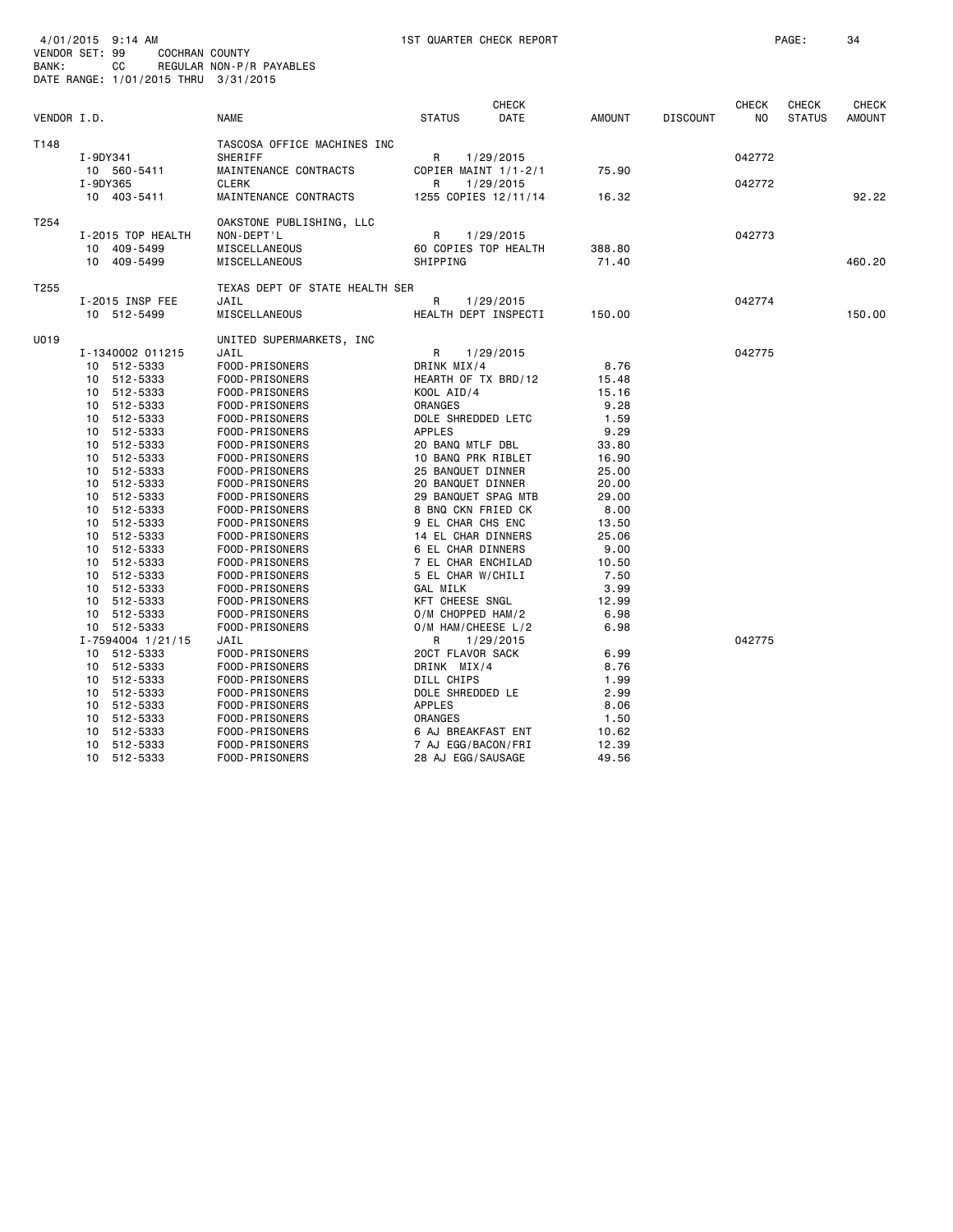| VENDOR I.D. |                    | <b>NAME</b>                      | <b>STATUS</b>                  | <b>CHECK</b><br><b>DATE</b> | AMOUNT | <b>DISCOUNT</b> | <b>CHECK</b><br>NO. | <b>CHECK</b><br><b>STATUS</b> | <b>CHECK</b><br><b>AMOUNT</b> |
|-------------|--------------------|----------------------------------|--------------------------------|-----------------------------|--------|-----------------|---------------------|-------------------------------|-------------------------------|
| U019        |                    | UNITED SUPERMARKETS, ICONT       |                                |                             |        |                 |                     |                               |                               |
|             | I-7594004 1/21/15  | JAIL                             | R.                             | 1/29/2015                   |        |                 | 042775              |                               |                               |
|             | 10 512-5333        | FOOD-PRISONERS                   | 8 AJ FRENCH TOAST              |                             | 14.16  |                 |                     |                               |                               |
|             | 10 512-5333        | FOOD-PRISONERS                   | 18 AJ PANCAKE/SAUSA            |                             | 31.86  |                 |                     |                               |                               |
|             | 10 512-5333        | FOOD-PRISONERS                   | CRINKLE FRIES                  |                             | 5.99   |                 |                     |                               |                               |
|             | 10 512-5333        | FOOD-PRISONERS                   | HSHBRWN/2                      |                             | 5.38   |                 |                     |                               |                               |
|             | 10 512-5333        | FOOD-PRISONERS                   | 8 ANGUS CHS BG                 |                             | 20.00  |                 |                     |                               |                               |
|             | 10 512-5333        |                                  | 19 JD BREAKFAST BOWL           | 56.81                       |        |                 |                     |                               |                               |
|             | 10 512-5333        | FOOD-PRISONERS<br>FOOD-PRISONERS |                                | 23 JD BREAKFAST BOWL        | 68.77  |                 |                     |                               |                               |
|             | 10 512-5333        | FOOD-PRISONERS                   | 23 JD BRKFST BOWL              |                             | 68.77  |                 |                     |                               |                               |
|             | 10 512-5333        | FOOD-PRISONERS                   | 15 JD OMELETS                  |                             | 40.35  |                 |                     |                               |                               |
|             | 10 512-5333        | FOOD-PRISONERS                   | 7 JD OMELETS                   |                             | 18.83  |                 |                     |                               |                               |
|             | 10 512-5333        |                                  | 2 JD SSG/EGG/CHS               |                             | 20.98  |                 |                     |                               |                               |
|             |                    | FOOD-PRISONERS                   |                                |                             |        |                 |                     |                               |                               |
|             | 10 512-5333        | FOOD-PRISONERS                   | 32 JIMMY DEAN<br>14 NIGHT HAWK |                             | 95.68  |                 |                     |                               |                               |
|             | 10 512-5333        | FOOD-PRISONERS                   |                                |                             | 35.00  |                 |                     |                               |                               |
|             | 10 512-5333        | FOOD-PRISONERS                   | 8 NIGHT HAWK                   |                             | 20.00  |                 |                     |                               |                               |
|             | 10 512-5333        | FOOD-PRISONERS                   | LG EGGS                        |                             | 6.79   |                 |                     |                               |                               |
|             | 10 512-5333        | FOOD-PRISONERS                   | 2 GL MILK                      |                             | 7.98   |                 |                     |                               |                               |
|             | 10 512-5392        | MISCELLANEOUS SUPPLIES           | 16PK AA BATT                   |                             | 13.99  |                 |                     |                               |                               |
|             | 10 512-5333        | FOOD-PRISONERS                   | 2 BAR S SLICED BAC             |                             | 6.98   |                 |                     |                               |                               |
|             | 10 512-5333        | FOOD-PRISONERS                   | FANCY MEX CH                   |                             | 2.79   |                 |                     |                               |                               |
|             | 10 512-5333        | FOOD-PRISONERS                   | <b>FLOUR</b>                   |                             | 3.99   |                 |                     |                               |                               |
|             | I-BRACKEN 1/12/15  | JAIL/MEDS                        | R.                             | 1/29/2015                   |        |                 | 042775              |                               |                               |
|             | 10 512-5391        | MEDICAL CARE-PRISONERS           |                                | RX MEDS/DAVE BRACKEN        | 12.04  |                 |                     |                               |                               |
|             | I-MEDS/AARON 1/20  | JAIL/MEDS                        | R                              | 1/29/2015                   |        |                 | 042775              |                               |                               |
|             | 10 512-5391        | MEDICAL CARE-PRISONERS           |                                | RX MEDS/AARON TRINID        | 82.83  |                 |                     |                               |                               |
|             | $I-MEDS/DAVE$ 1/20 | JAIL/MEDS                        | R                              | 1/29/2015                   |        |                 | 042775              |                               |                               |
|             | 10 512-5391        | MEDICAL CARE-PRISONERS           |                                | RX MEDS/DAVE BRACKEN        | 39.66  |                 |                     |                               | 1,071.25                      |
| U036        |                    | UNIFIRST HOLDINGS, INC.          |                                |                             |        |                 |                     |                               |                               |
|             | I-831 2123925      | JAIL/SHERIFF                     | R                              | 1/29/2015                   |        |                 | 042776              |                               |                               |
|             | 10 512-5205        | UNIFORMS                         | UNIFORM SVC 1/12/15            |                             | 17.22  |                 |                     |                               |                               |
|             | 10 560-5205        | UNIFORMS                         | UNIFORM SVC 1/12/15            |                             | 65.00  |                 |                     |                               |                               |
|             | 10 560-5205        | UNIFORMS                         | DEFE CHG                       |                             | 3.00   |                 |                     |                               |                               |
|             | I-831 2125360      | JAIL/SHERIFF                     | R                              | 1/29/2015                   |        |                 | 042776              |                               |                               |
|             | 10 512-5205        | <b>UNIFORMS</b>                  | UNIFORM SVC 1/19/15            |                             | 17.22  |                 |                     |                               |                               |
|             | 10 512-5205        | UNIFORMS                         | PREP CHG                       |                             | 0.50   |                 |                     |                               |                               |
|             | 10 560-5205        | UNIFORMS                         | UNIFORM SVC 1/19/15            |                             | 65.00  |                 |                     |                               |                               |
|             | 10 560-5205        | UNIFORMS                         | DEFE CHG                       |                             | 3.00   |                 |                     |                               |                               |
|             | I-831 2126738      | JAIL/SHERIFF                     | R                              | 1/29/2015                   |        |                 | 042776              |                               |                               |
|             | 10 512-5205        | UNIFORMS                         | UNIFORM SVC 1/26/15            |                             | 17.22  |                 |                     |                               |                               |
|             | 10 560-5205        | UNIFORMS                         | UNIFORM SVC 1/26/15            |                             | 65.00  |                 |                     |                               |                               |
|             | 10 560-5205        | UNIFORMS                         | DEFE CHG                       |                             | 3.00   |                 |                     |                               | 256.16                        |
|             |                    |                                  |                                |                             |        |                 |                     |                               |                               |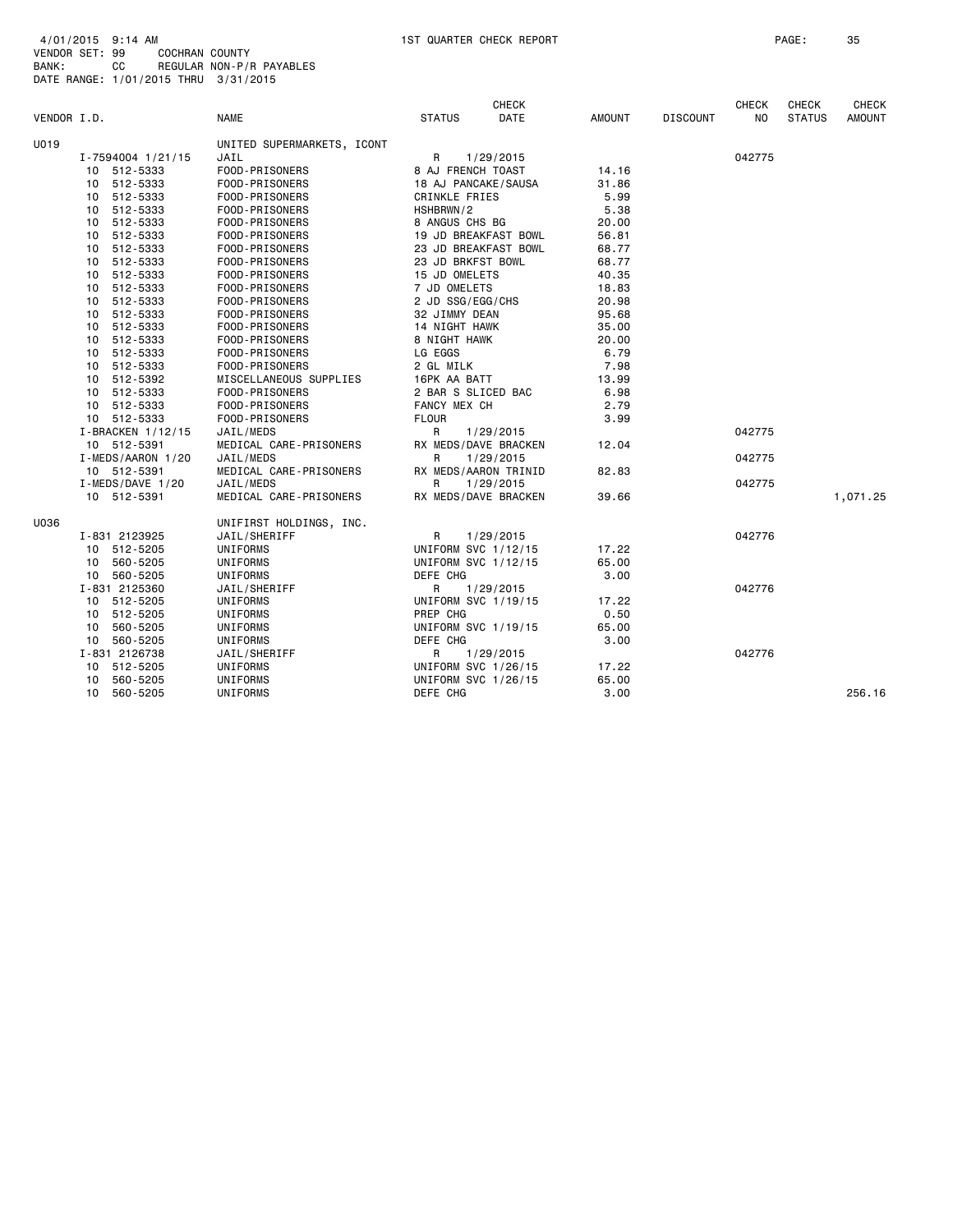| BANK:       | CС<br>DATE RANGE: 1/01/2015 THRU 3/31/2015 | REGULAR NON-P/R PAYABLES              |                                               |                       |                 |                 |                                |                        |                               |
|-------------|--------------------------------------------|---------------------------------------|-----------------------------------------------|-----------------------|-----------------|-----------------|--------------------------------|------------------------|-------------------------------|
| VENDOR I.D. |                                            | <b>NAME</b>                           | <b>STATUS</b>                                 | <b>CHECK</b><br>DATE  | AMOUNT          | <b>DISCOUNT</b> | <b>CHECK</b><br>N <sub>O</sub> | CHECK<br><b>STATUS</b> | <b>CHECK</b><br><b>AMOUNT</b> |
| W055        |                                            | WINDSTREAM COMMUNICATIONS SW          |                                               |                       |                 |                 |                                |                        |                               |
|             | I-266-5181 01/15                           | ELECTIONS                             | R                                             | 1/29/2015             |                 |                 | 042777                         |                        |                               |
|             | 10 490-5420                                | TELECOMMUNICATIONS                    | BASIC LOCAL SVC                               |                       | 48.66           |                 |                                |                        |                               |
|             | 10 490-5420                                | TELECOMMUNICATIONS                    | OPTIONAL SVC                                  |                       | 3,00<br>5.93    |                 |                                |                        |                               |
|             | 10 490-5420                                | TELECOMMUNICATIONS                    |                                               | LONG DISTANCE SVC     |                 |                 |                                |                        | 57.59                         |
| W062        |                                            | WAL-MART COMMUNITY                    |                                               |                       |                 |                 |                                |                        |                               |
|             | $I - 14384$ $1/14/15$                      | JAIL/DISTRICT COURT                   | R                                             | 1/29/2015             |                 |                 | 042778                         |                        |                               |
|             | 10 512-5391                                | MEDICAL CARE-PRISONERS                | BP MONITOR                                    |                       | 39.88           |                 |                                |                        |                               |
|             | 10 435-5499                                | MISCELLANEOUS                         | <b>COFFEE MAKER</b>                           |                       | 14.96           |                 |                                |                        | 54.84                         |
| <b>WO97</b> |                                            | WILDRED L. MATHENY dba                |                                               |                       |                 |                 |                                |                        |                               |
|             | $I - 771$                                  | CRTHSE/ACT BLDG/LIBRARY               | R                                             | 1/29/2015             |                 |                 | 042779                         |                        |                               |
|             | 10 510-5332                                | CUSTODIAL SUPPLIES                    | <b>SPRAY BUGS</b>                             |                       | 70.00           |                 |                                |                        |                               |
|             | 10 662-5332                                | CUSTODIAL SUPPLIES                    | <b>SPRAY BUGS</b>                             |                       | 45.00           |                 |                                |                        |                               |
|             | 10 650-5332                                | CUSTODIAL SUPPLIES                    | <b>SPRAY BUGS</b>                             |                       | 35.00           |                 |                                |                        | 150.00                        |
| W115        |                                            | RAYMOND D WEBER, SHERIFF              |                                               |                       |                 |                 |                                |                        |                               |
|             | $I - 01/28/15$                             | JAIL/SHERIFF                          | R                                             | 1/29/2015             |                 |                 | 042780                         |                        |                               |
|             | 10 512-5333                                | FOOD-PRISONERS                        |                                               | 2GL MILK/ALLSUP'S 12  | 8.38            |                 |                                |                        |                               |
|             | 10 512-5333                                | FOOD-PRISONERS                        | 14 ALLSUP'S BREAD 1/                          |                       | 11.13           |                 |                                |                        |                               |
|             | 10 512-5333<br>10 512-5333                 | FOOD-PRISONERS<br>FOOD-PRISONERS      | 4 ALLSUP'S BREAD 1/1<br>GAL MILK, ALLSUP'S 1/ |                       | 3.18<br>4.19    |                 |                                |                        |                               |
|             | 10 560-5427                                | CONTINUING EDUCATION                  |                                               | 3 MEALS 1/19/15, PLAI | 30.03           |                 |                                |                        |                               |
|             | 10 560-5427                                | CONTINUING EDUCATION                  |                                               | 3 MEALS 1/19/15, PLAI | 37.06           |                 |                                |                        |                               |
|             | 10 560-5427                                | CONTINUING EDUCATION                  | TIP/MEAL 1/20                                 |                       | 5.56            |                 |                                |                        | 99.53                         |
| W164        |                                            | <b>WARREN CAT</b>                     |                                               |                       |                 |                 |                                |                        |                               |
|             | I-PS020286345                              | PREC <sub>3</sub>                     | R                                             | 1/29/2015             |                 |                 | 042781                         |                        |                               |
|             | 15 623-5451                                | REPAIRS                               | RING/140M3 #0176                              |                       | 44.60           |                 |                                |                        |                               |
|             | 15 622-5451                                | REPAIRS                               | <b>FLANGE</b>                                 |                       | 304.88          |                 |                                |                        |                               |
|             | 15 622-5451                                | REPAIRS                               | <b>RIM ASSY</b>                               |                       | 1,585.28        |                 |                                |                        |                               |
|             | I-PS020286397                              | PREC <sub>3</sub>                     | R                                             | 1/29/2015             |                 |                 | 042781                         |                        |                               |
|             | 15 623-5451                                | REPAIRS                               |                                               | EXTRA CHROME/140M3 A  | 2,402.40        |                 |                                |                        |                               |
|             | 15 623-5451                                | REPAIRS                               | <b>SANDBLAST</b>                              |                       | 114.40          |                 |                                |                        |                               |
|             | I-S9864501                                 | PREC 3                                | R                                             | 1/29/2015             |                 |                 | 042781                         |                        |                               |
|             | 15 623-5451                                | REPAIRS                               | 140M WHEEL #C069249                           |                       | 875.00          |                 |                                |                        | 5,326.56                      |
| X001        |                                            | <b>XCEL ENERGY</b>                    |                                               |                       |                 |                 |                                |                        |                               |
|             |                                            | I-54-1324315-7 01/15 ALMOST ALL DEPTS | R                                             | 1/29/2015             |                 |                 | 042782                         |                        |                               |
|             | 30 518-5440                                | UTILITIES                             |                                               | 300210167 RUNWAY LIG  | 63.43           |                 |                                |                        |                               |
|             | 10 510-5440                                | UTILITIES                             |                                               | 300240736 COURTHOUSE  | 1,509.34        |                 |                                |                        |                               |
|             | 10 660-5440<br>10                          | UTILITIES & IRRIGATION                |                                               | 300265059 SOFTBALL P  | 12.67           |                 |                                |                        |                               |
|             | 580-5440<br>15<br>621-5440                 | UTILITIES [TOWER]<br>UTILITIES        | 300282806 TOWER                               | 300294119 PREC 1 SHO  | 87.19<br>112.84 |                 |                                |                        |                               |
|             | 10 650-5440                                | UTILITIES                             | 300338546 LIBRARY                             |                       | 144.91          |                 |                                |                        |                               |
|             | 10 652-5440                                | UTILITIES                             | 300342232 MUSEUM                              |                       | 86.62           |                 |                                |                        |                               |
|             | 10 662-5440                                | UTILITIES                             |                                               | 300390484 ACTIVITY B  | 595.75          |                 |                                |                        |                               |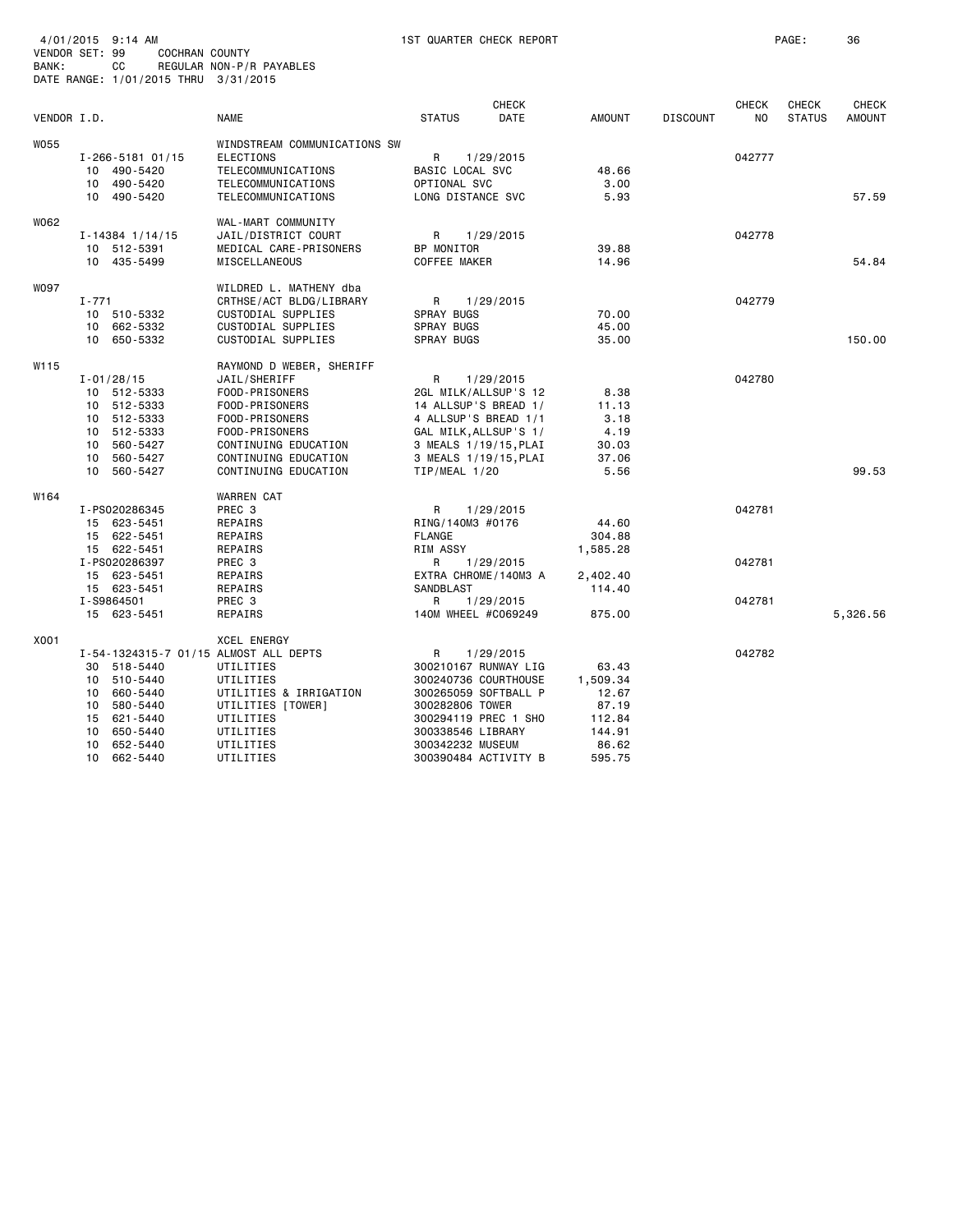| VENDOR I.D. |          |                             | <b>NAME</b>                           | <b>STATUS</b>           | <b>CHECK</b><br><b>DATE</b> | <b>AMOUNT</b> | <b>DISCOUNT</b> | <b>CHECK</b><br>N <sub>O</sub> | <b>CHECK</b><br><b>STATUS</b> | <b>CHECK</b><br><b>AMOUNT</b> |
|-------------|----------|-----------------------------|---------------------------------------|-------------------------|-----------------------------|---------------|-----------------|--------------------------------|-------------------------------|-------------------------------|
| X001        |          |                             | XCEL ENERGY<br><b>CONT</b>            |                         |                             |               |                 |                                |                               |                               |
|             |          |                             | I-54-1324315-7 01/15 ALMOST ALL DEPTS | R                       | 1/29/2015                   |               |                 | 042782                         |                               |                               |
|             |          | 10 660-5440                 | UTILITIES & IRRIGATION                | 300410370 PARK          |                             | 158.56        |                 |                                |                               |                               |
|             |          | 10 660-5440                 | UTILITIES & IRRIGATION                | 300457515 PARK/SHOP     |                             | 82.96         |                 |                                |                               |                               |
|             |          | 10 516-5440                 | UTILITIES                             | 300555198 CEMETERY      |                             | 12.67         |                 |                                |                               |                               |
|             |          | 10 660-5440                 | UTILITIES & IRRIGATION                | 300587052 SHOWBARN      |                             | 245.83        |                 |                                |                               |                               |
|             |          | 10 660-5440                 | UTILITIES & IRRIGATION                |                         | 300587753 RODEO GROU        | 42.06         |                 |                                |                               |                               |
|             |          | 10 409-5440                 | UTILITIES                             | 300588989 ANNEX         |                             | 34.51         |                 |                                |                               |                               |
|             |          | 10 516-5440                 | UTILITIES                             | 300603417 CEMETERY      |                             | 14.02         |                 |                                |                               |                               |
|             |          | 10 516-5440                 | UTILITIES                             |                         | 300637038 CEMETERY S        | 12.67         |                 |                                |                               | 3,216.03                      |
| X001        |          |                             | <b>XCEL ENERGY</b>                    |                         |                             |               |                 |                                |                               |                               |
|             |          | I-54-1829977-7 01/15 PREC 2 |                                       | R                       | 1/29/2015                   |               |                 | 042783                         |                               |                               |
|             |          | 15 622-5440                 | UTILITIES                             |                         | 463KWH 12/11/14-1/14        | 51.25         |                 |                                |                               |                               |
|             |          | 15 622-5440                 | UTILITIES                             | AREA LIGHT              |                             | 16.72         |                 |                                |                               | 67.97                         |
| B001        |          |                             | BAILEY CO. ELECTRIC COOP              |                         |                             |               |                 |                                |                               |                               |
|             |          | I-324822                    | PREC 4                                | R                       | 2/09/2015                   |               |                 | 042784                         |                               |                               |
|             |          | 15 624-5440                 | UTILITIES                             |                         | 750 KWH 12/18-1/16/1        | 94.13         |                 |                                |                               |                               |
|             |          | 15 624-5440                 | UTILITIES                             | AREA LIGHT              |                             | 12.95         |                 |                                |                               |                               |
|             | I-324823 |                             | PREC <sub>3</sub>                     | R                       | 2/09/2015                   |               |                 | 042784                         |                               |                               |
|             |          | 15 623-5440                 | UTILITIES                             |                         | 52 KWH 12/16-1/21/15        | 20.49         |                 |                                |                               |                               |
|             |          | 15 623-5440                 | UTILITIES                             | 2 AREA LIGHTS           |                             | 26.30         |                 |                                |                               |                               |
|             |          | I-324824                    | NON-DEPT'L/SHERIFF POSSE              | $\mathsf{R}$            | 2/09/2015                   |               |                 | 042784                         |                               |                               |
|             |          | 10 409-5440                 | UTILITIES                             |                         | ELEC SVC 12/8-1/13/1        | 23.91         |                 |                                |                               | 177.78                        |
| C007        |          |                             | CITY OF MORTON                        |                         |                             |               |                 |                                |                               |                               |
|             |          | I-013015                    | LIB/MUS/ACT BLDG/CRTHSE/PREC 1 R      |                         | 2/09/2015                   |               |                 | 042785                         |                               |                               |
|             |          | 10 650-5440                 | UTILITIES                             | LIBRARY GAS             |                             | 264.65        |                 |                                |                               |                               |
|             |          | 10 650-5440                 | UTILITIES                             | LIBRARY WATER           |                             | 28.00         |                 |                                |                               |                               |
|             |          | 10 650-5440                 | UTILITIES                             | LIBRARY GARBAGE         |                             | 46.50         |                 |                                |                               |                               |
|             |          | 10 650-5440                 | UTILITIES                             | LIBRARY SEWER           |                             | 17.00         |                 |                                |                               |                               |
|             |          | 10 652-5440                 | UTILITIES                             | <b>MUSEUM GAS</b>       |                             | 158.60        |                 |                                |                               |                               |
|             |          | 10 652-5440                 | UTILITIES                             | <b>MUSEUM WATER</b>     |                             | 28.00         |                 |                                |                               |                               |
|             |          | 10 652-5440                 | UTILITIES                             | MUSEUM GARBAGE          |                             | 23.00         |                 |                                |                               |                               |
|             |          | 10 652-5440                 | UTILITIES                             | <b>MUSEUM SEWER</b>     |                             | 15.00         |                 |                                |                               |                               |
|             |          | 10 662-5440                 | UTILITIES                             | ACTIVITY BLDG GAS       |                             | 1,430.02      |                 |                                |                               |                               |
|             |          | 10 662-5440                 | UTILITIES                             | ACT. BLDG WATER         |                             | 28.00         |                 |                                |                               |                               |
|             |          | 10 662-5440                 | UTILITIES                             | ACT. BLDG GARBAGE       |                             | 72.00         |                 |                                |                               |                               |
|             |          | 10 662-5440                 | UTILITIES                             | ACT. BLDG SEWER         |                             | 45.00         |                 |                                |                               |                               |
|             |          | 10 510-5440                 | UTILITIES                             | <b>COURTHOUSE GAS</b>   |                             | 1,019.50      |                 |                                |                               |                               |
|             |          | 10 510-5440                 | UTILITIES                             | <b>COURTHOUSE WATER</b> |                             | 68.25         |                 |                                |                               |                               |
|             |          | 10 510-5440                 | UTILITIES                             | <b>CRTHSE GARBAGE</b>   |                             | 304.50        |                 |                                |                               |                               |
|             |          | 10 510-5440                 | UTILITIES                             | <b>COURTHOUSE SEWER</b> |                             | 51.00         |                 |                                |                               |                               |
|             |          | 15 621-5440                 | UTILITIES                             | PREC 1 GAS              |                             | 683.62        |                 |                                |                               |                               |
|             | 15       | 621-5440                    | UTILITIES                             | PREC 1 WATER            |                             | 130.75        |                 |                                |                               |                               |
|             |          | 15 621-5440                 | UTILITIES                             | PREC 1 GARBAGE          |                             | 46.50         |                 |                                |                               | 4,459.89                      |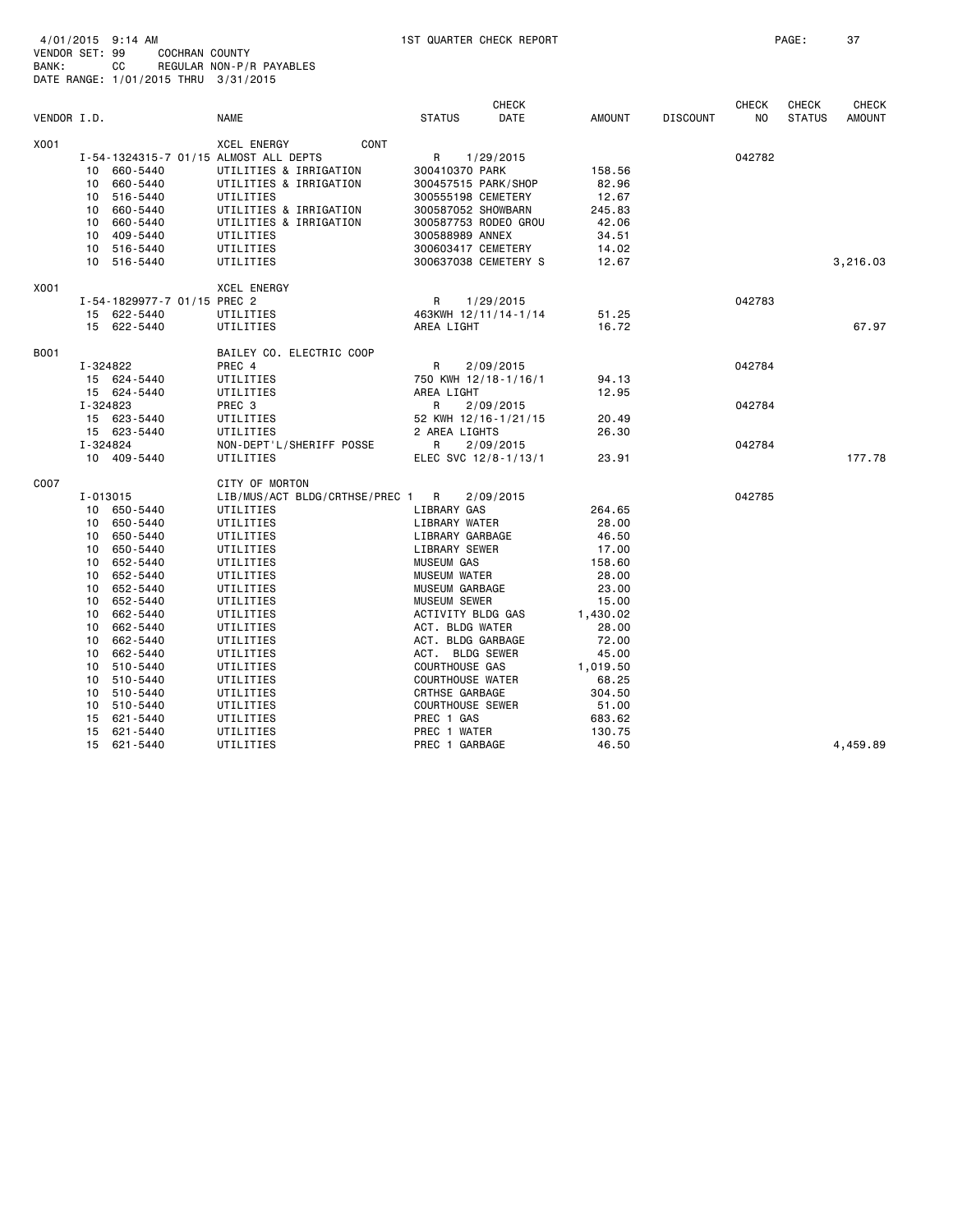| <b>BANK:</b> | VENDOR SET: 99<br>CC                 | COCHRAN COUNTY<br>REGULAR NON-P/R PAYABLES |                      |                      |         |                 |             |                        |                               |
|--------------|--------------------------------------|--------------------------------------------|----------------------|----------------------|---------|-----------------|-------------|------------------------|-------------------------------|
|              | DATE RANGE: 1/01/2015 THRU 3/31/2015 |                                            |                      |                      |         |                 |             |                        |                               |
|              |                                      |                                            |                      |                      |         |                 |             |                        |                               |
| VENDOR I.D.  |                                      | <b>NAME</b>                                | <b>STATUS</b>        | CHECK<br>DATE        | AMOUNT  | <b>DISCOUNT</b> | CHECK<br>NO | CHECK<br><b>STATUS</b> | <b>CHECK</b><br><b>AMOUNT</b> |
|              |                                      |                                            |                      |                      |         |                 |             |                        |                               |
| C008         |                                      | CITY OF WHITEFACE                          |                      |                      |         |                 |             |                        |                               |
|              | $I - 409$ 01/15                      | PREC <sub>2</sub>                          | R                    | 2/09/2015            |         |                 | 042786      |                        |                               |
|              | 15 622-5440                          | UTILITIES                                  |                      | 3 MCG GAS 12/16/14-1 | 24.66   |                 |             |                        |                               |
|              | 15 622-5440                          | UTILITIES                                  | WATER SVC            |                      | 14.00   |                 |             |                        |                               |
|              | 15 622-5440                          | UTILITIES                                  | GARBAGE SVC          |                      | 50.10   |                 |             |                        |                               |
|              | 15 622-5440                          | UTILITIES                                  | SEWER SVC            |                      | 22.50   |                 |             |                        | 111.26                        |
| C035         |                                      | COX AUTO SUPPLY CO                         |                      |                      |         |                 |             |                        |                               |
|              | $C - 292210$                         | SHERIFF                                    | R                    | 2/09/2015            |         |                 | 042787      |                        |                               |
|              | 10 560-5451                          | MACHINERY-NON-OFFICE REPAIR                | RET 3 HITCH PINS     |                      | 31,95CR |                 |             |                        |                               |
|              | I-291520                             | PREC 1                                     | R                    | 2/09/2015            |         |                 | 042787      |                        |                               |
|              | 15 621-5356                          | ROAD MATERIALS & SUPPLIES                  | 3 PAPER TOWELS       |                      | 12.57   |                 |             |                        |                               |
|              | I-291665                             | SHERIFF                                    | R.                   | 2/09/2015            |         |                 | 042787      |                        |                               |
|              | 10 560-5451                          | MACHINERY-NON-OFFICE REPAIR                | 2 WPR BLADES         |                      | 14.38   |                 |             |                        |                               |
|              | I-291777                             | SHERIFF                                    | R                    | 2/09/2015            |         |                 | 042787      |                        |                               |
|              | 10 560-5334                          | OTHER SUPPLIES                             | 1PR GLOVES, BK/#3    |                      | 9.99    |                 |             |                        |                               |
|              | I-291855                             | PREC 2                                     | R                    | 2/09/2015            |         |                 | 042787      |                        |                               |
|              | 15 622-5356                          | ROAD MATERIALS & SUPPLIES                  | 4 KEYS MADE          |                      | 4.00    |                 |             |                        |                               |
|              | I-291879                             | PREC <sub>3</sub>                          | R                    | 2/09/2015            |         |                 | 042787      |                        |                               |
|              | 15 623-5356                          | ROAD MATERIALS & SUPPLIES                  | 2 BATTERY            |                      | 7.98    |                 |             |                        |                               |
|              | 15 623-5356                          | ROAD MATERIALS & SUPPLIES                  | 2 BATTERY            |                      | 6.58    |                 |             |                        |                               |
|              | I-291900                             | SHERIFF                                    | R                    | 2/09/2015            |         |                 | 042787      |                        |                               |
|              | 10 560-5451                          | MACHINERY-NON-OFFICE REPAIR                |                      | 3 LOCKING HITCH PINS | 31.95   |                 |             |                        |                               |
|              | I-292042                             | SHERIFF                                    | R                    | 2/09/2015            |         |                 | 042787      |                        |                               |
|              | 10 560-5334                          | OTHER SUPPLIES                             | 2 TURTLE WAX         |                      | 10.58   |                 |             |                        |                               |
|              | I-292083                             | PREC <sub>2</sub>                          | R                    | 2/09/2015            |         |                 | 042787      |                        |                               |
|              | 15 622-5451                          | REPAIRS                                    | 2 WINDOW FILM        |                      | 23.98   |                 |             |                        |                               |
|              | I-292292                             | PREC <sub>2</sub>                          | R                    | 2/09/2015            |         |                 | 042787      |                        |                               |
|              | 15 622-5356                          | ROAD MATERIALS & SUPPLIES                  | 2 START FLUID        |                      | 5.18    |                 |             |                        |                               |
|              | 15 622-5356                          | ROAD MATERIALS & SUPPLIES                  | 2 BLUE SHOP TOWELS   |                      | 7.98    |                 |             |                        |                               |
|              | 15 622-5356                          | ROAD MATERIALS & SUPPLIES                  | 2 TOILET PAPER       |                      | 4.18    |                 |             |                        |                               |
|              | I-292299                             | SHERIFF                                    | R                    | 2/09/2015            |         |                 | 042787      |                        |                               |
|              | 10 560-5451                          | MACHINERY-NON-OFFICE REPAIR                | HDLMP BULB/#134      |                      | 15.86   |                 |             |                        |                               |
|              | I-292471                             | PREC 1                                     | R                    | 2/09/2015            |         |                 | 042787      |                        |                               |
|              | 15 621-5356                          | ROAD MATERIALS & SUPPLIES                  | PHILLIPS BIT         |                      | 1.99    |                 |             |                        |                               |
|              | I-292575                             | PREC 1                                     | R                    | 2/09/2015            |         |                 | 042787      |                        |                               |
|              | 15 621-5356                          | ROAD MATERIALS & SUPPLIES                  | 17FT ROPE            |                      | 2.89    |                 |             |                        |                               |
|              | I-292576                             | PREC <sub>1</sub>                          | R                    | 2/09/2015            |         |                 | 042787      |                        |                               |
|              | 15 621-5356                          | ROAD MATERIALS & SUPPLIES                  | EXT CORD             |                      | 8.49    |                 |             |                        |                               |
|              | I-292586                             | PREC 1                                     | R                    | 2/09/2015            |         |                 | 042787      |                        |                               |
|              | 15 621-5356                          | ROAD MATERIALS & SUPPLIES                  | GLADE PLUG-IN        |                      | 5.99    |                 |             |                        |                               |
|              | 15 621-5356                          | ROAD MATERIALS & SUPPLIES                  | <b>GLADE REFILLS</b> |                      | 6.79    |                 |             |                        |                               |
|              | I-292847                             | PREC 1                                     | R                    | 2/09/2015            |         |                 | 042787      |                        |                               |
|              | 15 621-5356                          | ROAD MATERIALS & SUPPLIES                  | 4 SCREWS             |                      | 1.00    |                 |             |                        |                               |
|              | 15 621-5356                          | ROAD MATERIALS & SUPPLIES                  | IRON STRAP           |                      | 1.55    |                 |             |                        |                               |
|              | I-293071                             | PREC <sub>3</sub>                          | R.                   | 2/09/2015            |         |                 | 042787      |                        |                               |
|              | 15 623-5356                          | ROAD MATERIALS & SUPPLIES                  |                      | 50# 6011 5/32 MILD S | 136.99  |                 |             |                        |                               |
|              | I-293187                             | <b>COURTHOUSE</b>                          | R                    | 2/09/2015            |         |                 | 042787      |                        |                               |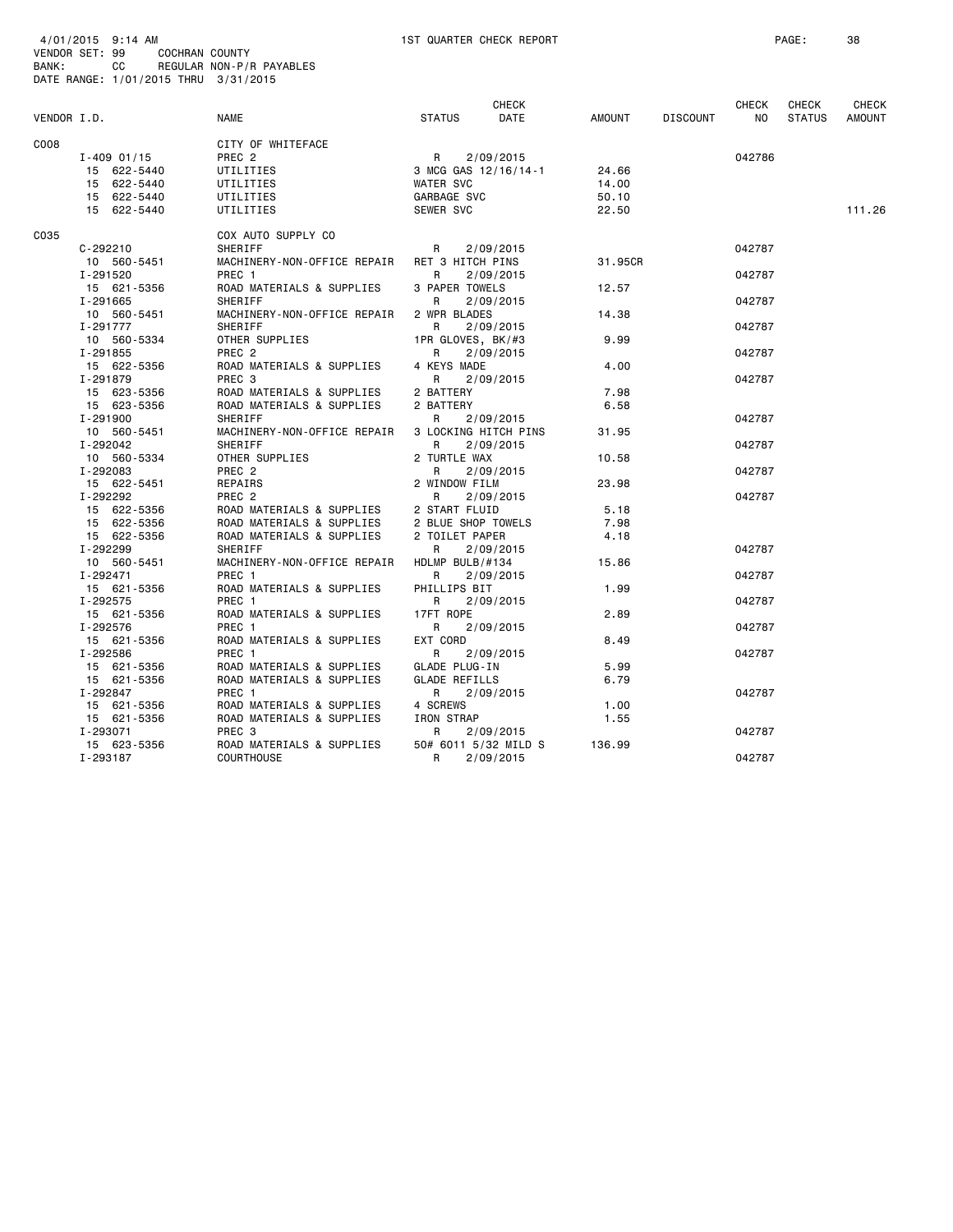| VENDOR I.D. |                                           | <b>NAME</b>                                                                                  | <b>STATUS</b>                                  | CHECK<br>DATE                                | <b>AMOUNT</b>        | <b>DISCOUNT</b> | <b>CHECK</b><br>NO. | <b>CHECK</b><br><b>STATUS</b> | <b>CHECK</b><br><b>AMOUNT</b> |
|-------------|-------------------------------------------|----------------------------------------------------------------------------------------------|------------------------------------------------|----------------------------------------------|----------------------|-----------------|---------------------|-------------------------------|-------------------------------|
| C035        | I-293187<br>10 510-5332                   | COX AUTO SUPPLY CO<br>CONT<br><b>COURTHOUSE</b><br>CUSTODIAL SUPPLIES                        | R<br><b>ODORS-AWAY</b>                         | 2/09/2015                                    | 4.99                 |                 | 042787              |                               |                               |
|             | I-293351<br>15 624-5356<br>15 624-5356    | PREC 4<br>ROAD MATERIALS & SUPPLIES<br>ROAD MATERIALS & SUPPLIES                             | R<br><b>PAPER TOWELS</b><br>BLUE SHOP TOWELS   | 2/09/2015                                    | 4.19<br>3.99         |                 | 042787              |                               |                               |
|             | 15 624-5356<br>15 624-5356<br>15 624-5356 | ROAD MATERIALS & SUPPLIES<br>ROAD MATERIALS & SUPPLIES<br>ROAD MATERIALS & SUPPLIES          | <b>PUFFS</b><br>2 SCREWS<br>SMELL-GOOD         |                                              | 2.19<br>0.10<br>5.29 |                 |                     |                               |                               |
|             | 15 624-5356                               | ROAD MATERIALS & SUPPLIES                                                                    | TIRE GAUGE                                     |                                              | 8.99                 |                 |                     |                               | 318.69                        |
| C064        | I-JAN 2015<br>10 580-5414                 | CITY OF MORTON F D<br>PUBLIC SAFETY*OTHER<br>FIRE PROTECTION CONTRACTS                       | R<br>214/1585, GRASS 1/6/1                     | 2/09/2015                                    | 350.00               |                 | 042789              |                               | 350,00                        |
| C084        | I-JAN2015<br>90 000-2379.002              | CLERK, SEVENTH COURT OF APPEAL<br>STATE FEES<br>7th Crt of Appeal Gov't22.2081DISTRICT COURT | R                                              | 2/09/2015                                    | 10.00                |                 | 042790              |                               | 10.00                         |
| C325        | I-'15 MEMBERSHIP<br>15 610-5481           | COUNTY EXECUTIVES OF AMERICA<br>CO JUDGE/COMM'R CT<br>DUES AND REGISTRATION                  | R<br>2015 MEMBERSHIP DUES                      | 2/09/2015                                    | 31.27                |                 | 042791              |                               | 31.27                         |
| C340        |                                           | COUNTY INFORMATION RESOURCE AG                                                               |                                                |                                              |                      |                 |                     |                               |                               |
|             | I-S0P003280<br>10 409-5420                | NON-DEPT'L<br>TELECOMMUNICATIONS                                                             | R                                              | 2/09/2015<br>20 EMAIL ACCTS/DEC14            | 40.00                |                 | 042792              |                               | 40.00                         |
| D048        | I-IN24182                                 | DATA-LINE OFFICE SYSTEMS<br>LIBRARY                                                          | R                                              | 2/09/2015                                    |                      |                 | 042793              |                               |                               |
|             | 10 650-5411<br>10 650-5411                | MAINTENANCE CONTRACTS<br>MAINTENANCE CONTRACTS                                               |                                                | 220 COLOR COPIES 1/8<br>COPIER MAINT 2/8-3/7 | 22.00<br>37.50       |                 |                     |                               | 59.50                         |
| E075        | I-39669476                                | <b>WEX BANK</b><br>SHERIFF/CLERK/COMM'R CT                                                   | R                                              | 2/09/2015                                    |                      |                 | 042794              |                               |                               |
|             | 10 560-5330                               | FUEL AND OIL                                                                                 | 18.192GL UNL/JAIL P/                           |                                              | 32.00                |                 |                     |                               |                               |
|             | 560-5330<br>10                            | FUEL AND OIL                                                                                 | 24.003GL UNL WHTFC 1                           |                                              | 44.38                |                 |                     |                               |                               |
|             | 10 560-5330                               | FUEL AND OIL                                                                                 | 10.728GL UNL, LBK/ELI                          |                                              | 18.01                |                 |                     |                               |                               |
|             | 560-5330<br>10                            | FUEL AND OIL                                                                                 | 26.503GL UNL, LBK, WEB                         |                                              | 42.91                |                 |                     |                               |                               |
|             | 560-5330<br>10<br>10                      | FUEL AND OIL<br>FUEL AND OIL                                                                 | 19.249GL UNL, WHTFC/W                          |                                              | 39.44<br>22.56       |                 |                     |                               |                               |
|             | 560-5330<br>560-5330<br>10                | FUEL AND OIL                                                                                 | 11.011GL UNL, WHTFC/L<br>24.499GL UNL, LVND/WE |                                              | 45.79                |                 |                     |                               |                               |
|             | 560-5330<br>10                            | FUEL AND OIL                                                                                 | 24.507GL UNL, WHTFC/W                          |                                              | 43.11                |                 |                     |                               |                               |
|             | 403-5427<br>10                            | CONTINUING EDUCATION                                                                         | 10.05GL UNL, BRNFLD 1                          |                                              | 20.00                |                 |                     |                               |                               |
|             | 15 610-5428                               | CO. JUDGE-CONTINUING EDUCATION16.445GL UNL, COLEMAN                                          |                                                |                                              | 32.87                |                 |                     |                               |                               |
|             | 15 610-5427                               | COMM-CONTINUING EDUCATION                                                                    | 18.21GL UNL, COLEMAN                           |                                              | 35.67                |                 |                     |                               | 376.74                        |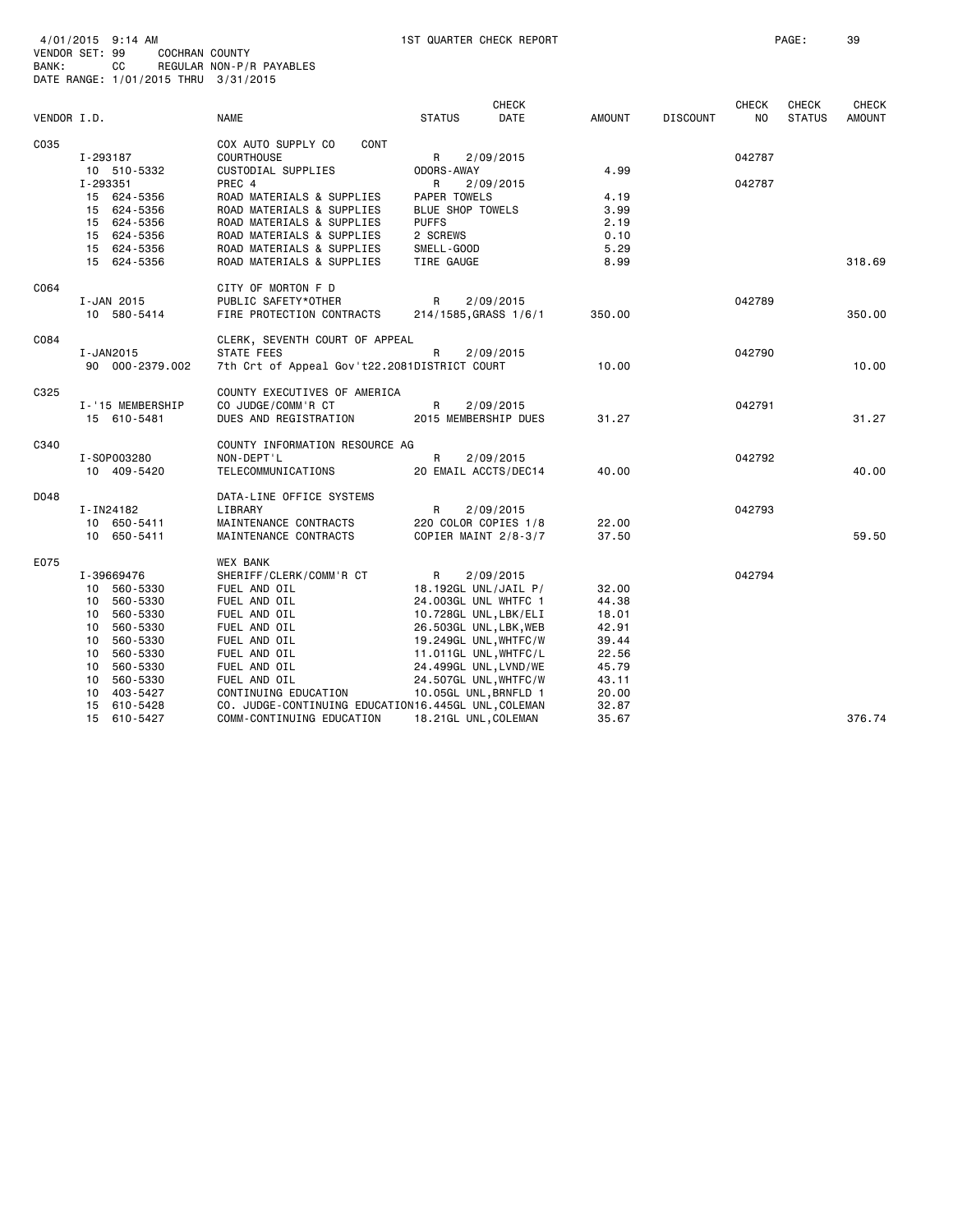| CHECK<br><b>CHECK</b><br><b>CHECK</b><br><b>STATUS</b><br>DATE<br>AMOUNT<br><b>DISCOUNT</b><br>N <sub>O</sub><br><b>STATUS</b><br>VENDOR I.D.<br><b>NAME</b><br>E082<br>PAMELA COX dba<br>$I - 001$<br>ACTIVITY BLDG<br>R<br>2/09/2015<br>042795<br>10 662-5451<br>REPAIR<br>LOCATE/RPR SEWER ODO<br>2,850.00<br>2,850.00<br>F010<br>FIVE-AREA TELEPHONE CO-OP<br>PREC 4<br>R<br>2/09/2015<br>042796<br>I-927-5510 FEB15<br>TELECOMMUNICATIONS<br>BASIC LOCAL SVC<br>32.25<br>15 624-5420<br>15 624-5420<br>TELECOMMUNICATIONS<br><b>FEES</b><br>8.15<br>F093<br>FARMERS CO-OPERATIVE ELEVATOR<br>R<br>042797<br>$I-PREC$ 2 01/15<br>PREC <sub>2</sub><br>2/09/2015<br>15 622-5330<br>FUEL AND OIL<br>29.26GL UNL 1/13/15<br>50.47<br>FUEL AND OIL<br>15 622-5330<br>50GL DYED DIESEL 1/1<br>104.95<br>15 622-5330<br>FUEL AND OIL<br>40GL DYED DIESEL 1/1<br>83.96<br>15 622-5330<br>FUEL AND OIL<br>32GL UNL 1/20/15<br>55.20<br>15 622-5330<br>FUEL AND OIL<br>43.03GL DYED DIESEL<br>90.31<br>15 622-5330<br>FUEL AND OIL<br>68GL DYED DIESEL 1/2<br>142.73<br>15 622-5330<br>FUEL AND OIL<br>31.01GL DYED DIESEL<br>65.08<br>15 622-5330<br>FUEL AND OIL<br>40.39GL DYED DIESEL<br>84.77<br>15 622-5330<br>FUEL AND OIL<br>27.06GL DYED DIESEL<br>56.79<br>15 622-5330<br>FUEL AND OIL<br>70.02GL DYED DIESEL<br>146.97<br>15 622-5330<br>FUEL AND OIL<br>30GL UNL 1/30/15<br>51.75<br>G005<br><b>GENERAL FUND</b><br>JUVENILE PROBATION<br>R<br>2/09/2015<br>042798<br>I-VEH LEASE $#8/36$<br>VEHICLE LEASE FEB 20<br>17 573-5499<br>OPERATING EXPENSES<br>833,00<br>G031<br>GRAINGER<br>I-9652049710<br><b>COURTHOUSE</b><br>R<br>2/09/2015<br>042799<br>10 510-5451<br>REPAIR<br>1/3HP MTR, RR EXHAUS<br>104.53<br>G074<br>GRAVES, HUMPHRIES, STAHL, LTD<br>I-FEES JAN2015<br>JUSTICE OF PEACE<br>R<br>2/09/2015<br>042800<br>COLLECTION FEES JAN<br>323.09<br>10 000-2206.002<br>COLLECTION AGENCY FEES<br>J082<br>JOHN DEERE FINANCIAL<br>I-260996<br>PREC 4<br>R<br>2/09/2015<br>042801<br>2 COOL-GARD TM<br>78.06<br>15 624-5451<br>REPAIRS<br>L010<br>LEWIS FARM & RANCH STORE INC<br>$C - 20312$<br>SHERIFF<br>042802<br>R<br>2/09/2015<br>OTHER SUPPLIES<br>RET SALT/INV#20263<br>6.50CR<br>10 560-5334<br>I-19967<br><b>COURTHOUSE</b><br>2/09/2015<br>042802<br>R<br>10 510-5332<br>CUSTODIAL SUPPLIES<br>3 SCOUR STICK<br>9.87<br>DISC<br>10 510-5332<br>CUSTODIAL SUPPLIES<br>0.99CR<br>I-19969<br>042802<br>CEMETERY<br>R<br>2/09/2015<br>6FT 3/8" REBAR<br>1.74<br>10 516-5451<br>REPAIR<br>I-20153 12/29/14<br>042802<br><b>PARK</b><br>R<br>2/09/2015 | BANK: | 4/01/2015 9:14 AM<br>VENDOR SET: 99<br>COCHRAN COUNTY<br>CC<br>DATE RANGE: 1/01/2015 THRU 3/31/2015 | REGULAR NON-P/R PAYABLES | 1ST QUARTER CHECK REPORT |  | PAGE: | 40                            |
|------------------------------------------------------------------------------------------------------------------------------------------------------------------------------------------------------------------------------------------------------------------------------------------------------------------------------------------------------------------------------------------------------------------------------------------------------------------------------------------------------------------------------------------------------------------------------------------------------------------------------------------------------------------------------------------------------------------------------------------------------------------------------------------------------------------------------------------------------------------------------------------------------------------------------------------------------------------------------------------------------------------------------------------------------------------------------------------------------------------------------------------------------------------------------------------------------------------------------------------------------------------------------------------------------------------------------------------------------------------------------------------------------------------------------------------------------------------------------------------------------------------------------------------------------------------------------------------------------------------------------------------------------------------------------------------------------------------------------------------------------------------------------------------------------------------------------------------------------------------------------------------------------------------------------------------------------------------------------------------------------------------------------------------------------------------------------------------------------------------------------------------------------------------------------------------------------------------------------------------------------------------------------------------------------------------------------------------------------------------------------------------------------------------------------------------------------------------------------------------------------------------------------------------------------------------------------|-------|-----------------------------------------------------------------------------------------------------|--------------------------|--------------------------|--|-------|-------------------------------|
|                                                                                                                                                                                                                                                                                                                                                                                                                                                                                                                                                                                                                                                                                                                                                                                                                                                                                                                                                                                                                                                                                                                                                                                                                                                                                                                                                                                                                                                                                                                                                                                                                                                                                                                                                                                                                                                                                                                                                                                                                                                                                                                                                                                                                                                                                                                                                                                                                                                                                                                                                                              |       |                                                                                                     |                          |                          |  |       | <b>CHECK</b><br><b>AMOUNT</b> |
|                                                                                                                                                                                                                                                                                                                                                                                                                                                                                                                                                                                                                                                                                                                                                                                                                                                                                                                                                                                                                                                                                                                                                                                                                                                                                                                                                                                                                                                                                                                                                                                                                                                                                                                                                                                                                                                                                                                                                                                                                                                                                                                                                                                                                                                                                                                                                                                                                                                                                                                                                                              |       |                                                                                                     |                          |                          |  |       |                               |
|                                                                                                                                                                                                                                                                                                                                                                                                                                                                                                                                                                                                                                                                                                                                                                                                                                                                                                                                                                                                                                                                                                                                                                                                                                                                                                                                                                                                                                                                                                                                                                                                                                                                                                                                                                                                                                                                                                                                                                                                                                                                                                                                                                                                                                                                                                                                                                                                                                                                                                                                                                              |       |                                                                                                     |                          |                          |  |       | 40.40                         |
|                                                                                                                                                                                                                                                                                                                                                                                                                                                                                                                                                                                                                                                                                                                                                                                                                                                                                                                                                                                                                                                                                                                                                                                                                                                                                                                                                                                                                                                                                                                                                                                                                                                                                                                                                                                                                                                                                                                                                                                                                                                                                                                                                                                                                                                                                                                                                                                                                                                                                                                                                                              |       |                                                                                                     |                          |                          |  |       | 932.98                        |
|                                                                                                                                                                                                                                                                                                                                                                                                                                                                                                                                                                                                                                                                                                                                                                                                                                                                                                                                                                                                                                                                                                                                                                                                                                                                                                                                                                                                                                                                                                                                                                                                                                                                                                                                                                                                                                                                                                                                                                                                                                                                                                                                                                                                                                                                                                                                                                                                                                                                                                                                                                              |       |                                                                                                     |                          |                          |  |       | 833,00                        |
|                                                                                                                                                                                                                                                                                                                                                                                                                                                                                                                                                                                                                                                                                                                                                                                                                                                                                                                                                                                                                                                                                                                                                                                                                                                                                                                                                                                                                                                                                                                                                                                                                                                                                                                                                                                                                                                                                                                                                                                                                                                                                                                                                                                                                                                                                                                                                                                                                                                                                                                                                                              |       |                                                                                                     |                          |                          |  |       | 104.53                        |
|                                                                                                                                                                                                                                                                                                                                                                                                                                                                                                                                                                                                                                                                                                                                                                                                                                                                                                                                                                                                                                                                                                                                                                                                                                                                                                                                                                                                                                                                                                                                                                                                                                                                                                                                                                                                                                                                                                                                                                                                                                                                                                                                                                                                                                                                                                                                                                                                                                                                                                                                                                              |       |                                                                                                     |                          |                          |  |       | 323.09                        |
|                                                                                                                                                                                                                                                                                                                                                                                                                                                                                                                                                                                                                                                                                                                                                                                                                                                                                                                                                                                                                                                                                                                                                                                                                                                                                                                                                                                                                                                                                                                                                                                                                                                                                                                                                                                                                                                                                                                                                                                                                                                                                                                                                                                                                                                                                                                                                                                                                                                                                                                                                                              |       |                                                                                                     |                          |                          |  |       | 78.06                         |
|                                                                                                                                                                                                                                                                                                                                                                                                                                                                                                                                                                                                                                                                                                                                                                                                                                                                                                                                                                                                                                                                                                                                                                                                                                                                                                                                                                                                                                                                                                                                                                                                                                                                                                                                                                                                                                                                                                                                                                                                                                                                                                                                                                                                                                                                                                                                                                                                                                                                                                                                                                              |       |                                                                                                     |                          |                          |  |       |                               |
|                                                                                                                                                                                                                                                                                                                                                                                                                                                                                                                                                                                                                                                                                                                                                                                                                                                                                                                                                                                                                                                                                                                                                                                                                                                                                                                                                                                                                                                                                                                                                                                                                                                                                                                                                                                                                                                                                                                                                                                                                                                                                                                                                                                                                                                                                                                                                                                                                                                                                                                                                                              |       |                                                                                                     |                          |                          |  |       |                               |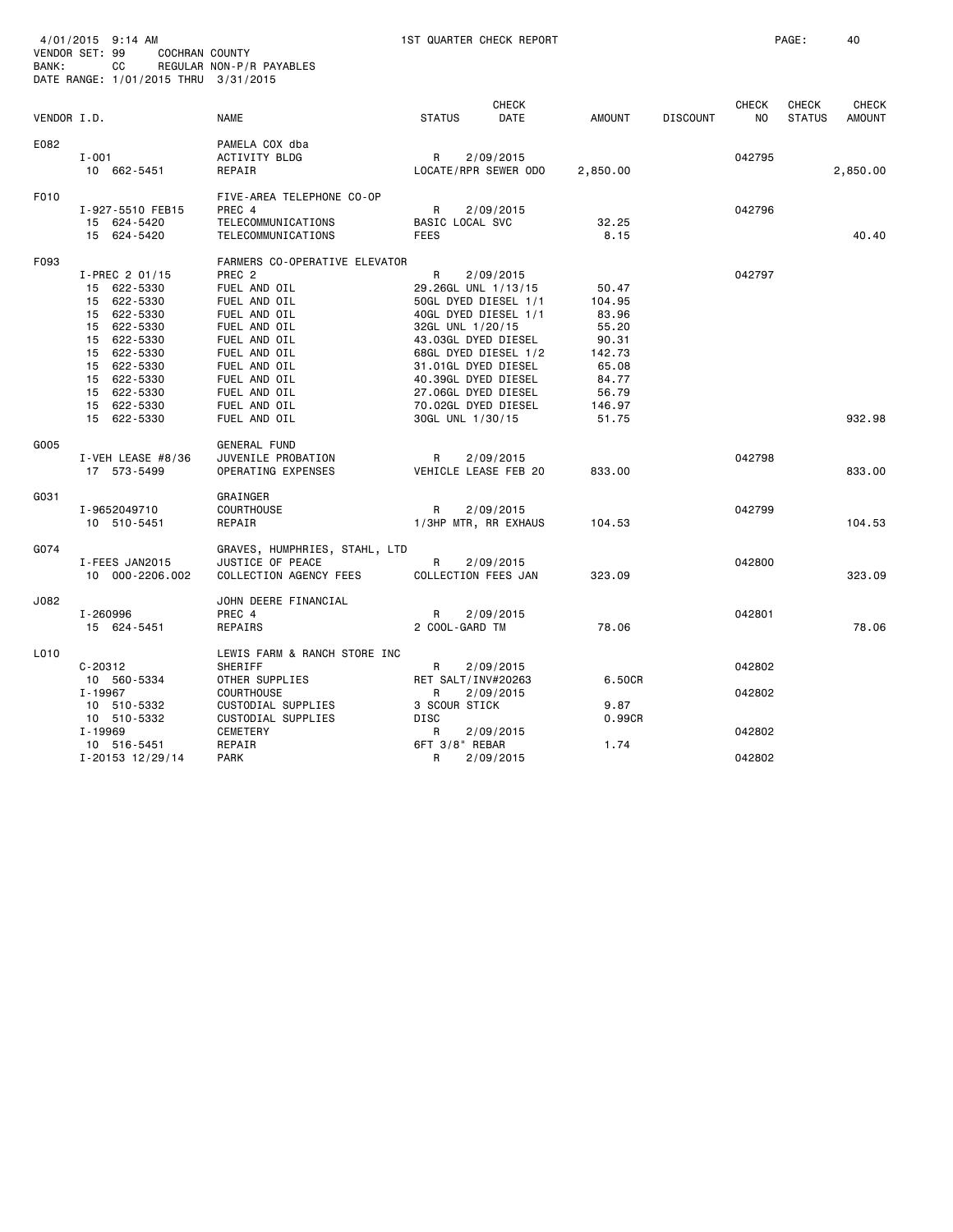|             |                  |                            |                       | <b>CHECK</b> |        |                 | <b>CHECK</b> | <b>CHECK</b>  | <b>CHECK</b>  |
|-------------|------------------|----------------------------|-----------------------|--------------|--------|-----------------|--------------|---------------|---------------|
| VENDOR I.D. |                  | <b>NAME</b>                | <b>STATUS</b>         | DATE         | AMOUNT | <b>DISCOUNT</b> | NO.          | <b>STATUS</b> | <b>AMOUNT</b> |
| L010        |                  | LEWIS FARM & RANCH STOCONT |                       |              |        |                 |              |               |               |
|             | I-20153 12/29/14 | <b>PARK</b>                | R                     | 2/09/2015    |        |                 | 042802       |               |               |
|             | 10 660-5332      | CUSTODIAL SUPPLIES         | HEATER                |              | 64.99  |                 |              |               |               |
|             | 10 660-5332      | CUSTODIAL SUPPLIES         | LOCK                  |              | 7.99   |                 |              |               |               |
|             | 10 660-5332      | CUSTODIAL SUPPLIES         | <b>HASP</b>           |              | 4.49   |                 |              |               |               |
|             | 10 660-5332      | CUSTODIAL SUPPLIES         | DISC                  |              | 7.74CR |                 |              |               |               |
|             | $I - 20209$      | <b>PARK</b>                | $\mathsf{R}$          | 2/09/2015    |        |                 | 042802       |               |               |
|             | 10 660-5332      | CUSTODIAL SUPPLIES         | <b>HEAT LAMP</b>      |              | 9.99   |                 |              |               |               |
|             | 10 660-5332      | CUSTODIAL SUPPLIES         | 2 HEAT BULBS          |              | 9.98   |                 |              |               |               |
|             | 10 660-5332      | CUSTODIAL SUPPLIES         | <b>DISC</b>           |              | 2.00CR |                 |              |               |               |
|             | I-20263          | SHERIFF                    | R                     | 2/09/2015    |        |                 | 042802       |               |               |
|             | 10 560-5334      | OTHER SUPPLIES             | SALT                  |              | 6.25   |                 |              |               |               |
|             | $I - 20646$      | DISTRICT COURT             | R                     | 2/09/2015    |        |                 | 042802       |               |               |
|             | 10 435-5499      | MISCELLANEOUS              | 2 CS DRINKS           |              | 19.00  |                 |              |               |               |
|             | 10 435-5499      | MISCELLANEOUS              | <b>1CS WATER</b>      |              | 5.95   |                 |              |               |               |
|             | I-20768          | PREC 3                     | R                     | 2/09/2015    |        |                 | 042802       |               |               |
|             | 15 623-5356      | ROAD MATERIALS & SUPPLIES  | COFFEE                |              | 13.95  |                 |              |               |               |
|             | 15 623-5356      | ROAD MATERIALS & SUPPLIES  | <b>FILTERS</b>        |              | 1.99   |                 |              |               |               |
|             | 15 623-5356      | ROAD MATERIALS & SUPPLIES  | COFFEE MAKER          |              | 25.99  |                 |              |               |               |
|             | 15 623-5451      | REPAIRS                    | 2 PAINT               |              | 9.98   |                 |              |               |               |
|             | 15 623-5356      | ROAD MATERIALS & SUPPLIES  | DISC                  |              | 4.19CR |                 |              |               |               |
|             | 15 623-5451      | REPAIRS                    | <b>DISC</b>           |              | 1.00CR |                 |              |               |               |
|             | I-20947          | <b>EXTENSION SVC</b>       | R                     | 2/09/2015    |        |                 | 042802       |               |               |
|             | 10 665-5334      | OTHER SUPPLIES             | 2PR GLOVES            |              | 5.98   |                 |              |               |               |
|             | 10 665-5334      | OTHER SUPPLIES             | 1BX GLOVES            |              | 19.95  |                 |              |               |               |
|             | 10 665-5334      | OTHER SUPPLIES             | DISC                  |              | 2.59CR |                 |              |               |               |
|             | $I - 21019$      | <b>PARK</b>                | R                     | 2/09/2015    |        |                 | 042802       |               |               |
|             | 10 660-5451      | REPAIR                     | $2)$ 3/4 ELL          |              | 0.78   |                 |              |               |               |
|             | 10 660-5451      | REPAIR                     | <b>FAUCET</b>         |              | 9.99   |                 |              |               |               |
|             | 10 660-5451      | REPAIR                     | DISC                  |              | 1.08CR |                 |              |               |               |
|             | I-21029          | EXTENSION SVC              | R                     | 2/09/2015    |        |                 | 042802       |               |               |
|             | 10 665-5334      | OTHER SUPPLIES             | HAND SOAP             |              | 2.49   |                 |              |               |               |
|             | 10 665-5334      | OTHER SUPPLIES             | HAND SOAP             |              | 1.79   |                 |              |               |               |
|             | 10 665-5334      | OTHER SUPPLIES             | DAWN                  |              | 3.99   |                 |              |               |               |
|             | 10 665-5334      | OTHER SUPPLIES             | 4 BLEACH              |              | 11.16  |                 |              |               |               |
|             | 10 665-5334      | OTHER SUPPLIES             | <b>CLOROX CLEANER</b> |              | 3.99   |                 |              |               |               |
|             | 10 665-5334      | OTHER SUPPLIES             | DISC                  |              | 2.34CR |                 |              |               |               |
|             | I-21030          | PARK                       | R                     | 2/09/2015    |        |                 | 042802       |               |               |
|             | 10 660-5451      | REPAIR                     | PIPE DOPE             |              | 4.99   |                 |              |               |               |
|             | 10 660-5451      | REPAIR                     | 1/2 GALV CAP          |              | 2.29   |                 |              |               |               |
|             | 10 660-5451      | REPAIR                     | 1/2 GALV 90           |              | 2.49   |                 |              |               |               |
|             | 10 660-5451      | REPAIR                     | DISC                  |              | 0.98CR |                 |              |               |               |
|             | $I - 21108$      | <b>PARK</b>                | R                     | 2/09/2015    |        |                 | 042802       |               |               |
|             | 10 660-5332      | CUSTODIAL SUPPLIES         | CARPET TAPE           |              | 6.99   |                 |              |               |               |
|             | 10 660-5332      | CUSTODIAL SUPPLIES         | <b>DISC</b>           |              | 0.70CR |                 |              |               |               |
|             | $I - 21110$      | PARK                       | R                     | 2/09/2015    |        |                 | 042802       |               |               |
|             | 10 660-5332      | CUSTODIAL SUPPLIES         | <b>TAPE</b>           |              | 7.00   |                 |              |               |               |
|             | 10 660-5332      | CUSTODIAL SUPPLIES         | 4 ANCHORS             |              | 0.72   |                 |              |               |               |
|             |                  |                            |                       |              |        |                 |              |               |               |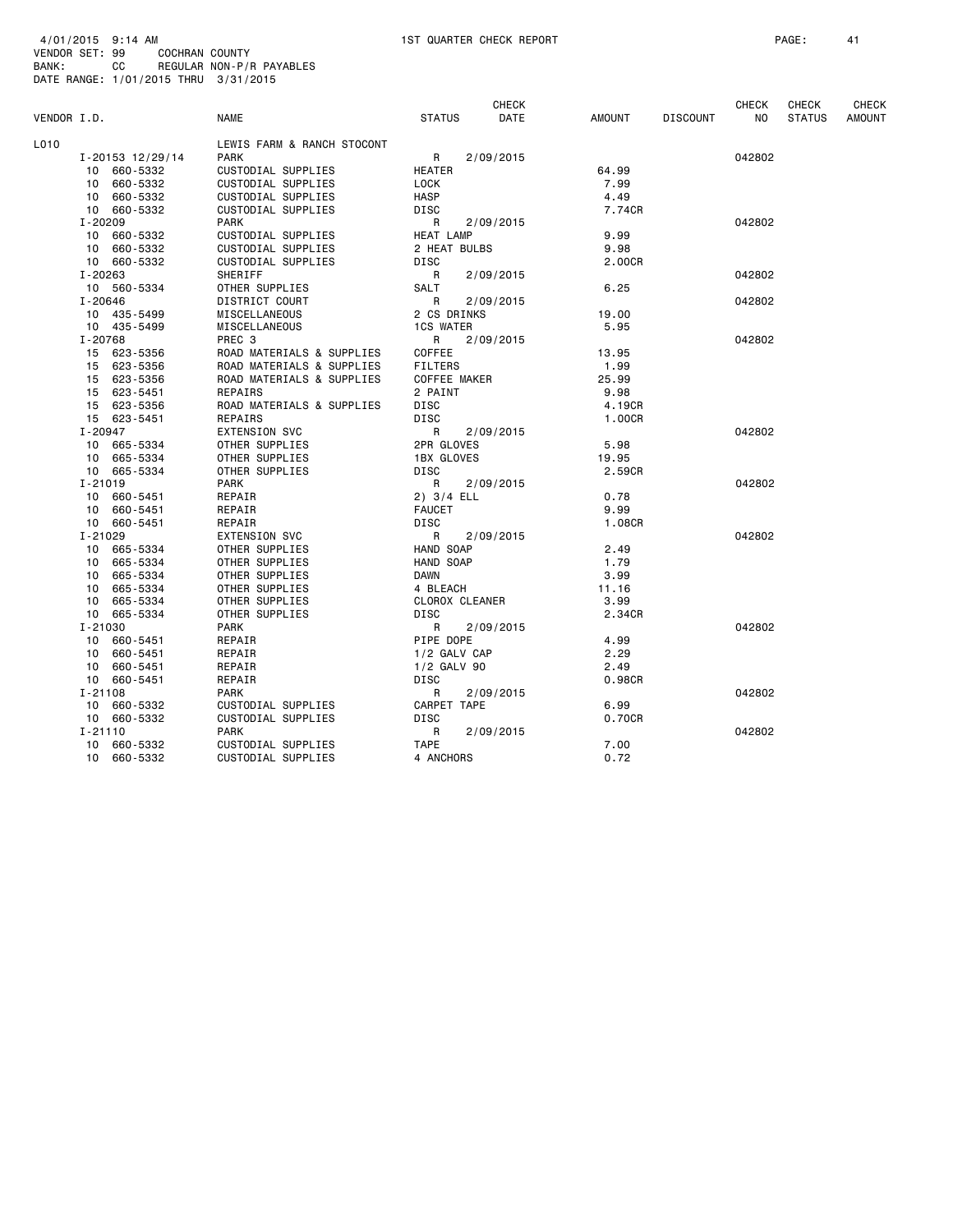|                  |                    |                                |                     | <b>CHECK</b>         |               |                 | <b>CHECK</b> | <b>CHECK</b>  | <b>CHECK</b>  |
|------------------|--------------------|--------------------------------|---------------------|----------------------|---------------|-----------------|--------------|---------------|---------------|
| VENDOR I.D.      |                    | <b>NAME</b>                    | <b>STATUS</b>       | <b>DATE</b>          | <b>AMOUNT</b> | <b>DISCOUNT</b> | NO.          | <b>STATUS</b> | <b>AMOUNT</b> |
| L010             |                    | LEWIS FARM & RANCH STOCONT     |                     |                      |               |                 |              |               |               |
|                  | $I - 21110$        | <b>PARK</b>                    | R                   | 2/09/2015            |               |                 | 042802       |               |               |
|                  | 10 660-5332        | CUSTODIAL SUPPLIES             | <b>DISC</b>         |                      | 0.77CR        |                 |              |               |               |
|                  | I-21313            | PREC 4                         | R                   | 2/09/2015            |               |                 | 042802       |               |               |
|                  | 15 624-5356        | ROAD MATERIALS & SUPPLIES      | GLUE                |                      | 11.99         |                 |              |               |               |
|                  | 15 624-5356        | ROAD MATERIALS & SUPPLIES      | <b>TAPE</b>         |                      | 6.49          |                 |              |               |               |
|                  | 15 624-5356        | ROAD MATERIALS & SUPPLIES      | <b>TISSUE PAPER</b> |                      | 6.49          |                 |              |               |               |
|                  | 15 624-5356        | ROAD MATERIALS & SUPPLIES      | <b>CLOROX</b>       |                      | 2.79          |                 |              |               |               |
|                  | 15 624-5356        | ROAD MATERIALS & SUPPLIES      | <b>CORK</b>         |                      | 10.00         |                 |              |               |               |
|                  | I-21552            | PREC 4                         | R                   | 2/09/2015            |               |                 | 042802       |               |               |
|                  | 15 624-5356        | ROAD MATERIALS & SUPPLIES      | 2 BOLT CUTTERS      |                      | 35.98         |                 |              |               |               |
|                  | 15 624-5356        | ROAD MATERIALS & SUPPLIES      | DISC                |                      | 3.60CR        |                 |              |               | 316.02        |
| L057             |                    | L KENLEY, dba                  |                     |                      |               |                 |              |               |               |
|                  | $I - 6853$         | PREC 3/PREC 4                  | R.                  | 2/09/2015            |               |                 | 042804       |               |               |
|                  | 15 623-5571        | CAPITAL OUTLAY                 |                     | DECALS/GRADER #0176  | 35.00         |                 |              |               |               |
|                  | 15 624-5571        | CAPITAL OUTLAY                 |                     | DECALS/GRADER #6606  | 75.00         |                 |              |               | 110.00        |
|                  |                    |                                |                     |                      |               |                 |              |               |               |
| L <sub>189</sub> |                    | HOCKLEY COUNTY PUBLISHING CO.I |                     |                      |               |                 |              |               |               |
|                  | I-012915           | COMMISSIONERS COURT            | R                   | 2/09/2015            |               |                 | 042805       |               |               |
|                  | 15 610-5430        | <b>LEGAL NOTICES</b>           |                     | TREAS QTRLY REPORT 1 | 192.00        |                 |              |               | 192.00        |
| <b>MOO2</b>      |                    | MANTEK                         |                     |                      |               |                 |              |               |               |
|                  | I-1791143          | ACTIVITY BLDG                  | R                   | 2/09/2015            |               |                 | 042806       |               |               |
|                  | 10 662-5332        | CUSTODIAL SUPPLIES             |                     | 2-80# BAGS ICE MELT  | 369.20        |                 |              |               | 369.20        |
| MO18             |                    | MORTON INSURANCE AGENCY        |                     |                      |               |                 |              |               |               |
|                  | I-71523198/PERALTA | SHERIFF                        | R                   | 2/09/2015            |               |                 | 042807       |               |               |
|                  | 10 560-5480        | <b>BONDS &amp; NOTARY FEES</b> |                     | RES DEP BOND/LISA PE | 50.00         |                 |              |               | 50.00         |
| M059             |                    | MUNICIPAL SERVICES BUREAU      |                     |                      |               |                 |              |               |               |
|                  | I-10068135         | <b>CLERK</b>                   | R                   | 2/09/2015            |               |                 | 042808       |               |               |
|                  | 10 403-5427        | CONTINUING EDUCATION           |                     | PARK ST MAINLINE 12/ | 1.86          |                 |              |               |               |
|                  | 10 403-5427        | CONTINUING EDUCATION           |                     | LAKELINE MAINLINE 12 | 0.69          |                 |              |               |               |
|                  | 10 403-5427        | CONTINUING EDUCATION           |                     | CRYSTAL FALLS MAINLI | 1.32          |                 |              |               |               |
|                  | 10 403-5427        | CONTINUING EDUCATION           |                     | LAKELINE MAINLINE 12 | 0.69          |                 |              |               |               |
|                  | 10 403-5427        | CONTINUING EDUCATION           |                     | PARK ST MAINLINE 12/ | 1.86          |                 |              |               |               |
|                  | 10 403-5427        | CONTINUING EDUCATION           |                     | CRYSTAL FALLS MAINLI | 1.32          |                 |              |               |               |
|                  | 10 403-5427        | CONTINUING EDUCATION           | PROCESSING FEE      |                      | 1.00          |                 |              |               | 8.74          |
| M299             |                    | MORTON SELF STORAGE            |                     |                      |               |                 |              |               |               |
|                  | $I - 236$          | SHERIFF                        | R                   | 2/09/2015            |               |                 | 042809       |               |               |
|                  | 10 560-5499        | MISCELLANEOUS                  | STORAGE FEB15       |                      | 50.00         |                 |              |               | 50.00         |
|                  |                    |                                |                     |                      |               |                 |              |               |               |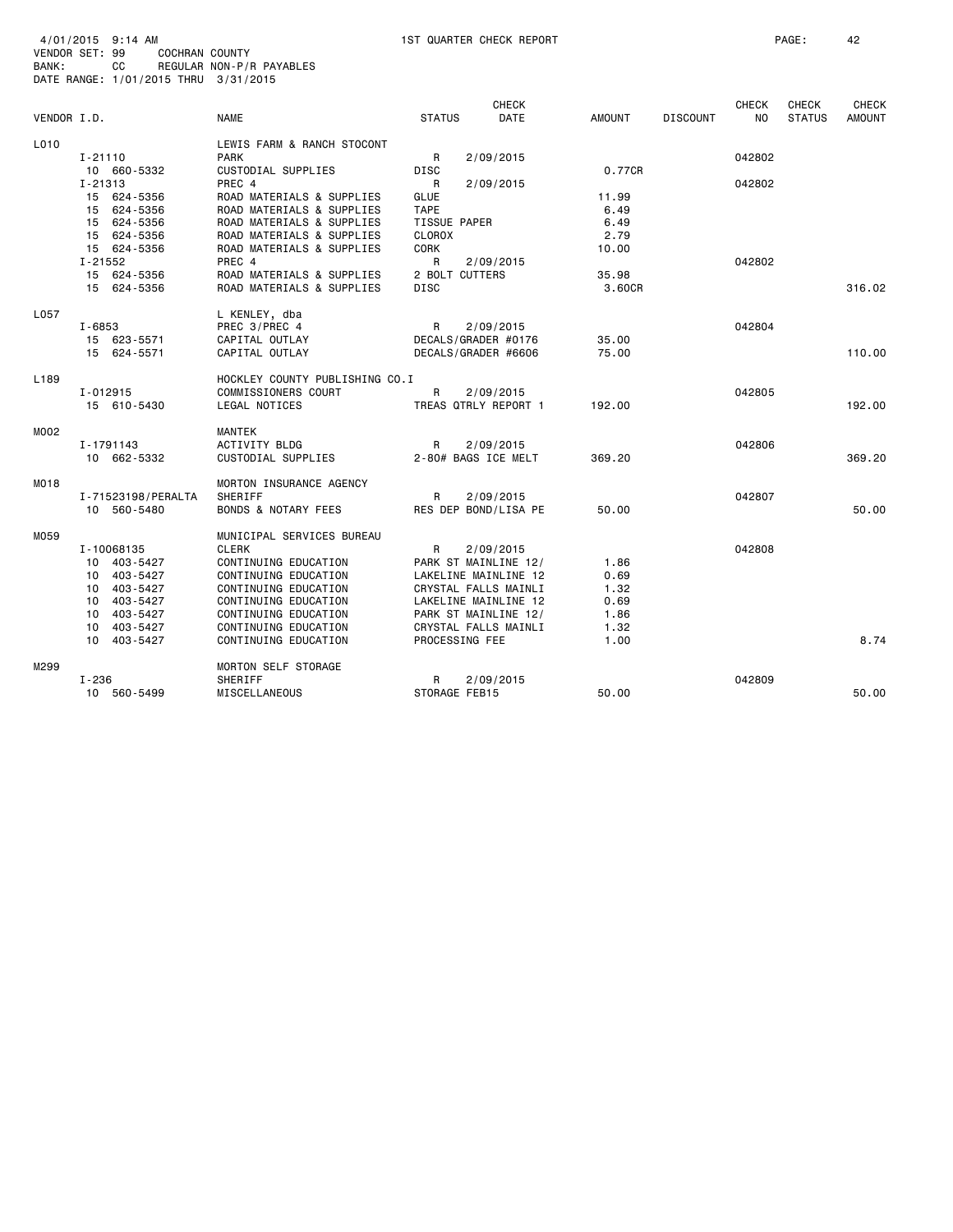| BANK:       | 4/01/2015 9:14 AM<br>VENDOR SET: 99<br>COCHRAN COUNTY<br>СC<br>DATE RANGE: 1/01/2015 THRU 3/31/2015 | REGULAR NON-P/R PAYABLES     |                     | 1ST QUARTER CHECK REPORT                     |                      |                 |        | PAGE:         | 43            |
|-------------|-----------------------------------------------------------------------------------------------------|------------------------------|---------------------|----------------------------------------------|----------------------|-----------------|--------|---------------|---------------|
|             |                                                                                                     |                              |                     | <b>CHECK</b>                                 |                      |                 | CHECK  | CHECK         | <b>CHECK</b>  |
| VENDOR I.D. |                                                                                                     | <b>NAME</b>                  | <b>STATUS</b>       | DATE                                         | <b>AMOUNT</b>        | <b>DISCOUNT</b> | NO.    | <b>STATUS</b> | <b>AMOUNT</b> |
| N082        |                                                                                                     | NETDATA                      |                     |                                              |                      |                 |        |               |               |
|             | I-JAN2015                                                                                           | JUSTICE OF PEACE             | R                   | 2/09/2015                                    |                      |                 | 042810 |               |               |
|             | 10 455-5499                                                                                         | MISCELLANEOUS                | iTICKET JAN15       |                                              | 4.00                 |                 |        |               | 4.00          |
| R099        |                                                                                                     | CYNDIA LEA GUAJARDO dba      |                     |                                              |                      |                 |        |               |               |
|             | I-109648                                                                                            | SHERIFF                      | R                   | 2/09/2015                                    |                      |                 | 042811 |               |               |
|             | 10 560-5454                                                                                         | TIRES                        |                     | 4 TDF/06 F150 1/14/1                         | 12.00                |                 |        |               |               |
|             | 10 560-5454                                                                                         | TIRES                        |                     | 4 TIRE CHG, P275/70/                         | 52.00                |                 |        |               |               |
|             | 10 560-5454                                                                                         | TIRES                        | 4 NORTRON BAL       |                                              | 40.00                |                 |        |               |               |
|             | I-109650                                                                                            | SHERIFF                      | R                   | 2/09/2015                                    |                      |                 | 042811 |               |               |
|             | 10 560-5454                                                                                         | TIRES                        | P235/55/17, FLAT LF |                                              | 13.00                |                 |        |               |               |
|             | I-109678                                                                                            | SHERIFF                      | R                   | 2/09/2015                                    |                      |                 | 042811 |               |               |
|             | 10 560-5454                                                                                         | TIRES                        |                     | P235/55/17, FLAT/SP #                        | 13.00                |                 |        |               | 130.00        |
| S005        |                                                                                                     | DORIS SEALY, COUNTY TREAS    |                     |                                              |                      |                 |        |               |               |
|             | I-CERT MAIL 1/30/15                                                                                 | TREASURER                    | R                   | 2/09/2015                                    |                      |                 | 042812 |               |               |
|             | 10 497-5311                                                                                         | POSTAL EXPENSES              |                     | CERT MAIL, 1096/1099                         | 7.82                 |                 |        |               | 7.82          |
| S010        |                                                                                                     | SILVERS COMPANY              |                     |                                              |                      |                 |        |               |               |
|             | I-CONSTABLE 01/15                                                                                   | CONSTABLE                    | R                   | 2/09/2015                                    |                      |                 | 042813 |               |               |
|             | 10 550-5330                                                                                         | FUEL & OIL                   |                     | 22.05GL PREM UNL 1/1                         | 51.05                |                 |        |               |               |
|             | I-EXT SVC 01/15                                                                                     | <b>EXTENSION SVC</b>         | R                   | 2/09/2015                                    |                      |                 | 042813 |               |               |
|             | 10 665-5330                                                                                         | FUEL AND OIL                 | 27.19GL UNL 1/9/15  |                                              | 54.79                |                 |        |               |               |
|             | 10 665-5330                                                                                         | FUEL AND OIL                 | 30.8GL UNL 1/22/15  |                                              | 55.90                |                 |        |               |               |
|             | I-JUV PROB 01/15                                                                                    | JUVENILE PROBATION           | R                   | 2/09/2015                                    |                      |                 | 042813 |               |               |
|             | 17 573-5499                                                                                         | OPERATING EXPENSES           | 17.69GL UNL 1/1/15  |                                              | 40.95                |                 |        |               |               |
|             | 17 573-5499                                                                                         | OPERATING EXPENSES           | 12.3GL UNL 1/7/15   |                                              | 24.78                |                 |        |               |               |
|             | 17 573-5499                                                                                         | OPERATING EXPENSES           | 13.66GL UNL 1/12/15 |                                              | 24.79                |                 |        |               |               |
|             | 17 573-5499                                                                                         | OPERATING EXPENSES           | 18.12GL UNL 1/19/15 |                                              | 32.89                |                 |        |               |               |
|             | 17 573-5499                                                                                         | OPERATING EXPENSES           | 20.07GL UNL 1/26/15 |                                              | 33.82                |                 |        |               |               |
|             | $I - NON - DEPT'L 01/15$                                                                            | COMM'R CT/CLERK              | R                   | 2/09/2015                                    |                      |                 | 042813 |               |               |
|             | 15 610-5427                                                                                         | COMM-CONTINUING EDUCATION    | 16.01GL UNL 1/19/15 |                                              | 29.06                |                 |        |               |               |
|             | 10 403-5427                                                                                         | CONTINUING EDUCATION         | 14.19GL UNL 1/28/15 |                                              | 25.75                |                 |        |               |               |
|             | $I-PARK$ 01/15                                                                                      | PARK                         | R                   | 2/09/2015                                    |                      |                 | 042813 |               |               |
|             | 10 660-5330                                                                                         | FUEL AND OIL                 | 26.01GL UNL 1/19/15 |                                              | 47.21                |                 |        |               |               |
|             | I-PREC 1 01/15                                                                                      | PREC 1                       | R                   | 2/09/2015                                    |                      |                 | 042813 |               |               |
|             | 15 621-5330                                                                                         | FUEL & OIL                   |                     | 99.7GL HS DIESEL 1/2                         | 199.40               |                 |        |               |               |
|             | 15 621-5330                                                                                         | FUEL & OIL                   |                     | 133.9GL HS DIESEL 1/                         | 267.80               |                 |        |               |               |
|             | 15 621-5330                                                                                         | FUEL & OIL                   |                     | 70.8GL HS DIESEL 1/5                         | 157.18               |                 |        |               |               |
|             | 15 621-5330                                                                                         | FUEL & OIL                   |                     | 68GL HS DIESEL 1/5/1                         | 150.96               |                 |        |               |               |
|             | $I-PREC$ 4 01/15                                                                                    | PREC 4                       | R                   | 2/09/2015                                    |                      |                 | 042813 |               |               |
|             | 15 624-5330                                                                                         | FUEL AND OIL                 |                     | 2 80-0Z PWR SVC, WHT                         | 27.04                |                 |        |               |               |
|             | 15 624-5440<br>15 624-5330                                                                          | UTILITIES                    |                     | 300GL LP GAS 1/6/15,                         | 600.00               |                 |        |               |               |
|             | 15 624-5330                                                                                         | FUEL AND OIL<br>FUEL AND OIL |                     | 501.4GL HS DIESEL 1/<br>502.4GL HS DIESEL 1/ | 1,052.94<br>1,055.04 |                 |        |               |               |
|             |                                                                                                     |                              |                     |                                              |                      |                 |        |               |               |
|             | 15 624-5330<br>I-SHERIFF 01/15                                                                      | FUEL AND OIL<br>SHERIFF      | R                   | 2 80-OZ PWR SVC, WHT<br>2/09/2015            | 27.04                |                 | 042813 |               |               |
|             | 10 560-5451                                                                                         | MACHINERY-NON-OFFICE REPAIR  | STATE INSP/#134     |                                              | 14.50                |                 |        |               |               |
|             |                                                                                                     |                              |                     |                                              |                      |                 |        |               |               |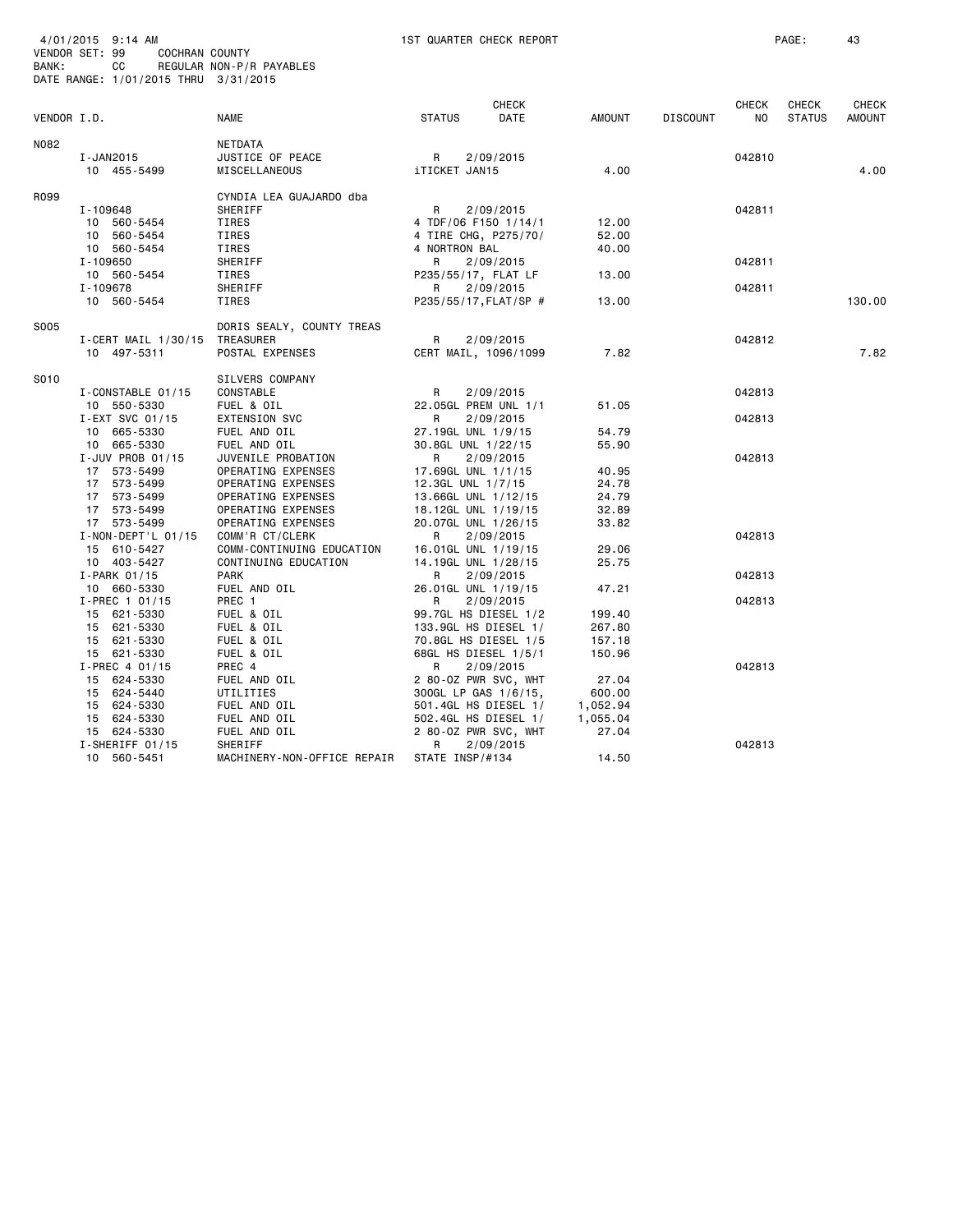| 4/01/2015 9:14 AM |                                      |                          |
|-------------------|--------------------------------------|--------------------------|
| VENDOR SET: 99    |                                      | COCHRAN COUNTY           |
| BANK:             | CC.                                  | REGULAR NON-P/R PAYABLES |
|                   | DATE RANGE: 1/01/2015 THRU 3/31/2015 |                          |

|             |                 |                              |                            | <b>CHECK</b> |          |                 | <b>CHECK</b> | <b>CHECK</b>  | CHECK         |
|-------------|-----------------|------------------------------|----------------------------|--------------|----------|-----------------|--------------|---------------|---------------|
| VENDOR I.D. |                 | <b>NAME</b>                  | <b>STATUS</b>              | DATE         | AMOUNT   | <b>DISCOUNT</b> | NO           | <b>STATUS</b> | <b>AMOUNT</b> |
| S010        |                 | CONT<br>SILVERS COMPANY      |                            |              |          |                 |              |               |               |
|             | I-SHERIFF 01/15 | SHERIFF                      | R                          | 2/09/2015    |          |                 | 042813       |               |               |
|             | 10 560-5330     | FUEL AND OIL                 | 27.01GL UNL/#107           |              | 52.78    |                 |              |               |               |
|             | 10 560-5330     | FUEL AND OIL                 | 146.74GL UNL/#134          |              | 279.74   |                 |              |               |               |
|             | 10 560-5330     | FUEL AND OIL                 | 88.31GL UNL/#121           |              | 166.73   |                 |              |               |               |
|             | 10 560-5330     | FUEL AND OIL                 | 14.01GL UNL/#135           |              | 23.61    |                 |              |               |               |
|             | 10 560-5330     | FUEL AND OIL                 | 16GL UNL/#136              |              | 29.04    |                 |              |               |               |
|             | 10 560-5330     | FUEL AND OIL                 | 139.98GL UNL/#137          |              | 266.90   |                 |              |               |               |
|             | 10 560-5330     | FUEL AND OIL                 | 30.01GL UNL/#133           |              | 54.47    |                 |              |               | 4,846.16      |
| S071        |                 | SCRIPT OFFICE PRODUCTS, INC. |                            |              |          |                 |              |               |               |
|             | $C - 47305$     | <b>TREASURER</b>             | R                          | 2/09/2015    |          |                 | 042814       |               |               |
|             | 10 497-5310     | OFFICE SUPPLIES              | RET LEATHER CHAIR/IN       |              | 330.95CR |                 |              |               |               |
|             | $I - 47149$     | CLERK                        | R                          | 2/09/2015    |          |                 | 042814       |               |               |
|             | 10 403-5310     | OFFICE SUPPLIES              | 4EA DESK CALENDARS         |              | 27.80    |                 |              |               |               |
|             | 10 403-5310     | OFFICE SUPPLIES              | <b>1BX CLASP ENVELOPES</b> |              | 12.95    |                 |              |               |               |
|             | 10 403-5310     | OFFICE SUPPLIES              | 1BX CLASP ENVELOPES        |              | 10.95    |                 |              |               |               |
|             | 10 403-5310     | OFFICE SUPPLIES              | <b>1BX CLASP ENVELOPES</b> |              | 22.95    |                 |              |               |               |
|             | I-47231         | CLERK                        | R                          | 2/09/2015    |          |                 | 042814       |               |               |
|             | 10 403-5310     | OFFICE SUPPLIES              | 1 STAMP/ORIG SIGNED        |              | 18.55    |                 |              |               |               |
|             | 10 403-5310     | OFFICE SUPPLIES              | HP INK CRTG, BK            |              | 201.95   |                 |              |               |               |
|             | 10 403-5310     | OFFICE SUPPLIES              | HP INK CRTG, MG            |              | 299.95   |                 |              |               |               |
|             | I-47236         | AUDITOR                      | R                          | 2/09/2015    |          |                 | 042814       |               |               |
|             | 10 495-5310     | OFFICE SUPPLIES              | 4EA D-RING BINDERS,        |              | 71.80    |                 |              |               |               |
|             | I-47237         | TREASURER                    | R                          | 2/09/2015    |          |                 | 042814       |               |               |
|             | 10 497-5310     | OFFICE SUPPLIES              | PHRASE DATER               |              | 5.95     |                 |              |               |               |
|             | 10 497-5310     | OFFICE SUPPLIES              | RED STAMP PAD              |              | 3.84     |                 |              |               |               |
|             | I-47238         | SHERIFF                      | R.                         | 2/09/2015    |          |                 | 042814       |               |               |
|             | 10 560-5310     | OFFICE SUPPLIES              | WALL CALENDAR              |              | 16.95    |                 |              |               |               |
|             | I-47239         | CO JUDGE/COMM'R CT           | R                          | 2/09/2015    |          |                 | 042814       |               |               |
|             | 15 610-5310     | OFFICE SUPPLIES              | 1EA HP INK CRTG, BK        |              | 36.95    |                 |              |               |               |
|             | 15 610-5310     | OFFICE SUPPLIES              | 2EA HP INK CRTG, CY        |              | 39.98    |                 |              |               |               |
|             | 15 610-5310     | OFFICE SUPPLIES              | 3EA HP INK CRTG, MG        |              | 59.97    |                 |              |               |               |
|             | 15 610-5310     | OFFICE SUPPLIES              | 2EA HP INK CRTG, YW        |              | 39.98    |                 |              |               |               |
|             | 10 426-5310     | OFFICE SUPPLIES              | 500 BUS CARDS/JUDGE        |              | 124.95   |                 |              |               |               |
|             | 10 426-5310     | OFFICE SUPPLIES              | CORR TAPE                  |              | 3.95     |                 |              |               |               |
|             | I-47276         | JUVENILE PROBATION           | R                          | 2/09/2015    |          |                 | 042814       |               |               |
|             | 17 573-5499     | OPERATING EXPENSES           | 1EA EPS INK CRTG, BK       |              | 35.55    |                 |              |               |               |
|             | 17 573-5499     | OPERATING EXPENSES           | 1EA EPS INK CRTG, CY       |              | 16.24    |                 |              |               |               |
|             | 17 573-5499     | OPERATING EXPENSES           | 1EA EPS INK CRTG, MG       |              | 16.24    |                 |              |               |               |
|             | 17 573-5499     | OPERATING EXPENSES           | 1EA EPS INK CRTG, YW       |              | 16.24    |                 |              |               |               |
|             | I-47298         | TAX A/C                      | R                          | 2/09/2015    |          |                 | 042814       |               |               |
|             | 10 499-5310     | OFFICE SUPPLIES              | 6 EA HI-LITERS             |              | 5.70     |                 |              |               |               |
|             | I-47303         | JUVENILE PROBATION           | R                          | 2/09/2015    |          |                 | 042814       |               |               |
|             | 17 573-5499     | OPERATING EXPENSES           | DESK CALENDAR              |              | 6.95     |                 |              |               |               |
|             | 17 573-5499     | OPERATING EXPENSES           | LEATHER CHAIR              |              | 250.00   |                 |              |               |               |
|             | I-47411         | CO JUDGE/COMM'R CT           | R                          | 2/09/2015    |          |                 | 042814       |               |               |
|             | 10 426-5310     | OFFICE SUPPLIES              | HP INK CTRG 53AN           |              | 36.95    |                 |              |               |               |
|             |                 |                              |                            |              |          |                 |              |               |               |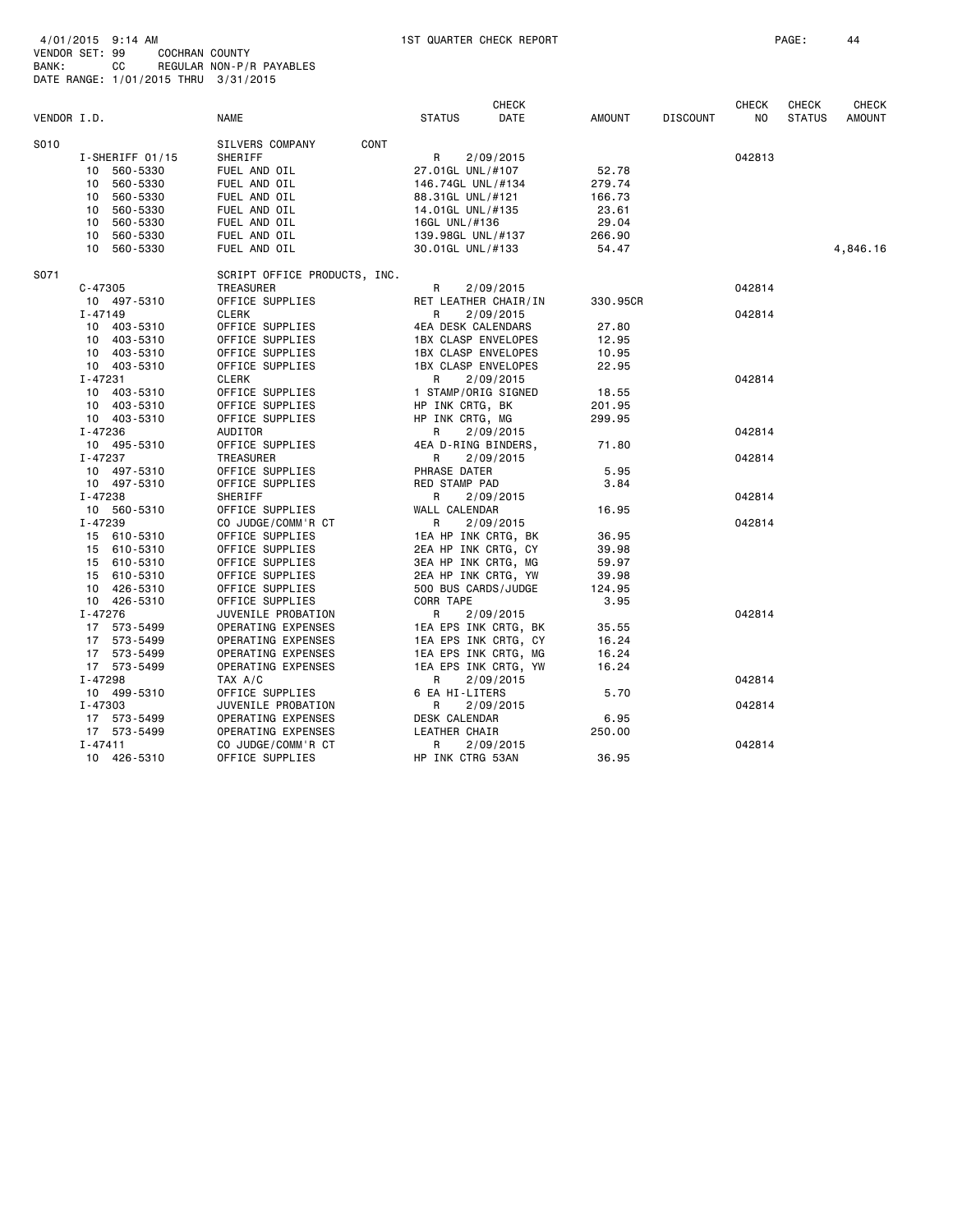VENDOR SET: 99 COCHRAN COUNTY

| BANK:       | CС                         | REGULAR NON-P/R PAYABLES<br>DATE RANGE: 1/01/2015 THRU 3/31/2015 |                                          |                      |              |                 |                                |                        |                               |
|-------------|----------------------------|------------------------------------------------------------------|------------------------------------------|----------------------|--------------|-----------------|--------------------------------|------------------------|-------------------------------|
| VENDOR I.D. |                            | <b>NAME</b>                                                      | <b>STATUS</b>                            | <b>CHECK</b><br>DATE | AMOUNT       | <b>DISCOUNT</b> | <b>CHECK</b><br>N <sub>O</sub> | CHECK<br><b>STATUS</b> | <b>CHECK</b><br><b>AMOUNT</b> |
| S071        |                            | SCRIPT OFFICE PRODUCTSCONT                                       |                                          |                      |              |                 |                                |                        |                               |
|             | $I - 47411$                | CO JUDGE/COMM'R CT                                               | R                                        | 2/09/2015            |              |                 | 042814                         |                        |                               |
|             | 10 426-5310                | OFFICE SUPPLIES                                                  | LABELMAKER                               |                      | 45.00        |                 |                                |                        |                               |
|             | 10 426-5310                | OFFICE SUPPLIES                                                  | <b>LABELMAKER TAPE</b>                   |                      | 9.88         |                 |                                |                        |                               |
|             | 15 610-5310                | OFFICE SUPPLIES                                                  | PUTTY ADHESIVE                           |                      | 2.43         |                 |                                |                        |                               |
|             | 15 610-5310                | OFFICE SUPPLIES                                                  | <b>1PK AA BATTERIES</b>                  |                      | 2.95         |                 |                                |                        |                               |
|             | $I - 47418$                | SHERIFF/JAIL                                                     | R                                        | 2/09/2015            |              |                 | 042814                         |                        |                               |
|             | 10 560-5310                | OFFICE SUPPLIES                                                  | 1BX COPY PAPER                           |                      | 39.50        |                 |                                |                        |                               |
|             | 10 512-5310                | OFFICE SUPPLIES                                                  | 1BX COPY PAPER                           |                      | 39.50        |                 |                                |                        |                               |
|             | 10 560-5310                | OFFICE SUPPLIES                                                  | NOTARY REGISTRY                          |                      | 17.00        |                 |                                |                        | 1,208.60                      |
| S210        |                            | SHAMBURGER AUTO & FARM SUPPLY                                    |                                          |                      |              |                 |                                |                        |                               |
|             | I-328842                   | PREC <sub>2</sub>                                                | R                                        | 2/09/2015            |              |                 | 042816                         |                        |                               |
|             | 15 622-5356                | ROAD MATERIALS & SUPPLIES                                        |                                          | 2 DIESEL EXHAUST FLD | 19.98        |                 |                                |                        | 19.98                         |
| S331        |                            | STANDARD COFFEE SERVICE                                          |                                          |                      |              |                 |                                |                        |                               |
|             | I-T150136579014            | NON-DEPT'L                                                       | R                                        | 2/09/2015            |              |                 | 042817                         |                        |                               |
|             | 10 409-5300                | COUNTY-WIDE SUPPLIES                                             | 4 CREAMER                                |                      | 31,96        |                 |                                |                        |                               |
|             | 10 409-5300                | COUNTY-WIDE SUPPLIES                                             | 7 FR VAN CREAMER                         |                      | 53.20        |                 |                                |                        |                               |
|             | 10 409-5300                | COUNTY-WIDE SUPPLIES                                             | 4 AAA REG                                |                      | 151.96       |                 |                                |                        |                               |
|             | 10 409-5300                | COUNTY-WIDE SUPPLIES                                             | 1BX TEA BAGS                             |                      | 27.71        |                 |                                |                        |                               |
|             | 10 409-5300                | COUNTY-WIDE SUPPLIES                                             | 1BX COCOA W/MM                           |                      | 18.91        |                 |                                |                        |                               |
|             | 10 409-5300                | COUNTY-WIDE SUPPLIES                                             | STIR STICKS                              |                      | 2.99         |                 |                                |                        |                               |
|             | 10 409-5300<br>10 409-5300 | COUNTY-WIDE SUPPLIES<br>COUNTY-WIDE SUPPLIES                     | HOT SPICED CIDER<br><b>ENERGY SURCHG</b> |                      | 6.97<br>2.91 |                 |                                |                        | 296.61                        |
| S416        |                            | SOS WASTE DISPOSAL, INC                                          |                                          |                      |              |                 |                                |                        |                               |
|             | $I - 3247$                 | PREC 3/PREC 4                                                    | $\mathsf{R}$                             | 2/09/2015            |              |                 | 042818                         |                        |                               |
|             | 15 623-5440                | UTILITIES                                                        |                                          | FEB DUMPSTER SVC 201 | 53.25        |                 |                                |                        |                               |
|             | 15 624-5440                | UTILITIES                                                        |                                          | FEB DUMPSTER SVC 201 | 53.25        |                 |                                |                        | 106.50                        |
| T089        |                            | THOMPSON INFORMATION SVCS                                        |                                          |                      |              |                 |                                |                        |                               |
|             | I-121472 2015              | <b>TREASURER</b>                                                 | R                                        | 2/09/2015            |              |                 | 042819                         |                        |                               |
|             | 10 497-5310                | OFFICE SUPPLIES                                                  | <b>FLSA HANDBK</b>                       |                      | 499.00       |                 |                                |                        |                               |
|             | 10 497-5310                | OFFICE SUPPLIES                                                  | SHIPPING                                 |                      | 37.99        |                 |                                |                        | 536.99                        |
| U003        |                            | UNIVERSITY OF TEXAS AT AUSTIN                                    |                                          |                      |              |                 |                                |                        |                               |
|             |                            | I-122415014/'15 INST AUDITOR                                     | R                                        | 2/09/2015            |              |                 | 042820                         |                        |                               |
|             | 10 495-5427                | CONTINUING EDUCATION                                             |                                          | AUDITOR'S INSTITUTE  | 295.00       |                 |                                |                        | 295.00                        |
| U036        |                            | UNIFIRST HOLDINGS, INC.                                          |                                          |                      |              |                 |                                |                        |                               |
|             | I-831 2128108              | SHERIFF                                                          | R                                        | 2/09/2015            |              |                 | 042821                         |                        |                               |
|             | 10 512-5205                | UNIFORMS                                                         | UNIFORM SVC 2/2/15                       |                      | 24.22        |                 |                                |                        |                               |
|             | 10 560-5205                | UNIFORMS                                                         | UNIFORM SVC 2/2/15                       |                      | 60.00        |                 |                                |                        |                               |
|             | 10 560-5205                | UNIFORMS                                                         | DEFE CHG                                 |                      | 3.00         |                 |                                |                        | 87.22                         |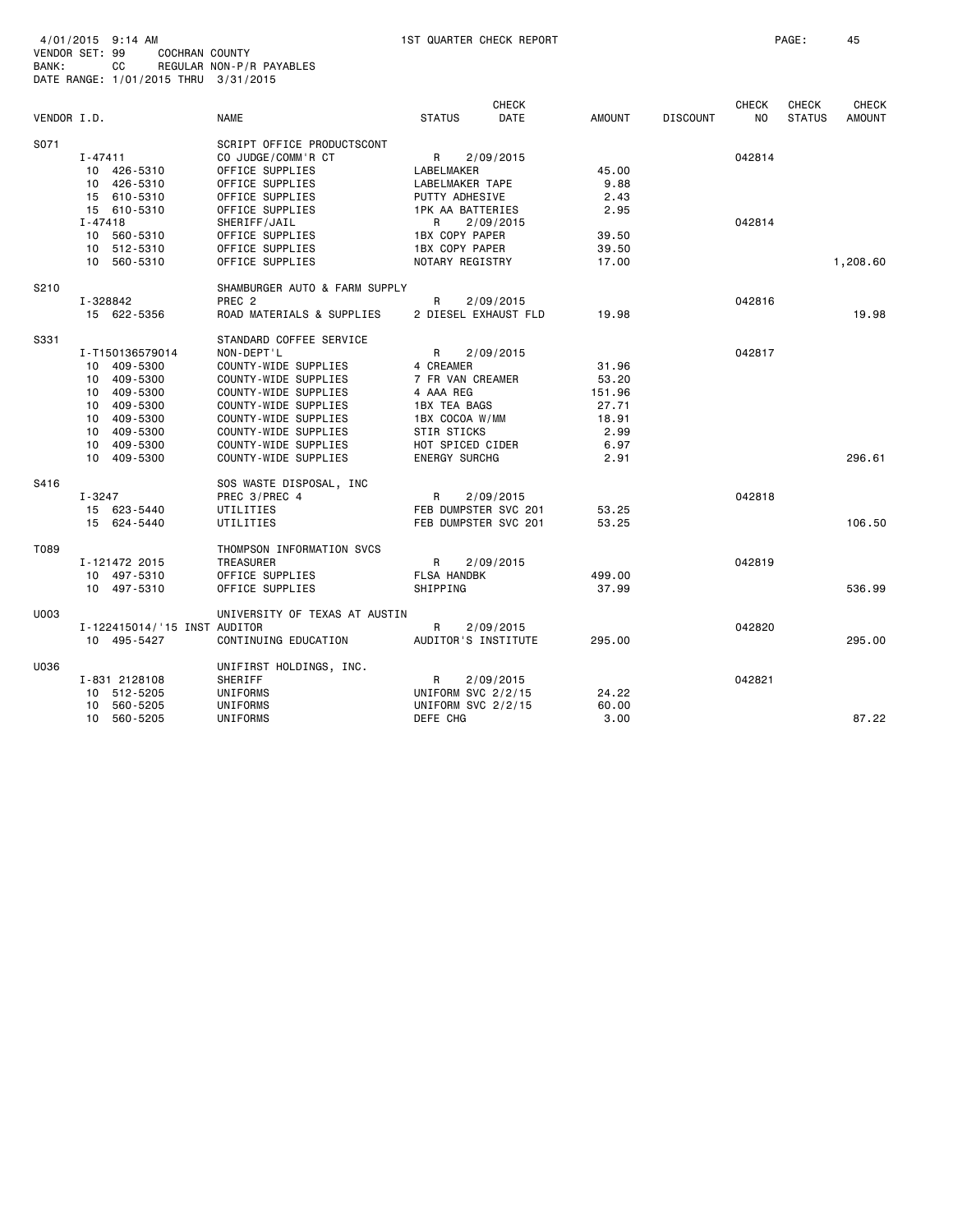VENDOR SET: 99 COCHRAN COUNTY

| BANK:       |    | cс<br>DATE RANGE: 1/01/2015 THRU 3/31/2015        | REGULAR NON-P/R PAYABLES                 |                          |                                   |                 |                 |                     |                               |                        |
|-------------|----|---------------------------------------------------|------------------------------------------|--------------------------|-----------------------------------|-----------------|-----------------|---------------------|-------------------------------|------------------------|
| VENDOR I.D. |    |                                                   | <b>NAME</b>                              | <b>STATUS</b>            | <b>CHECK</b><br>DATE              | <b>AMOUNT</b>   | <b>DISCOUNT</b> | <b>CHECK</b><br>NO. | <b>CHECK</b><br><b>STATUS</b> | CHECK<br><b>AMOUNT</b> |
|             |    |                                                   |                                          |                          |                                   |                 |                 |                     |                               |                        |
| WO10        |    |                                                   | WEST TEXAS GAS INC                       |                          |                                   |                 |                 |                     |                               |                        |
|             |    | I-004036001501 01/15 PARK/SHOP                    |                                          | R                        | 2/09/2015                         |                 |                 | 042822              |                               |                        |
|             |    | 10 660-5440<br>I-004036002501 01/15 PARK/SHOWBARN | UTILITIES & IRRIGATION                   | GAS SVC 12/8-1/5/15<br>R |                                   | 10.00           |                 | 042822              |                               |                        |
|             |    | 10 660-5440                                       | UTILITIES & IRRIGATION                   |                          | 2/09/2015<br>COST OF SVC 12/8/14- | 120.32          |                 |                     |                               |                        |
|             | 10 | 660-5440                                          | UTILITIES & IRRIGATION                   |                          | COST OF GAS (4.4020)              | 140.86          |                 |                     |                               |                        |
|             | 10 | 660-5440                                          | UTILITIES & IRRIGATION                   | <b>CUSTOMER CHG</b>      |                                   | 10.00           |                 |                     |                               |                        |
|             |    | 10 660-5440                                       | UTILITIES & IRRIGATION                   | RATE CASE SURCHG         |                                   | 3.15            |                 |                     |                               |                        |
|             |    | I-004049022001 01/15 PREC 3                       |                                          | R                        | 2/09/2015                         |                 |                 | 042822              |                               |                        |
|             |    | 15 623-5440                                       | UTILITIES                                |                          | GAS SVC 12/3/14-1/6/              | 13.70           |                 |                     |                               | 298.03                 |
| W055        |    |                                                   | WINDSTREAM COMMUNICATIONS SW             |                          |                                   |                 |                 |                     |                               |                        |
|             |    | I-266-0638 JAN15                                  | <b>MUSEUM</b>                            | R                        | 2/09/2015                         |                 |                 | 042823              |                               |                        |
|             |    | 10 652-5420                                       | TELECOMMUNICATIONS                       | BASIC LOCAL SVC          |                                   | 52.44           |                 |                     |                               |                        |
|             | 10 | 652-5420                                          | TELECOMMUNICATIONS                       | OPTIONAL SVC             |                                   | 3.15            |                 |                     |                               |                        |
|             |    | 10 652-5420                                       | TELECOMMUNICATIONS                       | LONG DISTANCE SVC        |                                   | 6.22            |                 |                     |                               |                        |
|             |    | I-266-5051 JAN15<br>10 650-5420                   | LIBRARY<br>TELECOMMUNICATIONS            | R                        | 2/09/2015<br>BASIC LOCAL SVC/2 LI | 107.36          |                 | 042823              |                               |                        |
|             |    | 10 650-5420                                       | TELECOMMUNICATIONS                       | HI-SPEED INTERNET        |                                   | 49.99           |                 |                     |                               |                        |
|             |    | 10 650-5420                                       | TELECOMMUNICATIONS                       | LONG DISTANCE SVC        |                                   | 0.82            |                 |                     |                               |                        |
|             |    | I-266-5074 JAN15                                  | ADULT PROBATION                          | R                        | 2/09/2015                         |                 |                 | 042823              |                               |                        |
|             |    | 10 570-5420                                       | TELECOMMUNICATIONS                       | BASIC LOCAL SVC          |                                   | 48.19           |                 |                     |                               |                        |
|             |    | 10 570-5420                                       | TELECOMMUNICATIONS                       | OPTIONAL SVC             |                                   | 11.97           |                 |                     |                               |                        |
|             |    | 10 570-5420                                       | TELECOMMUNICATIONS                       | LONG DISTANCE SVC        |                                   | 0.06            |                 |                     |                               |                        |
|             |    | I-266-5161 JAN15                                  | <b>TREASURER</b>                         | R                        | 2/09/2015                         |                 |                 | 042823              |                               |                        |
|             |    | 10 497-5420                                       | TELECOMMUNICATIONS                       | BASIC LOCAL SVC          |                                   | 48.19           |                 |                     |                               |                        |
|             |    | 10 497-5420                                       | TELECOMMUNICATIONS                       | LONG DISTANCE SVC        |                                   | 0.11            |                 |                     |                               |                        |
|             |    | I-266-5171 JAN15<br>10 499-5420                   | TAX A/C                                  | R                        | 2/09/2015                         |                 |                 | 042823              |                               |                        |
|             |    | 10 499-5420                                       | TELECOMMUNICATIONS<br>TELECOMMUNICATIONS | HI-SPEED INTERNET        | BASIC LOCAL SVC/3 LI              | 150.91<br>59.99 |                 |                     |                               |                        |
|             |    | 10 499-5420                                       | TELECOMMUNICATIONS                       | OPTIONAL SVC             |                                   | 27.45           |                 |                     |                               |                        |
|             |    | 10 499-5420                                       | TELECOMMUNICATIONS                       | LONG DISTANCE SVC        |                                   | 17.58           |                 |                     |                               |                        |
|             |    | I-266-5211 JAN15                                  | SHERIFF                                  | R                        | 2/09/2015                         |                 |                 | 042823              |                               |                        |
|             |    | 10 560-5420                                       | TELECOMMUNICATIONS                       |                          | BASIC LOCAL SVC/3 LI              | 165.88          |                 |                     |                               |                        |
|             |    | 10 560-5420                                       | TELECOMMUNICATIONS                       | LONG DISTANCE SVC        |                                   | 2.68            |                 |                     |                               |                        |
|             |    | I-266-5215 JAN15                                  | <b>EXTENSION SVC</b>                     | R                        | 2/09/2015                         |                 |                 | 042823              |                               |                        |
|             |    | 10 665-5420                                       | TELECOMMUNICATIONS                       |                          | BASIC LOCAL SVC/3 LI              | 157.72          |                 |                     |                               |                        |
|             |    | 10 665-5420                                       | TELECOMMUNICATIONS                       | HI-SPEED INTERNET        |                                   | 39.99           |                 |                     |                               |                        |
|             |    | 10 665-5420                                       | TELECOMMUNICATIONS                       | LONG DISTANCE SVC        |                                   | 0.56            |                 |                     |                               |                        |
|             |    | I-266-5302 JAN15<br>10 455-5420                   | JUSTICE OF PEACE<br>TELECOMMUNICATIONS   | R<br>BASIC LOCAL SVC     | 2/09/2015                         | 48.19           |                 | 042823              |                               |                        |
|             |    | 10 455-5420                                       | TELECOMMUNICATIONS                       | LONG DISTANCE SVC        |                                   | 1.95            |                 |                     |                               |                        |
|             |    | I-266-5411 JAN15                                  | JUVENILE PROBATION                       | R                        | 2/09/2015                         |                 |                 | 042823              |                               |                        |
|             |    | 17 573-5499                                       | OPERATING EXPENSES                       | BASIC LOCAL SVC          |                                   | 48.19           |                 |                     |                               |                        |
|             |    | 17 573-5499                                       | OPERATING EXPENSES                       | LONG DISTANCE SVC        |                                   | 3.18            |                 |                     |                               |                        |
|             |    | I-266-5412 JAN15                                  | DISTRICT COURT                           | R                        | 2/09/2015                         |                 |                 | 042823              |                               |                        |
|             |    | 10 435-5420                                       | TELECOMMUNICATIONS                       |                          | BASIC LOCAL SVC/2 LI              | 112.31          |                 |                     |                               |                        |
|             |    | 10 435-5420                                       | TELECOMMUNICATIONS                       | HI-SPEED INTERNET        |                                   | 109.98          |                 |                     |                               |                        |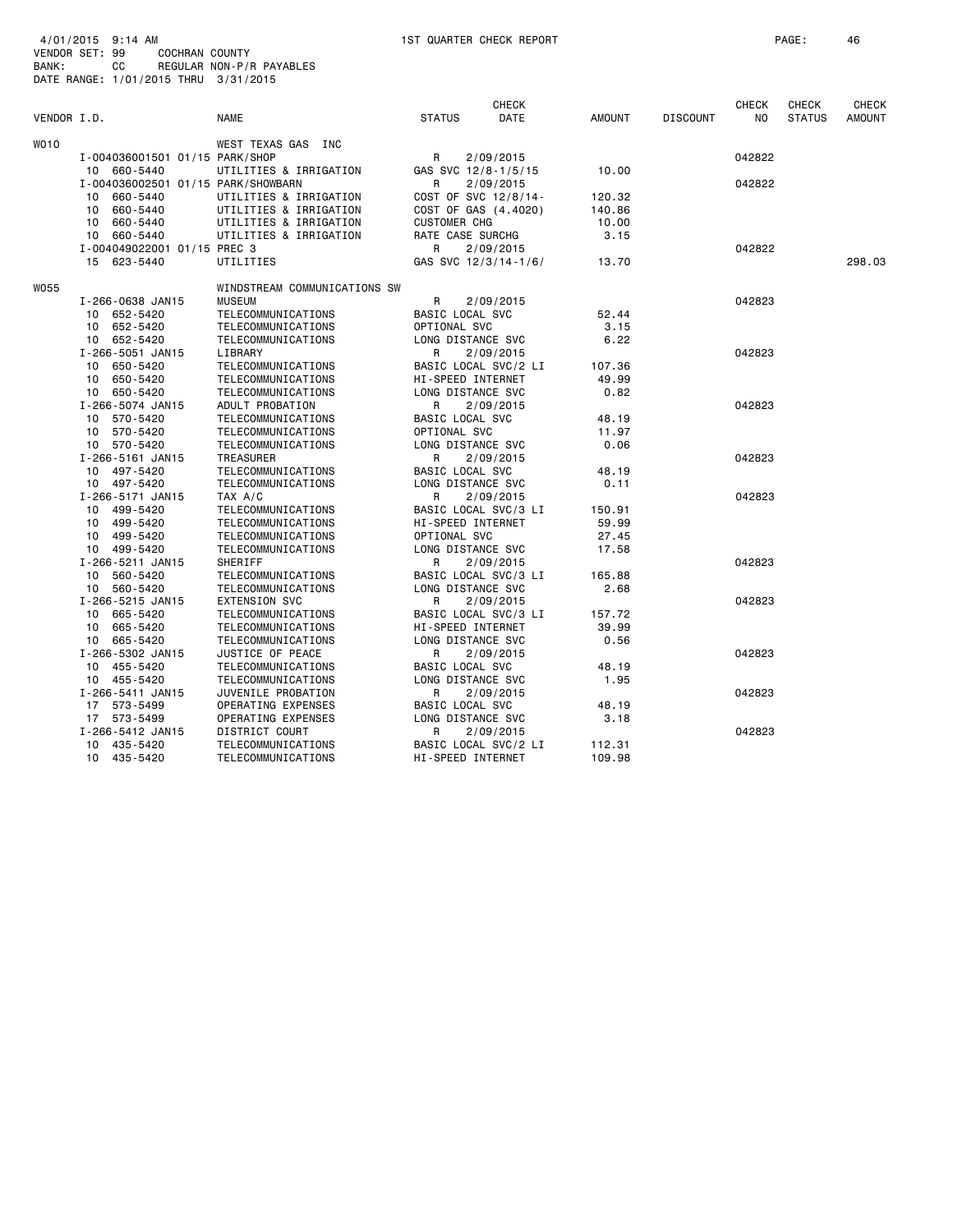|             |                       |                            |                      | <b>CHECK</b>         |               |                 | <b>CHECK</b>   | <b>CHECK</b>  | <b>CHECK</b>  |
|-------------|-----------------------|----------------------------|----------------------|----------------------|---------------|-----------------|----------------|---------------|---------------|
| VENDOR I.D. |                       | <b>NAME</b>                | <b>STATUS</b>        | DATE                 | <b>AMOUNT</b> | <b>DISCOUNT</b> | N <sub>O</sub> | <b>STATUS</b> | <b>AMOUNT</b> |
| W055        |                       | WINDSTREAM COMMUNICATICONT |                      |                      |               |                 |                |               |               |
|             | I-266-5412 JAN15      | DISTRICT COURT             | R                    | 2/09/2015            |               |                 | 042823         |               |               |
|             | 10 435-5420           | TELECOMMUNICATIONS         | LONG DISTANCE SVC    |                      | 0.12          |                 |                |               |               |
|             | I-266-5450 JAN15      | <b>CLERK</b>               | R                    | 2/09/2015            |               |                 | 042823         |               |               |
|             | 10 403-5420           | TELECOMMUNICATIONS         | BASIC LOCAL SVC      |                      | 166.09        |                 |                |               |               |
|             | 10 403-5420           | TELECOMMUNICATIONS         | OPTIONAL SVC         |                      | 3.00          |                 |                |               |               |
|             | 10 403-5420           | TELECOMMUNICATIONS         | LONG DISTANCE SVC    |                      | 6.79          |                 |                |               |               |
|             | I-266-5508 JAN15      | CO JUDGE/COMM'R CT         | R                    | 2/09/2015            |               |                 | 042823         |               |               |
|             | 15 610-5420           | TELECOMMUNICATIONS         |                      | BASIC LOCAL SVC/2 LI | 116.16        |                 |                |               |               |
|             | 15 610-5420           | TELECOMMUNICATIONS         | LONG DISTANCE SVC    |                      | 2.18          |                 |                |               |               |
|             | I-266-5700 JAN15      | SHERIFF                    | R                    | 2/09/2015            |               |                 | 042823         |               |               |
|             | 10 560-5420           | TELECOMMUNICATIONS         | BASIC LOCAL SVC      |                      | 56.53         |                 |                |               |               |
|             | 10 560-5420           | TELECOMMUNICATIONS         | LONG DISTANCE SVC    |                      | 3.45          |                 |                |               |               |
|             | I-266-5822 JAN15      | AUDITOR/NON-DEPT'L         | R                    | 2/09/2015            |               |                 | 042823         |               |               |
|             | 10 495-5420           | TELECOMMUNICATIONS         | BASIC LOCAL SVC 266- |                      | 49.93         |                 |                |               |               |
|             | 10 495-5420           | TELECOMMUNICATIONS         | <b>BUS BROADBAND</b> |                      | 24.99         |                 |                |               |               |
|             | 10 495-5420           | TELECOMMUNICATIONS         | LONG DISTANCE SVC    |                      | 0.23          |                 |                |               |               |
|             | 10 409-5420           | TELECOMMUNICATIONS         | FAX LINE 266-5629    |                      | 49.94         |                 |                |               |               |
|             | 10 409-5420           | TELECOMMUNICATIONS         | HI-SPEED INTERNET    |                      | 144.99        |                 |                |               |               |
|             | 10 409-5420           | TELECOMMUNICATIONS         | FAX LONG DISTANCE    |                      | 0.85          |                 |                |               |               |
|             | $I - 266 - 866101/15$ | ATTORNEY                   | R                    | 2/09/2015            |               |                 | 042823         |               |               |
|             | 10 475-5420           | TELECOMMUNICATIONS         |                      | BASIC LOCAL SVC/2 LI | 111.44        |                 |                |               |               |
|             | 10 475-5420           | TELECOMMUNICATIONS         | HI-SPEED INTERNET    |                      | 59.99         |                 |                |               |               |
|             | 10 475-5420           | TELECOMMUNICATIONS         | LONG DISTANCE SVC    |                      | 0.12          |                 |                |               |               |
|             | I-266-8888 JAN15      | SHERIFF                    | R                    | 2/09/2015            |               |                 | 042823         |               |               |
|             | 10 560-5420           | TELECOMMUNICATIONS         |                      | FAX LINE & CRIME CON | 45.51         |                 |                |               |               |
|             | 10 560-5420           | TELECOMMUNICATIONS         | LONG DISTANCE SVC    |                      | 0.50          |                 |                |               | 2,117.87      |
| WO70        |                       | R D WALLACE OIL CO INC     |                      |                      |               |                 |                |               |               |
|             | I-12520010 01/15      | CEMETERY                   | R                    | 2/09/2015            |               |                 | 042825         |               |               |
|             | 10 516-5330           | FUEL & OIL                 | 35GL REG ETH 1/8/15  |                      | 42.62         |                 |                |               |               |
|             | I-12520021 01/15      | PREC <sub>3</sub>          | R                    | 2/09/2015            |               |                 | 042825         |               |               |
|             | 15 623-5330           | FUEL AND OIL               | 248.8GL DYED DIESEL  |                      | 522.48        |                 |                |               |               |
|             | 15 623-5330           | FUEL AND OIL               | 1EA 80-0Z PWR SVC    |                      | 11.86         |                 |                |               |               |
|             | 15 623-5330           | FUEL AND OIL               | 1EA 12/1 PWR SVC     |                      | 5.95          |                 |                |               |               |
|             | 15 623-5356           | ROAD MATERIALS & SUPPLIES  |                      | 8 DIESEL EXHAUST FLU | 110.00        |                 |                |               |               |
|             | 15 623-5330           | FUEL AND OIL               | 51.1GL REG ETH 1/19/ |                      | 84.99         |                 |                |               |               |
|             | 15 623-5330           | FUEL AND OIL               | 119.3GL LS DIESEL    |                      | 292.65        |                 |                |               |               |
|             | 623-5330<br>15        | FUEL AND OIL               | TAXES/FEES           |                      | 10.36         |                 |                |               |               |
|             | 15 623-5330           | FUEL AND OIL               |                      | 46GL REG ETH 1/29/15 | 76.64         |                 |                |               |               |
|             | I-12520041 01/15      | PREC 4                     | R                    | 2/09/2015            |               |                 | 042825         |               |               |
|             | 15 624-5356           | ROAD MATERIALS & SUPPLIES  | 4 2.5 DEF 1/19/15    |                      | 55.00         |                 |                |               |               |
|             | 15 624-5356           | ROAD MATERIALS & SUPPLIES  | 1CTN MULTISCOMPLEX 1 |                      | 25.11         |                 |                |               |               |
|             | 15 624-5330           | FUEL AND OIL               |                      | 30.3GL PREM ETH 1/23 | 61.08         |                 |                |               |               |
|             | I-12520043 01/15      | SHERIFF                    | R                    | 2/09/2015            |               |                 | 042825         |               |               |
|             | 10 560-5330           | FUEL AND OIL               | 65GL REG ETH/#107    |                      | 110.50        |                 |                |               |               |
|             | 10 560-5330           | FUEL AND OIL               | 74.1GL REG ETH/#133  |                      | 129.70        |                 |                |               |               |
|             | I-PREC 1 01/15        | PREC 1                     | R                    | 2/09/2015            |               |                 | 042825         |               |               |
|             |                       |                            |                      |                      |               |                 |                |               |               |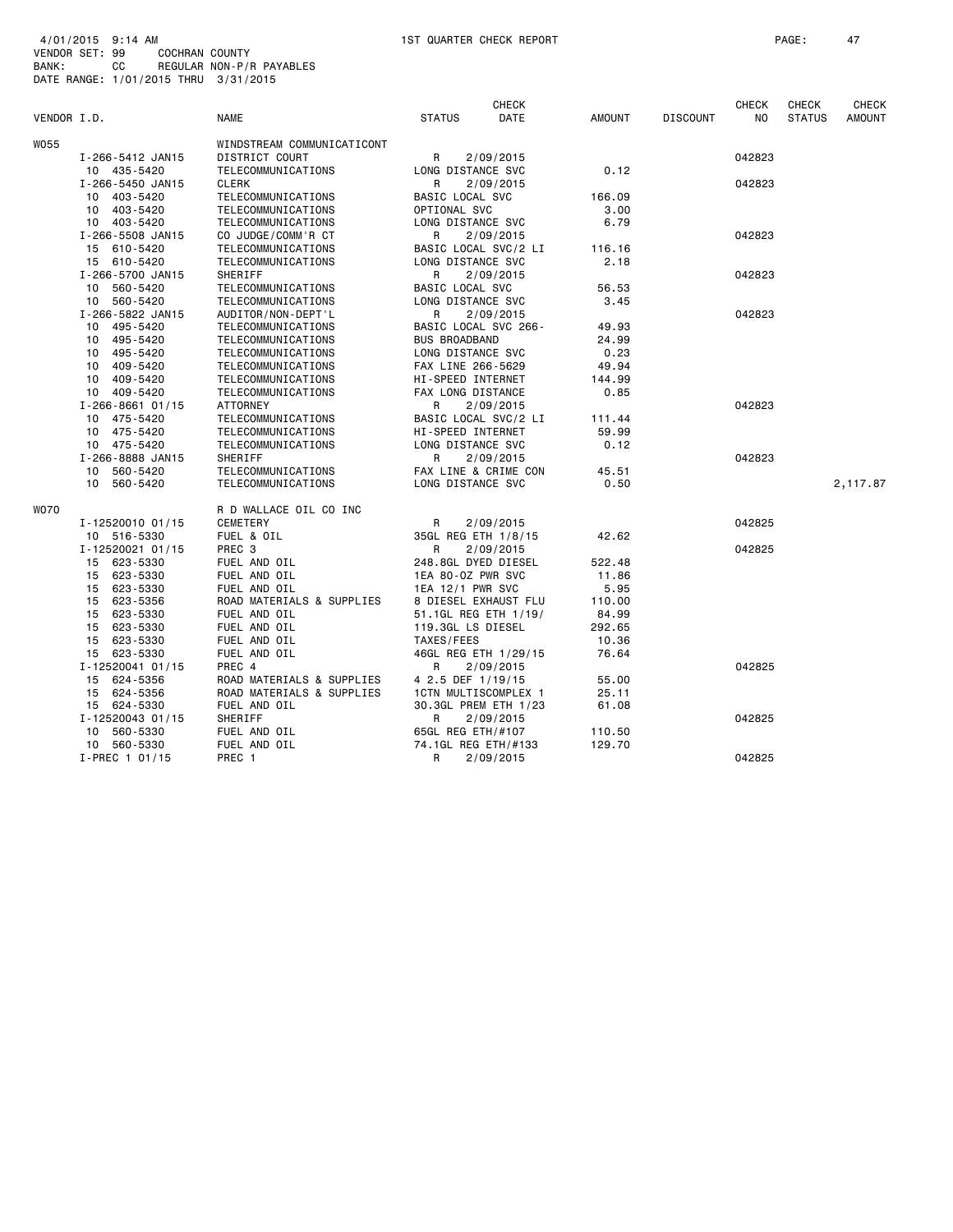| 4/01/2015<br>$9:14$ AM<br>VENDOR SET: 99<br>COCHRAN COUNTY<br>СC<br>BANK:<br>DATE RANGE: 1/01/2015 THRU 3/31/2015         |                                                                                              | <b>1ST QUARTER CHECK REPORT</b><br>REGULAR NON-P/R PAYABLES                                                                                                                                                                                                                                                                                                                                     |                                                                                                                                                                                                                                                                                          |                             |                                                                                                 |                 |                     | PAGE:                         | 48                            |
|---------------------------------------------------------------------------------------------------------------------------|----------------------------------------------------------------------------------------------|-------------------------------------------------------------------------------------------------------------------------------------------------------------------------------------------------------------------------------------------------------------------------------------------------------------------------------------------------------------------------------------------------|------------------------------------------------------------------------------------------------------------------------------------------------------------------------------------------------------------------------------------------------------------------------------------------|-----------------------------|-------------------------------------------------------------------------------------------------|-----------------|---------------------|-------------------------------|-------------------------------|
| VENDOR I.D.                                                                                                               |                                                                                              | <b>NAME</b>                                                                                                                                                                                                                                                                                                                                                                                     | <b>STATUS</b>                                                                                                                                                                                                                                                                            | <b>CHECK</b><br><b>DATE</b> | <b>AMOUNT</b>                                                                                   | <b>DISCOUNT</b> | <b>CHECK</b><br>NO. | <b>CHECK</b><br><b>STATUS</b> | <b>CHECK</b><br><b>AMOUNT</b> |
| <b>WO70</b><br>I-PREC 1 01/15<br>15 621-5330<br>15 621-5330<br>15 621-5330                                                |                                                                                              | R D WALLACE OIL CO INCCONT<br>PREC 1<br>FUEL & OIL<br>FUEL & OIL<br>FUEL & OIL                                                                                                                                                                                                                                                                                                                  | R<br>27.1GL REG ETH 1/2/1<br>23.4GL REG ETH 1/8/1<br>28GL REG ETH 1/16/15                                                                                                                                                                                                                | 2/09/2015                   | 50.58<br>41.55<br>49.73                                                                         |                 | 042825              |                               | 1,680.80                      |
| W092<br>17 573-5499<br>17 573-5499                                                                                        | I-15006-47129 01/15                                                                          | WTG FUELS, INC<br>JUVENILE PROBATION<br>OPERATING EXPENSES<br>OPERATING EXPENSES                                                                                                                                                                                                                                                                                                                | R<br>22.68GL UNL, COMANCHE<br>20.17GL UNL, COMANCHE                                                                                                                                                                                                                                      | 2/09/2015                   | 35.52<br>31.59                                                                                  |                 | 042826              |                               | 67.11                         |
| W164<br>I-PS020287642<br>15 622-5451<br>I-W0020094847<br>15 622-5451<br>15 622-5451<br>15 622-5451<br>15 622-5451         |                                                                                              | <b>WARREN CAT</b><br>PREC <sub>2</sub><br>REPAIRS<br>PREC <sub>2</sub><br>REPAIRS<br>REPAIRS<br>REPAIRS<br>REPAIRS                                                                                                                                                                                                                                                                              | R<br>FILTER AS-LU<br>R<br><b>ACTUATION PRSR TEST</b><br>ADD OIL TO LEVEL/RMV<br>24 MI FR BLEDSOE TO<br>TRAVEL TIME                                                                                                                                                                       | 2/09/2015<br>2/09/2015      | 65.38<br>183.00<br>244.00<br>70.80<br>37.50                                                     |                 | 042827<br>042827    |                               | 600.68                        |
| W193<br>I-3399<br>10 560-5451<br>10<br>10<br>10<br>10<br>10<br>10<br>10<br>10<br>10 560-5451<br>$I - 3402$<br>10 409-5451 | 560-5451<br>560-5451<br>560-5451<br>560-5451<br>560-5451<br>560-5451<br>560-5451<br>560-5451 | WESTWARD AUTOMOTIVE REPAIR LLC<br>SHERIFF<br>MACHINERY-NON-OFFICE REPAIR<br>MACHINERY-NON-OFFICE REPAIR<br>MACHINERY-NON-OFFICE REPAIR<br>MACHINERY-NON-OFFICE REPAIR<br>MACHINERY-NON-OFFICE REPAIR<br>MACHINERY-NON-OFFICE REPAIR<br>MACHINERY-NON-OFFICE REPAIR<br>MACHINERY-NON-OFFICE REPAIR<br>MACHINERY-NON-OFFICE REPAIR<br>MACHINERY-NON-OFFICE REPAIR<br>NON-DEPT'L/CO P/U<br>REPAIRS | $\mathsf{R}$<br>CHG OIL/CK FLUIDS/#1<br>CHG OIL/CK FLUIDS/#1<br>CHG OIL/CK FLUIDS/#1<br>CHG OIL/CK FLUIDS/#1<br>CHG OIL/CK FLUIDS/#1<br>CHG OIL/CK FLUIDS/#1<br>CK BRAKES/ROTATE TIR<br>CHG OIL/CK FLUIDS/#1<br>CHG OIL/CK FLUIDS/#1<br>CHG OIL/CK FLUIDS/#1<br>R<br>GREASE DRV SHFT/'11 | 2/09/2015<br>2/09/2015      | 15.00<br>15.00<br>15.00<br>15.00<br>15.00<br>15.00<br>35.00<br>15.00<br>15.00<br>15.00<br>35.00 |                 | 042828<br>042828    |                               | 205.00                        |
| W221<br>I-2013-78                                                                                                         | 17 573-5413.003                                                                              | WEST TEXAS BOYS RANCH<br>JUVENILE PROBATION<br>Grant C Placements                                                                                                                                                                                                                                                                                                                               | R<br>30 DAYS/POST(N)/#818                                                                                                                                                                                                                                                                | 2/09/2015                   | 1,355.70                                                                                        |                 | 042829              |                               | 1,355.70                      |
| X004<br>I-1116638<br>10<br>10 403-5416                                                                                    | 403-5416                                                                                     | XEROX BUSINESS SERVICES LLC<br>CO/DIST CLERK<br>FILMING & INDEXING<br>FILMING & INDEXING                                                                                                                                                                                                                                                                                                        | R<br>20/20 LAND REC #1747<br>FREIGHT                                                                                                                                                                                                                                                     | 2/09/2015                   | 1,250.00<br>26.59                                                                               |                 | 042830              |                               | 1,276.59                      |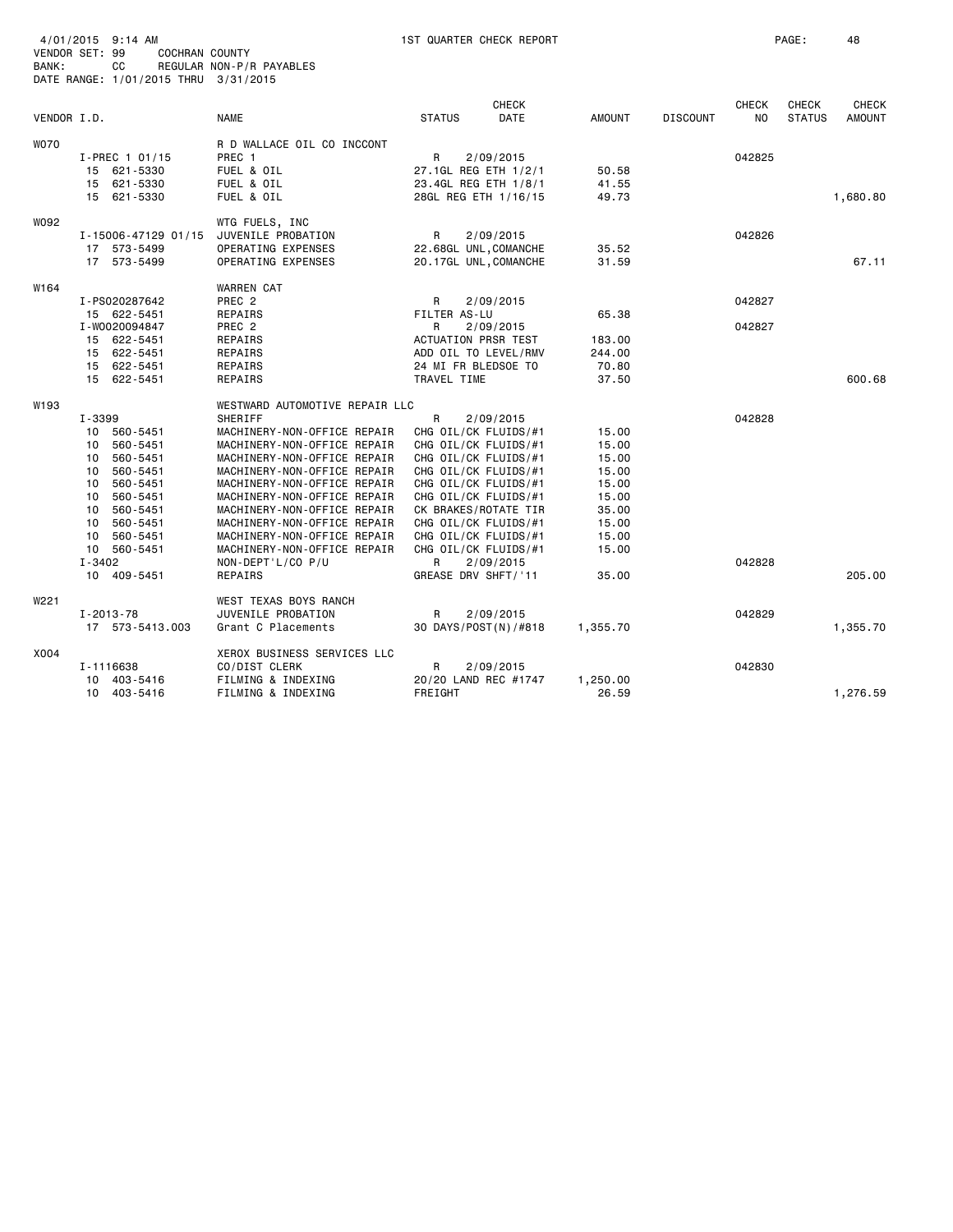| Y001<br>YELLOWHOUSE MACHINERY CO.<br>I-30987<br>PREC 1<br>R<br>2/09/2015<br>042831<br><b>SEAL</b><br>8.52<br>621-5451<br>REPAIRS<br>15<br>15<br>621-5451<br>REPAIRS<br>AIR FILTER<br>17.11<br>621-5451<br><b>FUEL FILTER</b><br>14.69<br>15<br>REPAIRS<br>REPAIRS<br><b>FILTER</b><br>56.52<br>15<br>621-5451<br>621-5451<br>REPAIRS<br>AIR FILTER<br>17.88<br>15<br>621-5451<br>REPAIRS<br><b>FILTER</b><br>46.83<br>15<br>621-5451<br>REPAIRS<br>FILTER ELEM<br>143.51<br>15<br>OIL FILTER<br>15<br>621-5451<br>REPAIRS<br>49.11<br>15<br>621-5451<br>REPAIRS<br>HYDRAULIC FILTER<br>145.86<br>OIL FILTER<br>15<br>621-5451<br>REPAIRS<br>15.19<br>15<br>621-5451<br>REPAIRS<br>FILTER ELEM<br>31.75<br>581.62<br>15<br>621-5451<br>REPAIRS<br><b>FILTER ELEM</b><br>34.65<br>AMAZON<br>LIBRARY<br>R<br>I-237701545708<br>2/26/2015<br>042864<br>BOY NOBODY<br>10 650-5590<br><b>BOOKS</b><br>12.96<br><b>BOOKS</b><br>I AM THE MISSION<br>13.88<br>10<br>650-5590<br>I DARE YOU NOT TO YA<br>10<br>650-5590<br><b>BOOKS</b><br>12.10<br>650-5590<br><b>BOOKS</b><br>NAT THE CAT'S SUNNY<br>12.99<br>10<br>650-5499<br>MISCELLANEOUS<br>2 GREAT NORTHERN POP<br>46.96<br>10<br>I-237702716631<br>LIBRARY<br>R<br>2/26/2015<br>042864<br>10<br>650-5590<br><b>BOOKS</b><br>THOSE WHO WISH ME DE<br>16.90<br><b>BOOKS</b><br><b>TORN AWAY</b><br>650-5590<br>14.07<br>10<br><b>BOOKS</b><br>SEE HOW SMALL: A NOVE<br>10<br>650-5590<br>15.30<br>650-5590<br><b>BOOKS</b><br><b>CHASING SHADOWS</b><br>10<br>14.04<br><b>BOOKS</b><br>THE HEADMISTRESS OF<br>10<br>650-5590<br>12.60<br>650-5590<br><b>BOOKS</b><br>INVADED (AN ALIENATE<br>12.72<br>10<br>I-237708262984<br>042864<br>LIBRARY<br>R<br>2/26/2015<br>650-5590<br><b>BOOKS</b><br>AMERICAN SNIPER YMOV<br>10<br>12.34<br>650-5590<br><b>BOOKS</b><br>THE NIGHTINGALE<br>10<br>18.05<br>10<br>650-5590<br><b>BOOKS</b><br>I WAS HERE<br>15.64<br>650-5590<br><b>BOOKS</b><br>SPIRIT ANIMALS BK 6:<br>10<br>11.04<br><b>GARDEN SPELLS</b><br>650-5590<br><b>BOOKS</b><br>12.00<br>10<br>650-5590<br><b>BOOKS</b><br>THE LETTERS: A NOVEL<br>11.09<br>10<br><b>BOOKS</b><br>THE CALLING: A NOVEL<br>10<br>650-5590<br>12.33<br>LOST LAKE: A NOVEL<br>10<br>650-5590<br><b>BOOKS</b><br>12.96<br><b>BOOKS</b><br>THE HEIRESS OF WINTE<br>10<br>650-5590<br>13.47<br>I AM PILGRIM:A THRIL<br>10<br>650-5590<br><b>BOOKS</b><br>17.07<br><b>BOOKS</b><br>THE GIRL ON THE TRAI<br>10<br>650-5590<br>16.60<br>10<br>650-5590<br><b>BOOKS</b><br><b>PATCH</b><br>12.60<br>I-237708455874<br>LIBRARY<br>R<br>2/26/2015<br>042864<br>THE SCAR BOYS<br>10 650-5590<br><b>BOOKS</b><br>11.37<br>R<br>I-254880447920<br>LIBRARY<br>2/26/2015<br>042864<br>THE PAYING GUESTS<br>8.99<br>10 650-5590<br><b>BOOKS</b><br>SHIPPING<br>10 650-5590<br><b>BOOKS</b><br>3.99<br>I-301882513112<br>LIBRARY<br>R<br>042864<br>2/26/2015 | VENDOR I.D. |  | <b>NAME</b> | <b>STATUS</b> | <b>CHECK</b><br>DATE | <b>AMOUNT</b> | <b>DISCOUNT</b> | <b>CHECK</b><br>N <sub>O</sub> | <b>CHECK</b><br><b>STATUS</b> | <b>CHECK</b><br><b>AMOUNT</b> |
|-------------------------------------------------------------------------------------------------------------------------------------------------------------------------------------------------------------------------------------------------------------------------------------------------------------------------------------------------------------------------------------------------------------------------------------------------------------------------------------------------------------------------------------------------------------------------------------------------------------------------------------------------------------------------------------------------------------------------------------------------------------------------------------------------------------------------------------------------------------------------------------------------------------------------------------------------------------------------------------------------------------------------------------------------------------------------------------------------------------------------------------------------------------------------------------------------------------------------------------------------------------------------------------------------------------------------------------------------------------------------------------------------------------------------------------------------------------------------------------------------------------------------------------------------------------------------------------------------------------------------------------------------------------------------------------------------------------------------------------------------------------------------------------------------------------------------------------------------------------------------------------------------------------------------------------------------------------------------------------------------------------------------------------------------------------------------------------------------------------------------------------------------------------------------------------------------------------------------------------------------------------------------------------------------------------------------------------------------------------------------------------------------------------------------------------------------------------------------------------------------------------------------------------------------------------------------------------------------------------------------------------------------------------------------------------------------------------------------------------------------------------------------------------------------------------------------------------------------------------------------------|-------------|--|-------------|---------------|----------------------|---------------|-----------------|--------------------------------|-------------------------------|-------------------------------|
|                                                                                                                                                                                                                                                                                                                                                                                                                                                                                                                                                                                                                                                                                                                                                                                                                                                                                                                                                                                                                                                                                                                                                                                                                                                                                                                                                                                                                                                                                                                                                                                                                                                                                                                                                                                                                                                                                                                                                                                                                                                                                                                                                                                                                                                                                                                                                                                                                                                                                                                                                                                                                                                                                                                                                                                                                                                                               |             |  |             |               |                      |               |                 |                                |                               |                               |
|                                                                                                                                                                                                                                                                                                                                                                                                                                                                                                                                                                                                                                                                                                                                                                                                                                                                                                                                                                                                                                                                                                                                                                                                                                                                                                                                                                                                                                                                                                                                                                                                                                                                                                                                                                                                                                                                                                                                                                                                                                                                                                                                                                                                                                                                                                                                                                                                                                                                                                                                                                                                                                                                                                                                                                                                                                                                               |             |  |             |               |                      |               |                 |                                |                               |                               |
|                                                                                                                                                                                                                                                                                                                                                                                                                                                                                                                                                                                                                                                                                                                                                                                                                                                                                                                                                                                                                                                                                                                                                                                                                                                                                                                                                                                                                                                                                                                                                                                                                                                                                                                                                                                                                                                                                                                                                                                                                                                                                                                                                                                                                                                                                                                                                                                                                                                                                                                                                                                                                                                                                                                                                                                                                                                                               |             |  |             |               |                      |               |                 |                                |                               |                               |
|                                                                                                                                                                                                                                                                                                                                                                                                                                                                                                                                                                                                                                                                                                                                                                                                                                                                                                                                                                                                                                                                                                                                                                                                                                                                                                                                                                                                                                                                                                                                                                                                                                                                                                                                                                                                                                                                                                                                                                                                                                                                                                                                                                                                                                                                                                                                                                                                                                                                                                                                                                                                                                                                                                                                                                                                                                                                               |             |  |             |               |                      |               |                 |                                |                               |                               |
|                                                                                                                                                                                                                                                                                                                                                                                                                                                                                                                                                                                                                                                                                                                                                                                                                                                                                                                                                                                                                                                                                                                                                                                                                                                                                                                                                                                                                                                                                                                                                                                                                                                                                                                                                                                                                                                                                                                                                                                                                                                                                                                                                                                                                                                                                                                                                                                                                                                                                                                                                                                                                                                                                                                                                                                                                                                                               |             |  |             |               |                      |               |                 |                                |                               |                               |
|                                                                                                                                                                                                                                                                                                                                                                                                                                                                                                                                                                                                                                                                                                                                                                                                                                                                                                                                                                                                                                                                                                                                                                                                                                                                                                                                                                                                                                                                                                                                                                                                                                                                                                                                                                                                                                                                                                                                                                                                                                                                                                                                                                                                                                                                                                                                                                                                                                                                                                                                                                                                                                                                                                                                                                                                                                                                               |             |  |             |               |                      |               |                 |                                |                               |                               |
|                                                                                                                                                                                                                                                                                                                                                                                                                                                                                                                                                                                                                                                                                                                                                                                                                                                                                                                                                                                                                                                                                                                                                                                                                                                                                                                                                                                                                                                                                                                                                                                                                                                                                                                                                                                                                                                                                                                                                                                                                                                                                                                                                                                                                                                                                                                                                                                                                                                                                                                                                                                                                                                                                                                                                                                                                                                                               |             |  |             |               |                      |               |                 |                                |                               |                               |
|                                                                                                                                                                                                                                                                                                                                                                                                                                                                                                                                                                                                                                                                                                                                                                                                                                                                                                                                                                                                                                                                                                                                                                                                                                                                                                                                                                                                                                                                                                                                                                                                                                                                                                                                                                                                                                                                                                                                                                                                                                                                                                                                                                                                                                                                                                                                                                                                                                                                                                                                                                                                                                                                                                                                                                                                                                                                               |             |  |             |               |                      |               |                 |                                |                               |                               |
|                                                                                                                                                                                                                                                                                                                                                                                                                                                                                                                                                                                                                                                                                                                                                                                                                                                                                                                                                                                                                                                                                                                                                                                                                                                                                                                                                                                                                                                                                                                                                                                                                                                                                                                                                                                                                                                                                                                                                                                                                                                                                                                                                                                                                                                                                                                                                                                                                                                                                                                                                                                                                                                                                                                                                                                                                                                                               |             |  |             |               |                      |               |                 |                                |                               |                               |
|                                                                                                                                                                                                                                                                                                                                                                                                                                                                                                                                                                                                                                                                                                                                                                                                                                                                                                                                                                                                                                                                                                                                                                                                                                                                                                                                                                                                                                                                                                                                                                                                                                                                                                                                                                                                                                                                                                                                                                                                                                                                                                                                                                                                                                                                                                                                                                                                                                                                                                                                                                                                                                                                                                                                                                                                                                                                               |             |  |             |               |                      |               |                 |                                |                               |                               |
|                                                                                                                                                                                                                                                                                                                                                                                                                                                                                                                                                                                                                                                                                                                                                                                                                                                                                                                                                                                                                                                                                                                                                                                                                                                                                                                                                                                                                                                                                                                                                                                                                                                                                                                                                                                                                                                                                                                                                                                                                                                                                                                                                                                                                                                                                                                                                                                                                                                                                                                                                                                                                                                                                                                                                                                                                                                                               |             |  |             |               |                      |               |                 |                                |                               |                               |
|                                                                                                                                                                                                                                                                                                                                                                                                                                                                                                                                                                                                                                                                                                                                                                                                                                                                                                                                                                                                                                                                                                                                                                                                                                                                                                                                                                                                                                                                                                                                                                                                                                                                                                                                                                                                                                                                                                                                                                                                                                                                                                                                                                                                                                                                                                                                                                                                                                                                                                                                                                                                                                                                                                                                                                                                                                                                               |             |  |             |               |                      |               |                 |                                |                               |                               |
|                                                                                                                                                                                                                                                                                                                                                                                                                                                                                                                                                                                                                                                                                                                                                                                                                                                                                                                                                                                                                                                                                                                                                                                                                                                                                                                                                                                                                                                                                                                                                                                                                                                                                                                                                                                                                                                                                                                                                                                                                                                                                                                                                                                                                                                                                                                                                                                                                                                                                                                                                                                                                                                                                                                                                                                                                                                                               |             |  |             |               |                      |               |                 |                                |                               |                               |
|                                                                                                                                                                                                                                                                                                                                                                                                                                                                                                                                                                                                                                                                                                                                                                                                                                                                                                                                                                                                                                                                                                                                                                                                                                                                                                                                                                                                                                                                                                                                                                                                                                                                                                                                                                                                                                                                                                                                                                                                                                                                                                                                                                                                                                                                                                                                                                                                                                                                                                                                                                                                                                                                                                                                                                                                                                                                               |             |  |             |               |                      |               |                 |                                |                               |                               |
|                                                                                                                                                                                                                                                                                                                                                                                                                                                                                                                                                                                                                                                                                                                                                                                                                                                                                                                                                                                                                                                                                                                                                                                                                                                                                                                                                                                                                                                                                                                                                                                                                                                                                                                                                                                                                                                                                                                                                                                                                                                                                                                                                                                                                                                                                                                                                                                                                                                                                                                                                                                                                                                                                                                                                                                                                                                                               |             |  |             |               |                      |               |                 |                                |                               |                               |
|                                                                                                                                                                                                                                                                                                                                                                                                                                                                                                                                                                                                                                                                                                                                                                                                                                                                                                                                                                                                                                                                                                                                                                                                                                                                                                                                                                                                                                                                                                                                                                                                                                                                                                                                                                                                                                                                                                                                                                                                                                                                                                                                                                                                                                                                                                                                                                                                                                                                                                                                                                                                                                                                                                                                                                                                                                                                               | A178        |  |             |               |                      |               |                 |                                |                               |                               |
|                                                                                                                                                                                                                                                                                                                                                                                                                                                                                                                                                                                                                                                                                                                                                                                                                                                                                                                                                                                                                                                                                                                                                                                                                                                                                                                                                                                                                                                                                                                                                                                                                                                                                                                                                                                                                                                                                                                                                                                                                                                                                                                                                                                                                                                                                                                                                                                                                                                                                                                                                                                                                                                                                                                                                                                                                                                                               |             |  |             |               |                      |               |                 |                                |                               |                               |
|                                                                                                                                                                                                                                                                                                                                                                                                                                                                                                                                                                                                                                                                                                                                                                                                                                                                                                                                                                                                                                                                                                                                                                                                                                                                                                                                                                                                                                                                                                                                                                                                                                                                                                                                                                                                                                                                                                                                                                                                                                                                                                                                                                                                                                                                                                                                                                                                                                                                                                                                                                                                                                                                                                                                                                                                                                                                               |             |  |             |               |                      |               |                 |                                |                               |                               |
|                                                                                                                                                                                                                                                                                                                                                                                                                                                                                                                                                                                                                                                                                                                                                                                                                                                                                                                                                                                                                                                                                                                                                                                                                                                                                                                                                                                                                                                                                                                                                                                                                                                                                                                                                                                                                                                                                                                                                                                                                                                                                                                                                                                                                                                                                                                                                                                                                                                                                                                                                                                                                                                                                                                                                                                                                                                                               |             |  |             |               |                      |               |                 |                                |                               |                               |
|                                                                                                                                                                                                                                                                                                                                                                                                                                                                                                                                                                                                                                                                                                                                                                                                                                                                                                                                                                                                                                                                                                                                                                                                                                                                                                                                                                                                                                                                                                                                                                                                                                                                                                                                                                                                                                                                                                                                                                                                                                                                                                                                                                                                                                                                                                                                                                                                                                                                                                                                                                                                                                                                                                                                                                                                                                                                               |             |  |             |               |                      |               |                 |                                |                               |                               |
|                                                                                                                                                                                                                                                                                                                                                                                                                                                                                                                                                                                                                                                                                                                                                                                                                                                                                                                                                                                                                                                                                                                                                                                                                                                                                                                                                                                                                                                                                                                                                                                                                                                                                                                                                                                                                                                                                                                                                                                                                                                                                                                                                                                                                                                                                                                                                                                                                                                                                                                                                                                                                                                                                                                                                                                                                                                                               |             |  |             |               |                      |               |                 |                                |                               |                               |
|                                                                                                                                                                                                                                                                                                                                                                                                                                                                                                                                                                                                                                                                                                                                                                                                                                                                                                                                                                                                                                                                                                                                                                                                                                                                                                                                                                                                                                                                                                                                                                                                                                                                                                                                                                                                                                                                                                                                                                                                                                                                                                                                                                                                                                                                                                                                                                                                                                                                                                                                                                                                                                                                                                                                                                                                                                                                               |             |  |             |               |                      |               |                 |                                |                               |                               |
|                                                                                                                                                                                                                                                                                                                                                                                                                                                                                                                                                                                                                                                                                                                                                                                                                                                                                                                                                                                                                                                                                                                                                                                                                                                                                                                                                                                                                                                                                                                                                                                                                                                                                                                                                                                                                                                                                                                                                                                                                                                                                                                                                                                                                                                                                                                                                                                                                                                                                                                                                                                                                                                                                                                                                                                                                                                                               |             |  |             |               |                      |               |                 |                                |                               |                               |
|                                                                                                                                                                                                                                                                                                                                                                                                                                                                                                                                                                                                                                                                                                                                                                                                                                                                                                                                                                                                                                                                                                                                                                                                                                                                                                                                                                                                                                                                                                                                                                                                                                                                                                                                                                                                                                                                                                                                                                                                                                                                                                                                                                                                                                                                                                                                                                                                                                                                                                                                                                                                                                                                                                                                                                                                                                                                               |             |  |             |               |                      |               |                 |                                |                               |                               |
|                                                                                                                                                                                                                                                                                                                                                                                                                                                                                                                                                                                                                                                                                                                                                                                                                                                                                                                                                                                                                                                                                                                                                                                                                                                                                                                                                                                                                                                                                                                                                                                                                                                                                                                                                                                                                                                                                                                                                                                                                                                                                                                                                                                                                                                                                                                                                                                                                                                                                                                                                                                                                                                                                                                                                                                                                                                                               |             |  |             |               |                      |               |                 |                                |                               |                               |
|                                                                                                                                                                                                                                                                                                                                                                                                                                                                                                                                                                                                                                                                                                                                                                                                                                                                                                                                                                                                                                                                                                                                                                                                                                                                                                                                                                                                                                                                                                                                                                                                                                                                                                                                                                                                                                                                                                                                                                                                                                                                                                                                                                                                                                                                                                                                                                                                                                                                                                                                                                                                                                                                                                                                                                                                                                                                               |             |  |             |               |                      |               |                 |                                |                               |                               |
|                                                                                                                                                                                                                                                                                                                                                                                                                                                                                                                                                                                                                                                                                                                                                                                                                                                                                                                                                                                                                                                                                                                                                                                                                                                                                                                                                                                                                                                                                                                                                                                                                                                                                                                                                                                                                                                                                                                                                                                                                                                                                                                                                                                                                                                                                                                                                                                                                                                                                                                                                                                                                                                                                                                                                                                                                                                                               |             |  |             |               |                      |               |                 |                                |                               |                               |
|                                                                                                                                                                                                                                                                                                                                                                                                                                                                                                                                                                                                                                                                                                                                                                                                                                                                                                                                                                                                                                                                                                                                                                                                                                                                                                                                                                                                                                                                                                                                                                                                                                                                                                                                                                                                                                                                                                                                                                                                                                                                                                                                                                                                                                                                                                                                                                                                                                                                                                                                                                                                                                                                                                                                                                                                                                                                               |             |  |             |               |                      |               |                 |                                |                               |                               |
|                                                                                                                                                                                                                                                                                                                                                                                                                                                                                                                                                                                                                                                                                                                                                                                                                                                                                                                                                                                                                                                                                                                                                                                                                                                                                                                                                                                                                                                                                                                                                                                                                                                                                                                                                                                                                                                                                                                                                                                                                                                                                                                                                                                                                                                                                                                                                                                                                                                                                                                                                                                                                                                                                                                                                                                                                                                                               |             |  |             |               |                      |               |                 |                                |                               |                               |
|                                                                                                                                                                                                                                                                                                                                                                                                                                                                                                                                                                                                                                                                                                                                                                                                                                                                                                                                                                                                                                                                                                                                                                                                                                                                                                                                                                                                                                                                                                                                                                                                                                                                                                                                                                                                                                                                                                                                                                                                                                                                                                                                                                                                                                                                                                                                                                                                                                                                                                                                                                                                                                                                                                                                                                                                                                                                               |             |  |             |               |                      |               |                 |                                |                               |                               |
|                                                                                                                                                                                                                                                                                                                                                                                                                                                                                                                                                                                                                                                                                                                                                                                                                                                                                                                                                                                                                                                                                                                                                                                                                                                                                                                                                                                                                                                                                                                                                                                                                                                                                                                                                                                                                                                                                                                                                                                                                                                                                                                                                                                                                                                                                                                                                                                                                                                                                                                                                                                                                                                                                                                                                                                                                                                                               |             |  |             |               |                      |               |                 |                                |                               |                               |
|                                                                                                                                                                                                                                                                                                                                                                                                                                                                                                                                                                                                                                                                                                                                                                                                                                                                                                                                                                                                                                                                                                                                                                                                                                                                                                                                                                                                                                                                                                                                                                                                                                                                                                                                                                                                                                                                                                                                                                                                                                                                                                                                                                                                                                                                                                                                                                                                                                                                                                                                                                                                                                                                                                                                                                                                                                                                               |             |  |             |               |                      |               |                 |                                |                               |                               |
|                                                                                                                                                                                                                                                                                                                                                                                                                                                                                                                                                                                                                                                                                                                                                                                                                                                                                                                                                                                                                                                                                                                                                                                                                                                                                                                                                                                                                                                                                                                                                                                                                                                                                                                                                                                                                                                                                                                                                                                                                                                                                                                                                                                                                                                                                                                                                                                                                                                                                                                                                                                                                                                                                                                                                                                                                                                                               |             |  |             |               |                      |               |                 |                                |                               |                               |
|                                                                                                                                                                                                                                                                                                                                                                                                                                                                                                                                                                                                                                                                                                                                                                                                                                                                                                                                                                                                                                                                                                                                                                                                                                                                                                                                                                                                                                                                                                                                                                                                                                                                                                                                                                                                                                                                                                                                                                                                                                                                                                                                                                                                                                                                                                                                                                                                                                                                                                                                                                                                                                                                                                                                                                                                                                                                               |             |  |             |               |                      |               |                 |                                |                               |                               |
|                                                                                                                                                                                                                                                                                                                                                                                                                                                                                                                                                                                                                                                                                                                                                                                                                                                                                                                                                                                                                                                                                                                                                                                                                                                                                                                                                                                                                                                                                                                                                                                                                                                                                                                                                                                                                                                                                                                                                                                                                                                                                                                                                                                                                                                                                                                                                                                                                                                                                                                                                                                                                                                                                                                                                                                                                                                                               |             |  |             |               |                      |               |                 |                                |                               |                               |
|                                                                                                                                                                                                                                                                                                                                                                                                                                                                                                                                                                                                                                                                                                                                                                                                                                                                                                                                                                                                                                                                                                                                                                                                                                                                                                                                                                                                                                                                                                                                                                                                                                                                                                                                                                                                                                                                                                                                                                                                                                                                                                                                                                                                                                                                                                                                                                                                                                                                                                                                                                                                                                                                                                                                                                                                                                                                               |             |  |             |               |                      |               |                 |                                |                               |                               |
|                                                                                                                                                                                                                                                                                                                                                                                                                                                                                                                                                                                                                                                                                                                                                                                                                                                                                                                                                                                                                                                                                                                                                                                                                                                                                                                                                                                                                                                                                                                                                                                                                                                                                                                                                                                                                                                                                                                                                                                                                                                                                                                                                                                                                                                                                                                                                                                                                                                                                                                                                                                                                                                                                                                                                                                                                                                                               |             |  |             |               |                      |               |                 |                                |                               |                               |
|                                                                                                                                                                                                                                                                                                                                                                                                                                                                                                                                                                                                                                                                                                                                                                                                                                                                                                                                                                                                                                                                                                                                                                                                                                                                                                                                                                                                                                                                                                                                                                                                                                                                                                                                                                                                                                                                                                                                                                                                                                                                                                                                                                                                                                                                                                                                                                                                                                                                                                                                                                                                                                                                                                                                                                                                                                                                               |             |  |             |               |                      |               |                 |                                |                               |                               |
|                                                                                                                                                                                                                                                                                                                                                                                                                                                                                                                                                                                                                                                                                                                                                                                                                                                                                                                                                                                                                                                                                                                                                                                                                                                                                                                                                                                                                                                                                                                                                                                                                                                                                                                                                                                                                                                                                                                                                                                                                                                                                                                                                                                                                                                                                                                                                                                                                                                                                                                                                                                                                                                                                                                                                                                                                                                                               |             |  |             |               |                      |               |                 |                                |                               |                               |
|                                                                                                                                                                                                                                                                                                                                                                                                                                                                                                                                                                                                                                                                                                                                                                                                                                                                                                                                                                                                                                                                                                                                                                                                                                                                                                                                                                                                                                                                                                                                                                                                                                                                                                                                                                                                                                                                                                                                                                                                                                                                                                                                                                                                                                                                                                                                                                                                                                                                                                                                                                                                                                                                                                                                                                                                                                                                               |             |  |             |               |                      |               |                 |                                |                               |                               |
|                                                                                                                                                                                                                                                                                                                                                                                                                                                                                                                                                                                                                                                                                                                                                                                                                                                                                                                                                                                                                                                                                                                                                                                                                                                                                                                                                                                                                                                                                                                                                                                                                                                                                                                                                                                                                                                                                                                                                                                                                                                                                                                                                                                                                                                                                                                                                                                                                                                                                                                                                                                                                                                                                                                                                                                                                                                                               |             |  |             |               |                      |               |                 |                                |                               |                               |
|                                                                                                                                                                                                                                                                                                                                                                                                                                                                                                                                                                                                                                                                                                                                                                                                                                                                                                                                                                                                                                                                                                                                                                                                                                                                                                                                                                                                                                                                                                                                                                                                                                                                                                                                                                                                                                                                                                                                                                                                                                                                                                                                                                                                                                                                                                                                                                                                                                                                                                                                                                                                                                                                                                                                                                                                                                                                               |             |  |             |               |                      |               |                 |                                |                               |                               |
|                                                                                                                                                                                                                                                                                                                                                                                                                                                                                                                                                                                                                                                                                                                                                                                                                                                                                                                                                                                                                                                                                                                                                                                                                                                                                                                                                                                                                                                                                                                                                                                                                                                                                                                                                                                                                                                                                                                                                                                                                                                                                                                                                                                                                                                                                                                                                                                                                                                                                                                                                                                                                                                                                                                                                                                                                                                                               |             |  |             |               |                      |               |                 |                                |                               |                               |
|                                                                                                                                                                                                                                                                                                                                                                                                                                                                                                                                                                                                                                                                                                                                                                                                                                                                                                                                                                                                                                                                                                                                                                                                                                                                                                                                                                                                                                                                                                                                                                                                                                                                                                                                                                                                                                                                                                                                                                                                                                                                                                                                                                                                                                                                                                                                                                                                                                                                                                                                                                                                                                                                                                                                                                                                                                                                               |             |  |             |               |                      |               |                 |                                |                               |                               |
|                                                                                                                                                                                                                                                                                                                                                                                                                                                                                                                                                                                                                                                                                                                                                                                                                                                                                                                                                                                                                                                                                                                                                                                                                                                                                                                                                                                                                                                                                                                                                                                                                                                                                                                                                                                                                                                                                                                                                                                                                                                                                                                                                                                                                                                                                                                                                                                                                                                                                                                                                                                                                                                                                                                                                                                                                                                                               |             |  |             |               |                      |               |                 |                                |                               |                               |
|                                                                                                                                                                                                                                                                                                                                                                                                                                                                                                                                                                                                                                                                                                                                                                                                                                                                                                                                                                                                                                                                                                                                                                                                                                                                                                                                                                                                                                                                                                                                                                                                                                                                                                                                                                                                                                                                                                                                                                                                                                                                                                                                                                                                                                                                                                                                                                                                                                                                                                                                                                                                                                                                                                                                                                                                                                                                               |             |  |             |               |                      |               |                 |                                |                               |                               |
|                                                                                                                                                                                                                                                                                                                                                                                                                                                                                                                                                                                                                                                                                                                                                                                                                                                                                                                                                                                                                                                                                                                                                                                                                                                                                                                                                                                                                                                                                                                                                                                                                                                                                                                                                                                                                                                                                                                                                                                                                                                                                                                                                                                                                                                                                                                                                                                                                                                                                                                                                                                                                                                                                                                                                                                                                                                                               |             |  |             |               |                      |               |                 |                                |                               |                               |
|                                                                                                                                                                                                                                                                                                                                                                                                                                                                                                                                                                                                                                                                                                                                                                                                                                                                                                                                                                                                                                                                                                                                                                                                                                                                                                                                                                                                                                                                                                                                                                                                                                                                                                                                                                                                                                                                                                                                                                                                                                                                                                                                                                                                                                                                                                                                                                                                                                                                                                                                                                                                                                                                                                                                                                                                                                                                               |             |  |             |               |                      |               |                 |                                |                               |                               |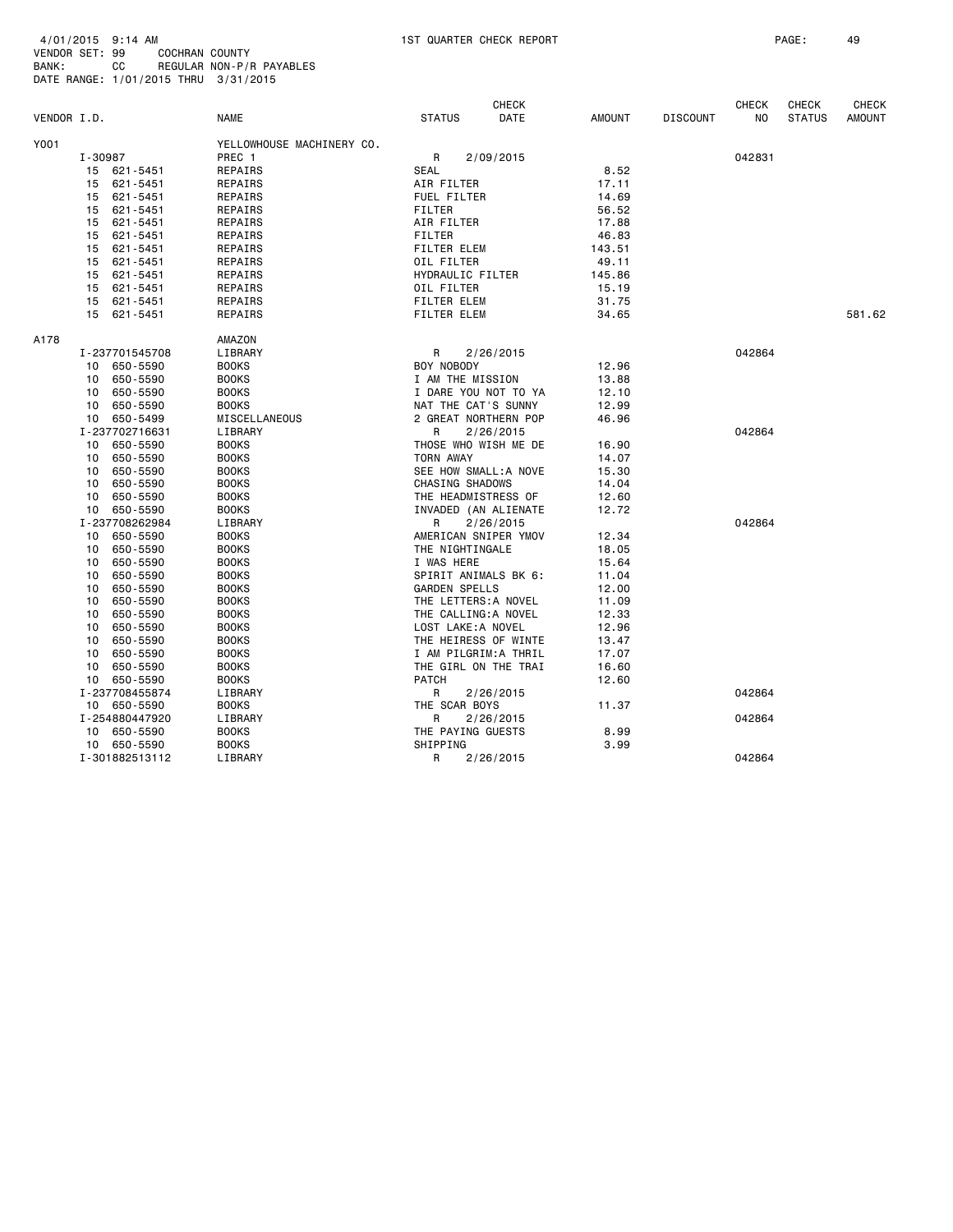| 4/01/2015 9:14 AM                    |     |                |                          |
|--------------------------------------|-----|----------------|--------------------------|
| VENDOR SET: 99                       |     | COCHRAN COUNTY |                          |
| BANK :                               | CC. |                | REGULAR NON-P/R PAYABLES |
| DATE RANGE: 1/01/2015 THRU 3/31/2015 |     |                |                          |

| VENDOR I.D. |                                                                   | <b>NAME</b>                                                                                         | <b>STATUS</b>                                                           | <b>CHECK</b><br>DATE | <b>AMOUNT</b>            | <b>DISCOUNT</b> | <b>CHECK</b><br>NO. | <b>CHECK</b><br><b>STATUS</b> | <b>CHECK</b><br><b>AMOUNT</b> |
|-------------|-------------------------------------------------------------------|-----------------------------------------------------------------------------------------------------|-------------------------------------------------------------------------|----------------------|--------------------------|-----------------|---------------------|-------------------------------|-------------------------------|
|             |                                                                   |                                                                                                     |                                                                         |                      |                          |                 |                     |                               |                               |
| A178        | I-301882513112<br>10 650-5590<br>650-5590<br>10                   | CONT<br>AMAZON<br>LIBRARY<br><b>BOOKS</b><br><b>BOOKS</b>                                           | R<br>LLAMA LLAMA I LOVE Y<br>THE ESCAPE                                 | 2/26/2015            | 5.09<br>17.45            |                 | 042864              |                               |                               |
|             | 10 650-5590<br>10 650-5590<br>I-301883641525<br>10 650-5590       | <b>BOOKS</b><br><b>BOOKS</b><br>LIBRARY/SHERIFF<br><b>BOOKS</b>                                     | HEIDI HECKELBECK IS<br>THE STORIED LIFE OF<br>R<br>CATHOLOCISM FOR DUMM | 2/26/2015            | 5.37<br>9.45<br>16.57    |                 | 042864              |                               |                               |
|             | 10 560-5334<br>I-301886686502<br>10 650-5590                      | OTHER SUPPLIES<br>LIBRARY<br><b>BOOKS</b>                                                           | RUBBERMAID COMMERCIA<br>R<br>GOING BOVINE                               | 2/26/2015            | 153.14<br>9.89           |                 | 042864              |                               |                               |
|             | 10 650-5590                                                       | <b>BOOKS</b>                                                                                        | WAKE ME UP:LOVE AND                                                     |                      | 13.56                    |                 |                     |                               | 604.58                        |
| B026        | $I - 020515$<br>15 623-5440                                       | BLEDSOE WATER SUPPLY CORP<br>PREC <sub>3</sub><br>UTILITIES                                         | R<br>WATER BILL DATED 2/5                                               | 2/26/2015            | 20.10                    |                 | 042865              |                               | 20.10                         |
| C015        | I-FEB '15 INSTLMT<br>10 663-5418                                  | COCHRAN COUNTY SENIOR<br>SENIOR CITIZENS<br>SENIOR CITIZENS CONTRACT                                | R.<br>FEB 2015                                                          | 2/26/2015            | 6,250.00                 |                 | 042866              |                               | 6,250.00                      |
| C018        | I-2015 DUES<br>15 610-5481                                        | COCHRAN CO. FARM BUREAU<br>COMMISSIONERS COURT<br>DUES AND REGISTRATION                             | R<br>FARM BUREAU DUES 201                                               | 2/26/2015            | 40.00                    |                 | 042867              |                               | 40.00                         |
| C340        | I-S0P003482<br>10 409-5411                                        | COUNTY INFORMATION RESOURCE AG<br>NON-DEPT'L<br>MAINTENANCE CONTRACTS                               | R<br>WEB HOSTING 2015                                                   | 2/26/2015            | 550.00                   |                 | 042868              |                               |                               |
|             | 10 409-5411<br>I-S0P003547<br>10 409-5420                         | MAINTENANCE CONTRACTS<br>NON-DEPT'L<br>TELECOMMUNICATIONS                                           | WEBSITE MAINTENANCE<br>R<br>20 EMAIL ACCTS/JAN15                        | 2/26/2015            | 500.00<br>40.00          |                 | 042868              |                               | 1,090.00                      |
| D039        | I-209<br>10 403-5451                                              | TERRY DUVALL dba<br><b>CLERK</b><br>REPAIRS                                                         | R<br>CLN-UP PC/RMV ADWARE                                               | 2/26/2015            | 90.00                    |                 | 042869              |                               | 90.00                         |
| D048        | I-IN25597<br>10 650-5411                                          | DATA-LINE OFFICE SYSTEMS<br>LIBRARY<br>MAINTENANCE CONTRACTS                                        | R<br>COPIER MAINT 3/8-4/7                                               | 2/26/2015            | 37.50                    |                 | 042870              |                               |                               |
|             | 10 650-5411                                                       | MAINTENANCE CONTRACTS                                                                               | 409 COLOR COPIES                                                        |                      | 40.90                    |                 |                     |                               | 78.40                         |
| D182        | $I - 02/12/15$<br>10 560-5427<br>560-5427<br>10<br>560-5427<br>10 | RYAN HEATH DAVIS<br>SHERIFF<br>CONTINUING EDUCATION<br>CONTINUING EDUCATION<br>CONTINUING EDUCATION | R<br>436 MI TO/FR ABILENE<br>MEALS 2/4-5/15<br>MOTEL 2/4/15             | 2/26/2015            | 250.70<br>23.55<br>65.00 |                 | 042871              |                               |                               |
|             | 10 560-5427                                                       | CONTINUING EDUCATION                                                                                | LODGING TAX                                                             |                      | 9.75                     |                 |                     |                               | 349,00                        |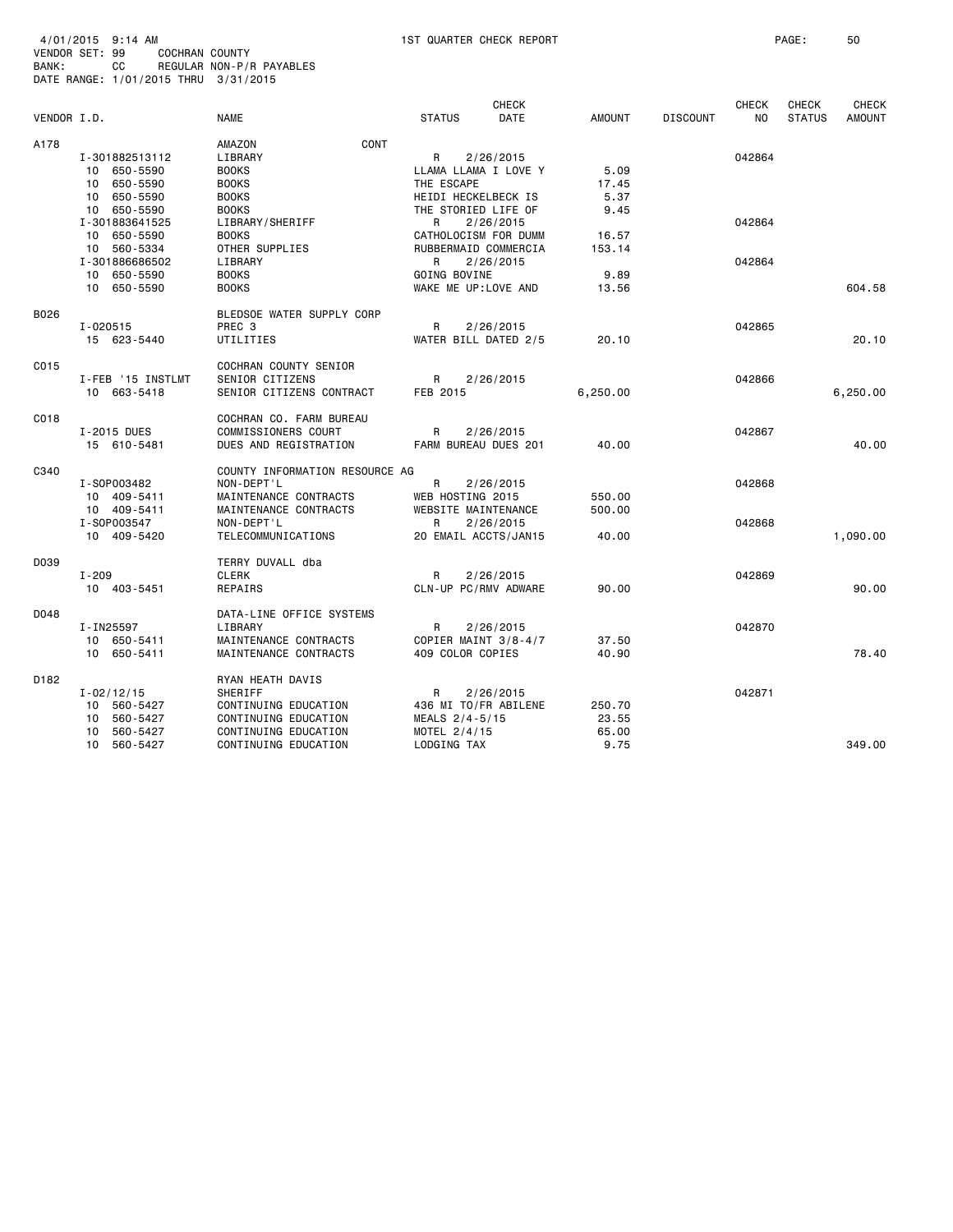| BANK:       | 4/01/2015 9:14 AM<br>VENDOR SET: 99<br><b>COCHRAN COUNTY</b><br>СC<br>DATE RANGE: 1/01/2015 THRU 3/31/2015                          | REGULAR NON-P/R PAYABLES                                                                                                                           | 1ST QUARTER CHECK REPORT                                                                                                             |                             |                                                             |                 |                                | PAGE:                         | 51                            |
|-------------|-------------------------------------------------------------------------------------------------------------------------------------|----------------------------------------------------------------------------------------------------------------------------------------------------|--------------------------------------------------------------------------------------------------------------------------------------|-----------------------------|-------------------------------------------------------------|-----------------|--------------------------------|-------------------------------|-------------------------------|
| VENDOR I.D. |                                                                                                                                     | <b>NAME</b>                                                                                                                                        | <b>STATUS</b>                                                                                                                        | <b>CHECK</b><br><b>DATE</b> | <b>AMOUNT</b>                                               | <b>DISCOUNT</b> | <b>CHECK</b><br>N <sub>O</sub> | <b>CHECK</b><br><b>STATUS</b> | <b>CHECK</b><br><b>AMOUNT</b> |
| E057        | I-920283 2015-16<br>10 490-5411<br>10 490-5411<br>10 490-5411                                                                       | ELECTION SYSTEMS & SOFTWARE<br><b>ELECTIONS</b><br>MAINTENANCE CONTRACTS<br>MAINTENANCE CONTRACTS<br>MAINTENANCE CONTRACTS                         | R<br>2 FRMWR USAGE AGRMT-<br>2 GOLD HDW MTC/SPRT-<br>$5/1/15 - 4/30/16$                                                              | 2/26/2015                   | 120.00<br>390.00                                            |                 | 042872                         |                               | 510.00                        |
| G031        | I-9657332095<br>10 516-5332                                                                                                         | GRAINGER<br><b>CEMETERY</b><br>CUSTODIAL SUPPLIES                                                                                                  | R<br>MOLE BAIT 12/PK                                                                                                                 | 2/26/2015                   | 31.49                                                       |                 | 042873                         |                               | 31.49                         |
| G249        | I-201314248<br>17 573-5413.003                                                                                                      | GULF COAST TRADES CENTER<br>JUVENILE PROBATION<br>Grant C Placements                                                                               | R<br>31 DAYS/POST(N) #819                                                                                                            | 2/26/2015                   | 3,193.93                                                    |                 | 042874                         |                               | 3,193.93                      |
| H301        | $I - 020515$ #814<br>17 573-5413.003                                                                                                | HAYS COUNTY TREASURER<br>JUVENILE PROBATION<br>Grant C Placements                                                                                  | R<br>31 DAYS/POST(S) #814                                                                                                            | 2/26/2015                   | 3,255.00                                                    |                 | 042875                         |                               | 3,255.00                      |
| I019        | I-PREC 1 FEB15<br>15 621-5356                                                                                                       | LARRY IVINS<br>PREC <sub>1</sub><br>ROAD MATERIALS & SUPPLIES                                                                                      | R<br>48 BELLY DUMPS CALIC                                                                                                            | 2/26/2015                   | 1,920.00                                                    |                 | 042876                         |                               | 1,920.00                      |
| J049        | I-LOCAL MATCH 02/15<br>10 571-5472                                                                                                  | JUVENILE PROBATION FUND<br>JUVENILE PROBATION<br>LOCAL SUPPORT-JUV BOARD                                                                           | R<br>LOCAL FUNDS MATCH FE                                                                                                            | 2/26/2015                   | 7,750.00                                                    |                 | 042877                         |                               | 7,750.00                      |
| J057        | I-264642<br>10 650-5590<br>650-5590<br>10<br>650-5590<br>10<br>650-5590<br>10<br>650-5590<br>10<br>650-5590<br>10<br>650-5590<br>10 | MT LIBRARY SERVICES dba<br>LIBRARY<br><b>BOOKS</b><br><b>BOOKS</b><br><b>BOOKS</b><br><b>BOOKS</b><br><b>BOOKS</b><br><b>BOOKS</b><br><b>BOOKS</b> | R<br>INTERMEDIATE RDRS/3<br>UPPR ELEM, JR HI<br>FANTASY/SCI FI HIGH<br>INDEP RDRS<br>KINDER<br>MATURE YOUNG ADULTS<br>YOUNG ADULTS Y | 2/26/2015                   | 45.75<br>45.75<br>49.50<br>42.75<br>45.75<br>45.75<br>45.75 |                 | 042878                         |                               | 321.00                        |
| J074        | I-ACCT CONT ED<br>10 499-5427                                                                                                       | TREVA JACKSON, TAX ASSESSOR/CO<br>TAX A/C<br>CONTINUING EDUCATION                                                                                  | R<br>ONLINE COURSE/ACCTIN                                                                                                            | 2/26/2015                   | 45.00                                                       |                 | 042879                         |                               | 45.00                         |
| J082        | I-265192<br>15 621-5451<br>15 621-5451<br>15 621-5451                                                                               | JOHN DEERE FINANCIAL<br>PREC 1<br>REPAIRS<br>REPAIRS<br>REPAIRS                                                                                    | R<br>FILTER ELEM<br><b>FILTER ELEM</b><br>OIL FILTER                                                                                 | 2/26/2015                   | 49.59<br>41.09<br>13.33                                     |                 | 042880                         |                               | 104.01                        |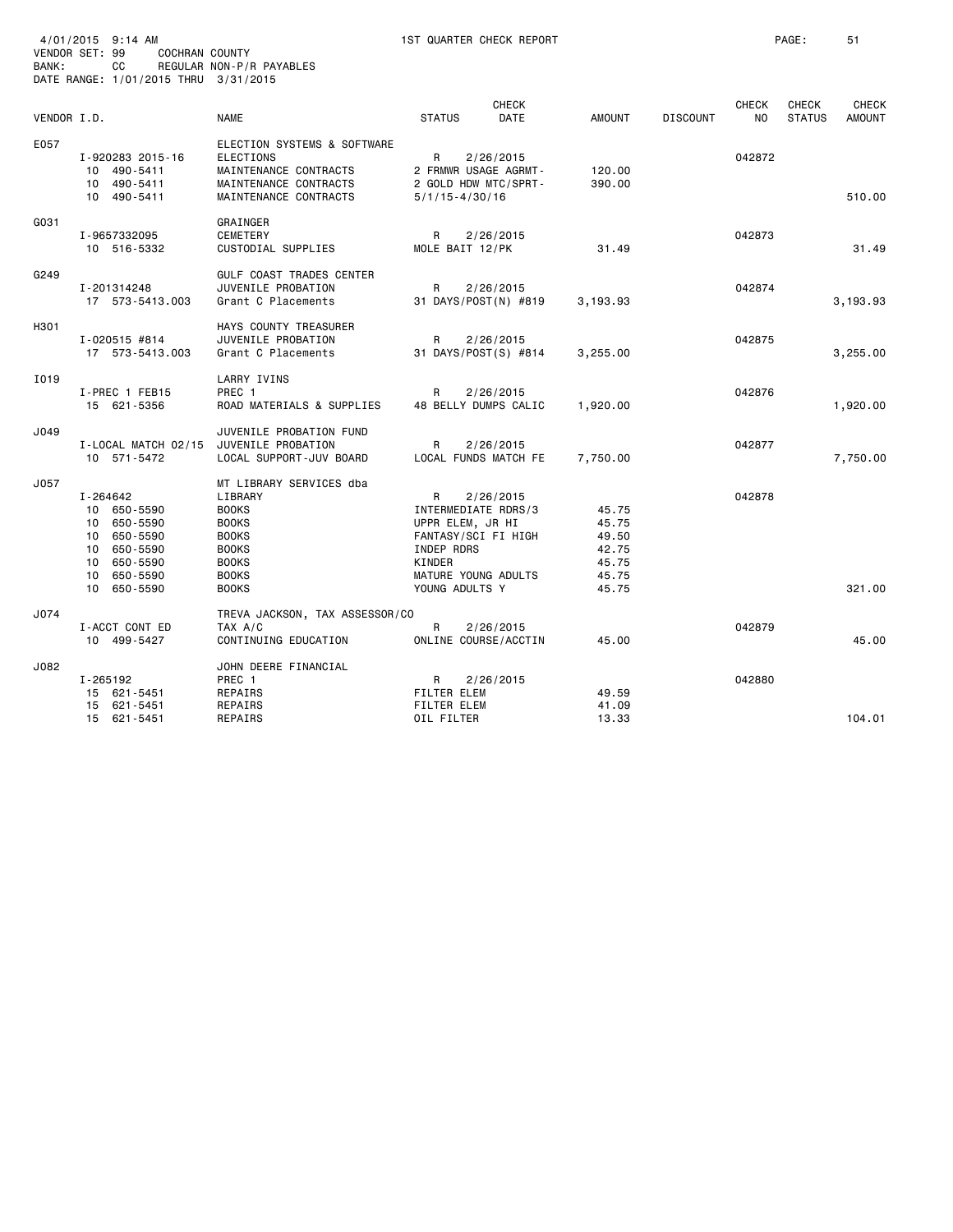| BANK:            | 4/01/2015 9:14 AM<br>VENDOR SET: 99<br>COCHRAN COUNTY<br>CС<br>DATE RANGE: 1/01/2015 THRU 3/31/2015 | REGULAR NON-P/R PAYABLES       |                           | 1ST QUARTER CHECK REPORT    |          |                 |                         | PAGE:                         | 52                            |
|------------------|-----------------------------------------------------------------------------------------------------|--------------------------------|---------------------------|-----------------------------|----------|-----------------|-------------------------|-------------------------------|-------------------------------|
| VENDOR I.D.      |                                                                                                     | <b>NAME</b>                    | <b>STATUS</b>             | <b>CHECK</b><br><b>DATE</b> | AMOUNT   | <b>DISCOUNT</b> | CHECK<br>N <sub>O</sub> | <b>CHECK</b><br><b>STATUS</b> | <b>CHECK</b><br><b>AMOUNT</b> |
|                  |                                                                                                     |                                |                           |                             |          |                 |                         |                               |                               |
| L057             |                                                                                                     | L KENLEY, dba                  |                           |                             |          |                 |                         |                               |                               |
|                  | $I - 6858$<br>15 624-5571                                                                           | PREC 4<br>CAPITAL OUTLAY       | R<br>REFLECTIVE SIGNS, C4 | 2/26/2015                   | 65.00    |                 | 042881                  |                               | 65,00                         |
|                  |                                                                                                     |                                |                           |                             |          |                 |                         |                               |                               |
| L <sub>161</sub> |                                                                                                     | LUBBOCK TRUCK SALES, INC.      |                           |                             |          |                 |                         |                               |                               |
|                  | C-P270023                                                                                           | PREC 1                         | R                         | 2/26/2015                   |          |                 | 042882                  |                               |                               |
|                  | 15 621-5451                                                                                         | REPAIRS                        | RET PUMP 4954880RX, I     |                             | 850.00CR |                 |                         |                               |                               |
|                  | 15 621-5451                                                                                         | REPAIRS                        | CR FREIGHT                |                             | 23.80CR  |                 |                         |                               |                               |
|                  | C-P270024                                                                                           | PREC 1                         | R                         | 2/26/2015                   |          |                 | 042882                  |                               |                               |
|                  | 15 621-5451                                                                                         | REPAIRS                        | RET CORE/INV#269784       |                             | 105.63CR |                 |                         |                               |                               |
|                  | I-P269634                                                                                           | PREC 1                         | R                         | 2/26/2015                   |          |                 | 042882                  |                               |                               |
|                  | 15 621-5451                                                                                         | REPAIRS                        | FUEL KIT                  |                             | 77.45    |                 |                         |                               |                               |
|                  | I-P269783                                                                                           | PREC 1                         | R                         | 2/26/2015                   |          |                 | 042882                  |                               |                               |
|                  | 15 621-5451                                                                                         | REPAIRS                        | PUMP #4954880RX           |                             | 850.00   |                 |                         |                               |                               |
|                  | 15 621-5451                                                                                         | REPAIRS                        | FREIGHT                   |                             | 23.80    |                 |                         |                               |                               |
|                  | I-P269784                                                                                           | PREC 1                         | R                         | 2/26/2015                   |          |                 | 042882                  |                               |                               |
|                  | 15 621-5451                                                                                         | REPAIRS                        | CORE CHG                  |                             | 105.63   |                 |                         |                               |                               |
|                  | I-P270025                                                                                           | PREC 1                         | R                         | 2/26/2015                   |          |                 | 042882                  |                               |                               |
|                  | 15 621-5451                                                                                         | REPAIRS                        | FUEL PUMP #3090942RX      |                             | 885.20   |                 |                         |                               |                               |
|                  | 15 621-5451                                                                                         | REPAIRS                        | FREIGHT                   |                             | 23.80    |                 |                         |                               |                               |
|                  | I-P270026                                                                                           | PREC 1                         | R                         | 2/26/2015                   |          |                 | 042882                  |                               |                               |
|                  | 15 621-5451                                                                                         | REPAIRS                        | CORE CHG FOR INV#P27      |                             | 243.75   |                 |                         |                               | 1,230.20                      |
| L <sub>189</sub> |                                                                                                     | HOCKLEY COUNTY PUBLISHING CO.I |                           |                             |          |                 |                         |                               |                               |
|                  | I-1YR/EXT SVC 2015                                                                                  | EXTENSION SVC                  | R                         | 2/26/2015                   |          |                 | 042883                  |                               |                               |
|                  | 10 665-5310                                                                                         | OFFICE SUPPLIES                | 1 YR SUBSCRIPTION         |                             | 40.00    |                 |                         |                               | 40.00                         |
|                  |                                                                                                     |                                |                           |                             |          |                 |                         |                               |                               |
| M031             |                                                                                                     | MILLER PAPER & PACKAGING CO    |                           |                             |          |                 |                         |                               |                               |
|                  | I-S3108642.001                                                                                      | <b>COURTHOUSE</b>              | R                         | 2/26/2015                   |          |                 | 042884                  |                               |                               |
|                  | 10 510-5332                                                                                         | CUSTODIAL SUPPLIES             | <b>1CS SPRAYWAY</b>       |                             | 33.61    |                 |                         |                               |                               |
|                  | 10 510-5332                                                                                         | CUSTODIAL SUPPLIES             | 2DZ RIM HANGER, CHR       |                             | 34.84    |                 |                         |                               |                               |
|                  | 10 510-5332                                                                                         | CUSTODIAL SUPPLIES             | <b>1CS COMET CLNSR</b>    |                             | 51.45    |                 |                         |                               | 119,90                        |
| M239             |                                                                                                     |                                |                           |                             |          |                 |                         |                               |                               |
|                  |                                                                                                     | MIDAMERICA BOOKS<br>LIBRARY    |                           | 2/26/2015                   |          |                 | 042885                  |                               |                               |
|                  | I-338362 12/16/14                                                                                   |                                | R                         |                             |          |                 |                         |                               |                               |
|                  | 10 650-5590                                                                                         | <b>BOOKS</b>                   | AFRICA                    |                             | 22.95    |                 |                         |                               |                               |
|                  | 10 650-5590                                                                                         | <b>BOOKS</b>                   | ANTARTICA                 |                             | 22.95    |                 |                         |                               |                               |
|                  | 650-5590<br>10                                                                                      | <b>BOOKS</b>                   | ASIA                      |                             | 22.95    |                 |                         |                               |                               |
|                  | 10 650-5590                                                                                         | <b>BOOKS</b>                   | AUSTRALIA                 |                             | 22.95    |                 |                         |                               |                               |
|                  | 10 650-5590                                                                                         | <b>BOOKS</b>                   | <b>EUROPE</b>             |                             | 22.95    |                 |                         |                               |                               |
|                  | 10 650-5590                                                                                         | <b>BOOKS</b>                   | NORTH AMERICA             |                             | 22.95    |                 |                         |                               |                               |
|                  | 10 650-5590                                                                                         | <b>BOOKS</b>                   | SOUTH AMERICA             |                             | 22.95    |                 |                         |                               |                               |
|                  | I-338374 12/16/14                                                                                   | LIBRARY                        | R                         | 2/26/2015                   |          |                 | 042885                  |                               |                               |
|                  | 10 650-5590                                                                                         | <b>BOOKS</b>                   | BAREBACK RIDING           |                             | 18.95    |                 |                         |                               |                               |
|                  | 10<br>650-5590                                                                                      | <b>BOOKS</b>                   | BARREL RACING             |                             | 18.95    |                 |                         |                               |                               |
|                  | 10<br>650-5590                                                                                      | <b>BOOKS</b>                   | BULL RIDING               |                             | 18.95    |                 |                         |                               |                               |
|                  | 10<br>650-5590                                                                                      | <b>BOOKS</b>                   | SADDLE BRONC RIDING       |                             | 18.95    |                 |                         |                               |                               |
|                  | 10<br>650-5590                                                                                      | <b>BOOKS</b>                   | STEER WRESTLING           |                             | 18.95    |                 |                         |                               |                               |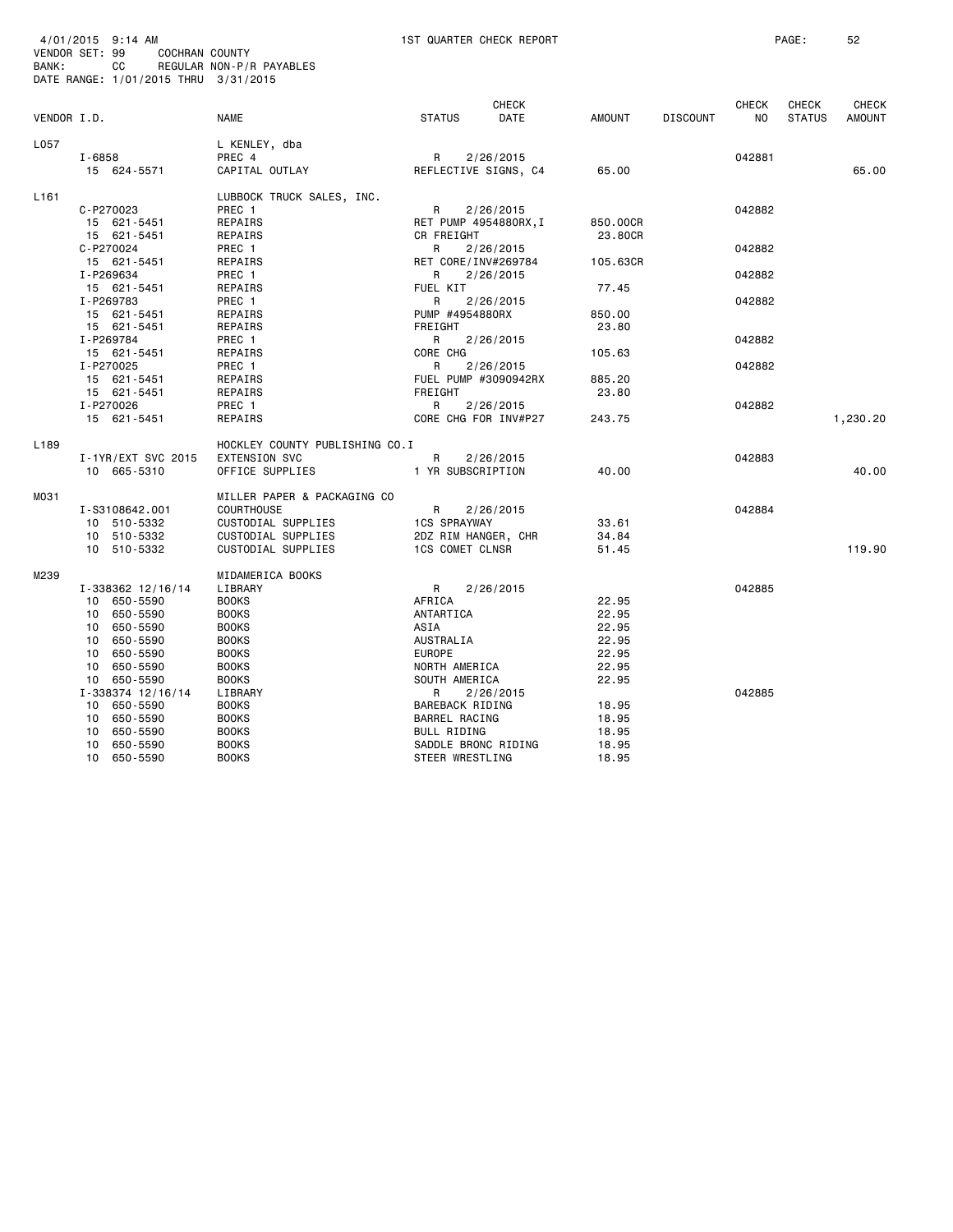| 4/01/2015 9:14 AM<br>VENDOR SET: 99<br>COCHRAN COUNTY<br>BANK:<br>CС<br>DATE RANGE: 1/01/2015 THRU 3/31/2015 |                                                                                                                                                                                            | 1ST QUARTER CHECK REPORT<br>REGULAR NON-P/R PAYABLES                                                                                                                                                                          |                                                                                                                                                                                                                                        |                                                                                        |                 |                    | PAGE:                         |                        |
|--------------------------------------------------------------------------------------------------------------|--------------------------------------------------------------------------------------------------------------------------------------------------------------------------------------------|-------------------------------------------------------------------------------------------------------------------------------------------------------------------------------------------------------------------------------|----------------------------------------------------------------------------------------------------------------------------------------------------------------------------------------------------------------------------------------|----------------------------------------------------------------------------------------|-----------------|--------------------|-------------------------------|------------------------|
| VENDOR I.D.                                                                                                  |                                                                                                                                                                                            | NAME                                                                                                                                                                                                                          | <b>CHECK</b><br><b>STATUS</b><br><b>DATE</b>                                                                                                                                                                                           | <b>AMOUNT</b>                                                                          | <b>DISCOUNT</b> | <b>CHECK</b><br>NO | <b>CHECK</b><br><b>STATUS</b> | <b>CHECK</b><br>AMOUNT |
| M239                                                                                                         | I-338374 12/16/14<br>10 650-5590                                                                                                                                                           | CONT<br>MIDAMERICA BOOKS<br>LIBRARY<br><b>BOOKS</b>                                                                                                                                                                           | R<br>2/26/2015<br>ROPING                                                                                                                                                                                                               | 18.95                                                                                  |                 | 042885             |                               | 274.35                 |
| N066                                                                                                         | I-927-5510 FEB15<br>15 610-5420<br>610-5420<br>15<br>15 624-5420                                                                                                                           | NTS COMMUNICATIONS<br>COMM'R CT/PREC 4<br>TELECOMMUNICATIONS<br>TELECOMMUNICATIONS<br>TELECOMMUNICATIONS                                                                                                                      | R<br>2/26/2015<br>WATS LINE<br><b>FEES</b><br>LONG DISTANCE USAGE                                                                                                                                                                      | 1.00<br>6.65<br>1.00                                                                   |                 | 042886             |                               | 8.65                   |
| N082                                                                                                         | $I - 16092$<br>10 560-5411                                                                                                                                                                 | <b>NETDATA</b><br>SHERIFF/JAIL CUSTODY<br>MAINTENANCE CONTRACTS                                                                                                                                                               | R<br>2/26/2015<br>ONLINE CUSTODY LIST                                                                                                                                                                                                  | 1,500.00                                                                               |                 | 042887             |                               | 1,500.00               |
| 0109                                                                                                         | I-595 #824<br>17 573-5413.003                                                                                                                                                              | 110TH JUDICIAL DISTRICT JUVENI<br>JUVENILE PROBATION<br>Grant C Placements                                                                                                                                                    | R<br>2/26/2015<br>31 DAYS/POST(N) #824                                                                                                                                                                                                 | 2,728.00                                                                               |                 | 042888             |                               | 2,728.00               |
| P017                                                                                                         | $I-JP$ 2/11/15<br>10 455-5311                                                                                                                                                              | POSTMASTER<br>JUSTICE OF PEACE<br>POSTAL EXPENSES                                                                                                                                                                             | R<br>2/26/2015<br>1 RL STAMPS                                                                                                                                                                                                          | 49.00                                                                                  |                 | 042889             |                               | 49.00                  |
| P073                                                                                                         | I-6075<br>10<br>650-5590<br>650-5590<br>10<br>650-5590<br>10<br>10<br>650-5590<br>650-5590<br>10<br>650-5590<br>10<br>10<br>650-5590<br>650-5590<br>10<br>650-5590<br>10<br>10<br>650-5590 | THE PENWORTHY COMPANY<br>LIBRARY<br><b>BOOKS</b><br><b>BOOKS</b><br><b>BOOKS</b><br><b>BOOKS</b><br><b>BOOKS</b><br><b>BOOKS</b><br><b>BOOKS</b><br><b>BOOKS</b><br><b>BOOKS</b><br><b>BOOKS</b>                              | R<br>2/26/2015<br>CASE OF THE THREE RI<br>EMMET'S AWESOME DAY<br>A MAGICAL MATCH<br>MISS KLUTE IS A HOOT<br>MYSTERY ON THE LEGO<br>OTIS'S BUSY DAY<br>RETURNCHARLIE MON<br>SOFIA'S MAGIC LESSON<br>THE TOOTH FAIRY<br>TRAINING ARMY AL | 16.96<br>12.49<br>12.49<br>14.96<br>12.49<br>12.49<br>16.96<br>12.49<br>12.49<br>12.49 |                 | 042890             |                               | 136.31                 |
| R092                                                                                                         | I-REG II MTG 04/15<br>10 403-5427                                                                                                                                                          | CDCAT - REGION II<br>COUNTY & DIST CLERK<br>CONTINUING EDUCATION                                                                                                                                                              | R<br>2/26/2015<br>REGIS FEE/SHANNA DEW                                                                                                                                                                                                 | 20,00                                                                                  |                 | 042891             |                               | 20,00                  |
| S005                                                                                                         | I-HEALTHY CO 2015<br>497-5427<br>10<br>497-5427<br>10<br>497-5427<br>10<br>497-5427<br>10<br>10<br>497-5427<br>10<br>497-5427<br>10<br>497-5427                                            | DORIS SEALY, COUNTY TREAS<br>TREASURER/HEALTHY COUNTY<br>CONTINUING EDUCATION<br>CONTINUING EDUCATION<br>CONTINUING EDUCATION<br>CONTINUING EDUCATION<br>CONTINUING EDUCATION<br>CONTINUING EDUCATION<br>CONTINUING EDUCATION | R<br>2/26/2015<br>122 MI TO/FR AIRPORT<br>AIRFARE TO/FR AUSTIN<br>TAXES, FEES/AIRFARE<br>1 NITE, AUSTIN 2/12/1<br>LODGING TAX<br>AIRPORT PARKING 2/12<br>CAB FARE AUSTIN/ROUN                                                          | 70.15<br>289.30<br>58.40<br>106.00<br>15.90<br>14.00<br>140.00                         |                 | 042892             |                               |                        |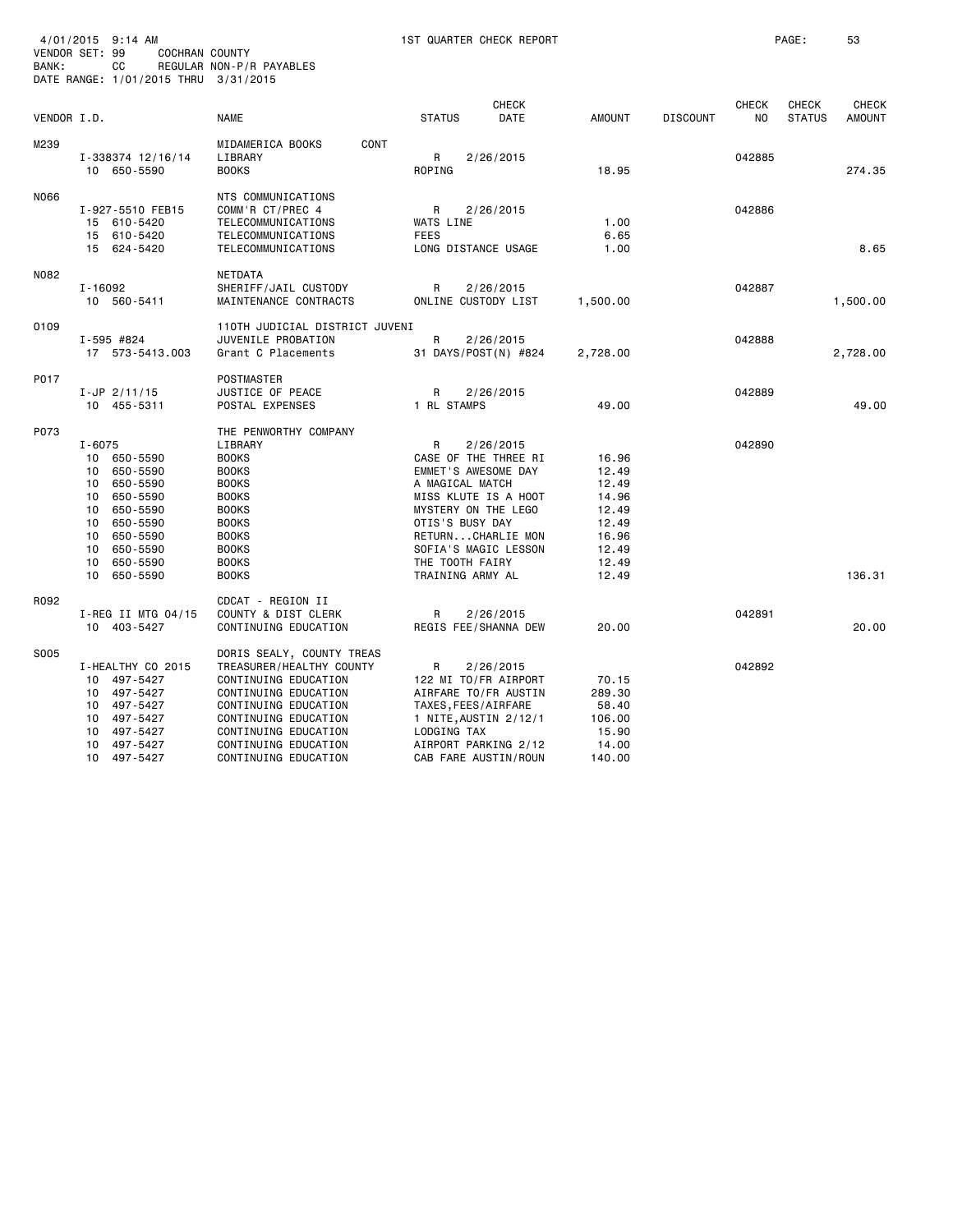| BANK:       | 4/01/2015 9:14 AM<br>VENDOR SET: 99<br>COCHRAN COUNTY<br>CC<br>DATE RANGE: 1/01/2015 THRU 3/31/2015                   | REGULAR NON-P/R PAYABLES                                                                                                       | 1ST QUARTER CHECK REPORT                                                                                    |              |                                                      |                 |              | PAGE:         | 54            |
|-------------|-----------------------------------------------------------------------------------------------------------------------|--------------------------------------------------------------------------------------------------------------------------------|-------------------------------------------------------------------------------------------------------------|--------------|------------------------------------------------------|-----------------|--------------|---------------|---------------|
|             |                                                                                                                       |                                                                                                                                |                                                                                                             | <b>CHECK</b> |                                                      |                 | <b>CHECK</b> | CHECK         | <b>CHECK</b>  |
| VENDOR I.D. |                                                                                                                       | <b>NAME</b>                                                                                                                    | <b>STATUS</b>                                                                                               | DATE         | <b>AMOUNT</b>                                        | <b>DISCOUNT</b> | NO           | <b>STATUS</b> | <b>AMOUNT</b> |
| S005        | I-HEALTHY CO 2015<br>10 409-5499<br>10 409-5499                                                                       | DORIS SEALY, COUNTY TRCONT<br>TREASURER/HEALTHY COUNTY<br>MISCELLANEOUS<br>MISCELLANEOUS                                       | R<br>2 PK BOOMER BANDS 10<br>SHIPPING                                                                       | 2/26/2015    | 20.00<br>2.09                                        |                 | 042892       |               | 715.84        |
| S047        | I-65174922502<br>17 573-5499<br>17 573-5499<br>17 573-5499                                                            | SHELL FLEET PLUS<br>JUVENILE PROBATION<br>OPERATING EXPENSES<br>OPERATING EXPENSES<br>OPERATING EXPENSES                       | R<br>14.686GL UNL/BRADY 1<br>16.171GL UNL/FRDRKSB<br>CR FED TAX                                             | 2/26/2015    | 27.89<br>30.71<br>5.65CR                             |                 | 042893       |               | 52.95         |
| S071        | I-47457<br>10 426-5310                                                                                                | SCRIPT OFFICE PRODUCTS, INC.<br>COUNTY COURT<br>OFFICE SUPPLIES                                                                | R<br>DESK CALENDAR                                                                                          | 2/26/2015    | 9.95                                                 |                 | 042894       |               |               |
|             | $I - 47471$<br>10 497-5310<br>10 497-5310                                                                             | TREASURER<br>OFFICE SUPPLIES<br>OFFICE SUPPLIES                                                                                | R<br>2EA ITK RIBBONS<br>CORR TAPE                                                                           | 2/26/2015    | 17.90<br>7.40                                        |                 | 042894       |               |               |
|             | 10 497-5310<br>$I - 47472$<br>10 495-5310<br>10 495-5310<br>10<br>495-5310                                            | OFFICE SUPPLIES<br><b>AUDITOR</b><br>OFFICE SUPPLIES<br>OFFICE SUPPLIES<br>OFFICE SUPPLIES                                     | 2BX COPY PAPER<br>R<br>1BX SMD FOLDERS #119<br>2 CK STORAGE BOXES<br>1PK SUPER-SIZE RUBBE                   | 2/26/2015    | 79.00<br>37.95<br>25.90<br>8.50                      |                 | 042894       |               |               |
|             | 10 495-5310<br>$I - 47473$<br>10 499-5310<br>10 499-5310                                                              | OFFICE SUPPLIES<br>TAX A/C<br>OFFICE SUPPLIES<br>OFFICE SUPPLIES                                                               | MO INDEX DIV AVE1135<br>R<br>2HP TONER CRTG<br><b>WRIST REST</b>                                            | 2/26/2015    | 5.95<br>297.90<br>27.95                              |                 | 042894       |               |               |
|             | I-47616<br>10 495-5310<br>10 426-5310                                                                                 | AUDITOR/COUNTY CT<br>OFFICE SUPPLIES<br>OFFICE SUPPLIES                                                                        | R<br>1.5 BX COPY PAPER<br>.5 BX COPY PAPER                                                                  | 2/26/2015    | 59.25<br>19.75                                       |                 | 042894       |               | 597.40        |
| S073        | I-0193002-IN<br>10 560-5334<br>560-5334<br>10<br>10<br>560-5334<br>10<br>560-5334<br>10<br>560-5334                   | SIRCHIE FINGER PRINT LAB.<br>SHERIFF<br>OTHER SUPPLIES<br>OTHER SUPPLIES<br>OTHER SUPPLIES<br>OTHER SUPPLIES<br>OTHER SUPPLIES | R<br>EVID BAGS 9x12<br>INTEGRITY BAGS 4x7.5<br>INTEGRITY BAGS 5.5x1<br>6 TRI-FOLD SCALE<br>LP PDR, BK, 640Z | 2/26/2015    | 35.50<br>22.75<br>38.50<br>70.50<br>123.50           |                 | 042895       |               |               |
| S079        | 10<br>560-5334<br>I-6100218 RI<br>10 510-5451<br>10<br>510-5451<br>10<br>510-5451<br>510-5451<br>10<br>510-5451<br>10 | OTHER SUPPLIES<br>STEWART & STEVENSON LLC<br><b>COURTHOUSE</b><br>REPAIR<br>REPAIR<br>REPAIR<br>REPAIR<br>REPAIR               | SHIPPING<br>R<br>GEN MAINT, CHG OIL/FI<br>SHOP LABOR<br>ENV FEES<br>3 ROTELLA 15W40 3/1G<br>LUBE FILTER     | 2/26/2015    | 16.20<br>402.50<br>129.00<br>13.29<br>73.17<br>10.26 |                 | 042896       |               | 306.95        |
|             | 10<br>510-5451<br>10<br>510-5451                                                                                      | REPAIR<br>REPAIR                                                                                                               | FUEL/WTR SEP CRTG<br>SHIPPING                                                                               |              | 30.46<br>10.56                                       |                 |              |               |               |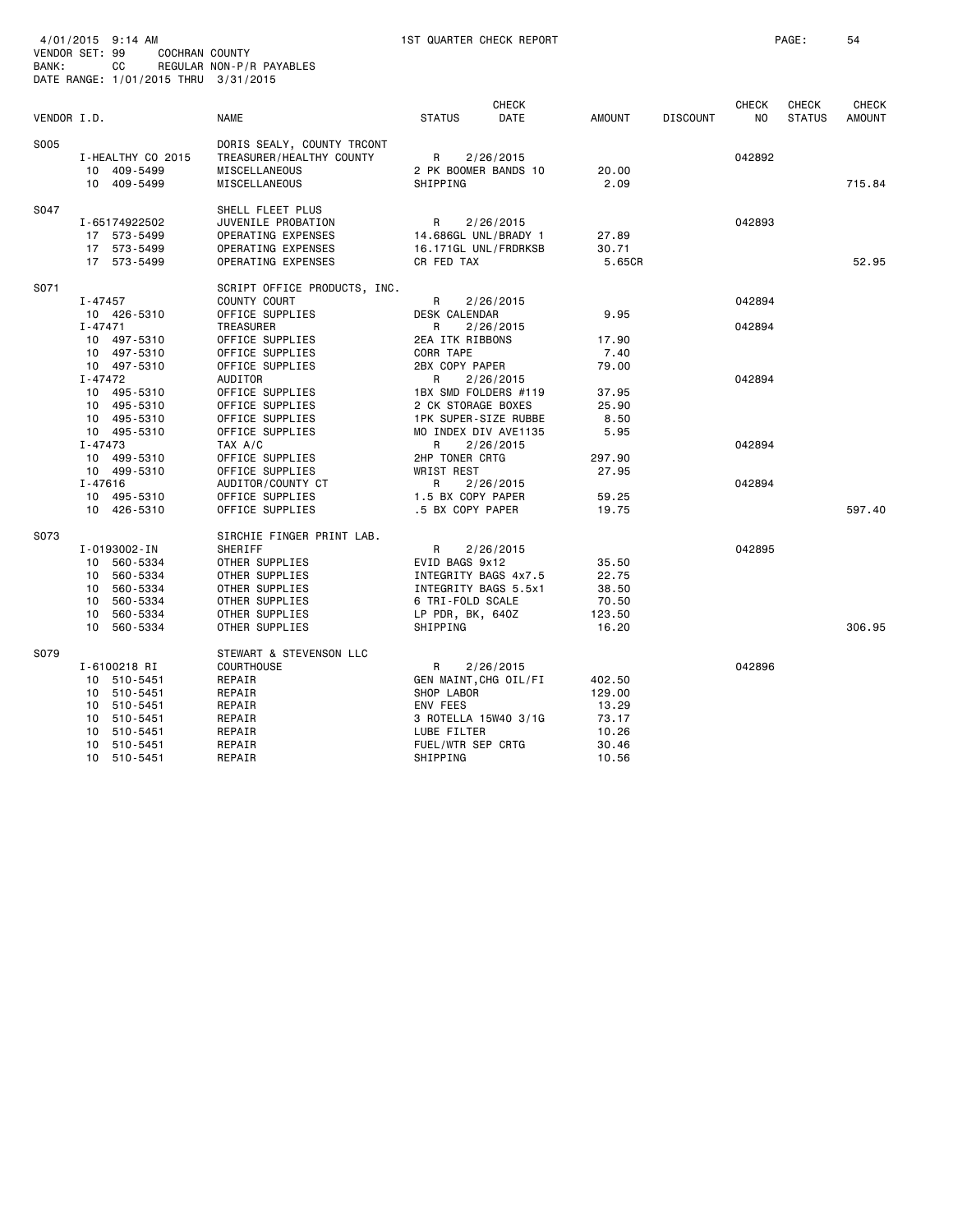| BANK:       | 4/01/2015 9:14 AM<br>VENDOR SET: 99<br><b>COCHRAN COUNTY</b><br>CС<br>REGULAR NON-P/R PAYABLES<br>DATE RANGE: 1/01/2015 THRU 3/31/2015 |                 |                            | 1ST QUARTER CHECK REPORT    |                      |               |                 |                    | PAGE:                  |                               |
|-------------|----------------------------------------------------------------------------------------------------------------------------------------|-----------------|----------------------------|-----------------------------|----------------------|---------------|-----------------|--------------------|------------------------|-------------------------------|
| VENDOR I.D. |                                                                                                                                        |                 | <b>NAME</b>                | <b>STATUS</b>               | <b>CHECK</b><br>DATE | <b>AMOUNT</b> | <b>DISCOUNT</b> | <b>CHECK</b><br>NO | CHECK<br><b>STATUS</b> | <b>CHECK</b><br><b>AMOUNT</b> |
| S079        |                                                                                                                                        |                 | STEWART & STEVENSON LLCONT |                             |                      |               |                 |                    |                        |                               |
|             |                                                                                                                                        | I-6100218 RI    | <b>COURTHOUSE</b>          | R                           | 2/26/2015            |               |                 | 042896             |                        |                               |
|             |                                                                                                                                        | 10 510-5451     | REPAIR                     | SHOP SUPPLIES               |                      | 32.02         |                 |                    |                        |                               |
|             |                                                                                                                                        | 10 510-5451     | REPAIR                     | TRUCK CHG, 3.35HRS          |                      | 184.25        |                 |                    |                        |                               |
|             |                                                                                                                                        | 10 510-5451     | REPAIR                     | HANDLING CHG                |                      | 3.70          |                 |                    |                        | 889.21                        |
| S242        |                                                                                                                                        |                 | SAM'S CLUB                 |                             |                      |               |                 |                    |                        |                               |
|             |                                                                                                                                        | I-866 021315    | JAIL                       | R                           | 2/26/2015            |               |                 | 042897             |                        |                               |
|             |                                                                                                                                        | 10 512-5392     | MISCELLANEOUS SUPPLIES     | BATH TISSUE                 |                      | 17.86         |                 |                    |                        |                               |
|             | 10                                                                                                                                     | 512-5392        | MISCELLANEOUS SUPPLIES     | 2 PK 20-0Z CUPS             |                      | 37.12         |                 |                    |                        |                               |
|             |                                                                                                                                        | 10 512-5392     | MISCELLANEOUS SUPPLIES     | 8-0Z FOAM CUPS              |                      | 14.65         |                 |                    |                        |                               |
|             |                                                                                                                                        | 10 512-5392     | MISCELLANEOUS SUPPLIES     | 2 LAUNDRY DET               |                      | 30.76         |                 |                    |                        |                               |
|             |                                                                                                                                        | 10 512-5392     | MISCELLANEOUS SUPPLIES     | 4 PK 13-GL TRASH BAG        |                      | 50.64         |                 |                    |                        |                               |
|             | 10                                                                                                                                     | 512-5392        | MISCELLANEOUS SUPPLIES     | 2 PK FORKS                  |                      | 19.94         |                 |                    |                        |                               |
|             |                                                                                                                                        | 10 512-5392     | MISCELLANEOUS SUPPLIES     | 1 PK SPOONS                 |                      | 9.97          |                 |                    |                        |                               |
|             |                                                                                                                                        | 10 512-5392     | MISCELLANEOUS SUPPLIES     | 3 LYSOL 3PK                 |                      | 37.14         |                 |                    |                        |                               |
|             |                                                                                                                                        | 10 512-5333     | FOOD-PRISONERS             | RAISIN BRAN                 |                      | 7.69          |                 |                    |                        |                               |
|             | 10                                                                                                                                     | 512-5333        | FOOD-PRISONERS             | MM APPLE                    |                      | 3.98          |                 |                    |                        |                               |
|             | 10                                                                                                                                     | 512-5333        | FOOD-PRISONERS             | <b>CRNBRYF</b>              |                      | 4.48          |                 |                    |                        |                               |
|             |                                                                                                                                        | 10 512-5333     | FOOD-PRISONERS             | 2 OS CRANGRAPE              |                      | 8.96          |                 |                    |                        |                               |
|             | 10                                                                                                                                     | 512-5333        | FOOD-PRISONERS             | CRNBRYF                     |                      | 4.48          |                 |                    |                        |                               |
|             | 10                                                                                                                                     | 512-5333        | FOOD-PRISONERS             | CHEERIOS                    |                      | 5.68          |                 |                    |                        |                               |
|             | 10                                                                                                                                     | 512-5333        | FOOD-PRISONERS             | MM APPLE                    |                      | 3.98          |                 |                    |                        |                               |
|             | 10                                                                                                                                     | 512-5392        | MISCELLANEOUS SUPPLIES     | PAPER BAGS                  |                      | 4.98          |                 |                    |                        |                               |
|             |                                                                                                                                        | 10 512-5333     | FOOD-PRISONERS             | 30CT VP CHIP                |                      | 11.68         |                 |                    |                        |                               |
|             | 10                                                                                                                                     | 512-5333        | FOOD-PRISONERS             | FLAMIN HOT F                |                      | 11.68         |                 |                    |                        |                               |
|             | 10                                                                                                                                     | 512-5333        | FOOD-PRISONERS             | <b>SYRUP</b>                |                      | 6.98          |                 |                    |                        |                               |
|             |                                                                                                                                        | 10 512-5392     | MISCELLANEOUS SUPPLIES     | 2 PINE-SOL CLNR             |                      | 17.96         |                 |                    |                        |                               |
|             |                                                                                                                                        | 10 512-5392     | MISCELLANEOUS SUPPLIES     | MM SAT TOWEL                |                      | 16.48         |                 |                    |                        |                               |
|             | 10                                                                                                                                     | 512-5392        | MISCELLANEOUS SUPPLIES     | <b>BATH TISSUE</b>          |                      | 17.86         |                 |                    |                        | 344.95                        |
| S281        |                                                                                                                                        |                 | <b>STAPLES</b>             |                             |                      |               |                 |                    |                        |                               |
|             |                                                                                                                                        | I-1264296771    | SHERIFF                    | R                           | 2/26/2015            |               |                 | 042898             |                        |                               |
|             |                                                                                                                                        | 10 560-5310     | OFFICE SUPPLIES            | 1BX PAPER CLIPS             |                      | 5.29          |                 |                    |                        |                               |
|             |                                                                                                                                        | I-9719547929    | JAIL/SHERIFF               | R                           | 2/26/2015            |               |                 | 042898             |                        |                               |
|             |                                                                                                                                        | 10 512-5310     | OFFICE SUPPLIES            | 3PK JEWEL CD/DVD CAS        |                      | 23.97         |                 |                    |                        |                               |
|             |                                                                                                                                        | 10 560-5310     | OFFICE SUPPLIES            | <b>3PK JEWEL CD/DVD CAS</b> |                      | 23.97         |                 |                    |                        |                               |
|             |                                                                                                                                        | 10 512-5310     | OFFICE SUPPLIES            | 1 SPNDL CD-R, 700MB         |                      | 19.99         |                 |                    |                        |                               |
|             |                                                                                                                                        | 10 560-5310     | OFFICE SUPPLIES            | 1 SPNDL CD-R, 700MB         |                      | 19.99         |                 |                    |                        | 93.21                         |
| S325        |                                                                                                                                        |                 | DONNA SCHMIDT              |                             |                      |               |                 |                    |                        |                               |
|             |                                                                                                                                        | I-SAN ANT 02/15 | JUSTICE OF PEACE           | R                           | 2/26/2015            |               |                 | 042899             |                        |                               |
|             | 10                                                                                                                                     | 455-5427        | CONTINUING EDUCATION       | 868MI TO/FR SAN ANTO        |                      | 499.10        |                 |                    |                        |                               |
|             | 10                                                                                                                                     | 455-5427        | CONTINUING EDUCATION       | 3 NITES 2/3-6/15            |                      | 165.00        |                 |                    |                        |                               |
|             |                                                                                                                                        | 10 455-5427     | CONTINUING EDUCATION       | LODGING TAX                 |                      | 27.63         |                 |                    |                        |                               |
|             |                                                                                                                                        | 10 455-5427     | CONTINUING EDUCATION       | MEALS 2/3-6/15              |                      | 66.92         |                 |                    |                        | 758.65                        |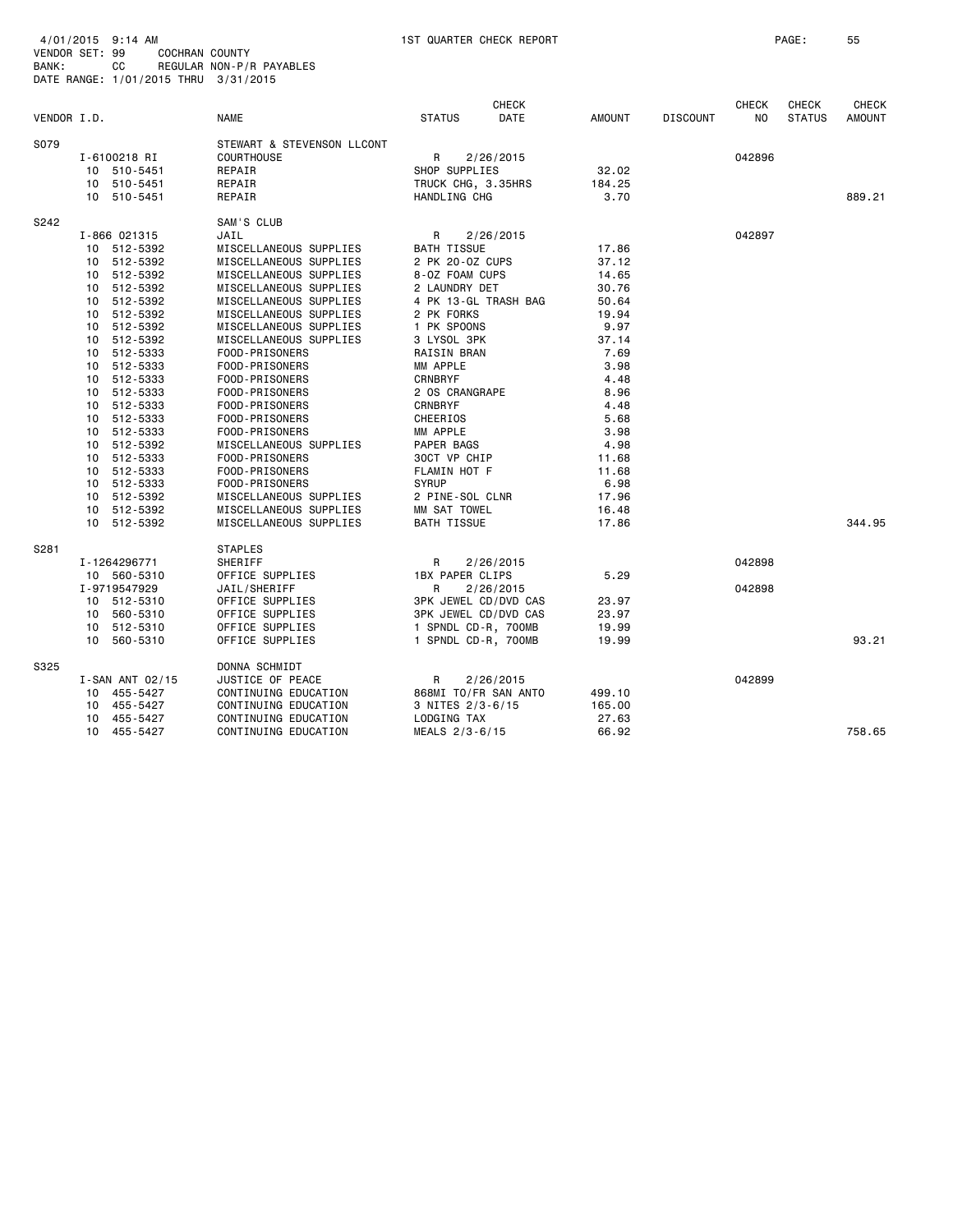| BANK:       | 4/01/2015 9:14 AM<br>VENDOR SET: 99<br>COCHRAN COUNTY<br>CC<br>DATE RANGE: 1/01/2015 THRU 3/31/2015 | REGULAR NON-P/R PAYABLES                                                                           |                                                           | 1ST QUARTER CHECK REPORT                                |                        |                 |                     | PAGE:                         | 56              |
|-------------|-----------------------------------------------------------------------------------------------------|----------------------------------------------------------------------------------------------------|-----------------------------------------------------------|---------------------------------------------------------|------------------------|-----------------|---------------------|-------------------------------|-----------------|
| VENDOR I.D. |                                                                                                     | <b>NAME</b>                                                                                        | <b>STATUS</b>                                             | <b>CHECK</b><br>DATE                                    | AMOUNT                 | <b>DISCOUNT</b> | <b>CHECK</b><br>NO. | <b>CHECK</b><br><b>STATUS</b> | CHECK<br>AMOUNT |
| S379        | I-2213<br>10 455-5405                                                                               | SOUTH PLAINS FORENSIC PATHOLOG<br>JUSTICE OF PEACE<br><b>AUTOPSY</b>                               | R                                                         | 2/26/2015<br>EXT EXAM, MED REC/CAR                      | 1,500.00               |                 | 042900              |                               | 1,500.00        |
| T009        | 15 610-5481                                                                                         | TEXAS ASSOCIATION OF COUNTIES<br>I-D0844 '15 TAC DUES COMMISSIONERS COURT<br>DUES AND REGISTRATION | R<br>2015 ANNUAL DUES                                     | 2/26/2015                                               | 550.00                 |                 | 042901              |                               | 550.00          |
| T083        | I-025-117007<br>10 409-5411                                                                         | TYLER TECHNOLOGIES, INC<br>NON-DEPT'L<br>MAINTENANCE CONTRACTS                                     | R                                                         | 2/26/2015<br>MONTHLY NETWORK FEE/                       | 220.50                 |                 | 042902              |                               | 220.50          |
| T087        | $I - 30065$<br>10 403-5310                                                                          | TEXAS DEPARTMENT OF HEALTH<br><b>CLERK</b><br>OFFICE SUPPLIES                                      | R                                                         | 2/26/2015<br>10 REMOTE BIRTH ACCE                       | 18.30                  |                 | 042903              |                               | 18.30           |
| T148        | I-9E0994<br>10 560-5411<br>I-9E1101                                                                 | TASCOSA OFFICE MACHINES INC<br>SHERIFF<br>MAINTENANCE CONTRACTS<br><b>CLERK</b>                    | R<br>R                                                    | 2/26/2015<br>COPIER MAINT 2/1-3/1<br>2/26/2015          | 75.90                  |                 | 042904<br>042904    |                               |                 |
|             | 10 403-5411                                                                                         | MAINTENANCE CONTRACTS                                                                              |                                                           | 1704 COPIES 1/12-2/1                                    | 22.15                  |                 |                     |                               | 98.05           |
| T175        | I-2015/WEBER<br>10 560-5481                                                                         | TEXAS JAIL ASSOCIATION<br>SHERIFF<br>DUES AND REGISTRATION                                         | R                                                         | 2/26/2015<br>2015 DUES/RAYMOND WE                       | 30.00                  |                 | 042905              |                               | 30.00           |
| T269        | I-021015 MILEAGE<br>10 455-5427                                                                     | CHARLOTTE TRULL<br>JUSTICE OF PEACE<br>CONTINUING EDUCATION                                        | R                                                         | 2/26/2015<br>10 TRIPS @24.4MI @57                       | 140.30                 |                 | 042906              |                               | 140.30          |
| T273        | I-REF UNUSED 2014<br>17 000-4333.310                                                                | TEXAS JUVENILE JUSTICE DEPT.<br>JUVENILE PROBATION<br>GRANT TJPC-N-2014-040                        | R                                                         | 2/26/2015<br>TJPC-N-2014-040 UNUS                       | 3,980.28               |                 | 042907              |                               | 3,980.28        |
| U019        | $I-BRACKEN$ 2/2/15<br>10 512-5391                                                                   | UNITED SUPERMARKETS, INC<br>JAIL/MEDS<br>MEDICAL CARE-PRISONERS                                    | R                                                         | 2/26/2015<br>RX MEDS/DAVE BRACKEN                       | 11.02                  |                 | 042908              |                               | 11.02           |
| U036        | I-831 2129464<br>10 512-5205<br>10 560-5205<br>10 560-5205                                          | UNIFIRST HOLDINGS, INC.<br>JAIL/SHERIFF<br>UNIFORMS<br>UNIFORMS<br>UNIFORMS                        | R<br>UNIFORM SVC 2/9/15<br>UNIFORM SVC 2/9/15<br>DEFE CHG | 2/26/2015                                               | 17.22<br>65.00<br>3.00 |                 | 042909              |                               |                 |
|             | I-831 2130832<br>10 512-5205<br>10 560-5205                                                         | JAIL/SHERIFF<br>UNIFORMS<br>UNIFORMS                                                               | R                                                         | 2/26/2015<br>UNIFORM SVC 2/16/15<br>UNIFORM SVC 2/16/15 | 17.22<br>65.00         |                 | 042909              |                               |                 |
|             | 10 560-5205<br>I-831 2132163                                                                        | UNIFORMS<br>JAIL/SHERIFF                                                                           | DEFE CHG<br>R                                             | 2/26/2015                                               | 3.00                   |                 | 042909              |                               |                 |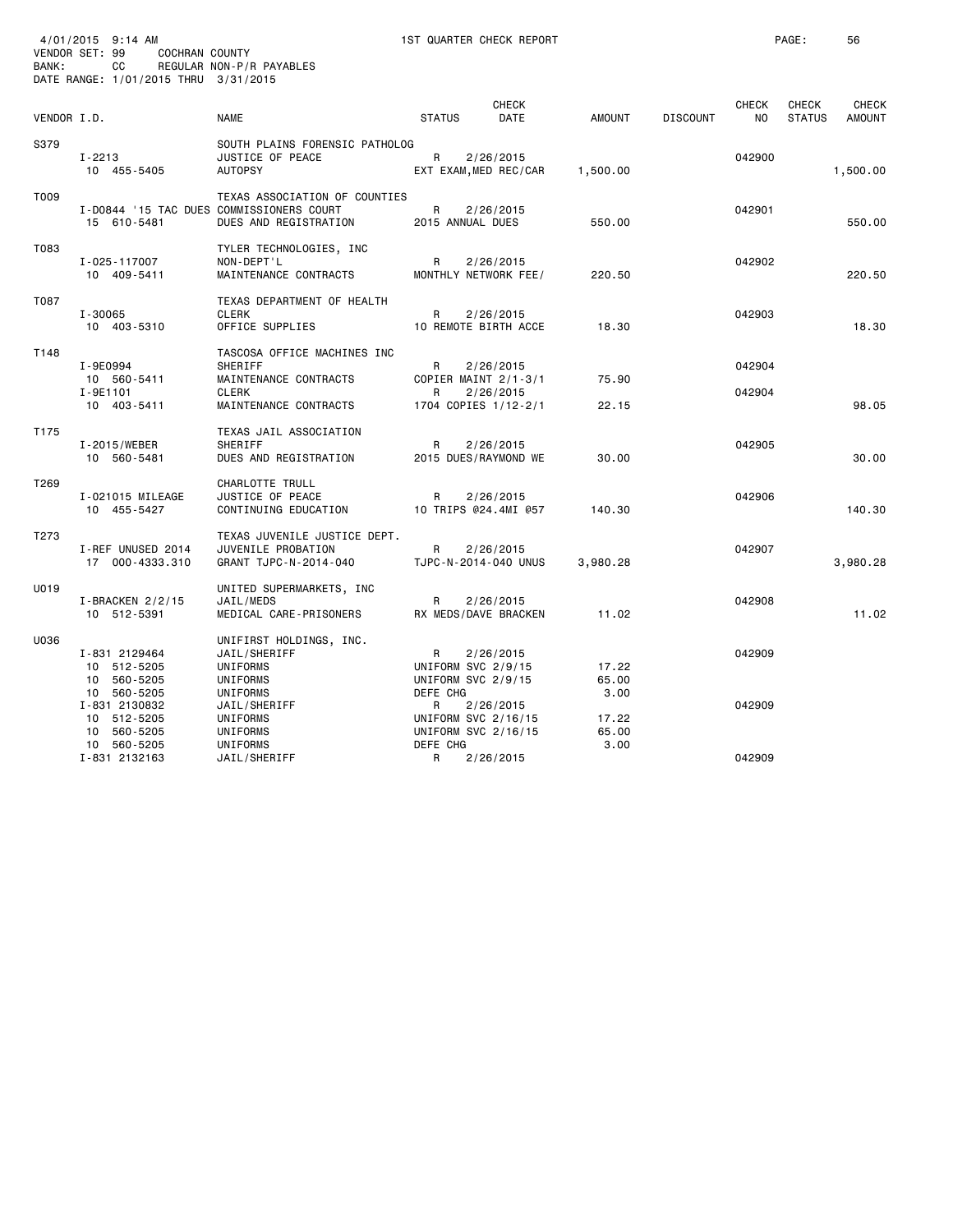| VENDOR SET: 99<br>BANK: |          | 4/01/2015 9:14 AM<br>CC                                                                                        | COCHRAN COUNTY              | REGULAR NON-P/R PAYABLES<br>DATE RANGE: 1/01/2015 THRU 3/31/2015                                                                                            |                                                                               | 1ST QUARTER CHECK REPORT                                                            |                               |                 |                            | PAGE:                  | 57                            |
|-------------------------|----------|----------------------------------------------------------------------------------------------------------------|-----------------------------|-------------------------------------------------------------------------------------------------------------------------------------------------------------|-------------------------------------------------------------------------------|-------------------------------------------------------------------------------------|-------------------------------|-----------------|----------------------------|------------------------|-------------------------------|
| VENDOR I.D.             |          |                                                                                                                |                             | <b>NAME</b>                                                                                                                                                 | <b>STATUS</b>                                                                 | <b>CHECK</b><br>DATE                                                                | <b>AMOUNT</b>                 | <b>DISCOUNT</b> | <b>CHECK</b><br>NO.        | CHECK<br><b>STATUS</b> | <b>CHECK</b><br><b>AMOUNT</b> |
| U036                    |          | I-831 2132163<br>10 512-5205<br>10 560-5205<br>10 560-5205                                                     |                             | UNIFIRST HOLDINGS, INCCONT<br>JAIL/SHERIFF<br>UNIFORMS<br>UNIFORMS<br>UNIFORMS                                                                              | R<br>UNIFORM SVC 2/23/15<br>UNIFORM SVC 2/23/15<br>DEFE CHG                   | 2/26/2015                                                                           | 17.22<br>65.00<br>3.00        |                 | 042909                     |                        | 255.66                        |
| <b>V039</b>             |          | I-02103 011315<br>10 512-5333<br>10 512-5333<br>I-09100 010815<br>10 512-5333<br>I-71100 011715<br>10 512-5333 |                             | HIGINIO VASQUEZ JR. dba<br>JAIL<br>FOOD-PRISONERS<br>FOOD-PRISONERS<br>JAIL<br>FOOD-PRISONERS<br>JAIL<br>FOOD-PRISONERS                                     | R<br>3 SF SUGAR<br>C&H SUGAR CUBES<br>R<br><b>SUGAR</b><br>R<br>2 GAL MILK    | 2/26/2015<br>2/26/2015<br>2/26/2015                                                 | 17.37<br>1.69<br>2.29<br>8.78 |                 | 042910<br>042910<br>042910 |                        | 30.13                         |
| <b>WOO7</b>             |          | I-831269877<br>10 475-5590<br>10 475-5590<br>10 475-5590                                                       |                             | WEST, A THOMSON REUTERS BUSINE<br><b>ATTORNEY</b><br>LAW LIBRARY MTRLS/UPDATES<br>LAW LIBRARY MTRLS/UPDATES<br>LAW LIBRARY MTRLS/UPDATES                    | R                                                                             | 2/26/2015<br>TX STAT CIV PR & REM<br>TX STAT CIV PR & REM<br>TX STAT CIV PR & REM   | 237.50<br>237.50<br>237.50    |                 | 042911                     |                        | 712.50                        |
| WO10                    |          | 10 660-5440<br>10 660-5440<br>15 623-5440                                                                      | I-004049022001 02/15 PREC 3 | WEST TEXAS GAS INC<br>I-004036001501 02/15 PARK/SHOP<br>UTILITIES & IRRIGATION<br>I-004036002501 02/15 PARK/SHOWBARN<br>UTILITIES & IRRIGATION<br>UTILITIES | R<br>GAS SVC 1/5-2/2/15<br>R<br>93.8MCF 1/5-2/2/15<br>R<br>38.8MCF 1/6-2/2/15 | 2/26/2015<br>2/26/2015<br>2/26/2015                                                 | 10.00<br>664.20<br>238.91     |                 | 042912<br>042912<br>042912 |                        | 913.11                        |
| W092                    |          | 10 560-5330<br>10 560-5330<br>10 560-5330                                                                      | I-15006-03496 02/15         | WTG FUELS, INC<br>SHERIFF<br>FUEL AND OIL<br>FUEL AND OIL<br>FUEL AND OIL                                                                                   | R<br>66.52GL UNL/#107<br>19.75GL UNL/#133<br>85.07GL UNL/#136                 | 2/26/2015                                                                           | 124.86<br>38.71<br>170.33     |                 | 042913                     |                        | 333.90                        |
| W097                    | I-0794   | 10 510-5332<br>10 662-5332<br>10 650-5332                                                                      |                             | WILDRED L. MATHENY dba<br>CRTHSE/ACT BLDG/LIBRARY<br>CUSTODIAL SUPPLIES<br>CUSTODIAL SUPPLIES<br>CUSTODIAL SUPPLIES                                         | R<br>SPRAY BUGS<br>SPRAY BUGS<br>SPRAY BUGS                                   | 2/26/2015                                                                           | 70.00<br>45.00<br>35.00       |                 | 042914                     |                        | 150.00                        |
| W115                    | I-011215 | 10 512-5333<br>10 512-5333<br>10 512-5392<br>10 512-5333                                                       |                             | RAYMOND D WEBER, SHERIFF<br>JAIL<br>FOOD-PRISONERS<br>FOOD-PRISONERS<br>MISCELLANEOUS SUPPLIES<br>FOOD-PRISONERS                                            | R<br>GAL MILK 2/9/15                                                          | 2/26/2015<br>12 ALLSUP'S WHITE BR<br>SHOWER CRTN, FAM \$ 2/<br>ALLSUP'S MILK 2/7/15 | 9.54<br>7.98<br>3.25<br>3.99  |                 | 042915                     |                        |                               |
|                         |          | $I - 02/19/15$                                                                                                 |                             | SHERIFF                                                                                                                                                     | R                                                                             | 2/26/2015                                                                           |                               |                 | 042915                     |                        |                               |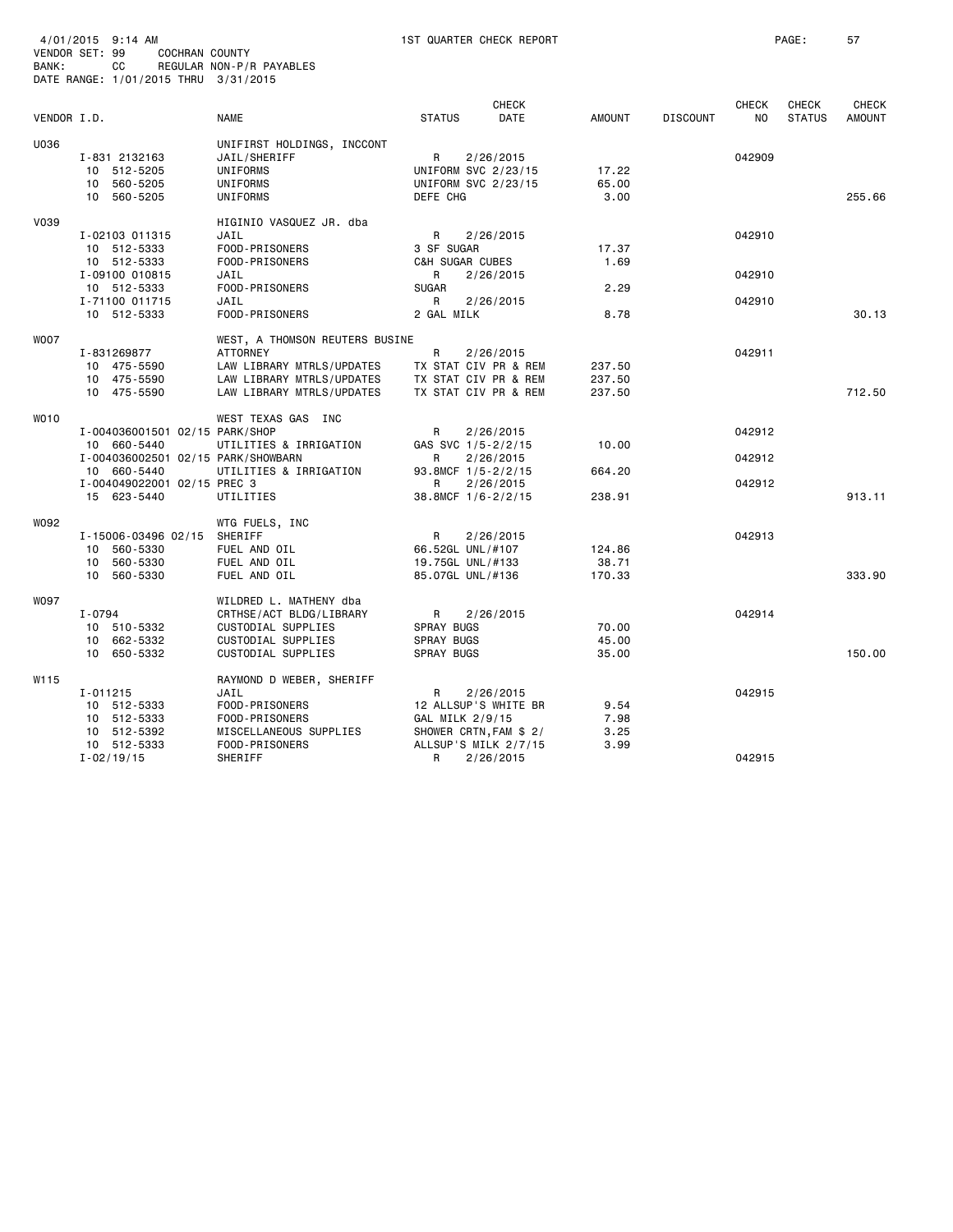|             |                             |                                |                       | <b>CHECK</b> |               |                 | <b>CHECK</b> | <b>CHECK</b>  | <b>CHECK</b>  |
|-------------|-----------------------------|--------------------------------|-----------------------|--------------|---------------|-----------------|--------------|---------------|---------------|
| VENDOR I.D. |                             | <b>NAME</b>                    | <b>STATUS</b>         | DATE         | <b>AMOUNT</b> | <b>DISCOUNT</b> | NO.          | <b>STATUS</b> | <b>AMOUNT</b> |
| W115        |                             | RAYMOND D WEBER, SHERICONT     |                       |              |               |                 |              |               |               |
|             | $I - 02/19/15$              | SHERIFF                        | R                     | 2/26/2015    |               |                 | 042915       |               |               |
|             | 10 560-5427                 | CONTINUING EDUCATION           | MEALS, SCH/LUIS 1/26  |              | 143.36        |                 |              |               |               |
|             | 10 560-5427                 | CONTINUING EDUCATION           | MEALS, SCH/PAULA, ELI |              | 24.77         |                 |              |               |               |
|             | $I - 02/23/15$              | SHERIFF/JAIL                   | R                     | 2/26/2015    |               |                 | 042915       |               |               |
|             | 10 512-5333                 | FOOD-PRISONERS                 | 5 ALLSUP'S WHITE BRD  |              | 4.07          |                 |              |               |               |
|             | 10 512-5333                 | FOOD-PRISONERS                 | BAR-S HAM, ALLSUP'S   |              | 5.95          |                 |              |               |               |
|             | 10 512-5333                 | FOOD-PRISONERS                 | 2 GAL MILK, ALLSUP'S  |              | 7.98          |                 |              |               |               |
|             | 10 560-5427                 | CONTINUING EDUCATION           | JAILER STATE EXAM/RE  |              | 20.00         |                 |              |               |               |
|             | 10 560-5427                 | CONTINUING EDUCATION           | MEALS 2/2-17/15, REV  |              | 37.93         |                 |              |               | 268.82        |
| W164        |                             | WARREN CAT                     |                       |              |               |                 |              |               |               |
|             | I-PS020288127               | PREC <sub>2</sub>              | R                     | 2/26/2015    |               |                 | 042916       |               |               |
|             | 15 622-5451                 | REPAIRS                        | 2 STRIP-WEAR          |              | 86.04         |                 |              |               |               |
|             | 15 622-5451                 | REPAIRS                        | 4 COVER #243-6652     |              | 93.80         |                 |              |               | 179.84        |
| W193        |                             | WESTWARD AUTOMOTIVE REPAIR LLC |                       |              |               |                 |              |               |               |
|             | $I - 3414$                  | SHERIFF                        | R                     | 2/26/2015    |               |                 | 042917       |               |               |
|             | 10 560-5451                 | MACHINERY-NON-OFFICE REPAIR    | RMV/RPL A/C CNDNSR/1  |              | 145.00        |                 |              |               |               |
|             | 10 560-5451                 | MACHINERY-NON-OFFICE REPAIR    | RPL DIPSTK TUBE/REFI  |              | 70.00         |                 |              |               |               |
|             | 560-5451<br>10              | MACHINERY-NON-OFFICE REPAIR    | CONDENSOR             |              | 227.90        |                 |              |               |               |
|             | 10 560-5451                 | MACHINERY-NON-OFFICE REPAIR    | DIP STICK TUBE        |              | 24.50         |                 |              |               |               |
|             | 10 560-5451                 | MACHINERY-NON-OFFICE REPAIR    | 2 SEALS               |              | 1.20          |                 |              |               |               |
|             | 10 560-5451                 | MACHINERY-NON-OFFICE REPAIR    | 3 CANS 134A           |              | 42.50         |                 |              |               |               |
|             | 10 560-5451                 | MACHINERY-NON-OFFICE REPAIR    | 2 OZ PAG OIL          |              | 5.00          |                 |              |               | 516.10        |
| W216        |                             | CHRISTINA WOODS                |                       |              |               |                 |              |               |               |
|             | I-#6343 013015              | COUNTY COURT                   | R.                    | 2/26/2015    |               |                 | 042918       |               |               |
|             | 10 426-5400                 | ATTORNEY AD LITEM              | PLEA HRNG (M)/DAVE B  |              | 300,00        |                 |              |               |               |
|             | I-AG#3828/HERNANDEZ         | DISTRICT COURT                 | R                     | 2/26/2015    |               |                 | 042918       |               |               |
|             | 10 435-5400                 | ATTORNEY AD LITEM              | AG HEARING 2/19/15    |              | 300.00        |                 |              |               |               |
|             | I-AG#3893/CABEZUELA         | DISTRICT COURT                 | R                     | 2/26/2015    |               |                 | 042918       |               |               |
|             | 10 435-5400                 | ATTORNEY AD LITEM              | AG HEARING 2/19/14    |              | 300,00        |                 |              |               | 900.00        |
| W221        |                             | WEST TEXAS BOYS RANCH          |                       |              |               |                 |              |               |               |
|             | $I - 2015 - 02$             | JUVENILE PROBATION             | R                     | 2/26/2015    |               |                 | 042919       |               |               |
|             | 17 573-5413.003             | Grant C Placements             | 31 DAYS/POST(N) #818  |              | 1,400.89      |                 |              |               | 1,400.89      |
| X001        |                             | <b>XCEL ENERGY</b>             |                       |              |               |                 |              |               |               |
|             | I-54-1829977-7 02/15 PREC 2 |                                | R                     | 2/26/2015    |               |                 | 042920       |               |               |
|             | 15 622-5440                 | UTILITIES                      | 45 KWH 1/14-2/12/15   |              | 16.76         |                 |              |               |               |
|             | 15 622-5440                 | UTILITIES                      | AREA LIGHT            |              | 16.40         |                 |              |               | 33.16         |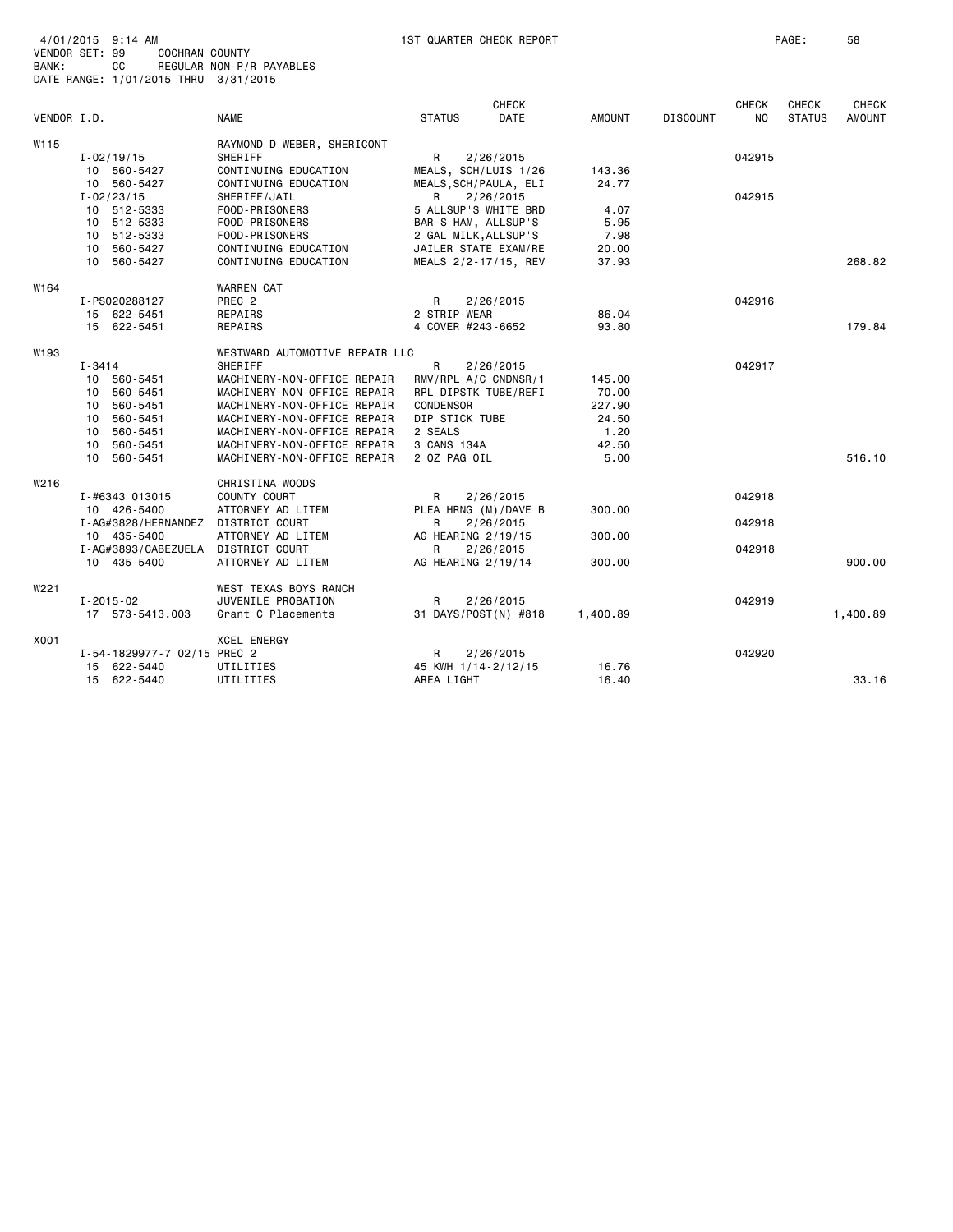| VENDOR I.D. |                | <b>NAME</b>               | <b>STATUS</b>        | <b>CHECK</b><br>DATE | <b>AMOUNT</b> | <b>DISCOUNT</b> | <b>CHECK</b><br><b>NO</b> | <b>CHECK</b><br><b>STATUS</b> | <b>CHECK</b><br><b>AMOUNT</b> |
|-------------|----------------|---------------------------|----------------------|----------------------|---------------|-----------------|---------------------------|-------------------------------|-------------------------------|
| Y001        |                | YELLOWHOUSE MACHINERY CO. |                      |                      |               |                 |                           |                               |                               |
|             | I-34018        | PREC 1                    | R                    | 2/26/2015            |               |                 | 042921                    |                               |                               |
|             | 15 621-5451    | <b>REPAIRS</b>            | 4 BREATHER #H216169  |                      | 113.68        |                 |                           |                               |                               |
|             | 15 621-5451    | REPAIRS                   | 4 FILTER #AT101565   |                      | 25.16         |                 |                           |                               |                               |
|             | 15 621-5451    | REPAIRS                   |                      | 2 AIR FILTER #AT1911 | 34.22         |                 |                           |                               |                               |
|             | 621-5451<br>15 | REPAIRS                   |                      | 2 AIR FILTER #AT3075 | 35.76         |                 |                           |                               |                               |
|             | 621-5451<br>15 | REPAIRS                   |                      | 2 AIR FILTER #AT3110 | 287.02        |                 |                           |                               |                               |
|             | 15 621-5451    | REPAIRS                   | 2 FILTER #AT311067   |                      | 143.50        |                 |                           |                               |                               |
|             | 15 621-5451    | REPAIRS                   | 4 HYDRAULIC FILTER   |                      | 320.48        |                 |                           |                               |                               |
|             | 15 621-5451    | REPAIRS                   |                      | 2 OIL FILTER #AT3678 | 147.66        |                 |                           |                               |                               |
|             | 15 621-5451    | REPAIRS                   |                      | 2 OIL FILTER #RE5214 | 81.18         |                 |                           |                               |                               |
|             | 15 621-5451    | REPAIRS                   |                      | 2 FUEL FILTER #RE533 | 249.84        |                 |                           |                               |                               |
|             | 15 621-5451    | REPAIRS                   |                      | 2 FILTER ELEM #RE539 | 170.88        |                 |                           |                               |                               |
|             | 15 621-5451    | REPAIRS                   |                      | 2 FILTER KIT #RE5544 | 218.16        |                 |                           |                               | 1,827.54                      |
| A007        |                | ALBERT GONZALEZ, dba      |                      |                      |               |                 |                           |                               |                               |
|             | I-26190        | PREC 1                    | R.                   | 3/09/2015            |               |                 | 042922                    |                               |                               |
|             | 15 621-5454    | TIRES                     |                      | 11x22.5 FLAT, R/F; P | 40.00         |                 |                           |                               |                               |
|             | I-26203        | PREC 1                    | R                    | 3/09/2015            |               |                 | 042922                    |                               |                               |
|             | 15 621-5454    | TIRES                     |                      | 2 FLAT 11x22.5 IS DU | 120.00        |                 |                           |                               | 160.00                        |
| A133        |                | ALLIED COMPLIANCE SERVICE |                      |                      |               |                 |                           |                               |                               |
|             | I-33206        | COMMISSIONERS COURT       | $\mathsf{R}$         | 3/09/2015            |               |                 | 042923                    |                               |                               |
|             | 15 610-5499    | MISCELLANEOUS             |                      | ANNUAL MEMBERSHIP FE | 250.00        |                 |                           |                               |                               |
|             | 15 610-5499    | MISCELLANEOUS             | 11 PREPD RANDOM DOT  |                      | 495.00        |                 |                           |                               | 745.00                        |
| A235        |                | R&D DANIEL, INC dba       |                      |                      |               |                 |                           |                               |                               |
|             | $I - 5812$     | COURTHOUSE                | $\mathsf{R}$         | 3/09/2015            |               |                 | 042924                    |                               |                               |
|             | 10 510-5451    | REPAIR                    |                      | INSTL HOT WATER FILT | 2,410.00      |                 |                           |                               |                               |
|             | I-5824         | <b>COURTHOUSE</b>         | R                    | 3/09/2015            |               |                 | 042924                    |                               |                               |
|             | 10 510-5451    | REPAIR                    | INSTL 2 VALVES/COMM' |                      | 255.00        |                 |                           |                               |                               |
|             | 10 510-5451    | REPAIR                    | 2 VALVES             |                      | 38.92         |                 |                           |                               | 2,703.92                      |
| B001        |                | BAILEY CO. ELECTRIC COOP  |                      |                      |               |                 |                           |                               |                               |
|             | I-326823       | PREC 4                    | R                    | 3/09/2015            |               |                 | 042925                    |                               |                               |
|             | 15 624-5440    | UTILITIES                 |                      | 440 KWH 1/26-2/18/15 | 60.32         |                 |                           |                               |                               |
|             | 15 624-5440    | UTILITIES                 | AREA LIGHT           |                      | 12.79         |                 |                           |                               |                               |
|             | I-326824       | PREC 3                    | R                    | 3/09/2015            |               |                 | 042925                    |                               |                               |
|             | 15 623-5440    | UTILITIES                 | 41 KWH 1/21-2/13/15  |                      | 19.23         |                 |                           |                               |                               |
|             | 15 623-5440    | UTILITIES                 | 2 AREA LIGHTS        |                      | 26.03         |                 |                           |                               |                               |
|             | I-326825       | NON-DEPT'L/SHERIFF POSSE  | R                    | 3/09/2015            |               |                 | 042925                    |                               |                               |
|             | 10 409-5440    | UTILITIES                 |                      | ELEC SVC 1/13-2/4/15 | 23.91         |                 |                           |                               | 142.28                        |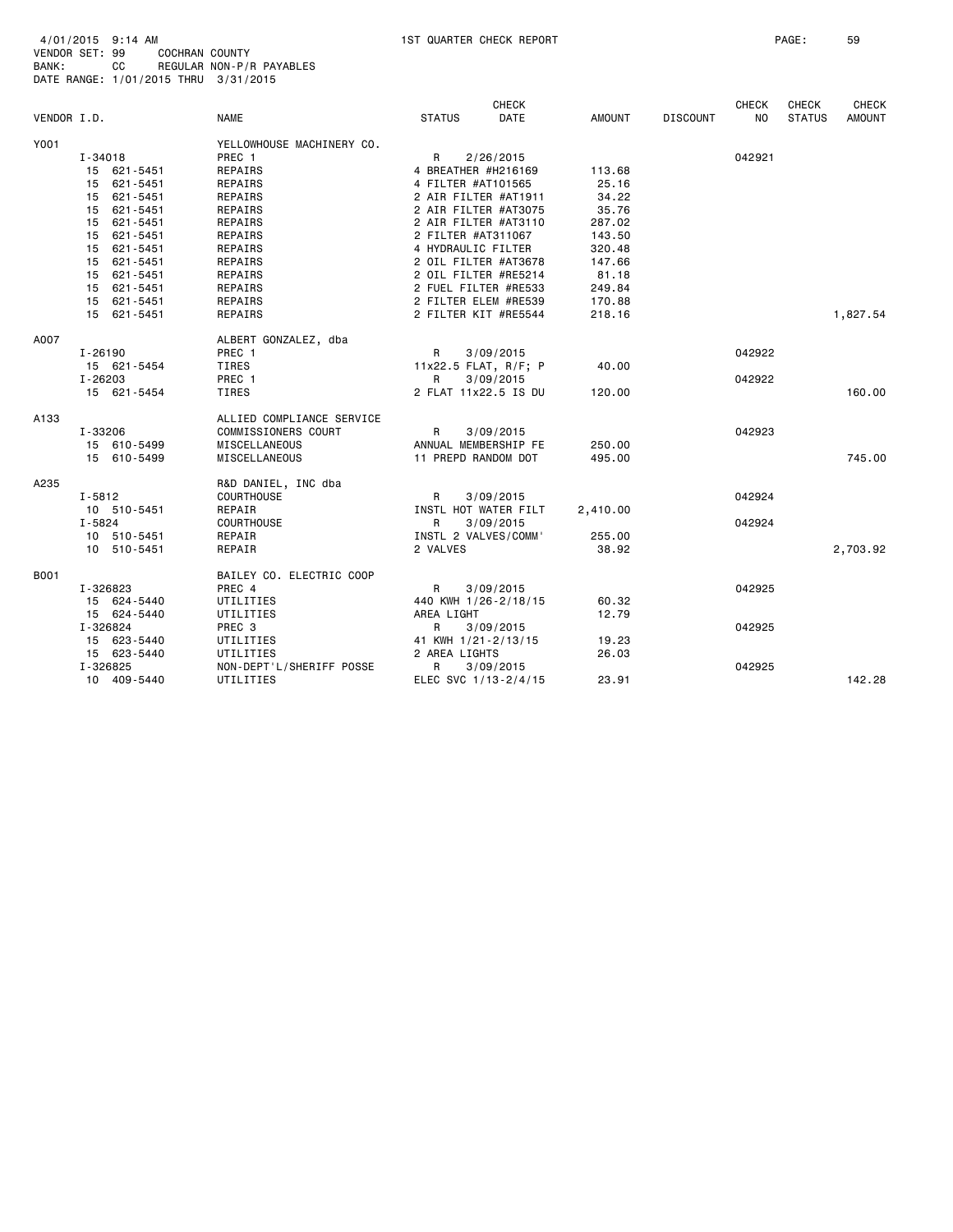| VENDOR I.D. |          |                   | <b>NAME</b>                                        | <b>STATUS</b>           | <b>CHECK</b><br><b>DATE</b> | <b>AMOUNT</b> | <b>DISCOUNT</b> | <b>CHECK</b><br>N <sub>O</sub> | <b>CHECK</b><br><b>STATUS</b> | <b>CHECK</b><br><b>AMOUNT</b> |
|-------------|----------|-------------------|----------------------------------------------------|-------------------------|-----------------------------|---------------|-----------------|--------------------------------|-------------------------------|-------------------------------|
| B279        |          |                   | KENDRA BILBREY                                     |                         |                             |               |                 |                                |                               |                               |
|             |          | I-FEB 2015 TRAVEL | <b>EXTENSION SVC</b>                               | R                       | 3/09/2015                   |               |                 | 042926                         |                               |                               |
|             | 10       | 665-5427          | CO AGENT-TRAVEL-OUT OF COUNTY 4 NITES/SAN ANGELO S |                         |                             | 288.08        |                 |                                |                               |                               |
|             |          | 10 665-5427       | CO AGENT-TRAVEL-OUT OF COUNTY LODGING TAX          |                         |                             | 20.17         |                 |                                |                               |                               |
|             | 10       | 665-5310          | OFFICE SUPPLIES                                    | R/B BOOKS/PESTICIDES    |                             | 205.68        |                 |                                |                               |                               |
|             |          | 10 665-5451       | REPAIRS                                            | OIL CHG 2/13/15         |                             | 43.98         |                 |                                |                               |                               |
|             | 10       | 665-5334          | OTHER SUPPLIES                                     | CLIPPER                 |                             | 89.99         |                 |                                |                               |                               |
|             |          | 10 665-5334       | OTHER SUPPLIES                                     | 2YR WARR/CLIPPERS       |                             | 14.99         |                 |                                |                               | 662.89                        |
| C007        |          |                   | CITY OF MORTON                                     |                         |                             |               |                 |                                |                               |                               |
|             | I-022715 |                   | LIB/MUS/ACT BLDG/CRTHSE/PREC 1                     | R                       | 3/09/2015                   |               |                 | 042927                         |                               |                               |
|             |          | 10 650-5440       | UTILITIES                                          | LIBRARY GAS             |                             | 177.28        |                 |                                |                               |                               |
|             |          | 10 650-5440       | UTILITIES                                          | LIBRARY WATER           |                             | 28.00         |                 |                                |                               |                               |
|             |          | 10 650-5440       | UTILITIES                                          | LIBRARY GARBAGE         |                             | 46.50         |                 |                                |                               |                               |
|             |          | 10 650-5440       | UTILITIES                                          | LIBRARY SEWER           |                             | 17.00         |                 |                                |                               |                               |
|             |          | 10 652-5440       | UTILITIES                                          | <b>MUSEUM GAS</b>       |                             | 163.94        |                 |                                |                               |                               |
|             |          | 10 652-5440       | UTILITIES                                          | <b>MUSEUM WATER</b>     |                             | 28.00         |                 |                                |                               |                               |
|             |          | 10 652-5440       | UTILITIES                                          | MUSEUM GARBAGE          |                             | 23,00         |                 |                                |                               |                               |
|             |          | 10 652-5440       | UTILITIES                                          | <b>MUSEUM SEWER</b>     |                             | 15.00         |                 |                                |                               |                               |
|             |          | 10 662-5440       | UTILITIES                                          | ACTIVITY BLDG GAS       |                             | 1,087.30      |                 |                                |                               |                               |
|             |          | 10 662-5440       | UTILITIES                                          | ACT. BLDG WATER         |                             | 28.00         |                 |                                |                               |                               |
|             |          | 10 662-5440       | UTILITIES                                          | METER SWAP              |                             |               |                 |                                |                               |                               |
|             |          | 10 662-5440       | UTILITIES                                          | ACT. BLDG GARBAGE       |                             | 72.00         |                 |                                |                               |                               |
|             |          | 10 662-5440       | UTILITIES                                          | ACT. BLDG SEWER         |                             | 45.00         |                 |                                |                               |                               |
|             |          | 10 510-5440       | UTILITIES                                          | COURTHOUSE GAS          |                             | 893.26        |                 |                                |                               |                               |
|             |          | 10 510-5440       | UTILITIES                                          | <b>COURTHOUSE WATER</b> |                             | 71.50         |                 |                                |                               |                               |
|             |          | 10 510-5440       | UTILITIES                                          | CRTHSE GARBAGE          |                             | 304.50        |                 |                                |                               |                               |
|             |          | 10 510-5440       | UTILITIES                                          | <b>COURTHOUSE SEWER</b> |                             | 51.00         |                 |                                |                               |                               |
|             |          | 15 621-5440       | UTILITIES                                          | PREC 1 GAS              |                             | 459.22        |                 |                                |                               |                               |
|             |          | 15 621-5440       | UTILITIES                                          | PREC 1 WATER            |                             | 161.00        |                 |                                |                               |                               |
|             |          | 15 621-5440       | UTILITIES                                          | PREC 1 GARBAGE          |                             | 46.50         |                 |                                |                               | 3,718.00                      |
| C008        |          |                   | CITY OF WHITEFACE                                  |                         |                             |               |                 |                                |                               |                               |
|             |          | $I - 409 02/15$   | PREC <sub>2</sub>                                  | R                       | 3/09/2015                   |               |                 | 042928                         |                               |                               |
|             |          | 15 622-5440       | UTILITIES                                          | GAS SVC 1/16-2/13/15    |                             | 22.14         |                 |                                |                               |                               |
|             |          | 15 622-5440       | UTILITIES                                          | <b>WATER SVC</b>        |                             | 14.00         |                 |                                |                               |                               |
|             |          | 15 622-5440       | UTILITIES                                          | GARBAGE SVC             |                             | 50.10         |                 |                                |                               |                               |
|             |          | 15 622-5440       | UTILITIES                                          | SEWER SVC               |                             | 22.50         |                 |                                |                               | 108.74                        |
| C035        |          |                   | COX AUTO SUPPLY CO                                 |                         |                             |               |                 |                                |                               |                               |
|             | I-293805 |                   | SHERIFF                                            | R                       | 3/09/2015                   |               |                 | 042929                         |                               |                               |
|             |          | 10 560-5451       | MACHINERY-NON-OFFICE REPAIR                        | 2 WIPER BLADE/REVA      |                             | 14.38         |                 |                                |                               |                               |
|             |          | 10 560-5334       | OTHER SUPPLIES                                     | <b>KEY W/PLSTC</b>      |                             | 1.50          |                 |                                |                               |                               |
|             | I-294009 |                   | SHERIFF                                            | R.                      | 3/09/2015                   |               |                 | 042929                         |                               |                               |
|             |          | 10 560-5334       | OTHER SUPPLIES                                     | LIQ WAXY SUDS           |                             | 9.99          |                 |                                |                               |                               |
|             | I-294270 |                   | <b>SHERIFF</b>                                     | R                       | 3/09/2015                   |               |                 | 042929                         |                               |                               |
|             |          | 10 560-5334       | OTHER SUPPLIES                                     | 2 STRAIT-LINE           |                             | 2.90          |                 |                                |                               |                               |
|             | I-294640 |                   | SHERIFF                                            | R                       | 3/09/2015                   |               |                 | 042929                         |                               |                               |
|             |          |                   |                                                    |                         |                             |               |                 |                                |                               |                               |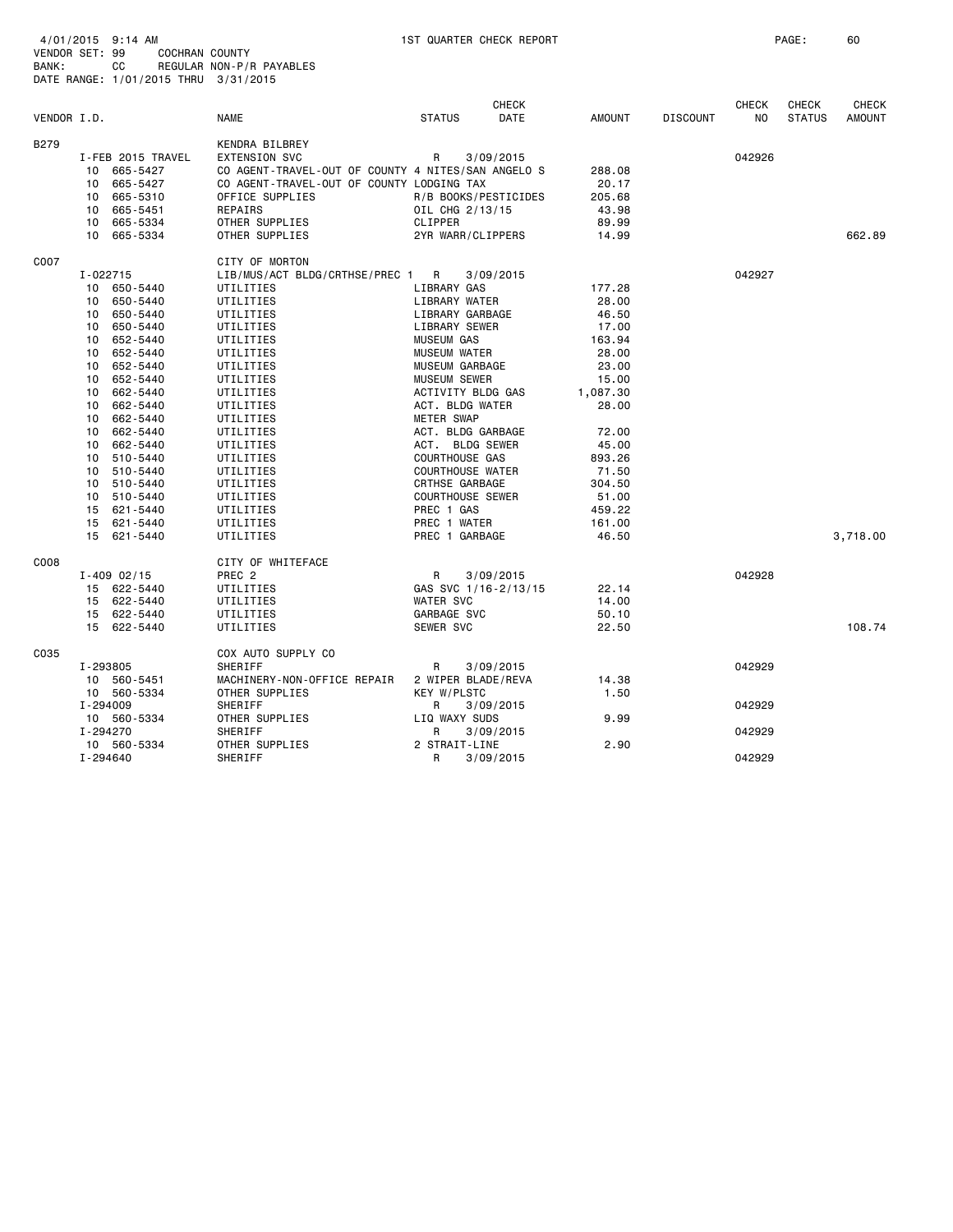| VENDOR I.D. |          |             | <b>NAME</b>                       | <b>STATUS</b>        | <b>CHECK</b><br>DATE | <b>AMOUNT</b> | <b>DISCOUNT</b> | <b>CHECK</b><br>N <sub>O</sub> | <b>CHECK</b><br><b>STATUS</b> | <b>CHECK</b><br><b>AMOUNT</b> |
|-------------|----------|-------------|-----------------------------------|----------------------|----------------------|---------------|-----------------|--------------------------------|-------------------------------|-------------------------------|
|             |          |             |                                   |                      |                      |               |                 |                                |                               |                               |
| C035        |          |             | COX AUTO SUPPLY CO<br><b>CONT</b> |                      |                      |               |                 |                                |                               |                               |
|             |          | I-294640    | SHERIFF                           | R                    | 3/09/2015            |               |                 | 042929                         |                               |                               |
|             | 10       | 560-5451    | MACHINERY-NON-OFFICE REPAIR       | 1/4 GALV ELBOW       |                      | 1.99          |                 |                                |                               |                               |
|             | 10       | 560-5451    | MACHINERY-NON-OFFICE REPAIR       | 1/4 CLOSE NIPPLE 1/4 |                      | 0.85          |                 |                                |                               |                               |
|             | 10       | 560-5451    | MACHINERY-NON-OFFICE REPAIR       | 1/4 GAL TEE          |                      | 1.09          |                 |                                |                               |                               |
|             | 10       | 560-5451    | MACHINERY-NON-OFFICE REPAIR       | 14x4 NIPPLE          |                      | 1.45          |                 |                                |                               |                               |
|             | 10       | 560-5451    | MACHINERY-NON-OFFICE REPAIR       | $1/4x2$ NIPPLE       |                      | 0.89          |                 |                                |                               |                               |
|             | 10       | 560-5451    | MACHINERY-NON-OFFICE REPAIR       | $3/8x1/4$ BUSHING    |                      | 0.66          |                 |                                |                               |                               |
|             | 10       | 560-5451    | MACHINERY-NON-OFFICE REPAIR       | $3/4$ GAL TEE        |                      | 1.35          |                 |                                |                               |                               |
|             | 10       | 560-5451    | MACHINERY-NON-OFFICE REPAIR       | 1/4 BRASS VALVE      |                      | 5.99          |                 |                                |                               |                               |
|             | 10       | 560-5451    | MACHINERY-NON-OFFICE REPAIR       | 3/8x100 AIR LINE     |                      | 41.39         |                 |                                |                               |                               |
|             | 10       | 560-5451    | MACHINERY-NON-OFFICE REPAIR       | 3/4 GAL ELBOW        |                      | 1.29          |                 |                                |                               |                               |
|             | 10       | 560-5451    | MACHINERY-NON-OFFICE REPAIR       | 1/4 GAL ELBOW        |                      | 1.99          |                 |                                |                               |                               |
|             | 10       | 560-5451    | MACHINERY-NON-OFFICE REPAIR       | 1/4x2 NIPPLE         |                      | 0.89          |                 |                                |                               |                               |
|             | 10       | 560-5451    | MACHINERY-NON-OFFICE REPAIR       | 1/4 CLOSE NIPPLE     |                      | 1.70          |                 |                                |                               |                               |
|             | 10       | 560-5451    | MACHINERY-NON-OFFICE REPAIR       | $1/2x1/4$ BUSHING    |                      | 0.70          |                 |                                |                               |                               |
|             | 10       | 560-5451    | MACHINERY-NON-OFFICE REPAIR       | 1/4 GAL PLUG         |                      | 0.99          |                 |                                |                               |                               |
|             | 10       | 560-5451    | MACHINERY-NON-OFFICE REPAIR       | WIX AIR FILTER       |                      | 14.88         |                 |                                |                               |                               |
|             | 10       | 560-5451    | MACHINERY-NON-OFFICE REPAIR       | WIX AIR FILTER       |                      | 41.16         |                 |                                |                               |                               |
|             | 10       | 560-5451    | MACHINERY-NON-OFFICE REPAIR       | WIX FILTER           |                      | 43.38         |                 |                                |                               |                               |
|             | 10       | 560-5451    | MACHINERY-NON-OFFICE REPAIR       | WIX AIR FILTER       |                      | 22.53         |                 |                                |                               |                               |
|             | 10       | 560-5451    | MACHINERY-NON-OFFICE REPAIR       | 36 SYN 10/30 OIL     |                      | 215.64        |                 |                                |                               |                               |
|             | 10       | 560-5451    | MACHINERY-NON-OFFICE REPAIR       |                      | 4 WINDSHIELD WSHR FL | 11.56         |                 |                                |                               |                               |
|             | 10       | 560-5451    | MACHINERY-NON-OFFICE REPAIR       | <b>FL500S</b>        |                      | 6.49          |                 |                                |                               |                               |
|             | 10       | 560-5451    | MACHINERY-NON-OFFICE REPAIR       | <b>FILTER</b>        |                      | 2.50          |                 |                                |                               |                               |
|             | 10       | 560-5451    | MACHINERY-NON-OFFICE REPAIR       | WIX AIR FILTER       |                      | 29.33         |                 |                                |                               |                               |
|             | 10       | 560-5451    | MACHINERY-NON-OFFICE REPAIR       | WIX OIL FILTER       |                      | 7.51          |                 |                                |                               |                               |
|             | 10       | 560-5451    | MACHINERY-NON-OFFICE REPAIR       | 20 AMS 10/30 OIL     |                      | 119.80        |                 |                                |                               |                               |
|             | 10       | 560-5451    | MACHINERY-NON-OFFICE REPAIR       | WIX FILTER           |                      | 21.69         |                 |                                |                               |                               |
|             | 10       | 560-5451    | MACHINERY-NON-OFFICE REPAIR       | WIX OIL FILTER       |                      | 7.69          |                 |                                |                               |                               |
|             | 10       | 560-5451    | MACHINERY-NON-OFFICE REPAIR       | WIX AIR FILTER       |                      | 14.88         |                 |                                |                               |                               |
|             | 10       | 560-5451    | MACHINERY-NON-OFFICE REPAIR       | ANTIFREEZE           |                      | 12.99         |                 |                                |                               |                               |
|             | 10       | 560-5451    | MACHINERY-NON-OFFICE REPAIR       | HYD FITTING          |                      | 5.48          |                 |                                |                               |                               |
|             | 10       | 560-5451    | MACHINERY-NON-OFFICE REPAIR       | 4 3/8" 2-BRAD HOSE   |                      | 1.08          |                 |                                |                               |                               |
|             | 10       | 560-5451    | MACHINERY-NON-OFFICE REPAIR       | FITTING              |                      | 3.20          |                 |                                |                               |                               |
|             | 10       | 560-5451    | MACHINERY-NON-OFFICE REPAIR       | 1/4 COUPLING         |                      | 1.89          |                 |                                |                               |                               |
|             | 10       | 560-5451    | MACHINERY-NON-OFFICE REPAIR       | 1/4 ELBOW            |                      | 1.99          |                 |                                |                               |                               |
|             | 10       | 560-5451    | MACHINERY-NON-OFFICE REPAIR       | 1/4x8 NIPPLE         |                      | 3.85          |                 |                                |                               |                               |
|             | 10       | 560-5451    | MACHINERY-NON-OFFICE REPAIR       | DRILL BIT            |                      | 15.19         |                 |                                |                               |                               |
|             | 10       | 560-5451    | MACHINERY-NON-OFFICE REPAIR       | $1/2x3/8$ BUSHING    |                      | 0.79          |                 |                                |                               |                               |
|             | 10       | 560-5451    | MACHINERY-NON-OFFICE REPAIR       | WIX OIL FILTER       |                      | 7.51          |                 |                                |                               |                               |
|             | 10       | 560-5451    | MACHINERY-NON-OFFICE REPAIR       | 10T 75/140 FULL SYN  |                      | 16.99         |                 |                                |                               |                               |
|             | 10       | 560-5451    | MACHINERY-NON-OFFICE REPAIR       | 2 W/S WASHER FLUID   |                      | 5.78          |                 |                                |                               |                               |
|             | 10       | 560-5451    | MACHINERY-NON-OFFICE REPAIR       | DRAIN PLUG           |                      | 3.19          |                 |                                |                               |                               |
|             | 10       | 560-5451    | MACHINERY-NON-OFFICE REPAIR       | 1QT AT FLUID         |                      | 4.09          |                 |                                |                               |                               |
|             |          | 10 560-5451 | MACHINERY-NON-OFFICE REPAIR       | <b>HOSE</b>          |                      | 23.95         |                 |                                |                               |                               |
|             | I-294989 |             | SHERIFF                           | R                    | 3/09/2015            |               |                 | 042929                         |                               |                               |
|             |          | 10 560-5451 | MACHINERY-NON-OFFICE REPAIR       | BULB/JEFF            |                      | 9.45          |                 |                                |                               |                               |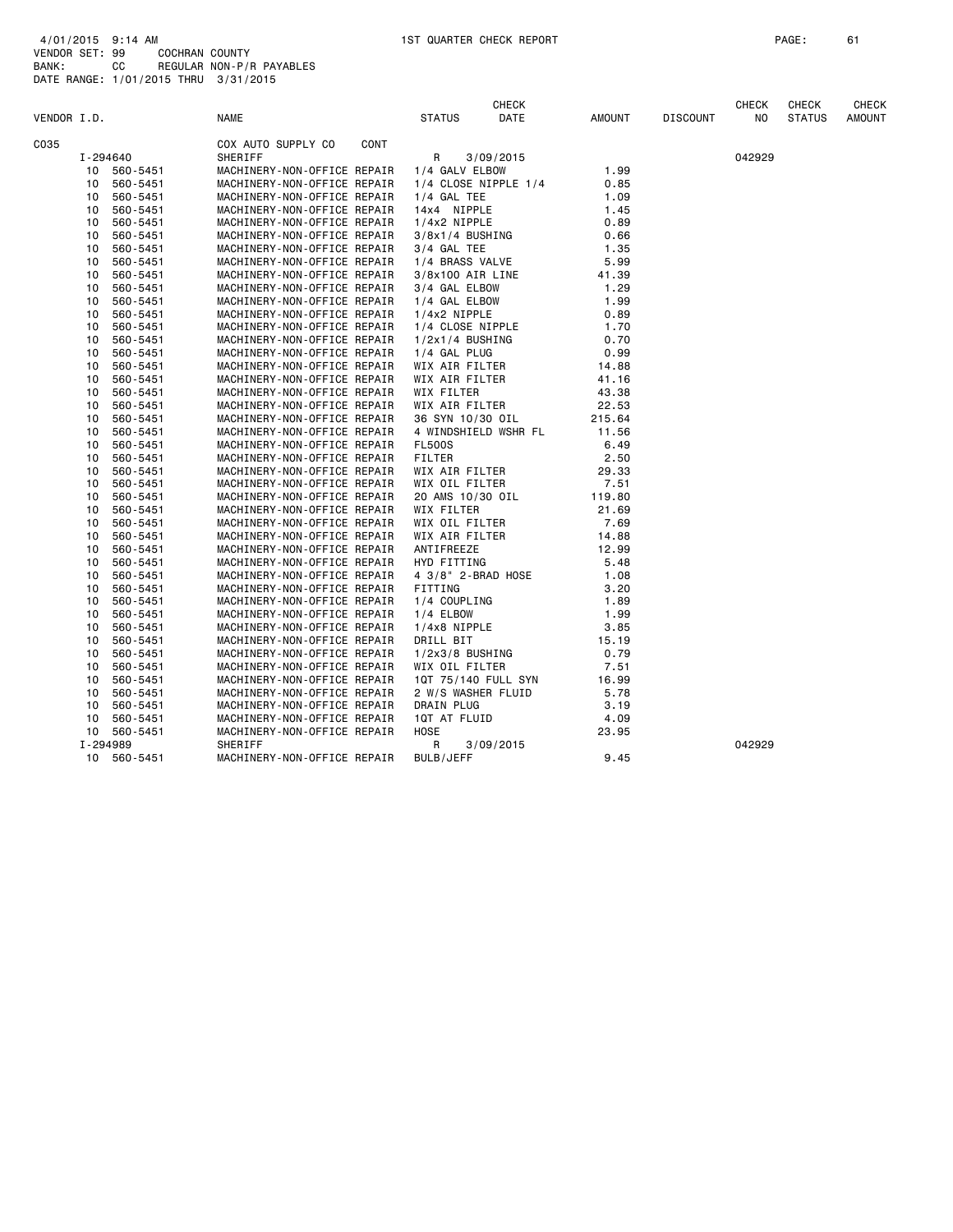| BANK:       | 4/01/2015 9:14 AM<br>VENDOR SET: 99<br>COCHRAN COUNTY<br>СC | REGULAR NON-P/R PAYABLES                     | 1ST QUARTER CHECK REPORT                        |                |                 |              | PAGE:         | 62            |
|-------------|-------------------------------------------------------------|----------------------------------------------|-------------------------------------------------|----------------|-----------------|--------------|---------------|---------------|
|             | DATE RANGE: 1/01/2015 THRU 3/31/2015                        |                                              |                                                 |                |                 |              |               |               |
|             |                                                             |                                              | <b>CHECK</b>                                    |                |                 | <b>CHECK</b> | <b>CHECK</b>  | <b>CHECK</b>  |
| VENDOR I.D. |                                                             | <b>NAME</b>                                  | <b>STATUS</b><br><b>DATE</b>                    | <b>AMOUNT</b>  | <b>DISCOUNT</b> | NO           | <b>STATUS</b> | <b>AMOUNT</b> |
|             |                                                             |                                              |                                                 |                |                 |              |               |               |
| C035        |                                                             | COX AUTO SUPPLY CO<br>CONT                   |                                                 |                |                 |              |               |               |
|             | I-294989                                                    | SHERIFF                                      | R<br>3/09/2015                                  |                |                 | 042929       |               |               |
|             | 10 560-5451                                                 | MACHINERY-NON-OFFICE REPAIR                  | 3 ELECT CLIP                                    | 0.30           |                 |              |               |               |
|             | 10 560-5451                                                 | MACHINERY-NON-OFFICE REPAIR                  | LABOR / INSTALL                                 | 25.00          |                 |              |               |               |
|             | I-295130<br>10 560-5451                                     | SHERIFF<br>MACHINERY-NON-OFFICE REPAIR       | R<br>3/09/2015<br>HEAD LAMP/#133                | 7.71           |                 | 042929       |               | 801.46        |
|             |                                                             |                                              |                                                 |                |                 |              |               |               |
| C057        |                                                             | CITY BANK AS DEPOSITORY                      |                                                 |                |                 |              |               |               |
|             | I-2ND QTR 2015                                              | NON-DEPT'L/APPR DISTRICT                     | R<br>3/09/2015                                  |                |                 | 042930       |               |               |
|             | 10 409-5406                                                 | APPRAISAL DISTRICT                           | 2ND QTR ASSESSMENT--                            | 17,576.84      |                 |              |               | 17,576.84     |
|             |                                                             |                                              |                                                 |                |                 |              |               |               |
| C084        |                                                             | CLERK, SEVENTH COURT OF APPEAL               |                                                 |                |                 |              |               |               |
|             | I-FEB2015                                                   | <b>STATE FEES</b>                            | R<br>3/09/2015                                  |                |                 | 042971       |               |               |
|             | 90 000-2379.002                                             | 7th Crt of Appeal Gov't22.2081DISTRICT COURT |                                                 | 10.00          |                 |              |               | 10.00         |
| D039        |                                                             | TERRY DUVALL dba                             |                                                 |                |                 |              |               |               |
|             | $I - 211$                                                   | TAX A/C                                      | R<br>3/09/2015                                  |                |                 | 042972       |               |               |
|             | 10 499-5451                                                 | REPAIR                                       | SONICWALL TX105                                 | 468.00         |                 |              |               |               |
|             | 10 499-5451                                                 | REPAIR                                       | 6HRS ROUTER, NTWRK R                            | 540.00         |                 |              |               | 1,008.00      |
|             |                                                             |                                              |                                                 |                |                 |              |               |               |
| E075        |                                                             | <b>WEX BANK</b>                              |                                                 |                |                 |              |               |               |
|             | I-39987520                                                  | SHERIFF/JUV PROBATION                        | R<br>3/09/2015                                  |                |                 | 042973       |               |               |
|             | 17 573-5499                                                 | OPERATING EXPENSES                           | 18.58GL UNL 2/26, AUS                           | 39.00          |                 |              |               |               |
|             | 17 573-5499                                                 | OPERATING EXPENSES                           | CR FED TAX ON 18.58G                            | 0.93CR         |                 |              |               |               |
|             | 10 560-5330                                                 | FUEL AND OIL                                 | 7.505GL UNL 2/2, WHTF                           | 14.25          |                 |              |               |               |
|             | 10 560-5330                                                 | FUEL AND OIL                                 | 9.928GL UNL 2/2, WHTF                           | 18.85          |                 |              |               |               |
|             | 10 560-5330                                                 | FUEL AND OIL                                 | 20.305GL UNL 2/13, LB                           | 41.00          |                 |              |               |               |
|             | 10 560-5330<br>10 560-5330                                  | FUEL AND OIL<br>FUEL AND OIL                 | 30.003GL UNL 2/18, LV                           | 62.98<br>26.37 |                 |              |               |               |
|             | 10 560-5330                                                 | FUEL AND OIL                                 | 12.505GL UNL 2/19, WH<br>20.003GL UNL, 2/25, LB | 43.39          |                 |              |               |               |
|             | 10<br>560-5330                                              | FUEL AND OIL                                 | 11.002GL UNL, 2/25, WH                          | 24.08          |                 |              |               | 268.99        |
|             |                                                             |                                              |                                                 |                |                 |              |               |               |
| F010        |                                                             | FIVE-AREA TELEPHONE CO-OP                    |                                                 |                |                 |              |               |               |
|             | I-927-5510 MAR15                                            | PREC 4                                       | R<br>3/09/2015                                  |                |                 | 042974       |               |               |
|             | 15 624-5420                                                 | TELECOMMUNICATIONS                           | BASIC LOCAL SVC                                 | 32.25          |                 |              |               |               |
|             | 15 624-5420                                                 | TELECOMMUNICATIONS                           | <b>FEES</b>                                     | 8.15           |                 |              |               | 40.40         |
|             |                                                             |                                              |                                                 |                |                 |              |               |               |
| F073        |                                                             | FRONTIER VALLEY INC.                         |                                                 |                |                 |              |               |               |
|             | I-368713                                                    | <b>CEMETERY</b><br>REPAIR                    | R<br>3/09/2015<br>3"x6" CLEARVIEW GLAS          | 45.94          |                 | 042975       |               |               |
|             | 10 516-5451<br>10 516-5451                                  | REPAIR                                       | 4 3" GASKETS                                    | 16.20          |                 |              |               | 62.14         |
|             |                                                             |                                              |                                                 |                |                 |              |               |               |
| G005        |                                                             | <b>GENERAL FUND</b>                          |                                                 |                |                 |              |               |               |
|             | I-VEH LEASE $#9/36$                                         | JUVENILE PROBATION                           | R<br>3/09/2015                                  |                |                 | 042976       |               |               |
|             | 17 573-5464                                                 | VEHICLE LEASE                                | VEHICLE LEASE MAR 20                            | 833.00         |                 |              |               | 833.00        |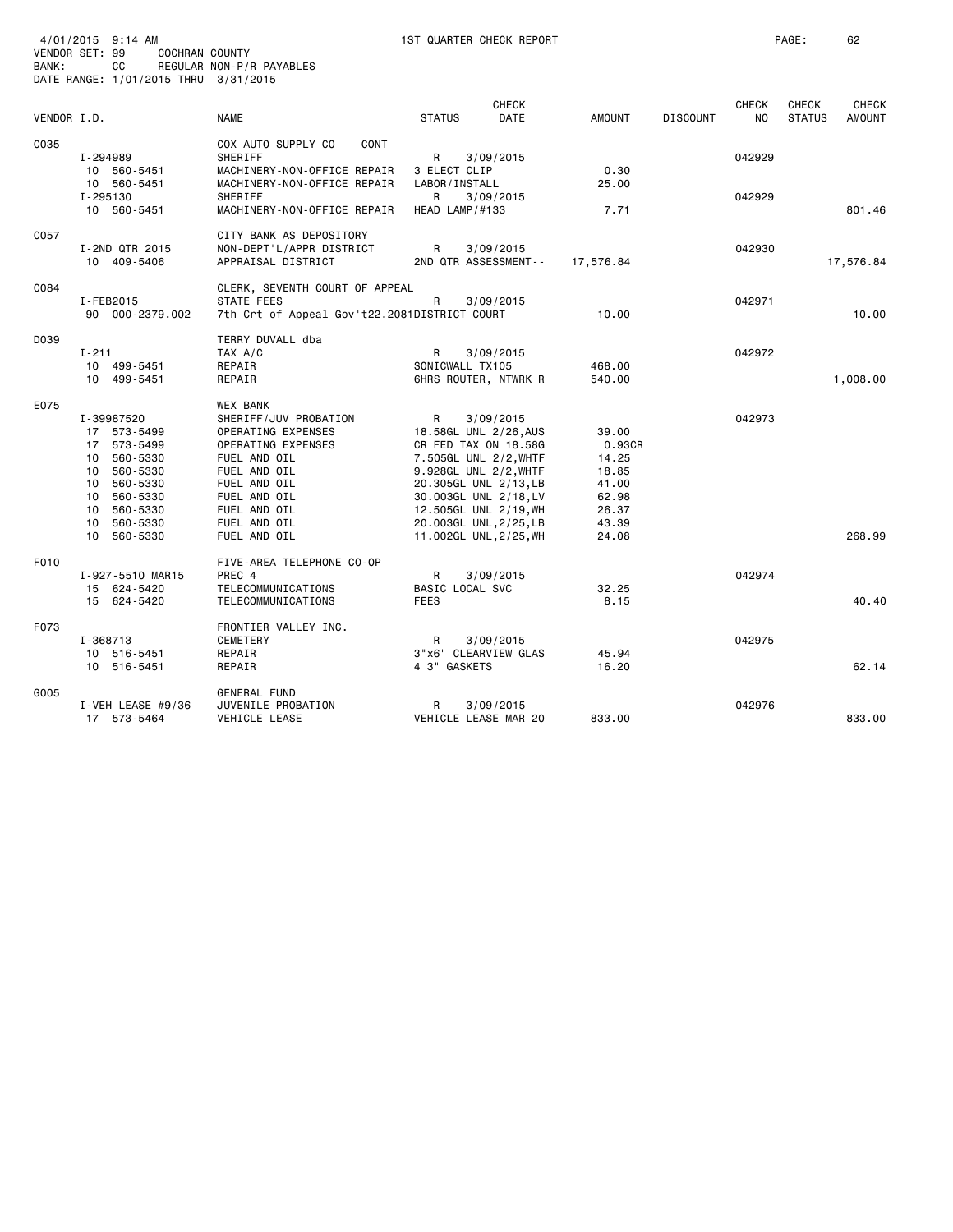| BANK:            | 4/01/2015 9:14 AM<br>VENDOR SET: 99<br>COCHRAN COUNTY<br>CC<br>DATE RANGE: 1/01/2015 THRU 3/31/2015 | REGULAR NON-P/R PAYABLES                                                                                                              |                                                                                  | 1ST QUARTER CHECK REPORT                       |                                    |                 |                     | PAGE:                  | 63                            |
|------------------|-----------------------------------------------------------------------------------------------------|---------------------------------------------------------------------------------------------------------------------------------------|----------------------------------------------------------------------------------|------------------------------------------------|------------------------------------|-----------------|---------------------|------------------------|-------------------------------|
| VENDOR I.D.      |                                                                                                     | <b>NAME</b>                                                                                                                           | <b>STATUS</b>                                                                    | CHECK<br>DATE                                  | AMOUNT                             | <b>DISCOUNT</b> | <b>CHECK</b><br>NO. | CHECK<br><b>STATUS</b> | <b>CHECK</b><br><b>AMOUNT</b> |
| G074             | I-FEES FEB2015<br>10 000-2206.002                                                                   | GRAVES, HUMPHRIES, STAHL, LTD<br>JUSTICE OF PEACE<br>COLLECTION AGENCY FEES                                                           | R 3/09/2015<br>COLLECTION FEES FEB                                               |                                                | 464.28                             |                 | 042977              |                        | 464.28                        |
| G098             | I-003170017<br>10 560-5334<br>10 560-5334                                                           | GALL'S INC.<br>SHERIFF<br>OTHER SUPPLIES<br>OTHER SUPPLIES                                                                            | R<br>SHIPPING                                                                    | 3/09/2015<br>2 STINGER DS LED FLA              | 199.98<br>4.00                     |                 | 042978              |                        | 203.98                        |
| H029             | I-INV2851256<br>10 497-5310<br>10 497-5310                                                          | TAYLOR CORPORATION dba<br>TREASURER<br>OFFICE SUPPLIES<br>OFFICE SUPPLIES                                                             | R<br>SHIPPING                                                                    | 3/09/2015<br>2PK PERSONNEL FILE 2              | 127.98<br>29.58                    |                 | 042979              |                        | 157.56                        |
| H <sub>257</sub> | I-3648/2590662<br>10 512-5451                                                                       | HOME DEPOT CREDIT SERVICES<br>JAIL<br>REPAIR                                                                                          | 50FT SPEAKER WIRE                                                                | R 3/09/2015                                    | 19.00                              |                 | 042980              |                        | 19.00                         |
| J074             | I-BUDGET ED 022715<br>10 499-5427<br>I-FMLA 022715<br>10 499-5427                                   | TREVA JACKSON, TAX ASSESSOR/CO<br>TAX A/C<br>CONTINUING EDUCATION<br>TAX A/C<br>CONTINUING EDUCATION                                  | R<br>$\mathsf R$<br>FMLA ONLINE 2/27/15                                          | 3/09/2015<br>BUDGET PLANNING ONLI<br>3/09/2015 | 30.00<br>30.00                     |                 | 042981<br>042981    |                        | 60.00                         |
| J084             | I-P2206<br>10 662-5451                                                                              | JD'S HEATING AIR CONDITIONING<br>ACTIVITY BLDG<br>REPAIR                                                                              | R                                                                                | 3/09/2015<br>CAP PIPE IN BASEMENT              | 89.00                              |                 | 042982              |                        | 89.00                         |
| L010             | $I - 21823$ $1/29/15$<br>10 662-5332<br>10 662-5332<br>10 662-5332<br>10 662-5332                   | LEWIS FARM & RANCH STORE INC<br>ACTIVITY BLDG<br>CUSTODIAL SUPPLIES<br>CUSTODIAL SUPPLIES<br>CUSTODIAL SUPPLIES<br>CUSTODIAL SUPPLIES | R<br>12 FURNACE FLTR 20x2<br>12 FURNACE FLTR 24x2<br>3 SCRUBBING BUBBLES<br>DISC | 3/09/2015                                      | 59.88<br>59.88<br>13.47<br>13.32CR |                 | 042983              |                        |                               |
|                  | I-21897<br>15 623-5356<br>15 623-5356<br>15 623-5356                                                | PREC 3<br>ROAD MATERIALS & SUPPLIES<br>ROAD MATERIALS & SUPPLIES<br>ROAD MATERIALS & SUPPLIES                                         | R<br><b>CUPS</b><br><b>SUGAR</b><br><b>CREAMER</b>                               | 3/09/2015                                      | 2.29<br>1.95<br>1.95               |                 | 042983              |                        |                               |
|                  | I-21936<br>10 512-5392<br>10 512-5392<br>10 512-5392                                                | JAIL<br>MISCELLANEOUS SUPPLIES<br>MISCELLANEOUS SUPPLIES<br>MISCELLANEOUS SUPPLIES                                                    | R<br>8 GL BLEACH<br>2 SOAP<br>DISC                                               | 3/09/2015                                      | 22.32<br>7.98<br>3.03CR            |                 | 042983              |                        |                               |
|                  | $I - 22114$<br>10 512-5392<br>10 512-5392                                                           | JAIL<br>MISCELLANEOUS SUPPLIES<br>MISCELLANEOUS SUPPLIES                                                                              | R<br>MR CLEAN<br>DISC                                                            | 3/09/2015                                      | 3.79<br>0.38CR                     |                 | 042983              |                        |                               |
|                  | I-22121<br>10 660-5332<br>10 660-5332<br>I-22326                                                    | <b>PARK</b><br>CUSTODIAL SUPPLIES<br>CUSTODIAL SUPPLIES<br>ACTIVITY BLDG                                                              | R<br>2 GOPHER BAIT<br>DISC<br>R                                                  | 3/09/2015<br>3/09/2015                         | 12.98<br>1.30CR                    |                 | 042983<br>042983    |                        |                               |
|                  |                                                                                                     |                                                                                                                                       |                                                                                  |                                                |                                    |                 |                     |                        |                               |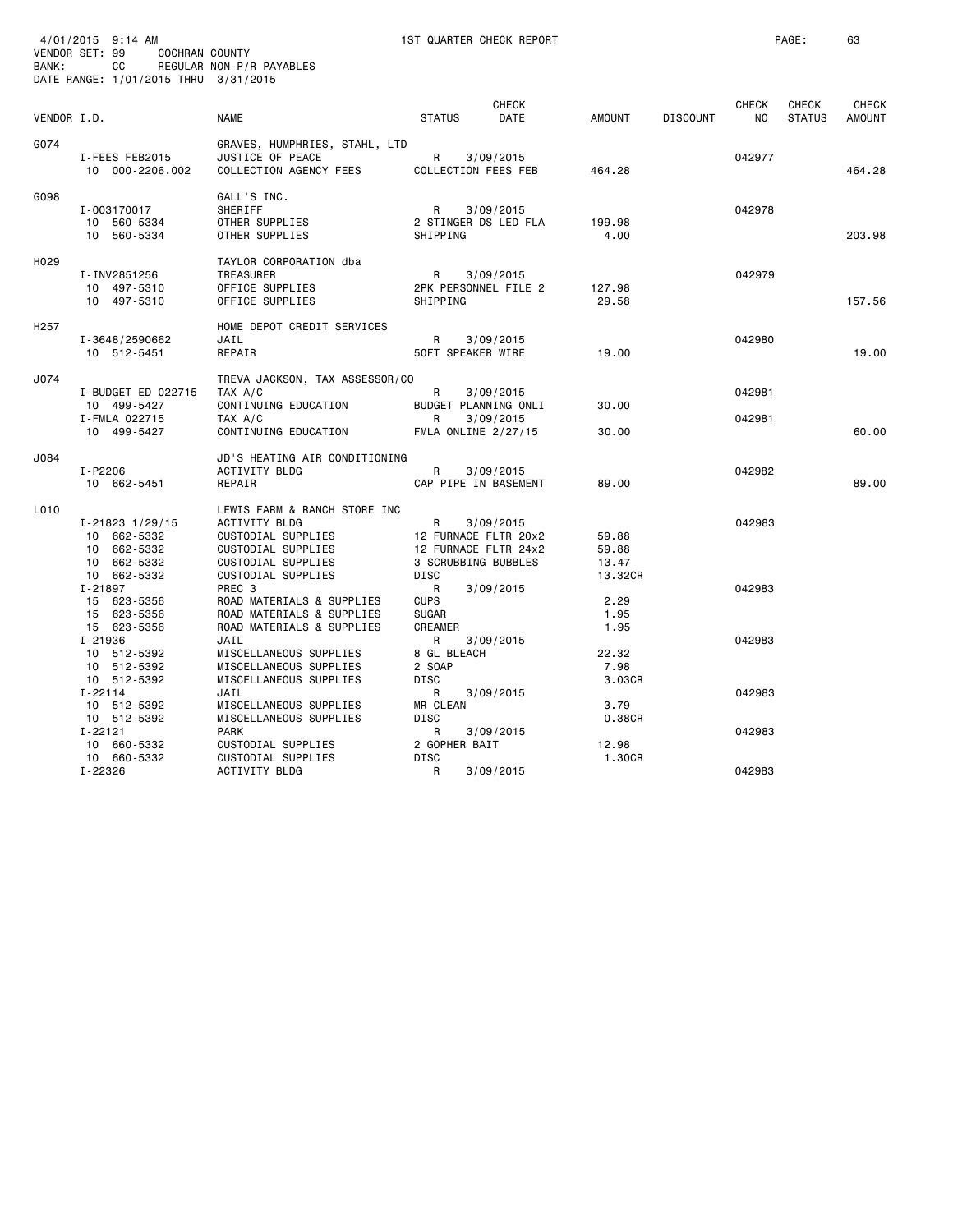|             |                    |                            |                           | <b>CHECK</b> |               |                 | <b>CHECK</b> | <b>CHECK</b>  | <b>CHECK</b>  |
|-------------|--------------------|----------------------------|---------------------------|--------------|---------------|-----------------|--------------|---------------|---------------|
| VENDOR I.D. |                    | <b>NAME</b>                | <b>STATUS</b>             | <b>DATE</b>  | <b>AMOUNT</b> | <b>DISCOUNT</b> | NO.          | <b>STATUS</b> | <b>AMOUNT</b> |
| L010        |                    | LEWIS FARM & RANCH STOCONT |                           |              |               |                 |              |               |               |
|             | I-22326            | <b>ACTIVITY BLDG</b>       | R                         | 3/09/2015    |               |                 | 042983       |               |               |
|             | 10 662-5332        | CUSTODIAL SUPPLIES         | EXT CORD                  |              | 6.99          |                 |              |               |               |
|             | 10 662-5332        | CUSTODIAL SUPPLIES         | DISC                      |              | 0.70CR        |                 |              |               |               |
|             | I-22589            | PREC <sub>3</sub>          | R                         | 3/09/2015    |               |                 | 042983       |               |               |
|             | 15 623-5356        | ROAD MATERIALS & SUPPLIES  | 1CS TISSUE PAPER          |              | 35.96         |                 |              |               |               |
|             | $I - 22648$        | JAIL                       | R                         | 3/09/2015    |               |                 | 042983       |               |               |
|             | 10 512-5392        | MISCELLANEOUS SUPPLIES     | 2 MR CLEAN                |              | 7.58          |                 |              |               |               |
|             | 10 512-5392        | MISCELLANEOUS SUPPLIES     | <b>DISC</b>               |              | 0.76CR        |                 |              |               |               |
|             | I-22954            | <b>PARK</b>                | R                         | 3/09/2015    |               |                 | 042983       |               |               |
|             | 10 660-5451        | REPAIR                     | 3/4x7" NIPPLE             |              | 3.79          |                 |              |               |               |
|             | 10 660-5451        | REPAIR                     | $3/4x1/2$ BELL            |              | 3.79          |                 |              |               |               |
|             | 10 660-5451        | REPAIR                     | 1/2x1.5" NIPPLE           |              | 1.39          |                 |              |               |               |
|             | I-22961            | PARK                       | R                         | 3/09/2015    |               |                 | 042983       |               |               |
|             | 10 660-5451        | REPAIR                     | INSULATION                |              | 4.99          |                 |              |               |               |
|             | $I - 23018$        | CEMETERY                   | R                         | 3/09/2015    |               |                 | 042983       |               |               |
|             | 10 516-5332        | CUSTODIAL SUPPLIES         | ANTI-SEIZE                |              | 3.49          |                 |              |               |               |
|             | $I - 23045$        | <b>ACTIVITY BLDG</b>       | R.                        | 3/09/2015    |               |                 | 042983       |               |               |
|             | 10 662-5332        | CUSTODIAL SUPPLIES         | <b>SCOUR STICK</b>        |              | 3.25          |                 |              |               | 238.23        |
|             |                    |                            |                           |              |               |                 |              |               |               |
| M092        |                    | SYLVIA MARTINEZ            |                           |              |               |                 |              |               |               |
|             | I-HEALTHY CO 02/15 | NON-DEPT'L/HEALTHY COUNTY  | R                         | 3/09/2015    |               |                 | 042985       |               |               |
|             | 10 409-5427        | CONTINUING EDUCATION       | 858 MI TO/FR AUSTIN       |              | 493.35        |                 |              |               |               |
|             | 10 409-5427        | CONTINUING EDUCATION       | 2 NITES/AUSTIN 2/11-      |              | 212.00        |                 |              |               |               |
|             | 10 409-5427        | CONTINUING EDUCATION       | LODGING TAX               |              | 31.80         |                 |              |               |               |
|             | 10 409-5427        | CONTINUING EDUCATION       | <b>MEALS</b>              |              | 34.52         |                 |              |               | 771.67        |
|             |                    |                            |                           |              |               |                 |              |               |               |
| M299        |                    | MORTON SELF STORAGE        |                           |              |               |                 | 042986       |               |               |
|             | $I - 254$          | <b>SHERIFF</b>             | R                         | 3/09/2015    |               |                 |              |               |               |
|             | 10 560-5499        | MISCELLANEOUS              | STORAGE MAR15             |              | 50.00         |                 |              |               | 50.00         |
| N082        |                    | <b>NETDATA</b>             |                           |              |               |                 |              |               |               |
|             | I-FEB2015          | JUSTICE OF PEACE           | $\mathsf{R}$              | 3/09/2015    |               |                 | 042987       |               |               |
|             | 10 435-5499        | MISCELLANEOUS              | <b>iTICKET FEB15</b>      |              | 12.00         |                 |              |               | 12.00         |
| R099        |                    | CYNDIA LEA GUAJARDO dba    |                           |              |               |                 |              |               |               |
|             | I-109690           | PREC 4                     | R                         | 3/09/2015    |               |                 | 042988       |               |               |
|             | 15 624-5454        | TIRES                      | 2 FLAT 14,00x24           |              | 130.00        |                 |              |               |               |
|             | 15 624-5454        | TIRES                      | 2 #4 BOOTS                |              | 31.90         |                 |              |               |               |
|             | 15 624-5454        | TIRES                      | 24" 0-RING                |              | 9.95          |                 |              |               |               |
|             | I-109766           | SHERIFF                    | R                         | 3/09/2015    |               |                 | 042988       |               |               |
|             | 10 560-5454        | TIRES                      |                           |              | 13.00         |                 |              |               |               |
|             | I-109820           | SHERIFF                    | FLAT 255x60x17, JEFF<br>R | 3/09/2015    |               |                 | 042988       |               |               |
|             |                    |                            |                           |              | 13.00         |                 |              |               | 197.85        |
|             | 10 560-5454        | TIRES                      | FLAT 245x55x15/#133       |              |               |                 |              |               |               |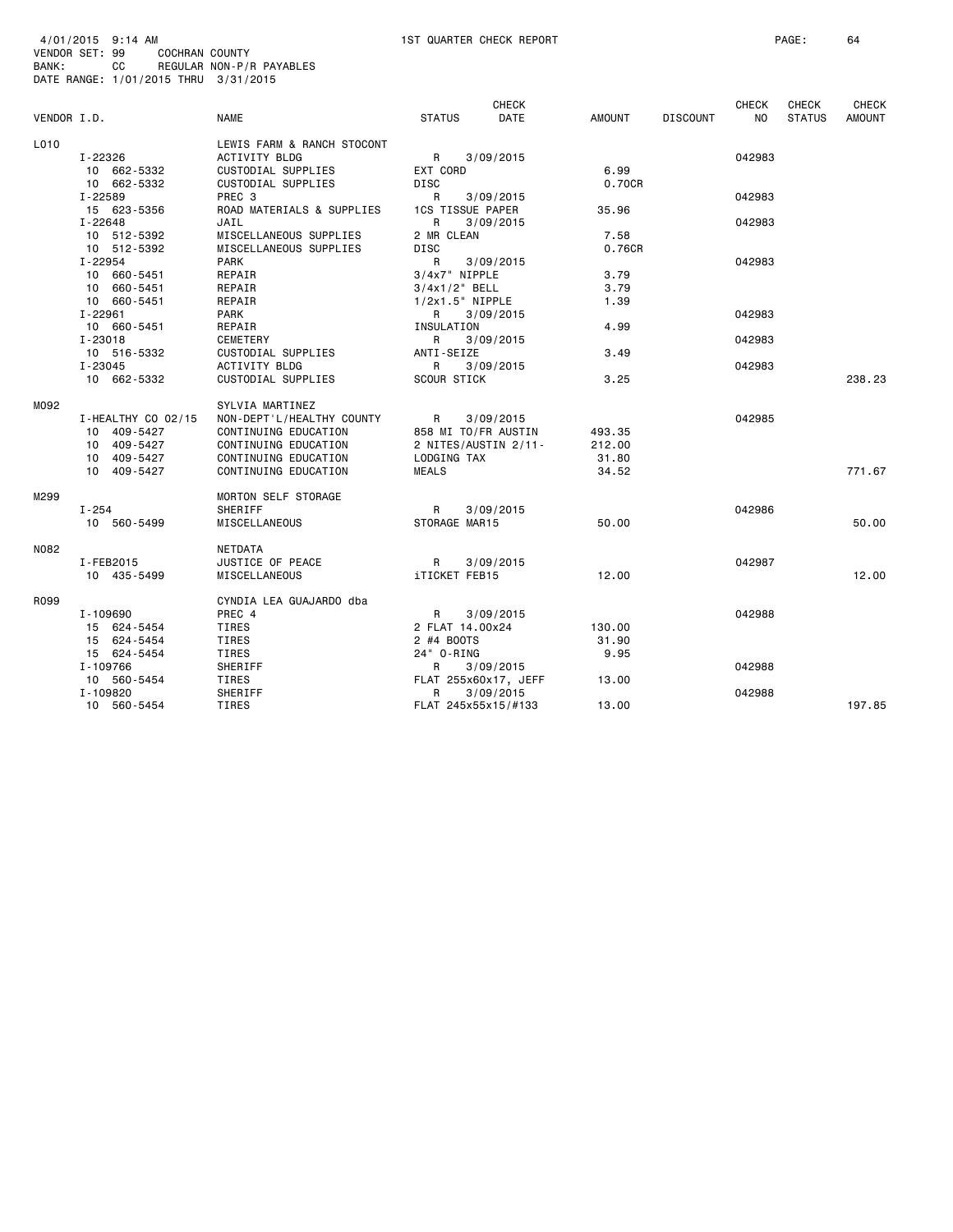| VENDOR I.D. |                                    | <b>NAME</b>           | <b>STATUS</b>     | <b>CHECK</b><br>DATE  | <b>AMOUNT</b>  | <b>DISCOUNT</b> | <b>CHECK</b><br>ΝO | <b>CHECK</b><br><b>STATUS</b> | <b>CHECK</b><br>AMOUNT |
|-------------|------------------------------------|-----------------------|-------------------|-----------------------|----------------|-----------------|--------------------|-------------------------------|------------------------|
|             |                                    |                       |                   |                       |                |                 |                    |                               |                        |
| S010        |                                    | SILVERS COMPANY       |                   |                       |                |                 |                    |                               |                        |
|             | I-CEMETERY 02/15                   | CEMETERY              | R                 | 3/09/2015             |                |                 | 042989             |                               |                        |
|             | 10 516-5330                        | FUEL & OIL            | 27.01GL UNL 2/11  |                       | 49.02          |                 |                    |                               |                        |
|             | I-CONSTABLE 02/15                  | CONSTABLE             | R                 | 3/09/2015             |                |                 | 042989             |                               |                        |
|             | 10 550-5330                        | FUEL & OIL            |                   | 20.57GL PREM UNL 2/6  | 43.51          |                 |                    |                               |                        |
|             | I-EXT SVC 02/15                    | <b>EXTENSION SVC</b>  | R                 | 3/09/2015             |                |                 | 042989             |                               |                        |
|             | 10 665-5330                        | FUEL AND OIL          | 30.19GL UNL 2/3   |                       | 51.78          |                 |                    |                               |                        |
|             | 10 665-5330                        | FUEL AND OIL          | 23.9GL UNL 2/16   |                       | 43.38          |                 |                    |                               |                        |
|             | I-JUV PROB 02/15                   | JUVENILE PROBATION    | R                 | 3/09/2015             |                |                 | 042989             |                               |                        |
|             | 17 573-5499                        | OPERATING EXPENSES    | 17.2GL UNL 2/4    |                       | 29.50          |                 |                    |                               |                        |
|             | 17 573-5499                        | OPERATING EXPENSES    | 15.48GL UNL 2/16  |                       | 28.10          |                 |                    |                               |                        |
|             | 17 573-5499                        | OPERATING EXPENSES    | 12.79GL UNL 2/20  |                       | 24.49          |                 |                    |                               |                        |
|             | I-NON-DEP 02/15                    | TAX A/C               | R                 | 3/09/2015             |                |                 | 042989             |                               |                        |
|             | 10 499-5427                        | CONTINUING EDUCATION  |                   | 6.68GL UNL 2/10/15    | 12.12          |                 |                    |                               |                        |
|             | $I-PREC$ 1 02/15                   | PREC 1                | R                 | 3/09/2015             |                |                 | 042989             |                               |                        |
|             | 15 621-5330                        | FUEL & OIL            |                   | 81.2GL LS DIESEL 2/1  | 219.16         |                 |                    |                               |                        |
|             | 15 621-5330                        | FUEL & OIL            | 31.7GL UNL 2/5    |                       | 57.54          |                 |                    |                               |                        |
|             | 15 621-5451                        | REPAIRS<br>FUEL & OIL | 4 BLUE DEF        | STATE INSP/07 CHEV 2  | 14.50<br>45.68 |                 |                    |                               |                        |
|             | 15 621-5330<br>15 621-5330         | FUEL & OIL            | CHEM-TEK          |                       | 10.78          |                 |                    |                               |                        |
|             | 15 621-5330                        | FUEL & OIL            |                   | 56.8GL HS DIESEL 2/9  | 118.14         |                 |                    |                               |                        |
|             | I-PREC 2 02/15                     | PREC <sub>2</sub>     | R                 | 3/09/2015             |                |                 | 042989             |                               |                        |
|             | 15 622-5451                        | REPAIRS               |                   | STATE INSP/'08 F250   | 14.50          |                 |                    |                               |                        |
|             | 15 622-5330                        | FUEL AND OIL          | 4 BLUE DEF        |                       | 45.68          |                 |                    |                               |                        |
|             | 15 622-5330                        | FUEL AND OIL          |                   | 16.9GL HS DIESEL 2/2  | 38.87          |                 |                    |                               |                        |
|             | 15 622-5330                        | FUEL AND OIL          | 26.84GL UNL 2/11  |                       | 48.71          |                 |                    |                               |                        |
|             | 15 622-5330                        | FUEL AND OIL          | 25.01GL UNL 2/19  |                       | 47.89          |                 |                    |                               |                        |
|             | 15 622-5330                        | FUEL AND OIL          | 25.01GL UNL 2/25  |                       | 50.90          |                 |                    |                               |                        |
|             | $I-PREC$ 4 02/15                   | PREC 4                | R                 | 3/09/2015             |                |                 | 042989             |                               |                        |
|             | 15 624-5330                        | FUEL AND OIL          |                   | 502.4GL HS DIESEL 1/  | 1,055.04       |                 |                    |                               |                        |
|             | 15 624-5330                        | FUEL AND OIL          |                   | 500.4GL HS DIESEL 2/  | 1,175.94       |                 |                    |                               |                        |
|             | 15 624-5330                        | FUEL AND OIL          |                   | 2 80-0Z PWR SVC WHT   | 27.04          |                 |                    |                               |                        |
|             | 15 624-5440                        | UTILITIES             | 300GL LP GAS 2/20 |                       | 555.00         |                 |                    |                               |                        |
|             | I-SHERIFF 02/15                    | SHERIFF               | R                 | 3/09/2015             |                |                 | 042989             |                               |                        |
|             | 10 560-5330                        | FUEL AND OIL          | 138.99GL UNL/#134 |                       | 256.79         |                 |                    |                               |                        |
|             | 10 560-5330                        | FUEL AND OIL          | 48.54GL UNL/#121  |                       | 88.44          |                 |                    |                               |                        |
|             | 10 560-5330                        | FUEL AND OIL          | 49.05GL UNL/#135  |                       | 92.39          |                 |                    |                               |                        |
|             | 560-5330<br>10                     | FUEL AND OIL          | 14.52GL UNL/#136  |                       | 24.47          |                 |                    |                               |                        |
|             | 560-5330<br>10                     | FUEL AND OIL          | 82.09GL UNL/#122  |                       | 162.86         |                 |                    |                               |                        |
|             | 10 560-5330                        | FUEL AND OIL          | 59.57GL UNL/#133  |                       | 108.12         |                 |                    |                               | 4,540.34               |
| S047        |                                    | SHELL FLEET PLUS      |                   |                       |                |                 |                    |                               |                        |
|             | I-065177891502 03/15 EXTENSION SVC |                       | R                 | 3/09/2015             |                |                 | 042990             |                               |                        |
|             | 10 665-5330                        | FUEL AND OIL          |                   | 24.38GL SUPER 2/20, S | 52.15          |                 |                    |                               |                        |
|             | 10 665-5330                        | FUEL AND OIL          |                   | 26.679GL REG UNL 2/2  | 56.00          |                 |                    |                               |                        |
|             | 10 665-5330                        | FUEL AND OIL          | CR FED TAX        |                       | 9.34CR         |                 |                    |                               | 98.81                  |
|             |                                    |                       |                   |                       |                |                 |                    |                               |                        |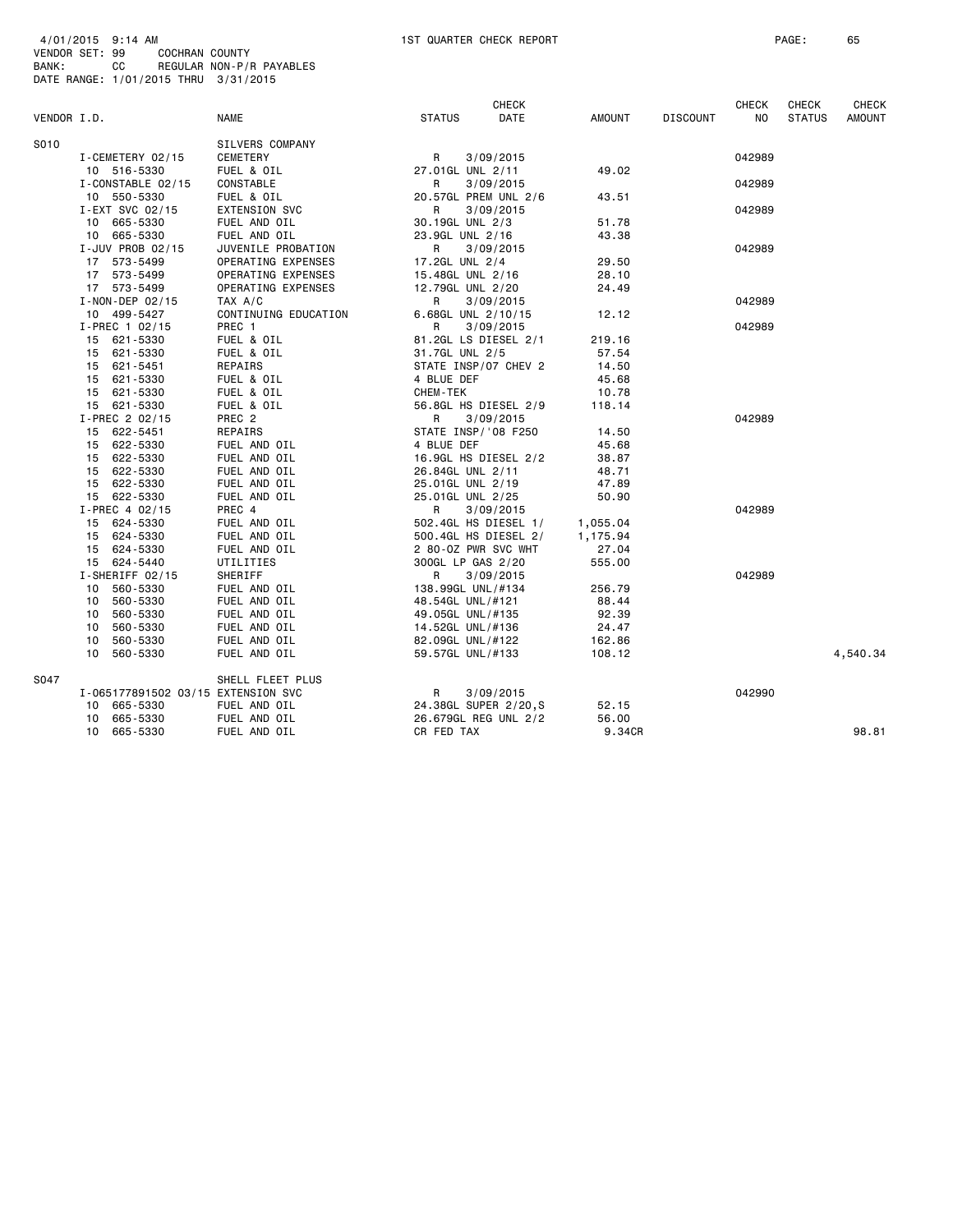| 4/01/2015 9:14 AM |                                      |  |
|-------------------|--------------------------------------|--|
| VENDOR SET: 99    | COCHRAN COUNTY                       |  |
| BANK:             | REGULAR NON-P/R PAYABLES<br>CC.      |  |
|                   | DATE RANGE: 1/01/2015 THRU 3/31/2015 |  |
|                   |                                      |  |

| VENDOR I.D. |                                         | <b>NAME</b>                  | <b>STATUS</b>                                  | <b>CHECK</b><br>DATE | AMOUNT          | <b>DISCOUNT</b> | <b>CHECK</b><br>N <sub>O</sub> | <b>CHECK</b><br><b>STATUS</b> | <b>CHECK</b><br><b>AMOUNT</b> |
|-------------|-----------------------------------------|------------------------------|------------------------------------------------|----------------------|-----------------|-----------------|--------------------------------|-------------------------------|-------------------------------|
| S071        |                                         | SCRIPT OFFICE PRODUCTS, INC. |                                                |                      |                 |                 |                                |                               |                               |
|             | $I - 47000$                             | JUSTICE OF PEACE             | R                                              | 3/09/2015            |                 |                 | 042991                         |                               |                               |
|             | 10 435-5310                             | OFFICE SUPPLIES              | <b>CORDLESS PHONE</b>                          |                      | 59.95           |                 |                                |                               |                               |
|             | 10 435-5310                             | OFFICE SUPPLIES              | <b>CROSS-CUT SHREDDER</b>                      |                      | 129.99          |                 |                                |                               |                               |
|             | 10 435-5310                             | OFFICE SUPPLIES              | RET TONER CRTG, TN36                           |                      | 71.99CR         |                 |                                |                               |                               |
|             | I-47582                                 | CO JUDGE/COMM'R CT           | R                                              | 3/09/2015            |                 |                 | 042991                         |                               |                               |
|             | 15 610-5310                             | OFFICE SUPPLIES              | 2EA HP INK CRTG, CN                            |                      | 39.98           |                 |                                |                               |                               |
|             | 15 610-5310                             | OFFICE SUPPLIES              | 1EA HP INK CRTG, MG                            |                      | 19.99           |                 |                                |                               |                               |
|             | 15 610-5310                             | OFFICE SUPPLIES              | 1EA HP INK CRTG, YW                            |                      | 19.99           |                 |                                |                               |                               |
|             | 15 610-5310                             | OFFICE SUPPLIES              | 1DZ PENS                                       |                      | 22.95           |                 |                                |                               | 220.86                        |
| S079        |                                         | STEWART & STEVENSON LLC      |                                                |                      |                 |                 |                                |                               |                               |
|             | I-6106156 RI                            | COURTHOUSE / GENERATOR       | R                                              | 3/09/2015            |                 |                 | 042992                         |                               |                               |
|             | 10 510-5451                             | REPAIR                       | RPL BATT W/12V HD; RP                          |                      | 1,167.25        |                 |                                |                               |                               |
|             | 510-5451<br>10                          | REPAIR                       | ENV FEES                                       |                      | 29.18           |                 |                                |                               |                               |
|             | 510-5451<br>10                          | REPAIR                       | SHIPPING CHG                                   |                      | 76.49           |                 |                                |                               |                               |
|             | 510-5451<br>10                          | REPAIR                       | SHOP SUPPLIES                                  |                      | 70.46           |                 |                                |                               |                               |
|             | 510-5451<br>10                          | REPAIR                       | TRK CHG/3.35 HRS                               |                      | 368.50<br>38.45 |                 |                                |                               |                               |
|             | 510-5451<br>10<br>10<br>510-5451        | REPAIR<br>REPAIR             | KEYPAD, MEMBRANE FRO<br>12V HVY DUTY BATTERY   |                      | 152.17          |                 |                                |                               |                               |
|             | 10 510-5451                             | REPAIR                       | HANDLING CHG                                   |                      | 6.20            |                 |                                |                               | 1,908.70                      |
|             |                                         |                              |                                                |                      |                 |                 |                                |                               |                               |
| S281        |                                         | <b>STAPLES</b>               |                                                |                      |                 |                 |                                |                               |                               |
|             | I-9720008135                            | SHERIFF/JAIL                 | R                                              | 3/09/2015            |                 |                 | 042993                         |                               |                               |
|             | 10 560-5310                             | OFFICE SUPPLIES              | 1/2 PK 4GB USB PRO                             |                      | 27.50           |                 |                                |                               |                               |
|             | 10 512-5310                             | OFFICE SUPPLIES              | 1/2 PK 4GB USB PRO                             |                      | 27.49           |                 |                                |                               | 54.99                         |
| S316        |                                         | <b>BRYANT SEARS</b>          |                                                |                      |                 |                 |                                |                               |                               |
|             | $I$ -AUSTIN 02/15                       | JUVENILE PROBATION           | R                                              | 3/09/2015            |                 |                 | 042994                         |                               |                               |
|             | 17 573-5427                             | TRAVEL & TRAINING            | 2 NITES/AUSTIN 2/25-                           |                      | 318.00          |                 |                                |                               |                               |
|             | 17 573-5427                             | TRAVEL & TRAINING            | LODGING TAX                                    |                      | 47.70           |                 |                                |                               |                               |
|             | 17 573-5427                             | TRAVEL & TRAINING            | MEALS 2/25-27/15                               |                      | 94.94           |                 |                                |                               |                               |
|             | I-CHIEF SUMMIT 02/15 JUVENILE PROBATION |                              | R                                              | 3/09/2015            |                 |                 | 042994                         |                               |                               |
|             | 17 573-5427                             | TRAVEL & TRAINING            | 3 NITES/FREDERICKSBU                           |                      | 255.00          |                 |                                |                               |                               |
|             | 17 573-5427                             | TRAVEL & TRAINING            | LODGING TAX                                    |                      | 33.15           |                 |                                |                               |                               |
|             | 17 573-5427                             | TRAVEL & TRAINING            | MEALS 2/22-24/15                               |                      | 81.88           |                 |                                |                               | 830.67                        |
| S331        |                                         | STANDARD COFFEE SERVICE      |                                                |                      |                 |                 |                                |                               |                               |
|             | I-T150416579012                         | NON-DEPT'L                   | R                                              | 3/09/2015            |                 |                 | 042995                         |                               |                               |
|             | 10 409-5300                             | COUNTY-WIDE SUPPLIES         | 5BX AAA REG                                    |                      | 189.95          |                 |                                |                               |                               |
|             | 409-5300<br>10                          | COUNTY-WIDE SUPPLIES         | 1BX AAA DECAF                                  |                      | 52.39           |                 |                                |                               |                               |
|             | 409-5300<br>10                          | COUNTY-WIDE SUPPLIES         | 1BX TEA BAGS                                   |                      | 27.71           |                 |                                |                               |                               |
|             | 409-5300<br>10                          | COUNTY-WIDE SUPPLIES         | 8BX FR VAN CREAMER                             |                      | 60.80           |                 |                                |                               |                               |
|             | 409-5300<br>10                          | COUNTY-WIDE SUPPLIES         | 4BX COFFEEMATE                                 |                      | 31.96           |                 |                                |                               |                               |
|             | 409-5300<br>10                          | COUNTY-WIDE SUPPLIES         | 2BX HOT SPICED CIDER                           |                      | 13.94           |                 |                                |                               |                               |
|             | 409-5300<br>10                          | COUNTY-WIDE SUPPLIES         | 1BX COCOA W/MM                                 |                      | 18.91           |                 |                                |                               |                               |
|             | 409-5300<br>10<br>409-5300<br>10        | COUNTY-WIDE SUPPLIES         | <b>1BX STIR STICKS</b><br><b>ENERGY SURCHG</b> |                      | 2.99<br>2.77    |                 |                                |                               | 401.42                        |
|             |                                         | COUNTY-WIDE SUPPLIES         |                                                |                      |                 |                 |                                |                               |                               |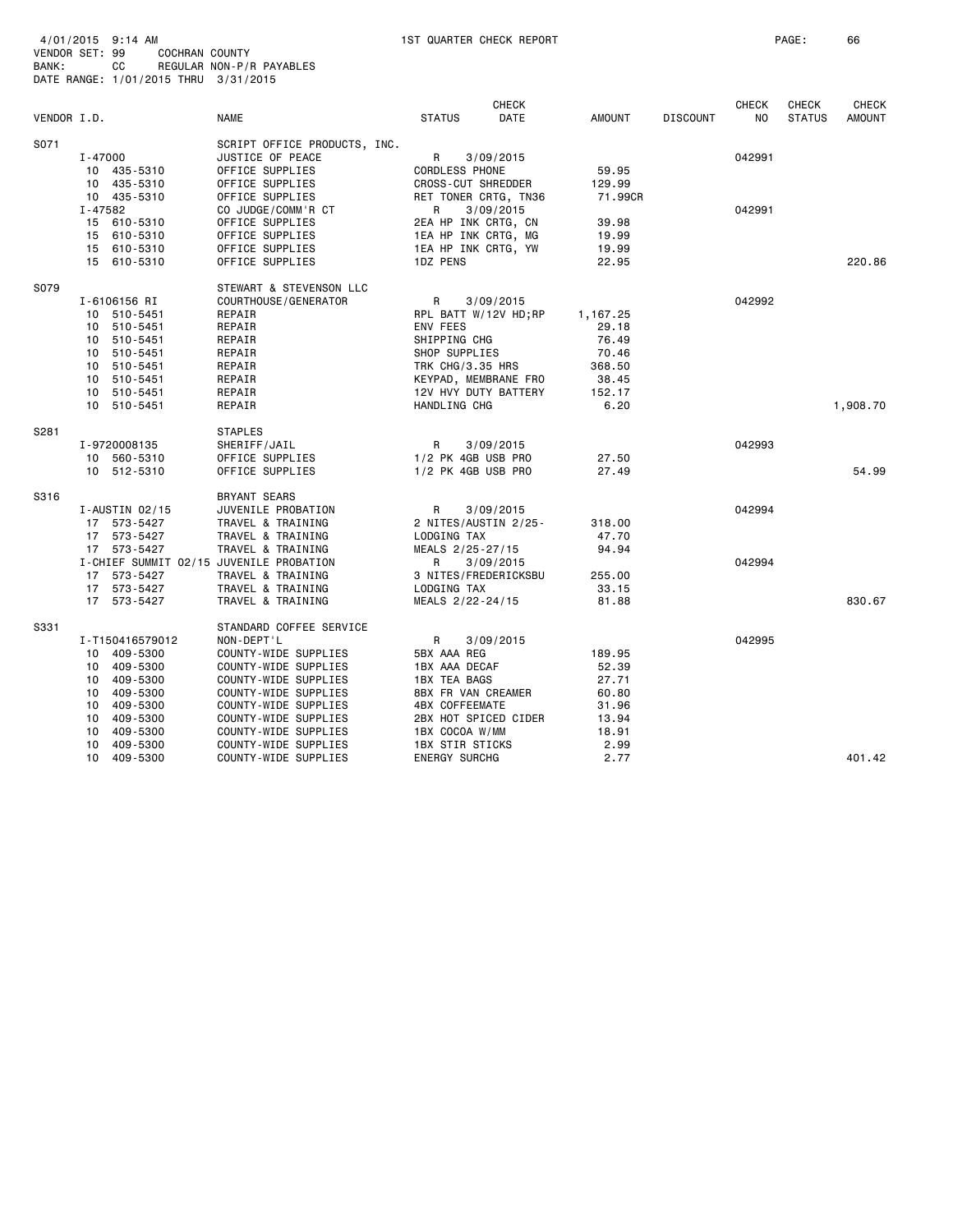|             | 4/01/2015 9:14 AM<br>VENDOR SET: 99<br>COCHRAN COUNTY |                                                                          |                                        | 1ST QUARTER CHECK REPORT |                    |                 |              | PAGE:         | 67            |
|-------------|-------------------------------------------------------|--------------------------------------------------------------------------|----------------------------------------|--------------------------|--------------------|-----------------|--------------|---------------|---------------|
| BANK:       | CC<br>DATE RANGE: 1/01/2015 THRU 3/31/2015            | REGULAR NON-P/R PAYABLES                                                 |                                        |                          |                    |                 |              |               |               |
|             |                                                       |                                                                          |                                        | <b>CHECK</b>             |                    |                 | <b>CHECK</b> | <b>CHECK</b>  | <b>CHECK</b>  |
| VENDOR I.D. |                                                       | <b>NAME</b>                                                              | <b>STATUS</b>                          | DATE                     | AMOUNT             | <b>DISCOUNT</b> | NO           | <b>STATUS</b> | <b>AMOUNT</b> |
| S379        |                                                       | SOUTH PLAINS FORENSIC PATHOLOG                                           |                                        |                          |                    |                 |              |               |               |
|             | I-2242<br>10 455-5405                                 | JUSTICE OF PEACE<br><b>AUTOPSY</b>                                       | R<br>LEV 1/BRIAN McCASLAN              | 3/09/2015                | 2,000.00           |                 | 042996       |               |               |
|             | $I - 2262$                                            | JUSTICE OF PEACE                                                         | R                                      | 3/09/2015                |                    |                 | 042996       |               |               |
|             | 10 455-5405                                           | <b>AUTOPSY</b>                                                           | LEV 1/LASARO MARQUEZ                   |                          | 2,000.00           |                 |              |               | 4,000.00      |
| S387        |                                                       | IRENE SEALY                                                              |                                        |                          |                    |                 |              |               |               |
|             | I-WEBSITE $3/4/15$                                    | LIBRARY                                                                  | R                                      | 3/09/2015                |                    |                 | 042997       |               |               |
|             | 10 650-5420                                           | TELECOMMUNICATIONS                                                       | DOMAIN RENEW/1YR-GO                    |                          | 13.01              |                 |              |               | 13.01         |
| S411        |                                                       | CHRIS STRAFACE, LBSW, LPC                                                |                                        |                          |                    |                 |              |               |               |
|             | I-FEB 2015<br>17 573-5413.002                         | JUVENILE PROBATION<br>Mental Health External Contrac3 COUNSELING SESSION | R                                      | 3/09/2015                | 225.00             |                 | 042998       |               |               |
|             | I-MILEAGE FEB15                                       | JUVENILE PROBATION                                                       | R                                      | 3/09/2015                |                    |                 | 042998       |               |               |
|             | 17 573-5413.002                                       | Mental Health External Contrac3 ROUND TRIPS @ 52 M                       |                                        |                          | 78.00              |                 |              |               | 303.00        |
| S416        |                                                       | SOS WASTE DISPOSAL, INC                                                  |                                        |                          |                    |                 |              |               |               |
|             | $I - 3608$                                            | PREC 3/PREC 4                                                            | R                                      | 3/09/2015                |                    |                 | 042999       |               |               |
|             | 15 623-5440<br>15 624-5440                            | UTILITIES<br>UTILITIES                                                   | MAR DUMPSTER SVC<br>MAR DUMPSTER SVC   |                          | 53.25<br>53.25     |                 |              |               | 106.50        |
|             |                                                       |                                                                          |                                        |                          |                    |                 |              |               |               |
| T081        |                                                       | TAC RISK MANAGEMENT POOL                                                 |                                        |                          |                    |                 |              |               |               |
|             | I-133509<br>10 409-5497                               | NON-DEPT'L-LE & PO LIAB<br>LIABILITY INSURANCE                           | R<br>PUBLIC OFFICIALS LIA              | 3/09/2015                | 3,353.00           |                 | 043000       |               |               |
|             | 10 476-5497                                           | PROFESSIONAL LIABILITY INS.                                              | DIST ATTY ENDORSEMEN                   |                          | 500.00             |                 |              |               |               |
|             | 10 435-5497                                           | LIABILITY INSURANCE                                                      | DIST JUDGE ENDORSEME                   |                          | 500.00             |                 |              |               |               |
|             | 409-5497<br>10                                        | LIABILITY INSURANCE                                                      | ADD'L PUNITIVE ENDOR                   |                          | 671.00             |                 |              |               |               |
|             | 10<br>560-5497<br>435-5497<br>10                      | OFFICERS' LIABILITY INSURANCE LAW ENF OFFCRS LIAB<br>LIABILITY INSURANCE | DIST JUDGE ENDORSEME                   |                          | 4,205.00<br>500.00 |                 |              |               |               |
|             | 10<br>560-5497                                        | OFFICERS' LIABILITY INSURANCE ADD'L PUNITIVE ENDOR                       |                                        |                          | 841.00             |                 |              |               | 10,570.00     |
|             |                                                       |                                                                          |                                        |                          |                    |                 |              |               |               |
| T199        | I-MN00005308                                          | TRUE AUTOMATION, INC<br>TAX A/C                                          | R                                      | 3/09/2015                |                    |                 | 043001       |               |               |
|             | 10 499-5411                                           | MAINTENANCE CONTRACTS                                                    | ONLINE HOSTING 2ND Q                   |                          | 6,123.00           |                 |              |               | 6,123.00      |
|             |                                                       |                                                                          |                                        |                          |                    |                 |              |               |               |
| U008        | I-18272104 030215                                     | UNITED STATES POSTAL SERV<br><b>CLERK</b>                                | R                                      | 3/09/2015                |                    |                 | 043002       |               |               |
|             | 10 403-5311                                           | POSTAL EXPENSES                                                          | POSTAGE BY PHONE                       |                          | 1,000.00           |                 |              |               | 1,000.00      |
| U019        |                                                       | UNITED SUPERMARKETS, INC                                                 |                                        |                          |                    |                 |              |               |               |
|             | I-4505002 022515                                      | JAIL                                                                     | R                                      | 3/09/2015                |                    |                 | 043003       |               |               |
|             | 10 512-5333                                           | FOOD-PRISONERS                                                           | DOLE SALAD                             |                          | 3.99               |                 |              |               |               |
|             | 10 512-5333                                           | FOOD-PRISONERS                                                           | APPLES/2                               |                          | 7.98               |                 |              |               |               |
|             | 10 512-5333                                           | FOOD-PRISONERS                                                           | ORANGES/2                              |                          | 7.98               |                 |              |               |               |
|             | 10 512-5333                                           | FOOD-PRISONERS                                                           | KFT CHEESE SNGL                        |                          | 12.99              |                 |              |               |               |
|             | 512-5333<br>10<br>10 512-5333                         | FOOD-PRISONERS<br>FOOD-PRISONERS                                         | O/M CHOPPED HAM/2                      |                          | 6.98               |                 |              |               |               |
|             | 10 512-5333                                           | FOOD-PRISONERS                                                           | O/M HAM/CHEESE/3<br>O/M WHITE TURKEY/3 |                          | 10.47<br>10.47     |                 |              |               |               |
|             |                                                       |                                                                          |                                        |                          |                    |                 |              |               |               |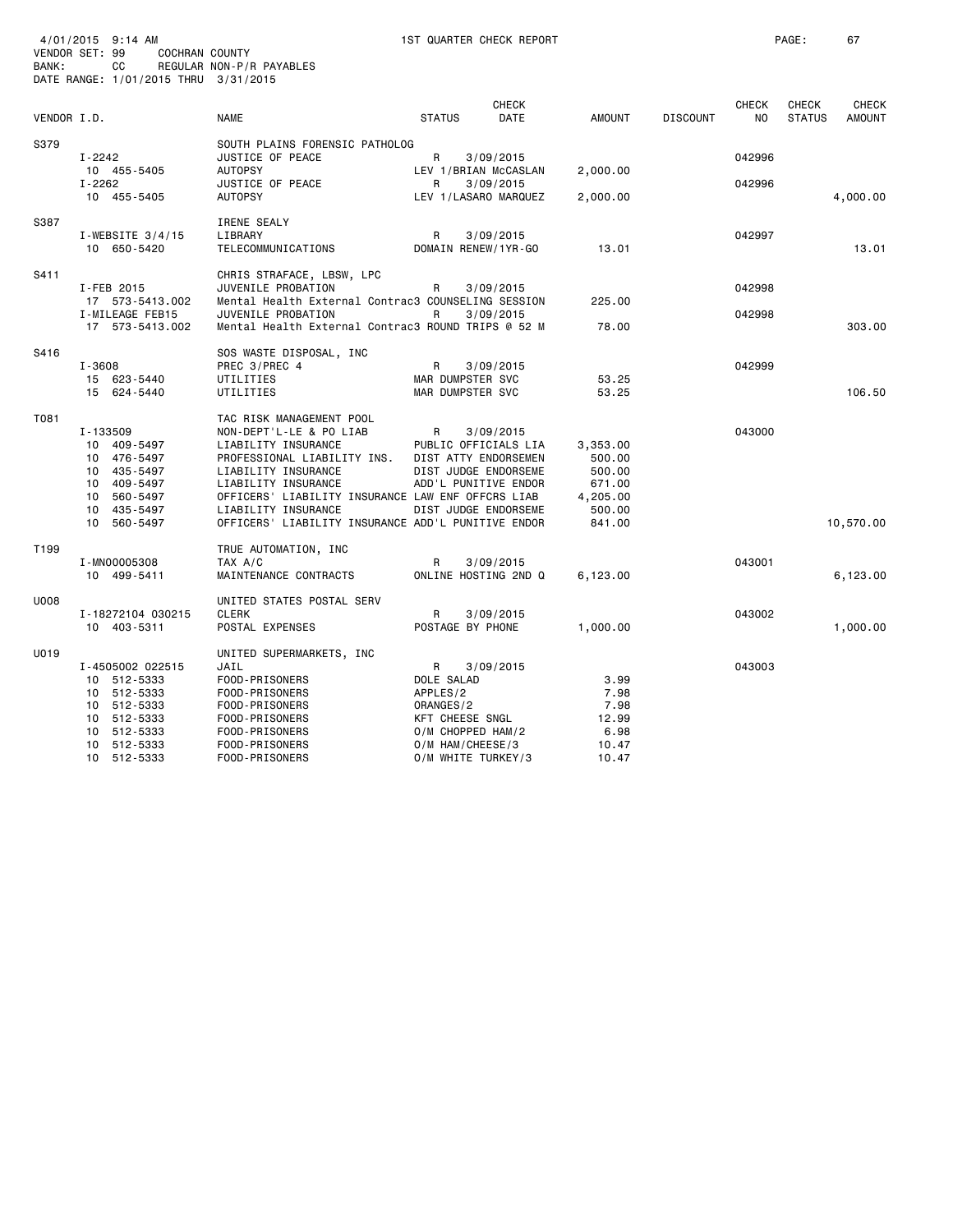| VENDOR I.D. |    |                  | <b>NAME</b>                | <b>STATUS</b>                         | <b>CHECK</b><br>DATE | <b>AMOUNT</b> | <b>DISCOUNT</b> | <b>CHECK</b><br>NO. | <b>CHECK</b><br><b>STATUS</b> | <b>CHECK</b><br><b>AMOUNT</b> |
|-------------|----|------------------|----------------------------|---------------------------------------|----------------------|---------------|-----------------|---------------------|-------------------------------|-------------------------------|
| U019        |    |                  | UNITED SUPERMARKETS, ICONT |                                       |                      |               |                 |                     |                               |                               |
|             |    | I-4505002 022515 | JAIL                       | R                                     | 3/09/2015            |               |                 | 043003              |                               |                               |
|             | 10 | 512-5333         | FOOD-PRISONERS             | OM HNY CHOPPED HAM                    |                      | 3.49          |                 |                     |                               |                               |
|             | 10 | 512-5333         | FOOD-PRISONERS             | CRINKLE FRIES/2                       |                      | 11.98         |                 |                     |                               |                               |
|             | 10 | 512-5333         | FOOD-PRISONERS             | POT RNDS/2                            |                      | 11.98         |                 |                     |                               |                               |
|             | 10 | 512-5333         | FOOD-PRISONERS             | 14 HM ANGUS CHS BG                    |                      | 35.00         |                 |                     |                               |                               |
|             | 10 | 512-5333         | FOOD-PRISONERS             | 51 FROZEN DINNERS @\$                 |                      | 167.79        |                 |                     |                               |                               |
|             | 10 | 512-5333         | FOOD-PRISONERS             | 7 FROZEN MEALS @ \$3.                 |                      | 25.83         |                 |                     |                               |                               |
|             | 10 | 512-5333         | FOOD-PRISONERS             | 50 FROZEN MEALS @ \$3                 |                      | 164.50        |                 |                     |                               |                               |
|             | 10 | 512-5333         | FOOD-PRISONERS             | 13 FROZEN MEALS @ \$3                 |                      | 47.97         |                 |                     |                               |                               |
|             | 10 | 512-5333         | FOOD-PRISONERS             | 11 MC BATTER FISH F                   |                      | 27.50         |                 |                     |                               |                               |
|             | 10 | 512-5333         | FOOD-PRISONERS             | 9 MC CHICKEN & NOO                    |                      | 22.50         |                 |                     |                               |                               |
|             | 10 | 512-5333         | FOOD-PRISONERS             | 12 MC CHICKEN/RICE                    |                      | 30.00         |                 |                     |                               |                               |
|             | 10 | 512-5333         | FOOD-PRISONERS             | 13 MC CHKN TNDRS W/M                  |                      | 32.50         |                 |                     |                               |                               |
|             | 10 | 512-5333         | FOOD-PRISONERS             | 8 FROZEN MEALS @ \$3.                 |                      | 26.32         |                 |                     |                               |                               |
|             | 10 | 512-5333         | FOOD-PRISONERS             | 25 MC CLSC FETT CKN                   |                      | 62.50         |                 |                     |                               |                               |
|             | 10 | 512-5333         | FOOD-PRISONERS             | 44 FROZEN MEALS @ \$3                 |                      | 144.76        |                 |                     |                               |                               |
|             | 10 | 512-5333         | FOOD-PRISONERS             | 12 MC GRL CKN ALFRD                   |                      | 30.00         |                 |                     |                               |                               |
|             | 10 | 512-5333         | FOOD-PRISONERS             | 31 FROZEN MEALS @ \$3                 |                      | 101.99        |                 |                     |                               |                               |
|             | 10 | 512-5333         | FOOD-PRISONERS             | 11 SWEDISH MEATB                      |                      | 27.50         |                 |                     |                               |                               |
|             | 10 | 512-5333         | FOOD-PRISONERS             | 37 FROZEN MEALS @ \$3                 |                      | 121.73        |                 |                     |                               |                               |
|             | 10 | 512-5333         | FOOD-PRISONERS             | 8 FROZEN MEALS @ \$3.                 |                      | 29.52         |                 |                     |                               |                               |
|             |    | 512-5333         | FOOD-PRISONERS             | 5 FROZEN MEALS @ \$3.                 |                      | 16.45         |                 |                     |                               |                               |
|             | 10 | 10 512-5333      |                            | <b>VDK FILLETS</b>                    |                      | 5.99          |                 |                     |                               |                               |
|             |    |                  | FOOD-PRISONERS             |                                       |                      | 11.98         |                 |                     |                               |                               |
|             |    | 10 512-5333      | FOOD-PRISONERS             | FISH SANDWICH/2                       |                      |               |                 |                     |                               |                               |
|             |    | 10 512-5391      | MEDICAL CARE-PRISONERS     | ADVIL CONGESTION/2<br>ALEVE 220MG LIQ |                      | 18.98         |                 |                     |                               |                               |
|             |    | 10 512-5391      | MEDICAL CARE-PRISONERS     |                                       |                      | 18.99         |                 |                     |                               |                               |
|             |    | 10 512-5391      | MEDICAL CARE-PRISONERS     | ALEVE CAPLETS                         |                      | 10.99         |                 |                     |                               |                               |
|             |    | 10 512-5391      | MEDICAL CARE-PRISONERS     | ALLEGRA 24HR CAP/2                    |                      | 27.98         |                 |                     |                               |                               |
|             |    | 10 512-5391      | MEDICAL CARE-PRISONERS     | BENADRYL TABLET                       |                      | 4.59          |                 |                     |                               |                               |
|             |    | 10 512-5391      | MEDICAL CARE-PRISONERS     | CHLOR LOZ MAX LI/2                    |                      | 6.98          |                 |                     |                               |                               |
|             |    | 10 512-5391      | MEDICAL CARE-PRISONERS     | EQ IBU 200MG/2                        |                      | 29.98         |                 |                     |                               |                               |
|             | 10 | 512-5391         | MEDICAL CARE-PRISONERS     | PEPCID MAX TBLT                       |                      | 21.98         |                 |                     |                               |                               |
|             | 10 | 512-5391         | MEDICAL CARE-PRISONERS     | PRILOSEC WILDBER                      |                      | 10.99         |                 |                     |                               |                               |
|             |    | 10 512-5391      | MEDICAL CARE-PRISONERS     | ROLAIDS REG MINT/2                    |                      | 9.58          |                 |                     |                               |                               |
|             | 10 | 512-5391         | MEDICAL CARE-PRISONERS     | TYLENOL COLD HEA                      |                      | 6.39          |                 |                     |                               |                               |
|             |    | 10 512-5391      | MEDICAL CARE-PRISONERS     | TYLENOL SEVERE S                      |                      | 6.39          |                 |                     |                               |                               |
|             |    | 10 512-5391      | MEDICAL CARE-PRISONERS     | ZANTAC 75MG TAB                       |                      | 8.79          |                 |                     |                               |                               |
|             |    | 10 512-5391      | MEDICAL CARE-PRISONERS     | ZEGERID OTC CAPS/2                    |                      | 21.98         |                 |                     |                               |                               |
|             |    | I-GARZA 030415   | JAIL/MEDS                  | R                                     | 3/09/2015            |               |                 | 043003              |                               |                               |
|             |    | 10 512-5391      | MEDICAL CARE-PRISONERS     | RX MEDS/JONATHAN GAR                  |                      | 23.13         |                 |                     |                               | 1,448.36                      |
| U036        |    |                  | UNIFIRST HOLDINGS, INC.    |                                       |                      |               |                 |                     |                               |                               |
|             |    | I-831 2133532    | JAIL/SHERIFF               | R                                     | 3/09/2015            |               |                 | 043004              |                               |                               |
|             | 10 | 512-5205         | UNIFORMS                   | UNIFORM SVC 3/2/15                    |                      | 17.22         |                 |                     |                               |                               |
|             | 10 | 560-5205         | UNIFORMS                   | UNIFORM SVC 3/2/15                    |                      | 65.00         |                 |                     |                               |                               |
|             | 10 | 560-5205         | UNIFORMS                   | DEFE CHG                              |                      | 3.00          |                 |                     |                               | 85.22                         |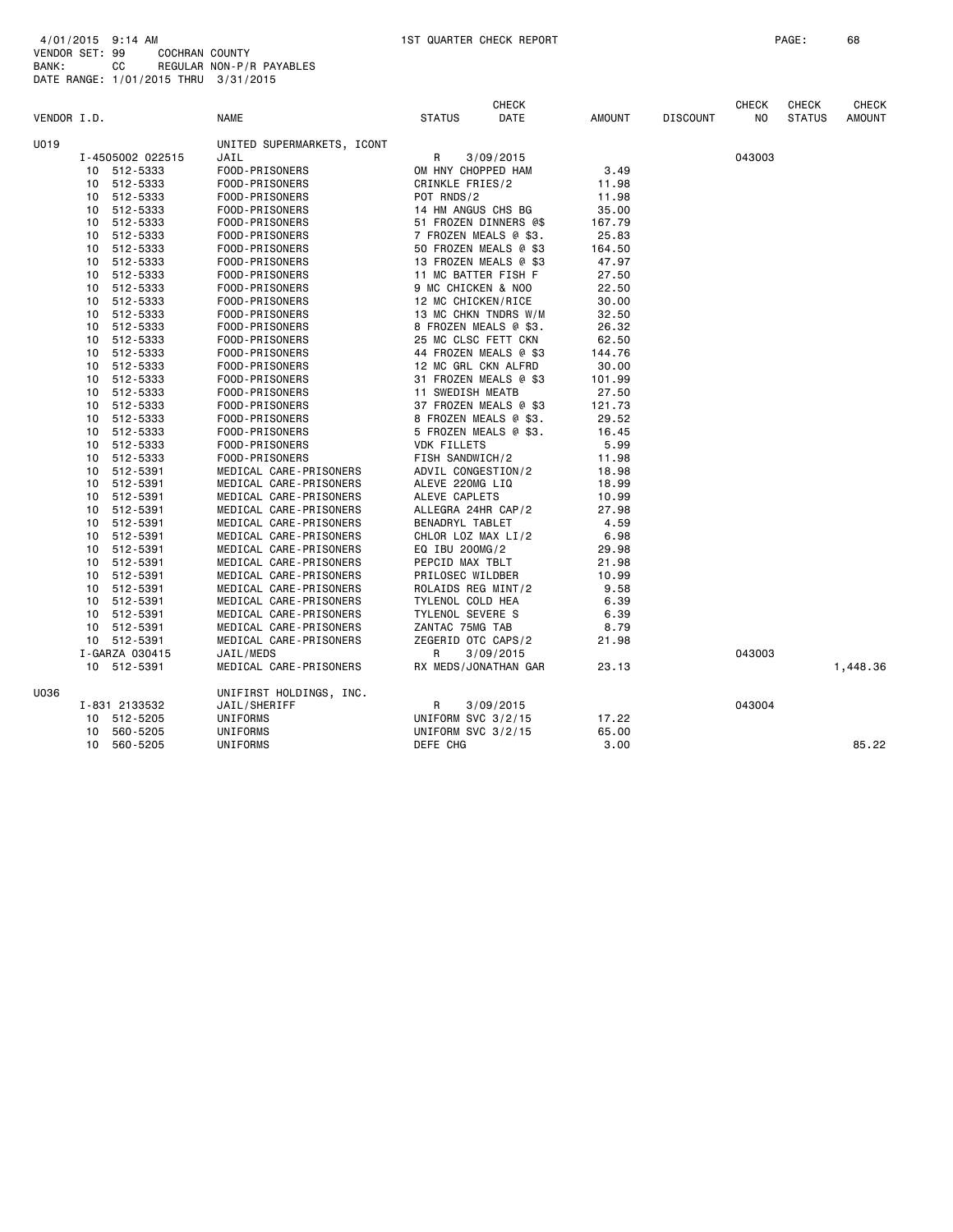| VENDOR I.D. |                             | <b>NAME</b>                  | <b>STATUS</b>          | <b>CHECK</b><br><b>DATE</b> | <b>AMOUNT</b> | <b>DISCOUNT</b> | <b>CHECK</b><br>N <sub>O</sub> | CHECK<br><b>STATUS</b> | <b>CHECK</b><br><b>AMOUNT</b> |
|-------------|-----------------------------|------------------------------|------------------------|-----------------------------|---------------|-----------------|--------------------------------|------------------------|-------------------------------|
| WO55        |                             | WINDSTREAM COMMUNICATIONS SW |                        |                             |               |                 |                                |                        |                               |
|             | I-266-0638 FEB15            | <b>MUSEUM</b>                | R                      | 3/09/2015                   |               |                 | 043005                         |                        |                               |
|             | 10 652-5420                 | TELECOMMUNICATIONS           | BASIC LOCAL SVC        |                             | 52.45         |                 |                                |                        |                               |
|             | 10 <sub>1</sub><br>652-5420 | TELECOMMUNICATIONS           | OPTIONAL SVC           |                             | 3.15          |                 |                                |                        |                               |
|             | 10 652-5420                 | TELECOMMUNICATIONS           | LONG DISTANCE SVC      |                             | 6.22          |                 |                                |                        |                               |
|             | I-266-5051 FEB15            | LIBRARY                      | R                      | 3/09/2015                   |               |                 | 043005                         |                        |                               |
|             | 10 650-5420                 | TELECOMMUNICATIONS           |                        | BASIC LOCAL SVC/2 LI        | 107.36        |                 |                                |                        |                               |
|             | 10<br>650-5420              | TELECOMMUNICATIONS           | HI-SPEED INTERNET      |                             | 49.99         |                 |                                |                        |                               |
|             | 10 650-5420                 | TELECOMMUNICATIONS           | LONG DISTANCE SVC      |                             | 1.36          |                 |                                |                        |                               |
|             | I-266-5074 FEB15            | ADULT PROBATION              | R                      | 3/09/2015                   |               |                 | 043005                         |                        |                               |
|             | 10 570-5420                 | TELECOMMUNICATIONS           | BASIC LOCAL SVC        |                             | 48.19         |                 |                                |                        |                               |
|             | 570-5420<br>10              | TELECOMMUNICATIONS           |                        | OPTIONAL SVC/VOICEMA        | 11.97         |                 |                                |                        |                               |
|             | 10 570-5420                 | TELECOMMUNICATIONS           | LONG DISTANCE SVC      |                             | 0.06          |                 |                                |                        |                               |
|             | I-266-5161 FEB15            | <b>TREASURER</b>             | R                      | 3/09/2015                   |               |                 | 043005                         |                        |                               |
|             | 10 497-5420                 | TELECOMMUNICATIONS           | BASIC LOCAL SVC        |                             | 48.19         |                 |                                |                        |                               |
|             | 10 497-5420                 | TELECOMMUNICATIONS           | LONG DISTANCE SVC      |                             | 0.23          |                 |                                |                        |                               |
|             | I-266-5171 FEB15            | TAX A/C                      | R                      | 3/09/2015                   |               |                 | 043005                         |                        |                               |
|             | 10 499-5420                 | TELECOMMUNICATIONS           |                        | BASIC LOCAL SVC/3 LI        | 150.91        |                 |                                |                        |                               |
|             | 499-5420<br>10              | TELECOMMUNICATIONS           | HI-SPEED INTERNET      |                             | 59.99         |                 |                                |                        |                               |
|             | 10 499-5420                 | TELECOMMUNICATIONS           | OPTIONAL SVC/MAINT     |                             | 27.45         |                 |                                |                        |                               |
|             | 10 499-5420                 | TELECOMMUNICATIONS           |                        | OPTIONAL SVC/PC, TEC        | 12.06         |                 |                                |                        |                               |
|             | I-266-5181 FEB15            | <b>ELECTIONS</b>             | R                      | 3/09/2015                   |               |                 | 043005                         |                        |                               |
|             | 490-5420<br>10              | TELECOMMUNICATIONS           | BASIC LOCAL SVC        |                             | 50.30         |                 |                                |                        |                               |
|             | 10 490-5420                 | TELECOMMUNICATIONS           |                        | OPTIONAL SVC/PAPER B        | 3.00          |                 |                                |                        |                               |
|             | 10 490-5420                 | TELECOMMUNICATIONS           | LONG DISTANCE SVC      |                             | 5.93          |                 |                                |                        |                               |
|             | I-266-5211 FEB15            | SHERIFF                      | R                      | 3/09/2015                   |               |                 | 043005                         |                        |                               |
|             | 10 560-5420                 | TELECOMMUNICATIONS           |                        | BASIC LOCAL SVC/3 LI        | 165.88        |                 |                                |                        |                               |
|             | 10 560-5420                 | TELECOMMUNICATIONS           | LONG DISTANCE SVC      |                             | 3.48          |                 |                                |                        |                               |
|             | I-266-5215 FEB15            | <b>EXTENSION SVC</b>         | R                      | 3/09/2015                   |               |                 | 043005                         |                        |                               |
|             | 10 665-5420                 | TELECOMMUNICATIONS           |                        | BASIC LOCAL SVC/3 LI        | 160.73        |                 |                                |                        |                               |
|             | 665-5420<br>10              | TELECOMMUNICATIONS           | HI-SPEED INTERNET      |                             | 39.99         |                 |                                |                        |                               |
|             | 10 665-5420                 | TELECOMMUNICATIONS           | LONG DISTANCE SVC      |                             | 0.54          |                 |                                |                        |                               |
|             | I-266-5302 FEB15            | JUSTICE OF PEACE             | R                      | 3/09/2015                   |               |                 | 043005                         |                        |                               |
|             | 10 455-5420                 | TELECOMMUNICATIONS           | <b>BASIC LOCAL SVC</b> |                             | 48.19         |                 |                                |                        |                               |
|             | 10 455-5420                 | TELECOMMUNICATIONS           | LONG DISTANCE SVC      |                             | 1.72          |                 |                                |                        |                               |
|             | I-266-5411 FEB15            | JUVENILE PROBATION           | R                      | 3/09/2015                   |               |                 | 043005                         |                        |                               |
|             | 17 573-5499                 | OPERATING EXPENSES           | BASIC LOCAL SVC        |                             | 48.19         |                 |                                |                        |                               |
|             | 17 573-5499                 | OPERATING EXPENSES           | LONG DISTANCE SVC      |                             | 2.15          |                 |                                |                        |                               |
|             | I-266-5412 FEB15            | DISTRICT COURT               | R                      | 3/09/2015                   |               |                 | 043005                         |                        |                               |
|             | 10 435-5420                 | TELECOMMUNICATIONS           |                        | BASIC LOCAL SVC/2 LI        | 112.31        |                 |                                |                        |                               |
|             | 10 435-5420                 | TELECOMMUNICATIONS           | HI-SPEED INTERNET      |                             | 109.98        |                 |                                |                        |                               |
|             | 10 435-5420                 | TELECOMMUNICATIONS           | LONG DISTANCE SVC      |                             | 0.17          |                 |                                |                        |                               |
|             | I-266-5450 FEB15            | <b>CLERK</b>                 | R                      | 3/09/2015                   |               |                 | 043005                         |                        |                               |
|             | 10 403-5420                 | TELECOMMUNICATIONS           |                        | BASIC LOCAL SVC/3 LI        | 166.09        |                 |                                |                        |                               |
|             | 403-5420<br>10              | TELECOMMUNICATIONS           |                        | OPTIONAL SVC/PAPER B        | 3.00          |                 |                                |                        |                               |
|             | 10 403-5420                 | TELECOMMUNICATIONS           | LONG DISTANCE SVC      |                             | 12.19         |                 |                                |                        |                               |
|             | I-266-5508 FEB15            | CO JUDGE/COMM'R CT           | R                      | 3/09/2015                   |               |                 | 043005                         |                        |                               |
|             | 15 610-5420                 | TELECOMMUNICATIONS           |                        | BASIC LOCAL SVC/2 LI        | 116.15        |                 |                                |                        |                               |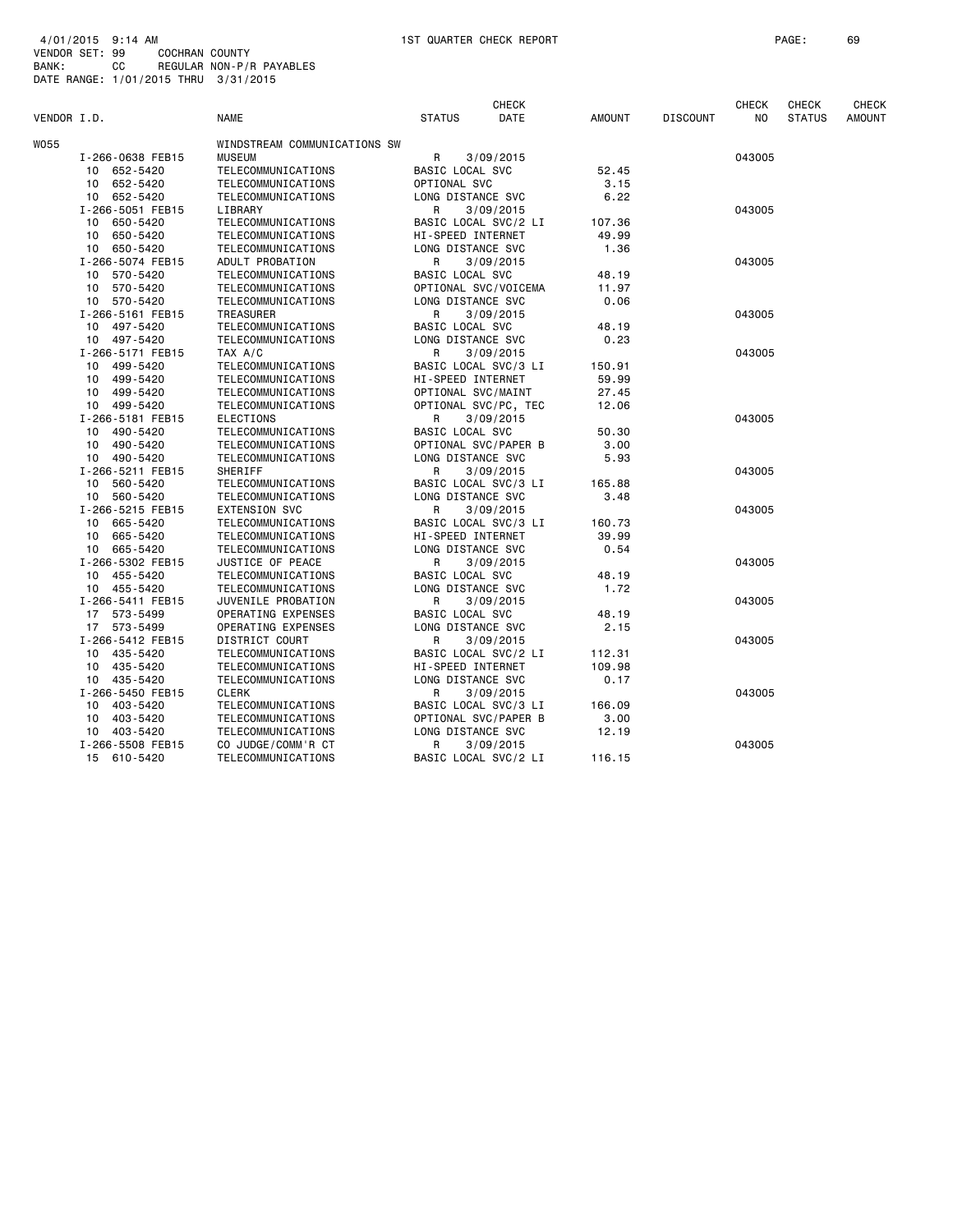| 4/01/2015 9:14 AM |                                      |                          |
|-------------------|--------------------------------------|--------------------------|
| VENDOR SET: 99    | COCHRAN COUNTY                       |                          |
| BANK:             | <b>CC</b>                            | REGULAR NON-P/R PAYABLES |
|                   | DATE RANGE: 1/01/2015 THRU 3/31/2015 |                          |

|             |                  |                            |                      | <b>CHECK</b> |          |                 | <b>CHECK</b>   | <b>CHECK</b>  | <b>CHECK</b> |
|-------------|------------------|----------------------------|----------------------|--------------|----------|-----------------|----------------|---------------|--------------|
| VENDOR I.D. |                  | <b>NAME</b>                | <b>STATUS</b>        | <b>DATE</b>  | AMOUNT   | <b>DISCOUNT</b> | N <sub>O</sub> | <b>STATUS</b> | AMOUNT       |
| W055        |                  | WINDSTREAM COMMUNICATICONT |                      |              |          |                 |                |               |              |
|             | I-266-5508 FEB15 | CO JUDGE/COMM'R CT         | R                    | 3/09/2015    |          |                 | 043005         |               |              |
|             | 15 610-5420      | TELECOMMUNICATIONS         | LONG DISTANCE SVC    |              | 4.69     |                 |                |               |              |
|             | I-266-5700 FEB15 | SHERIFF                    | R                    | 3/09/2015    |          |                 | 043005         |               |              |
|             | 10 560-5420      | TELECOMMUNICATIONS         | BASIC LOCAL SVC      |              | 56.53    |                 |                |               |              |
|             | 10 560-5420      | TELECOMMUNICATIONS         | LONG DISTANCE SVC    |              | 3.52     |                 |                |               |              |
|             | I-266-5822 FEB15 | AUDITOR/NON-DEPT'L         | R                    | 3/09/2015    |          |                 | 043005         |               |              |
|             | 10 495-5420      | TELECOMMUNICATIONS         | BASIC LOCAL SVC 266- |              | 49.94    |                 |                |               |              |
|             | 10 495-5420      | TELECOMMUNICATIONS         | <b>BUS BROADBAND</b> |              | 24.99    |                 |                |               |              |
|             | 10 495-5420      | TELECOMMUNICATIONS         | LONG DISTANCE SVC    |              | 3.08     |                 |                |               |              |
|             | 409-5420<br>10   | TELECOMMUNICATIONS         | FAX LINE 266-5629    |              | 49.93    |                 |                |               |              |
|             | 10 409-5420      | TELECOMMUNICATIONS         | HI-SPEED INTERNET    |              | 144.99   |                 |                |               |              |
|             | 10 409-5420      | TELECOMMUNICATIONS         | FAX LONG DISTANCE    |              | 0.46     |                 |                |               |              |
|             | I-266-8661 FEB15 | ATTORNEY                   | R                    | 3/09/2015    |          |                 | 043005         |               |              |
|             | 10 475-5420      | TELECOMMUNICATIONS         | BASIC LOCAL SVC/2 LI |              | 111.44   |                 |                |               |              |
|             | 10 475-5420      | TELECOMMUNICATIONS         | HI-SPEED INTERNET    |              | 59.99    |                 |                |               |              |
|             | 10 475-5420      | TELECOMMUNICATIONS         | LONG DISTANCE SVC    |              | 0.12     |                 |                |               |              |
|             | I-266-8888 FEB15 | SHERIFF                    | R                    | 3/09/2015    |          |                 | 043005         |               |              |
|             | 10 560-5420      | TELECOMMUNICATIONS         | FAX LINE & CRIME CON |              | 45.51    |                 |                |               |              |
|             | 10 560-5420      | TELECOMMUNICATIONS         | LONG DISTANCE SVC    |              | 0.52     |                 |                |               | 2,185.28     |
|             |                  |                            |                      |              |          |                 |                |               |              |
| WO70        |                  | R D WALLACE OIL CO INC     |                      |              |          |                 |                |               |              |
|             | I-12520010 02/15 | CEMETERY                   | R                    | 3/09/2015    |          |                 | 043007         |               |              |
|             | 10 516-5330      | FUEL & OIL                 | 25GL REG ETH 1/30/15 |              | 40.40    |                 |                |               |              |
|             | 10 516-5330      | FUEL & OIL                 | 25GL REG ETH 2/20/15 |              | 45.40    |                 |                |               |              |
|             | I-12520021 02/15 | PREC <sub>3</sub>          | R                    | 3/09/2015    |          |                 | 043007         |               |              |
|             | 15 623-5356      | ROAD MATERIALS & SUPPLIES  | GASMATCH 3X/LIGHTER  |              | 42.84    |                 |                |               |              |
|             | 15 623-5356      | ROAD MATERIALS & SUPPLIES  | BUTANE FOR LIGHTER   |              | 5.29     |                 |                |               |              |
|             | 15 623-5330      | FUEL AND OIL               | <b>DEF</b>           |              | 41.25    |                 |                |               |              |
|             | 15 622-5330      | FUEL AND OIL               | 815GL DYED DIESEL 2/ |              | 1,793.00 |                 |                |               |              |
|             | 15 623-5330      | FUEL AND OIL               | 3 80-0Z PWR SVC      |              | 35.58    |                 |                |               |              |
|             | 15 623-5330      | FUEL AND OIL               | 1 12/1 PWR SVC       |              | 5.95     |                 |                |               |              |
|             | 15 623-5330      | FUEL AND OIL               | 66.1GL REG ETH 2/11/ |              | 106.82   |                 |                |               |              |
|             | 15 623-5330      | FUEL AND OIL               | 23.6GL REG ETH 2/26/ |              | 44.03    |                 |                |               |              |
|             | I-12520030 02/15 | PREC 1                     | R                    | 3/09/2015    |          |                 | 043007         |               |              |
|             | 15 621-5330      | FUEL & OIL                 | 25.7GL REG ETH 2/20  |              | 46.67    |                 |                |               |              |
|             | 15 621-5330      | FUEL & OIL                 | 20.2GL REG ETH 2/24  |              | 36.68    |                 |                |               |              |
|             | I-12520041 02/15 | PREC 4                     | R                    | 3/09/2015    |          |                 | 043007         |               |              |
|             | 15 624-5330      | FUEL AND OIL               | 27.2GL REG ETH 2/23/ |              | 43.96    |                 |                |               |              |
|             | I-12520043 02/15 | SHERIFF                    | R                    | 3/09/2015    |          |                 | 043007         |               |              |
|             | 10 560-5330      | FUEL AND OIL               | 11.5GL REG ETH 2/23  |              | 18.58    |                 |                |               |              |
|             | 560-5330<br>10   | FUEL AND OIL               | 39.1GL REG ETH/#107  |              | 71.00    |                 |                |               |              |
|             | 560-5330<br>10   | FUEL AND OIL               | 13GL PREM ETH 2/14 # |              | 27.50    |                 |                |               |              |
|             | 560-5330<br>10   | FUEL AND OIL               | 36.5GL REG ETH/#133  |              | 69.58    |                 |                |               | 2,474.53     |
|             |                  |                            |                      |              |          |                 |                |               |              |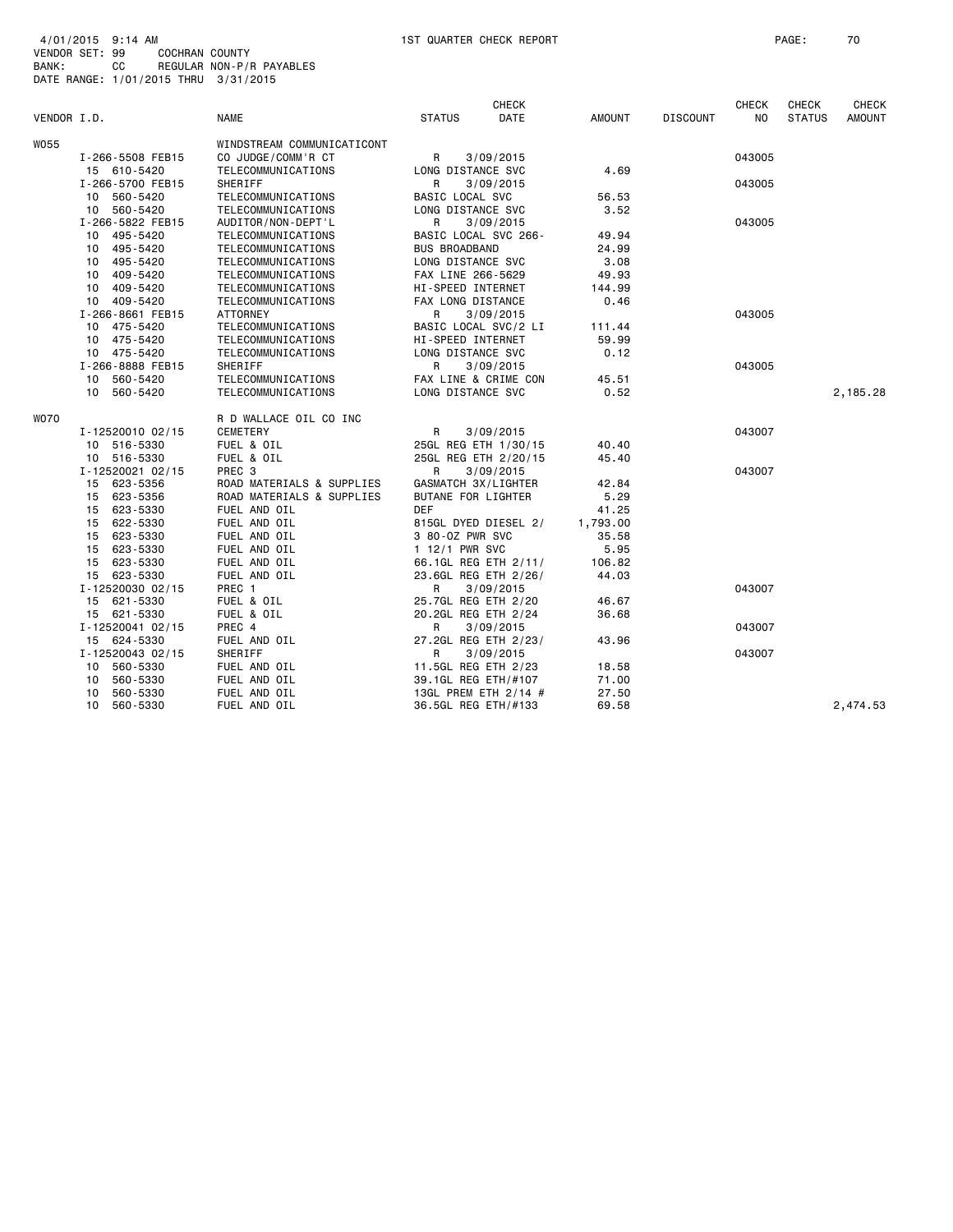| 4/01/2015<br>9:14 AM | 1ST QUARTER CHECK REPORT | PAGE | - - |
|----------------------|--------------------------|------|-----|
|                      |                          |      |     |

| VENDOR SET: 99 |             | COCHRAN COUNTY                       |                                       |                     |                         |               |                 |              |               |               |
|----------------|-------------|--------------------------------------|---------------------------------------|---------------------|-------------------------|---------------|-----------------|--------------|---------------|---------------|
| BANK:          |             | CC                                   | REGULAR NON-P/R PAYABLES              |                     |                         |               |                 |              |               |               |
|                |             | DATE RANGE: 1/01/2015 THRU 3/31/2015 |                                       |                     |                         |               |                 |              |               |               |
|                |             |                                      |                                       |                     |                         |               |                 |              |               |               |
|                |             |                                      |                                       |                     | <b>CHECK</b>            |               |                 | <b>CHECK</b> | <b>CHECK</b>  | <b>CHECK</b>  |
| VENDOR I.D.    |             |                                      | <b>NAME</b>                           | <b>STATUS</b>       | <b>DATE</b>             | <b>AMOUNT</b> | <b>DISCOUNT</b> | NO.          | <b>STATUS</b> | <b>AMOUNT</b> |
| W092           |             |                                      | WTG FUELS, INC                        |                     |                         |               |                 |              |               |               |
|                |             | I-15006-03496 03/15                  | SHERIFF                               | R                   | 3/09/2015               |               |                 | 043008       |               |               |
|                |             | 10 560-5330                          | FUEL AND OIL                          | 80.03GL UNL/#107    |                         | 151.32        |                 |              |               |               |
|                | 10          | 560-5330                             | FUEL AND OIL                          | 25.01GL UNL/#133    |                         | 49.98         |                 |              |               |               |
|                |             | 10 560-5330                          | FUEL AND OIL                          | 30.89GL UNL/#137    |                         | 62.12         |                 |              |               |               |
|                | 10          | 560-5330                             | FUEL AND OIL                          | 68GL UNL/#135       |                         | 120.24        |                 |              |               |               |
|                |             | 10 560-5330                          | FUEL AND OIL                          | 91.51GL UNL/#136    |                         | 182.25        |                 |              |               | 565.91        |
| W221           |             |                                      | WEST TEXAS BOYS RANCH                 |                     |                         |               |                 |              |               |               |
|                |             | I-2015-07                            | JUVENILE PROBATION                    | R                   | 3/09/2015               |               |                 | 043009       |               |               |
|                |             | 17 573-5413.003                      | Grant C Placements                    |                     | 28 DAYS/POST(N) #818    | 1,265.32      |                 |              |               | 1,265.32      |
|                |             |                                      |                                       |                     |                         |               |                 |              |               |               |
| X001           |             |                                      | <b>XCEL ENERGY</b>                    |                     |                         |               |                 |              |               |               |
|                |             |                                      | I-54-1324315-7 02/15 ALMOST ALL DEPTS | R                   | 3/09/2015               |               |                 | 043010       |               |               |
|                |             | 30 518-5440                          | UTILITIES                             |                     | 300210167 RUNWAY LIG    | 53.73         |                 |              |               |               |
|                | 10          | 510-5440                             | UTILITIES                             |                     | 300240736 COURTHOUSE    | 1,642.53      |                 |              |               |               |
|                | 10          | 660-5440                             | UTILITIES & IRRIGATION                |                     | 300265059 SOFTBALL P    | 12.67         |                 |              |               |               |
|                | 10          | 580-5440                             | UTILITIES [TOWER]                     | 300282806 TOWER     |                         | 51.47         |                 |              |               |               |
|                | 15          | 621-5440                             | UTILITIES                             |                     | 300294119 PREC 1 SHO    | 78.46         |                 |              |               |               |
|                | 10          | 650-5440                             | UTILITIES                             | 300338546 LIBRARY   |                         | 128.35        |                 |              |               |               |
|                | 10          | 652-5440                             | UTILITIES                             | 300342232 MUSEUM    |                         | 66.96         |                 |              |               |               |
|                | 10          | 662-5440                             | UTILITIES                             |                     | 300390484 ACTIVITY B    | 490.62        |                 |              |               |               |
|                | 10          | 660-5440                             | UTILITIES & IRRIGATION                | 300410370 PARK      |                         | 112.13        |                 |              |               |               |
|                | 10          | 660-5440                             | UTILITIES & IRRIGATION                | 300457515 PARK/SHOP |                         | 68.12         |                 |              |               |               |
|                | 10          | 516-5440                             | UTILITIES                             | 300555198 CEMETERY  |                         | 12.67         |                 |              |               |               |
|                |             | 10 660-5440                          | UTILITIES & IRRIGATION                | 300587052 SHOWBARN  |                         | 31.23         |                 |              |               |               |
|                | 10          | 660-5440                             | UTILITIES & IRRIGATION                |                     | 300587753 RODEO GROU    | 26.76         |                 |              |               |               |
|                |             | 10 409-5440                          | UTILITIES                             | 300588989 ANNEX     |                         | 30.45         |                 |              |               |               |
|                | 10          | 516-5440                             | UTILITIES                             | 300603417 CEMETERY  |                         | 14.02         |                 |              |               |               |
|                |             | 10 516-5440                          | UTILITIES                             |                     | 300637038 CEMETERY S    | 12.67         |                 |              |               | 2,832.84      |
| X004           |             |                                      | XEROX BUSINESS SERVICES LLC           |                     |                         |               |                 |              |               |               |
|                |             | I-1128381                            | CO/DIST CLERK                         | R                   | 3/09/2015               |               |                 | 043011       |               |               |
|                |             | 10 403-5416                          | FILMING & INDEXING                    |                     | 20/20 LAND REC #1754    | 1,250.00      |                 |              |               |               |
|                |             | 10 403-5416                          | FILMING & INDEXING                    | FREIGHT             |                         | 25.28         |                 |              |               | 1,275.28      |
| B079           |             |                                      | GAYLA BEASLEY                         |                     |                         |               |                 |              |               |               |
|                | $I - #1005$ |                                      | JUV-RESTITUTION                       | R<br>3/23/2015      |                         |               |                 | 043012       |               |               |
|                |             | 10 000-4380.200                      | OTHER [MISCELLANEOUS]                 |                     | PID#823,824,825-REST    | 21.42         |                 |              |               | 21.42         |
| B174           |             |                                      | NADENE BAKER                          |                     |                         |               |                 |              |               |               |
|                | $I - #1008$ |                                      | JUV-RESTITUTION                       | R                   | 3/23/2015               |               |                 | 043013       |               |               |
|                |             | 10 000-4380.200                      | OTHER [MISCELLANEOUS]                 |                     | PID#823,824,825 - - RES | 139.22        |                 |              |               | 139.22        |
|                |             |                                      |                                       |                     |                         |               |                 |              |               |               |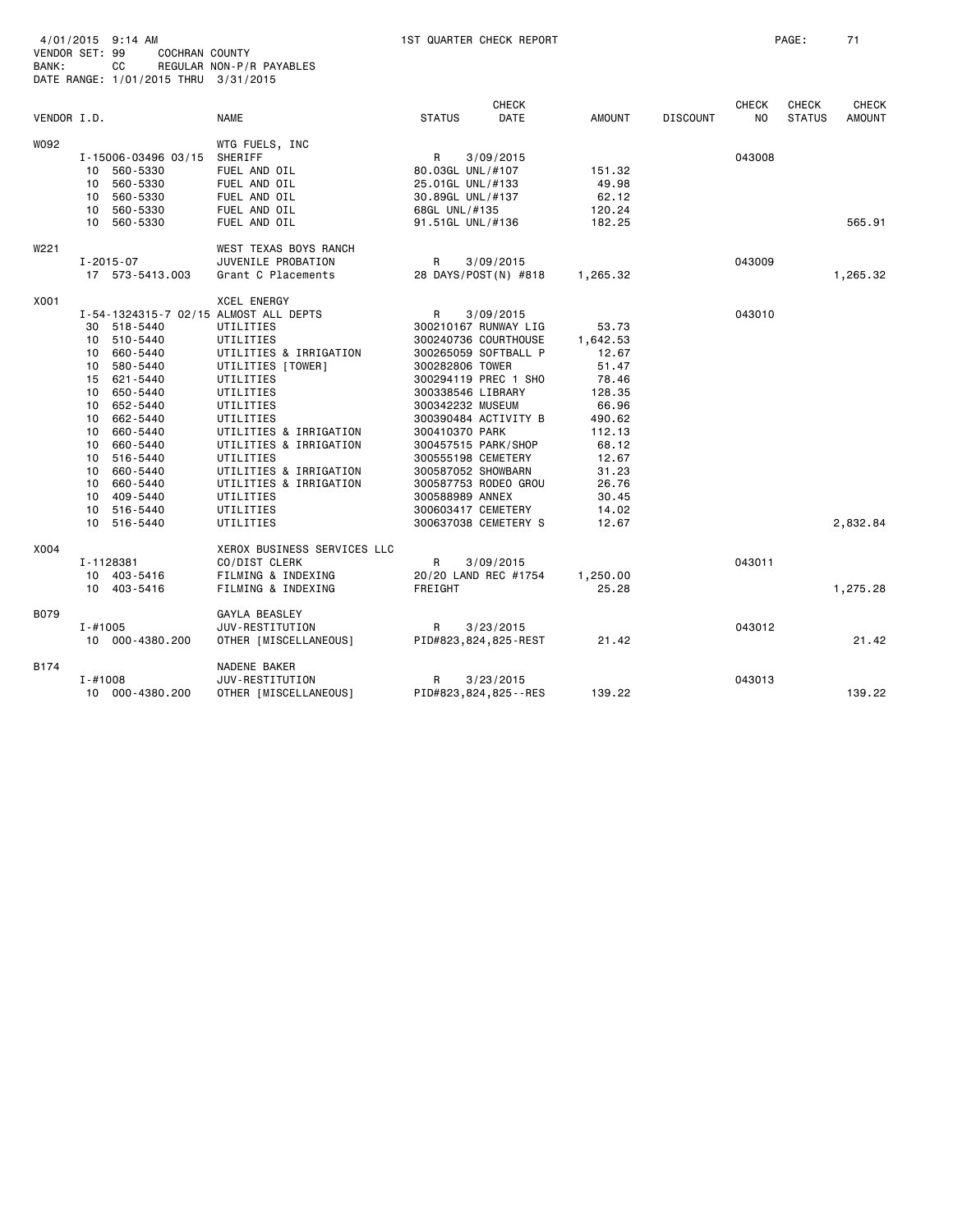| BANK: | 4/01/2015 9:14 AM<br>VENDOR SET: 99<br><b>COCHRAN COUNTY</b><br>CC<br>DATE RANGE: 1/01/2015 THRU 3/31/2015                       | REGULAR NON-P/R PAYABLES                                                                                                     |                                            | 1ST QUARTER CHECK REPORT                                                                                                 |                                                   |                 |                    | PAGE:                  | 72                            |
|-------|----------------------------------------------------------------------------------------------------------------------------------|------------------------------------------------------------------------------------------------------------------------------|--------------------------------------------|--------------------------------------------------------------------------------------------------------------------------|---------------------------------------------------|-----------------|--------------------|------------------------|-------------------------------|
|       | VENDOR I.D.                                                                                                                      | <b>NAME</b>                                                                                                                  | <b>STATUS</b>                              | <b>CHECK</b><br>DATE                                                                                                     | AMOUNT                                            | <b>DISCOUNT</b> | <b>CHECK</b><br>NO | CHECK<br><b>STATUS</b> | <b>CHECK</b><br><b>AMOUNT</b> |
| B193  | I-#1011<br>10 000-4380.200                                                                                                       | BRIDGET BALDWIN<br>JUV-RESTITUTION<br>OTHER [MISCELLANEOUS]                                                                  | R                                          | 3/23/2015<br>PID#823,824,825-REST                                                                                        | 85.67                                             |                 | 043014             |                        | 85.67                         |
| B261  | $I - #1010$<br>10 000-4380.200                                                                                                   | GRACE BENAVIDEZ<br>JUV-RESTITUTION<br>OTHER [MISCELLANEOUS]                                                                  | R                                          | 3/23/2015<br>PID#823,824,825-REST                                                                                        | 117.80                                            |                 | 043015             |                        | 117.80                        |
| F094  | $I - #1006$<br>10 000-4380.200                                                                                                   | ROSE MARY FRANCO<br>JUV-RESTITUTION<br>OTHER [MISCELLANEOUS]                                                                 | R                                          | 3/23/2015<br>PID#823, 824, 825-REST                                                                                      | 128.51                                            |                 | 043016             |                        | 128.51                        |
| G251  | $I - #1002$<br>10 000-4380.200                                                                                                   | MARIA GOMEZ<br>JUV-RESTITUTION<br>OTHER [MISCELLANEOUS]                                                                      | R                                          | 3/23/2015<br>PID#823,824,825-REST                                                                                        | 32.13                                             |                 | 043017             |                        | 32.13                         |
| H302  | $I - #1009$<br>10 000-4380.200                                                                                                   | MARIA HINOJOS<br>JUV-RESTITUTION<br>OTHER [MISCELLANEOUS]                                                                    | R                                          | 3/23/2015<br>PID#823,824,825-REST                                                                                        | 203.47                                            |                 | 043018             |                        | 203.47                        |
| L080  | $I - #1004$<br>10 000-4380.200                                                                                                   | HASKELL LAMAR<br>JUV-RESTITUTION<br>OTHER [MISCELLANEOUS]                                                                    | R                                          | 3/23/2015<br>PID#823,824,825-REST                                                                                        | 182.06                                            |                 | 043019             |                        | 182.06                        |
| L122  | $I - #1007$<br>10 000-4380.200                                                                                                   | RAYMOND R. LUCERO<br>JUV-RESTITUTION<br>OTHER [MISCELLANEOUS]                                                                | R                                          | 3/23/2015<br>PID#823,824,825-REST                                                                                        | 21.42                                             |                 | 043020             |                        | 21.42                         |
| R278  | $I - #1001$<br>10 000-4380.200                                                                                                   | <b>GREG RAMON</b><br>JUV-RESTITUTION<br>OTHER [MISCELLANEOUS]                                                                | R                                          | 3/23/2015<br>PID#823,824,825-REST                                                                                        | 139.22                                            |                 | 043021             |                        | 139.22                        |
| A133  | I-33673<br>15 610-5499<br>15 610-5499<br>15 610-5499                                                                             | ALLIED COMPLIANCE SERVICE<br>COMMISSIONERS COURT<br>MISCELLANEOUS<br>MISCELLANEOUS<br>MISCELLANEOUS                          | R<br>1 DOT ALC SCREEN<br>ON-SITE FEE       | 3/30/2015<br>1 DOT RANDOM TEST PR                                                                                        | 32.00<br>60.00                                    |                 | 043056             |                        | 92.00                         |
| A178  | I-017142557440<br>10 650-5590<br>I-017142998073<br>10 650-5590<br>10 650-5590<br>10<br>650-5590<br>10 650-5590<br>650-5590<br>10 | AMAZON<br>LIBRARY<br><b>BOOKS</b><br>LIBRARY<br><b>BOOKS</b><br><b>BOOKS</b><br><b>BOOKS</b><br><b>BOOKS</b><br><b>BOOKS</b> | R<br>THE RESCUE<br>R<br>CLICK, CLACK, PEEP | 3/30/2015<br>3/30/2015<br>WARRIORS: THE NEW PRO<br>A THOUSAND PIECES OF<br>TRIGGER WARNING: SHOR<br>THE KISS OF DECEPTIO | 5.99<br>29.12<br>13.58<br>16.93<br>11.42<br>13.73 |                 | 043057<br>043057   |                        |                               |
|       | 10 650-5590<br>I-017145539266                                                                                                    | <b>BOOKS</b><br>LIBRARY                                                                                                      | R                                          | THE RUBY CIRCLE:A BL<br>3/30/2015                                                                                        | 11.71                                             |                 | 043057             |                        |                               |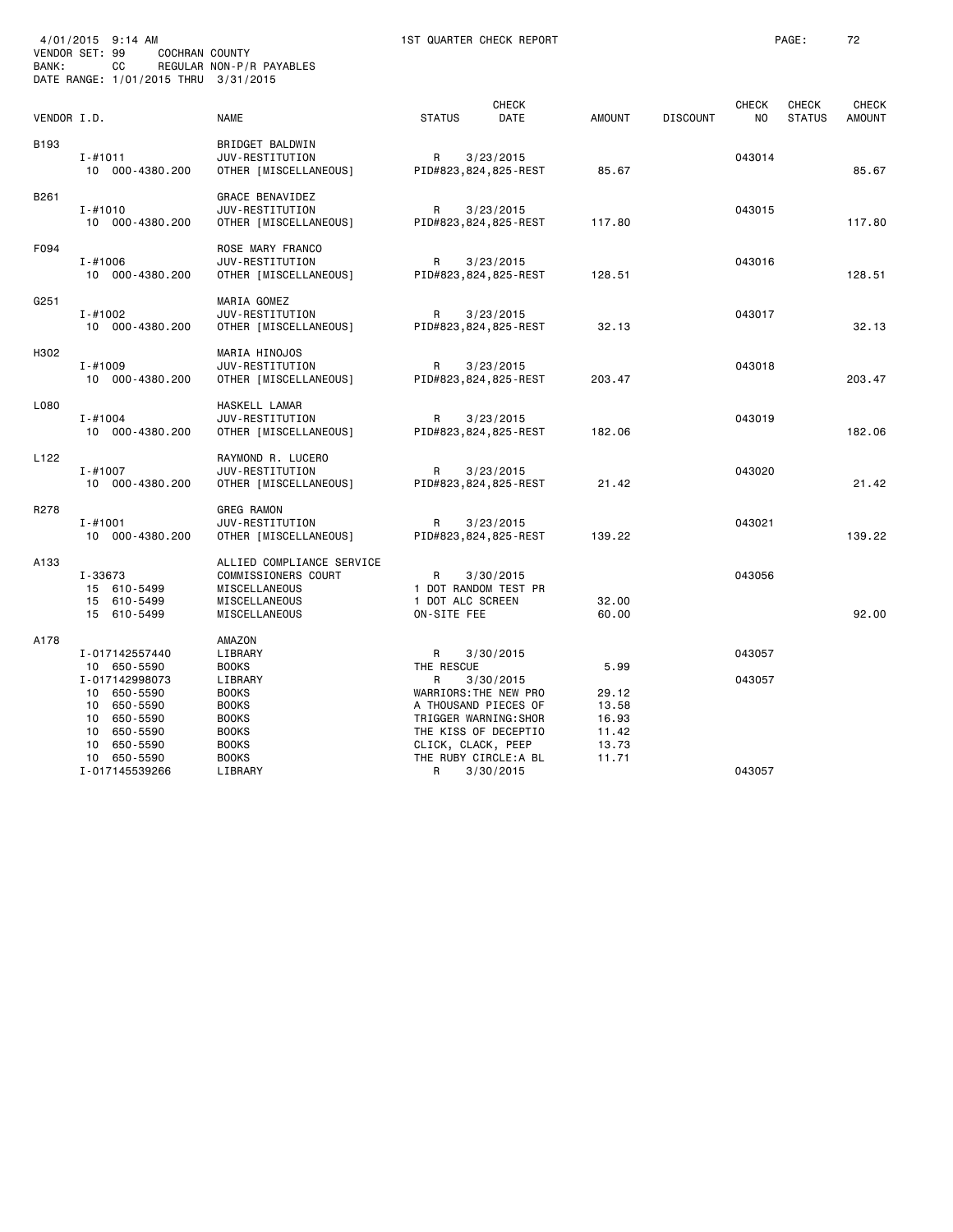|                               |                   |                           |                       | <b>CHECK</b>         |          |                 | <b>CHECK</b> | <b>CHECK</b>  | <b>CHECK</b>  |
|-------------------------------|-------------------|---------------------------|-----------------------|----------------------|----------|-----------------|--------------|---------------|---------------|
| VENDOR I.D.                   |                   | <b>NAME</b>               | <b>STATUS</b>         | DATE                 | AMOUNT   | <b>DISCOUNT</b> | NO           | <b>STATUS</b> | <b>AMOUNT</b> |
| A178                          |                   | CONT<br>AMAZON            |                       |                      |          |                 |              |               |               |
|                               | I-017145539266    | LIBRARY                   | R                     | 3/30/2015            |          |                 | 043057       |               |               |
|                               | 10 650-5590       | <b>BOOKS</b>              | <b>RED QUEEN</b>      |                      | 11.31    |                 |              |               |               |
|                               | 10 650-5590       | <b>BOOKS</b>              | SWEET WATER: A NOVEL  |                      | 12.26    |                 |              |               |               |
|                               | 10 650-5590       | <b>BOOKS</b>              | THE INFERNO           |                      | 13.69    |                 |              |               |               |
|                               | 10 650-5590       | <b>BOOKS</b>              | PURGATORIO            |                      | 16.50    |                 |              |               |               |
|                               | 10 650-5590       | <b>BOOKS</b>              | THE CAPTURE           |                      | 5.99     |                 |              |               |               |
|                               | 10 650-5590       | <b>BOOKS</b>              | THE JOURNEY           |                      | 5.99     |                 |              |               |               |
|                               | I-017148574785    | LIBRARY                   | R                     | 3/30/2015            |          |                 | 043057       |               |               |
|                               | 10 650-5590       | <b>BOOKS</b>              |                       | THE QUESTION OF MIRA |          |                 |              |               |               |
| I-148034619341<br>10 650-5590 |                   | LIBRARY                   | R<br>3/30/2015        |                      | 12.29    |                 | 043057       |               |               |
|                               |                   | <b>BOOKS</b>              | SAINT ODD: AN ODD THO |                      | 12.50    |                 |              |               |               |
|                               | 10 650-5590       | <b>BOOKS</b>              | SHIPPING              |                      | 3.99     |                 |              |               |               |
|                               | I-237700349755    | LIBRARY                   | R                     | 3/30/2015            |          |                 | 043057       |               |               |
|                               | 10 650-5590       | <b>BOOKS</b>              | GIRLS LIKE US         |                      | 10.26    |                 |              |               |               |
|                               | I-237704149987    | LIBRARY                   | R                     | 3/30/2015            |          |                 | 043057       |               |               |
|                               | 10 650-5590       | <b>BOOKS</b>              | WARRIORS BX SET       |                      | 28.60    |                 |              |               | 235.86        |
| <b>B007</b>                   |                   | BOB BARKER COMPANY, INC.  |                       |                      |          |                 |              |               |               |
|                               | I-WEB000359976    | JAIL                      | R                     | 3/30/2015            |          |                 | 043058       |               |               |
|                               | 10 512-5392       | MISCELLANEOUS SUPPLIES    | 1CS FLEX PENCIL 6"    |                      | 26.25    |                 |              |               |               |
|                               | 10 512-5392       | MISCELLANEOUS SUPPLIES    | 8PR SHWR SANDAL, OR,  |                      | 24.64    |                 |              |               |               |
|                               | 10 512-5392       | MISCELLANEOUS SUPPLIES    | 6PR SHWR SANDAL, OR,  |                      | 18.48    |                 |              |               |               |
|                               | 10 512-5392       | MISCELLANEOUS SUPPLIES    | 8PR SHWR SANDAL, OR,  |                      | 24.64    |                 |              |               |               |
|                               | 10 512-5392       | MISCELLANEOUS SUPPLIES    | 1 COAT, OR, BLNKT-LN  |                      | 24.44    |                 |              |               |               |
|                               | 10 512-5392       | MISCELLANEOUS SUPPLIES    | 1 COAT, OR, BLNKT-LN  |                      | 24.44    |                 |              |               |               |
|                               | 10 512-5392       | MISCELLANEOUS SUPPLIES    | <b>1CS TOOTHPASTE</b> |                      | 23.75    |                 |              |               |               |
|                               | 10 512-5392       | MISCELLANEOUS SUPPLIES    | 5 JUMPSUIT, OR, 3XL   |                      | 96.65    |                 |              |               |               |
|                               | 10 512-5392       | MISCELLANEOUS SUPPLIES    | 4 JUMPSUIT, OR, XL    |                      | 65.72    |                 |              |               |               |
|                               | 10 512-5392       | MISCELLANEOUS SUPPLIES    | 5PR DECK SHOE SZ 10   |                      | 34.10    |                 |              |               |               |
|                               | 10 512-5392       | MISCELLANEOUS SUPPLIES    | 5PR DECK SHOE SZ 11   |                      | 34.10    |                 |              |               |               |
|                               | 10 512-5392       | MISCELLANEOUS SUPPLIES    | 5PR DECK SHOE SZ 9    |                      | 34.10    |                 |              |               |               |
|                               | 10 512-5392       | MISCELLANEOUS SUPPLIES    | 1CS RAZOR, SNGL BLD   |                      | 70.25    |                 |              |               |               |
|                               | 10 512-5392       | MISCELLANEOUS SUPPLIES    | SHIPPING              |                      | 85.94    |                 |              |               |               |
|                               | I-WEB000362031    | JAIL                      | R                     | 3/30/2015            |          |                 | 043058       |               |               |
|                               | 10 512-5392       | MISCELLANEOUS SUPPLIES    | 2 DZ TOWEL, BATH 20x  |                      | 39.46    |                 |              |               |               |
|                               | 10 512-5392       | MISCELLANEOUS SUPPLIES    | FREIGHT               |                      | 8.60     |                 |              |               | 635.56        |
| B026                          |                   | BLEDSOE WATER SUPPLY CORP |                       |                      |          |                 |              |               |               |
|                               | $I - 3004$ 03/15  | PREC <sub>3</sub>         | R                     | 3/30/2015            |          |                 | 043059       |               |               |
|                               | 15 623-5440       | UTILITIES                 | WATER BILL DATED 3/9  |                      | 20.10    |                 |              |               | 20.10         |
| C015                          |                   | COCHRAN COUNTY SENIOR     |                       |                      |          |                 |              |               |               |
|                               | I-MAR '15 INSTLMT | SENIOR CITIZENS           | R                     | 3/30/2015            |          |                 | 043060       |               |               |
|                               | 10 663-5418       | SENIOR CITIZENS CONTRACT  | MAR 2015              |                      | 6,250.00 |                 |              |               | 6,250.00      |
|                               |                   |                           |                       |                      |          |                 |              |               |               |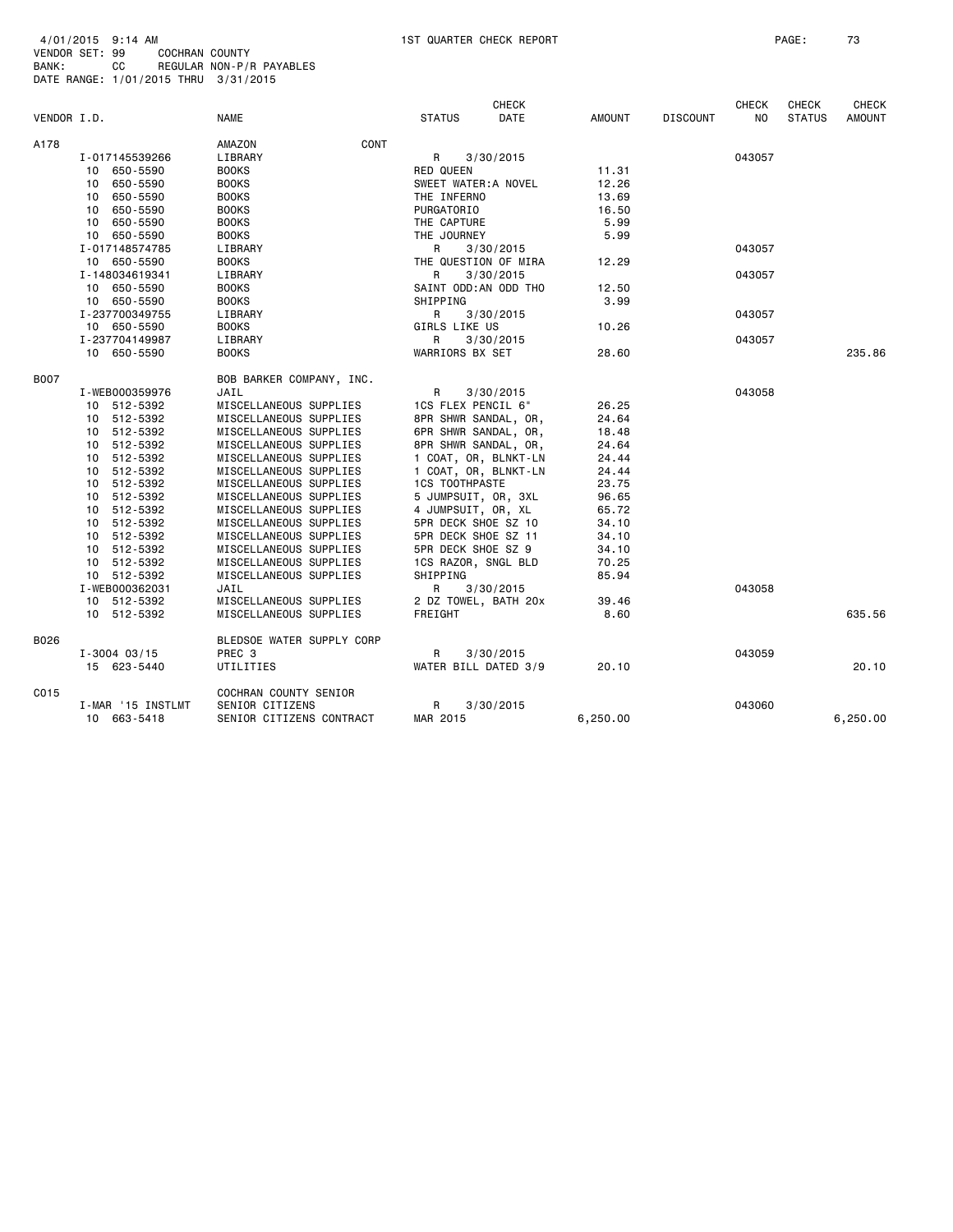| VENDOR I.D. |                         | <b>NAME</b>                 | <b>STATUS</b>                   | <b>CHECK</b><br>DATE | AMOUNT | <b>DISCOUNT</b> | <b>CHECK</b><br>NO. | <b>CHECK</b><br><b>STATUS</b> | CHECK<br><b>AMOUNT</b> |
|-------------|-------------------------|-----------------------------|---------------------------------|----------------------|--------|-----------------|---------------------|-------------------------------|------------------------|
| C035        |                         | COX AUTO SUPPLY CO          |                                 |                      |        |                 |                     |                               |                        |
|             | I-293634                | PREC <sub>2</sub>           | R                               | 3/30/2015            |        |                 | 043061              |                               |                        |
|             | 15 622-5451             | REPAIRS                     | 2 T-BOLT CLAMPS                 |                      | 12.50  |                 |                     |                               |                        |
|             | I-293699                | SHERIFF                     | R.                              | 3/30/2015            |        |                 | 043061              |                               |                        |
|             | 10 560-5451             | MACHINERY-NON-OFFICE REPAIR | OIL FILTER/WESTWARD             |                      | 6.95   |                 |                     |                               |                        |
|             | 10 560-5451             | MACHINERY-NON-OFFICE REPAIR | AIR FILTER                      |                      | 20.58  |                 |                     |                               |                        |
|             | I-293705                | SHERIFF                     | R                               | 3/30/2015            |        |                 | 043061              |                               |                        |
|             | 10 560-5451             | MACHINERY-NON-OFFICE REPAIR | 1QT 80/90GR-WESTWARD            |                      | 4.99   |                 |                     |                               |                        |
|             | I-293729                | <b>COURTHOUSE</b>           | R                               | 3/30/2015            |        |                 | 043061              |                               |                        |
|             | 10 510-5451             | REPAIR                      | V-BELT                          |                      | 14.05  |                 |                     |                               |                        |
|             | $I - 294013$            | PREC 4                      | R                               | 3/30/2015            |        |                 | 043061              |                               |                        |
|             | 15 624-5451             | REPAIRS                     | 1/2 GALV COUPLING               |                      | 1.41   |                 |                     |                               |                        |
|             | 15 624-5451             | REPAIRS                     | <b>COUPLER</b>                  |                      | 10.11  |                 |                     |                               |                        |
|             | 15 624-5451             | REPAIRS                     | <b>BUSHING</b>                  |                      | 2.99   |                 |                     |                               |                        |
|             | I-294019                | PREC 4                      | R                               | 3/30/2015            |        |                 | 043061              |                               |                        |
|             | 15 624-5451             | REPAIRS                     | <b>COUPLER</b>                  |                      | 10.11  |                 |                     |                               |                        |
|             | 15 624-5451             | REPAIRS                     | PLUG                            |                      | 4.03   |                 |                     |                               |                        |
|             | 15 624-5451             | REPAIRS                     | 1/2 GALV COUPLING               |                      | 1.41   |                 |                     |                               |                        |
|             | 15 624-5451             | REPAIRS                     | <b>BUSHING</b>                  |                      | 2.69   |                 |                     |                               |                        |
|             | I-294172                | PREC <sub>3</sub>           | R                               | 3/30/2015            |        |                 | 043061              |                               |                        |
|             | 15 623-5356             | ROAD MATERIALS & SUPPLIES   | MIG WIRE                        |                      | 15.99  |                 |                     |                               |                        |
|             | 15 623-5356             | ROAD MATERIALS & SUPPLIES   | 3 CUTOFF WHL                    |                      | 5.37   |                 |                     |                               |                        |
|             | 15 623-5356             | ROAD MATERIALS & SUPPLIES   | <b>STONE PNCL</b>               |                      | 3.79   |                 |                     |                               |                        |
|             | 15 623-5356             | ROAD MATERIALS & SUPPLIES   | <b>WELD GLV</b>                 |                      | 30.99  |                 |                     |                               |                        |
|             | 15 623-5356             | ROAD MATERIALS & SUPPLIES   | 2 CERTS                         |                      | 1.98   |                 |                     |                               |                        |
|             | 15 623-5356             | ROAD MATERIALS & SUPPLIES   | 3 GRD WHL                       |                      | 18.57  |                 |                     |                               |                        |
|             | $I - 294175$            | PREC <sub>3</sub>           | R                               | 3/30/2015            |        |                 | 043061              |                               |                        |
|             | 15 623-5356             | ROAD MATERIALS & SUPPLIES   | RECIPRO SAW                     |                      | 54.79  |                 |                     |                               |                        |
|             | 15 623-5356             | ROAD MATERIALS & SUPPLIES   | 2 SAW BLADES                    |                      | 6.58   |                 |                     |                               |                        |
|             | I-294269                | PREC 4                      | R                               | 3/30/2015            |        |                 | 043061              |                               |                        |
|             | 15 624-5451             | REPAIRS                     | BATT/FAULTY EXCH, INV           |                      |        |                 |                     |                               |                        |
|             | 15 624-5451             | REPAIRS                     | STATE BATT FEE                  |                      | 3.00   |                 |                     |                               |                        |
|             | I-294534<br>15 622-5451 | PREC 2<br>REPAIRS           | R                               | 3/30/2015            | 110.16 |                 | 043061              |                               |                        |
|             | 15 622-5451             | REPAIRS                     | 2 3-1GL OIL 15/40<br>2 EZ-SLIDE |                      | 15.98  |                 |                     |                               |                        |
|             | 15 622-5356             | ROAD MATERIALS & SUPPLIES   | TOILET PAPER                    |                      | 2.09   |                 |                     |                               |                        |
|             | I-294667                | SHERIFF                     | R                               | 3/30/2015            |        |                 | 043061              |                               |                        |
|             | 10 560-5451             | MACHINERY-NON-OFFICE REPAIR | 2 SYN A/T FLUID, JEFF           |                      | 22.98  |                 |                     |                               |                        |
|             | I-294675                | PREC 4                      | R                               | 3/30/2015            |        |                 | 043061              |                               |                        |
|             | 15 624-5451             | REPAIRS                     | 1GL ROT 15/40                   |                      | 19.99  |                 |                     |                               |                        |
|             | 15 624-5451             | REPAIRS                     | <b>1CS ROTELLA 30W</b>          |                      | 55.03  |                 |                     |                               |                        |
|             | I-294807                | PREC 3                      | R                               | 3/30/2015            |        |                 | 043061              |                               |                        |
|             | 15 623-5451             | REPAIRS                     | 2 WINDOW TINT                   |                      | 45.98  |                 |                     |                               |                        |
|             | 15 623-5451             | REPAIRS                     | SPRAY BOTTLE                    |                      | 2.79   |                 |                     |                               |                        |
|             | I-294990                | SHERIFF                     | R                               | 3/30/2015            |        |                 | 043061              |                               |                        |
|             | 10 560-5451             | MACHINERY-NON-OFFICE REPAIR | SOCKET/JEFF                     |                      | 5.02   |                 |                     |                               |                        |
|             | I-295210                | <b>PARK</b>                 | R                               | 3/30/2015            |        |                 | 043061              |                               |                        |
|             | 10 660-5332             | CUSTODIAL SUPPLIES          | 2 WD40 INDUSTR                  |                      | 14.10  |                 |                     |                               |                        |
|             | I-295346                | PREC 1                      | R                               | 3/30/2015            |        |                 | 043061              |                               |                        |
|             |                         |                             |                                 |                      |        |                 |                     |                               |                        |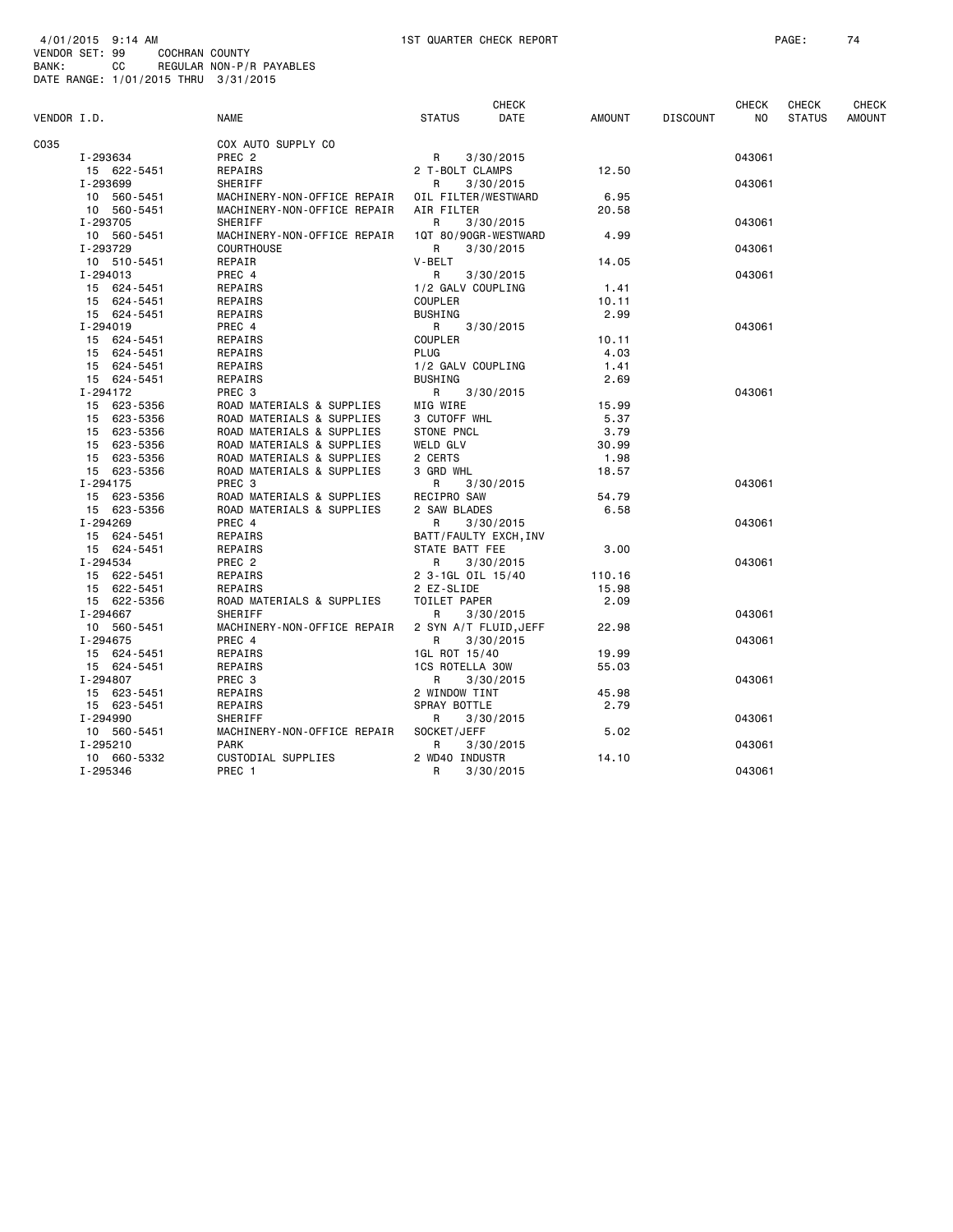| 4/01/2015 9:14 AM<br>VENDOR SET: 99<br>COCHRAN COUNTY<br>BANK:<br>CC<br>DATE RANGE: 1/01/2015 THRU 3/31/2015 | REGULAR NON-P/R PAYABLES             | 1ST QUARTER CHECK REPORT                    |                 |                 |              | PAGE:         | 75            |
|--------------------------------------------------------------------------------------------------------------|--------------------------------------|---------------------------------------------|-----------------|-----------------|--------------|---------------|---------------|
|                                                                                                              |                                      | <b>CHECK</b>                                |                 |                 | <b>CHECK</b> | <b>CHECK</b>  | CHECK         |
| VENDOR I.D.                                                                                                  | <b>NAME</b>                          | <b>STATUS</b><br>DATE                       | <b>AMOUNT</b>   | <b>DISCOUNT</b> | NO.          | <b>STATUS</b> | <b>AMOUNT</b> |
| C035<br>I-295346                                                                                             | COX AUTO SUPPLY CO<br>CONT<br>PREC 1 | 3/30/2015<br>R                              |                 |                 | 043061       |               |               |
| 15 621-5451<br>$I - 295551$                                                                                  | REPAIRS<br>PREC 1                    | FUEL FILTER<br>R<br>3/30/2015               | 24.32           |                 | 043061       |               |               |
| 15 621-5356<br>I-295646                                                                                      | ROAD MATERIALS & SUPPLIES<br>PREC 4  | DE-ICER<br>R<br>3/30/2015                   | 3.59            |                 | 043061       |               |               |
| 15 624-5451                                                                                                  | <b>REPAIRS</b>                       | PAINT                                       | 5.59            |                 |              |               |               |
| 15 624-5356                                                                                                  | ROAD MATERIALS & SUPPLIES            | DRILL BIT                                   | 5.39            |                 |              |               |               |
| 15 624-5356                                                                                                  | ROAD MATERIALS & SUPPLIES            | 4-1/2" GRINDER                              | 59.99           |                 |              |               | 625.88        |
| C340                                                                                                         | COUNTY INFORMATION RESOURCE AG       |                                             |                 |                 |              |               |               |
| I-S0P003669                                                                                                  | NON-DEPT'L                           | R<br>3/30/2015                              |                 |                 | 043063       |               |               |
| 10 409-5420                                                                                                  | TELECOMMUNICATIONS                   | 19 EMAIL ACCTS/FEB15                        | 38.00           |                 |              |               | 38,00         |
| E082                                                                                                         | PAMELA COX dba                       |                                             |                 |                 |              |               |               |
| I-310044                                                                                                     | JAIL                                 | R<br>3/30/2015                              |                 |                 | 043064       |               |               |
| 10 512-5451                                                                                                  | REPAIR                               | UNSTOP SEWER                                | 100.00          |                 |              |               |               |
| I-310045<br>10 510-5451                                                                                      | COURTHOUSE<br>REPAIR                 | R<br>3/30/2015                              |                 |                 | 043064       |               |               |
| I-310046                                                                                                     | PARK RESTROOMS                       | RPR SPRNKLR SYSTEM;6<br>3/30/2015<br>R      | 480.00          |                 | 043064       |               |               |
| 10 660-5451                                                                                                  | REPAIR                               | LEAK IN BLOCK WALL C                        | 400.00          |                 |              |               |               |
| 10 660-5451                                                                                                  | REPAIR                               | ACCESS PANELS & PART                        | 150.00          |                 |              |               |               |
| 10 660-5451                                                                                                  | REPAIR                               | URINAL CRACKED ALSO-                        |                 |                 |              |               | 1,130.00      |
| F093                                                                                                         | FARMERS CO-OPERATIVE ELEVATOR        |                                             |                 |                 |              |               |               |
| $I - 3160 02/15$                                                                                             | PREC <sub>2</sub>                    | R<br>3/30/2015                              |                 |                 | 043065       |               |               |
| 15 622-5330                                                                                                  | FUEL AND OIL                         | 44GL DYED DIESEL 2/2                        | 83.99           |                 |              |               |               |
| 15 622-5330                                                                                                  | FUEL AND OIL                         | 44.01GL DYED DIESEL                         | 84.01           |                 |              |               |               |
| 15 622-5330                                                                                                  | FUEL AND OIL                         | 47GL DYED DIESEL 2/3                        | 89.72           |                 |              |               |               |
| 15 622-5330                                                                                                  | FUEL AND OIL                         | 40.02GL DYED DIESEL                         | 76.39           |                 |              |               |               |
| 15 622-5330                                                                                                  | FUEL AND OIL                         | 40GL DYED DIESEL 2/4                        | 76.36           |                 |              |               |               |
| 15 622-5330<br>15 622-5330                                                                                   | FUEL AND OIL<br>FUEL AND OIL         | 40GL DYED DIESEL 2/4                        | 76.36<br>114.57 |                 |              |               |               |
| 15 622-5330                                                                                                  | FUEL AND OIL                         | 60.02GL DYED DIESEL<br>39GL DYED DIESEL 2/9 | 81.86           |                 |              |               |               |
| 15 622-5330                                                                                                  | FUEL AND OIL                         | 30.01GL DYED DIESEL                         | 62.99           |                 |              |               |               |
| 15 622-5330                                                                                                  | FUEL AND OIL                         | 45GL DYED DIESEL 2/1                        | 94.45           |                 |              |               |               |
| 15 622-5330                                                                                                  | FUEL AND OIL                         | 42GL DYED DIESEL 2/1                        | 92.35           |                 |              |               |               |
| 15 622-5330                                                                                                  | FUEL AND OIL                         | 30.02GL DYED DIESEL                         | 66.01           |                 |              |               |               |
| 15 622-5330                                                                                                  | FUEL AND OIL                         | 65GL DYED DIESEL 2/1                        | 142.93          |                 |              |               |               |
| 15 622-5330                                                                                                  | FUEL AND OIL                         | 45.43GL DYED DIESEL                         | 99.90           |                 |              |               |               |
| 15 622-5330                                                                                                  | FUEL AND OIL                         | 28GL DYED DIESEL 2/2                        | 61.57           |                 |              |               | 1,303.46      |
| G031                                                                                                         | GRAINGER                             |                                             |                 |                 |              |               |               |
| I-9678065955                                                                                                 | <b>COURTHOUSE</b>                    | 3/30/2015<br>R                              |                 |                 | 043066       |               |               |
| 10 510-5332                                                                                                  | CUSTODIAL SUPPLIES                   | 6 BX ICE MELT 50#                           | 88,08           |                 |              |               |               |
| I-9680316776                                                                                                 | CRTHSE/NON-DEPT'L/SHERIFF            | R<br>3/30/2015                              |                 |                 | 043066       |               |               |
| 10 510-5332                                                                                                  | CUSTODIAL SUPPLIES                   | 24 13W CFL BULBS                            | 60.24           |                 |              |               |               |

10 409-5300 COUNTY-WIDE SUPPLIES 1DZ "C" BATTERIES 6.59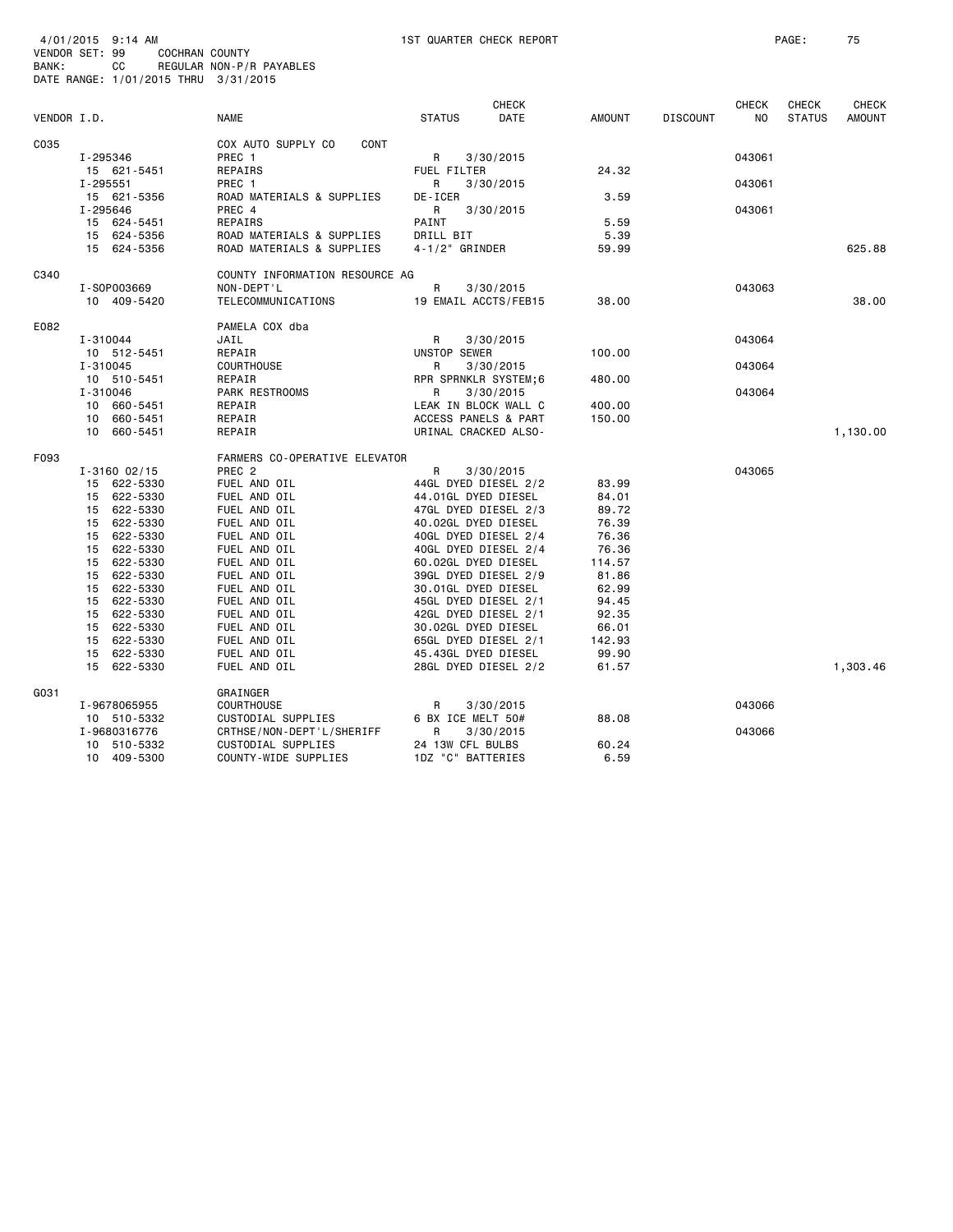| BANK:       | 4/01/2015 9:14 AM<br>VENDOR SET: 99<br>COCHRAN COUNTY<br>CC | REGULAR NON-P/R PAYABLES                                                                         | 1ST QUARTER CHECK REPORT                                               |                        |                                        | PAGE:                         | 76                            |
|-------------|-------------------------------------------------------------|--------------------------------------------------------------------------------------------------|------------------------------------------------------------------------|------------------------|----------------------------------------|-------------------------------|-------------------------------|
|             | DATE RANGE: 1/01/2015 THRU 3/31/2015                        |                                                                                                  |                                                                        |                        |                                        |                               |                               |
| VENDOR I.D. |                                                             | <b>NAME</b>                                                                                      | <b>CHECK</b><br><b>STATUS</b><br>DATE                                  | <b>AMOUNT</b>          | <b>CHECK</b><br><b>DISCOUNT</b><br>NO. | <b>CHECK</b><br><b>STATUS</b> | <b>CHECK</b><br><b>AMOUNT</b> |
| G031        | I-9680316776<br>10 560-5451                                 | GRAINGER<br>CONT<br>CRTHSE/NON-DEPT'L/SHERIFF<br>MACHINERY-NON-OFFICE REPAIR                     | R<br>3/30/2015<br>5PK MACH SCREW, FLAT                                 | 41.60                  | 043066                                 |                               | 196.51                        |
| G145        | I-INV0528748<br>10 560-5334<br>10 560-5334                  | GT DISTRIBUTORS, INC.<br>SHERIFF<br>OTHER SUPPLIES<br>OTHER SUPPLIES                             | R<br>3/30/2015<br>1M FC .45 AUTO 230 G<br>SHIPPING                     | 413.82<br>15.63        | 043067                                 |                               | 429.45                        |
| G249        | I-201314297<br>17 573-5413.003                              | <b>GULF COAST TRADES CENTER</b><br>JUVENILE PROBATION<br>Grant C Placements                      | R<br>3/30/2015<br>28 DAYS/POST(N) #819                                 | 2,884.84               | 043068                                 |                               | 2,884.84                      |
| H029        | I-INV2874611<br>10 409-5300<br>10 409-5300                  | TAYLOR CORPORATION dba<br>NON-DEPT'L<br>COUNTY-WIDE SUPPLIES<br>COUNTY-WIDE SUPPLIES             | R<br>3/30/2015<br>4PK EMPLOYMENT APPL,<br>SHIPPING                     | 153.57<br>26.48        | 043069                                 |                               | 180.05                        |
| H301        | I-030615 #814<br>17 573-5413.003                            | HAYS COUNTY TREASURER<br>JUVENILE PROBATION<br>Grant C Placements                                | R<br>3/30/2015<br>28 DAYS/POST(S) #814                                 | 2,940.00               | 043070                                 |                               | 2,940.00                      |
| I019        | I-PREC 1 3/27/15<br>15 621-5356                             | LARRY IVINS<br>PREC 1<br>ROAD MATERIALS & SUPPLIES                                               | R<br>3/30/2015<br>53 BELLY DUMPS CALIC                                 | 2,120.00               | 043071                                 |                               | 2,120.00                      |
| J049        | I-LOCAL MATCH 03/15 JUVENILE PROBATION<br>10 571-5472       | JUVENILE PROBATION FUND<br>LOCAL SUPPORT-JUV BOARD                                               | R<br>3/30/2015<br>LOCAL FUNDS MATCH MA                                 | 7,750.00               | 043072                                 |                               | 7,750.00                      |
| J069        | I-'15 SPR CONF/SEARS JUVENILE PROBATION<br>17 573-5427      | JUVENILE JUSTICE ASS'N OF TEXA<br>TRAVEL & TRAINING                                              | R<br>3/30/2015<br>SPRING CONF REGIS/BR                                 | 130.00                 | 043073                                 |                               | 130.00                        |
| L010        | I-23379<br>15 624-5356<br>15 624-5356                       | LEWIS FARM & RANCH STORE INC<br>PREC 4<br>ROAD MATERIALS & SUPPLIES<br>ROAD MATERIALS & SUPPLIES | R.<br>3/30/2015<br>COFFEE<br>2 SUGAR                                   | 13.95<br>3.90          | 043074                                 |                               |                               |
|             | I-23503<br>15 624-5356<br>15 624-5356<br>15 624-5356        | PREC 4<br>ROAD MATERIALS & SUPPLIES<br>ROAD MATERIALS & SUPPLIES<br>ROAD MATERIALS & SUPPLIES    | 3/30/2015<br>R<br><b>HEAT LAMP</b><br>2 HEAT LAMP BULBS<br><b>DISC</b> | 9.99<br>9.98<br>2.00CR | 043074                                 |                               |                               |
|             | I-23559<br>15 621-5356<br>15 621-5356                       | PREC <sub>1</sub><br>ROAD MATERIALS & SUPPLIES<br>ROAD MATERIALS & SUPPLIES                      | R<br>3/30/2015<br>4 MOUSE POISON<br><b>DISC</b>                        | 19.96<br>2.00CR        | 043074                                 |                               |                               |
|             | I-23720<br>15 623-5356<br>15 623-5356                       | PREC <sub>3</sub><br>ROAD MATERIALS & SUPPLIES<br>ROAD MATERIALS & SUPPLIES                      | R<br>3/30/2015<br>4 GLASS CLNR<br>3 W/S WASH                           | 11.96<br>8.97          | 043074                                 |                               |                               |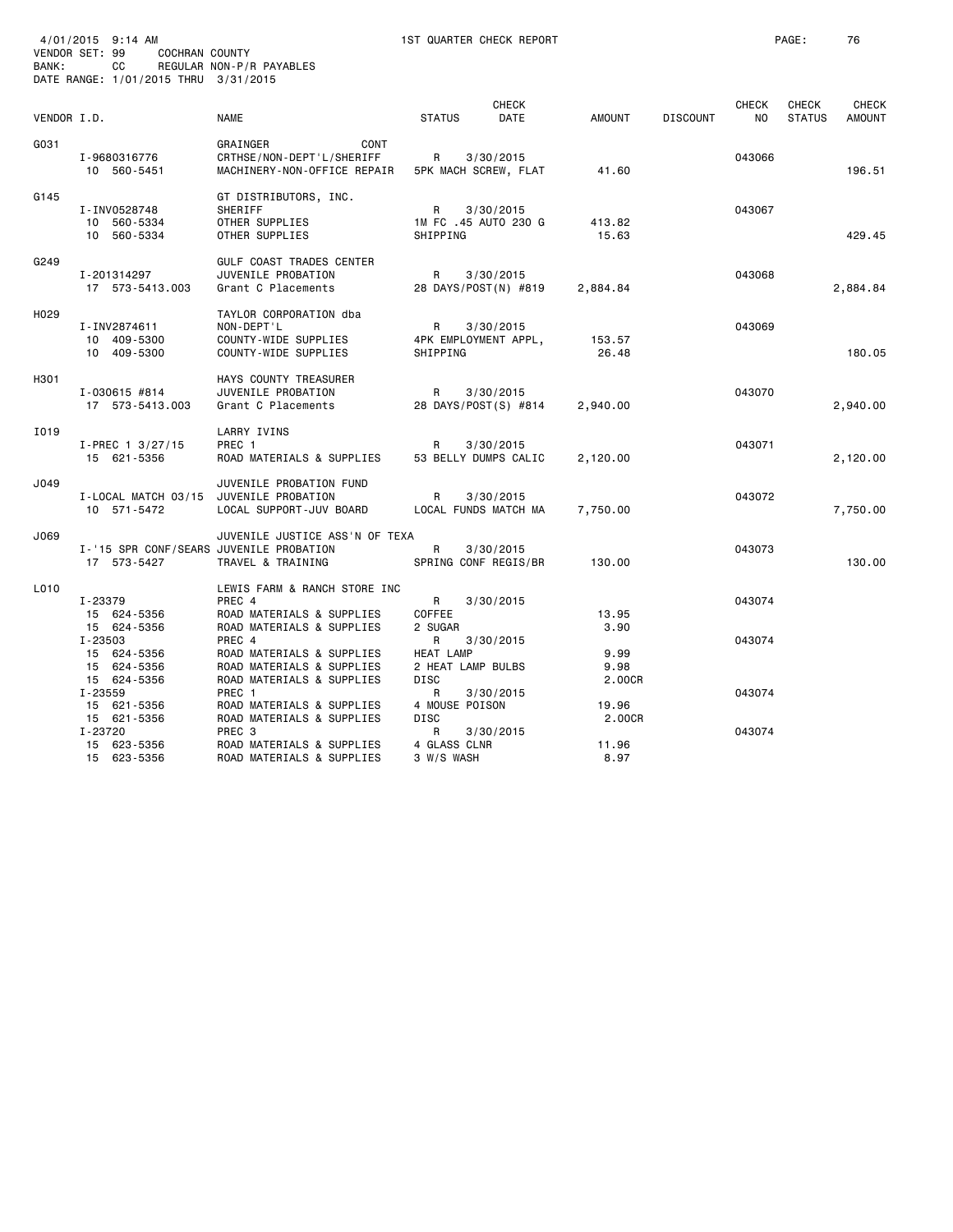|             |                       |                            |                     | <b>CHECK</b> |               |                 | <b>CHECK</b> | <b>CHECK</b>  | <b>CHECK</b>  |
|-------------|-----------------------|----------------------------|---------------------|--------------|---------------|-----------------|--------------|---------------|---------------|
| VENDOR I.D. |                       | <b>NAME</b>                | <b>STATUS</b>       | DATE         | <b>AMOUNT</b> | <b>DISCOUNT</b> | NO.          | <b>STATUS</b> | <b>AMOUNT</b> |
| L010        |                       | LEWIS FARM & RANCH STOCONT |                     |              |               |                 |              |               |               |
|             | I-23720               | PREC <sub>3</sub>          | R                   | 3/30/2015    |               |                 | 043074       |               |               |
|             | 15 623-5356           | ROAD MATERIALS & SUPPLIES  | 1 W/S WASH          |              | 3.99          |                 |              |               |               |
|             | 15 623-5356           | ROAD MATERIALS & SUPPLIES  | DISC                |              | 2.49CR        |                 |              |               |               |
|             | $I - 24023$           | JAIL                       | R                   | 3/30/2015    |               |                 | 043074       |               |               |
|             | 10 512-5392           | MISCELLANEOUS SUPPLIES     | 8 GL BLEACH         |              | 22.32         |                 |              |               |               |
|             | 10 512-5392           | MISCELLANEOUS SUPPLIES     | 6 KLEENEX           |              | 14.94         |                 |              |               |               |
|             | 10 512-5392           | MISCELLANEOUS SUPPLIES     | DISC                |              | 3.73CR        |                 |              |               |               |
|             | I-24191               | PREC 3                     | R                   | 3/30/2015    |               |                 | 043074       |               |               |
|             | 15 623-5451           | REPAIRS                    | <b>BATTERY</b>      |              | 119.95        |                 |              |               |               |
|             | 15 623-5451           | REPAIRS                    | STATE FEE           |              | 6.00          |                 |              |               |               |
|             | 15 623-5356           | ROAD MATERIALS & SUPPLIES  | <b>DEGREASER</b>    |              | 4.49          |                 |              |               |               |
|             | 15 623-5356           | ROAD MATERIALS & SUPPLIES  | WINDEX              |              | 3.99          |                 |              |               |               |
|             | I-24200               | <b>ACTIVITY BLDG</b>       | R                   | 3/30/2015    |               |                 | 043074       |               |               |
|             | 10 662-5332           | CUSTODIAL SUPPLIES         | MOP                 |              | 5.49          |                 |              |               |               |
|             | 10 662-5332           | CUSTODIAL SUPPLIES         | DISC                |              | 0.55CR        |                 |              |               |               |
|             | $I - 24228$           | SHERIFF                    | R                   | 3/30/2015    |               |                 | 043074       |               |               |
|             | 10 512-5451           | REPAIR                     | <b>BUSHING</b>      |              | 0.69          |                 |              |               |               |
|             | 10 512-5451           | REPAIR                     | CABLE CONN          |              | 2.99          |                 |              |               |               |
|             | 10 512-5451           | REPAIR                     | 1/2" CONDUIT MT     |              | 2.49          |                 |              |               |               |
|             | 10 512-5451           | REPAIR                     | 1/2 BL CLOSE NIPPLE |              | 0.99          |                 |              |               |               |
|             | 10 512-5451           | REPAIR                     | COVER               |              | 14.99         |                 |              |               |               |
|             | 10 512-5451           | REPAIR                     | BOX                 |              | 8.99          |                 |              |               |               |
|             | 10 512-5451           | REPAIR                     | DISC                |              | 3.11CR        |                 |              |               |               |
|             | $I - 24233$ $3/12/15$ | <b>PARK</b>                | R                   | 3/30/2015    |               |                 | 043074       |               |               |
|             | 10 660-5332           | CUSTODIAL SUPPLIES         | 1 RL SOLDER         |              | 18.99         |                 |              |               |               |
|             | 10 660-5332           | CUSTODIAL SUPPLIES         | PROPANE TORCH       |              | 14.99         |                 |              |               |               |
|             | 10 660-5332           | CUSTODIAL SUPPLIES         | DISC                |              | 3.40CR        |                 |              |               |               |
|             | $I - 24248$           | PREC 1                     | R                   | 3/30/2015    |               |                 | 043074       |               |               |
|             | 15 621-5451           | REPAIRS                    | 2x10x16, YW         |              | 23.00         |                 |              |               |               |
|             | $I - 24288$           | <b>PARK</b>                | R                   | 3/30/2015    |               |                 | 043074       |               |               |
|             | 10 660-5451           | REPAIR                     | PRE-WASH            |              | 1.99          |                 |              |               |               |
|             | 10 660-5451           | REPAIR                     | NUT                 |              | 1.29          |                 |              |               |               |
|             | 10 660-5451           | REPAIR                     | EXT TUBE            |              | 3.79          |                 |              |               |               |
|             | 10 660-5451           | REPAIR                     | WAX SEAL            |              | 4.99          |                 |              |               |               |
|             | 10 660-5451           | REPAIR                     | DISC                |              | 1.20CR        |                 |              |               |               |
|             | $I - 24300$           | JAIL                       | R                   | 3/30/2015    |               |                 | 043074       |               |               |
|             | 10 512-5392           | MISCELLANEOUS SUPPLIES     | 2 BOTTLES           |              | 2.58          |                 |              |               |               |
|             | $I - 24564$           | PREC 1                     | R                   | 3/30/2015    |               |                 | 043074       |               |               |
|             | 15 621-5451           | REPAIRS                    | 2 HOOKS             |              | 2.98          |                 |              |               |               |
|             | $I - 24963$           | PREC 1                     | R                   | 3/30/2015    |               |                 | 043074       |               |               |
|             | 15 621-5451           | REPAIRS                    | 2x10x16             |              | 23.00         |                 |              |               |               |
|             | $I - 24965$           | LIBRARY                    | R                   | 3/30/2015    |               |                 | 043074       |               |               |
|             | 10 650-5310           | OFFICE SUPPLIES            | <b>VACUUM CLNR</b>  |              | 399.99        |                 |              |               |               |
|             | 10 650-5310           | OFFICE SUPPLIES            | DISC                |              | 40.00CR       |                 |              |               | 730.13        |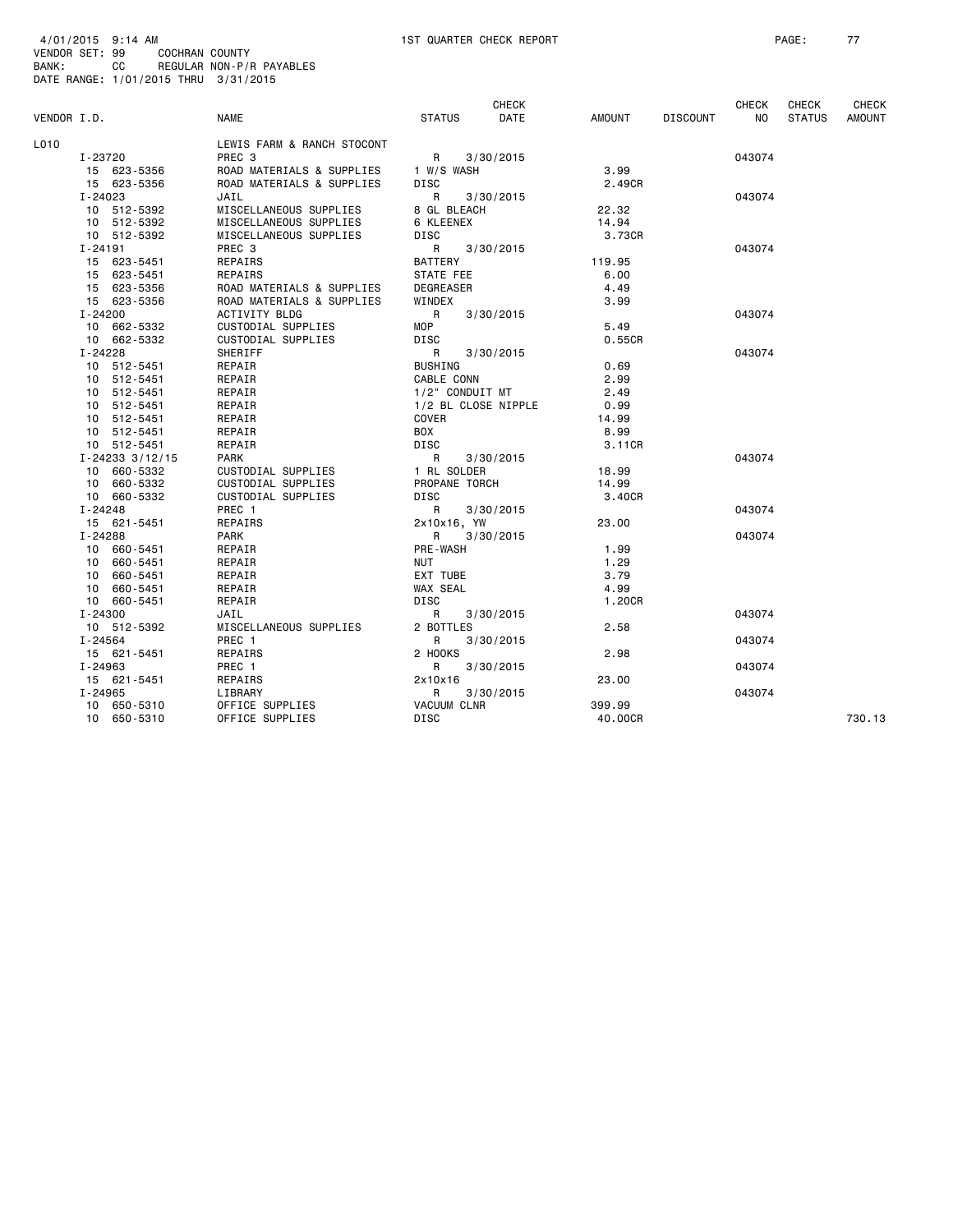| BANK:       | 4/01/2015 9:14 AM<br>VENDOR SET: 99<br>СC | <b>COCHRAN COUNTY</b><br>REGULAR NON-P/R PAYABLES<br>DATE RANGE: 1/01/2015 THRU 3/31/2015 |                                                    |                                  | 1ST QUARTER CHECK REPORT    |               |                 |                         | PAGE:                         | 78                            |
|-------------|-------------------------------------------|-------------------------------------------------------------------------------------------|----------------------------------------------------|----------------------------------|-----------------------------|---------------|-----------------|-------------------------|-------------------------------|-------------------------------|
| VENDOR I.D. |                                           | <b>NAME</b>                                                                               |                                                    | <b>STATUS</b>                    | <b>CHECK</b><br><b>DATE</b> | <b>AMOUNT</b> | <b>DISCOUNT</b> | CHECK<br>N <sub>0</sub> | <b>CHECK</b><br><b>STATUS</b> | <b>CHECK</b><br><b>AMOUNT</b> |
| MO02        |                                           | MANTEK                                                                                    |                                                    |                                  |                             |               |                 |                         |                               |                               |
|             | I-1824146                                 | <b>COURTHOUSE</b>                                                                         |                                                    | R                                | 3/30/2015                   |               |                 | 043076                  |                               |                               |
|             | 10 510-5332                               | CUSTODIAL SUPPLIES                                                                        |                                                    | 2 DZ FLASH AEROSOL               |                             | 453.56        |                 |                         |                               |                               |
|             | 10 510-5332                               | CUSTODIAL SUPPLIES                                                                        |                                                    | 1 DZ ESCAPE                      |                             | 222.28        |                 |                         |                               |                               |
|             | 10 510-5332                               | CUSTODIAL SUPPLIES                                                                        |                                                    | 1 DZ BERRY BLAST                 |                             | 237.00        |                 |                         |                               | 912.84                        |
| M031        |                                           |                                                                                           | MILLER PAPER & PACKAGING CO                        |                                  |                             |               |                 |                         |                               |                               |
|             | I-S3138485.001                            | <b>COURTHOUSE</b>                                                                         |                                                    | R                                | 3/30/2015                   |               |                 | 043077                  |                               |                               |
|             | 10 510-5332                               | CUSTODIAL SUPPLIES                                                                        |                                                    | 1CS FOAM DISINF CLNR             |                             | 54.06         |                 |                         |                               |                               |
|             | 10 510-5332                               | CUSTODIAL SUPPLIES                                                                        |                                                    | 1CS CAN LINER, 60GL,             |                             | 47.22         |                 |                         |                               |                               |
|             | 10 510-5332                               | CUSTODIAL SUPPLIES                                                                        |                                                    | 1CS CAN LINER, 12-16             |                             | 33.09         |                 |                         |                               |                               |
|             | I-S3138487.001                            | <b>PARK</b>                                                                               |                                                    | R                                | 3/30/2015                   |               |                 | 043077                  |                               |                               |
|             | 10 660-5332                               | CUSTODIAL SUPPLIES                                                                        |                                                    | 2CS SCOTT ROLL TOWEL             |                             | 145.71        |                 |                         |                               |                               |
|             | 10 660-5332                               | CUSTODIAL SUPPLIES                                                                        |                                                    | 1CS ANGEL SOFT TISSU             |                             | 70.88         |                 |                         |                               |                               |
|             | I-S3138489.001                            | JAIL                                                                                      |                                                    | R                                | 3/30/2015                   |               |                 | 043077                  |                               |                               |
|             | 10 512-5392                               | MISCELLANEOUS SUPPLIES                                                                    |                                                    | 1CS PDR-FREE GLOVES,             |                             | 52.20         |                 |                         |                               | 403.16                        |
| M053        |                                           |                                                                                           | MYATT BLUME & FIDALEO LTD LLP                      |                                  |                             |               |                 |                         |                               |                               |
|             | I-JUVENILE 2013-14                        | JUVENILE PROBATION                                                                        |                                                    | R                                | 3/30/2015                   |               |                 | 043078                  |                               |                               |
|             | 17 573-5499                               | OPERATING EXPENSES                                                                        |                                                    | FINANCIAL AUDIT FY14             |                             | 2,000.00      |                 |                         |                               | 2,000.00                      |
| M059        |                                           | MUNICIPAL SERVICES BUREAU                                                                 |                                                    |                                  |                             |               |                 |                         |                               |                               |
|             | I-AH1614                                  | COMMISSIONERS COURT                                                                       |                                                    | R                                | 3/30/2015                   |               |                 | 043079                  |                               |                               |
|             | 15 610-5428                               |                                                                                           | CO. JUDGE-CONTINUING EDUCATIONPARK ST MAINLINE 1/1 |                                  |                             | 1.90          |                 |                         |                               |                               |
|             | 610-5427<br>15                            | COMM-CONTINUING EDUCATION                                                                 |                                                    | LAKELINE MAINLINE 1/             |                             | 0.71          |                 |                         |                               |                               |
|             | 610-5427<br>15                            | COMM-CONTINUING EDUCATION                                                                 |                                                    | CRYSTAL FALLS MAINLN             |                             | 1.34          |                 |                         |                               |                               |
|             | 15<br>610-5427                            | COMM-CONTINUING EDUCATION                                                                 |                                                    | PROCESSING FEE                   |                             | 1.00          |                 |                         |                               | 4.95                          |
| M239        |                                           | MIDAMERICA BOOKS                                                                          |                                                    |                                  |                             |               |                 |                         |                               |                               |
|             | I-344028 02/09/15                         | LIBRARY                                                                                   |                                                    | R                                | 3/30/2015                   |               |                 | 043080                  |                               |                               |
|             | 10 650-5590                               | <b>BOOKS</b>                                                                              |                                                    | FIREFIGHTER                      |                             | 18.95         |                 |                         |                               |                               |
|             | 10 650-5590                               | <b>BOOKS</b>                                                                              |                                                    | <b>SEARCH &amp; RESCUE</b>       |                             | 18.95         |                 |                         |                               |                               |
|             | 650-5590<br>10                            | <b>BOOKS</b>                                                                              |                                                    | SERVICE ANIMALS                  |                             | 18.95         |                 |                         |                               |                               |
|             | 10 650-5590                               | <b>BOOKS</b>                                                                              |                                                    | THERAPY ANIMALS                  |                             | 18.95         |                 |                         |                               |                               |
|             | I-347139<br>10 650-5590                   | LIBRARY<br><b>BOOKS</b>                                                                   |                                                    | R                                | 3/30/2015                   | 99.80         |                 | 043080                  |                               |                               |
|             | 10 650-5590                               | <b>BOOKS</b>                                                                              |                                                    | 20 BUDGET SAVER BOOK<br>SHIPPING |                             | 9.98          |                 |                         |                               | 185.58                        |
|             |                                           |                                                                                           |                                                    |                                  |                             |               |                 |                         |                               |                               |
| M299        |                                           | MORTON SELF STORAGE                                                                       |                                                    |                                  |                             |               |                 |                         |                               |                               |
|             | $I - 285$                                 | SHERIFF                                                                                   |                                                    | R                                | 3/30/2015                   |               |                 | 043081                  |                               |                               |
|             | 10 560-5499                               | MISCELLANEOUS                                                                             |                                                    | STORAGE APR15                    |                             | 50.00         |                 |                         |                               | 50.00                         |
| N066        |                                           | NTS COMMUNICATIONS                                                                        |                                                    |                                  |                             |               |                 |                         |                               |                               |
|             | I-8062660032 MAR15                        | COMM'R CT/CO JUDGE                                                                        |                                                    | R                                | 3/30/2015                   |               |                 | 043082                  |                               |                               |
|             | 15 610-5420                               | TELECOMMUNICATIONS                                                                        |                                                    | WATS LINE                        |                             | 1.00          |                 |                         |                               |                               |
|             | 610-5420<br>15                            | TELECOMMUNICATIONS                                                                        |                                                    | <b>FEES</b>                      |                             | 6.65          |                 |                         |                               |                               |
|             | 15 624-5420                               | TELECOMMUNICATIONS                                                                        |                                                    | LONG DISTANCE SVC                |                             | 1.17          |                 |                         |                               | 8.82                          |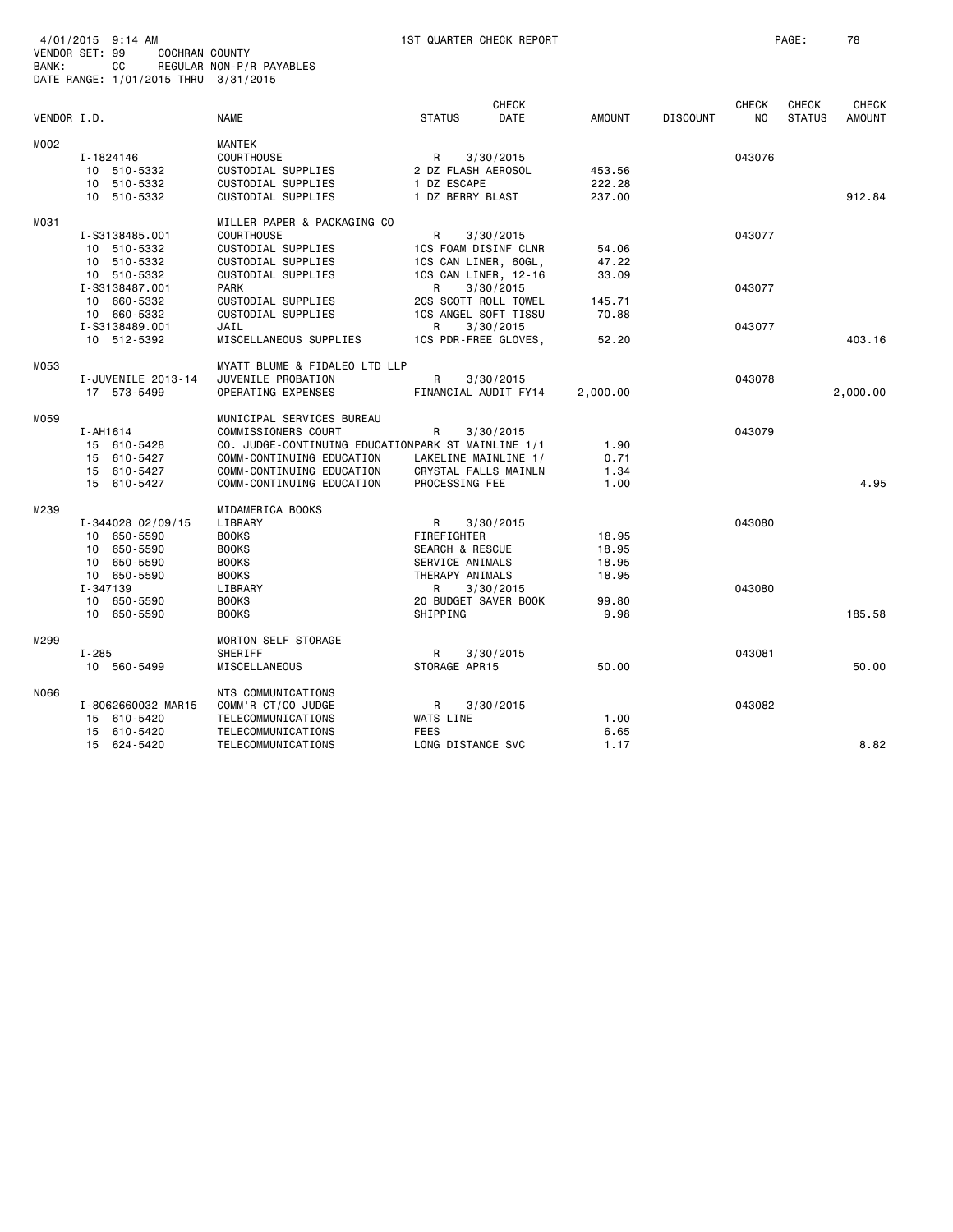| 4/01/2015 9:14 AM                    |    |                |                          |
|--------------------------------------|----|----------------|--------------------------|
| VENDOR SET: 99                       |    | COCHRAN COUNTY |                          |
| BANK:                                | CC |                | REGULAR NON-P/R PAYABLES |
| DATE RANGE: 1/01/2015 THRU 3/31/2015 |    |                |                          |

| VENDOR I.D. |                 | <b>NAME</b>                    | <b>STATUS</b>        | <b>CHECK</b><br>DATE | AMOUNT   | <b>DISCOUNT</b> | <b>CHECK</b><br>NO. | CHECK<br><b>STATUS</b> | <b>CHECK</b><br><b>AMOUNT</b> |
|-------------|-----------------|--------------------------------|----------------------|----------------------|----------|-----------------|---------------------|------------------------|-------------------------------|
| 0007        |                 | O'TOOL PLASTIC PIPE, INC.      |                      |                      |          |                 |                     |                        |                               |
|             | I-119432        | COURTHOUSE                     | R                    | 3/30/2015            |          |                 | 043083              |                        |                               |
|             | 510-5451<br>10  | REPAIR                         |                      | 2 1.5" ELEC ANGLE VA | 198.40   |                 |                     |                        |                               |
|             | 10<br>510-5451  | REPAIR                         | 2" ELEC ANGLE VALVE  |                      | 124.80   |                 |                     |                        |                               |
|             | 510-5451<br>10  | REPAIR                         | 1.25" COMP COUP IPS  |                      | 13.60    |                 |                     |                        |                               |
|             | 510-5451<br>10  | REPAIR                         | 3/4" COMP COUP IPS   |                      | 6.80     |                 |                     |                        |                               |
|             | 510-5451<br>10  | REPAIR                         | 2x1.5" TxT BUSHING S |                      | 4.60     |                 |                     |                        |                               |
|             | 10<br>510-5451  | REPAIR                         | 1.5" SLIP 90o ELBOW  |                      | 2.45     |                 |                     |                        |                               |
|             | 510-5451<br>10  | REPAIR                         | 1.5" SLIP TEE S.40   |                      | 3.30     |                 |                     |                        |                               |
|             | 510-5451<br>10  | REPAIR                         | 1.5x.75" SLIP BUSHIN |                      | 1.75     |                 |                     |                        |                               |
|             | 10 510-5451     | REPAIR                         | 1.5x1.25" SLIP BUSHI |                      | 1.75     |                 |                     |                        |                               |
|             | 10<br>510-5451  | REPAIR                         | 1.5" MALE ADAPTER S. |                      | 1.90     |                 |                     |                        |                               |
|             | 10 510-5451     | REPAIR                         | 20 WTRPROOF WIRE CON |                      | 25.00    |                 |                     |                        | 384.35                        |
| 0109        |                 | 110TH JUDICIAL DISTRICT JUVENI |                      |                      |          |                 |                     |                        |                               |
|             | I-608/JUV#824   | JUVENILE PROBATION             | R                    | 3/30/2015            |          |                 | 043084              |                        |                               |
|             | 17 573-5413.003 | Grant C Placements             |                      | 28 DAYS/POST(N) #824 | 2,464.00 |                 |                     |                        | 2,464.00                      |
| P007        |                 | PAYROLL CLEARING ACCT          |                      |                      |          |                 |                     |                        |                               |
|             | I-1ST QTR 2015  | WORKERS COMP/ALL DEPTS         | R                    | 3/30/2015            |          |                 | 043085              |                        |                               |
|             | 10 400-5204     | WORKERS' COMPENSATION          | W/C QTRLY DEPOSIT-CN |                      | 83.49    |                 |                     |                        |                               |
|             | 403-5204<br>10  | WORKERS' COMPENSATION          | W/C QTRLY DEPOSIT-CL |                      | 80.34    |                 |                     |                        |                               |
|             | 10 435-5204     | WORKERS' COMPENSATION          | W/C QTRLY DEPOSIT-DI |                      | 16.40    |                 |                     |                        |                               |
|             | 455-5204<br>10  | WORKERS' COMPENSATION          | W/C QRTRLY DEPOSIT-J |                      | 41.23    |                 |                     |                        |                               |
|             | 10<br>475-5204  | WORKERS' COMPENSATION          | W/C QTRLY DEPOSIT-CN |                      | 13.67    |                 |                     |                        |                               |
|             | 476-5204<br>10  | WORKERS' COMPENSATION          | W/C QTRLY DEPOSIT-DI |                      | 37.93    |                 |                     |                        |                               |
|             | 490-5204<br>10  | WORKERS' COMPENSATION          | W/C QTRLY DEPOSIT-EL |                      | 11.42    |                 |                     |                        |                               |
|             | 495-5204<br>10  | WORKERS' COMPENSATION          | W/C QTRLY DEPOSIT-AU |                      | 74.26    |                 |                     |                        |                               |
|             | 497-5204<br>10  | WORKERS' COMPENSATION          | W/C QTRLY DEPOSIT-TR |                      | 42.11    |                 |                     |                        |                               |
|             | 499-5204<br>10  | WORKERS' COMPENSATION          | W/C QTRLY DEPOSIT-TA |                      | 107.05   |                 |                     |                        |                               |
|             | 510-5204<br>10  | WORKERS' COMPENSATION          | W/C QTRLY DEPOSIT-CO |                      | 245.55   |                 |                     |                        |                               |
|             | 512-5204<br>10  | WORKERS' COMPENSATION          | W/C QTRLY DEPOSIT-JA |                      | 323.84   |                 |                     |                        |                               |
|             | 516-5204<br>10  | WORKERS' COMPENSATION          | W/C QTRLY DEPOSIT-CE |                      | 381.01   |                 |                     |                        |                               |
|             | 550-5204<br>10  | WORKERS' COMPENSATION          | W/C QTRLY DEPOSIT-CO |                      | 140.67   |                 |                     |                        |                               |
|             | 560-5204<br>10  | WORKERS' COMPENSATION          | W/C QTRLY DEPOSIT-SH |                      | 1,689.11 |                 |                     |                        |                               |
|             | 573-5204<br>17  | WORKERS COMPENSATION           | W/C QTRLY DEPOSIT-JU |                      | 29.02    |                 |                     |                        |                               |
|             | 10<br>650-5204  | WORKERS' COMPENSATION          | W/C QTRLY DEPOSIT-LI |                      | 45.15    |                 |                     |                        |                               |
|             | 652-5204<br>10  | WORKERS' COMPENSATION          | W/C QTRLY DEPOSIT-MU |                      | 14.49    |                 |                     |                        |                               |
|             | 660-5204<br>10  | WORKERS' COMPENSATION          | W/C QTRLY DEPOSIT-PA |                      | 250.92   |                 |                     |                        |                               |
|             | 662-5204<br>10  | WORKERS' COMPENSATION          | W/C QTRLY DEPOSIT-AC |                      | 269.27   |                 |                     |                        |                               |
|             | 665-5204<br>10  | WORKERS' COMPENSATION          | W/C QTRLY DEPOSIT-EX |                      | 32.86    |                 |                     |                        |                               |
|             | 610-5204<br>15  | WORKERS' COMPENSATION          | W/C QTRLY DEPOSIT-CO |                      | 215.93   |                 |                     |                        |                               |
|             | 621-5204<br>15  | WORKERS' COMPENSATION          | W/C QTRLY DEPOSIT-PR |                      | 611.35   |                 |                     |                        |                               |
|             | 622-5204<br>15  | WORKERS' COMPENSATION          | W/C QTRLY DEPOSIT-PR |                      | 607.73   |                 |                     |                        |                               |
|             | 623-5204<br>15  | WORKERS' COMPENSATION          | W/C QTRLY DEPOSIT-PR |                      | 600.74   |                 |                     |                        |                               |
|             | 624-5204<br>15  | WORKERS' COMPENSATION          | W/C QTRLY DEPOSIT-PR |                      | 600.74   |                 |                     |                        |                               |
|             | 518-5204<br>30  | WORKERS COMPENSATION           | W/C QTRLY DEPOSIT-AI |                      | 107.54   |                 |                     |                        | 6,673.82                      |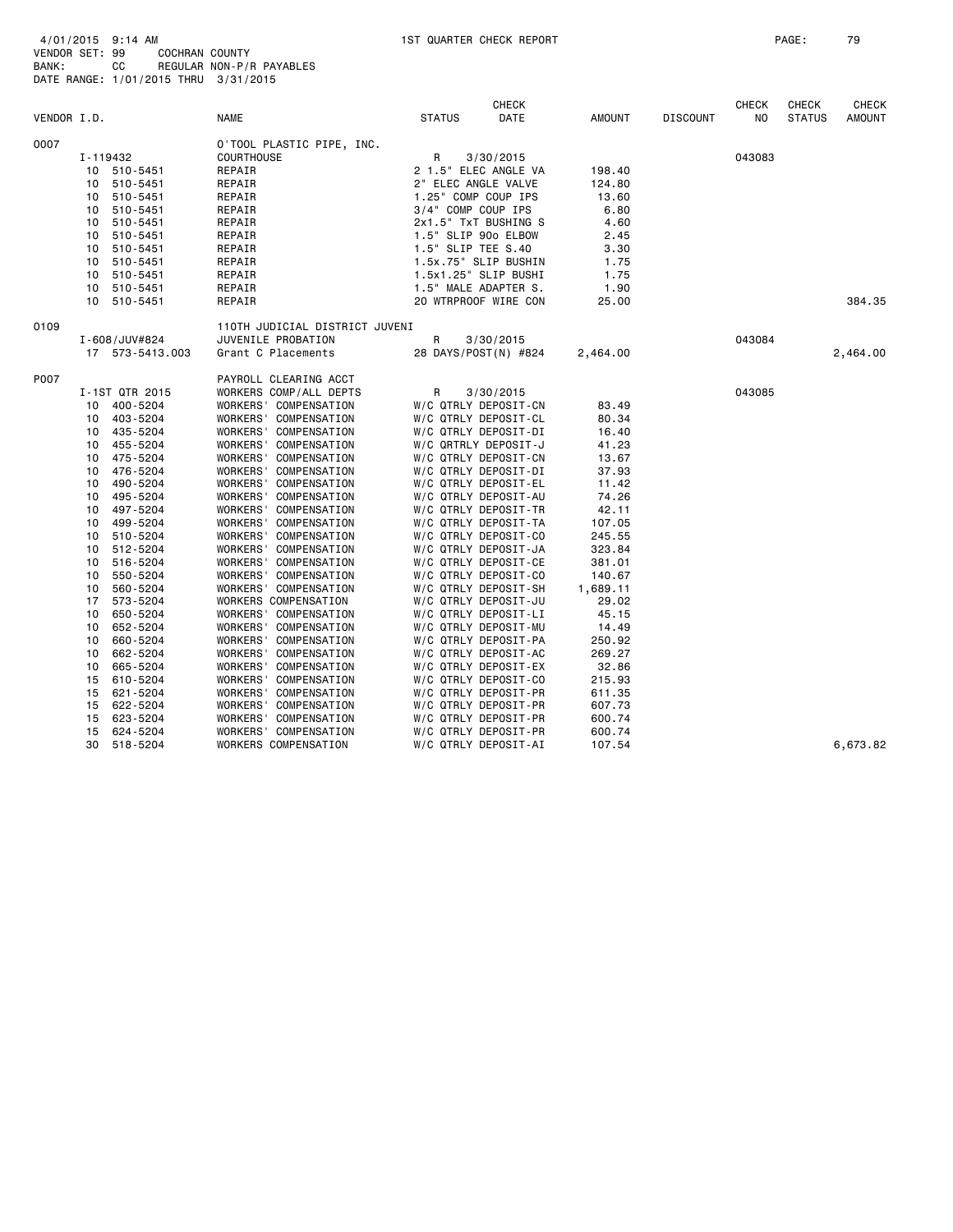| VENDOR SET: 99<br>BANK: | 4/01/2015 9:14 AM<br>СC                                                                                                                                                                                                                                                                                                                   | COCHRAN COUNTY<br>REGULAR NON-P/R PAYABLES<br>DATE RANGE: 1/01/2015 THRU 3/31/2015                                                                                                                                                                                                                                               |                                                                                                                                                                                                                                                                                                                                                                                                                                             | 1ST QUARTER CHECK REPORT |                                                                                                                                                                |                 |                    | PAGE:                  |                               |
|-------------------------|-------------------------------------------------------------------------------------------------------------------------------------------------------------------------------------------------------------------------------------------------------------------------------------------------------------------------------------------|----------------------------------------------------------------------------------------------------------------------------------------------------------------------------------------------------------------------------------------------------------------------------------------------------------------------------------|---------------------------------------------------------------------------------------------------------------------------------------------------------------------------------------------------------------------------------------------------------------------------------------------------------------------------------------------------------------------------------------------------------------------------------------------|--------------------------|----------------------------------------------------------------------------------------------------------------------------------------------------------------|-----------------|--------------------|------------------------|-------------------------------|
| VENDOR I.D.             |                                                                                                                                                                                                                                                                                                                                           | <b>NAME</b>                                                                                                                                                                                                                                                                                                                      | <b>STATUS</b>                                                                                                                                                                                                                                                                                                                                                                                                                               | CHECK<br><b>DATE</b>     | <b>AMOUNT</b>                                                                                                                                                  | <b>DISCOUNT</b> | CHECK<br><b>NO</b> | CHECK<br><b>STATUS</b> | <b>CHECK</b><br><b>AMOUNT</b> |
| P013                    | I-681636<br>10 403-5311<br>10 403-5311                                                                                                                                                                                                                                                                                                    | PITNEY BOWES INC.<br><b>CLERK</b><br>POSTAL EXPENSES<br>POSTAL EXPENSES                                                                                                                                                                                                                                                          | R<br>3RL CONNECT+ TAPE<br>DISC                                                                                                                                                                                                                                                                                                                                                                                                              | 3/30/2015                | 96.99<br>33.99CR                                                                                                                                               |                 | 043086             |                        | 63,00                         |
| P017                    | $I-SHERIFF 3/18/15$<br>10 560-5311                                                                                                                                                                                                                                                                                                        | POSTMASTER<br>SHERIFF<br>POSTAL EXPENSES                                                                                                                                                                                                                                                                                         | R<br>2 RL FOREVER STAMPS                                                                                                                                                                                                                                                                                                                                                                                                                    | 3/30/2015                | 98,00                                                                                                                                                          |                 | 043087             |                        | 98,00                         |
| P073                    | I-007477<br>10 650-5590<br>650-5590<br>10<br>10<br>650-5590<br>650-5590<br>10<br>10<br>650-5590<br>10<br>650-5590<br>650-5590<br>10<br>10<br>650-5590<br>10<br>650-5590<br>10<br>650-5590<br>650-5590<br>10<br>650-5590<br>10<br>10<br>650-5590<br>10<br>650-5590<br>10<br>650-5590<br>650-5590<br>10<br>650-5590<br>10<br>650-5590<br>10 | THE PENWORTHY COMPANY<br>LIBRARY<br><b>BOOKS</b><br><b>BOOKS</b><br><b>BOOKS</b><br><b>BOOKS</b><br><b>BOOKS</b><br><b>BOOKS</b><br><b>BOOKS</b><br><b>BOOKS</b><br><b>BOOKS</b><br><b>BOOKS</b><br><b>BOOKS</b><br><b>BOOKS</b><br><b>BOOKS</b><br><b>BOOKS</b><br><b>BOOKS</b><br><b>BOOKS</b><br><b>BOOKS</b><br><b>BOOKS</b> | R<br>ADVENTURE ANNIEKIN<br>BLAME IT ON THE RAIN<br><b>BRAVE DRAGON</b><br>CONSTRUCTION VEHICLE<br>EMERGENCY VEHICLES<br><b>FARM MACHINES</b><br>FLY GUY PRESENTS: FIR<br>FOLLOW THAT EASTER E<br>FROG SAVES THE DAY<br>FROG'S LUCKY DAY #7<br>I SURVIVEDPOMPEII<br>LOOK & FIND: DISNEY B<br>LOOK & FIND: FIRE & R<br>LOOK & FIND: FUN W/FR<br>LOOK & FIND: SOFIA TH<br>LOOK & FIND: MONSTERS<br>THE MISSING NECKLACE<br>NAZI INVASION, 1944 | 3/30/2015                | 18.96<br>12.49<br>12.49<br>18.49<br>18.49<br>18.49<br>12.49<br>12.49<br>12.49<br>12.49<br>15.96<br>21.96<br>21.96<br>21.96<br>21.96<br>21.96<br>12.49<br>15.96 |                 | 043088             |                        | 303.58                        |
| P088                    | I-9571324-MR15<br>10 409-5311                                                                                                                                                                                                                                                                                                             | PITNEY BOWES GLOBAL FINANCIAL<br>NON-DEPT'L/CLERK<br>POSTAL EXPENSES                                                                                                                                                                                                                                                             | $\mathsf{R}$<br>1ST QTR PSTGE MACH L                                                                                                                                                                                                                                                                                                                                                                                                        | 3/30/2015                | 834,00                                                                                                                                                         |                 | 043089             |                        | 834,00                        |
| R034                    | $I - 42292$<br>15 621-5451<br>15 621-5451                                                                                                                                                                                                                                                                                                 | ROBERTSON HEATING & AIR, INC<br>PREC 1<br>REPAIRS<br>REPAIRS                                                                                                                                                                                                                                                                     | R<br>RPL THRMCPL, PREC 1 0<br>36" THERMOCOUPLE                                                                                                                                                                                                                                                                                                                                                                                              | 3/30/2015                | 180.00<br>28.60                                                                                                                                                |                 | 043090             |                        | 208.60                        |
| R099                    | I-109842<br>10 560-5454<br>I-109870                                                                                                                                                                                                                                                                                                       | CYNDIA LEA GUAJARDO dba<br>SHERIFF<br>TIRES<br>PREC 4                                                                                                                                                                                                                                                                            | R<br>P235/55/17 FLAT/#135<br>R                                                                                                                                                                                                                                                                                                                                                                                                              | 3/30/2015<br>3/30/2015   | 13.00                                                                                                                                                          |                 | 043091<br>043091   |                        |                               |
|                         | 15 624-5454<br>I-109886<br>10 560-5454<br>I-109893                                                                                                                                                                                                                                                                                        | TIRES<br>SHERIFF<br>TIRES<br>SHERIFF                                                                                                                                                                                                                                                                                             | 2 FLAT 11/245/71<br>R<br>245/55/18 FLAT/#133<br>R                                                                                                                                                                                                                                                                                                                                                                                           | 3/30/2015<br>3/30/2015   | 60.00<br>13.00                                                                                                                                                 |                 | 043091<br>043091   |                        |                               |
|                         | 10 560-5454                                                                                                                                                                                                                                                                                                                               | TIRES                                                                                                                                                                                                                                                                                                                            | 3 TIRE CHG/#135                                                                                                                                                                                                                                                                                                                                                                                                                             |                          | 30.00                                                                                                                                                          |                 |                    |                        |                               |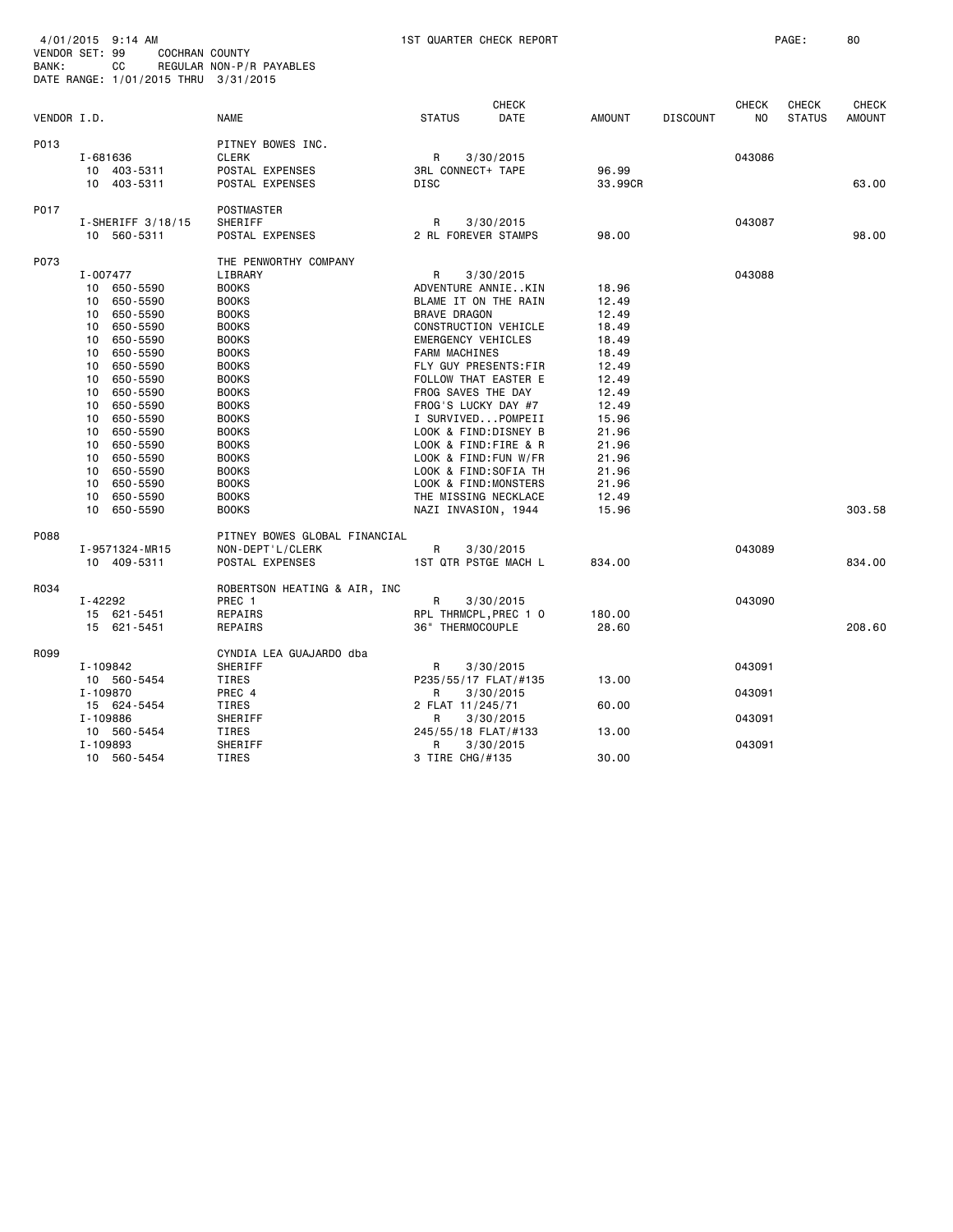| VENDOR I.D. |              | <b>NAME</b>                  | <b>CHECK</b><br><b>STATUS</b><br>DATE | AMOUNT | <b>DISCOUNT</b> | <b>CHECK</b><br>NO. | <b>CHECK</b><br><b>STATUS</b> | <b>CHECK</b><br>AMOUNT |
|-------------|--------------|------------------------------|---------------------------------------|--------|-----------------|---------------------|-------------------------------|------------------------|
| R099        |              | CYNDIA LEA GUAJARDO dbCONT   |                                       |        |                 |                     |                               |                        |
|             | I-109893     | SHERIFF                      | R<br>3/30/2015                        |        |                 | 043091              |                               |                        |
|             | 10 560-5454  | TIRES                        | 3TDF                                  | 9.00   |                 |                     |                               |                        |
|             | 10 560-5454  | TIRES                        | 3 NORTRON BAL                         | 39,00  |                 |                     |                               |                        |
|             | I-109895     | SHERIFF                      | R<br>3/30/2015                        |        |                 | 043091              |                               |                        |
|             | 10 560-5454  | TIRES                        | 235/55/R16 FLAT, RR/                  | 12.00  |                 |                     |                               | 176.00                 |
| S071        |              | SCRIPT OFFICE PRODUCTS, INC. |                                       |        |                 |                     |                               |                        |
|             | I-47465      | COMMISSIONERS COURT          | R<br>3/30/2015                        |        |                 | 043092              |                               |                        |
|             | 15 610-5310  | OFFICE SUPPLIES              | 1500 BUS CARDS/BRUCE                  | 123.49 |                 |                     |                               |                        |
|             | I-47664      | <b>CLERK</b>                 | R<br>3/30/2015                        |        |                 | 043092              |                               |                        |
|             | 10 403-5310  | OFFICE SUPPLIES              | <b>6EA CORR TAPE</b>                  | 23.70  |                 |                     |                               |                        |
|             | 10 403-5310  | OFFICE SUPPLIES              | 2EA MECH PENCIL                       | 3.58   |                 |                     |                               |                        |
|             | 10 403-5310  | OFFICE SUPPLIES              | 1EA CASH REC BK, PRT                  | 95.95  |                 |                     |                               |                        |
|             | 10 495-5310  | OFFICE SUPPLIES              | 1EA SELF-INK STAMP                    | 20.81  |                 |                     |                               |                        |
|             | $I - 47719$  | COMMISSIONERS COURT          | R<br>3/30/2015                        |        |                 | 043092              |                               |                        |
|             | 15 610-5310  | OFFICE SUPPLIES              | 2 ENGRAVED PHOTO PLA                  | 15.90  |                 |                     |                               |                        |
|             | $I - 47747$  | <b>CLERK</b>                 | R<br>3/30/2015                        |        |                 | 043092              |                               |                        |
|             | 10 403-5310  | OFFICE SUPPLIES              | 1EA "ENTERED" STAMP                   | 9.95   |                 |                     |                               |                        |
|             | $I - 47748$  | COUNTY COURT                 | 3/30/2015<br>R                        |        |                 | 043092              |                               |                        |
|             | 10 426-5310  | OFFICE SUPPLIES              | 1RL 2-SIDE RMV TAPE                   | 7.80   |                 |                     |                               |                        |
|             | $I - 47749$  | AUDITOR                      | R<br>3/30/2015                        |        |                 | 043092              |                               |                        |
|             | 10 495-5310  | OFFICE SUPPLIES              | 25EA CD ENVELOPE                      | 4.25   |                 |                     |                               |                        |
|             | I-47796      | TAX A/C                      | R<br>3/30/2015                        |        |                 | 043092              |                               |                        |
|             | 10 499-5310  | OFFICE SUPPLIES              | 1DZ CALC PAPER                        | 7.95   |                 |                     |                               |                        |
|             | 10 499-5310  | OFFICE SUPPLIES              | <b>1BX PENS</b>                       | 9.95   |                 |                     |                               |                        |
|             | 10 499-5310  | OFFICE SUPPLIES              | 1BX 6x9 ENVELOPES                     | 41.95  |                 |                     |                               |                        |
|             | $I - 47797$  | CO JUDGE/COMM'R CT           | 3/30/2015<br>R                        |        |                 | 043092              |                               |                        |
|             | 15 610-5310  | OFFICE SUPPLIES              | 2EA HP INK CTG #55AN                  | 39.98  |                 |                     |                               |                        |
|             | 15 610-5310  | OFFICE SUPPLIES              | 2EA HP INK CTG #56AN                  | 39.98  |                 |                     |                               |                        |
|             | I-47798      | TREASURER                    | R<br>3/30/2015                        |        |                 | 043092              |                               |                        |
|             | 10 497-5310  | OFFICE SUPPLIES              | HON LEATHER CHAIR                     | 442.95 |                 |                     |                               |                        |
|             | I-47799      | AUDITOR                      | R<br>3/30/2015                        |        |                 | 043092              |                               |                        |
|             | 10 495-5310  | OFFICE SUPPLIES              | SWI 74741 STAPLER                     | 26.95  |                 |                     |                               | 915.14                 |
| S242        |              | SAM'S CLUB                   |                                       |        |                 |                     |                               |                        |
|             | I-687 030315 | JAIL                         | R<br>3/30/2015                        |        |                 | 043093              |                               |                        |
|             | 10 512-5333  | FOOD-PRISONERS               | <b>2CS SPRING WATER</b>               | 11.76  |                 |                     |                               |                        |
|             | 10 512-5392  | MISCELLANEOUS SUPPLIES       | 2 LYSOL 3PK                           | 24.76  |                 |                     |                               |                        |
|             | 10 512-5392  | MISCELLANEOUS SUPPLIES       | 2 PINE-SOL                            | 17.88  |                 |                     |                               |                        |
|             | 10 512-5392  | MISCELLANEOUS SUPPLIES       | 20-0Z CUPS                            | 18.56  |                 |                     |                               |                        |
|             | 10 512-5333  | FOOD-PRISONERS               | LANGERS OJ                            | 8.98   |                 |                     |                               |                        |
|             | 10 512-5333  | FOOD-PRISONERS               | <b>GRAPE JUICE</b>                    | 6.48   |                 |                     |                               |                        |
|             | 10 512-5333  | FOOD-PRISONERS               | WELCH'S $2/6$                         | 6.48   |                 |                     |                               |                        |
|             | 10 512-5392  | MISCELLANEOUS SUPPLIES       | <b>BANKERSBOX</b>                     | 18.94  |                 |                     |                               |                        |
|             | 10 512-5392  | MISCELLANEOUS SUPPLIES       | MM SAT TOWEL                          | 16.48  |                 |                     |                               |                        |
|             | 10 512-5333  | FOOD-PRISONERS               | APPLES                                | 3.98   |                 |                     |                               |                        |
|             | 10 512-5392  | MISCELLANEOUS SUPPLIES       | 2 DISINFECTANT                        | 12.72  |                 |                     |                               |                        |
|             | I-880 032515 | JAIL                         | 3/30/2015<br>R                        |        |                 | 043093              |                               |                        |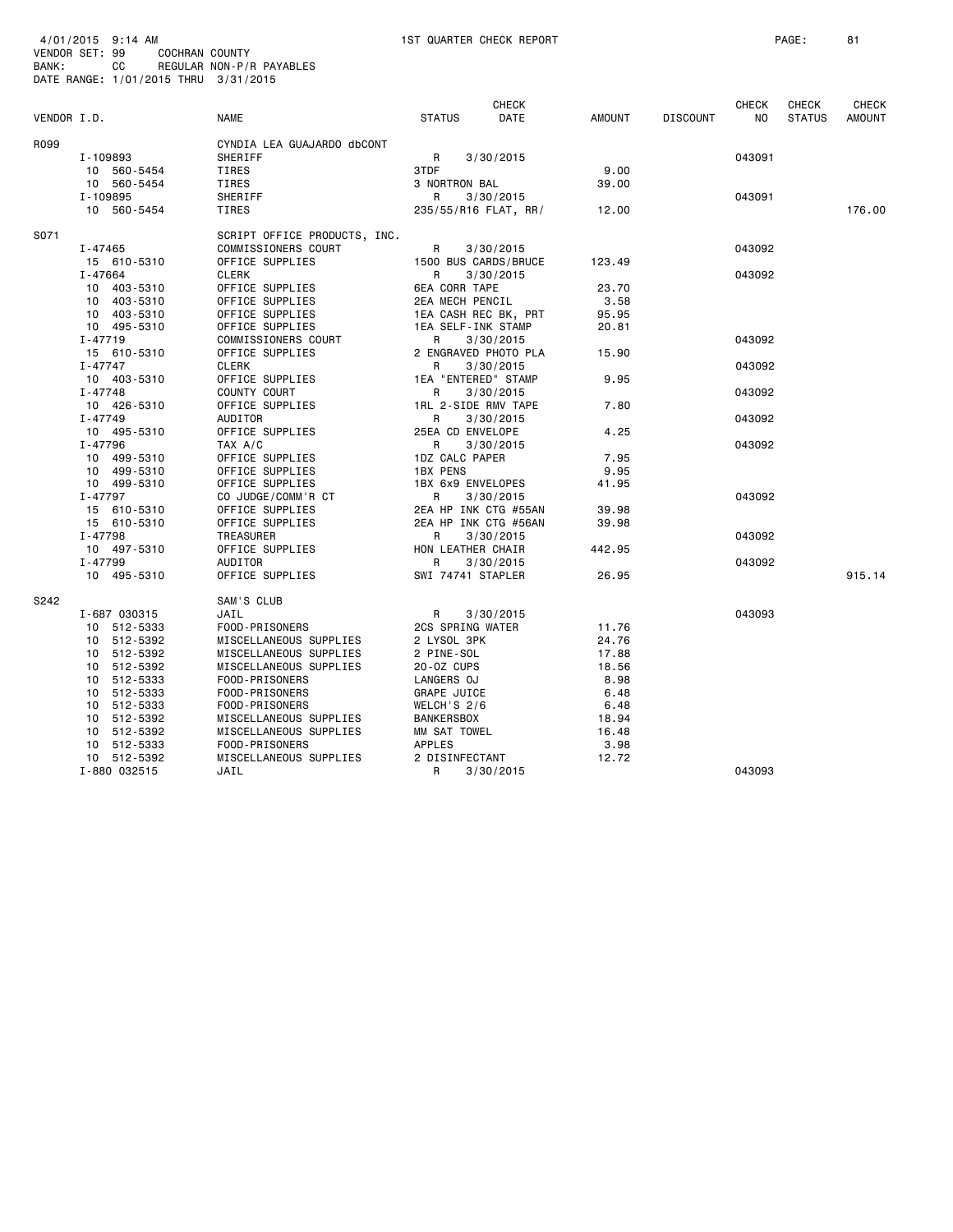| VENDOR I.D. |    |                  | <b>NAME</b>             | <b>STATUS</b>        | <b>CHECK</b><br>DATE | <b>AMOUNT</b> | <b>DISCOUNT</b> | <b>CHECK</b><br>NO. | <b>CHECK</b><br><b>STATUS</b> | <b>CHECK</b><br>AMOUNT |
|-------------|----|------------------|-------------------------|----------------------|----------------------|---------------|-----------------|---------------------|-------------------------------|------------------------|
| S242        |    |                  | SAM'S CLUB<br>CONT      |                      |                      |               |                 |                     |                               |                        |
|             |    | I-880 032515     | JAIL                    | R                    | 3/30/2015            |               |                 | 043093              |                               |                        |
|             |    | 10 512-5392      | MISCELLANEOUS SUPPLIES  | 13GL TRASH BAGS      |                      | 11.96         |                 |                     |                               |                        |
|             | 10 | 512-5392         | MISCELLANEOUS SUPPLIES  | PINE SOL/4 @8.93     |                      | 35.72         |                 |                     |                               |                        |
|             | 10 | 512-5333         | FOOD-PRISONERS          | LANGERS OJ           |                      | 8.98          |                 |                     |                               |                        |
|             | 10 | 512-5333         | FOOD-PRISONERS          | MM APPLE/2           |                      | 7.96          |                 |                     |                               |                        |
|             | 10 | 512-5392         | MISCELLANEOUS SUPPLIES  | 20-0Z CUPS           |                      | 18.56         |                 |                     |                               |                        |
|             | 10 | 512-5392         | MISCELLANEOUS SUPPLIES  | LYSOL 4PK/2          |                      | 31.96         |                 |                     |                               |                        |
|             | 10 | 512-5392         | MISCELLANEOUS SUPPLIES  | 8-0Z FOAM CUPS       |                      | 14.65         |                 |                     |                               |                        |
|             | 10 | 512-5392         | MISCELLANEOUS SUPPLIES  | 13GL TRASH BAGS      |                      | 11.96         |                 |                     |                               |                        |
|             | 10 | 512-5392         | MISCELLANEOUS SUPPLIES  | LAUNDRY DET/2        |                      | 30.76         |                 |                     |                               |                        |
|             | 10 | 512-5392         | MISCELLANEOUS SUPPLIES  | DISINFECTANT/8       |                      | 50.88         |                 |                     |                               |                        |
|             | 10 | 512-5392         | MISCELLANEOUS SUPPLIES  | LYSOL 4PK            |                      | 15.98         |                 |                     |                               |                        |
|             | 10 | 512-5333         | FOOD-PRISONERS          | <b>OS 100% CRAN</b>  |                      | 4.98          |                 |                     |                               |                        |
|             | 10 | 512-5333         | FOOD-PRISONERS          | OS CRANGRAPE         |                      | 4.48          |                 |                     |                               |                        |
|             | 10 | 512-5333         | FOOD-PRISONERS          | FLAMIN HOT F         |                      | 12.38         |                 |                     |                               |                        |
|             | 10 | 512-5333         | FOOD-PRISONERS          | BOLD MIX             |                      | 12.72         |                 |                     |                               |                        |
|             | 10 | 512-5392         | MISCELLANEOUS SUPPLIES  | FORKS/2              |                      | 19.94         |                 |                     |                               |                        |
|             | 10 | 512-5392         | MISCELLANEOUS SUPPLIES  | <b>BATH TISSUE</b>   |                      | 17.86         |                 |                     |                               |                        |
|             | 10 | 512-5392         | MISCELLANEOUS SUPPLIES  | MM SAT TOWEL         |                      | 16.48         |                 |                     |                               |                        |
|             | 10 | 512-5392         | MISCELLANEOUS SUPPLIES  | CPN/LYSOL 4PK        |                      | 9.75CR        |                 |                     |                               | 465.48                 |
| S310        |    |                  | NATALIE SILHAN-TUCKER   |                      |                      |               |                 |                     |                               |                        |
|             |    | $I$ -INK 3/26/15 | <b>EXTENSION SVC</b>    | R                    | 3/30/2015            |               |                 | 043094              |                               |                        |
|             | 10 | 665-5310         | OFFICE SUPPLIES         | HP INK/2@28.97       |                      | 57.94         |                 |                     |                               |                        |
|             | 10 | 665-5310         | OFFICE SUPPLIES         | HP INK/2035.97       |                      | 71.94         |                 |                     |                               | 129.88                 |
| S331        |    |                  | STANDARD COFFEE SERVICE |                      |                      |               |                 |                     |                               |                        |
|             |    | I-150696579011   | NON-DEPT'L              | R                    | 3/30/2015            |               |                 | 043095              |                               |                        |
|             | 10 | 409-5300         | COUNTY-WIDE SUPPLIES    | 3BX AAA REG          |                      | 113.97        |                 |                     |                               |                        |
|             | 10 | 409-5300         | COUNTY-WIDE SUPPLIES    | 1BX AAA DECAF        |                      | 52.39         |                 |                     |                               |                        |
|             | 10 | 409-5300         | COUNTY-WIDE SUPPLIES    | 4BX FR VAN CRMR      |                      | 30.40         |                 |                     |                               |                        |
|             |    | 10 409-5300      | COUNTY-WIDE SUPPLIES    | <b>ENERGY SURCHG</b> |                      | 2.47          |                 |                     |                               | 199.23                 |
| S377        |    |                  | SHOW ME BOOKS INC       |                      |                      |               |                 |                     |                               |                        |
|             |    | I-25074 H3X53    | LIBRARY                 | R                    | 3/30/2015            |               |                 | 043096              |                               |                        |
|             |    | 10 650-5590      | <b>BOOKS</b>            | JOHNNY APPLESEED     |                      | 11.00         |                 |                     |                               |                        |
|             | 10 | 650-5590         | <b>BOOKS</b>            | BILLY THE KID        |                      | 11.00         |                 |                     |                               |                        |
|             | 10 | 650-5590         | <b>BOOKS</b>            | JESSE JAMES          |                      | 11.00         |                 |                     |                               |                        |
|             | 10 | 650-5590         | <b>BOOKS</b>            | <b>SLOW MAGIC</b>    |                      | 11.00         |                 |                     |                               |                        |
|             | 10 | 650-5590         | <b>BOOKS</b>            |                      | SHERMAN SWAPS SHELLS | 11.00         |                 |                     |                               |                        |
|             | 10 | 650-5590         | <b>BOOKS</b>            | DIGGING FOR DINOSAUR |                      | 11.00         |                 |                     |                               |                        |
|             | 10 | 650-5590         | <b>BOOKS</b>            | ALIENS               |                      | 11.00         |                 |                     |                               |                        |
|             | 10 | 650-5590         | <b>BOOKS</b>            | ZOMBIES              |                      | 11.00         |                 |                     |                               |                        |
|             | 10 | 650-5590         | <b>BOOKS</b>            | VAMPIRES             |                      | 11.00         |                 |                     |                               |                        |
|             | 10 | 650-5590         | <b>BOOKS</b>            | INVENTION            |                      |               |                 |                     |                               |                        |
|             | 10 | 650-5590         | <b>BOOKS</b>            | SID AND SAM          |                      |               |                 |                     |                               |                        |
|             | 10 | 650-5590         | <b>BOOKS</b>            | THE WITCH WHO WAS AF |                      |               |                 |                     |                               | 99.00                  |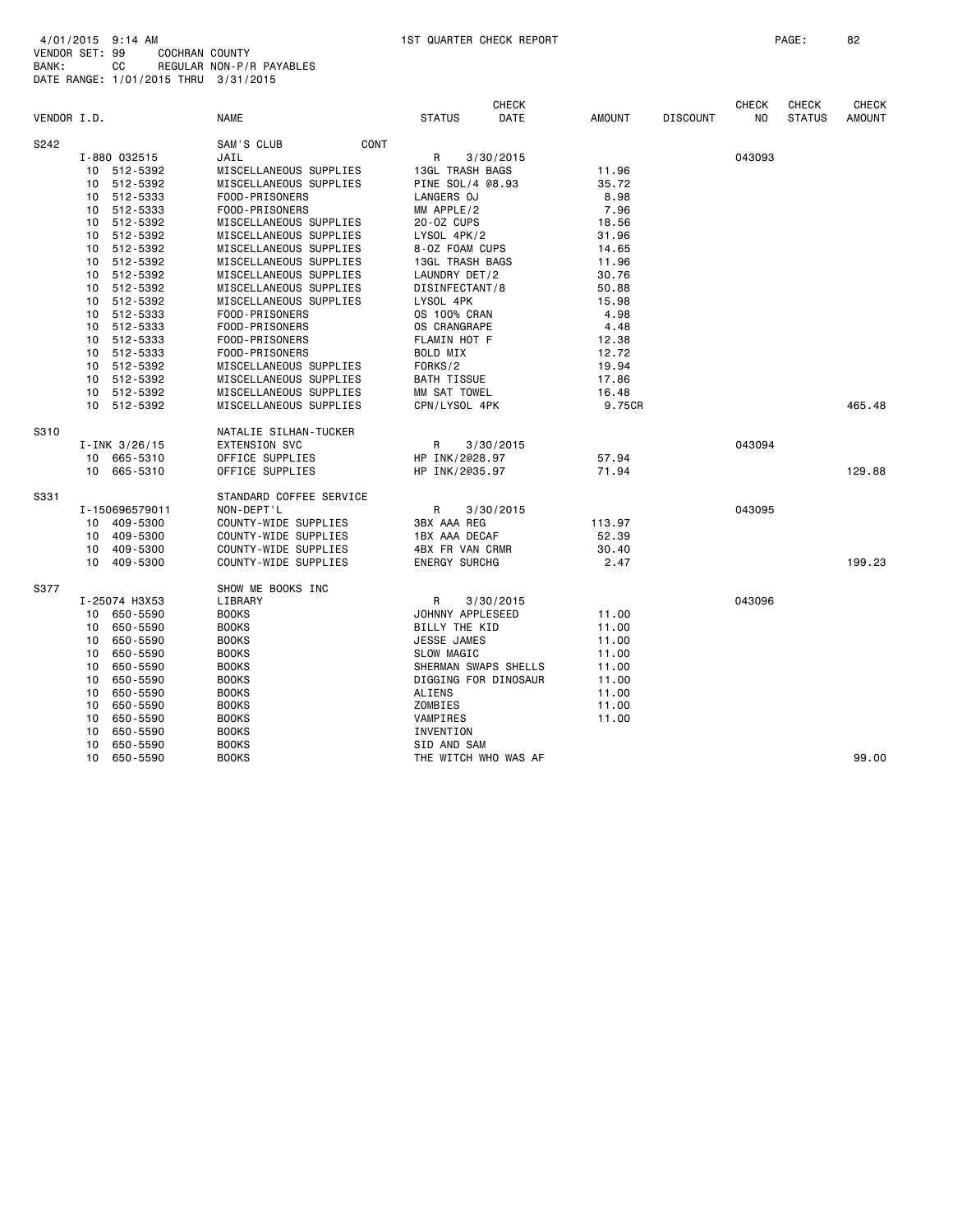| 4/01/2015 9:14 AM<br><b>VENDOR SET: 99</b><br>BANK:                             | COCHRAN COUNTY<br>СC<br>DATE RANGE: 1/01/2015 THRU 3/31/2015                                                         | REGULAR NON-P/R PAYABLES                                                                                                                                                                                                     |                                                                                                                                                                                                                         | 1ST QUARTER CHECK REPORT |                                                                                                    |                 |                    | PAGE:                         | 83                     |
|---------------------------------------------------------------------------------|----------------------------------------------------------------------------------------------------------------------|------------------------------------------------------------------------------------------------------------------------------------------------------------------------------------------------------------------------------|-------------------------------------------------------------------------------------------------------------------------------------------------------------------------------------------------------------------------|--------------------------|----------------------------------------------------------------------------------------------------|-----------------|--------------------|-------------------------------|------------------------|
| VENDOR I.D.                                                                     |                                                                                                                      | <b>NAME</b>                                                                                                                                                                                                                  | <b>STATUS</b>                                                                                                                                                                                                           | <b>CHECK</b><br>DATE     | <b>AMOUNT</b>                                                                                      | <b>DISCOUNT</b> | <b>CHECK</b><br>NO | <b>CHECK</b><br><b>STATUS</b> | CHECK<br><b>AMOUNT</b> |
| S378                                                                            | I-DW#16287<br>10 000-4370.101                                                                                        | DALILA SEPULBEDA<br><b>ACTIVITY BLDG</b><br>RENT-ACTIVITY BUILDING                                                                                                                                                           | R<br>REF DEP FOR 3/7/15                                                                                                                                                                                                 | 3/30/2015                | 150.00                                                                                             |                 | 043097             |                               | 150.00                 |
| S387                                                                            | I-3/10/15 POSTAGE<br>10 650-5311<br>10 650-5311<br>10 650-5311<br>10 650-5311<br>10 650-5311<br>10 650-5311          | <b>IRENE SEALY</b><br>LIBRARY<br>POSTAL EXPENSES<br>POSTAL EXPENSES<br>POSTAL EXPENSES<br>POSTAL EXPENSES<br>POSTAL EXPENSES<br>POSTAL EXPENSES                                                                              | R<br>40 1c STAMPS<br>20 33c STAMPS<br>40 21c STAMPS<br>40 34c STAMPS<br>20 \$1 STAMPS<br>19 \$2 STAMPS                                                                                                                  | 3/30/2015                | 0.40<br>6.60<br>8.40<br>13.60<br>20.00<br>38,00                                                    |                 | 043098             |                               | 87,00                  |
| S399<br>$I - 22715$<br>93<br>93<br>93<br>93<br>93<br>93<br>93<br>93<br>93<br>93 | 560-5334<br>560-5334<br>560-5334<br>560-5334<br>560-5334<br>560-5334<br>560-5334<br>560-5334<br>560-5334<br>560-5334 | STOPTECH, LTD<br>SHERIFF/FORFEITURE FUND<br>OTHER SUPPLIES<br>OTHER SUPPLIES<br>OTHER SUPPLIES<br>OTHER SUPPLIES<br>OTHER SUPPLIES<br>OTHER SUPPLIES<br>OTHER SUPPLIES<br>OTHER SUPPLIES<br>OTHER SUPPLIES<br>OTHER SUPPLIES | R<br>CENTURION SCOUT R210<br>DOOR/WINDOW CONTACT<br>WIRELESS BILL TRAP<br><b>GLASS BREAK DETECTOR</b><br>TILT SWITCH<br><b>PRSR MAT</b><br>MOTION DETECTOR<br>TRIP BEAM<br>SCOUT SENSOR ACC CAS<br>SCOUT VERTEX STD VX2 | 3/30/2015                | 2,421.77<br>68.41<br>131.93<br>156.36<br>87.95<br>200.34<br>175.91<br>1,001.71<br>171.02<br>540.00 |                 | 043099             |                               | 4,955.40               |
| S400<br>I-49852                                                                 | 17 573-5499<br>17 573-5499<br>17 573-5499                                                                            | STUEART'S PIT STOP KWIK LUBE<br>JUVENILE PROBATION<br>OPERATING EXPENSES<br>OPERATING EXPENSES<br>OPERATING EXPENSES                                                                                                         | R<br>OIL CHG/'14 SILVERAD<br>8.5QT MOBIL1 SYN 0/2<br>SYNTH OIL UPGRADE                                                                                                                                                  | 3/30/2015                | 38.99<br>31.46<br>28.99                                                                            |                 | 043100             |                               | 99.44                  |
| S411                                                                            | I-MAR 2015<br>17 573-5413.002<br>I-MILEAGE MAR15<br>17 573-5413.002                                                  | CHRIS STRAFACE, LBSW, LPC<br>JUVENILE PROBATION<br>Mental Health External Contrac2 COUNSELING SESSION<br>JUVENILE PROBATION<br>Mental Health External Contrac2 ROUND TRIPS @52 MI                                            | R<br>R                                                                                                                                                                                                                  | 3/30/2015<br>3/30/2015   | 150.00<br>52.00                                                                                    |                 | 043101<br>043101   |                               | 202.00                 |
| S416<br>I-3950                                                                  | 15 623-5440<br>15 624-5440                                                                                           | SOS WASTE DISPOSAL, INC<br>PREC 3/PREC 4<br>UTILITIES<br>UTILITIES                                                                                                                                                           | R<br>APR DUMPSTER SVC<br>APR DUMPSTER SVC                                                                                                                                                                               | 3/30/2015                | 53.25<br>53.25                                                                                     |                 | 043102             |                               | 106.50                 |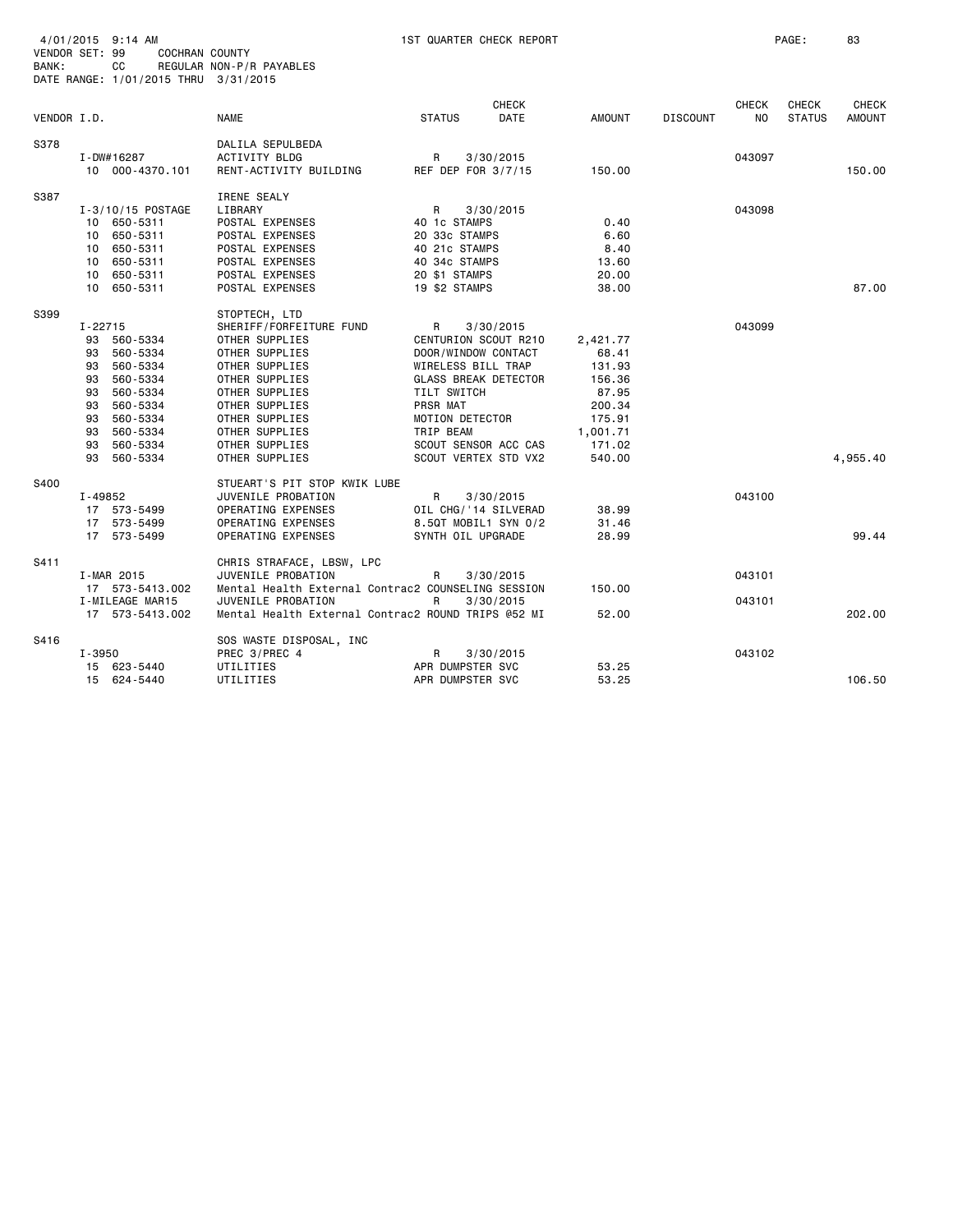| VENDOR SET: 99<br>BANK: |                                                                                                                            | 4/01/2015 9:14 AM<br><b>COCHRAN COUNTY</b><br>СC<br>DATE RANGE: 1/01/2015 THRU 3/31/2015                                                                                                                                                                                                                 | REGULAR NON-P/R PAYABLES                                                                                                                                                                                                                                                                                                                                                                                                                      | 1ST QUARTER CHECK REPORT                                                                                                                                                                                                                                                                                                                                                                                                                                                                                                                                              |                      |                                                                                                                                                                                                         |                 |                                | PAGE:                         | 84                            |
|-------------------------|----------------------------------------------------------------------------------------------------------------------------|----------------------------------------------------------------------------------------------------------------------------------------------------------------------------------------------------------------------------------------------------------------------------------------------------------|-----------------------------------------------------------------------------------------------------------------------------------------------------------------------------------------------------------------------------------------------------------------------------------------------------------------------------------------------------------------------------------------------------------------------------------------------|-----------------------------------------------------------------------------------------------------------------------------------------------------------------------------------------------------------------------------------------------------------------------------------------------------------------------------------------------------------------------------------------------------------------------------------------------------------------------------------------------------------------------------------------------------------------------|----------------------|---------------------------------------------------------------------------------------------------------------------------------------------------------------------------------------------------------|-----------------|--------------------------------|-------------------------------|-------------------------------|
| VENDOR I.D.             |                                                                                                                            |                                                                                                                                                                                                                                                                                                          | <b>NAME</b>                                                                                                                                                                                                                                                                                                                                                                                                                                   | <b>STATUS</b>                                                                                                                                                                                                                                                                                                                                                                                                                                                                                                                                                         | <b>CHECK</b><br>DATE | <b>AMOUNT</b>                                                                                                                                                                                           | <b>DISCOUNT</b> | <b>CHECK</b><br>N <sub>O</sub> | <b>CHECK</b><br><b>STATUS</b> | <b>CHECK</b><br><b>AMOUNT</b> |
|                         |                                                                                                                            |                                                                                                                                                                                                                                                                                                          |                                                                                                                                                                                                                                                                                                                                                                                                                                               |                                                                                                                                                                                                                                                                                                                                                                                                                                                                                                                                                                       |                      |                                                                                                                                                                                                         |                 |                                |                               |                               |
| S421                    |                                                                                                                            | I-402105942<br>15 622-5451                                                                                                                                                                                                                                                                               | SUMMIT TRUCK GROUP<br>PREC <sub>2</sub><br>REPAIRS                                                                                                                                                                                                                                                                                                                                                                                            | R<br>2 LOCKING CAP #249-4                                                                                                                                                                                                                                                                                                                                                                                                                                                                                                                                             | 3/30/2015            | 127.28                                                                                                                                                                                                  |                 | 043103                         |                               | 127.28                        |
| T009                    |                                                                                                                            | I-'15 CIA CONF 06/15 TREASURER                                                                                                                                                                                                                                                                           | TEXAS ASSOCIATION OF COUNTIES                                                                                                                                                                                                                                                                                                                                                                                                                 | R                                                                                                                                                                                                                                                                                                                                                                                                                                                                                                                                                                     | 3/30/2015            |                                                                                                                                                                                                         |                 | 043104                         |                               |                               |
|                         |                                                                                                                            | 10 497-5427                                                                                                                                                                                                                                                                                              | CONTINUING EDUCATION                                                                                                                                                                                                                                                                                                                                                                                                                          | REG CO INVEST ACADEM                                                                                                                                                                                                                                                                                                                                                                                                                                                                                                                                                  |                      | 225.00                                                                                                                                                                                                  |                 |                                |                               | 225,00                        |
| T009                    |                                                                                                                            | I-JPCA DUES 2015<br>10 455-5481                                                                                                                                                                                                                                                                          | TEXAS ASSOCIATION OF COUNTIES<br><b>JUSTICE OF PEACE</b><br>DUES AND REGISTRATION                                                                                                                                                                                                                                                                                                                                                             | R<br>2015 DUES/DONNA SCHM                                                                                                                                                                                                                                                                                                                                                                                                                                                                                                                                             | 3/30/2015            | 60.00                                                                                                                                                                                                   |                 | 043105                         |                               | 60.00                         |
| T050                    | 10<br>10<br>10<br>10<br>10<br>10<br>10<br>10<br>10<br>10<br>10<br>10<br>10<br>10<br>10<br>10<br>10<br>15<br>15<br>15<br>15 | I-1ST QTR 2015<br>10 400-5206<br>403-5206<br>435-5206<br>455-5206<br>475-5206<br>476-5206<br>490-5206<br>495-5206<br>497-5206<br>499-5206<br>510-5206<br>512-5206<br>516-5206<br>560-5206<br>650-5206<br>660-5206<br>662-5206<br>665-5206<br>621-5206<br>622-5206<br>623-5206<br>624-5206<br>17 573-5206 | TAC UNEMPLOYMENT FUND<br>UNEMPLOYMENT - - ALL DEPTS<br>UNEMPLOYMENT<br>UNEMPLOYMENT<br>UNEMPLOYMENT<br>UNEMPLOYMENT<br>UNEMPLOYMENT<br>UNEMPLOYMENT<br>UNEMPLOYMENT<br>UNEMPLOYMENT<br>UNEMPLOYMENT<br>UNEMPLOYMENT<br>UNEMPLOYMENT<br>UNEMPLOYMENT<br>UNEMPLOYMENT<br>UNEMPLOYMENT<br>UNEMPLOYMENT<br>UNEMPLOYMENT<br>UNEMPLOYMENT<br>UNEMPLOYMENT<br>UNEMPLOYMENT<br>UNEMPLOYMENT<br>UNEMPLOYMENT<br>UNEMPLOYMENT<br>UNEMPLOYMENT INSURANCE | R<br>QTRLY UNEMPLYMNT-CO<br>QTRLY UNEMPLYMNT-CLE<br>QTRLY UNEMPLYMNT-DIS<br>QTRLY UNEMPLYMNT-JP<br>QTRLY UNEMPLYMNT-CO<br>QTRLYUNEMPLYMNT-DIST<br>QTRLY UNEMPLYMNT-ELE<br>QTRLY UNEMPLYMNT-CO<br>QTRLY UNEMPLYMNT-TRE<br>QTRLY UNEMPLYMNT-TAX<br>QTRLY UNEMPLYMNT-CRT<br>QTRLY UNEMPLYMNT-JAI<br>QTRLY UNEMPLYMNT-CEM<br>QTRLY UNEMPLYMNT-SHE<br>QTRLY UNEMPLYMNT-LIB<br>QTRLY UNEMPLYMNT-PAR<br>QTRLY UNEMPLYMNT-ACT<br>QTRLY UNEMPLYMNT-EXT<br>QTRLY UNEMPLYMNT-PRE<br>QTRLY UNEMPLYMNT-PRE<br>QTRLY UNEMPLYMNT-PRE<br>QTRLY UNEMPLYMNT-PRE<br>QTRLY UNEMPLYMNT-JUV | 3/30/2015            | 19.79<br>24.33<br>7.20<br>0.19<br>20.77<br>7.39<br>6.77<br>44.08<br>1.01<br>40.61<br>17.42<br>40.67<br>21.15<br>225.80<br>18.57<br>19.90<br>21.15<br>24.51<br>43.28<br>43.61<br>42.61<br>42.61<br>19.77 |                 | 043106                         |                               | 753.19                        |
| T083                    |                                                                                                                            | I-025-119171<br>10 409-5411                                                                                                                                                                                                                                                                              | TYLER TECHNOLOGIES, INC<br>NON-DEPT'L<br>MAINTENANCE CONTRACTS                                                                                                                                                                                                                                                                                                                                                                                | R<br>MONTHLY NETWORK MAIN                                                                                                                                                                                                                                                                                                                                                                                                                                                                                                                                             | 3/30/2015            | 220.50                                                                                                                                                                                                  |                 | 043107                         |                               | 220.50                        |
| T087                    | I-30266                                                                                                                    | 10 403-5310                                                                                                                                                                                                                                                                                              | TEXAS DEPARTMENT OF HEALTH<br><b>CLERK</b><br>OFFICE SUPPLIES                                                                                                                                                                                                                                                                                                                                                                                 | R<br>6 REMOTE BIRTH ACCES                                                                                                                                                                                                                                                                                                                                                                                                                                                                                                                                             | 3/30/2015            | 10.98                                                                                                                                                                                                   |                 | 043108                         |                               | 10.98                         |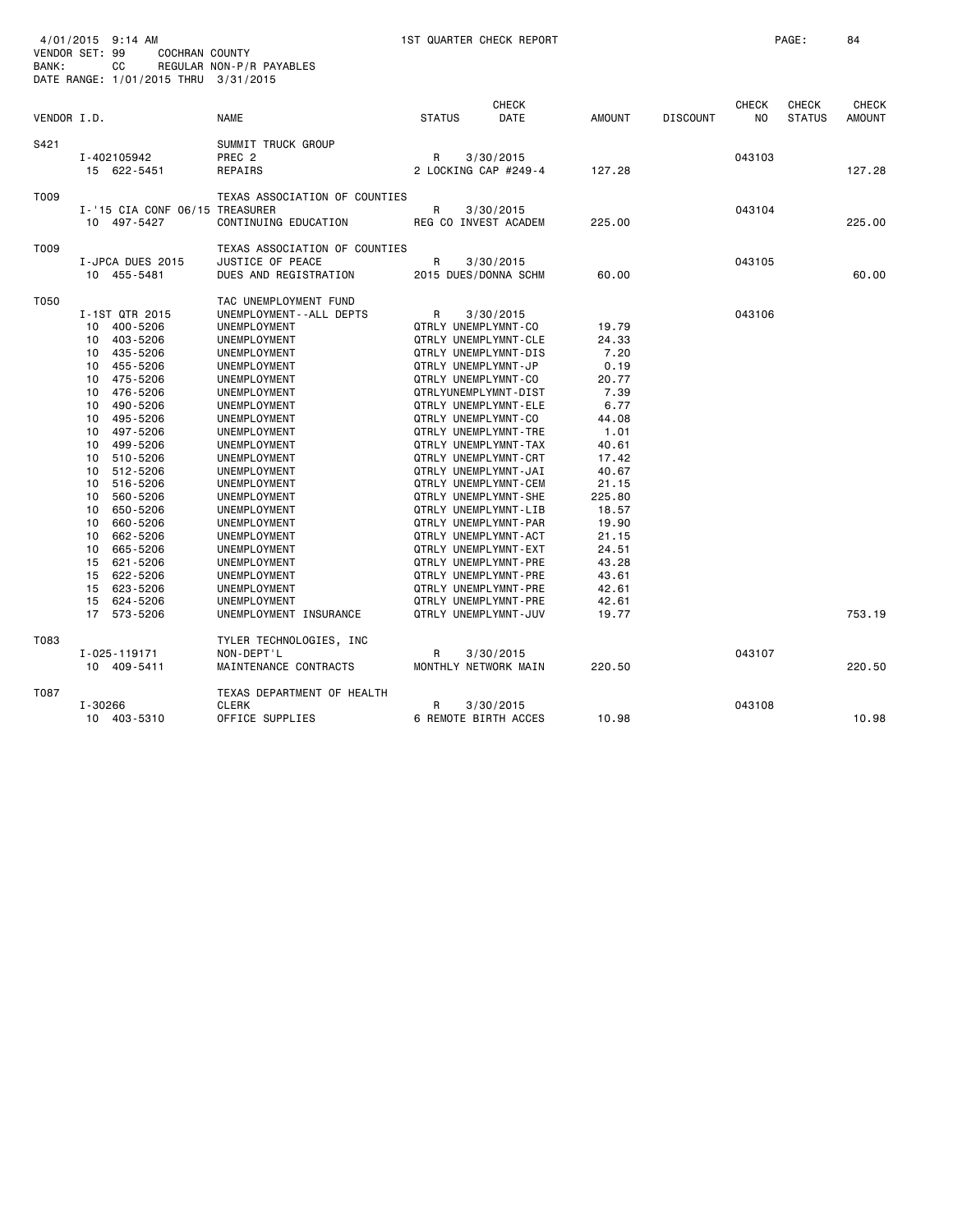|             |                  |                                                |                      | <b>CHECK</b> |               |                 | <b>CHECK</b> | <b>CHECK</b>  | <b>CHECK</b>  |
|-------------|------------------|------------------------------------------------|----------------------|--------------|---------------|-----------------|--------------|---------------|---------------|
| VENDOR I.D. |                  | <b>NAME</b>                                    | <b>STATUS</b>        | DATE         | <b>AMOUNT</b> | <b>DISCOUNT</b> | NO.          | <b>STATUS</b> | <b>AMOUNT</b> |
| T148        |                  | TASCOSA OFFICE MACHINES INC                    |                      |              |               |                 |              |               |               |
|             | I-9E3746         | <b>SHERIFF</b>                                 | R.                   | 3/30/2015    |               |                 | 043109       |               |               |
|             | 10 560-5411      | MAINTENANCE CONTRACTS                          | COPIER MAINT 3/1-4/1 |              | 75.90         |                 |              |               |               |
|             | I-9E3921         | <b>CLERK</b>                                   | R                    | 3/30/2015    |               |                 | 043109       |               |               |
|             | 10 403-5411      | MAINTENANCE CONTRACTS                          | 4245 COPIES 2/10-3/1 |              | 55.19         |                 |              |               | 131.09        |
| T283        |                  | TAC HEBP                                       |                      |              |               |                 |              |               |               |
|             |                  | I-03/16/15 BOOMERANG NON-DEPT'L/HEALTHY COUNTY | R                    | 3/30/2015    |               |                 | 043110       |               |               |
|             | 10 409-5499      | <b>MISCELLANEOUS</b>                           | BOOMERANG/PAULA GERI |              | 48.00         |                 |              |               | 48.00         |
| U019        |                  | UNITED SUPERMARKETS, INC                       |                      |              |               |                 |              |               |               |
|             | I-MEDS/CABEZUELA | JAIL/MEDS                                      | R                    | 3/30/2015    |               |                 | 043111       |               |               |
|             | 10 512-5391      | MEDICAL CARE-PRISONERS                         | RX MEDS/ENRIQUE CABE |              | 54.52         |                 |              |               | 54.52         |
| U036        |                  | UNIFIRST HOLDINGS, INC.                        |                      |              |               |                 |              |               |               |
|             | I-831 2134877    | JAIL/SHERIFF                                   | R                    | 3/30/2015    |               |                 | 043112       |               |               |
|             | 10 512-5205      | UNIFORMS                                       | UNIFORM SVC 3/9/15   |              | 17.22         |                 |              |               |               |
|             | 10 560-5205      | UNIFORMS                                       | UNIFORM SVC 3/9/15   |              | 65.00         |                 |              |               |               |
|             | 10 560-5205      | UNIFORMS                                       | DEFE CHG             |              | 3.00          |                 |              |               |               |
|             | I-831 2136253    | JAIL/SHERIFF                                   | R                    | 3/30/2015    |               |                 | 043112       |               |               |
|             | 10 512-5205      | UNIFORMS                                       | UNIFORM SVC 3/16/15  |              | 17.22         |                 |              |               |               |
|             | 10 560-5205      | UNIFORMS                                       | UNIFORM SVC 3/16/15  |              | 65.00         |                 |              |               |               |
|             | 10 560-5205      | UNIFORMS                                       | DEFE CHG             |              | 3.00          |                 |              |               |               |
|             | I-831 2137580    | JAIL/SHERIFF                                   | R                    | 3/30/2015    |               |                 | 043112       |               |               |
|             | 10 512-5205      | UNIFORMS                                       | UNIFORM SVC 3/23/15  |              | 17.22         |                 |              |               |               |
|             | 10 560-5205      | UNIFORMS                                       | UNIFORM SVC 3/23/15  |              | 65.00         |                 |              |               |               |
|             | 10 560-5205      | UNIFORMS                                       | DEFE CHG             |              | 3.00          |                 |              |               | 255.66        |
| V039        |                  | HIGINIO VASQUEZ JR. dba                        |                      |              |               |                 |              |               |               |
|             | I-13100 022215   | JAIL                                           | R                    | 3/30/2015    |               |                 | 043113       |               |               |
|             | 10 512-5333      | FOOD-PRISONERS                                 | 5 HM BOURBON STEAK S |              | 21.95         |                 |              |               |               |
|             | 10 512-5333      | FOOD-PRISONERS                                 | 5 HM BONELESS PORK D |              | 20.95         |                 |              |               |               |
|             | 10 512-5333      | FOOD-PRISONERS                                 | 6 HM CLASSIC FRIED C |              | 26.34         |                 |              |               |               |
|             | 10 512-5333      | FOOD-PRISONERS                                 | 4 HM TURKEY BREAST D |              | 17.56         |                 |              |               |               |
|             | I-51100 022315   | JAIL                                           | R                    | 3/30/2015    |               |                 | 043113       |               |               |
|             | 10 512-5333      | FOOD-PRISONERS                                 | PIERRE BIG AZ FRIED/ |              | 10.47         |                 |              |               |               |
|             | 10 512-5333      | FOOD-PRISONERS                                 | PIERRE BIG AZ W/CHS  |              | 3.39          |                 |              |               |               |
|             | 10 512-5333      | FOOD-PRISONERS                                 | BIG AZ KICKIN JALAPE |              | 3.59          |                 |              |               |               |
|             | 10 512-5333      | FOOD-PRISONERS                                 | PIERRE BIG AZ W/CHS  |              | 3.39          |                 |              |               |               |
|             | 10 512-5333      | FOOD-PRISONERS                                 | BIG AZ KICKIN JALAPE |              | 3.59          |                 |              |               |               |
|             | 10 512-5333      | FOOD-PRISONERS                                 | PIERRE BIG AZ W/CHS- |              | 6.78          |                 |              |               |               |
|             | 10 512-5333      | FOOD-PRISONERS                                 | MISSION FLOUR TORTIL |              | 4.49          |                 |              |               |               |
|             | 10 512-5333      | FOOD-PRISONERS                                 | SF DRNK MX/8         |              | 24.72         |                 |              |               |               |
|             | 10 512-5333      | FOOD-PRISONERS                                 | SF POTATOES CRINKLEC |              | 6.38          |                 |              |               |               |
|             | 10 512-5333      | FOOD-PRISONERS                                 | KR VELVEETA IWS/3    |              | 15.87         |                 |              |               |               |
|             | 10 512-5333      | FOOD-PRISONERS                                 | SF MEXICAN BLND SHRD |              | 2.19          |                 |              |               |               |
|             | 10 512-5333      | FOOD-PRISONERS                                 | 2 LETTUCE CELLO      |              | 2.98          |                 |              |               |               |
|             | 10 512-5333      | FOOD-PRISONERS                                 | SF SALAD DRS SQZ/2   |              | 3.78          |                 |              |               |               |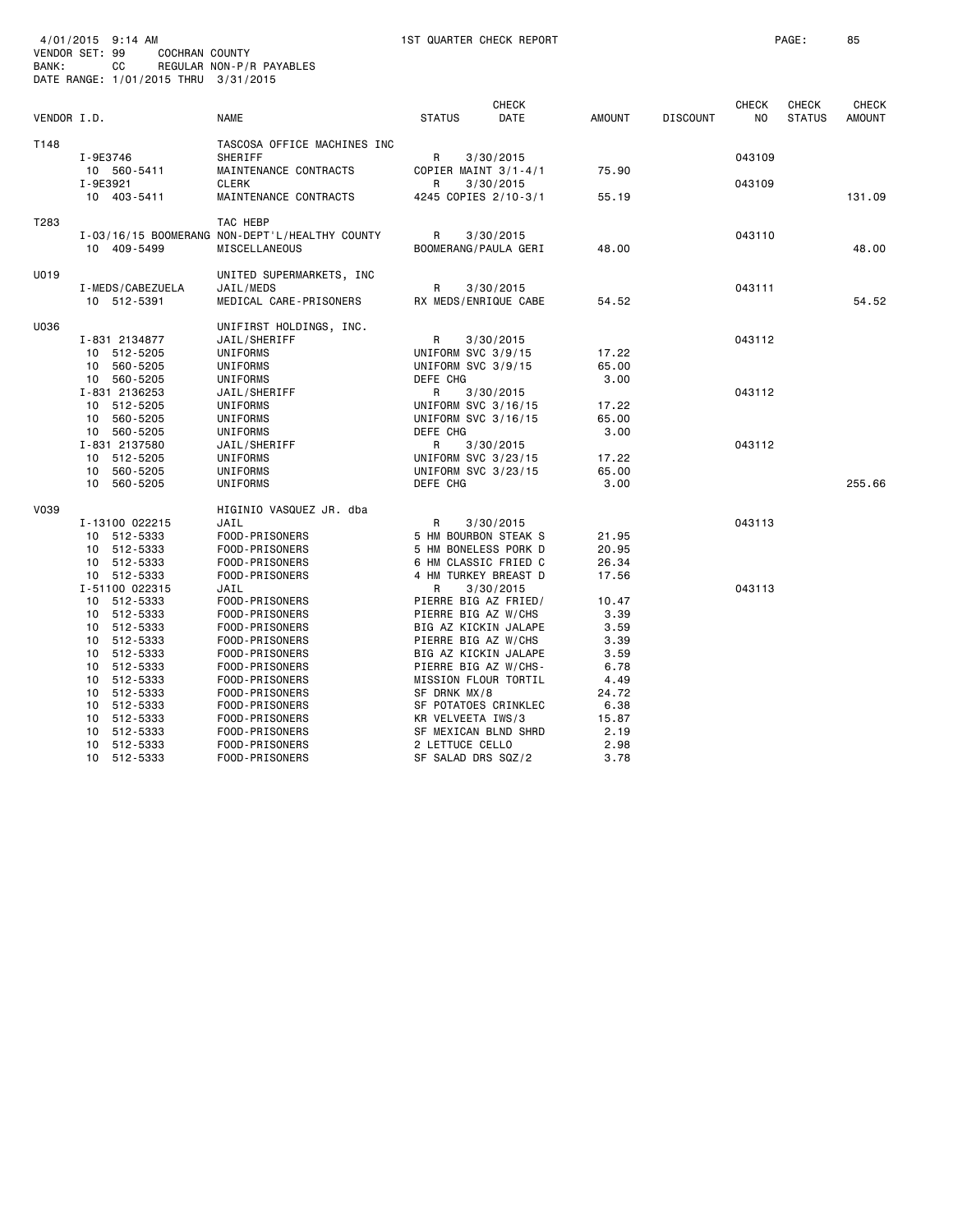| BANK:       | 4/01/2015 9:14 AM<br>VENDOR SET: 99<br><b>COCHRAN COUNTY</b><br>CC<br>DATE RANGE: 1/01/2015 THRU 3/31/2015 | REGULAR NON-P/R PAYABLES           | 1ST QUARTER CHECK REPORT          |                      |                  |                 |                     | PAGE:                         | 86                            |
|-------------|------------------------------------------------------------------------------------------------------------|------------------------------------|-----------------------------------|----------------------|------------------|-----------------|---------------------|-------------------------------|-------------------------------|
| VENDOR I.D. |                                                                                                            | <b>NAME</b>                        | <b>STATUS</b>                     | <b>CHECK</b><br>DATE | AMOUNT           | <b>DISCOUNT</b> | <b>CHECK</b><br>NO. | <b>CHECK</b><br><b>STATUS</b> | <b>CHECK</b><br><b>AMOUNT</b> |
|             |                                                                                                            |                                    |                                   |                      |                  |                 |                     |                               |                               |
| V039        | I-51100 022315                                                                                             | HIGINIO VASQUEZ JR. dbCONT<br>JAIL | R                                 | 3/30/2015            |                  |                 | 043113              |                               |                               |
|             | 10 512-5333                                                                                                | FOOD-PRISONERS                     | 2 BAR S HAM CHOP                  |                      | 2.98             |                 |                     |                               |                               |
|             | 10 512-5333                                                                                                | FOOD-PRISONERS                     | 3 C&H GRAN SUGAR                  |                      | 24.27            |                 |                     |                               |                               |
|             | 10 512-5333                                                                                                | FOOD-PRISONERS                     | APPLES RED DEL                    |                      | 7.52             |                 |                     |                               | 213.19                        |
| <b>WOO7</b> |                                                                                                            | WEST, A THOMSON REUTERS BUSINE     |                                   |                      |                  |                 |                     |                               |                               |
|             | I-831447089                                                                                                | <b>ATTORNEY</b>                    | R                                 | 3/30/2015            |                  |                 | 043114              |                               |                               |
|             | 10 475-5310                                                                                                | OFFICE SUPPLIES                    | TX STAT LOC GOV CODE              |                      | 237.50           |                 |                     |                               |                               |
|             | 10 475-5310                                                                                                | OFFICE SUPPLIES                    | TX STAT LOC GOV CODE              |                      | 237.50           |                 |                     |                               |                               |
|             | I-831460113                                                                                                | AUDITOR                            | R                                 | 3/30/2015            |                  |                 | 043114              |                               |                               |
|             | 10 495-5310<br>10 495-5310                                                                                 | OFFICE SUPPLIES<br>OFFICE SUPPLIES | TX VERNONS STAT LGC<br>LGC V7 SEC |                      | 237.50<br>237.50 |                 |                     |                               | 950.00                        |
|             |                                                                                                            |                                    |                                   |                      |                  |                 |                     |                               |                               |
| WO10        |                                                                                                            | WEST TEXAS GAS INC                 |                                   |                      |                  |                 |                     |                               |                               |
|             | I-004036002501 03/15 PARK/SHOWBARN                                                                         |                                    | R                                 | 3/30/2015            |                  |                 | 043115              |                               |                               |
|             | 10 660-5440                                                                                                | UTILITIES & IRRIGATION             | 12.5 MCF 2/2-3/4/15               |                      | 93.95            |                 |                     |                               |                               |
|             | I-004049022001 03/15 PREC 3                                                                                |                                    | R                                 | 3/30/2015            |                  |                 | 043115              |                               |                               |
|             | 15 623-5440                                                                                                | UTILITIES                          | 17.6 MCF 2/2-3/5/15               |                      | 111.31           |                 |                     |                               | 205.26                        |
| <b>W037</b> |                                                                                                            | WILSON ELECTRONICS/RADIO           |                                   |                      |                  |                 |                     |                               |                               |
|             | I-10096640/22-F982                                                                                         | JAIL                               | R                                 | 3/30/2015            |                  |                 | 043116              |                               |                               |
|             | 10 512-5451                                                                                                | REPAIR                             | 3' RG-6 COAX CABLE                |                      | 4.99             |                 |                     |                               |                               |
|             | I-10096642/22-F982                                                                                         | JAIL                               | R                                 | 3/30/2015            |                  |                 | 043116              |                               |                               |
|             | 10 512-5310                                                                                                | OFFICE SUPPLIES                    | LOGITECH M100 MOUSE               |                      | 17.99            |                 |                     |                               | 22.98                         |
| <b>W055</b> |                                                                                                            | WINDSTREAM COMMUNICATIONS SW       |                                   |                      |                  |                 |                     |                               |                               |
|             | I-266-5181 03/15                                                                                           | <b>ELECTIONS</b>                   | R                                 | 3/30/2015            |                  |                 | 043117              |                               |                               |
|             | 10 490-5420                                                                                                | TELECOMMUNICATIONS                 | BASIC LOCAL SVC                   |                      | 52.81            |                 |                     |                               |                               |
|             | 10 490-5420                                                                                                | TELECOMMUNICATIONS                 | OPTIONAL SVC                      |                      | 3.15             |                 |                     |                               |                               |
|             | 10 490-5420                                                                                                | TELECOMMUNICATIONS                 | LONG DISTANCE SVC                 |                      | 6.55             |                 |                     |                               | 62.51                         |
| W062        |                                                                                                            | WAL-MART COMMUNITY                 |                                   |                      |                  |                 |                     |                               |                               |
|             | I-6960 030615                                                                                              | JAIL                               | R                                 | 3/30/2015            |                  |                 | 043118              |                               |                               |
|             | 10 512-5333                                                                                                | FOOD-PRISONERS                     | 8 ORANGES                         |                      | 6.98             |                 |                     |                               |                               |
|             | 10 512-5333                                                                                                | FOOD-PRISONERS                     | RED APPLES/2                      |                      | 7.94             |                 |                     |                               |                               |
|             | 10 512-5333                                                                                                | FOOD-PRISONERS                     | 8 ORANGES                         |                      | 6.98             |                 |                     |                               |                               |
|             | 10 512-5392                                                                                                | MISCELLANEOUS SUPPLIES             | 4PK DSHCLOTH/2                    |                      | 5.84             |                 |                     |                               |                               |
|             | 10 512-5392                                                                                                | MISCELLANEOUS SUPPLIES             | ONN 4REMOTE/3                     |                      | 14.82            |                 |                     |                               |                               |
|             | 512-5392<br>10                                                                                             | MISCELLANEOUS SUPPLIES             | CABLE EXT                         |                      | 2.96             |                 |                     |                               |                               |
|             | 10 512-5392                                                                                                | MISCELLANEOUS SUPPLIES             | 19" LED TV #19849                 |                      | 98.00            |                 |                     |                               |                               |
|             | 512-5333<br>10<br>10 512-5333                                                                              | FOOD-PRISONERS<br>FOOD-PRISONERS   | ENCH DINNER/13<br>PKG SALAD/2     |                      | 32.50<br>2.92    |                 |                     |                               |                               |
|             | 10 512-5333                                                                                                | FOOD-PRISONERS                     | 10 FROZEN MEALS                   |                      | 25.00            |                 |                     |                               | 203.94                        |
|             |                                                                                                            |                                    |                                   |                      |                  |                 |                     |                               |                               |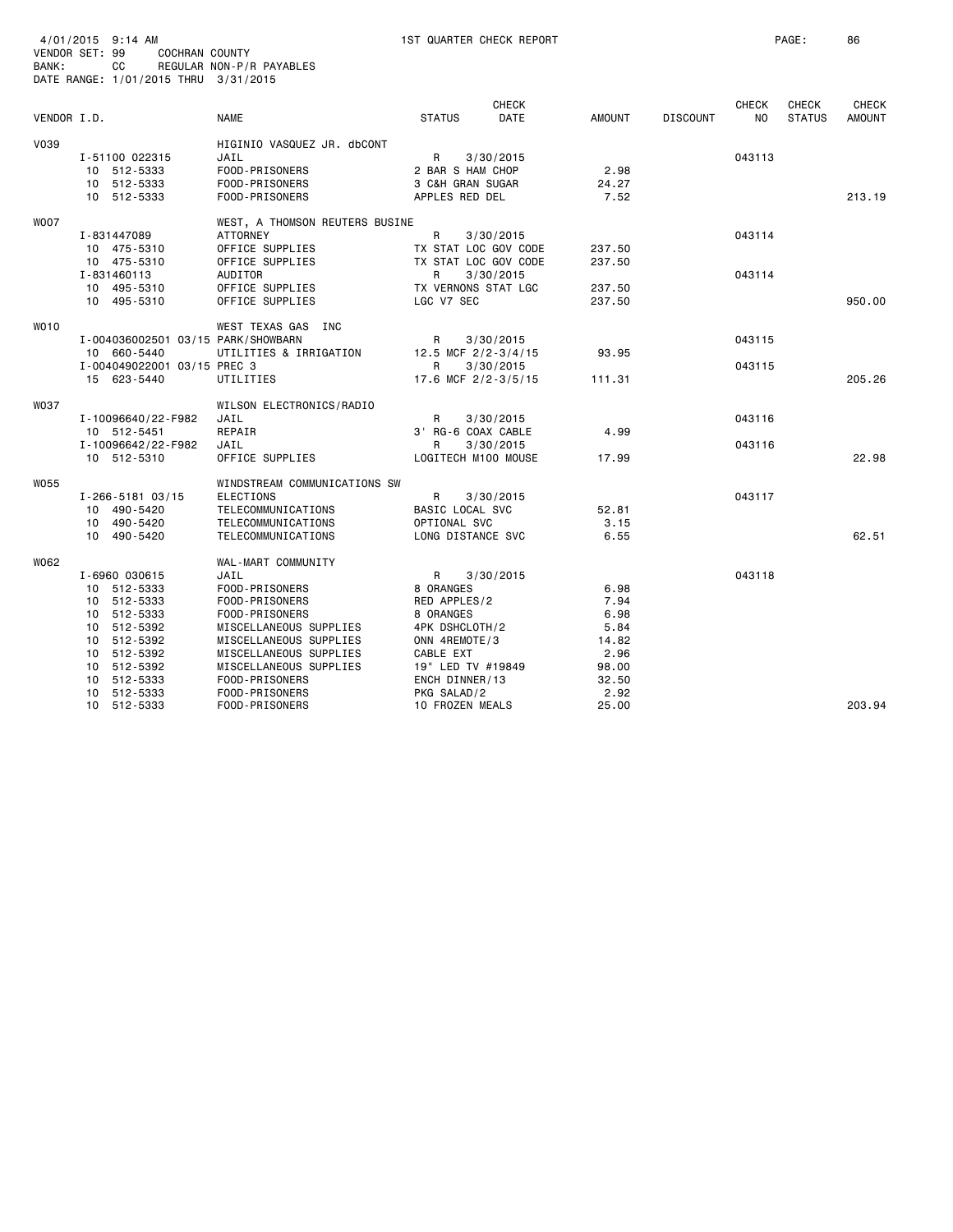| 4/01/2015 9:14 AM<br>VENDOR SET: 99 |            | 1ST QUARTER CHECK REPORT<br>COCHRAN COUNTY  |                                  |                                              |              |               |                 |              |               | 87           |
|-------------------------------------|------------|---------------------------------------------|----------------------------------|----------------------------------------------|--------------|---------------|-----------------|--------------|---------------|--------------|
| BANK:                               |            | CC.<br>DATE RANGE: 1/01/2015 THRU 3/31/2015 | REGULAR NON-P/R PAYABLES         |                                              |              |               |                 |              |               |              |
|                                     |            |                                             |                                  |                                              |              |               |                 |              |               |              |
|                                     |            |                                             |                                  |                                              | <b>CHECK</b> |               |                 | <b>CHECK</b> | <b>CHECK</b>  | <b>CHECK</b> |
| VENDOR I.D.                         |            |                                             | <b>NAME</b>                      | <b>STATUS</b>                                | <b>DATE</b>  | <b>AMOUNT</b> | <b>DISCOUNT</b> | NO.          | <b>STATUS</b> | AMOUNT       |
| <b>WO97</b>                         |            |                                             | WILDRED L. MATHENY dba           |                                              |              |               |                 |              |               |              |
|                                     | $I - 0713$ |                                             | CRTHSE/ACT BLDG/LIBRARY          | R                                            | 3/30/2015    |               |                 | 043119       |               |              |
|                                     |            | 10 510-5332                                 | CUSTODIAL SUPPLIES               | SPRAY BUGS                                   |              | 70.00         |                 |              |               |              |
|                                     |            | 10 662-5332                                 | CUSTODIAL SUPPLIES               | SPRAY BUGS                                   |              | 45.00         |                 |              |               |              |
|                                     |            | 10 650-5332                                 | CUSTODIAL SUPPLIES               | <b>SPRAY BUGS</b>                            |              | 35.00         |                 |              |               | 150.00       |
| W115                                |            |                                             | RAYMOND D WEBER, SHERIFF         |                                              |              |               |                 |              |               |              |
|                                     | I-031015   |                                             | JAIL                             | R                                            | 3/30/2015    |               |                 | 043120       |               |              |
|                                     |            | 10 512-5333                                 | FOOD-PRISONERS                   | 12 ALLSUP'S BREAD 3/                         |              | 9.54          |                 |              |               |              |
|                                     |            | 10 512-5333                                 | FOOD-PRISONERS                   | ALLSUP'S MILK 2/28/1                         |              | 2.99          |                 |              |               |              |
|                                     |            | 10 512-5333                                 | FOOD-PRISONERS                   | 2 ALLSUP'S MILK 3/9/                         |              | 5.98          |                 |              |               |              |
|                                     |            | 10 512-5333                                 | FOOD-PRISONERS                   | ALLSUP'S MILK 3/3/15                         |              | 2.99          |                 |              |               |              |
|                                     |            | 10 512-5333                                 | FOOD-PRISONERS                   | 12 ALLSUP'S BREAD 3/                         |              | 9.54          |                 |              |               |              |
|                                     | I-032715   |                                             | JAIL/SHERIFF                     | R                                            | 3/30/2015    |               |                 | 043120       |               |              |
|                                     |            | 10 512-5333                                 | FOOD-PRISONERS                   | 12 ALLSUP'S BREAD 3/                         |              | 6.00          |                 |              |               |              |
|                                     |            | 10 512-5333                                 | FOOD-PRISONERS                   | ALLSUP'S MILK 3/23/1                         |              | 3.99          |                 |              |               |              |
|                                     |            | 10 512-5333<br>10 512-5333                  | FOOD-PRISONERS<br>FOOD-PRISONERS | 4 ALLSUP'S BREAD 3/2<br>ALLSUP'S MILK 3/20/1 |              | 3.18<br>2.99  |                 |              |               |              |
|                                     |            | 10 512-5333                                 | FOOD-PRISONERS                   | 3 ALLSUP'S MILK 3/17                         |              | 8.97          |                 |              |               |              |
|                                     |            | 10 512-5333                                 | FOOD-PRISONERS                   | ALLSUP'S MILK 3/16/1                         |              | 2.99          |                 |              |               |              |
|                                     |            | 10 512-5333                                 | FOOD-PRISONERS                   | 12 ALLSUP'S BREAD 2/                         |              | 9.54          |                 |              |               |              |
|                                     |            | 10 560-5427                                 | CONTINUING EDUCATION             | MEALS, SCH/REVA 3/24                         |              | 26.22         |                 |              |               | 94.92        |
| W193                                |            |                                             | WESTWARD AUTOMOTIVE REPAIR LLC   |                                              |              |               |                 |              |               |              |
|                                     | I-3452     |                                             | SHERIFF/JAIL                     | R                                            | 3/30/2015    |               |                 | 043121       |               |              |
|                                     |            | 10 560-5451                                 | MACHINERY-NON-OFFICE REPAIR      | RPL PWR STR PUMP/CVP                         |              | 105.00        |                 |              |               |              |
|                                     |            | 10 560-5451                                 | MACHINERY-NON-OFFICE REPAIR      | POWER STEER PUMP                             |              | 128.80        |                 |              |               |              |
|                                     |            | 10 560-5451                                 | MACHINERY-NON-OFFICE REPAIR      | 1QT PS FLUID                                 |              | 7.99          |                 |              |               |              |
|                                     |            | 10 512-5451                                 | REPAIR                           | DRILL HOLES, TV FOR I                        |              | 70.00         |                 |              |               | 311.79       |
| W217                                |            |                                             | <b>WTC</b>                       |                                              |              |               |                 |              |               |              |
|                                     | I-13091    | 15 621-5571                                 | PREC 1<br>CAPITAL OUTLAY         | R<br>CONSTR SURVEY/CR110;                    | 3/30/2015    | 4,000.00      |                 | 043122       |               | 4,000.00     |
| X001                                |            |                                             | <b>XCEL ENERGY</b>               |                                              |              |               |                 |              |               |              |
|                                     |            | I-54-1829977-7 03/15 PREC 2                 |                                  | R                                            | 3/30/2015    |               |                 | 043123       |               |              |
|                                     |            | 15 622-5440                                 | UTILITIES                        | 52KWH 2/12-3/16/15                           |              | 18.63         |                 |              |               |              |
|                                     |            | 15 622-5440                                 | UTILITIES                        | AREA LIGHT                                   |              | 16.42         |                 |              |               | 35.05        |
| X004                                |            |                                             | XEROX BUSINESS SERVICES LLC      |                                              |              |               |                 |              |               |              |
|                                     |            | I-1139332                                   | CO/DIST CLERK                    | R                                            | 3/30/2015    |               |                 | 043124       |               |              |
|                                     | 10         | 403-5416                                    | FILMING & INDEXING               | 20/20 LAND REC #1760                         |              | 1,250.00      |                 |              |               |              |
|                                     |            | 10 403-5416                                 | FILMING & INDEXING               | FREIGHT                                      |              | 13.55         |                 |              |               | 1,263.55     |
|                                     |            |                                             |                                  |                                              |              |               |                 |              |               |              |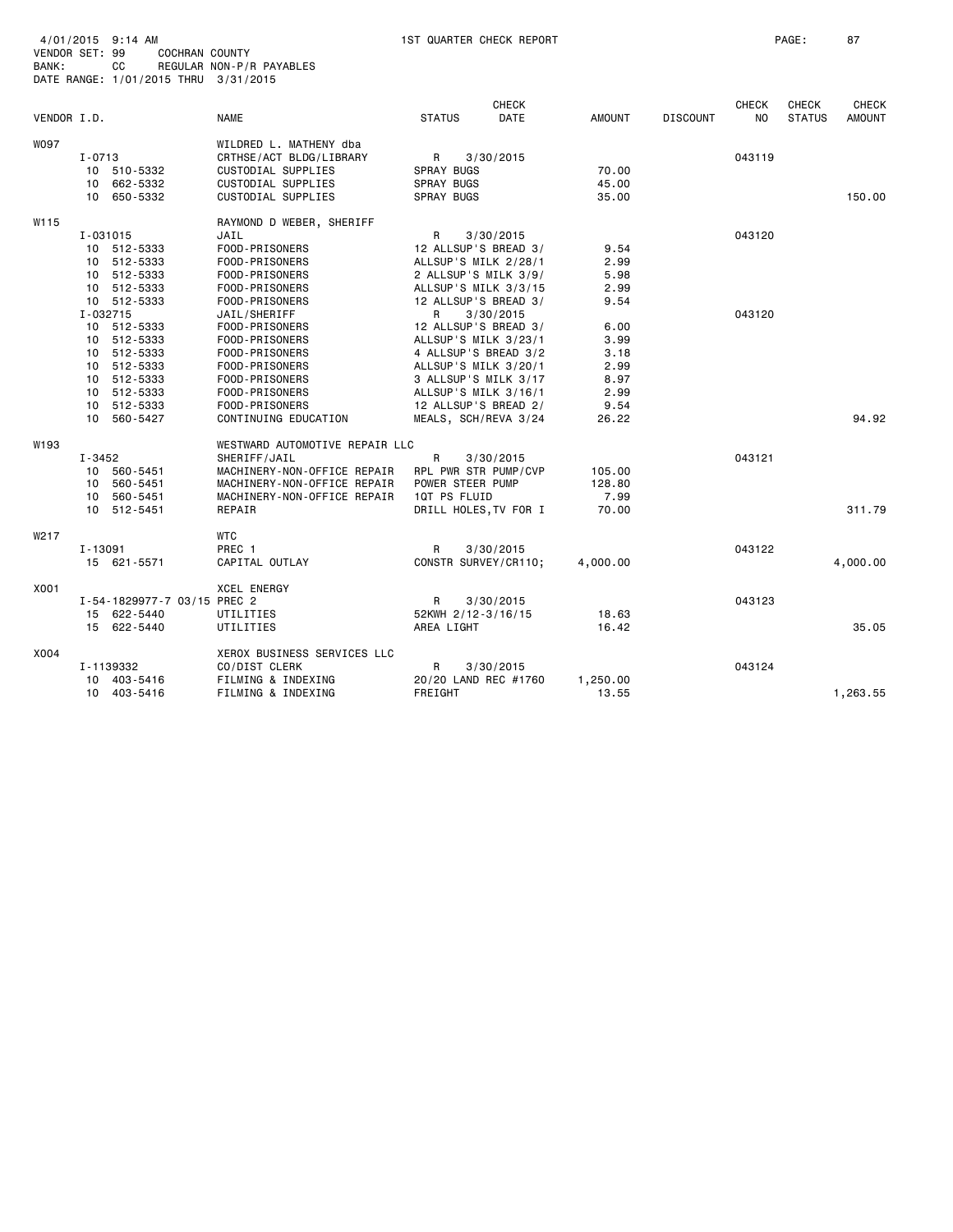| VENDOR I.D.      | <b>NAME</b>                  | <b>STATUS</b>          | <b>CHECK</b><br>DATE | <b>AMOUNT</b> | <b>DISCOUNT</b> | CHECK<br>NO. | <b>CHECK</b><br><b>STATUS</b> | <b>CHECK</b><br><b>AMOUNT</b> |
|------------------|------------------------------|------------------------|----------------------|---------------|-----------------|--------------|-------------------------------|-------------------------------|
| W055             | WINDSTREAM COMMUNICATIONS SW |                        |                      |               |                 |              |                               |                               |
| I-266-0638 MAR15 | <b>MUSEUM</b>                | R                      | 3/30/2015            |               |                 | 043125       |                               |                               |
| 10 652-5420      | TELECOMMUNICATIONS           | BASIC LOCAL SVC        |                      | 52.45         |                 |              |                               |                               |
| 10 652-5420      | TELECOMMUNICATIONS           | OPTIONAL SVC           |                      | 3.15          |                 |              |                               |                               |
| 10 652-5420      | TELECOMMUNICATIONS           | LONG DISTANCE SVC      |                      | 6.22          |                 |              |                               |                               |
| I-266-5051 MAR15 | LIBRARY                      | R                      | 3/30/2015            |               |                 | 043125       |                               |                               |
| 10 650-5420      | TELECOMMUNICATIONS           | BASIC LOCAL SVC/2 LI   |                      | 107.36        |                 |              |                               |                               |
| 10 650-5420      | TELECOMMUNICATIONS           | HI-SPEED INTERNET      |                      | 49.99         |                 |              |                               |                               |
| 10 650-5420      | TELECOMMUNICATIONS           | LONG DISTANCE SVC      |                      | 1.77          |                 |              |                               |                               |
| I-266-5074 MAR15 | ADULT PROBATION              | R                      | 3/30/2015            |               |                 | 043125       |                               |                               |
| 10 570-5420      | TELECOMMUNICATIONS           | BASIC LOCAL SVC        |                      | 48.19         |                 |              |                               |                               |
| 10 570-5420      | TELECOMMUNICATIONS           | OPTIONAL SVC           |                      | 11.97         |                 |              |                               |                               |
| 10 570-5420      | TELECOMMUNICATIONS           | LONG DISTANCE SVC      |                      | 0.11          |                 |              |                               |                               |
| I-266-5161 MAR15 | <b>TREASURER</b>             | R                      | 3/30/2015            |               |                 | 043125       |                               |                               |
| 10 497-5420      | TELECOMMUNICATIONS           | BASIC LOCAL SVC        |                      | 48.19         |                 |              |                               |                               |
| 10 497-5420      | TELECOMMUNICATIONS           | LONG DISTANCE SVC      |                      | 0.40          |                 |              |                               |                               |
| I-266-5171 MAR15 | TAX A/C                      | R                      | 3/30/2015            |               |                 | 043125       |                               |                               |
| 10 499-5420      | TELECOMMUNICATIONS           | BASIC LOCAL SVC/3 LI   |                      | 150.91        |                 |              |                               |                               |
| 10 499-5420      | TELECOMMUNICATIONS           | HI-SPEED INTERNET      |                      | 59.99         |                 |              |                               |                               |
| 10 499-5420      | TELECOMMUNICATIONS           | OPTIONAL SVC           |                      | 27.45         |                 |              |                               |                               |
| 10 499-5420      | TELECOMMUNICATIONS           | LONG DISTANCE SVC      |                      | 11.01         |                 |              |                               |                               |
| I-266-5211 MAR15 | SHERIFF                      | R                      | 3/30/2015            |               |                 | 043125       |                               |                               |
| 10 560-5420      | TELECOMMUNICATIONS           | BASIC LOCAL SVC/3 LI   |                      | 165.88        |                 |              |                               |                               |
| 10 560-5420      | TELECOMMUNICATIONS           | LONG DISTANCE SVC      |                      | 5.36          |                 |              |                               |                               |
| I-266-5302 MAR15 | JUSTICE OF PEACE             | R                      | 3/30/2015            |               |                 | 043125       |                               |                               |
| 10 455-5420      | TELECOMMUNICATIONS           | <b>BASIC LOCAL SVC</b> |                      | 48.19         |                 |              |                               |                               |
| 10 455-5420      | TELECOMMUNICATIONS           | LONG DISTANCE SVC      |                      | 2.36          |                 |              |                               |                               |
| I-266-5411 MAR15 | JUVENILE PROBATION           | R                      | 3/30/2015            |               |                 | 043125       |                               |                               |
| 17 573-5499      | OPERATING EXPENSES           | BASIC LOCAL SVC        |                      | 48.19         |                 |              |                               |                               |
| 17 573-5499      | OPERATING EXPENSES           | LONG DISTANCE SVC      |                      | 5.62          |                 |              |                               |                               |
| I-266-5412 MAR15 | DISTRICT COURT               | R                      | 3/30/2015            |               |                 | 043125       |                               |                               |
| 10 435-5420      | TELECOMMUNICATIONS           | BASIC LOCAL SVC/2 LI   |                      | 112.31        |                 |              |                               |                               |
| 10 435-5420      | TELECOMMUNICATIONS           | HI-SPEED INTERNET      |                      | 109.98        |                 |              |                               |                               |
| 10 435-5420      | TELECOMMUNICATIONS           | LONG DISTANCE SVC      |                      | 0.12          |                 |              |                               |                               |
| I-266-5450 MAR15 | <b>CLERK</b>                 | R                      | 3/30/2015            |               |                 | 043125       |                               |                               |
| 10 403-5420      | TELECOMMUNICATIONS           | BASIC LOCAL SVC/3 LI   |                      | 166.09        |                 |              |                               |                               |
| 10 403-5420      | TELECOMMUNICATIONS           | OPTIONAL SVC           |                      | 3.00          |                 |              |                               |                               |
| 10 403-5420      | TELECOMMUNICATIONS           | LONG DISTANCE SVC      |                      | 8.02          |                 |              |                               |                               |
| I-266-5508 MAR15 | CO JUDGE/COMM'R CT           | R                      | 3/30/2015            |               |                 | 043125       |                               |                               |
| 15 610-5420      | TELECOMMUNICATIONS           | BASIC LOCAL SVC/2 LI   |                      | 116.15        |                 |              |                               |                               |
| 15 610-5420      | TELECOMMUNICATIONS           | LONG DISTANCE SVC      |                      | 4.38          |                 |              |                               |                               |
| I-266-5700 MAR15 | SHERIFF                      | R                      | 3/30/2015            |               |                 | 043125       |                               |                               |
| 10 560-5420      | TELECOMMUNICATIONS           | BASIC LOCAL SVC        |                      | 56.53         |                 |              |                               |                               |
| 10 560-5420      | TELECOMMUNICATIONS           | LONG DISTANCE SVC      |                      | 4.16          |                 |              |                               |                               |
| I-266-5822 MAR15 | AUDITOR/NON-DEPT'L           | R                      | 3/30/2015            |               |                 | 043125       |                               |                               |
| 10 495-5420      | TELECOMMUNICATIONS           | BASIC LOCAL SVC 266-   |                      | 49.93         |                 |              |                               |                               |
| 495-5420<br>10   | TELECOMMUNICATIONS           | <b>BUS BROADBAND</b>   |                      | 24.99         |                 |              |                               |                               |
| 10 495-5420      | TELECOMMUNICATIONS           | LONG DISTANCE SVC      |                      | 1.12          |                 |              |                               |                               |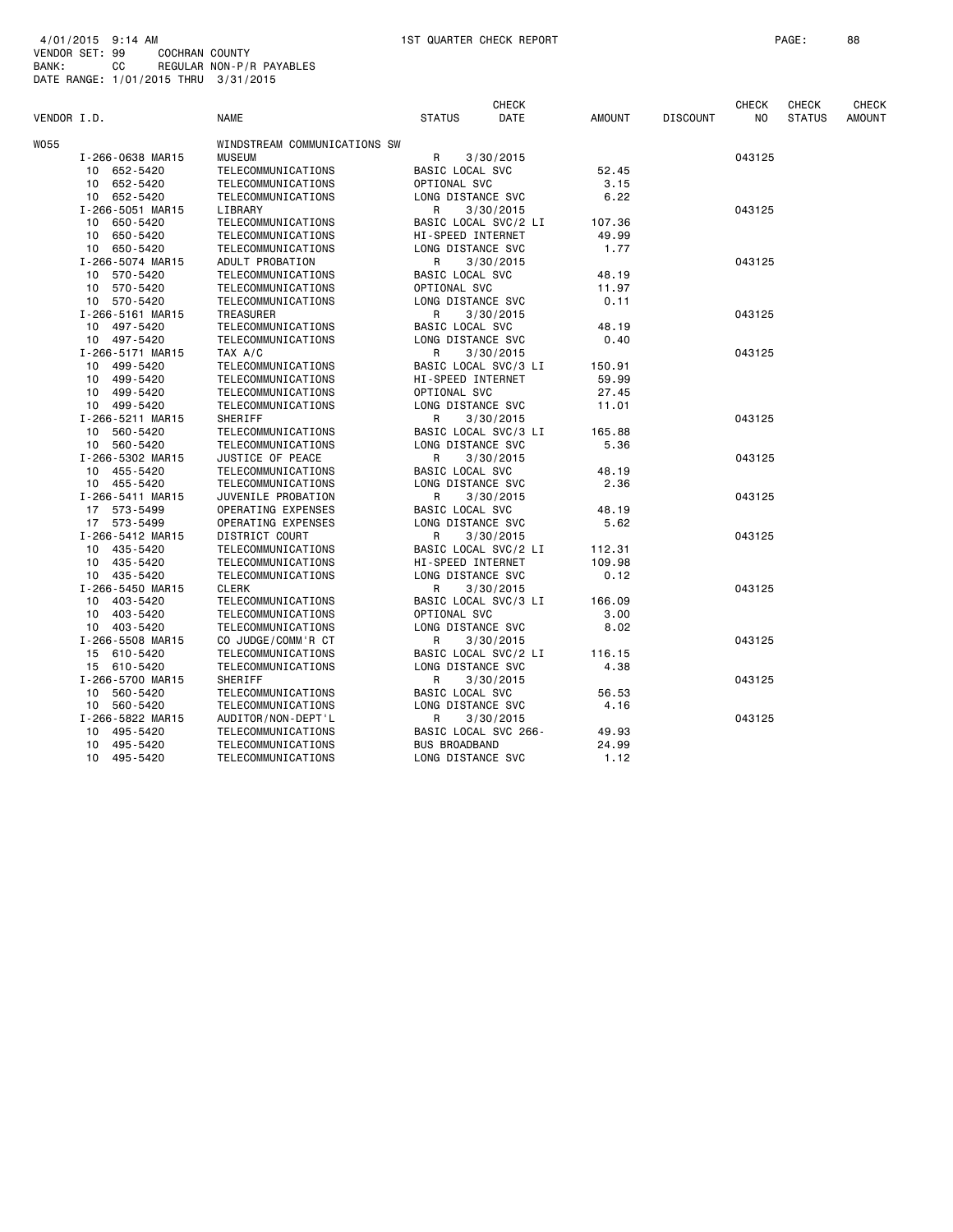| 4/01/2015 9:14 AM |     |                                      |
|-------------------|-----|--------------------------------------|
| VENDOR SET: 99    |     | COCHRAN COUNTY                       |
| BANK:             | CC. | REGULAR NON-P/R PAYABLES             |
|                   |     | DATE RANGE: 1/01/2015 THRU 3/31/2015 |

|                 |    |                  |                                       |                        | <b>CHECK</b>         |                | <b>CHECK</b>           | <b>CHECK</b>  | <b>CHECK</b>  |
|-----------------|----|------------------|---------------------------------------|------------------------|----------------------|----------------|------------------------|---------------|---------------|
| VENDOR I.D.     |    |                  | <b>NAME</b>                           | <b>STATUS</b>          | DATE                 | <b>AMOUNT</b>  | <b>DISCOUNT</b><br>NO. | <b>STATUS</b> | <b>AMOUNT</b> |
| W055            |    |                  | WINDSTREAM COMMUNICATICONT            |                        |                      |                |                        |               |               |
|                 |    | I-266-5822 MAR15 | AUDITOR/NON-DEPT'L                    | R                      | 3/30/2015            |                | 043125                 |               |               |
|                 |    | 10 409-5420      | TELECOMMUNICATIONS                    | FAX LINE 266-5629      |                      | 49.94          |                        |               |               |
|                 |    | 10 409-5420      | TELECOMMUNICATIONS                    | HI-SPEED INTERNET      |                      | 144.99         |                        |               |               |
|                 |    | 10 409-5420      | TELECOMMUNICATIONS                    | FAX LONG DISTANCE      |                      | 0.42           |                        |               |               |
|                 |    | I-266-8661 MAR15 | <b>ATTORNEY</b>                       | R                      | 3/30/2015            |                | 043125                 |               |               |
|                 |    | 10 475-5420      | TELECOMMUNICATIONS                    | <b>BASIC LOCAL SVC</b> |                      | 111.44         |                        |               |               |
|                 |    | 10 475-5420      | TELECOMMUNICATIONS                    | HI-SPEED INTERNET      |                      | 59.99          |                        |               |               |
|                 |    | 10 475-5420      | TELECOMMUNICATIONS                    | LONG DISTANCE SVC      |                      | 4.23           |                        |               |               |
|                 |    | I-266-8888 MAR15 | SHERIFF                               | R                      | 3/30/2015            |                | 043125                 |               |               |
|                 |    | 10 560-5420      | TELECOMMUNICATIONS                    |                        | FAX LINE & CRIME CON | 45.51          |                        |               |               |
|                 |    | 10 560-5420      | TELECOMMUNICATIONS                    | LONG DISTANCE SVC      |                      | 1.41           |                        |               | 1,929.47      |
|                 |    |                  |                                       |                        |                      |                |                        |               |               |
| X001            |    |                  | <b>XCEL ENERGY</b>                    |                        |                      |                |                        |               |               |
|                 |    |                  | I-54-1324315-7 03/15 ALMOST ALL DEPTS | R                      | 3/30/2015            |                | 043127                 |               |               |
|                 | 30 | 518-5440         | UTILITIES                             |                        | 300210167 RUNWAY LIG | 62.20          |                        |               |               |
|                 | 10 | 510-5440         | UTILITIES                             |                        | 300240736 COURTHOUSE | 1,513.46       |                        |               |               |
|                 | 10 | 660-5440         | UTILITIES & IRRIGATION                |                        | 300265059 SOFTBALL P | 14.33          |                        |               |               |
|                 | 10 | 580-5440         | UTILITIES [TOWER]                     | 300282806 TOWER        |                      | 63.31          |                        |               |               |
|                 |    | 15 621-5440      | UTILITIES                             |                        | 300294119 PREC 1 SHO | 82.55          |                        |               |               |
|                 | 10 | 650-5440         | UTILITIES                             | 300338546 LIBRARY      |                      | 132.01         |                        |               |               |
|                 | 10 | 652-5440         | UTILITIES                             | 300342232 MUSEUM       |                      | 71.78          |                        |               |               |
|                 | 10 | 662-5440         | UTILITIES                             |                        | 300390484 ACTIVITY B | 543.12         |                        |               |               |
|                 | 10 | 660-5440         | UTILITIES & IRRIGATION                | 300410370 PARK         |                      | 128.65         |                        |               |               |
|                 | 10 | 660-5440         | UTILITIES & IRRIGATION                |                        | 300457515 PARK/SHOP  | 72.12          |                        |               |               |
|                 | 10 | 516-5440         | UTILITIES                             |                        | 300555198 CEMETERY   | 14.33          |                        |               |               |
|                 | 10 | 660-5440         | UTILITIES & IRRIGATION                |                        | 300587052 SHOWBARN   | 34.11          |                        |               |               |
|                 |    | 10 660-5440      | UTILITIES & IRRIGATION                |                        | 300587753 RODEO GROU | 29.87          |                        |               |               |
|                 |    | 10 409-5440      | UTILITIES                             | 300588989 ANNEX        |                      | 33.32          |                        |               |               |
|                 |    | 10 516-5440      | UTILITIES                             |                        | 300603417 CEMETERY   | 15.47          |                        |               |               |
|                 |    | 10 516-5440      | UTILITIES                             |                        | 300637038 CEMETERY S | 14.42          |                        |               | 2,825.05      |
|                 |    |                  |                                       |                        |                      |                |                        |               |               |
| $\star$ $\star$ |    | TOTALS * *       | NO.                                   |                        |                      | INVOICE AMOUNT | <b>DISCOUNTS</b>       |               | CHECK AMOUNT  |
|                 |    | REGULAR CHECKS:  | 445                                   |                        |                      | 666,024.64     | 0.00                   |               | 666,024.64    |
|                 |    | HAND CHECKS:     | $\Omega$                              |                        |                      | 0.00           | 0.00                   |               | 0.00          |
|                 |    | DRAFTS:          | 0                                     |                        |                      | 0.00           | 0.00                   |               | 0.00          |
|                 |    | EFT:             | 0                                     |                        |                      | 0.00           | 0.00                   |               | 0.00          |
|                 |    | NON CHECKS:      | 1                                     |                        |                      | 0.00           | 0.00                   |               | 0.00          |
|                 |    | VOID CHECKS:     |                                       | 0 VOID DEBITS          | 0.00                 |                |                        |               |               |
|                 |    |                  |                                       | <b>VOID CREDITS</b>    | 0.00                 | 0.00           | 0.00                   |               |               |
|                 |    |                  |                                       |                        |                      |                |                        |               |               |

TOTAL ERRORS: 0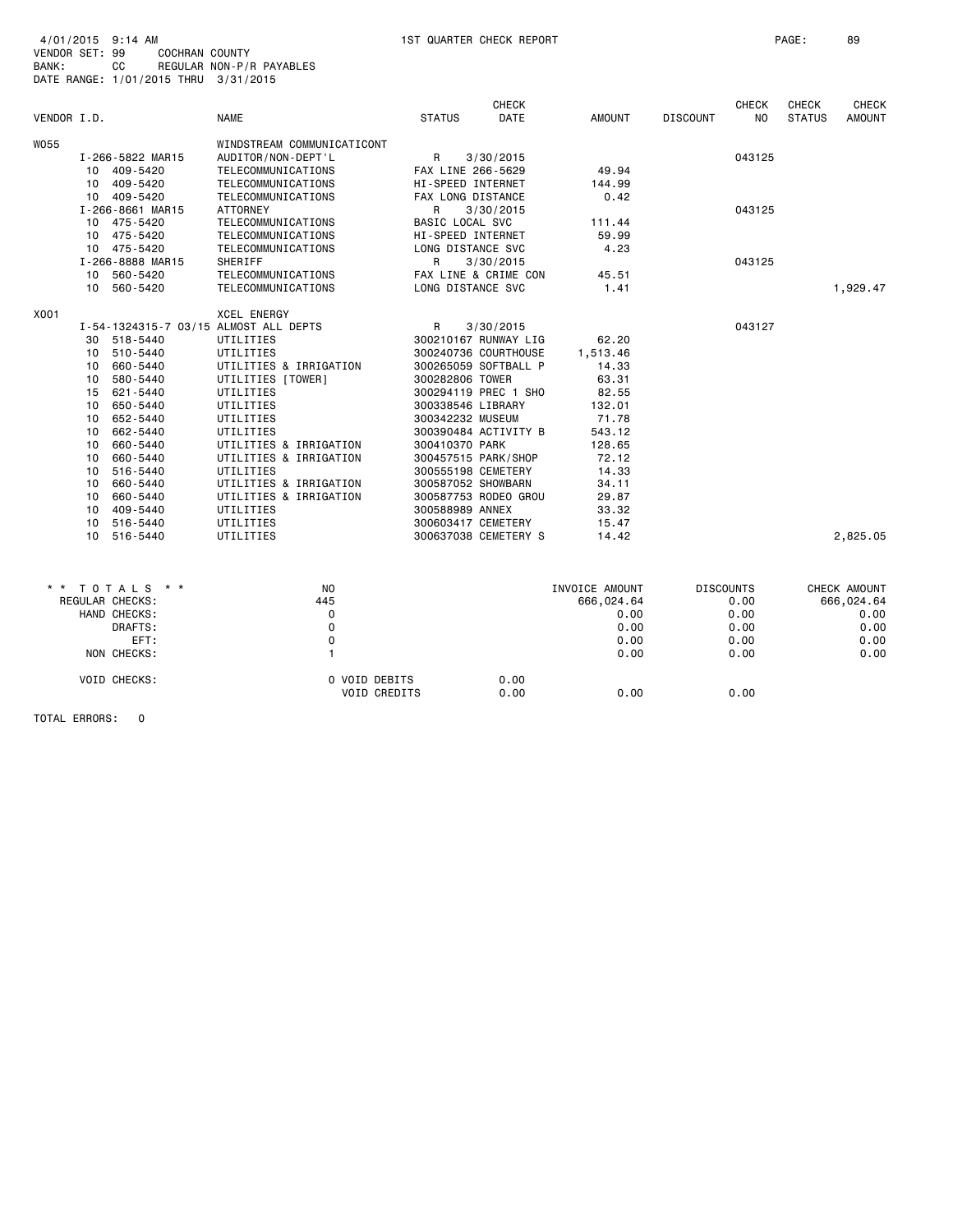|                 | G/L ACCOUNT                     | <b>NAME</b>                   | <b>AMOUNT</b>        |
|-----------------|---------------------------------|-------------------------------|----------------------|
|                 |                                 | COLLECTION AGENCY FEES        |                      |
| 10              | 10 000-2206.002<br>000-2206.003 | Omni Collection Fee           | 864.50<br>30.00      |
| $10-1$          | 000-2500.10                     | RESERVE FOR W/C, UNEMPLYMNT   | 6,834.00             |
| 10              | 000-4340.200                    | SHERIFF                       | 60.00                |
| $10-10$         | 000-4370.101                    | RENT-ACTIVITY BUILDING        | 350.00               |
| 10 <sup>1</sup> | 000-4380.200                    | OTHER [MISCELLANEOUS]         | 2,785.89             |
| 10 <sup>1</sup> | 400-5204                        | WORKERS' COMPENSATION         | 83.49                |
| 10 <sup>1</sup> | 400-5206                        | UNEMPLOYMENT                  | 19.79                |
| 10 <sup>1</sup> | 403-5204                        | WORKERS' COMPENSATION         | 80.34                |
| 10              | 403-5206                        | UNEMPLOYMENT                  | 24.33                |
| 10              | 403-5310                        | OFFICE SUPPLIES               | 834.23               |
| 10 <sup>1</sup> | 403-5311                        | POSTAL EXPENSES               | 1,063.00             |
| 10 <sup>1</sup> | 403-5411                        | MAINTENANCE CONTRACTS         |                      |
| 10 <sup>1</sup> | 403-5416                        | FILMING & INDEXING            | 1,839.92             |
| 10              | 403-5420                        | TELECOMMUNICATIONS            | 5,132.85<br>712.99   |
| 10 <sup>1</sup> |                                 | CONTINUING EDUCATION          |                      |
| 10              | 403-5427<br>403-5451            | REPAIRS                       | 875.09               |
| $10-10$         | 403-5481                        | DUES AND REGISTRATION         | 180.00<br>50.00      |
| 10 <sup>1</sup> | 409-5300                        | COUNTY-WIDE SUPPLIES          |                      |
| $10-10$         |                                 | POSTAL EXPENSES               | 1,083.90<br>834.00   |
| 10              | 409-5311                        | APPRAISAL DISTRICT            | 17,576.84            |
| $10-10$         | 409-5406<br>409-5411            | MAINTENANCE CONTRACTS         | 1,932.00             |
| 10 <sup>1</sup> | 409-5420                        | TELECOMMUNICATIONS            | 902.90               |
| 10              | 409-5427                        | CONTINUING EDUCATION          | 771.67               |
| 10              | 409-5440                        | UTILITIES                     | 170.01               |
|                 | 10 409-5451                     | REPAIRS                       | 35.00                |
|                 | 10 409-5470                     | DONATION-SOIL & WATER CONSER. |                      |
|                 | 10 409-5497                     | LIABILITY INSURANCE           | 4,500.00<br>4,024.00 |
| 10              | 409-5499                        | <b>MISCELLANEOUS</b>          | 530.29               |
|                 | 10 426-5310                     | OFFICE SUPPLIES               | 387.18               |
|                 | 10 426-5400                     | ATTORNEY AD LITEM             | 650.00               |
|                 | 10 435-5204                     | WORKERS' COMPENSATION         | 16.40                |
| 10              | 435-5206                        | UNEMPLOYMENT                  | 7.20                 |
| 10 <sup>1</sup> | 435-5310                        | OFFICE SUPPLIES               | 117.95               |
| 10 <sup>1</sup> | 435-5400                        | ATTORNEY AD LITEM             | 1,875.00             |
| 10              | 435-5420                        | TELECOMMUNICATIONS            | 889.51               |
| $10-10$         | 435-5491                        | <b>GRAND JURY</b>             | 1,100.00             |
| 10 <sup>1</sup> | 435-5492                        | PETIT JURY                    | 1,095.00             |
|                 | 10 435-5497                     | LIABILITY INSURANCE           | 1,000.00             |
| 10              | 435-5499                        | <b>MISCELLANEOUS</b>          | 915.89               |
| 10 <sup>1</sup> | 455-5204                        | WORKERS' COMPENSATION         | 41.23                |
| 10              | 455-5206                        | UNEMPLOYMENT                  |                      |
| 10 <sup>1</sup> | 455-5311                        | POSTAL EXPENSES               | 0.19<br>49.00        |
| 10              | 455-5405                        | <b>AUTOPSY</b>                | 5,805.00             |
| 10              | 455-5420                        | TELECOMMUNICATIONS            | 202.60               |
| 10              | 455-5427                        | CONTINUING EDUCATION          | 898.95               |
|                 |                                 |                               |                      |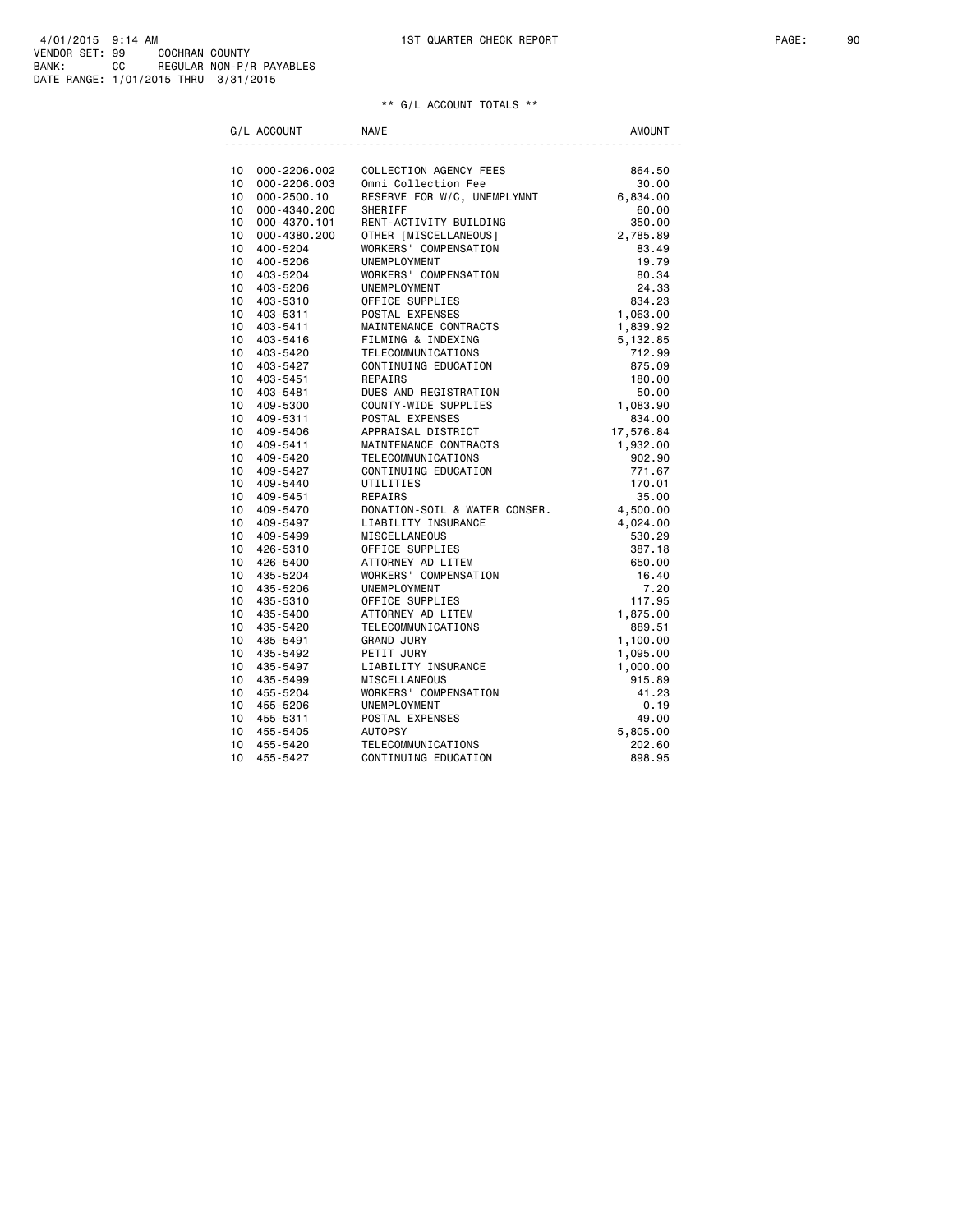| G/L ACCOUNT         | <b>NAME</b>                    | <b>AMOUNT</b> |
|---------------------|--------------------------------|---------------|
|                     |                                |               |
| 10 455-5480         | BONDS & NOTARY FEES            | 50.00         |
| $10-10$<br>455-5481 | DUES AND REGISTRATION          | 60.00         |
| 455-5499<br>10      | <b>MISCELLANEOUS</b>           | 14.00         |
| 10<br>475-5204      | WORKERS' COMPENSATION          | 13.67         |
| 10<br>475-5206      | UNEMPLOYMENT                   | 20.77         |
| 10<br>475-5310      | OFFICE SUPPLIES                | 485.90        |
| 10<br>475-5420      | TELECOMMUNICATIONS             | 690.30        |
| 10<br>475-5480      | <b>BONDS &amp; NOTARY FEES</b> | 50.00         |
| 10<br>475-5481      | DUES AND REGISTRATION          | 75.00         |
| 475-5590<br>10      | LAW LIBRARY MTRLS/UPDATES      | 712.50        |
| 10<br>476-5204      | WORKERS' COMPENSATION          | 37.93         |
| 10<br>476-5206      | UNEMPLOYMENT                   | 7.39          |
| 10<br>476-5497      | PROFESSIONAL LIABILITY INS.    | 500.00        |
| 10<br>490-5204      | WORKERS' COMPENSATION          | 11.42         |
| 10<br>490-5206      | UNEMPLOYMENT                   | 6.77          |
| 10<br>490-5411      | MAINTENANCE CONTRACTS          | 510.00        |
| 10<br>490-5420      | TELECOMMUNICATIONS             | 179.33        |
| 10<br>490-5480      | <b>BONDS &amp; NOTARY FEES</b> | 50.00         |
| 10<br>495-5204      | WORKERS' COMPENSATION          | 74.26         |
| 10<br>495-5206      | UNEMPLOYMENT                   | 44.08         |
| 10<br>495-5310      | OFFICE SUPPLIES                | 1,493.49      |
| 10<br>495-5311      | POSTAL EXPENSES                | 49.00         |
| 10<br>495-5420      | TELECOMMUNICATIONS             | 305.16        |
| 495-5427<br>10      | CONTINUING EDUCATION           | 295.00        |
| 10<br>497-5204      | WORKERS' COMPENSATION          | 42.11         |
| 10<br>497-5206      | UNEMPLOYMENT                   | 1.01          |
| 10<br>497-5310      | OFFICE SUPPLIES                | 951.59        |
| 10<br>497-5311      | POSTAL EXPENSES                | 71.27         |
| 10<br>497-5420      | TELECOMMUNICATIONS             | 194.28        |
| 10<br>497-5427      | CONTINUING EDUCATION           | 1,098.75      |
| 10<br>497-5480      | BONDS & NOTARY FEES            | 250.00        |
| 10<br>497-5481      | DUES AND REGISTRATION          | 150.00        |
| 10<br>499-5204      | WORKERS' COMPENSATION          | 107.05        |
| 10<br>499-5206      | UNEMPLOYMENT                   | 40.61         |
| 10<br>499-5310      | OFFICE SUPPLIES                | 577.35        |
| 10<br>499-5411      | MAINTENANCE CONTRACTS          | 6,123.00      |
| 10<br>499-5420      | TELECOMMUNICATIONS             | 1,007.17      |
| 10<br>499-5427      | CONTINUING EDUCATION           | 211.52        |
| 10<br>499-5451      | REPAIR                         | 1,098.00      |
| 10<br>499-5480      | <b>BONDS &amp; NOTARY FEES</b> | 675.00        |
| 10<br>499-5481      | DUES AND REGISTRATION          | 125.00        |
| 510-5204<br>10      | WORKERS' COMPENSATION          | 245.55        |
| 10<br>510-5206      | UNEMPLOYMENT                   | 17.42         |
| 10<br>510-5332      | CUSTODIAL SUPPLIES             | 3,088.39      |
| 510-5411<br>10      | MAINTENANCE CONTRACTS          | 1,880.77      |
| 10<br>510-5440      | UTILITIES                      | 8,633.91      |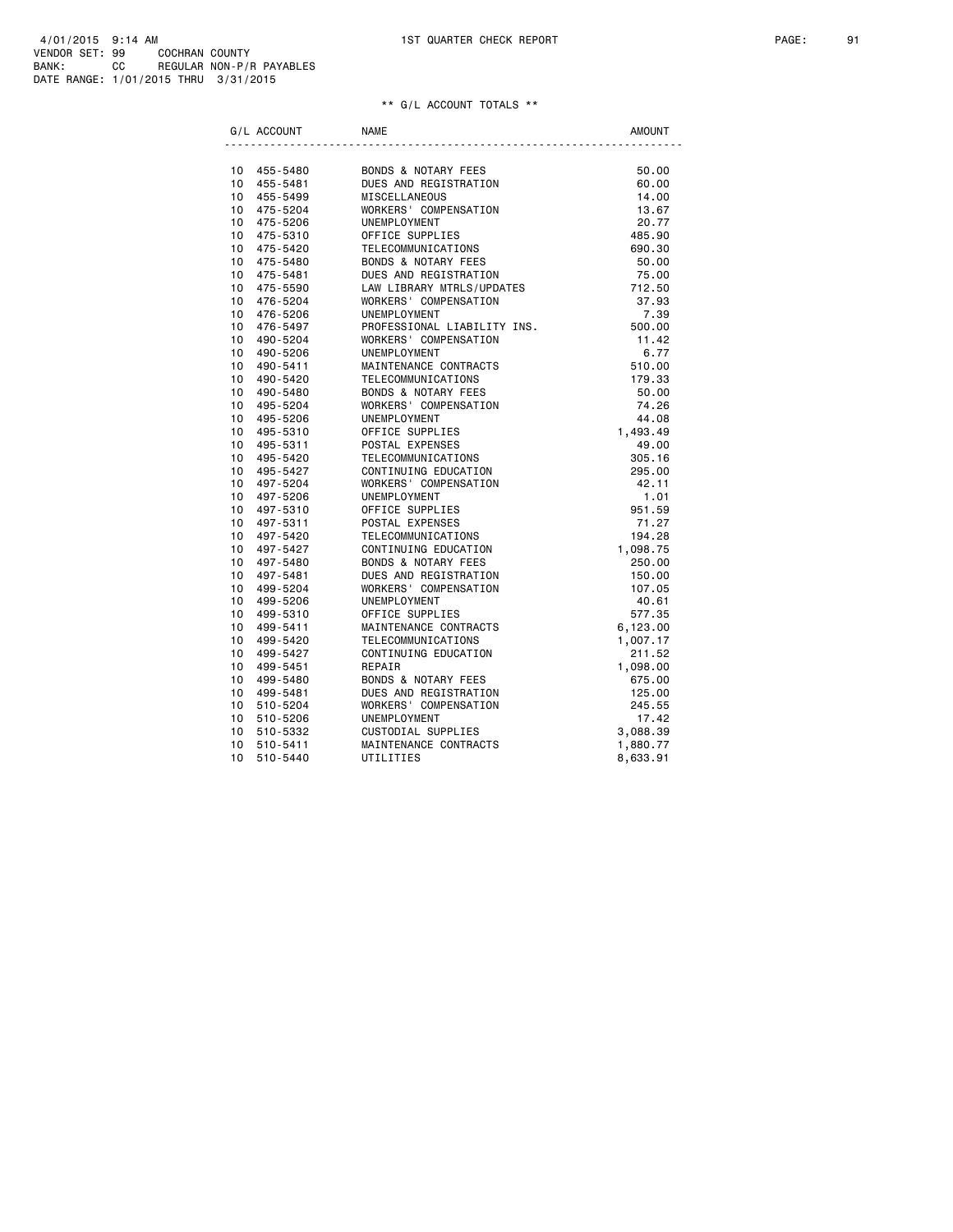|                 | G/L ACCOUNT | <b>NAME</b>                       | <b>AMOUNT</b> |
|-----------------|-------------|-----------------------------------|---------------|
|                 |             |                                   |               |
|                 | 10 510-5451 | REPAIR                            | 6,484.76      |
|                 | 10 512-5204 | WORKERS' COMPENSATION             | 323.84        |
| 10              | 512-5205    | UNIFORMS                          | 231.36        |
|                 | 10 512-5206 | UNEMPLOYMENT                      | 40.67         |
|                 | 10 512-5310 | OFFICE SUPPLIES<br>Coop DeteomfRe | 536.90        |
|                 | 10 512-5333 | FOOD-PRISONERS                    | 4,033.29      |
|                 | 10 512-5391 | MEDICAL CARE-PRISONERS            | 576.18        |
|                 | 10 512-5392 | MISCELLANEOUS SUPPLIES            | 1,664.09      |
| 10              | 512-5451    | REPAIR                            | 222.02        |
|                 | 10 512-5499 | MISCELLANEOUS                     | 150.00        |
|                 | 10 516-5204 | WORKERS' COMPENSATION             | 381.01        |
|                 | 10 516-5206 | UNEMPLOYMENT                      | 21.15         |
|                 | 10 516-5330 | FUEL & OIL                        | 227.26        |
| 10              | 516-5332    | CUSTODIAL SUPPLIES                | 34.98         |
|                 | 10 516-5440 | UTILITIES                         | 122.94        |
| 10              | 516-5451    | REPAIR                            | 63.88         |
| 10 <sup>1</sup> | 516-5471    | CARE OF WHFC CEMETERY             | 3,000.00      |
| 10              | 550-5204    | WORKERS' COMPENSATION             | 140.67        |
| 10              | 550-5330    | FUEL & OIL                        | 94.56         |
| 10              | 560-5204    | WORKERS' COMPENSATION             | 1,689.11      |
| 10 <sup>1</sup> | 560-5205    | UNIFORMS                          | 879.00        |
| 10              | 560-5206    | UNEMPLOYMENT                      | 225.80        |
| 10 <sup>1</sup> | 560-5310    | OFFICE SUPPLIES                   | 399.63        |
| 10              | 560-5311    | POSTAL EXPENSES                   | 98.00         |
| 10              | 560-5330    | FUEL AND OIL                      | 5,566.39      |
| 10              | 560-5334    | OTHER SUPPLIES                    | 1,561.92      |
| 10              | 560-5411    | MAINTENANCE CONTRACTS             | 3,531.79      |
| 10 <sup>1</sup> | 560-5420    | TELECOMMUNICATIONS                | 1,263.26      |
| 10              | 560-5427    | CONTINUING EDUCATION              | 673.93        |
| 10 <sup>1</sup> | 560-5451    | MACHINERY-NON-OFFICE REPAIR       | 4,366.74      |
| 10              | 560-5454    | <b>TIRES</b>                      | 320.00        |
| 10              | 560-5480    | <b>BONDS &amp; NOTARY FEES</b>    | 50.00         |
| 10              | 560-5481    | DUES AND REGISTRATION             | 86.00         |
| 10              | 560-5497    | OFFICERS' LIABILITY INSURANCE     | 5,046.00      |
| 10              | 560-5499    | MISCELLANEOUS                     | 200.00        |
| 10 <sup>1</sup> | 570-5420    | TELECOMMUNICATIONS                | 241.60        |
| 10              | 571-5472    | LOCAL SUPPORT-JUV BOARD           | 23,250.00     |
| 10              | 580-5404    | MEDICAL-E.M.S. SUBSIDIES          | 25,000.00     |
| 10              | 580-5414    | FIRE PROTECTION CONTRACTS         | 4,200.00      |
| 10              | 580-5440    | UTILITIES [TOWER]                 | 201.97        |
| 10              | 650-5204    | WORKERS' COMPENSATION             | 45.15         |
| 10              | 650-5206    | UNEMPLOYMENT                      | 18.57         |
| 10              | 650-5310    | OFFICE SUPPLIES                   | 519.20        |
| 10              | 650-5311    | POSTAL EXPENSES                   | 87.00         |
| 10              | 650-5332    | CUSTODIAL SUPPLIES                | 105.00        |
| 10              | 650-5411    | MAINTENANCE CONTRACTS             | 205.90        |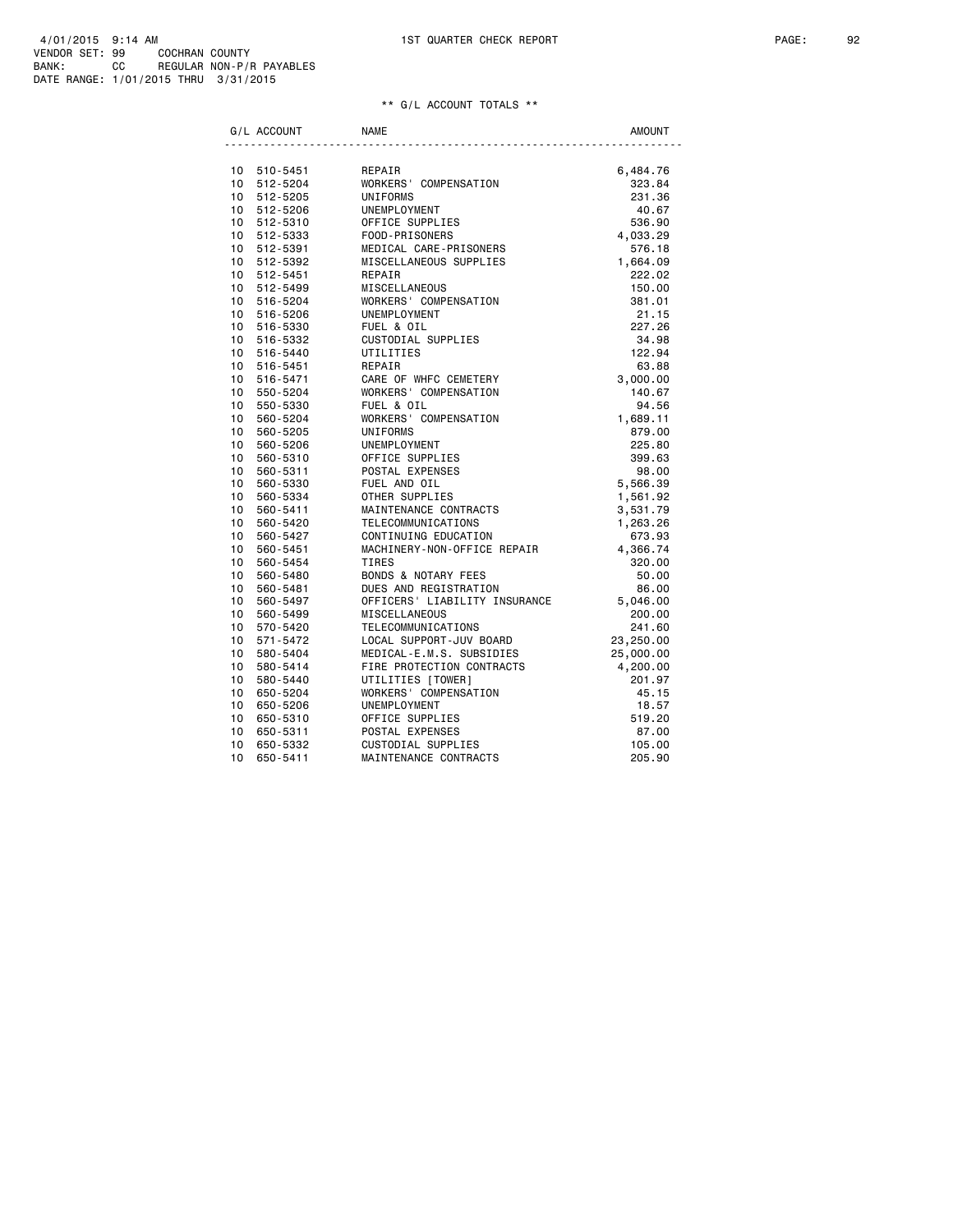|                 | G/L ACCOUNT             | <b>NAME</b>                                                                                                                        | <b>AMOUNT</b>    |
|-----------------|-------------------------|------------------------------------------------------------------------------------------------------------------------------------|------------------|
|                 |                         | TELECOMMUNICATIONS<br>CONTINUING EDUCATION 66.64<br>The CONTINUING EDUCATION 66.64<br>The CONTROL 1,281.46<br>1,281.46<br>1,281.46 |                  |
|                 | 10 650-5420             |                                                                                                                                    |                  |
|                 | 10 650-5427             |                                                                                                                                    |                  |
|                 | 10 650-5440             |                                                                                                                                    |                  |
|                 | 10 650-5499             | MISCELLANEOUS                                                                                                                      | 492.04           |
| 10              | 650-5590                | MISCELLANEOUS<br>BOOKS<br>WORKERS' COMPENSATION<br>WORKERS' COMPENSATION                                                           | 2,827.39         |
|                 | 10 652-5204             |                                                                                                                                    | 14.49            |
| 10              | 652-5420                | TELECOMMUNICATIONS                                                                                                                 | 244.25           |
|                 | 10 652-5440             | UTILITIES                                                                                                                          | 864.26           |
| 10              | 660-5204                | WORKERS' COMPENSATION                                                                                                              | 250.92           |
| 10              | 660-5206                |                                                                                                                                    | 19.90            |
| 10              | 660-5330                | UNEMPLOYMENT<br>FUEL AND OIL<br>CUSTODIAL SUPPLIES<br>UTILITIES & IRRIGATION                                                       | 151.97           |
| 10              | 660-5332                |                                                                                                                                    | 373.89           |
| 10              | 660-5440                |                                                                                                                                    | 2,124.55         |
| 10 <sup>1</sup> | 660-5451                | REPAIR<br>WORKERS' COMPENSATION                                                                                                    | 593.30           |
| 10              | 662-5204                |                                                                                                                                    | 269.27           |
| 10              | 662-5206                | UNEMPLOYMENT                                                                                                                       | 21.15            |
| 10              | 662-5332                | CUSTODIAL SUPPLIES                                                                                                                 | 844.52           |
| 10 <sup>1</sup> | 662-5440                | UTILITIES                                                                                                                          | 5,346.01         |
| 10              | 662-5451                | REPAIR                                                                                                                             | 2,939.00         |
| 10              | 663-5418                | SENIOR CITIZENS CONTRACT                                                                                                           | 18,750.00        |
|                 | 10 665-5204             | WORKERS' COMPENSATION                                                                                                              | 32.86            |
| 10              | 665-5206                | UNEMPLOYMENT                                                                                                                       | 24.51            |
|                 | 10 665-5310             | OFFICE SUPPLIES                                                                                                                    | 682.15           |
| 10              | 665-5330                | FUEL AND OIL<br>OTHER SUPPLIES                                                                                                     | 366.03           |
| 10              | 10 665-5334<br>665-5420 | TELECOMMUNICATIONS                                                                                                                 | 149.40<br>610.07 |
| 10              |                         |                                                                                                                                    | 308.25           |
| 10              | 665-5427                | CO AGENT-TRAVEL-OUT OF COUNTY                                                                                                      |                  |
|                 | 665-5451                | REPAIRS<br>*** FUND TOTAL ***                                                                                                      | 43.98            |
|                 |                         |                                                                                                                                    | 239,920.64       |
|                 | 15 610-5204             | WORKERS' COMPENSATION                                                                                                              | 215.93           |
|                 | 15 610-5310             | OFFICE SUPPLIES                                                                                                                    | 504.52           |
|                 | 15 610-5420             | TELECOMMUNICATIONS                                                                                                                 | 498.77           |
|                 | 15 610-5427             | COMM-CONTINUING EDUCATION<br>CO. JUDGE-CONTINUING EDUCATION                                                                        | 221.98           |
|                 | 15 610-5428             |                                                                                                                                    | 279.07           |
|                 | 15 610-5430             | LEGAL NOTICES                                                                                                                      | 540.80           |
| 15              | 610-5481                | DUES AND REGISTRATION                                                                                                              | 1,821.27         |
|                 | 15 610-5499             | MISCELLANEOUS                                                                                                                      | 837.00           |
|                 | 15 621-5204             | WORKERS' COMPENSATION                                                                                                              | 611.35           |
|                 | 15 621-5206             | UNEMPLOYMENT                                                                                                                       | 43.28            |
| 15              | 621-5330                | FUEL & OIL                                                                                                                         | 2,024.37         |
|                 | 15 621-5356             | ROAD MATERIALS & SUPPLIES                                                                                                          | 4, 151.20        |
|                 | 15 621-5440             | UTILITIES                                                                                                                          | 2,289.08         |
|                 | 15 621-5451             | REPAIRS                                                                                                                            | 4,068.25         |
| 15              | 621-5454                | <b>TIRES</b>                                                                                                                       | 160.00           |
| 15              | 621-5571                | CAPITAL OUTLAY                                                                                                                     | 4,090.00         |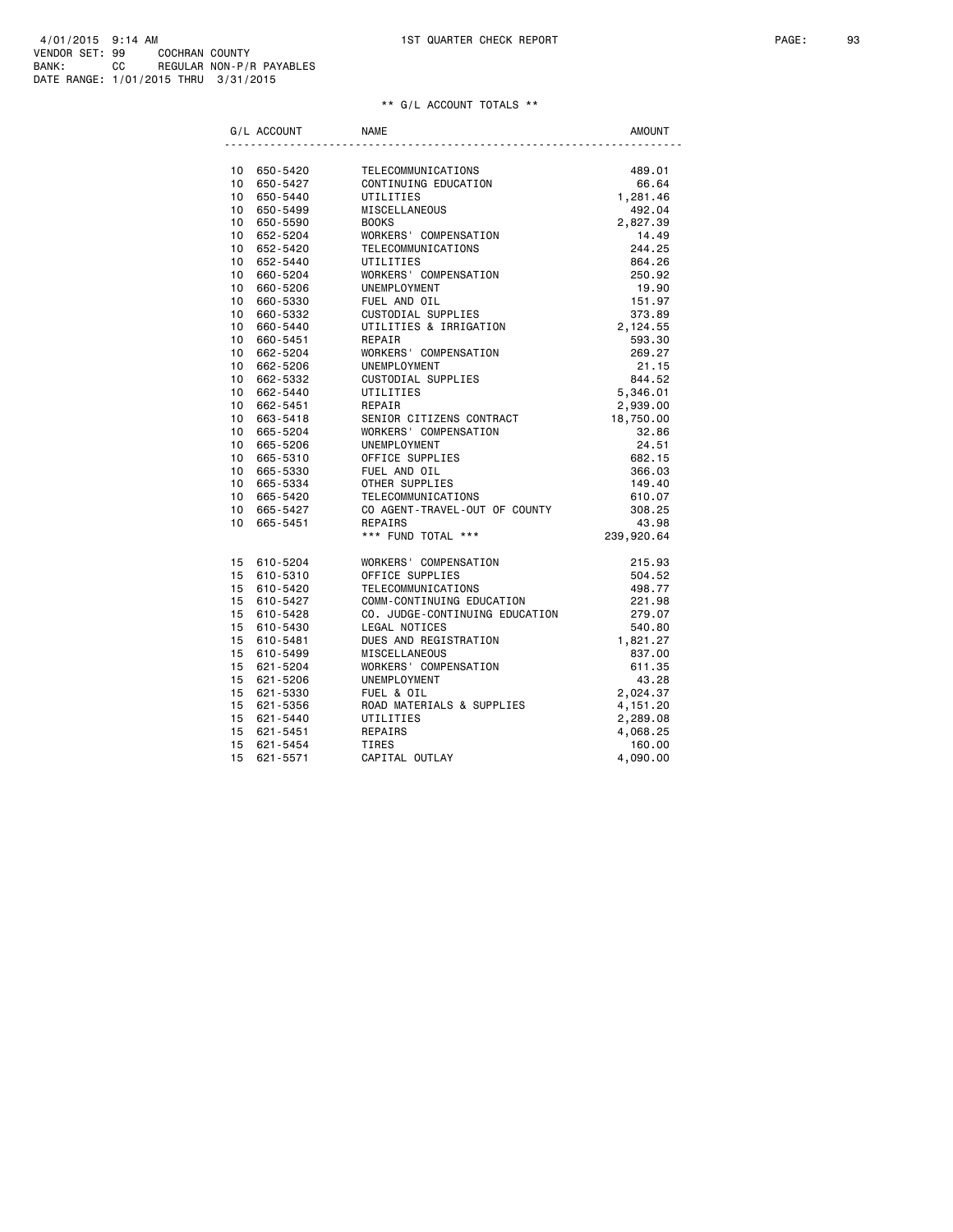|    | G/L ACCOUNT                | <b>NAME</b>                    | <b>AMOUNT</b>      |
|----|----------------------------|--------------------------------|--------------------|
|    |                            |                                |                    |
|    | 15 622-5204                | WORKERS' COMPENSATION          | 607.73             |
|    | 15 622-5206                | UNEMPLOYMENT                   | 43.61              |
|    | 15 622-5330                | FUEL AND OIL                   | 4,714.46           |
|    | 15 622-5356                | ROAD MATERIALS & SUPPLIES      | 185.14             |
|    | 15 622-5440                | UTILITIES                      | 459.03             |
|    | 15 622-5451                | REPAIRS                        | 4,101.62           |
|    | 15 622-5454                | TIRES                          | 17.00              |
|    | 15 622-5571                | CAPITAL OUTLAY                 | 95,408.50          |
|    | 15 623-5204                | WORKERS' COMPENSATION          | 600.74             |
|    | 15 623-5206                | UNEMPLOYMENT<br>FUEL AND OIL   | 42.61              |
|    | 15 623-5330<br>15 623-5356 | ROAD MATERIALS & SUPPLIES      | 4,277.18<br>558.54 |
|    | 15 623-5440                | UTILITIES                      | 765.80             |
|    | 15 623-5451                | REPAIRS                        | 4,250.41           |
|    | 15 623-5571                | CAPITAL OUTLAY                 | 125,230.00         |
|    | 15 624-5204                | WORKERS' COMPENSATION          | 600.74             |
|    | 15 624-5206                | UNEMPLOYMENT                   | 42.61              |
|    | 15 624-5330                | FUEL AND OIL                   | 5,865.81           |
|    | 15 624-5356                | ROAD MATERIALS & SUPPLIES      | 452.07             |
|    | 15 624-5420                | TELECOMMUNICATIONS             | 124.01             |
|    | 15 624-5440                | UTILITIES                      | 1,627.07           |
|    | 15 624-5451                | REPAIRS                        | 271.47             |
|    | 15 624-5454                | TIRES                          | 361.80             |
|    | 15 624-5571                | CAPITAL OUTLAY                 | 94,599.00          |
|    |                            | *** FUND TOTAL ***             | 367,563.82         |
|    | 17 000-4333.310            | GRANT TJPC-N-2014-040          | 3,980.28           |
|    | 17 573-5204                | WORKERS COMPENSATION           | 29.02              |
| 17 | 573-5206                   | UNEMPLOYMENT INSURANCE         | 19.77              |
| 17 | 573-5330                   | <b>FUEL</b>                    | 320.72             |
|    | 17 573-5413.002            | Mental Health External Contrac | 1,160.00           |
|    | 17 573-5413.003            | Grant C Placements             | 32,065.50          |
|    | 17 573-5420                | TELECOMMUNICATIONS             | 51.28              |
|    | 17 573-5427                | TRAVEL & TRAINING              | 1,324.23           |
|    | 17 573-5464                | VEHICLE LEASE                  | 1,666.00           |
|    | 17 573-5499                | OPERATING EXPENSES             | 3,826.63           |
|    |                            | *** FUND TOTAL ***             | 44, 443. 43        |
|    | 30 518-5204                | WORKERS COMPENSATION           | 107.54             |
|    | 30 518-5440                | UTILITIES                      | 179.36             |
|    |                            | *** FUND TOTAL ***             | 286.90             |
| 31 | 652-5311                   | POSTAL EXPENSES                | 66.84              |
|    |                            | *** FUND TOTAL ***             | 66.84              |
| 90 | 000-2342                   | Arrest Fees - State Officers   | 26.96              |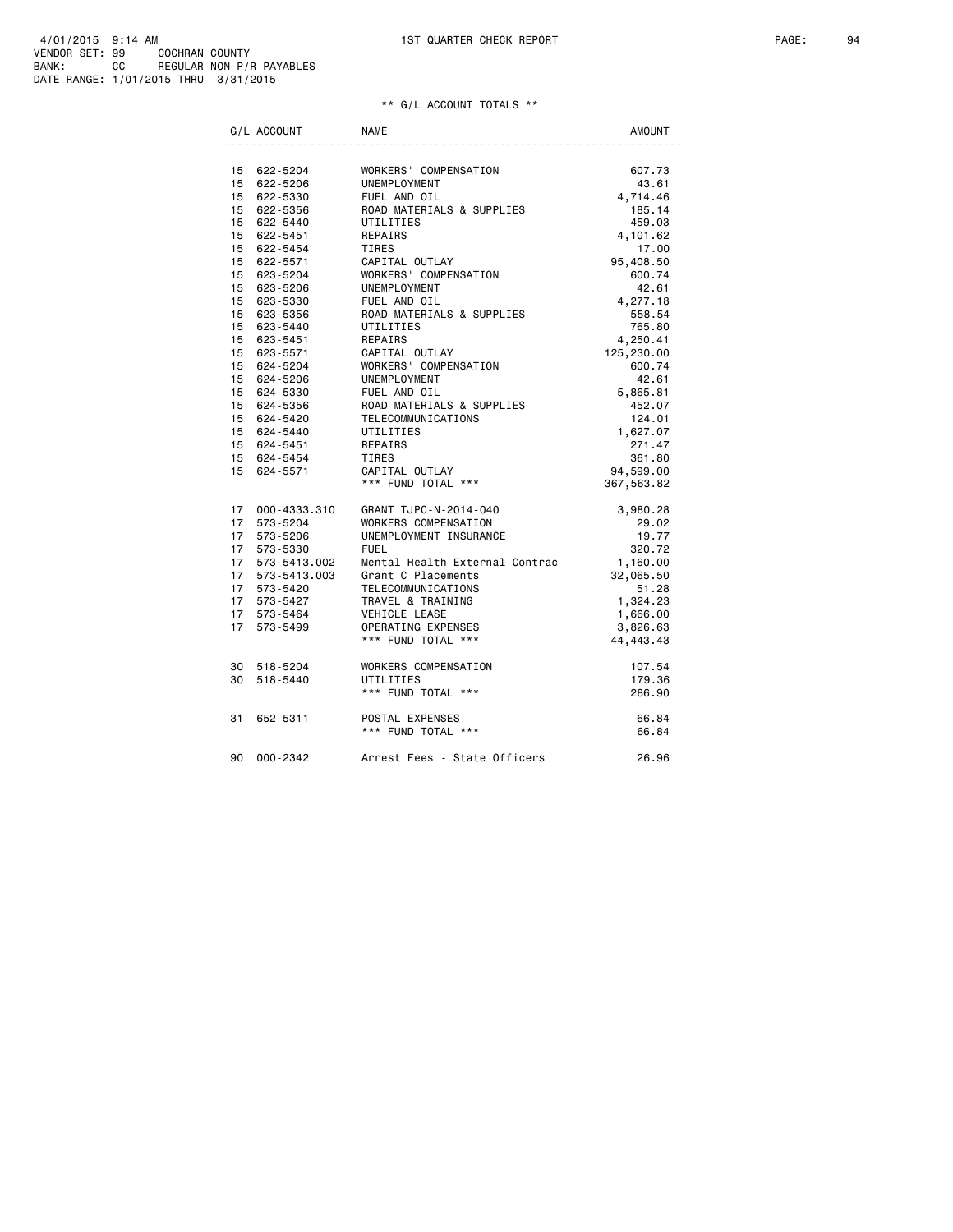|                         | G/L ACCOUNT        | <b>NAME</b>                         | AMOUNT         |                  |              |
|-------------------------|--------------------|-------------------------------------|----------------|------------------|--------------|
|                         |                    |                                     |                |                  |              |
|                         | 000-2342.001<br>90 | Omni FTA                            | 160.00         |                  |              |
|                         | 90 000-2347.001    | Truancy Prvtn & Diver. 102.015      | 157.09         |                  |              |
|                         | 000-2355<br>90     | MVF CCP 102.002                     | 4.83           |                  |              |
|                         | 000-2357<br>90     | 50% Overweight Fine                 | 145.00         |                  |              |
|                         | 000-2358.001<br>90 | State CCC Date 010104 Forward       | 3,493.80       |                  |              |
|                         | 000-2361<br>90     | 50% of Time Payment to State        | 97.51          |                  |              |
|                         | 000-2363.001<br>90 | Divorce & Family Gov't 133.151      | 90.00          |                  |              |
|                         | 000-2363.002<br>90 | Other Than Divorce/Family 10B       | 240.00         |                  |              |
|                         | 000-2363.003<br>90 | Indigent Defense Fee                | 181.54         |                  |              |
|                         | 000-2363.004<br>90 | Co Filing Fee Ind Lgl Serv.         | 94.55          |                  |              |
|                         | 90<br>000-2363.005 | ELE. FILING FEE DIS CLK             | 60.00          |                  |              |
|                         | 90<br>000-2363.006 | ELE FILING FEE COUNTY CLERK         | 28.73          |                  |              |
|                         | 90<br>000-2363.007 | ELE FILING FEE JP                   | 50.00          |                  |              |
|                         | 000-2365<br>90     | 50% of Seat Belt (545.412&13)       | 647.50         |                  |              |
|                         | 000-2367<br>90     | STF-Sub 95% C(Trans CD542.40        | 1,535.56       |                  |              |
|                         | 90<br>000-2368     | BB Bond Fee (Gov CD 41.258)         | 195.00         |                  |              |
|                         | 000-2369<br>90     | EMS Trauma Sec49.02 SB1131 72.31    |                |                  |              |
|                         | 000-2372<br>90     | Birth Cert. Gov118.015              | 23.40          |                  |              |
|                         | 000-2373<br>90     | Marriage License Gov 118.011        | 210.00         |                  |              |
|                         | 000-2376<br>90     | Co. CrtCriminal Judicial Fund 40.00 |                |                  |              |
|                         | 000-2378<br>90     | JRF Jury Reimb Fee CCP102.0045      | 357.85         |                  |              |
|                         | 000-2379<br>90     | Judicial Support Fee/L133.105       | 771.13         |                  |              |
|                         | 000-2379.001<br>90 | Drug Court Fee CCP102.0178          | 44.85          |                  |              |
|                         | 000-2379.002<br>90 | 7th Crt of Appeal Gov't22.2081      | 60.00          |                  |              |
|                         |                    | *** FUND TOTAL ***                  | 8,787.61       |                  |              |
|                         | 560-5334<br>93     | OTHER SUPPLIES                      | 4,955.40       |                  |              |
|                         |                    | *** FUND TOTAL ***                  | 4,955.40       |                  |              |
|                         | NO.                |                                     | INVOICE AMOUNT | <b>DISCOUNTS</b> | CHECK AMOUNT |
| VENDOR SET: 99 BANK: CC | 446<br>TOTALS:     |                                     | 666,024.64     | 0.00             | 666,024.64   |
| TOTALS:<br>BANK: CC     | 446                |                                     | 666,024.64     | 0.00             | 666,024.64   |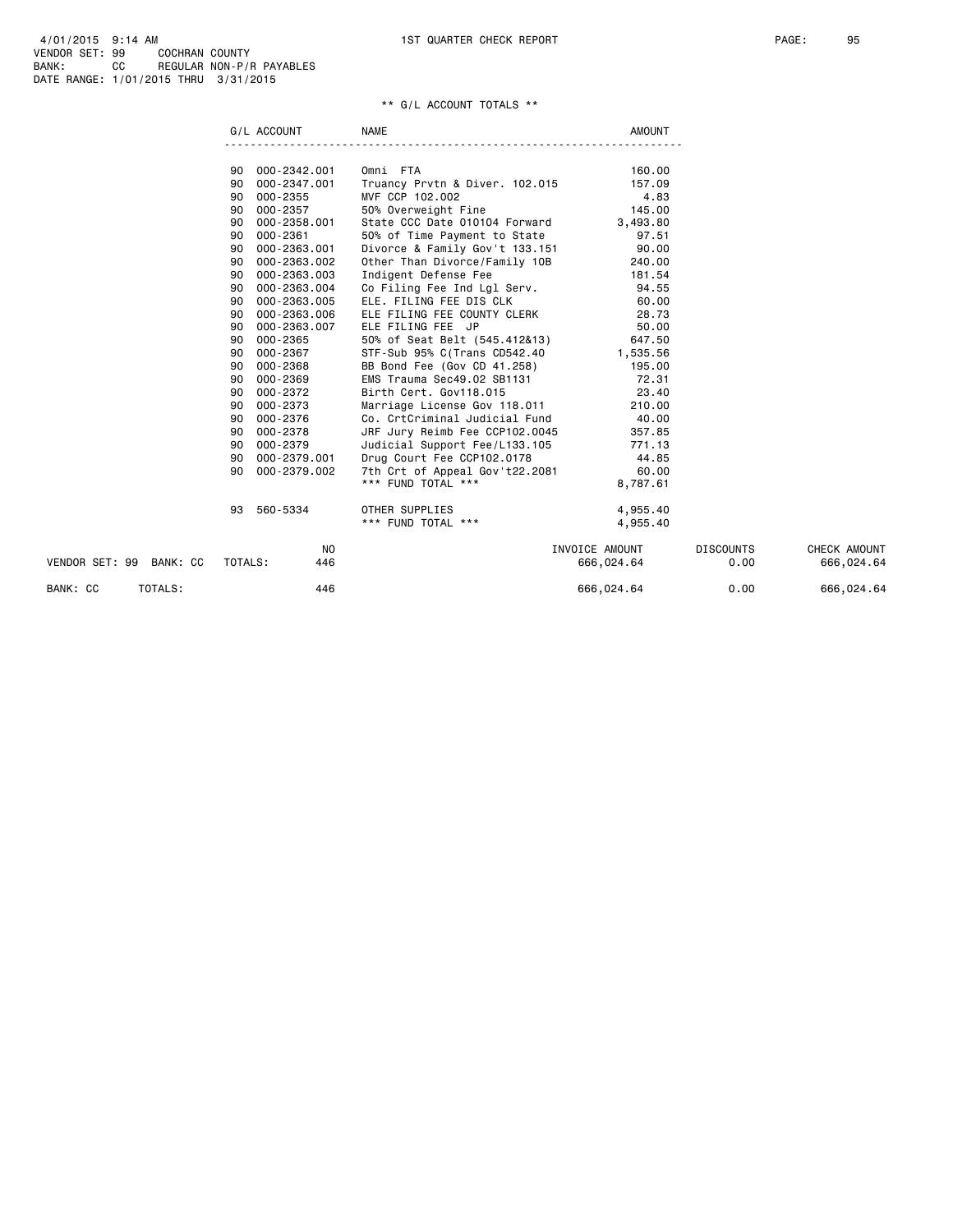| VENDOR I.D. |    |                   | <b>NAME</b>                    | <b>STATUS</b>   | <b>CHECK</b><br>DATE | AMOUNT   | <b>DISCOUNT</b> | <b>CHECK</b><br>NO | CHECK<br><b>STATUS</b> | <b>CHECK</b><br><b>AMOUNT</b> |
|-------------|----|-------------------|--------------------------------|-----------------|----------------------|----------|-----------------|--------------------|------------------------|-------------------------------|
| A067        |    |                   | AMERICAN FAMILY LIFE ASSURANCE |                 |                      |          |                 |                    |                        |                               |
|             |    | I-08 201501260560 | MONTHLY PREMIUM                | R               | 1/30/2015            |          |                 | 042711             |                        |                               |
|             |    | 10 000-2500.4     | INSURANCE PAYABLE              | MONTHLY PREMIUM |                      | 587.50   |                 |                    |                        |                               |
|             |    | 15 000-2500.4     | INSURANCE PAYABLE              | MONTHLY PREMIUM |                      | 132.29   |                 |                    |                        |                               |
|             |    | I-08A201501260560 | MONTHLY PREMIUM                | R               | 1/30/2015            |          |                 | 042711             |                        |                               |
|             |    | 10 000-2500.4     | INSURANCE PAYABLE              | MONTHLY PREMIUM |                      | 200.46   |                 |                    |                        | 920.25                        |
| C091        |    |                   | <b>COMPBENEFITS</b>            |                 |                      |          |                 |                    |                        |                               |
|             |    | I-17A201501260560 | VISION MONTHLY PREMIUM         | R               | 1/30/2015            |          |                 | 042712             |                        |                               |
|             |    | 10 000-2500.4     | INSURANCE PAYABLE              |                 | VISION MONTHLY PREMI | 53.40    |                 |                    |                        | 53.40                         |
| C253        |    |                   | COCHRAN COUNTY MONEY MKT       |                 |                      |          |                 |                    |                        |                               |
|             |    | I-01 201501260560 | RETIREMENT CONTRIBUTIONS       | R               | 1/30/2015            |          |                 | 042713             |                        |                               |
|             | 10 | 000-2500.3        | <b>TCDRS PAYABLE</b>           |                 | RETIREMENT CONTRIBUT | 8,696.30 |                 |                    |                        |                               |
|             | 10 | 400-5203          | RETIREMENT                     |                 | RETIREMENT CONTRIBUT | 1,056.92 |                 |                    |                        |                               |
|             | 10 | 403-5203          | RETIREMENT                     |                 | RETIREMENT CONTRIBUT | 1,024.10 |                 |                    |                        |                               |
|             | 10 | 435-5203          | RETIREMENT                     |                 | RETIREMENT CONTRIBUT | 217.39   |                 |                    |                        |                               |
|             | 10 | 455-5203          | RETIREMENT                     |                 | RETIREMENT CONTRIBUT | 510.14   |                 |                    |                        |                               |
|             | 10 | 475-5203          | RETIREMENT                     |                 | RETIREMENT CONTRIBUT | 1,341.18 |                 |                    |                        |                               |
|             | 10 | 476-5203          | RETIREMENT                     |                 | RETIREMENT CONTRIBUT | 221.40   |                 |                    |                        |                               |
|             | 10 | 490-5203.001      | RETIREMENT                     |                 | RETIREMENT CONTRIBUT | 112.85   |                 |                    |                        |                               |
|             | 10 | 495-5203          | RETIREMENT                     |                 | RETIREMENT CONTRIBUT | 956.30   |                 |                    |                        |                               |
|             | 10 | 497-5203          | RETIREMENT                     |                 | RETIREMENT CONTRIBUT | 520.02   |                 |                    |                        |                               |
|             | 10 | 499-5203          | RETIREMENT                     |                 | RETIREMENT CONTRIBUT | 1,377.01 |                 |                    |                        |                               |
|             | 10 | 510-5203          | RETIREMENT                     |                 | RETIREMENT CONTRIBUT | 378.09   |                 |                    |                        |                               |
|             | 10 | 512-5203          | RETIREMENT                     |                 | RETIREMENT CONTRIBUT | 885.79   |                 |                    |                        |                               |
|             | 10 | 516-5203          | RETIREMENT                     |                 | RETIREMENT CONTRIBUT | 456.50   |                 |                    |                        |                               |
|             | 10 | 550-5203          | RETIREMENT                     |                 | RETIREMENT CONTRIBUT | 354.17   |                 |                    |                        |                               |
|             | 10 | 560-5203          | RETIREMENT                     |                 | RETIREMENT CONTRIBUT | 5,141.95 |                 |                    |                        |                               |
|             | 10 | 650-5203          | RETIREMENT                     |                 | RETIREMENT CONTRIBUT | 430.91   |                 |                    |                        |                               |
|             | 10 | 652-5203          | RETIREMENT                     |                 | RETIREMENT CONTRIBUT | 22.27    |                 |                    |                        |                               |
|             | 10 | 660-5203          | RETIREMENT                     |                 | RETIREMENT CONTRIBUT | 306.81   |                 |                    |                        |                               |
|             | 10 | 662-5203          | RETIREMENT                     |                 | RETIREMENT CONTRIBUT | 413.87   |                 |                    |                        |                               |
|             | 10 | 665-5203          | RETIREMENT                     |                 | RETIREMENT CONTRIBUT | 422.60   |                 |                    |                        |                               |
|             | 15 | $000 - 2500.3$    | <b>TCDRS PAYABLE</b>           |                 | RETIREMENT CONTRIBUT | 3,209.95 |                 |                    |                        |                               |
|             | 15 | 610-5203          | RETIREMENT                     |                 | RETIREMENT CONTRIBUT | 2,245.91 |                 |                    |                        |                               |
|             | 15 | 621-5203          | RETIREMENT                     |                 | RETIREMENT CONTRIBUT | 902.38   |                 |                    |                        |                               |
|             | 15 | 622-5203          | RETIREMENT                     |                 | RETIREMENT CONTRIBUT | 950.41   |                 |                    |                        |                               |
|             | 15 | 623-5203          | RETIREMENT                     |                 | RETIREMENT CONTRIBUT | 938.86   |                 |                    |                        |                               |
|             | 15 | 624-5203          | RETIREMENT                     |                 | RETIREMENT CONTRIBUT | 923.76   |                 |                    |                        |                               |
|             | 17 | $000 - 2500.3$    | <b>TCDRS PAYABLE</b>           |                 | RETIREMENT CONTRIBUT | 233.44   |                 |                    |                        |                               |
|             | 17 | 573-5203          | RETIREMENT                     |                 | RETIREMENT CONTRIBUT | 433.52   |                 |                    |                        |                               |
|             | 30 | $000 - 2500.3$    | <b>TCDRS</b>                   |                 | RETIREMENT CONTRIBUT | 70.81    |                 |                    |                        |                               |
|             | 30 | 518-5203          | RETIREMENT                     |                 | RETIREMENT CONTRIBUT | 131.48   |                 |                    |                        | 34,887.09                     |
|             |    |                   |                                |                 |                      |          |                 |                    |                        |                               |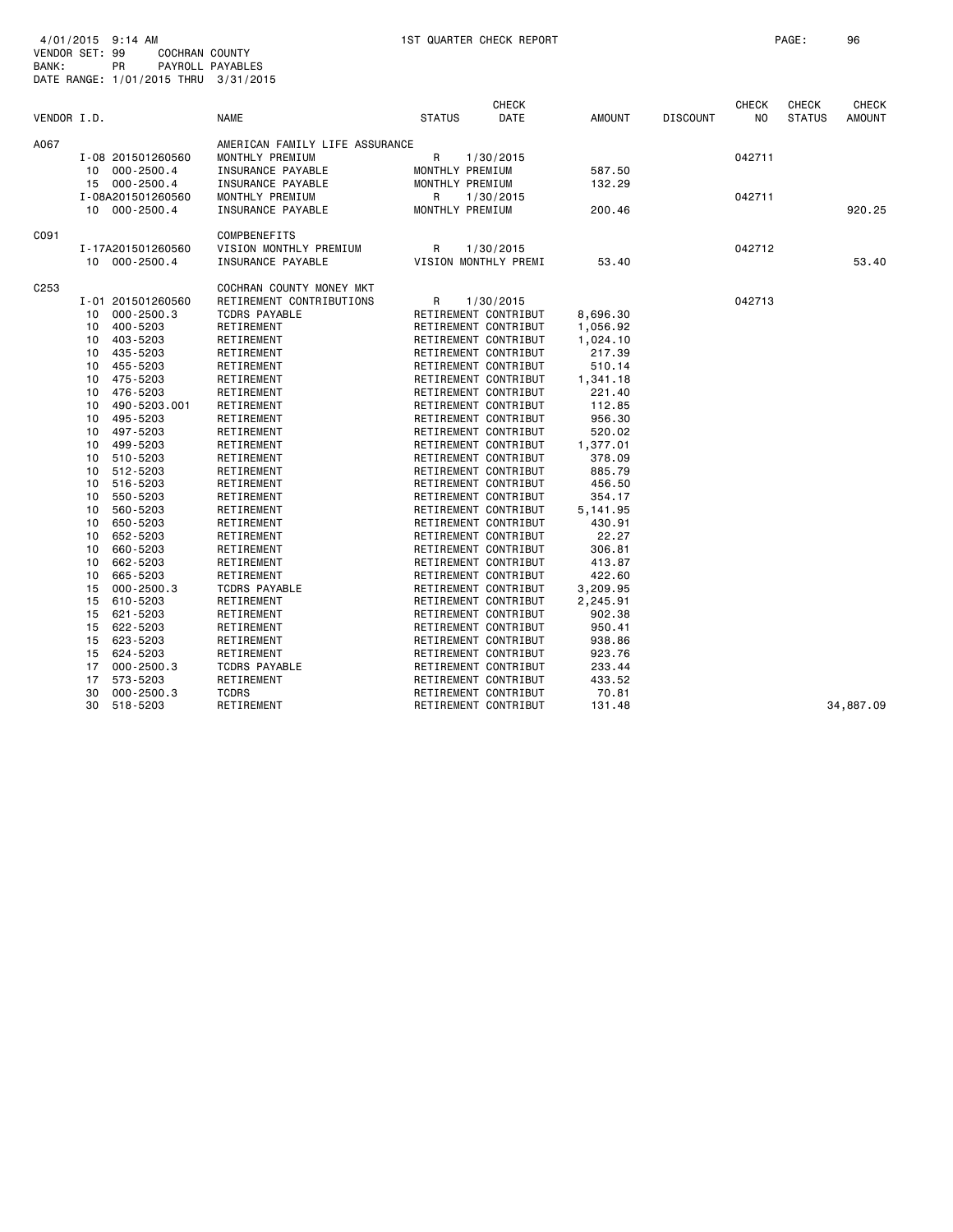| VENDOR I.D. |                                                                      | <b>NAME</b>                                                                                                 | <b>STATUS</b>                                                                                                                                                                                                                                                                                                                                                                                                                                                                                                                                                                                                                                                                                                                                                                                                                                                                                                                                                                                                                                                                                                                                                                                                                                                                                                                                                                                                                                                                                                                                                                                                                                                                                                                                                                                             | <b>CHECK</b><br>DATE | <b>AMOUNT</b>                 | <b>DISCOUNT</b> | <b>CHECK</b><br>NO. | <b>CHECK</b><br><b>STATUS</b> | <b>CHECK</b><br><b>AMOUNT</b> |
|-------------|----------------------------------------------------------------------|-------------------------------------------------------------------------------------------------------------|-----------------------------------------------------------------------------------------------------------------------------------------------------------------------------------------------------------------------------------------------------------------------------------------------------------------------------------------------------------------------------------------------------------------------------------------------------------------------------------------------------------------------------------------------------------------------------------------------------------------------------------------------------------------------------------------------------------------------------------------------------------------------------------------------------------------------------------------------------------------------------------------------------------------------------------------------------------------------------------------------------------------------------------------------------------------------------------------------------------------------------------------------------------------------------------------------------------------------------------------------------------------------------------------------------------------------------------------------------------------------------------------------------------------------------------------------------------------------------------------------------------------------------------------------------------------------------------------------------------------------------------------------------------------------------------------------------------------------------------------------------------------------------------------------------------|----------------------|-------------------------------|-----------------|---------------------|-------------------------------|-------------------------------|
|             |                                                                      |                                                                                                             |                                                                                                                                                                                                                                                                                                                                                                                                                                                                                                                                                                                                                                                                                                                                                                                                                                                                                                                                                                                                                                                                                                                                                                                                                                                                                                                                                                                                                                                                                                                                                                                                                                                                                                                                                                                                           |                      |                               |                 |                     |                               |                               |
| C300        | I-18A201501260560<br>10 000-2500.4<br>15 000-2500.4<br>30 000-2500.4 | COCHRAN COUNTY SCHOOLS FEDERAL<br>MONTHLY PREMUIM<br>INSURANCE PAYABLE<br>INSURANCE PAYABLE<br><b>AFLAC</b> | R<br>MONTHLY PREMUIM<br>MONTHLY PREMUIM<br>MONTHLY PREMUIM                                                                                                                                                                                                                                                                                                                                                                                                                                                                                                                                                                                                                                                                                                                                                                                                                                                                                                                                                                                                                                                                                                                                                                                                                                                                                                                                                                                                                                                                                                                                                                                                                                                                                                                                                | 1/30/2015            | 6,786.46<br>2,393.39<br>62.76 |                 | 042714              |                               | 9,242.61                      |
| N017        | I-05 201501260560<br>10 000-2500.4                                   | NATIONAL FARM LIFE<br>NFL PREMIUM<br>INSURANCE PAYABLE                                                      | R<br>NFL PREMIUM                                                                                                                                                                                                                                                                                                                                                                                                                                                                                                                                                                                                                                                                                                                                                                                                                                                                                                                                                                                                                                                                                                                                                                                                                                                                                                                                                                                                                                                                                                                                                                                                                                                                                                                                                                                          | 1/30/2015            | 251.81                        |                 | 042715              |                               |                               |
|             | 15 000-2500.4<br>I-05A201501260560<br>10 000-2500.4<br>15 000-2500.4 | INSURANCE PAYABLE<br>AFTER TAX PREM<br>INSURANCE PAYABLE<br>INSURANCE PAYABLE                               | NFL PREMIUM<br>R<br>AFTER TAX PREM<br>AFTER TAX PREM                                                                                                                                                                                                                                                                                                                                                                                                                                                                                                                                                                                                                                                                                                                                                                                                                                                                                                                                                                                                                                                                                                                                                                                                                                                                                                                                                                                                                                                                                                                                                                                                                                                                                                                                                      | 1/30/2015            | 34,33<br>114.21<br>40.94      |                 | 042715              |                               | 441.29                        |
| N060        | I-04 201501260560<br>10 000-2500.7                                   | NATIONWIDE RETIREMENT SOL<br>DEFERRED COMP WITHHELD<br>PEBSCO DEF COMP PAYABLE                              | R<br>DEFERRED COMP WITHHE                                                                                                                                                                                                                                                                                                                                                                                                                                                                                                                                                                                                                                                                                                                                                                                                                                                                                                                                                                                                                                                                                                                                                                                                                                                                                                                                                                                                                                                                                                                                                                                                                                                                                                                                                                                 | 1/30/2015            | 2,426.00                      |                 | 042716              |                               |                               |
|             | 15 000-2500.7                                                        | PEBSCO DEF COMP PAYABLE                                                                                     | DEFERRED COMP WITHHE                                                                                                                                                                                                                                                                                                                                                                                                                                                                                                                                                                                                                                                                                                                                                                                                                                                                                                                                                                                                                                                                                                                                                                                                                                                                                                                                                                                                                                                                                                                                                                                                                                                                                                                                                                                      |                      | 25.00                         |                 |                     |                               | 2,451.00                      |
| N081        | I-21 201501260560<br>10 000-2500.4                                   | NATIONAL FAMILY CARE LIFE INSU<br>NATIONAL FAMILY CARE<br>INSURANCE PAYABLE                                 | $\mathsf{R}$<br>NATIONAL FAMILY CARE                                                                                                                                                                                                                                                                                                                                                                                                                                                                                                                                                                                                                                                                                                                                                                                                                                                                                                                                                                                                                                                                                                                                                                                                                                                                                                                                                                                                                                                                                                                                                                                                                                                                                                                                                                      | 1/30/2015            | 104.00                        |                 | 042717              |                               | 104.00                        |
| 0029        | I-CLL201501260560<br>10 000-2500.8                                   | OFFICE OF THE ATTORNEY GE<br>CAUSE#13-05-23497 �<br>CHILD SUPPORT PAYABLE                                   | R<br>CAUSE#13-05-23497 &#</td><td>1/30/2015</td><td>1,055.31</td><td></td><td>042718</td><td></td><td>1,055.31</td></tr><tr><td>0029</td><td>I-CVS201501260560<br>10 000-2500.8</td><td>OFFICE OF THE ATTORNEY GE<br>CAUSE#13-10-4340<br>CHILD SUPPORT PAYABLE</td><td>R<br>CAUSE#13-10-4340</td><td>1/30/2015</td><td>650.00</td><td></td><td>042719</td><td></td><td>650.00</td></tr><tr><td>P187</td><td>I-T1 201501260560<br>10 000-2500.1<br>15 000-2500.1<br><math>000 - 2500.1</math><br>17</td><td>COCHRAN COUNTY PAYROLL TA<br>FEDERAL INCOME TAX W/H<br>WITHHOLDING TAX PAYABLE<br>WITHHOLDING TAX PAYABLE<br>WITHHOLDING TAX PAYABLE</td><td>R<br>FEDERAL INCOME TAX W<br>FEDERAL INCOME TAX W<br>FEDERAL INCOME TAX W</td><td>1/30/2015</td><td>11,702.57<br>4,512.42<br>287.58</td><td></td><td>042720</td><td></td><td></td></tr><tr><td></td><td>30 000-2500.1<br>I-T3 201501260560<br><math>000 - 2500.2</math><br>10<br>10 400-5201<br>10 403-5201<br>435-5201<br>10<br>10 455-5201</td><td>FEDERAL WITHOLDING<br>FICA TAX<br>FICA PAYABLE<br>SOCIAL SECURITY<br>SOCIAL SECURITY<br>SOCIAL SECURITY<br>SOCIAL SECURITY</td><td>FEDERAL INCOME TAX W<br>R<br>FICA TAX<br>FICA TAX<br>FICA TAX<br>FICA TAX<br>FICA TAX</td><td>1/30/2015</td><td>139.84<br>7,591.71<br>504.07<br>419.75<br>103.68<br>243.30</td><td></td><td>042720</td><td></td><td></td></tr><tr><td></td><td>10 475-5201<br>10<br>476-5201<br>10<br>490-5201.001<br>495-5201<br>10<br>10<sup>1</sup><br>497-5201</td><td>SOCIAL SECURITY<br>SOCIAL SECURITY<br>SOCIAL SECURITY FICA<br>SOCIAL SECURITY<br>SOCIAL SECURITY</td><td>FICA TAX<br>FICA TAX<br>FICA TAX<br>FICA TAX<br>FICA TAX</td><td></td><td>639.64<br>105.59<br>53.82<br>456.09<br>248.01</td><td></td><td></td><td></td><td></td></tr></tbody></table> |                      |                               |                 |                     |                               |                               |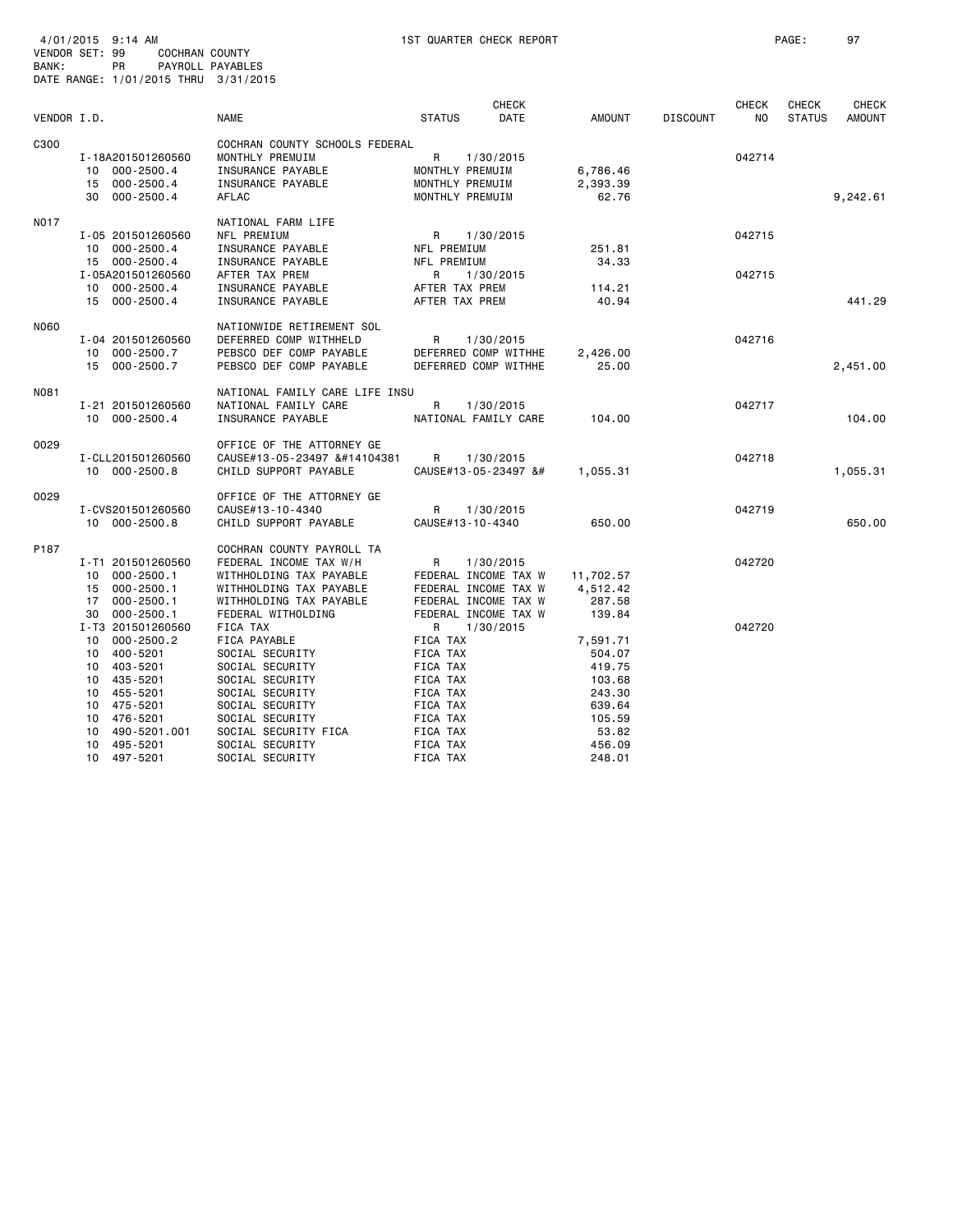|             |    |                   |                            |               |           | <b>CHECK</b> |               |                 | <b>CHECK</b> | <b>CHECK</b>  | CHECK         |
|-------------|----|-------------------|----------------------------|---------------|-----------|--------------|---------------|-----------------|--------------|---------------|---------------|
| VENDOR I.D. |    |                   | <b>NAME</b>                | <b>STATUS</b> |           | DATE         | <b>AMOUNT</b> | <b>DISCOUNT</b> | NO           | <b>STATUS</b> | <b>AMOUNT</b> |
| P187        |    |                   | COCHRAN COUNTY PAYROLLCONT |               |           |              |               |                 |              |               |               |
|             |    | I-T3 201501260560 | FICA TAX                   | R             | 1/30/2015 |              |               |                 | 042720       |               |               |
|             |    | 10 499-5201       | SOCIAL SECURITY            | FICA TAX      |           |              | 649.96        |                 |              |               |               |
|             | 10 | 510-5201          | SOCIAL SECURITY            | FICA TAX      |           |              | 180.32        |                 |              |               |               |
|             | 10 | 512-5201          | SOCIAL SECURITY            | FICA TAX      |           |              | 407.15        |                 |              |               |               |
|             | 10 | 516-5201          | SOCIAL SECURITY            | FICA TAX      |           |              | 221.51        |                 |              |               |               |
|             | 10 | 550-5201          | SOCIAL SECURITY            | FICA TAX      |           |              | 129.94        |                 |              |               |               |
|             | 10 | 560-5201          | SOCIAL SECURITY            | FICA TAX      |           |              | 2,436.46      |                 |              |               |               |
|             | 10 | 650-5201          | SOCIAL SECURITY            | FICA TAX      |           |              | 205.51        |                 |              |               |               |
|             | 10 | 652-5201          | SOCIAL SECURITY            | FICA TAX      |           |              | 10.62         |                 |              |               |               |
|             | 10 | 660-5201          | SOCIAL SECURITY            | FICA TAX      |           |              | 148.88        |                 |              |               |               |
|             | 10 | 662-5201          | SOCIAL SECURITY            | FICA TAX      |           |              | 197.39        |                 |              |               |               |
|             | 10 | 665-5201          | SOCIAL SECURITY            | FICA TAX      |           |              | 230.02        |                 |              |               |               |
|             | 15 | $000 - 2500.2$    | FICA PAYABLE               | FICA TAX      |           |              | 2,778.14      |                 |              |               |               |
|             | 15 | 610-5201          | SOCIAL SECURITY            | FICA TAX      |           |              | 1,071.14      |                 |              |               |               |
|             | 15 | 621-5201          | SOCIAL SECURITY            | FICA TAX      |           |              | 430.36        |                 |              |               |               |
|             | 15 | 622-5201          | SOCIAL SECURITY            | FICA TAX      |           |              | 448.15        |                 |              |               |               |
|             | 15 | 623-5201          | SOCIAL SECURITY            | FICA TAX      |           |              | 444.38        |                 |              |               |               |
|             | 15 | 624-5201          | SOCIAL SECURITY            | FICA TAX      |           |              | 384.11        |                 |              |               |               |
|             | 17 | $000 - 2500.2$    | FICA PAYABLE               | FICA TAX      |           |              | 209.55        |                 |              |               |               |
|             | 17 | 573-5201          | SOCIAL SECURITY            | FICA TAX      |           |              | 209.55        |                 |              |               |               |
|             | 30 | $000 - 2500.2$    | <b>FICA</b>                | FICA TAX      |           |              | 63.80         |                 |              |               |               |
|             | 30 | 518-5201          | SOCIAL SECURITY            | FICA TAX      |           |              | 63.80         |                 |              |               |               |
|             |    | I-T4 201501260560 | MEDICARE TAX               | R             | 1/30/2015 |              |               |                 | 042720       |               |               |
|             | 10 | $000 - 2500.2$    | FICA PAYABLE               | MEDICARE TAX  |           |              | 1,775.48      |                 |              |               |               |
|             | 10 | 400-5201          | SOCIAL SECURITY            | MEDICARE TAX  |           |              | 117.88        |                 |              |               |               |
|             | 10 | 403-5201          | SOCIAL SECURITY            | MEDICARE TAX  |           |              | 98.17         |                 |              |               |               |
|             | 10 | 435-5201          | SOCIAL SECURITY            | MEDICARE TAX  |           |              | 24.24         |                 |              |               |               |
|             | 10 | 455-5201          | SOCIAL SECURITY            | MEDICARE TAX  |           |              | 56.90         |                 |              |               |               |
|             | 10 | 475-5201          | SOCIAL SECURITY            | MEDICARE TAX  |           |              | 149.59        |                 |              |               |               |
|             | 10 | 476-5201          | SOCIAL SECURITY            | MEDICARE TAX  |           |              | 24.69         |                 |              |               |               |
|             | 10 | 490-5201.001      | SOCIAL SECURITY FICA       | MEDICARE TAX  |           |              | 12.59         |                 |              |               |               |
|             | 10 | 495-5201          | SOCIAL SECURITY            | MEDICARE TAX  |           |              | 106.67        |                 |              |               |               |
|             | 10 | 497-5201          | SOCIAL SECURITY            | MEDICARE TAX  |           |              | 58.00         |                 |              |               |               |
|             | 10 | 499-5201          | SOCIAL SECURITY            | MEDICARE TAX  |           |              | 152.01        |                 |              |               |               |
|             | 10 | 510-5201          | SOCIAL SECURITY            | MEDICARE TAX  |           |              | 42.17         |                 |              |               |               |
|             | 10 | 512-5201          | SOCIAL SECURITY            | MEDICARE TAX  |           |              | 95.22         |                 |              |               |               |
|             | 10 | 516-5201          | SOCIAL SECURITY            | MEDICARE TAX  |           |              | 51.81         |                 |              |               |               |
|             | 10 | 550-5201          | SOCIAL SECURITY            | MEDICARE TAX  |           |              | 30.39         |                 |              |               |               |
|             | 10 | 560-5201          | SOCIAL SECURITY            | MEDICARE TAX  |           |              | 569.82        |                 |              |               |               |
|             | 10 | 650-5201          | SOCIAL SECURITY            | MEDICARE TAX  |           |              | 48.06         |                 |              |               |               |
|             | 10 | 652-5201          | SOCIAL SECURITY            | MEDICARE TAX  |           |              | 2.48          |                 |              |               |               |
|             | 10 | 660-5201          | SOCIAL SECURITY            | MEDICARE TAX  |           |              | 34.82         |                 |              |               |               |
|             | 10 | 662-5201          | SOCIAL SECURITY            | MEDICARE TAX  |           |              | 46.17         |                 |              |               |               |
|             | 10 | 665-5201          | SOCIAL SECURITY            | MEDICARE TAX  |           |              | 53.80         |                 |              |               |               |
|             | 15 | $000 - 2500.2$    | FICA PAYABLE               | MEDICARE TAX  |           |              | 649.73        |                 |              |               |               |
|             | 15 | 610-5201          | SOCIAL SECURITY            | MEDICARE TAX  |           |              | 250.50        |                 |              |               |               |
|             | 15 | 621-5201          | SOCIAL SECURITY            | MEDICARE TAX  |           |              | 100.65        |                 |              |               |               |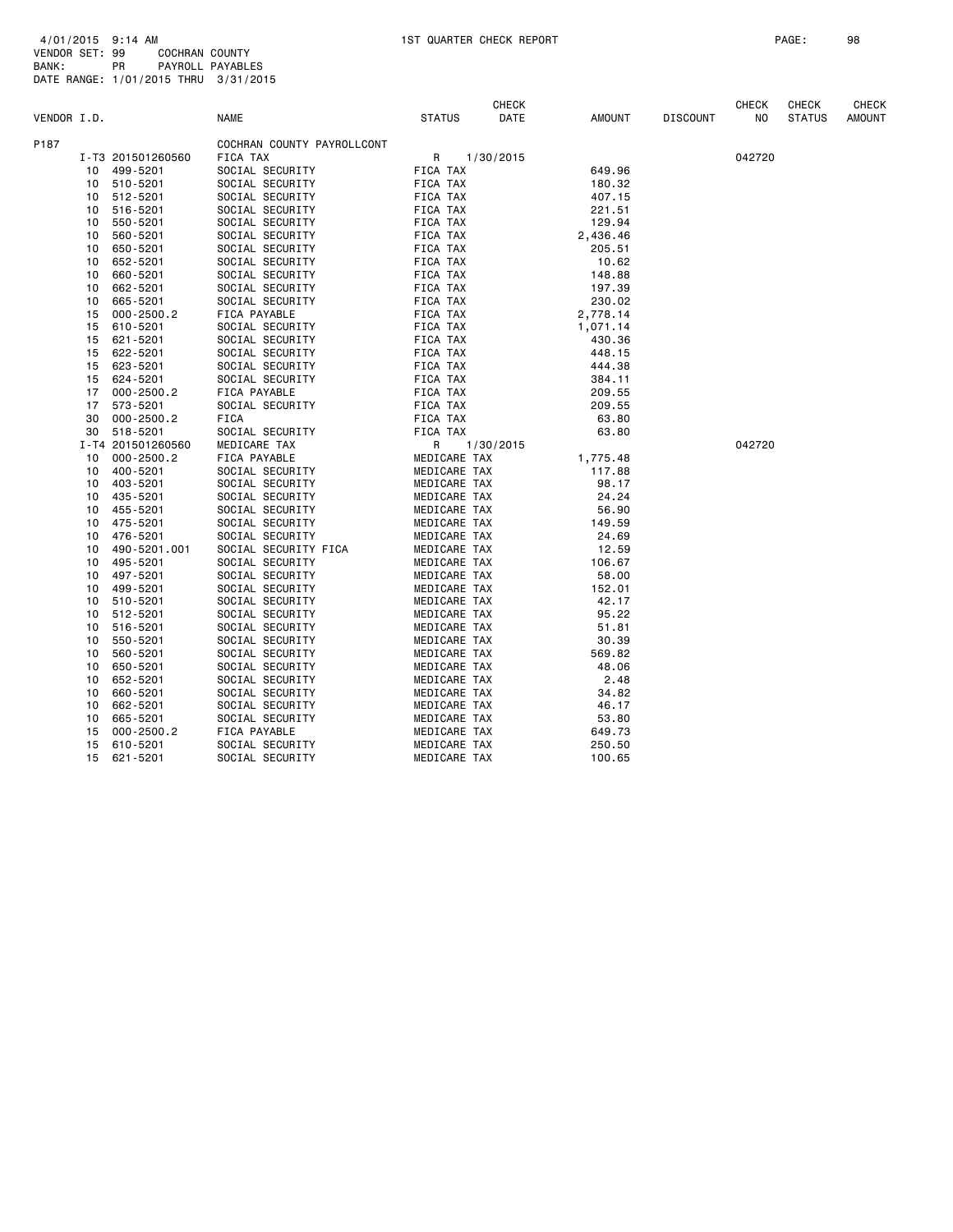|             |    |                   |                            |                          | <b>CHECK</b>         |          |                 | <b>CHECK</b>   | <b>CHECK</b>  | <b>CHECK</b>  |
|-------------|----|-------------------|----------------------------|--------------------------|----------------------|----------|-----------------|----------------|---------------|---------------|
| VENDOR I.D. |    |                   | <b>NAME</b>                | <b>STATUS</b>            | DATE                 | AMOUNT   | <b>DISCOUNT</b> | N <sub>O</sub> | <b>STATUS</b> | <b>AMOUNT</b> |
| P187        |    |                   | COCHRAN COUNTY PAYROLLCONT |                          |                      |          |                 |                |               |               |
|             |    | I-T4 201501260560 | MEDICARE TAX               | R                        | 1/30/2015            |          |                 | 042720         |               |               |
|             |    | 15 622-5201       | SOCIAL SECURITY            | MEDICARE TAX             |                      | 104.81   |                 |                |               |               |
|             | 15 | 623-5201          | SOCIAL SECURITY            | MEDICARE TAX             |                      | 103.93   |                 |                |               |               |
|             | 15 | 624-5201          | SOCIAL SECURITY            | MEDICARE TAX             |                      | 89.84    |                 |                |               |               |
|             | 17 | $000 - 2500.2$    | FICA PAYABLE               | MEDICARE TAX             |                      | 49.01    |                 |                |               |               |
|             | 17 | 573-5201          | SOCIAL SECURITY            | MEDICARE TAX             |                      | 49.01    |                 |                |               |               |
|             | 30 | $000 - 2500.2$    | <b>FICA</b>                | MEDICARE TAX             |                      | 14.92    |                 |                |               |               |
|             | 30 | 518-5201          | SOCIAL SECURITY            | MEDICARE TAX             |                      | 14.92    |                 |                |               | 42,907.09     |
| T218        |    |                   | TEXAS ASS'N OF COUNTIES    |                          |                      |          |                 |                |               |               |
|             |    | I-11 201501260560 | EMPLOYEE PREMIUMS          | R                        | 1/30/2015            |          |                 | 042721         |               |               |
|             | 10 | 400-5202          | GROUP INSURANCE            | EMPLOYEE PREMIUMS        |                      | 1,490.30 |                 |                |               |               |
|             |    | 10 403-5202       | GROUP INSURANCE            | EMPLOYEE PREMIUMS        |                      | 1,601.76 |                 |                |               |               |
|             | 10 | 455-5202          | GROUP INSURANCE            | EMPLOYEE PREMIUMS        |                      | 800.88   |                 |                |               |               |
|             | 10 | 475-5202          | GROUP INSURANCE            | EMPLOYEE PREMIUMS        |                      | 1,601.76 |                 |                |               |               |
|             | 10 | 495-5202          | GROUP INSURANCE            | EMPLOYEE PREMIUMS        |                      | 1,601.76 |                 |                |               |               |
|             | 10 | 497-5202          | GROUP INSURANCE            | EMPLOYEE PREMIUMS        |                      | 800.88   |                 |                |               |               |
|             | 10 | 499-5202          | GROUP INSURANCE            | <b>EMPLOYEE PREMIUMS</b> |                      | 2,402.64 |                 |                |               |               |
|             | 10 | 510-5202          | GROUP INSURANCE            | EMPLOYEE PREMIUMS        |                      | 800.88   |                 |                |               |               |
|             |    | 10 512-5202       | GROUP INSURANCE            | EMPLOYEE PREMIUMS        |                      | 1,601.76 |                 |                |               |               |
|             | 10 | 516-5202          | GROUP INSURANCE [50%]      | EMPLOYEE PREMIUMS        |                      | 816.61   |                 |                |               |               |
|             | 10 | 550-5202          | GROUP INSURANCE            | EMPLOYEE PREMIUMS        |                      | 800.88   |                 |                |               |               |
|             | 10 | 560-5202          | GROUP INSURANCE            | EMPLOYEE PREMIUMS        |                      | 8,008.80 |                 |                |               |               |
|             | 10 | 650-5202          | GROUP INSURANCE            | EMPLOYEE PREMIUMS        |                      | 839.79   |                 |                |               |               |
|             | 10 | 652-5202          | GROUP INSURANCE            | EMPLOYEE PREMIUMS        |                      | 38.91    |                 |                |               |               |
|             | 10 | 660-5202          | GROUP INSURANCE [35%]      | EMPLOYEE PREMIUMS        |                      | 549.61   |                 |                |               |               |
|             | 10 | 662-5202          | GROUP INSURANCE            | EMPLOYEE PREMIUMS        |                      | 723.06   |                 |                |               |               |
|             | 10 | 665-5202          | GROUP INSURANCE            | EMPLOYEE PREMIUMS        |                      | 800.88   |                 |                |               |               |
|             | 15 | 610-5202          | GROUP INSURANCE            | <b>EMPLOYEE PREMIUMS</b> |                      | 3,314.98 |                 |                |               |               |
|             | 15 | 621-5202          | GROUP INSURANCE            | <b>EMPLOYEE PREMIUMS</b> |                      | 1,601.76 |                 |                |               |               |
|             | 15 | 622-5202          | GROUP INSURANCE            | EMPLOYEE PREMIUMS        |                      | 1,601.76 |                 |                |               |               |
|             | 15 | 623-5202          | GROUP INSURANCE            | EMPLOYEE PREMIUMS        |                      | 1,601.76 |                 |                |               |               |
|             | 15 | 624-5202          | GROUP INSURANCE            | EMPLOYEE PREMIUMS        |                      | 1,601.76 |                 |                |               |               |
|             | 17 | 573-5202          | GROUP HEALTH INSURANCE     | EMPLOYEE PREMIUMS        |                      | 800.88   |                 |                |               |               |
|             |    | 30 518-5202       | GROUP INSURANCE [15%]      | EMPLOYEE PREMIUMS        |                      | 235.54   |                 |                |               |               |
|             |    | I-12 201501260560 | GROUP LIFE INSURANCE       | R                        | 1/30/2015            |          |                 | 042721         |               |               |
|             |    | 10 400-5202       | GROUP INSURANCE            |                          | GROUP LIFE INSURANCE | 5.37     |                 |                |               |               |
|             | 10 | 403-5202          | GROUP INSURANCE            |                          | GROUP LIFE INSURANCE | 5.78     |                 |                |               |               |
|             | 10 | 455-5202          | GROUP INSURANCE            |                          | GROUP LIFE INSURANCE | 2.89     |                 |                |               |               |
|             | 10 | 475-5202          | GROUP INSURANCE            |                          | GROUP LIFE INSURANCE | 5.78     |                 |                |               |               |
|             | 10 | 495-5202          | GROUP INSURANCE            |                          | GROUP LIFE INSURANCE | 5.78     |                 |                |               |               |
|             | 10 | 497-5202          | GROUP INSURANCE            |                          | GROUP LIFE INSURANCE | 2.89     |                 |                |               |               |
|             | 10 | 499-5202          | GROUP INSURANCE            |                          | GROUP LIFE INSURANCE | 8.67     |                 |                |               |               |
|             | 10 | 510-5202          | GROUP INSURANCE            |                          | GROUP LIFE INSURANCE | 2.89     |                 |                |               |               |
|             | 10 | 512-5202          | GROUP INSURANCE            |                          | GROUP LIFE INSURANCE | 5.78     |                 |                |               |               |
|             | 10 | 516-5202          | GROUP INSURANCE [50%]      |                          | GROUP LIFE INSURANCE | 2.95     |                 |                |               |               |
|             | 10 | 550-5202          | GROUP INSURANCE            |                          | GROUP LIFE INSURANCE | 2.89     |                 |                |               |               |
|             |    |                   |                            |                          |                      |          |                 |                |               |               |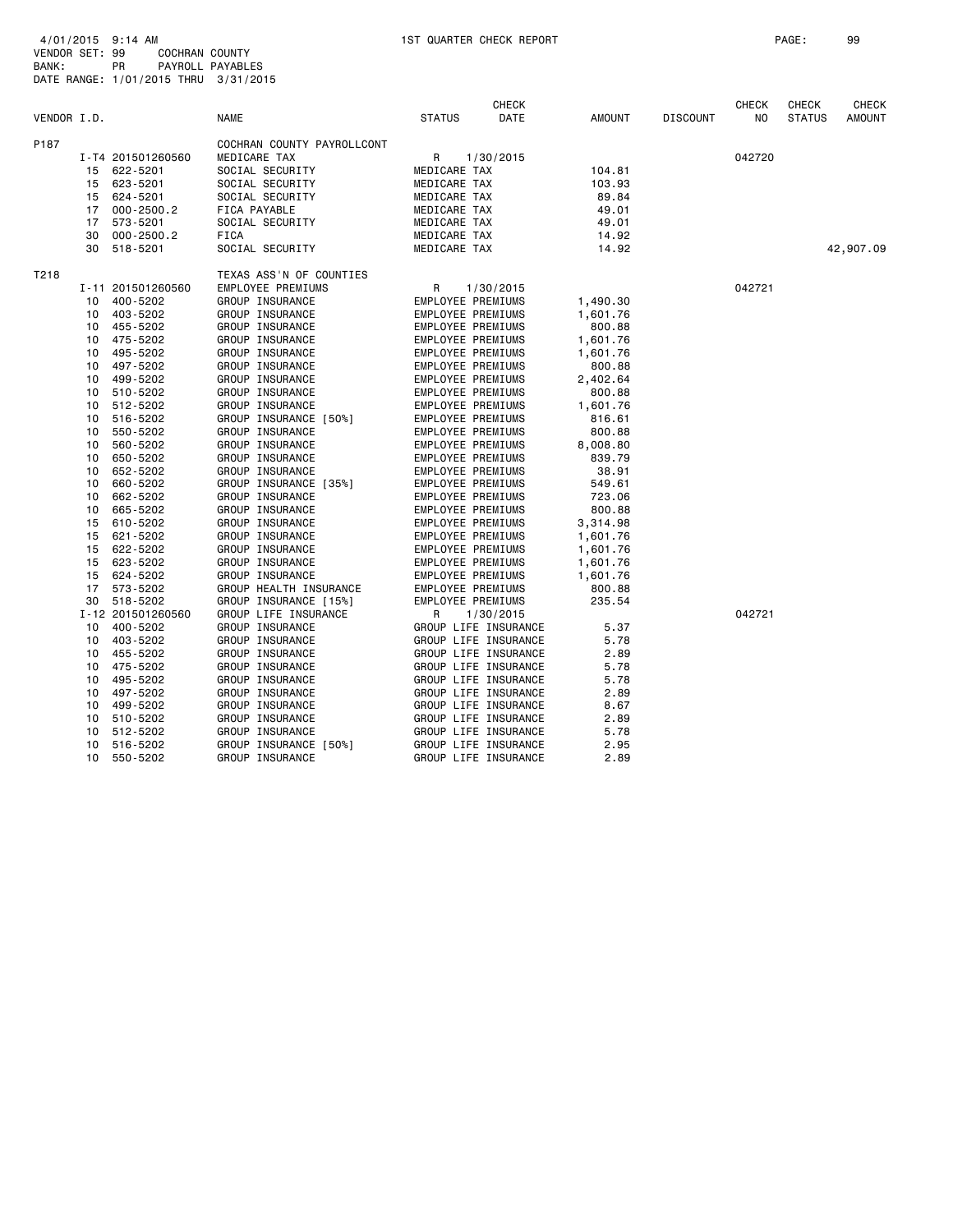| VENDOR I.D. |                    | <b>NAME</b>                    | <b>STATUS</b>        | <b>CHECK</b><br>DATE | <b>AMOUNT</b> | <b>DISCOUNT</b> | CHECK<br>N <sub>O</sub> | <b>CHECK</b><br><b>STATUS</b> | <b>CHECK</b><br><b>AMOUNT</b> |
|-------------|--------------------|--------------------------------|----------------------|----------------------|---------------|-----------------|-------------------------|-------------------------------|-------------------------------|
| T218        |                    | TEXAS ASS'N OF COUNTIECONT     |                      |                      |               |                 |                         |                               |                               |
|             | I-12 201501260560  | GROUP LIFE INSURANCE           | R                    | 1/30/2015            |               |                 | 042721                  |                               |                               |
|             | 10 560-5202        | GROUP INSURANCE                | GROUP LIFE INSURANCE |                      | 28.90         |                 |                         |                               |                               |
|             | 10 650-5202        | GROUP INSURANCE                | GROUP LIFE INSURANCE |                      | 3.03          |                 |                         |                               |                               |
|             | 652-5202<br>10     | GROUP INSURANCE                | GROUP LIFE INSURANCE |                      | 0.14          |                 |                         |                               |                               |
|             | 660-5202<br>10     | GROUP INSURANCE [35%]          | GROUP LIFE INSURANCE |                      | 1.98          |                 |                         |                               |                               |
|             | 662-5202<br>10     | <b>GROUP INSURANCE</b>         | GROUP LIFE INSURANCE |                      | 2.61          |                 |                         |                               |                               |
|             | 10 665-5202        | GROUP INSURANCE                | GROUP LIFE INSURANCE |                      | 2.89          |                 |                         |                               |                               |
|             | 15 610-5202        | GROUP INSURANCE                | GROUP LIFE INSURANCE |                      | 9.80          |                 |                         |                               |                               |
|             | 15 621-5202        | GROUP INSURANCE                | GROUP LIFE INSURANCE |                      | 5.78          |                 |                         |                               |                               |
|             | 15 622-5202        | GROUP INSURANCE                | GROUP LIFE INSURANCE |                      | 5.78          |                 |                         |                               |                               |
|             | 15 623-5202        | GROUP INSURANCE                | GROUP LIFE INSURANCE |                      | 5.78          |                 |                         |                               |                               |
|             | 15 624-5202        | GROUP INSURANCE                | GROUP LIFE INSURANCE |                      | 5.78          |                 |                         |                               |                               |
|             | 17 573-5202        | GROUP HEALTH INSURANCE         | GROUP LIFE INSURANCE |                      | 2.89          |                 |                         |                               |                               |
|             | 30 518-5202        | GROUP INSURANCE [15%]          | GROUP LIFE INSURANCE |                      | 0.85          |                 |                         |                               |                               |
|             | I-15 201501260560  | DEPENDENT HEALTH PREM WITHHELD | R                    | 1/30/2015            |               |                 | 042721                  |                               |                               |
|             | 10 000-2500.4      | INSURANCE PAYABLE              | DEPENDENT HEALTH PRE |                      | 1,464.04      |                 |                         |                               |                               |
|             | 15<br>000-2500.4   | INSURANCE PAYABLE              | DEPENDENT HEALTH PRE |                      | 880.96        |                 |                         |                               | 38,512.48                     |
| T266        |                    | TREASURER OF VIRGINIA          |                      |                      |               |                 |                         |                               |                               |
|             | I-CJS201501260560  | CASE ID#0003452040             | R                    | 1/30/2015            |               |                 | 042722                  |                               |                               |
|             | 10 000-2500.8      | CHILD SUPPORT PAYABLE          | CASE ID#0003452040   |                      | 453.10        |                 |                         |                               | 453.10                        |
| C253        |                    | COCHRAN COUNTY MONEY MKT       |                      |                      |               |                 |                         |                               |                               |
|             | I-201501260561     | NON-DEP SUPP DEATH JAN 2015    | R                    | 1/30/2015            |               |                 | 042723                  |                               |                               |
|             | 10 409-5207        | SUPPLEMENTAL DEATH BENEFITS    | NON-DEP SUPP DEATH 2 |                      | 1,849.02      |                 |                         |                               | 1,849.02                      |
| A067        |                    | AMERICAN FAMILY LIFE ASSURANCE |                      |                      |               |                 |                         |                               |                               |
|             | I-08 201502190562  | MONTHLY PREMIUM                | R                    | 2/27/2015            |               |                 | 042851                  |                               |                               |
|             | 10 000-2500.4      | INSURANCE PAYABLE              | MONTHLY PREMIUM      |                      | 587.50        |                 |                         |                               |                               |
|             | 15 000-2500.4      | INSURANCE PAYABLE              | MONTHLY PREMIUM      |                      | 132.29        |                 |                         |                               |                               |
|             | I-08A201502190562  | MONTHLY PREMIUM                | R                    | 2/27/2015            |               |                 | 042851                  |                               |                               |
|             | 10 000-2500.4      | INSURANCE PAYABLE              | MONTHLY PREMIUM      |                      | 200.46        |                 |                         |                               | 920.25                        |
| C091        |                    | <b>COMPBENEFITS</b>            |                      |                      |               |                 |                         |                               |                               |
|             | I-17A201502190562  | VISION MONTHLY PREMIUM         | R                    | 2/27/2015            |               |                 | 042852                  |                               |                               |
|             | 10 000-2500.4      | INSURANCE PAYABLE              | VISION MONTHLY PREMI |                      | 53.40         |                 |                         |                               | 53.40                         |
| C253        |                    | COCHRAN COUNTY MONEY MKT       |                      |                      |               |                 |                         |                               |                               |
|             | I-01 201502190562  | RETIREMENT CONTRIBUTIONS       | R                    | 2/27/2015            |               |                 | 042853                  |                               |                               |
|             | 10 000-2500.3      | <b>TCDRS PAYABLE</b>           | RETIREMENT CONTRIBUT |                      | 8,494.28      |                 |                         |                               |                               |
|             | 10 400-5203        | RETIREMENT                     | RETIREMENT CONTRIBUT |                      | 1,056.92      |                 |                         |                               |                               |
|             | 10 403-5203        | RETIREMENT                     | RETIREMENT CONTRIBUT |                      | 1,031.74      |                 |                         |                               |                               |
|             | 435-5203<br>10     | RETIREMENT                     | RETIREMENT CONTRIBUT |                      | 217.39        |                 |                         |                               |                               |
|             | 10<br>455-5203     | RETIREMENT                     | RETIREMENT CONTRIBUT |                      | 580.24        |                 |                         |                               |                               |
|             | 475-5203<br>10     | RETIREMENT                     | RETIREMENT CONTRIBUT |                      | 1,339.85      |                 |                         |                               |                               |
|             | 476-5203<br>10     | RETIREMENT                     | RETIREMENT CONTRIBUT |                      | 221.40        |                 |                         |                               |                               |
|             | 490-5203.001<br>10 | RETIREMENT                     | RETIREMENT CONTRIBUT |                      | 130.17        |                 |                         |                               |                               |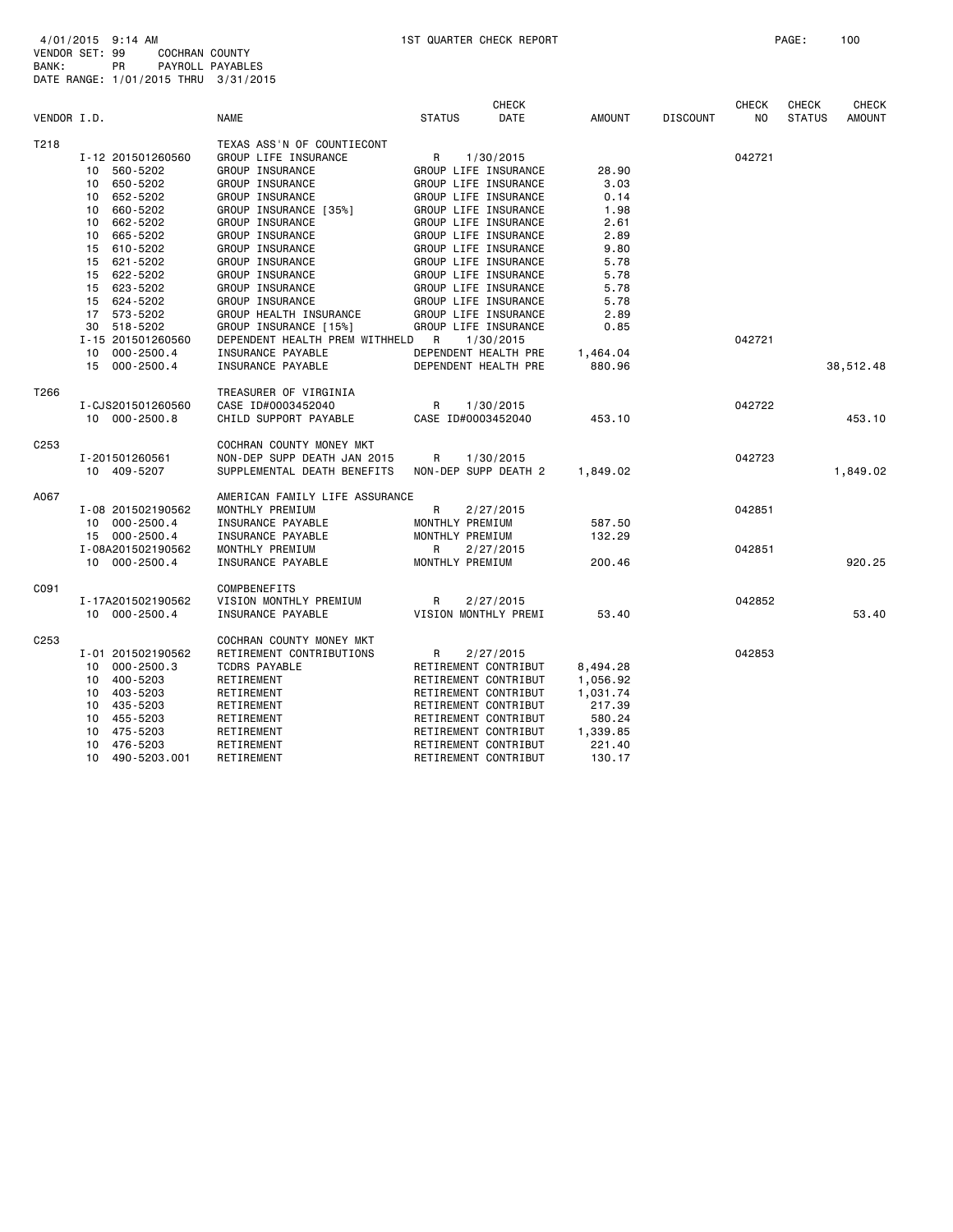| VENDOR I.D. |                 |                   | <b>NAME</b>                    | <b>STATUS</b>   | <b>CHECK</b><br><b>DATE</b> | <b>AMOUNT</b> | <b>DISCOUNT</b> | CHECK<br>N <sub>0</sub> | <b>CHECK</b><br><b>STATUS</b> | <b>CHECK</b><br><b>AMOUNT</b> |
|-------------|-----------------|-------------------|--------------------------------|-----------------|-----------------------------|---------------|-----------------|-------------------------|-------------------------------|-------------------------------|
| C253        |                 |                   | COCHRAN COUNTY MONEY MCONT     |                 |                             |               |                 |                         |                               |                               |
|             |                 | I-01 201502190562 | RETIREMENT CONTRIBUTIONS       | R               | 2/27/2015                   |               |                 | 042853                  |                               |                               |
|             | 10 <sub>1</sub> | 495-5203          | RETIREMENT                     |                 | RETIREMENT CONTRIBUT        | 956.90        |                 |                         |                               |                               |
|             |                 | 10 497-5203       | RETIREMENT                     |                 | RETIREMENT CONTRIBUT        | 553.46        |                 |                         |                               |                               |
|             |                 | 10 499-5203       | RETIREMENT                     |                 | RETIREMENT CONTRIBUT        | 1,380.44      |                 |                         |                               |                               |
|             |                 | 10 510-5203       | RETIREMENT                     |                 | RETIREMENT CONTRIBUT        | 377.00        |                 |                         |                               |                               |
|             |                 | 10 512-5203       | RETIREMENT                     |                 | RETIREMENT CONTRIBUT        | 860.25        |                 |                         |                               |                               |
|             | 10              | 516-5203          | RETIREMENT                     |                 | RETIREMENT CONTRIBUT        | 461.69        |                 |                         |                               |                               |
|             | 10              | 550-5203          | RETIREMENT                     |                 | RETIREMENT CONTRIBUT        | 354.17        |                 |                         |                               |                               |
|             | 10              | 560-5203          | RETIREMENT                     |                 | RETIREMENT CONTRIBUT        | 4,666.70      |                 |                         |                               |                               |
|             | 10              | 650-5203          | RETIREMENT                     |                 | RETIREMENT CONTRIBUT        | 421.24        |                 |                         |                               |                               |
|             | 10              | 652-5203          | RETIREMENT                     |                 | RETIREMENT CONTRIBUT        | 22.27         |                 |                         |                               |                               |
|             | 10              | 660-5203          | RETIREMENT                     |                 | RETIREMENT CONTRIBUT        | 306.81        |                 |                         |                               |                               |
|             | 10              | 662-5203          | RETIREMENT                     |                 | RETIREMENT CONTRIBUT        | 413.87        |                 |                         |                               |                               |
|             | 10              | 665-5203          | RETIREMENT                     |                 | RETIREMENT CONTRIBUT        | 422.60        |                 |                         |                               |                               |
|             | 15              | $000 - 2500.3$    | <b>TCDRS PAYABLE</b>           |                 | RETIREMENT CONTRIBUT        | 3,207.40      |                 |                         |                               |                               |
|             | 15              | 610-5203          | RETIREMENT                     |                 | RETIREMENT CONTRIBUT        | 2,256.31      |                 |                         |                               |                               |
|             | 15              | 621-5203          | RETIREMENT                     |                 | RETIREMENT CONTRIBUT        | 902.38        |                 |                         |                               |                               |
|             | 15              | 622-5203          | RETIREMENT                     |                 | RETIREMENT CONTRIBUT        | 940.47        |                 |                         |                               |                               |
|             |                 | 15 623-5203       | RETIREMENT                     |                 | RETIREMENT CONTRIBUT        | 933.66        |                 |                         |                               |                               |
|             | 15              | 624-5203          | RETIREMENT                     |                 | RETIREMENT CONTRIBUT        | 923.76        |                 |                         |                               |                               |
|             | 17              | $000 - 2500.3$    | <b>TCDRS PAYABLE</b>           |                 | RETIREMENT CONTRIBUT        | 233.44        |                 |                         |                               |                               |
|             | 17              | 573-5203          | RETIREMENT                     |                 | RETIREMENT CONTRIBUT        | 433.52        |                 |                         |                               |                               |
|             | 30              | $000 - 2500.3$    | <b>TCDRS</b>                   |                 | RETIREMENT CONTRIBUT        | 70.80         |                 |                         |                               |                               |
|             | 30              | 518-5203          | RETIREMENT                     |                 | RETIREMENT CONTRIBUT        | 131.49        |                 |                         |                               | 34, 302.62                    |
| C300        |                 |                   | COCHRAN COUNTY SCHOOLS FEDERAL |                 |                             |               |                 |                         |                               |                               |
|             |                 | I-18A201502190562 | MONTHLY PREMUIM                | R               | 2/27/2015                   |               |                 | 042854                  |                               |                               |
|             |                 | 10 000-2500.4     | INSURANCE PAYABLE              | MONTHLY PREMUIM |                             | 7,112.88      |                 |                         |                               |                               |
|             |                 | 15 000-2500.4     | INSURANCE PAYABLE              | MONTHLY PREMUIM |                             | 2,393.39      |                 |                         |                               |                               |
|             | 30              | $000 - 2500.4$    | AFLAC                          | MONTHLY PREMUIM |                             | 62.76         |                 |                         |                               | 9,569.03                      |
| NO17        |                 |                   | NATIONAL FARM LIFE             |                 |                             |               |                 |                         |                               |                               |
|             |                 | I-05 201502190562 | NFL PREMIUM                    | R               | 2/27/2015                   |               |                 | 042855                  |                               |                               |
|             |                 | 10 000-2500.4     | INSURANCE PAYABLE              | NFL PREMIUM     |                             | 251.81        |                 |                         |                               |                               |
|             |                 | 15 000-2500.4     | INSURANCE PAYABLE              | NFL PREMIUM     |                             | 34.33         |                 |                         |                               |                               |
|             |                 | I-05A201502190562 | AFTER TAX PREM                 | R               | 2/27/2015                   |               |                 | 042855                  |                               |                               |
|             |                 | 10 000-2500.4     | INSURANCE PAYABLE              | AFTER TAX PREM  |                             | 114.21        |                 |                         |                               |                               |
|             | 15              | 000-2500.4        | INSURANCE PAYABLE              | AFTER TAX PREM  |                             | 40.94         |                 |                         |                               | 441.29                        |
| N060        |                 |                   | NATIONWIDE RETIREMENT SOL      |                 |                             |               |                 |                         |                               |                               |
|             |                 | I-04 201502190562 | DEFERRED COMP WITHHELD         | $\mathsf{R}$    | 2/27/2015                   |               |                 | 042856                  |                               |                               |
|             | 10              | 000-2500.7        | PEBSCO DEF COMP PAYABLE        |                 | DEFERRED COMP WITHHE        | 2,526.00      |                 |                         |                               |                               |
|             |                 | 15 000-2500.7     | PEBSCO DEF COMP PAYABLE        |                 | DEFERRED COMP WITHHE        | 25,00         |                 |                         |                               | 2,551.00                      |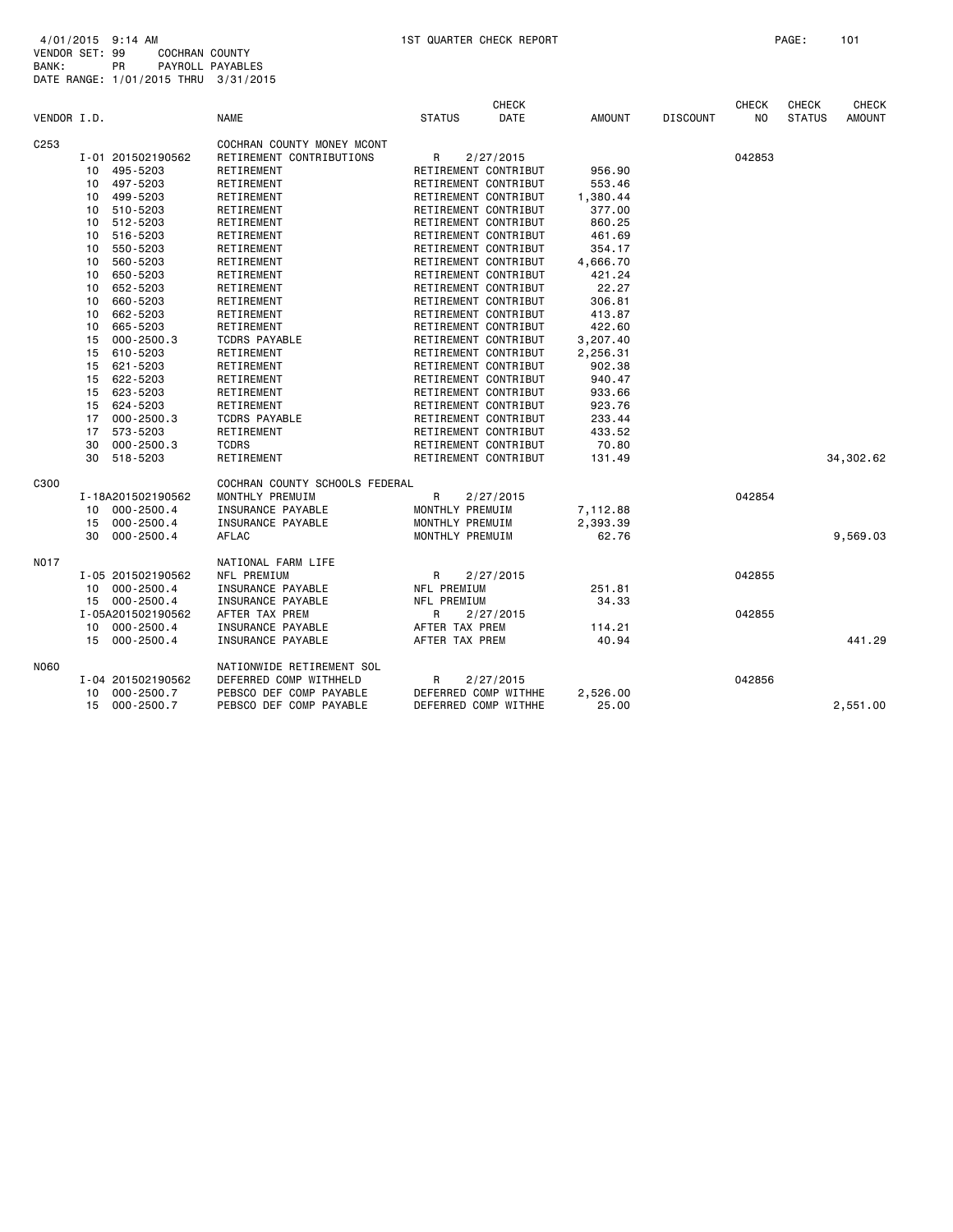| VENDOR I.D. |                                    | <b>NAME</b>                                                                 | <b>CHECK</b><br><b>STATUS</b><br>DATE                                                                                                                                                                                                                                                                                                                                                                                                                                                                                                                                                                                                                                                                                                                                                                                                                                                                                                                                                                                                                                                                                                                                                                                                                                                                                                                                                                                                                                                                                                                                                                                                                                                                                                                                                                                                                                                                                                                                                                                                                                                                                                                                                                                                                                                                                                                                                                                                                                                                                                                                                                                                                                                                                                                                                                                                                                                                                                                                                                                                  | AMOUNT | <b>DISCOUNT</b> | <b>CHECK</b><br>NO. | <b>CHECK</b><br><b>STATUS</b> | <b>CHECK</b><br><b>AMOUNT</b> |
|-------------|------------------------------------|-----------------------------------------------------------------------------|----------------------------------------------------------------------------------------------------------------------------------------------------------------------------------------------------------------------------------------------------------------------------------------------------------------------------------------------------------------------------------------------------------------------------------------------------------------------------------------------------------------------------------------------------------------------------------------------------------------------------------------------------------------------------------------------------------------------------------------------------------------------------------------------------------------------------------------------------------------------------------------------------------------------------------------------------------------------------------------------------------------------------------------------------------------------------------------------------------------------------------------------------------------------------------------------------------------------------------------------------------------------------------------------------------------------------------------------------------------------------------------------------------------------------------------------------------------------------------------------------------------------------------------------------------------------------------------------------------------------------------------------------------------------------------------------------------------------------------------------------------------------------------------------------------------------------------------------------------------------------------------------------------------------------------------------------------------------------------------------------------------------------------------------------------------------------------------------------------------------------------------------------------------------------------------------------------------------------------------------------------------------------------------------------------------------------------------------------------------------------------------------------------------------------------------------------------------------------------------------------------------------------------------------------------------------------------------------------------------------------------------------------------------------------------------------------------------------------------------------------------------------------------------------------------------------------------------------------------------------------------------------------------------------------------------------------------------------------------------------------------------------------------------|--------|-----------------|---------------------|-------------------------------|-------------------------------|
| N081        | I-21 201502190562<br>10 000-2500.4 | NATIONAL FAMILY CARE LIFE INSU<br>NATIONAL FAMILY CARE<br>INSURANCE PAYABLE | R<br>2/27/2015<br>NATIONAL FAMILY CARE                                                                                                                                                                                                                                                                                                                                                                                                                                                                                                                                                                                                                                                                                                                                                                                                                                                                                                                                                                                                                                                                                                                                                                                                                                                                                                                                                                                                                                                                                                                                                                                                                                                                                                                                                                                                                                                                                                                                                                                                                                                                                                                                                                                                                                                                                                                                                                                                                                                                                                                                                                                                                                                                                                                                                                                                                                                                                                                                                                                                 | 104.00 |                 | 042857              |                               | 104.00                        |
| 0029        | I-CLL201502190562<br>10 000-2500.8 | OFFICE OF THE ATTORNEY GE<br>CAUSE#13-05-23497 �<br>CHILD SUPPORT PAYABLE   | R<br>2/27/2015<br>CAUSE#13-05-23497 &#</td><td>1,055.31</td><td></td><td>042858</td><td></td><td>1,055.31</td></tr><tr><td>0029</td><td>I-CVS201502190562<br>10 000-2500.8</td><td>OFFICE OF THE ATTORNEY GE<br>CAUSE#13-10-4340<br>CHILD SUPPORT PAYABLE</td><td>2/27/2015<br>R<br>CAUSE#13-10-4340</td><td>650.00</td><td></td><td>042859</td><td></td><td>650.00</td></tr><tr><td>P187</td><td>I-T1 201502190562<br>10 000-2500.1<br>15 000-2500.1<br>17 000-2500.1<br>30 000-2500.1</td><td>COCHRAN COUNTY PAYROLL TA<br>FEDERAL INCOME TAX W/H<br>WITHHOLDING TAX PAYABLE<br>WITHHOLDING TAX PAYABLE<br>WITHHOLDING TAX PAYABLE<br>FEDERAL WITHOLDING</td><td>R<br>2/27/2015<br>FEDERAL INCOME TAX W<br>FEDERAL INCOME TAX W<br>FEDERAL INCOME TAX W<br>FEDERAL INCOME TAX W</td><td>11,279.72<br>4,503.48<br>288.93<br>139.31</td><td></td><td>042860</td><td></td><td></td></tr><tr><td></td><td>I-T3 201502190562<br>10<br><math>000 - 2500.2</math><br>400-5201<br>10<br>403-5201<br>10<br>435-5201<br>10<br>455-5201<br>10<br>475-5201<br>10<br>476-5201<br>10<br>490-5201.001<br>10<br>495-5201<br>10<br>497-5201<br>10<br>10<br>499-5201<br>510-5201<br>10<br>10<br>512-5201</td><td>FICA TAX<br>FICA PAYABLE<br>SOCIAL SECURITY<br>SOCIAL SECURITY<br>SOCIAL SECURITY<br>SOCIAL SECURITY<br>SOCIAL SECURITY<br>SOCIAL SECURITY<br>SOCIAL SECURITY FICA<br>SOCIAL SECURITY<br>SOCIAL SECURITY<br>SOCIAL SECURITY<br>SOCIAL SECURITY</td><td>2/27/2015<br>R<br>FICA TAX<br>FICA TAX<br>FICA TAX<br>FICA TAX<br>FICA TAX<br>FICA TAX<br>FICA TAX<br>FICA TAX<br>FICA TAX<br>FICA TAX<br>FICA TAX<br>FICA TAX<br>FICA TAX</td><td>7,445.50<br>504.07<br>423.39<br>103.68<br>276.73<br>639.01<br>105.59<br>62.08<br>456.38<br>263.96<br>651.59<br>179.80<br>394.96</td><td></td><td>042860</td><td></td><td></td></tr><tr><td></td><td>516-5201<br>10<br>10<br>550-5201<br>560-5201<br>10<br>650-5201<br>10<br>652-5201<br>10<br>660-5201<br>10<br>662-5201<br>10<br>665-5201<br>10<br><math>000 - 2500.2</math><br>15<br>610-5201<br>15<br>621-5201<br>15<br>622-5201<br>15<br>623-5201<br>15</td><td>SOCIAL SECURITY<br>SOCIAL SECURITY<br>SOCIAL SECURITY<br>SOCIAL SECURITY<br>SOCIAL SECURITY<br>SOCIAL SECURITY<br>SOCIAL SECURITY<br>SOCIAL SECURITY<br>SOCIAL SECURITY<br>FICA PAYABLE<br>SOCIAL SECURITY<br>SOCIAL SECURITY<br>SOCIAL SECURITY<br>SOCIAL SECURITY</td><td>FICA TAX<br>FICA TAX<br>FICA TAX<br>FICA TAX<br>FICA TAX<br>FICA TAX<br>FICA TAX<br>FICA TAX<br>FICA TAX<br>FICA TAX<br>FICA TAX<br>FICA TAX<br>FICA TAX</td><td>223.52<br>129.94<br>2,209.80<br>200.90<br>10.62<br>148.54<br>197.39<br>263.53<br>2,775.88<br>1,076.10<br>430.36<br>443.41<br>441.90</td><td></td><td></td><td></td><td></td></tr><tr><td></td><td>624-5201<br>15<br><math>000 - 2500.2</math><br>17<br>17<br>573-5201</td><td>SOCIAL SECURITY<br>FICA PAYABLE<br>SOCIAL SECURITY</td><td>FICA TAX<br>FICA TAX<br>FICA TAX</td><td>384.11<br>210.11<br>210.11</td><td></td><td></td><td></td><td></td></tr></tbody></table> |        |                 |                     |                               |                               |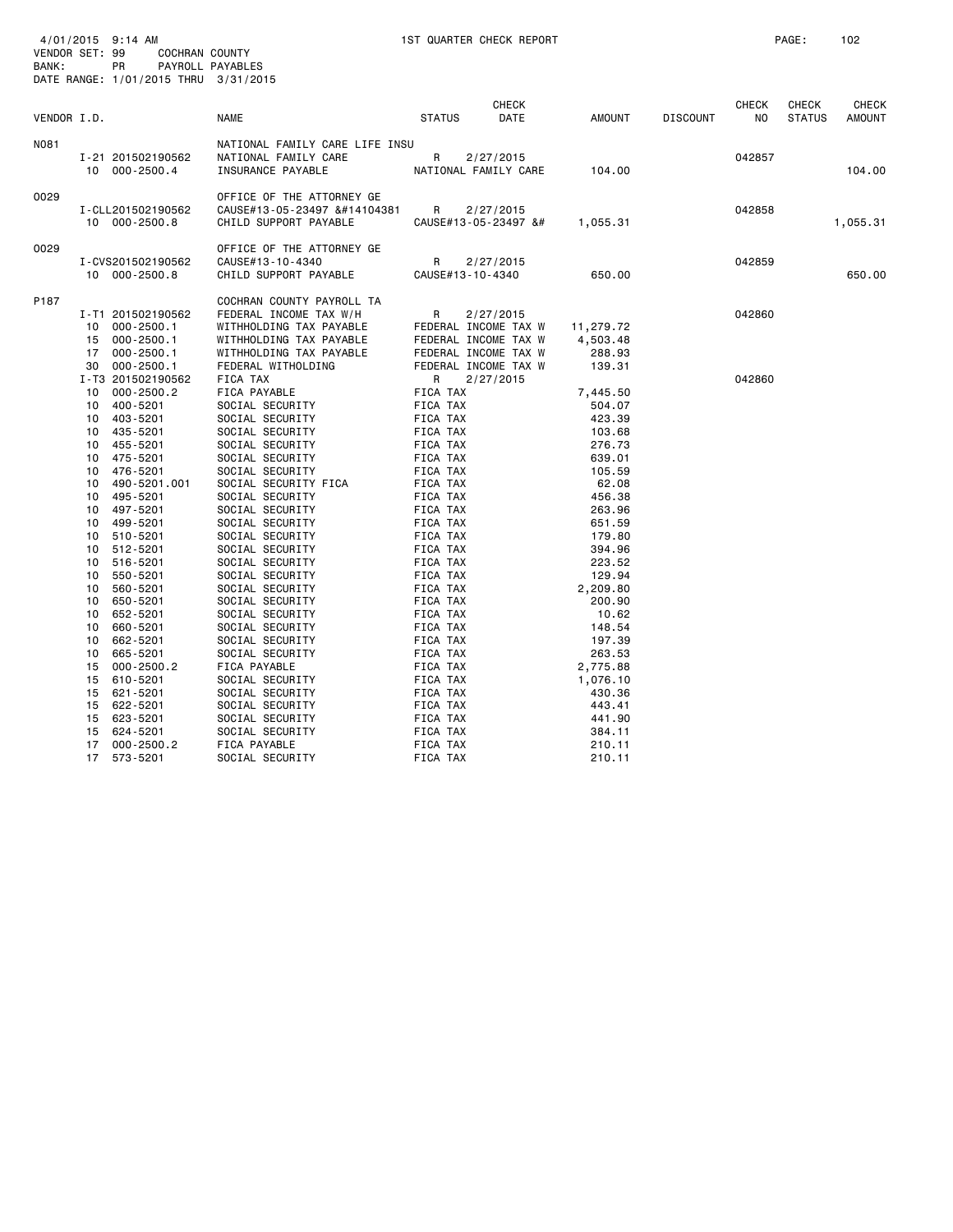| VENDOR I.D. |    |                   | <b>NAME</b>                | <b>STATUS</b>     | <b>CHECK</b><br>DATE | <b>AMOUNT</b> | <b>DISCOUNT</b> | <b>CHECK</b><br>NO | <b>CHECK</b><br><b>STATUS</b> | <b>CHECK</b><br><b>AMOUNT</b> |
|-------------|----|-------------------|----------------------------|-------------------|----------------------|---------------|-----------------|--------------------|-------------------------------|-------------------------------|
| P187        |    |                   | COCHRAN COUNTY PAYROLLCONT |                   |                      |               |                 |                    |                               |                               |
|             |    | I-T3 201502190562 | FICA TAX                   | R                 | 2/27/2015            |               |                 | 042860             |                               |                               |
|             | 30 | 000-2500.2        | <b>FICA</b>                | FICA TAX          |                      | 63.66         |                 |                    |                               |                               |
|             |    | 30 518-5201       | SOCIAL SECURITY            | FICA TAX          |                      | 63.68         |                 |                    |                               |                               |
|             |    | I-T4 201502190562 | MEDICARE TAX               | R                 | 2/27/2015            |               |                 | 042860             |                               |                               |
|             | 10 | $000 - 2500.2$    | FICA PAYABLE               | MEDICARE TAX      |                      | 1,741.25      |                 |                    |                               |                               |
|             | 10 | 400-5201          | SOCIAL SECURITY            | MEDICARE TAX      |                      | 117.88        |                 |                    |                               |                               |
|             | 10 | 403-5201          | SOCIAL SECURITY            | MEDICARE TAX      |                      | 99.02         |                 |                    |                               |                               |
|             | 10 | 435-5201          | SOCIAL SECURITY            | MEDICARE TAX      |                      | 24.24         |                 |                    |                               |                               |
|             | 10 | 455-5201          | SOCIAL SECURITY            | MEDICARE TAX      |                      | 64.72         |                 |                    |                               |                               |
|             | 10 | 475-5201          | SOCIAL SECURITY            | MEDICARE TAX      |                      | 149.44        |                 |                    |                               |                               |
|             | 10 | 476-5201          | SOCIAL SECURITY            | MEDICARE TAX      |                      | 24.69         |                 |                    |                               |                               |
|             | 10 | 490-5201.001      | SOCIAL SECURITY FICA       | MEDICARE TAX      |                      | 14.52         |                 |                    |                               |                               |
|             | 10 | 495-5201          | SOCIAL SECURITY            | MEDICARE TAX      |                      | 106.74        |                 |                    |                               |                               |
|             | 10 | 497-5201          | SOCIAL SECURITY            | MEDICARE TAX      |                      | 61.73         |                 |                    |                               |                               |
|             | 10 | 499-5201          | SOCIAL SECURITY            | MEDICARE TAX      |                      | 152.38        |                 |                    |                               |                               |
|             | 10 | 510-5201          | SOCIAL SECURITY            | MEDICARE TAX      |                      | 42.05         |                 |                    |                               |                               |
|             | 10 | 512-5201          | SOCIAL SECURITY            | MEDICARE TAX      |                      | 92.37         |                 |                    |                               |                               |
|             | 10 | 516-5201          | SOCIAL SECURITY            | MEDICARE TAX      |                      | 52.28         |                 |                    |                               |                               |
|             | 10 | 550-5201          | SOCIAL SECURITY            | MEDICARE TAX      |                      | 30.39         |                 |                    |                               |                               |
|             | 10 | 560-5201          | SOCIAL SECURITY            | MEDICARE TAX      |                      | 516.80        |                 |                    |                               |                               |
|             | 10 | 650-5201          | SOCIAL SECURITY            | MEDICARE TAX      |                      | 46.98         |                 |                    |                               |                               |
|             | 10 | 652-5201          | SOCIAL SECURITY            | MEDICARE TAX      |                      | 2.48          |                 |                    |                               |                               |
|             | 10 | 660-5201          | SOCIAL SECURITY            | MEDICARE TAX      |                      | 34.74         |                 |                    |                               |                               |
|             | 10 | 662-5201          | SOCIAL SECURITY            | MEDICARE TAX      |                      | 46.17         |                 |                    |                               |                               |
|             | 10 | 665-5201          | SOCIAL SECURITY            | MEDICARE TAX      |                      | 61.63         |                 |                    |                               |                               |
|             | 15 | $000 - 2500.2$    | FICA PAYABLE               | MEDICARE TAX      |                      | 649.20        |                 |                    |                               |                               |
|             | 15 | 610-5201          | SOCIAL SECURITY            | MEDICARE TAX      |                      | 251.66        |                 |                    |                               |                               |
|             | 15 | 621-5201          | SOCIAL SECURITY            | MEDICARE TAX      |                      | 100.65        |                 |                    |                               |                               |
|             | 15 | 622-5201          | SOCIAL SECURITY            | MEDICARE TAX      |                      | 103.70        |                 |                    |                               |                               |
|             | 15 | 623-5201          | SOCIAL SECURITY            | MEDICARE TAX      |                      | 103.35        |                 |                    |                               |                               |
|             | 15 | 624-5201          | SOCIAL SECURITY            | MEDICARE TAX      |                      | 89.84         |                 |                    |                               |                               |
|             | 17 | $000 - 2500.2$    | FICA PAYABLE               | MEDICARE TAX      |                      | 49.14         |                 |                    |                               |                               |
|             | 17 | 573-5201          | SOCIAL SECURITY            | MEDICARE TAX      |                      | 49.14         |                 |                    |                               |                               |
|             | 30 | $000 - 2500.2$    | <b>FICA</b>                | MEDICARE TAX      |                      | 14.89         |                 |                    |                               |                               |
|             | 30 | 518-5201          | SOCIAL SECURITY            | MEDICARE TAX      |                      | 14.89         |                 |                    |                               | 42,110.70                     |
| T218        |    |                   | TEXAS ASS'N OF COUNTIES    |                   |                      |               |                 |                    |                               |                               |
|             |    | I-11 201502190562 | EMPLOYEE PREMIUMS          | R                 | 2/27/2015            |               |                 | 042861             |                               |                               |
|             | 10 | 400-5202          | GROUP INSURANCE            | EMPLOYEE PREMIUMS |                      | 1,490.30      |                 |                    |                               |                               |
|             | 10 | 403-5202          | GROUP INSURANCE            | EMPLOYEE PREMIUMS |                      | 1,601.76      |                 |                    |                               |                               |
|             | 10 | 455-5202          | GROUP INSURANCE            | EMPLOYEE PREMIUMS |                      | 800.88        |                 |                    |                               |                               |
|             | 10 | 475-5202          | GROUP INSURANCE            | EMPLOYEE PREMIUMS |                      | 1,601.76      |                 |                    |                               |                               |
|             | 10 | 495-5202          | GROUP INSURANCE            | EMPLOYEE PREMIUMS |                      | 1,601.76      |                 |                    |                               |                               |
|             | 10 | 497-5202          | GROUP INSURANCE            | EMPLOYEE PREMIUMS |                      | 800.88        |                 |                    |                               |                               |
|             | 10 | 499-5202          | GROUP INSURANCE            | EMPLOYEE PREMIUMS |                      | 2,402.64      |                 |                    |                               |                               |
|             | 10 | 510-5202          | GROUP INSURANCE            | EMPLOYEE PREMIUMS |                      | 800.88        |                 |                    |                               |                               |
|             |    |                   |                            |                   |                      |               |                 |                    |                               |                               |

10 512-5202 GROUP INSURANCE EMPLOYEE PREMIUMS 1,601.76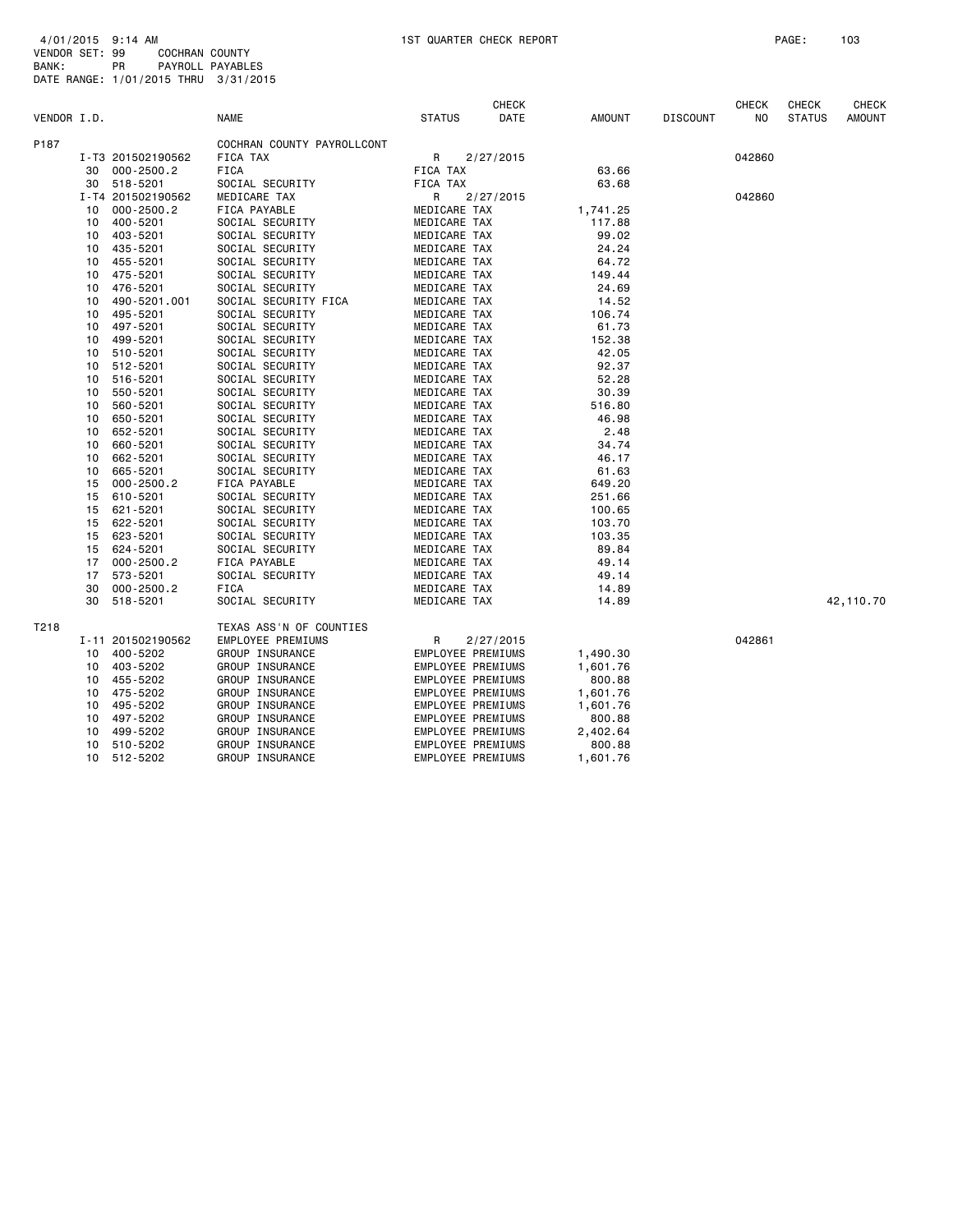| VENDOR I.D. |    |                   | <b>NAME</b>                                     | <b>STATUS</b> | <b>CHECK</b><br>DATE | AMOUNT   | <b>DISCOUNT</b> | <b>CHECK</b><br>NO. | <b>CHECK</b><br><b>STATUS</b> | CHECK<br><b>AMOUNT</b> |
|-------------|----|-------------------|-------------------------------------------------|---------------|----------------------|----------|-----------------|---------------------|-------------------------------|------------------------|
| T218        |    |                   |                                                 |               |                      |          |                 |                     |                               |                        |
|             |    | I-11 201502190562 | TEXAS ASS'N OF COUNTIECONT<br>EMPLOYEE PREMIUMS | $\mathsf{R}$  | 2/27/2015            |          |                 | 042861              |                               |                        |
|             | 10 | 516-5202          | GROUP INSURANCE [50%]                           |               | EMPLOYEE PREMIUMS    | 821.39   |                 |                     |                               |                        |
|             | 10 | 550-5202          | GROUP INSURANCE                                 |               | EMPLOYEE PREMIUMS    | 800.88   |                 |                     |                               |                        |
|             | 10 | 560-5202          | GROUP INSURANCE                                 |               | EMPLOYEE PREMIUMS    | 8,008.80 |                 |                     |                               |                        |
|             | 10 | 650-5202          | GROUP INSURANCE                                 |               | EMPLOYEE PREMIUMS    | 839.79   |                 |                     |                               |                        |
|             | 10 | 652-5202          | GROUP INSURANCE                                 |               | EMPLOYEE PREMIUMS    | 38.91    |                 |                     |                               |                        |
|             | 10 | 660-5202          | GROUP INSURANCE [35%]                           |               | EMPLOYEE PREMIUMS    | 546.27   |                 |                     |                               |                        |
|             | 10 | 662-5202          | GROUP INSURANCE                                 |               | EMPLOYEE PREMIUMS    | 723.06   |                 |                     |                               |                        |
|             | 10 | 665-5202          | GROUP INSURANCE                                 |               | EMPLOYEE PREMIUMS    | 800.88   |                 |                     |                               |                        |
|             | 15 | 610-5202          | GROUP INSURANCE                                 |               | EMPLOYEE PREMIUMS    | 3,314.98 |                 |                     |                               |                        |
|             | 15 | 621-5202          | GROUP INSURANCE                                 |               | EMPLOYEE PREMIUMS    | 1,601.76 |                 |                     |                               |                        |
|             | 15 | 622-5202          | GROUP INSURANCE                                 |               | EMPLOYEE PREMIUMS    | 1,601.76 |                 |                     |                               |                        |
|             | 15 | 623-5202          | GROUP INSURANCE                                 |               | EMPLOYEE PREMIUMS    | 1,601.76 |                 |                     |                               |                        |
|             | 15 | 624-5202          | GROUP INSURANCE                                 |               | EMPLOYEE PREMIUMS    | 1,601.76 |                 |                     |                               |                        |
|             | 17 | 573-5202          | GROUP HEALTH INSURANCE                          |               | EMPLOYEE PREMIUMS    | 800.88   |                 |                     |                               |                        |
|             | 30 | 518-5202          | GROUP INSURANCE [15%]                           |               | EMPLOYEE PREMIUMS    | 234.10   |                 |                     |                               |                        |
|             |    | I-12 201502190562 | GROUP LIFE INSURANCE                            | R             | 2/27/2015            |          |                 | 042861              |                               |                        |
|             | 10 | 400-5202          | GROUP INSURANCE                                 |               | GROUP LIFE INSURANCE | 5.37     |                 |                     |                               |                        |
|             |    | 10 403-5202       | GROUP INSURANCE                                 |               | GROUP LIFE INSURANCE | 5.78     |                 |                     |                               |                        |
|             | 10 | 455-5202          | GROUP INSURANCE                                 |               | GROUP LIFE INSURANCE | 2.89     |                 |                     |                               |                        |
|             | 10 | 475-5202          | GROUP INSURANCE                                 |               | GROUP LIFE INSURANCE | 5.78     |                 |                     |                               |                        |
|             | 10 | 495-5202          | GROUP INSURANCE                                 |               | GROUP LIFE INSURANCE | 5.78     |                 |                     |                               |                        |
|             | 10 | 497-5202          | GROUP INSURANCE                                 |               | GROUP LIFE INSURANCE | 2.89     |                 |                     |                               |                        |
|             | 10 | 499-5202          | GROUP INSURANCE                                 |               | GROUP LIFE INSURANCE | 8.67     |                 |                     |                               |                        |
|             | 10 | 510-5202          | GROUP INSURANCE                                 |               | GROUP LIFE INSURANCE | 2.89     |                 |                     |                               |                        |
|             | 10 | 512-5202          | GROUP INSURANCE                                 |               | GROUP LIFE INSURANCE | 5.78     |                 |                     |                               |                        |
|             | 10 | 516-5202          | GROUP INSURANCE [50%]                           |               | GROUP LIFE INSURANCE | 2.96     |                 |                     |                               |                        |
|             | 10 | 550-5202          | GROUP INSURANCE                                 |               | GROUP LIFE INSURANCE | 2.89     |                 |                     |                               |                        |
|             | 10 | 560-5202          | GROUP INSURANCE                                 |               | GROUP LIFE INSURANCE | 28.90    |                 |                     |                               |                        |
|             | 10 | 650-5202          | GROUP INSURANCE                                 |               | GROUP LIFE INSURANCE | 3.03     |                 |                     |                               |                        |
|             | 10 | 652-5202          | GROUP INSURANCE                                 |               | GROUP LIFE INSURANCE | 0.14     |                 |                     |                               |                        |
|             | 10 | 660-5202          | GROUP INSURANCE [35%]                           |               | GROUP LIFE INSURANCE | 1.97     |                 |                     |                               |                        |
|             | 10 | 662-5202          | GROUP INSURANCE                                 |               | GROUP LIFE INSURANCE | 2.61     |                 |                     |                               |                        |
|             | 10 | 665-5202          | GROUP INSURANCE                                 |               | GROUP LIFE INSURANCE | 2.89     |                 |                     |                               |                        |
|             | 15 | 610-5202          | GROUP INSURANCE                                 |               | GROUP LIFE INSURANCE | 9.80     |                 |                     |                               |                        |
|             | 15 | 621-5202          | GROUP INSURANCE                                 |               | GROUP LIFE INSURANCE | 5.78     |                 |                     |                               |                        |
|             | 15 | 622-5202          | GROUP INSURANCE                                 |               | GROUP LIFE INSURANCE | 5.78     |                 |                     |                               |                        |
|             | 15 | 623-5202          | GROUP INSURANCE                                 |               | GROUP LIFE INSURANCE | 5.78     |                 |                     |                               |                        |
|             | 15 | 624-5202          | GROUP INSURANCE                                 |               | GROUP LIFE INSURANCE | 5.78     |                 |                     |                               |                        |
|             | 17 | 573-5202          | GROUP HEALTH INSURANCE                          |               | GROUP LIFE INSURANCE | 2.89     |                 |                     |                               |                        |
|             | 30 | 518-5202          | GROUP INSURANCE [15%]                           |               | GROUP LIFE INSURANCE | 0.85     |                 |                     |                               |                        |
|             |    | I-15 201502190562 | DEPENDENT HEALTH PREM WITHHELD R                |               | 2/27/2015            |          |                 | 042861              |                               |                        |
|             | 10 | $000 - 2500.4$    | INSURANCE PAYABLE                               |               | DEPENDENT HEALTH PRE | 1,464.04 |                 |                     |                               |                        |
|             |    | 15 000-2500.4     | INSURANCE PAYABLE                               |               | DEPENDENT HEALTH PRE | 880.96   |                 |                     |                               | 38,512.48              |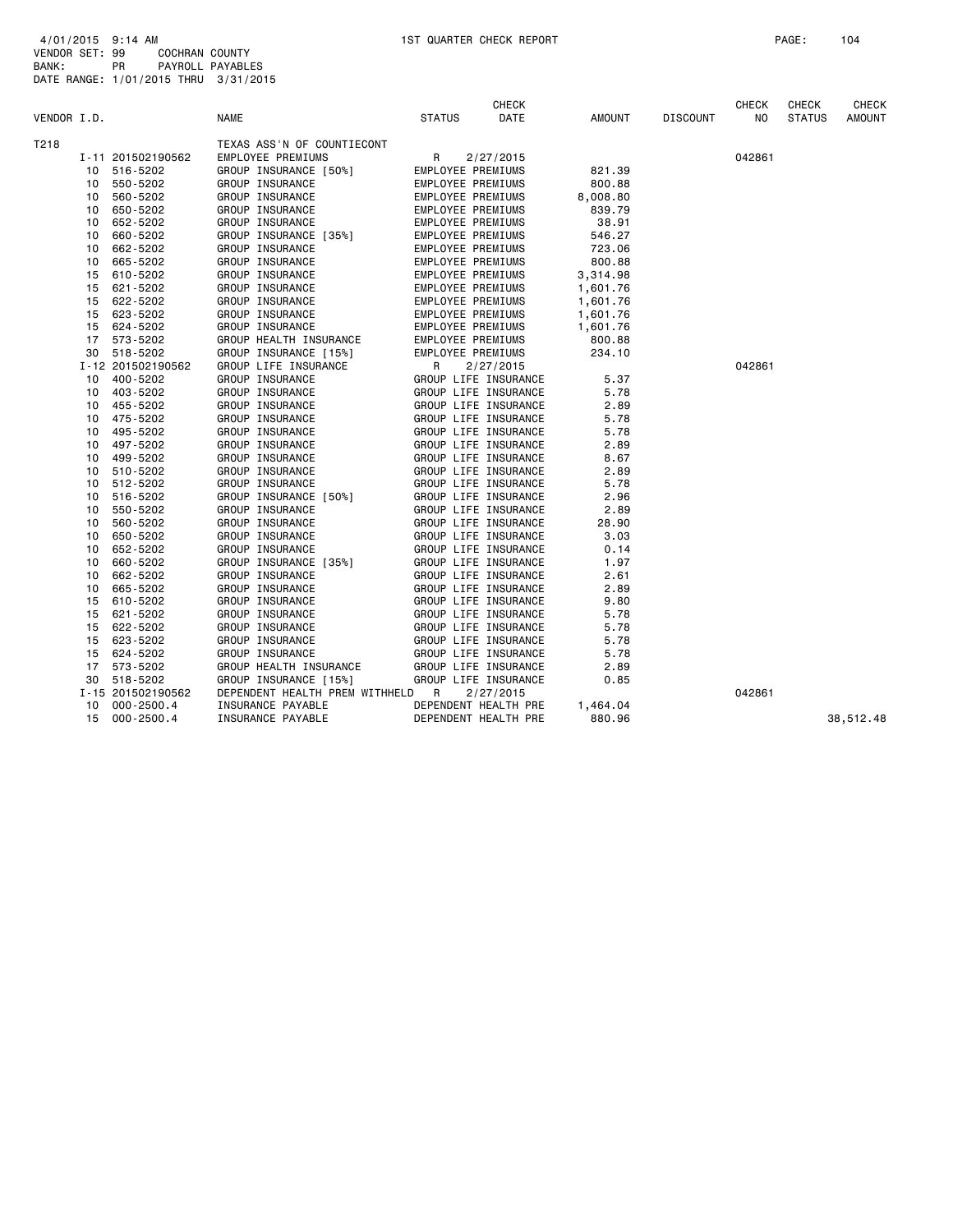| VENDOR SET: 99<br>BANK: |                                                                                                                                                          | 4/01/2015 9:14 AM<br><b>COCHRAN COUNTY</b><br>PR<br>DATE RANGE: 1/01/2015 THRU 3/31/2015                                                                                                                                                                                                                                                                  | PAYROLL PAYABLES                                                                                                                                                                                                                                                                                                                                                                                                                                     |                                                                 | 1ST QUARTER CHECK REPORT                                                                                                                                                                                                                                                                                                                                                                                                                                                                                                                                                                                                                                  |                                                                                                                                                                                                                                                                                 |                 |                                | PAGE:                         | 105                           |
|-------------------------|----------------------------------------------------------------------------------------------------------------------------------------------------------|-----------------------------------------------------------------------------------------------------------------------------------------------------------------------------------------------------------------------------------------------------------------------------------------------------------------------------------------------------------|------------------------------------------------------------------------------------------------------------------------------------------------------------------------------------------------------------------------------------------------------------------------------------------------------------------------------------------------------------------------------------------------------------------------------------------------------|-----------------------------------------------------------------|-----------------------------------------------------------------------------------------------------------------------------------------------------------------------------------------------------------------------------------------------------------------------------------------------------------------------------------------------------------------------------------------------------------------------------------------------------------------------------------------------------------------------------------------------------------------------------------------------------------------------------------------------------------|---------------------------------------------------------------------------------------------------------------------------------------------------------------------------------------------------------------------------------------------------------------------------------|-----------------|--------------------------------|-------------------------------|-------------------------------|
| VENDOR I.D.             |                                                                                                                                                          |                                                                                                                                                                                                                                                                                                                                                           | <b>NAME</b>                                                                                                                                                                                                                                                                                                                                                                                                                                          | <b>STATUS</b>                                                   | <b>CHECK</b><br><b>DATE</b>                                                                                                                                                                                                                                                                                                                                                                                                                                                                                                                                                                                                                               | <b>AMOUNT</b>                                                                                                                                                                                                                                                                   | <b>DISCOUNT</b> | <b>CHECK</b><br>N <sub>O</sub> | <b>CHECK</b><br><b>STATUS</b> | <b>CHECK</b><br><b>AMOUNT</b> |
| T266                    | 10                                                                                                                                                       | I-CJS201502190562<br>$000 - 2500.8$                                                                                                                                                                                                                                                                                                                       | TREASURER OF VIRGINIA<br>CASE ID#0003452040<br>CHILD SUPPORT PAYABLE                                                                                                                                                                                                                                                                                                                                                                                 | R<br>CASE ID#0003452040                                         | 2/27/2015                                                                                                                                                                                                                                                                                                                                                                                                                                                                                                                                                                                                                                                 | 453.10                                                                                                                                                                                                                                                                          |                 | 042862                         |                               | 453.10                        |
| C <sub>253</sub>        |                                                                                                                                                          | I-201502190563<br>10 409-5207                                                                                                                                                                                                                                                                                                                             | COCHRAN COUNTY MONEY MKT<br>NON-DEPT SUPP DEATH<br>SUPPLEMENTAL DEATH BENEFITS                                                                                                                                                                                                                                                                                                                                                                       | R<br>SUPP DEATH FEB 2015                                        | 2/27/2015                                                                                                                                                                                                                                                                                                                                                                                                                                                                                                                                                                                                                                                 | 1,818.04                                                                                                                                                                                                                                                                        |                 | 042863                         |                               | 1,818.04                      |
| A067                    | 10<br>15<br>10                                                                                                                                           | I-08 201503240564<br>$000 - 2500.4$<br>$000 - 2500.4$<br>I-08A201503240564<br>$000 - 2500.4$                                                                                                                                                                                                                                                              | AMERICAN FAMILY LIFE ASSURANCE<br>MONTHLY PREMIUM<br>INSURANCE PAYABLE<br>INSURANCE PAYABLE<br>MONTHLY PREMIUM<br>INSURANCE PAYABLE                                                                                                                                                                                                                                                                                                                  | R<br>MONTHLY PREMIUM<br>MONTHLY PREMIUM<br>R<br>MONTHLY PREMIUM | 3/31/2015<br>3/31/2015                                                                                                                                                                                                                                                                                                                                                                                                                                                                                                                                                                                                                                    | 587.50<br>132.29<br>200.46                                                                                                                                                                                                                                                      |                 | 043043<br>043043               |                               | 920.25                        |
| C091                    |                                                                                                                                                          | I-17A201503240564<br>10 000-2500.4                                                                                                                                                                                                                                                                                                                        | COMPBENEFITS<br>VISION MONTHLY PREMIUM<br>INSURANCE PAYABLE                                                                                                                                                                                                                                                                                                                                                                                          | R                                                               | 3/31/2015<br>VISION MONTHLY PREMI                                                                                                                                                                                                                                                                                                                                                                                                                                                                                                                                                                                                                         | 36.72                                                                                                                                                                                                                                                                           |                 | 043044                         |                               | 36.72                         |
| C <sub>253</sub>        | 10<br>10<br>10<br>10<br>10<br>10<br>10<br>10<br>10<br>10<br>10<br>10<br>10<br>10<br>10<br>10<br>10<br>10<br>10<br>10<br>10<br>15<br>15<br>15<br>15<br>15 | I-01 201503240564<br>$000 - 2500.3$<br>400-5203<br>403-5203<br>435-5203<br>455-5203<br>475-5203<br>476-5203<br>490-5203.001<br>495-5203<br>497-5203<br>499-5203<br>510-5203<br>512-5203<br>516-5203<br>550-5203<br>560-5203<br>650-5203<br>652-5203<br>660-5203<br>662-5203<br>665-5203<br>$000 - 2500.3$<br>610-5203<br>621-5203<br>622-5203<br>623-5203 | COCHRAN COUNTY MONEY MKT<br>RETIREMENT CONTRIBUTIONS<br><b>TCDRS PAYABLE</b><br>RETIREMENT<br>RETIREMENT<br>RETIREMENT<br>RETIREMENT<br>RETIREMENT<br>RETIREMENT<br>RETIREMENT<br>RETIREMENT<br>RETIREMENT<br>RETIREMENT<br>RETIREMENT<br>RETIREMENT<br>RETIREMENT<br>RETIREMENT<br>RETIREMENT<br>RETIREMENT<br>RETIREMENT<br>RETIREMENT<br>RETIREMENT<br>RETIREMENT<br><b>TCDRS PAYABLE</b><br>RETIREMENT<br>RETIREMENT<br>RETIREMENT<br>RETIREMENT | R                                                               | 3/31/2015<br>RETIREMENT CONTRIBUT<br>RETIREMENT CONTRIBUT<br>RETIREMENT CONTRIBUT<br>RETIREMENT CONTRIBUT<br>RETIREMENT CONTRIBUT<br>RETIREMENT CONTRIBUT<br>RETIREMENT CONTRIBUT<br>RETIREMENT CONTRIBUT<br>RETIREMENT CONTRIBUT<br>RETIREMENT CONTRIBUT<br>RETIREMENT CONTRIBUT<br>RETIREMENT CONTRIBUT<br>RETIREMENT CONTRIBUT<br>RETIREMENT CONTRIBUT<br>RETIREMENT CONTRIBUT<br>RETIREMENT CONTRIBUT<br>RETIREMENT CONTRIBUT<br>RETIREMENT CONTRIBUT<br>RETIREMENT CONTRIBUT<br>RETIREMENT CONTRIBUT<br>RETIREMENT CONTRIBUT<br>RETIREMENT CONTRIBUT<br>RETIREMENT CONTRIBUT<br>RETIREMENT CONTRIBUT<br>RETIREMENT CONTRIBUT<br>RETIREMENT CONTRIBUT | 8,694.04<br>1,056.92<br>1,046.03<br>217.39<br>501.07<br>1,356.92<br>221.40<br>197.35<br>956.30<br>552.10<br>1,392.03<br>377.00<br>914.97<br>456.50<br>354.17<br>4,958.63<br>421.79<br>22.27<br>306.81<br>413.87<br>422.60<br>3,211.95<br>2,245.91<br>897.18<br>964.52<br>933.66 |                 | 043045                         |                               |                               |

15 624-5203 RETIREMENT RETIREMENT CONTRIBUT 923.76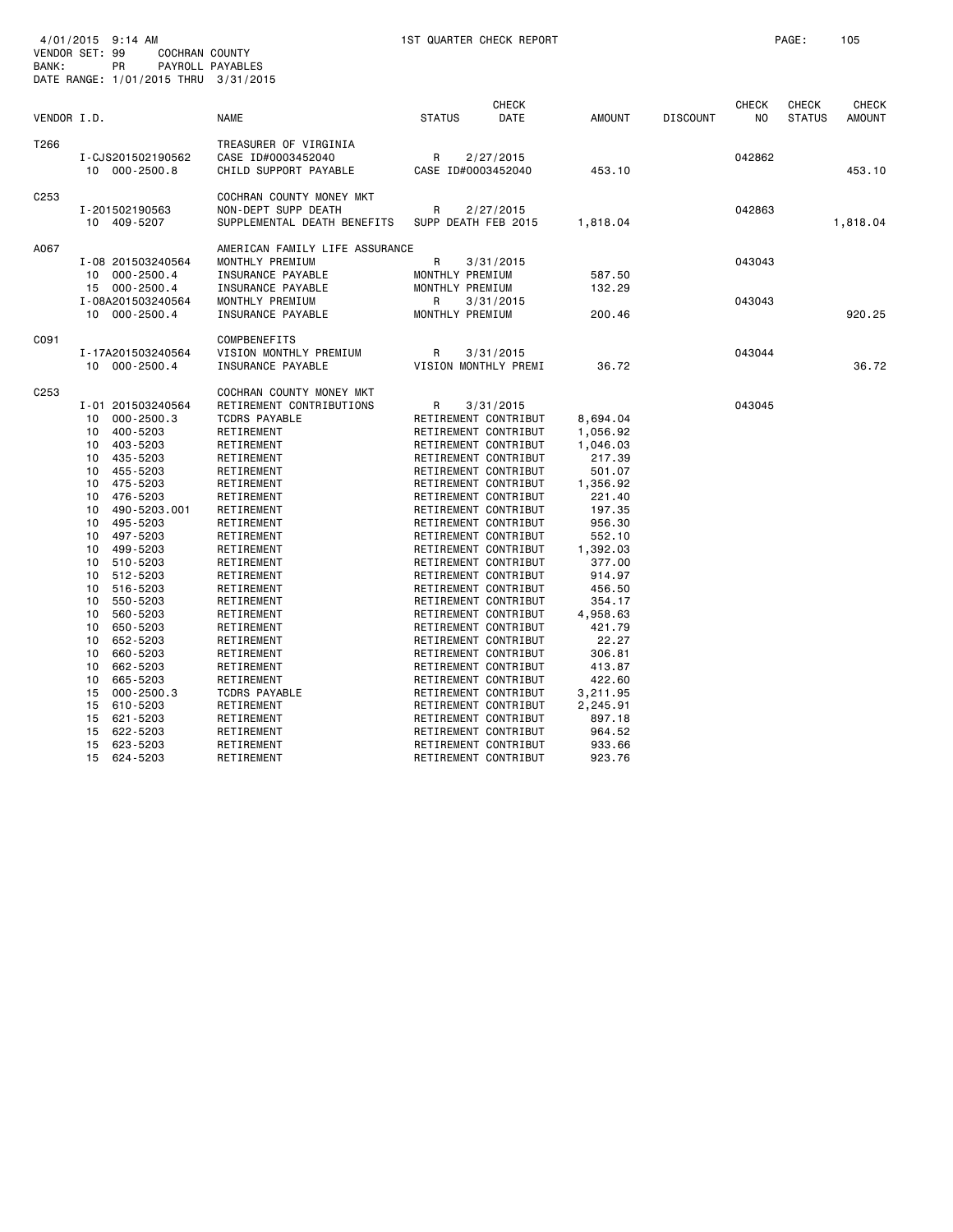| VENDOR SET: 99   |    | 4/01/2015 9:14 AM<br>COCHRAN COUNTY               |                                                        |                                                                                                                                                                                                                                                                                                                                                                                                                                                                                                                                                                                                                                                                                                                                                                                                                                                                                                                                                                                                                                                                                                                                                                                                                                                                                                                                                                                                                                                                                                                                                                                                                                                                                                                                                                                                                                                                                                                                                                                                                                                                                                                                                                                                                                                                                               | 1ST QUARTER CHECK REPORT |               |                 |              | PAGE:         | 106           |
|------------------|----|---------------------------------------------------|--------------------------------------------------------|-----------------------------------------------------------------------------------------------------------------------------------------------------------------------------------------------------------------------------------------------------------------------------------------------------------------------------------------------------------------------------------------------------------------------------------------------------------------------------------------------------------------------------------------------------------------------------------------------------------------------------------------------------------------------------------------------------------------------------------------------------------------------------------------------------------------------------------------------------------------------------------------------------------------------------------------------------------------------------------------------------------------------------------------------------------------------------------------------------------------------------------------------------------------------------------------------------------------------------------------------------------------------------------------------------------------------------------------------------------------------------------------------------------------------------------------------------------------------------------------------------------------------------------------------------------------------------------------------------------------------------------------------------------------------------------------------------------------------------------------------------------------------------------------------------------------------------------------------------------------------------------------------------------------------------------------------------------------------------------------------------------------------------------------------------------------------------------------------------------------------------------------------------------------------------------------------------------------------------------------------------------------------------------------------|--------------------------|---------------|-----------------|--------------|---------------|---------------|
| BANK:            |    | <b>PR</b><br>DATE RANGE: 1/01/2015 THRU 3/31/2015 | PAYROLL PAYABLES                                       |                                                                                                                                                                                                                                                                                                                                                                                                                                                                                                                                                                                                                                                                                                                                                                                                                                                                                                                                                                                                                                                                                                                                                                                                                                                                                                                                                                                                                                                                                                                                                                                                                                                                                                                                                                                                                                                                                                                                                                                                                                                                                                                                                                                                                                                                                               |                          |               |                 |              |               |               |
|                  |    |                                                   |                                                        |                                                                                                                                                                                                                                                                                                                                                                                                                                                                                                                                                                                                                                                                                                                                                                                                                                                                                                                                                                                                                                                                                                                                                                                                                                                                                                                                                                                                                                                                                                                                                                                                                                                                                                                                                                                                                                                                                                                                                                                                                                                                                                                                                                                                                                                                                               | <b>CHECK</b>             |               |                 | <b>CHECK</b> | <b>CHECK</b>  | <b>CHECK</b>  |
| VENDOR I.D.      |    |                                                   | <b>NAME</b>                                            | <b>STATUS</b>                                                                                                                                                                                                                                                                                                                                                                                                                                                                                                                                                                                                                                                                                                                                                                                                                                                                                                                                                                                                                                                                                                                                                                                                                                                                                                                                                                                                                                                                                                                                                                                                                                                                                                                                                                                                                                                                                                                                                                                                                                                                                                                                                                                                                                                                                 | DATE                     | <b>AMOUNT</b> | <b>DISCOUNT</b> | NO           | <b>STATUS</b> | <b>AMOUNT</b> |
| C <sub>253</sub> |    |                                                   | COCHRAN COUNTY MONEY MCONT                             |                                                                                                                                                                                                                                                                                                                                                                                                                                                                                                                                                                                                                                                                                                                                                                                                                                                                                                                                                                                                                                                                                                                                                                                                                                                                                                                                                                                                                                                                                                                                                                                                                                                                                                                                                                                                                                                                                                                                                                                                                                                                                                                                                                                                                                                                                               |                          |               |                 |              |               |               |
|                  |    | I-01 201503240564                                 | RETIREMENT CONTRIBUTIONS                               | R                                                                                                                                                                                                                                                                                                                                                                                                                                                                                                                                                                                                                                                                                                                                                                                                                                                                                                                                                                                                                                                                                                                                                                                                                                                                                                                                                                                                                                                                                                                                                                                                                                                                                                                                                                                                                                                                                                                                                                                                                                                                                                                                                                                                                                                                                             | 3/31/2015                |               |                 | 043045       |               |               |
|                  | 17 | 000-2500.3                                        | TCDRS PAYABLE                                          | RETIREMENT CONTRIBUT                                                                                                                                                                                                                                                                                                                                                                                                                                                                                                                                                                                                                                                                                                                                                                                                                                                                                                                                                                                                                                                                                                                                                                                                                                                                                                                                                                                                                                                                                                                                                                                                                                                                                                                                                                                                                                                                                                                                                                                                                                                                                                                                                                                                                                                                          |                          | 233.44        |                 |              |               |               |
|                  | 17 | 573-5203                                          | RETIREMENT                                             | RETIREMENT CONTRIBUT                                                                                                                                                                                                                                                                                                                                                                                                                                                                                                                                                                                                                                                                                                                                                                                                                                                                                                                                                                                                                                                                                                                                                                                                                                                                                                                                                                                                                                                                                                                                                                                                                                                                                                                                                                                                                                                                                                                                                                                                                                                                                                                                                                                                                                                                          |                          | 433.52        |                 |              |               |               |
|                  | 30 | 000-2500.3                                        | <b>TCDRS</b>                                           | RETIREMENT CONTRIBUT                                                                                                                                                                                                                                                                                                                                                                                                                                                                                                                                                                                                                                                                                                                                                                                                                                                                                                                                                                                                                                                                                                                                                                                                                                                                                                                                                                                                                                                                                                                                                                                                                                                                                                                                                                                                                                                                                                                                                                                                                                                                                                                                                                                                                                                                          |                          | 70.81         |                 |              |               |               |
|                  | 30 | 518-5203                                          | RETIREMENT                                             | RETIREMENT CONTRIBUT                                                                                                                                                                                                                                                                                                                                                                                                                                                                                                                                                                                                                                                                                                                                                                                                                                                                                                                                                                                                                                                                                                                                                                                                                                                                                                                                                                                                                                                                                                                                                                                                                                                                                                                                                                                                                                                                                                                                                                                                                                                                                                                                                                                                                                                                          |                          | 131.48        |                 |              |               | 34,886.39     |
| C300             |    |                                                   | COCHRAN COUNTY SCHOOLS FEDERAL                         |                                                                                                                                                                                                                                                                                                                                                                                                                                                                                                                                                                                                                                                                                                                                                                                                                                                                                                                                                                                                                                                                                                                                                                                                                                                                                                                                                                                                                                                                                                                                                                                                                                                                                                                                                                                                                                                                                                                                                                                                                                                                                                                                                                                                                                                                                               |                          |               |                 |              |               |               |
|                  |    | I-18A201503240564                                 | MONTHLY PREMUIM                                        | R                                                                                                                                                                                                                                                                                                                                                                                                                                                                                                                                                                                                                                                                                                                                                                                                                                                                                                                                                                                                                                                                                                                                                                                                                                                                                                                                                                                                                                                                                                                                                                                                                                                                                                                                                                                                                                                                                                                                                                                                                                                                                                                                                                                                                                                                                             | 3/31/2015                |               |                 | 043046       |               |               |
|                  |    | 10 000-2500.4                                     | INSURANCE PAYABLE                                      | MONTHLY PREMUIM                                                                                                                                                                                                                                                                                                                                                                                                                                                                                                                                                                                                                                                                                                                                                                                                                                                                                                                                                                                                                                                                                                                                                                                                                                                                                                                                                                                                                                                                                                                                                                                                                                                                                                                                                                                                                                                                                                                                                                                                                                                                                                                                                                                                                                                                               |                          | 7,212.88      |                 |              |               |               |
|                  |    | 15 000-2500.4                                     | INSURANCE PAYABLE                                      | MONTHLY PREMUIM                                                                                                                                                                                                                                                                                                                                                                                                                                                                                                                                                                                                                                                                                                                                                                                                                                                                                                                                                                                                                                                                                                                                                                                                                                                                                                                                                                                                                                                                                                                                                                                                                                                                                                                                                                                                                                                                                                                                                                                                                                                                                                                                                                                                                                                                               |                          | 2,393.39      |                 |              |               |               |
|                  | 30 | $000 - 2500.4$                                    | AFLAC                                                  | MONTHLY PREMUIM                                                                                                                                                                                                                                                                                                                                                                                                                                                                                                                                                                                                                                                                                                                                                                                                                                                                                                                                                                                                                                                                                                                                                                                                                                                                                                                                                                                                                                                                                                                                                                                                                                                                                                                                                                                                                                                                                                                                                                                                                                                                                                                                                                                                                                                                               |                          | 62.76         |                 |              |               | 9,669.03      |
| <b>NO17</b>      |    |                                                   | NATIONAL FARM LIFE                                     |                                                                                                                                                                                                                                                                                                                                                                                                                                                                                                                                                                                                                                                                                                                                                                                                                                                                                                                                                                                                                                                                                                                                                                                                                                                                                                                                                                                                                                                                                                                                                                                                                                                                                                                                                                                                                                                                                                                                                                                                                                                                                                                                                                                                                                                                                               |                          |               |                 |              |               |               |
|                  |    | I-05 201503240564                                 | NFL PREMIUM                                            | R                                                                                                                                                                                                                                                                                                                                                                                                                                                                                                                                                                                                                                                                                                                                                                                                                                                                                                                                                                                                                                                                                                                                                                                                                                                                                                                                                                                                                                                                                                                                                                                                                                                                                                                                                                                                                                                                                                                                                                                                                                                                                                                                                                                                                                                                                             | 3/31/2015                |               |                 | 043047       |               |               |
|                  |    | 10 000-2500.4                                     | INSURANCE PAYABLE                                      | NFL PREMIUM                                                                                                                                                                                                                                                                                                                                                                                                                                                                                                                                                                                                                                                                                                                                                                                                                                                                                                                                                                                                                                                                                                                                                                                                                                                                                                                                                                                                                                                                                                                                                                                                                                                                                                                                                                                                                                                                                                                                                                                                                                                                                                                                                                                                                                                                                   |                          | 251.81        |                 |              |               |               |
|                  |    | 15 000-2500.4                                     | INSURANCE PAYABLE                                      | NFL PREMIUM                                                                                                                                                                                                                                                                                                                                                                                                                                                                                                                                                                                                                                                                                                                                                                                                                                                                                                                                                                                                                                                                                                                                                                                                                                                                                                                                                                                                                                                                                                                                                                                                                                                                                                                                                                                                                                                                                                                                                                                                                                                                                                                                                                                                                                                                                   |                          | 34.33         |                 |              |               |               |
|                  |    | I-05A201503240564                                 | AFTER TAX PREM                                         | R                                                                                                                                                                                                                                                                                                                                                                                                                                                                                                                                                                                                                                                                                                                                                                                                                                                                                                                                                                                                                                                                                                                                                                                                                                                                                                                                                                                                                                                                                                                                                                                                                                                                                                                                                                                                                                                                                                                                                                                                                                                                                                                                                                                                                                                                                             | 3/31/2015                |               |                 | 043047       |               |               |
|                  |    | 10 000-2500.4                                     | INSURANCE PAYABLE                                      | AFTER TAX PREM                                                                                                                                                                                                                                                                                                                                                                                                                                                                                                                                                                                                                                                                                                                                                                                                                                                                                                                                                                                                                                                                                                                                                                                                                                                                                                                                                                                                                                                                                                                                                                                                                                                                                                                                                                                                                                                                                                                                                                                                                                                                                                                                                                                                                                                                                |                          | 114.21        |                 |              |               |               |
|                  |    | 15 000-2500.4                                     | INSURANCE PAYABLE                                      | AFTER TAX PREM                                                                                                                                                                                                                                                                                                                                                                                                                                                                                                                                                                                                                                                                                                                                                                                                                                                                                                                                                                                                                                                                                                                                                                                                                                                                                                                                                                                                                                                                                                                                                                                                                                                                                                                                                                                                                                                                                                                                                                                                                                                                                                                                                                                                                                                                                |                          | 40.94         |                 |              |               | 441.29        |
| N060             |    |                                                   | NATIONWIDE RETIREMENT SOL                              |                                                                                                                                                                                                                                                                                                                                                                                                                                                                                                                                                                                                                                                                                                                                                                                                                                                                                                                                                                                                                                                                                                                                                                                                                                                                                                                                                                                                                                                                                                                                                                                                                                                                                                                                                                                                                                                                                                                                                                                                                                                                                                                                                                                                                                                                                               |                          |               |                 |              |               |               |
|                  |    | I-04 201503240564                                 | DEFERRED COMP WITHHELD                                 | R                                                                                                                                                                                                                                                                                                                                                                                                                                                                                                                                                                                                                                                                                                                                                                                                                                                                                                                                                                                                                                                                                                                                                                                                                                                                                                                                                                                                                                                                                                                                                                                                                                                                                                                                                                                                                                                                                                                                                                                                                                                                                                                                                                                                                                                                                             | 3/31/2015                |               |                 | 043048       |               |               |
|                  |    | 10 000-2500.7                                     | PEBSCO DEF COMP PAYABLE                                | DEFERRED COMP WITHHE                                                                                                                                                                                                                                                                                                                                                                                                                                                                                                                                                                                                                                                                                                                                                                                                                                                                                                                                                                                                                                                                                                                                                                                                                                                                                                                                                                                                                                                                                                                                                                                                                                                                                                                                                                                                                                                                                                                                                                                                                                                                                                                                                                                                                                                                          |                          | 2,526.00      |                 |              |               |               |
|                  |    | 15 000-2500.7                                     | PEBSCO DEF COMP PAYABLE                                | DEFERRED COMP WITHHE                                                                                                                                                                                                                                                                                                                                                                                                                                                                                                                                                                                                                                                                                                                                                                                                                                                                                                                                                                                                                                                                                                                                                                                                                                                                                                                                                                                                                                                                                                                                                                                                                                                                                                                                                                                                                                                                                                                                                                                                                                                                                                                                                                                                                                                                          |                          | 25.00         |                 |              |               | 2,551.00      |
|                  |    |                                                   |                                                        |                                                                                                                                                                                                                                                                                                                                                                                                                                                                                                                                                                                                                                                                                                                                                                                                                                                                                                                                                                                                                                                                                                                                                                                                                                                                                                                                                                                                                                                                                                                                                                                                                                                                                                                                                                                                                                                                                                                                                                                                                                                                                                                                                                                                                                                                                               |                          |               |                 |              |               |               |
| N081             |    | I-21 201503240564                                 | NATIONAL FAMILY CARE LIFE INSU<br>NATIONAL FAMILY CARE | R                                                                                                                                                                                                                                                                                                                                                                                                                                                                                                                                                                                                                                                                                                                                                                                                                                                                                                                                                                                                                                                                                                                                                                                                                                                                                                                                                                                                                                                                                                                                                                                                                                                                                                                                                                                                                                                                                                                                                                                                                                                                                                                                                                                                                                                                                             | 3/31/2015                |               |                 | 043049       |               |               |
|                  |    | 10 000-2500.4                                     | INSURANCE PAYABLE                                      | NATIONAL FAMILY CARE                                                                                                                                                                                                                                                                                                                                                                                                                                                                                                                                                                                                                                                                                                                                                                                                                                                                                                                                                                                                                                                                                                                                                                                                                                                                                                                                                                                                                                                                                                                                                                                                                                                                                                                                                                                                                                                                                                                                                                                                                                                                                                                                                                                                                                                                          |                          | 104.00        |                 |              |               | 104.00        |
|                  |    |                                                   |                                                        |                                                                                                                                                                                                                                                                                                                                                                                                                                                                                                                                                                                                                                                                                                                                                                                                                                                                                                                                                                                                                                                                                                                                                                                                                                                                                                                                                                                                                                                                                                                                                                                                                                                                                                                                                                                                                                                                                                                                                                                                                                                                                                                                                                                                                                                                                               |                          |               |                 |              |               |               |
| 0029             |    |                                                   | OFFICE OF THE ATTORNEY GE                              |                                                                                                                                                                                                                                                                                                                                                                                                                                                                                                                                                                                                                                                                                                                                                                                                                                                                                                                                                                                                                                                                                                                                                                                                                                                                                                                                                                                                                                                                                                                                                                                                                                                                                                                                                                                                                                                                                                                                                                                                                                                                                                                                                                                                                                                                                               |                          |               |                 |              |               |               |
|                  |    | I-CLL201503240564                                 | CAUSE#13-05-23497 �                                    | R                                                                                                                                                                                                                                                                                                                                                                                                                                                                                                                                                                                                                                                                                                                                                                                                                                                                                                                                                                                                                                                                                                                                                                                                                                                                                                                                                                                                                                                                                                                                                                                                                                                                                                                                                                                                                                                                                                                                                                                                                                                                                                                                                                                                                                                                                             | 3/31/2015                |               |                 | 043050       |               |               |
|                  |    | 10 000-2500.8                                     | CHILD SUPPORT PAYABLE                                  | CAUSE#13-05-23497 &#</td><td></td><td>1,055.31</td><td></td><td></td><td></td><td>1,055.31</td></tr><tr><td>0029</td><td></td><td></td><td>OFFICE OF THE ATTORNEY GE</td><td></td><td></td><td></td><td></td><td></td><td></td><td></td></tr><tr><td></td><td></td><td>I-CVS201503240564</td><td>CAUSE#13-10-4340</td><td>R</td><td>3/31/2015</td><td></td><td></td><td>043051</td><td></td><td></td></tr><tr><td></td><td></td><td>10 000-2500.8</td><td>CHILD SUPPORT PAYABLE</td><td>CAUSE#13-10-4340</td><td></td><td>650.00</td><td></td><td></td><td></td><td>650.00</td></tr><tr><td></td><td></td><td></td><td></td><td></td><td></td><td></td><td></td><td></td><td></td><td></td></tr><tr><td>P187</td><td></td><td></td><td>COCHRAN COUNTY PAYROLL TA</td><td></td><td></td><td></td><td></td><td>043052</td><td></td><td></td></tr><tr><td></td><td>10</td><td>I-T1 201503240564<br>000-2500.1</td><td>FEDERAL INCOME TAX W/H<br>WITHHOLDING TAX PAYABLE</td><td>R<br>FEDERAL INCOME TAX W</td><td>3/31/2015</td><td>11,917.78</td><td></td><td></td><td></td><td></td></tr><tr><td></td><td>15</td><td><math>000 - 2500.1</math></td><td>WITHHOLDING TAX PAYABLE</td><td>FEDERAL INCOME TAX W</td><td></td><td>4,519.74</td><td></td><td></td><td></td><td></td></tr><tr><td></td><td>17</td><td>000-2500.1</td><td>WITHHOLDING TAX PAYABLE</td><td>FEDERAL INCOME TAX W</td><td></td><td>286.68</td><td></td><td></td><td></td><td></td></tr><tr><td></td><td>30</td><td><math>000 - 2500.1</math></td><td>FEDERAL WITHOLDING</td><td>FEDERAL INCOME TAX W</td><td></td><td>139.64</td><td></td><td></td><td></td><td></td></tr><tr><td></td><td></td><td>I-T3 201503240564</td><td>FICA TAX</td><td>R</td><td>3/31/2015</td><td></td><td></td><td>043052</td><td></td><td></td></tr><tr><td></td><td>10</td><td><math>000 - 2500.2</math></td><td>FICA PAYABLE</td><td>FICA TAX</td><td></td><td>7,621.82</td><td></td><td></td><td></td><td></td></tr><tr><td></td><td>10</td><td>400-5201</td><td>SOCIAL SECURITY</td><td>FICA TAX</td><td></td><td>504.07</td><td></td><td></td><td></td><td></td></tr><tr><td></td><td></td><td>10 403-5201</td><td>SOCIAL SECURITY</td><td>FICA TAX</td><td></td><td>430.20</td><td></td><td></td><td></td><td></td></tr></tbody></table> |                          |               |                 |              |               |               |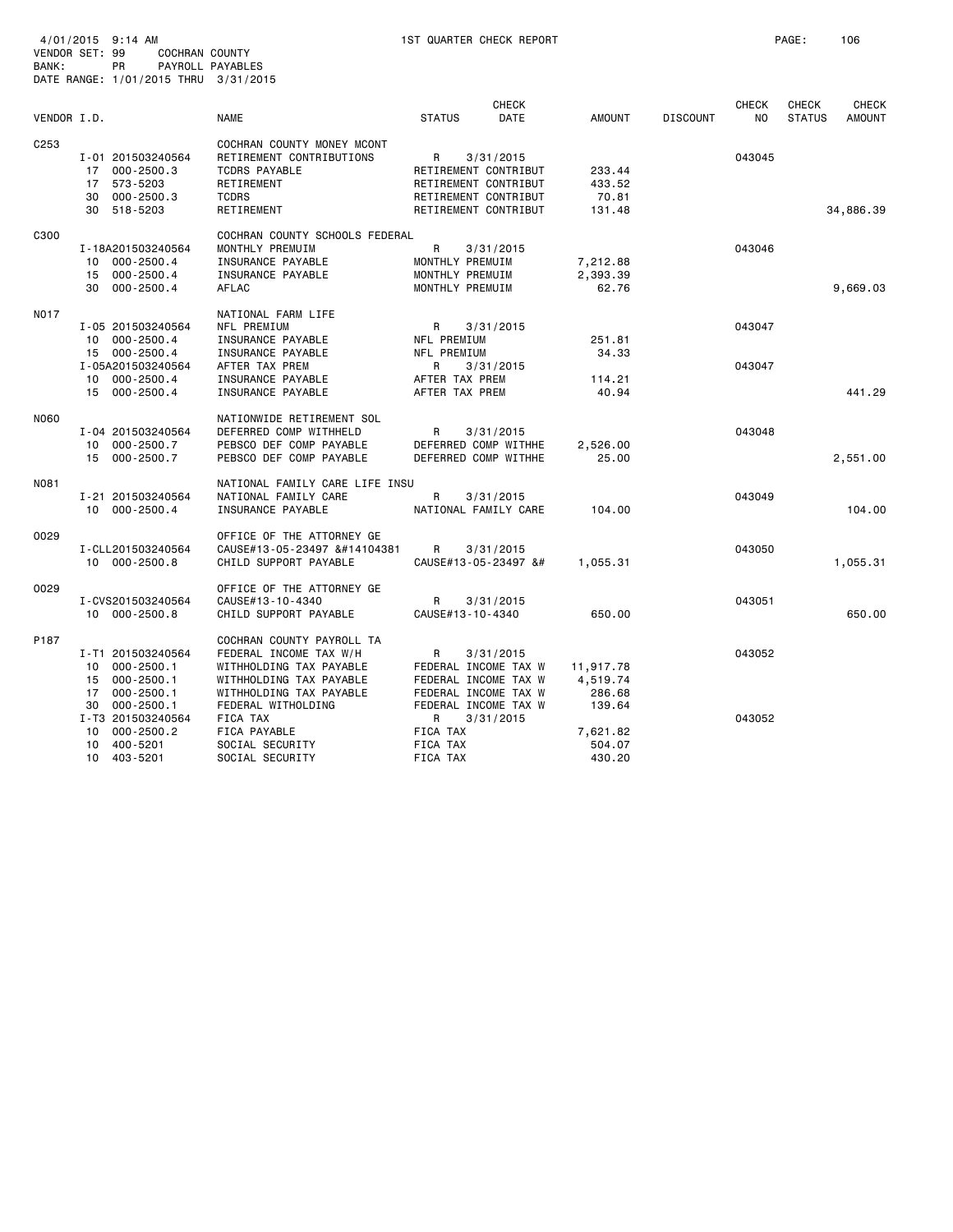|             |                |                                                                | <b>CHECK</b>                            |                      |                                                                                                                                                                                                                                                                                                        |                             | <b>CHECK</b>   | <b>CHECK</b>  | <b>CHECK</b>  |
|-------------|----------------|----------------------------------------------------------------|-----------------------------------------|----------------------|--------------------------------------------------------------------------------------------------------------------------------------------------------------------------------------------------------------------------------------------------------------------------------------------------------|-----------------------------|----------------|---------------|---------------|
| VENDOR I.D. |                | <b>NAME</b>                                                    | <b>STATUS</b>                           | DATE                 | <b>AMOUNT</b>                                                                                                                                                                                                                                                                                          | <b>DISCOUNT</b>             | N <sub>O</sub> | <b>STATUS</b> | <b>AMOUNT</b> |
|             |                | COCHRAN COUNTY PAYROLLCONT                                     |                                         |                      |                                                                                                                                                                                                                                                                                                        |                             |                |               |               |
|             |                | FICA TAX                                                       | R                                       |                      |                                                                                                                                                                                                                                                                                                        |                             | 043052         |               |               |
| 10          | 435-5201       | SOCIAL SECURITY                                                | FICA TAX                                |                      | 103.68                                                                                                                                                                                                                                                                                                 |                             |                |               |               |
| 10          | 455-5201       | SOCIAL SECURITY                                                |                                         |                      | 238.97                                                                                                                                                                                                                                                                                                 |                             |                |               |               |
| 10          | 475-5201       | SOCIAL SECURITY                                                | FICA TAX                                |                      | 647.15                                                                                                                                                                                                                                                                                                 |                             |                |               |               |
| 10          | 476-5201       | SOCIAL SECURITY                                                | FICA TAX                                |                      | 105.59                                                                                                                                                                                                                                                                                                 |                             |                |               |               |
| 10          | 490-5201.001   | SOCIAL SECURITY FICA                                           | FICA TAX                                |                      | 94.12                                                                                                                                                                                                                                                                                                  |                             |                |               |               |
| 10          | 495-5201       | SOCIAL SECURITY                                                | FICA TAX                                |                      | 456.09                                                                                                                                                                                                                                                                                                 |                             |                |               |               |
| 10          | 497-5201       | SOCIAL SECURITY                                                | FICA TAX                                |                      | 263.31                                                                                                                                                                                                                                                                                                 |                             |                |               |               |
| 10          | 499-5201       | SOCIAL SECURITY                                                | FICA TAX                                |                      | 657.13                                                                                                                                                                                                                                                                                                 |                             |                |               |               |
| 10          | 510-5201       | SOCIAL SECURITY                                                | FICA TAX                                |                      | 179.80                                                                                                                                                                                                                                                                                                 |                             |                |               |               |
| 10          | 512-5201       | SOCIAL SECURITY                                                | FICA TAX                                |                      | 421.06                                                                                                                                                                                                                                                                                                 |                             |                |               |               |
| 10          | 516-5201       | SOCIAL SECURITY                                                | FICA TAX                                |                      | 221.23                                                                                                                                                                                                                                                                                                 |                             |                |               |               |
| 10          | 550-5201       | SOCIAL SECURITY                                                | FICA TAX                                |                      | 129.94                                                                                                                                                                                                                                                                                                 |                             |                |               |               |
| 10          | 560-5201       | SOCIAL SECURITY                                                | FICA TAX                                |                      |                                                                                                                                                                                                                                                                                                        |                             |                |               |               |
| 10          | 650-5201       | SOCIAL SECURITY                                                | FICA TAX                                |                      | 201.16                                                                                                                                                                                                                                                                                                 |                             |                |               |               |
| 10          | 652-5201       | SOCIAL SECURITY                                                | FICA TAX                                |                      | 10.62                                                                                                                                                                                                                                                                                                  |                             |                |               |               |
| 10          |                | SOCIAL SECURITY                                                | FICA TAX                                |                      | 148.68                                                                                                                                                                                                                                                                                                 |                             |                |               |               |
| 10          | 662-5201       | SOCIAL SECURITY                                                | FICA TAX                                |                      | 197.39                                                                                                                                                                                                                                                                                                 |                             |                |               |               |
| 10          | 665-5201       | SOCIAL SECURITY                                                | FICA TAX                                |                      |                                                                                                                                                                                                                                                                                                        |                             |                |               |               |
| 15          | $000 - 2500.2$ | FICA PAYABLE                                                   | FICA TAX                                |                      | 2,837.95                                                                                                                                                                                                                                                                                               |                             |                |               |               |
| 15          | 610-5201       | SOCIAL SECURITY                                                | FICA TAX                                |                      | 1,071.14                                                                                                                                                                                                                                                                                               |                             |                |               |               |
| 15          | 621-5201       | SOCIAL SECURITY                                                | FICA TAX                                |                      | 485.91                                                                                                                                                                                                                                                                                                 |                             |                |               |               |
| 15          | 622-5201       | SOCIAL SECURITY                                                | FICA TAX                                |                      | 454.89                                                                                                                                                                                                                                                                                                 |                             |                |               |               |
| 15          | 623-5201       | SOCIAL SECURITY                                                | FICA TAX                                |                      | 441.90                                                                                                                                                                                                                                                                                                 |                             |                |               |               |
| 15          | 624-5201       | SOCIAL SECURITY                                                | FICA TAX                                |                      | 384.11                                                                                                                                                                                                                                                                                                 |                             |                |               |               |
| 17          | $000 - 2500.2$ | FICA PAYABLE                                                   | FICA TAX                                |                      | 209.18                                                                                                                                                                                                                                                                                                 |                             |                |               |               |
| 17          | 573-5201       | SOCIAL SECURITY                                                | FICA TAX                                |                      | 209.18                                                                                                                                                                                                                                                                                                 |                             |                |               |               |
| 30          | $000 - 2500.2$ | FICA                                                           | FICA TAX                                |                      | 63.72                                                                                                                                                                                                                                                                                                  |                             |                |               |               |
| 30          |                |                                                                |                                         |                      |                                                                                                                                                                                                                                                                                                        |                             |                |               |               |
|             |                | MEDICARE TAX                                                   | R                                       |                      |                                                                                                                                                                                                                                                                                                        |                             | 043052         |               |               |
| 10          | $000 - 2500.2$ | FICA PAYABLE                                                   |                                         |                      | 1,782.49                                                                                                                                                                                                                                                                                               |                             |                |               |               |
| 10          | 400-5201       | SOCIAL SECURITY                                                |                                         |                      | 117.88                                                                                                                                                                                                                                                                                                 |                             |                |               |               |
| 10          | 403-5201       | SOCIAL SECURITY                                                |                                         |                      | 100.61                                                                                                                                                                                                                                                                                                 |                             |                |               |               |
| 10          | 435-5201       | SOCIAL SECURITY                                                |                                         |                      | 24.24                                                                                                                                                                                                                                                                                                  |                             |                |               |               |
| 10          | 455-5201       | SOCIAL SECURITY                                                |                                         |                      | 55.89                                                                                                                                                                                                                                                                                                  |                             |                |               |               |
| 10          | 475-5201       | SOCIAL SECURITY                                                |                                         |                      | 151.35                                                                                                                                                                                                                                                                                                 |                             |                |               |               |
| 10          | 476-5201       | SOCIAL SECURITY                                                |                                         |                      | 24.69                                                                                                                                                                                                                                                                                                  |                             |                |               |               |
| 10          | 490-5201.001   |                                                                |                                         |                      | 22.01                                                                                                                                                                                                                                                                                                  |                             |                |               |               |
| 10          | 495-5201       | SOCIAL SECURITY                                                |                                         |                      | 106.67                                                                                                                                                                                                                                                                                                 |                             |                |               |               |
| 10          | 497-5201       | SOCIAL SECURITY                                                |                                         |                      | 61.58                                                                                                                                                                                                                                                                                                  |                             |                |               |               |
| 10          | 499-5201       | SOCIAL SECURITY                                                |                                         |                      | 153.68                                                                                                                                                                                                                                                                                                 |                             |                |               |               |
| 10          | 510-5201       | SOCIAL SECURITY                                                |                                         |                      | 42.05                                                                                                                                                                                                                                                                                                  |                             |                |               |               |
| 10          | 512-5201       | SOCIAL SECURITY                                                |                                         |                      | 98.47                                                                                                                                                                                                                                                                                                  |                             |                |               |               |
| 10          | 516-5201       | SOCIAL SECURITY                                                |                                         |                      | 51.74                                                                                                                                                                                                                                                                                                  |                             |                |               |               |
| 10          | 550-5201       | SOCIAL SECURITY                                                |                                         |                      | 30.39                                                                                                                                                                                                                                                                                                  |                             |                |               |               |
| 10          | 560-5201       | SOCIAL SECURITY                                                |                                         |                      | 549.37                                                                                                                                                                                                                                                                                                 |                             |                |               |               |
| 10          | 650-5201       | SOCIAL SECURITY                                                |                                         |                      | 47.04                                                                                                                                                                                                                                                                                                  |                             |                |               |               |
|             |                | I-T3 201503240564<br>660-5201<br>518-5201<br>I-T4 201503240564 | SOCIAL SECURITY<br>SOCIAL SECURITY FICA | FICA TAX<br>FICA TAX | 3/31/2015<br>3/31/2015<br>MEDICARE TAX<br>MEDICARE TAX<br>MEDICARE TAX<br>MEDICARE TAX<br>MEDICARE TAX<br>MEDICARE TAX<br>MEDICARE TAX<br>MEDICARE TAX<br>MEDICARE TAX<br>MEDICARE TAX<br>MEDICARE TAX<br>MEDICARE TAX<br>MEDICARE TAX<br>MEDICARE TAX<br>MEDICARE TAX<br>MEDICARE TAX<br>MEDICARE TAX | 2,349.03<br>262.60<br>63.72 |                |               |               |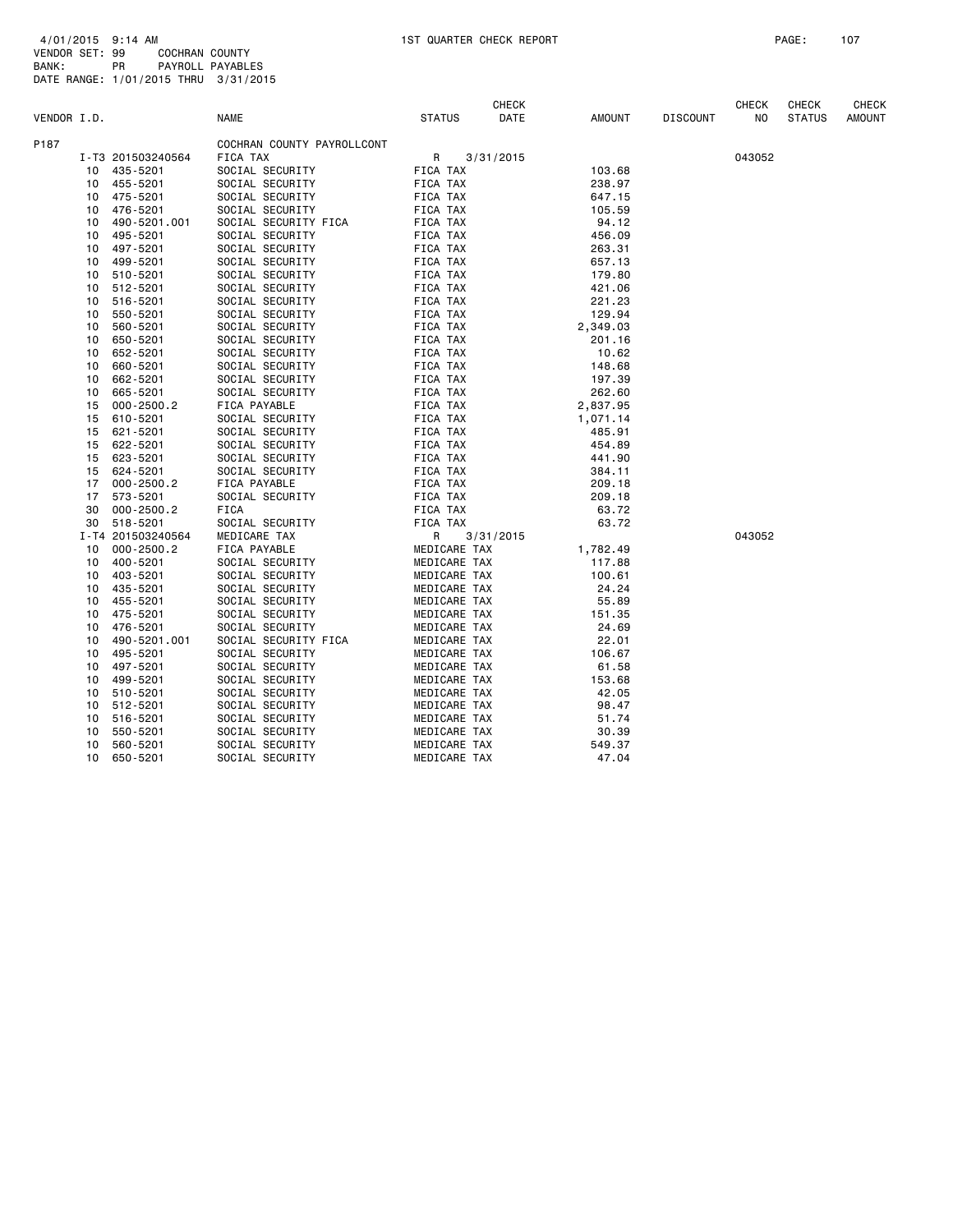|             |    |                   |                            |                                | <b>CHECK</b>         |          |                 | <b>CHECK</b> | <b>CHECK</b>  | <b>CHECK</b>  |
|-------------|----|-------------------|----------------------------|--------------------------------|----------------------|----------|-----------------|--------------|---------------|---------------|
| VENDOR I.D. |    |                   | <b>NAME</b>                | <b>STATUS</b>                  | DATE                 | AMOUNT   | <b>DISCOUNT</b> | NO           | <b>STATUS</b> | <b>AMOUNT</b> |
| P187        |    |                   | COCHRAN COUNTY PAYROLLCONT |                                |                      |          |                 |              |               |               |
|             |    | I-T4 201503240564 | MEDICARE TAX               | R<br>3/31/2015<br>MEDICARE TAX |                      |          |                 | 043052       |               |               |
|             |    | 10 652-5201       | SOCIAL SECURITY            |                                |                      | 2.48     |                 |              |               |               |
|             | 10 | 660-5201          | SOCIAL SECURITY            | MEDICARE TAX                   |                      | 34.77    |                 |              |               |               |
|             | 10 | 662-5201          | SOCIAL SECURITY            | MEDICARE TAX                   |                      | 46.17    |                 |              |               |               |
|             | 10 | 665-5201          | SOCIAL SECURITY            | MEDICARE TAX                   |                      | 61.41    |                 |              |               |               |
|             | 15 | $000 - 2500.2$    | FICA PAYABLE               | MEDICARE TAX                   |                      | 663.71   |                 |              |               |               |
|             | 15 | 610-5201          | SOCIAL SECURITY            | MEDICARE TAX                   |                      | 250.50   |                 |              |               |               |
|             | 15 | 621-5201          | SOCIAL SECURITY            | MEDICARE TAX                   |                      | 113.64   |                 |              |               |               |
|             | 15 | 622-5201          | SOCIAL SECURITY            | MEDICARE TAX                   |                      | 106.38   |                 |              |               |               |
|             | 15 | 623-5201          | SOCIAL SECURITY            | MEDICARE TAX                   |                      | 103.35   |                 |              |               |               |
|             | 15 | 624-5201          | SOCIAL SECURITY            | MEDICARE TAX                   |                      | 89.84    |                 |              |               |               |
|             | 17 | $000 - 2500.2$    | FICA PAYABLE               | MEDICARE TAX                   |                      | 48.92    |                 |              |               |               |
|             | 17 | 573-5201          | SOCIAL SECURITY            | MEDICARE TAX                   |                      | 48.92    |                 |              |               |               |
|             | 30 | $000 - 2500.2$    | <b>FICA</b>                | MEDICARE TAX                   |                      | 14.90    |                 |              |               |               |
|             | 30 | 518-5201          | SOCIAL SECURITY            | MEDICARE TAX                   |                      | 14.90    |                 |              |               | 43,349.22     |
| T218        |    |                   | TEXAS ASS'N OF COUNTIES    |                                |                      |          |                 |              |               |               |
|             |    | I-11 201503240564 | EMPLOYEE PREMIUMS          | R                              | 3/31/2015            |          |                 | 043053       |               |               |
|             | 10 | 400-5202          | GROUP INSURANCE            | <b>EMPLOYEE PREMIUMS</b>       |                      | 1,490.30 |                 |              |               |               |
|             | 10 | 403-5202          | GROUP INSURANCE            | EMPLOYEE PREMIUMS              |                      | 1,601.76 |                 |              |               |               |
|             | 10 | 455-5202          | GROUP INSURANCE            | EMPLOYEE PREMIUMS              |                      | 800.88   |                 |              |               |               |
|             | 10 | 475-5202          | GROUP INSURANCE            | <b>EMPLOYEE PREMIUMS</b>       |                      | 1,601.76 |                 |              |               |               |
|             | 10 | 495-5202          | GROUP INSURANCE            | EMPLOYEE PREMIUMS              |                      | 1,601.76 |                 |              |               |               |
|             | 10 | 497-5202          | GROUP INSURANCE            | EMPLOYEE PREMIUMS              |                      | 800.88   |                 |              |               |               |
|             | 10 | 499-5202          | GROUP INSURANCE            | EMPLOYEE PREMIUMS              |                      | 2,402.64 |                 |              |               |               |
|             | 10 | 510-5202          | GROUP INSURANCE            | EMPLOYEE PREMIUMS              |                      | 800.88   |                 |              |               |               |
|             | 10 | 512-5202          | GROUP INSURANCE            | EMPLOYEE PREMIUMS              |                      | 1,601.76 |                 |              |               |               |
|             | 10 | 516-5202          | GROUP INSURANCE [50%]      | EMPLOYEE PREMIUMS              |                      | 816.61   |                 |              |               |               |
|             | 10 | 550-5202          | GROUP INSURANCE            | EMPLOYEE PREMIUMS              |                      | 800.88   |                 |              |               |               |
|             | 10 | 560-5202          | GROUP INSURANCE            | EMPLOYEE PREMIUMS              |                      | 8,008.80 |                 |              |               |               |
|             | 10 | 650-5202          | GROUP INSURANCE            | EMPLOYEE PREMIUMS              |                      | 839.79   |                 |              |               |               |
|             | 10 | 652-5202          | GROUP INSURANCE            | EMPLOYEE PREMIUMS              |                      | 38.91    |                 |              |               |               |
|             | 10 | 660-5202          | GROUP INSURANCE [35%]      | EMPLOYEE PREMIUMS              |                      | 549.61   |                 |              |               |               |
|             | 10 | 662-5202          | GROUP INSURANCE            | EMPLOYEE PREMIUMS              |                      | 723.06   |                 |              |               |               |
|             | 10 | 665-5202          | GROUP INSURANCE            | <b>EMPLOYEE PREMIUMS</b>       |                      | 800.88   |                 |              |               |               |
|             | 15 | 610-5202          | GROUP INSURANCE            | EMPLOYEE PREMIUMS              |                      | 3,314.98 |                 |              |               |               |
|             | 15 | 621-5202          | GROUP INSURANCE            | EMPLOYEE PREMIUMS              |                      | 1,592.52 |                 |              |               |               |
|             | 15 | 622-5202          | GROUP INSURANCE            | EMPLOYEE PREMIUMS              |                      | 1,611.00 |                 |              |               |               |
|             | 15 | 623-5202          | GROUP INSURANCE            | EMPLOYEE PREMIUMS              |                      | 1,601.76 |                 |              |               |               |
|             | 15 | 624-5202          | GROUP INSURANCE            | EMPLOYEE PREMIUMS              |                      | 1,601.76 |                 |              |               |               |
|             | 17 | 573-5202          | GROUP HEALTH INSURANCE     | <b>EMPLOYEE PREMIUMS</b>       |                      | 800.88   |                 |              |               |               |
|             | 30 | 518-5202          | GROUP INSURANCE [15%]      | EMPLOYEE PREMIUMS              |                      | 235.54   |                 |              |               |               |
|             |    | I-12 201503240564 | GROUP LIFE INSURANCE       | R                              | 3/31/2015            |          |                 | 043053       |               |               |
|             | 10 | 400-5202          | GROUP INSURANCE            |                                | GROUP LIFE INSURANCE | 5.37     |                 |              |               |               |
|             | 10 | 403-5202          | GROUP INSURANCE            | GROUP LIFE INSURANCE           |                      | 5.78     |                 |              |               |               |
|             | 10 | 455-5202          | GROUP INSURANCE            | GROUP LIFE INSURANCE           |                      | 2.89     |                 |              |               |               |
|             | 10 | 475-5202          | GROUP INSURANCE            |                                | GROUP LIFE INSURANCE | 5.78     |                 |              |               |               |
|             |    |                   |                            |                                |                      |          |                 |              |               |               |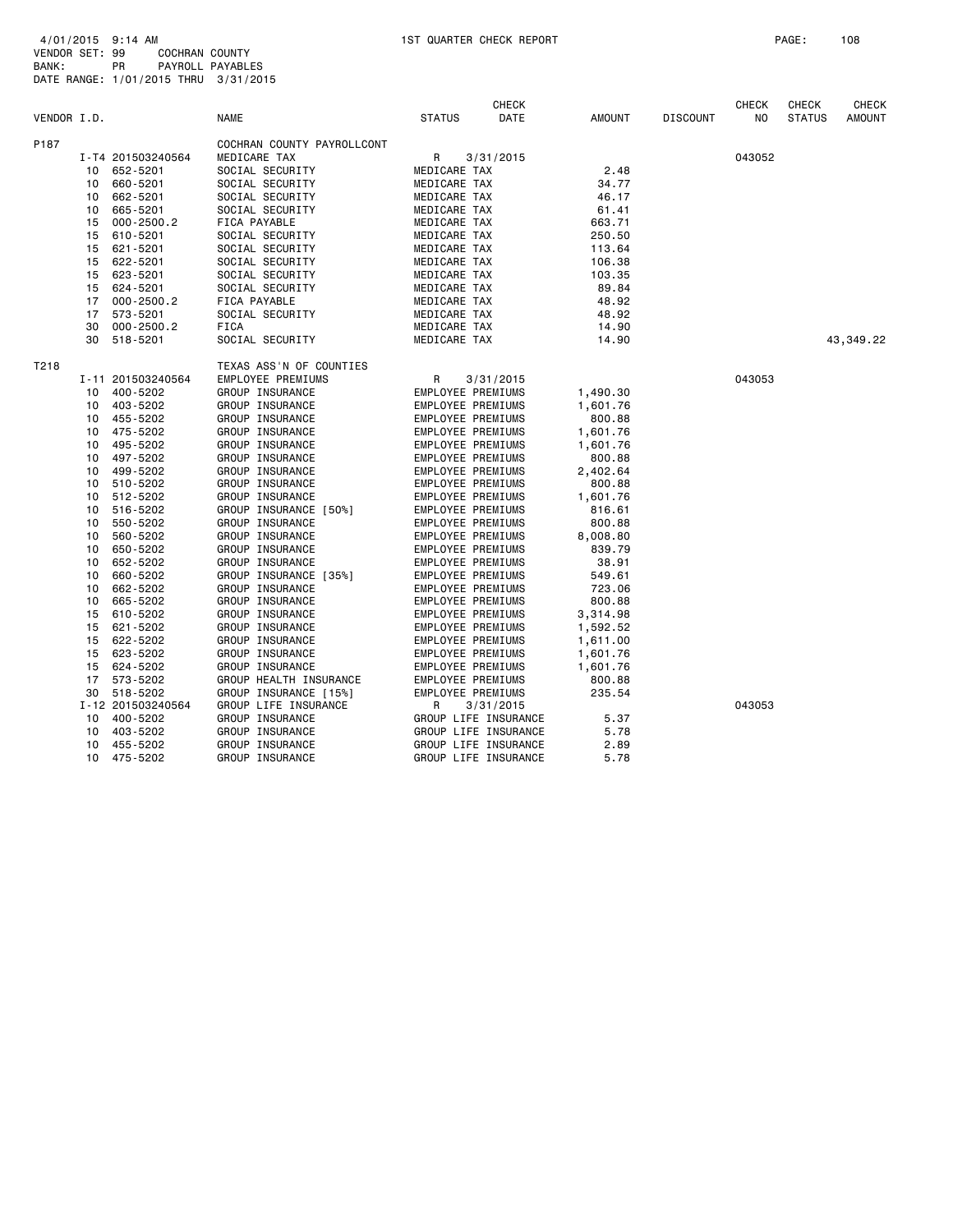| 4/01/2015 9:14 AM                    |    |                |                  |
|--------------------------------------|----|----------------|------------------|
| VENDOR SET: 99                       |    | COCHRAN COUNTY |                  |
| BANK:                                | PR |                | PAYROLL PAYABLES |
| DATE RANGE: 1/01/2015 THRU 3/31/2015 |    |                |                  |

|             |                 |                   |                                |               | <b>CHECK</b>         |                |                 | <b>CHECK</b>     | CHECK         | <b>CHECK</b>  |
|-------------|-----------------|-------------------|--------------------------------|---------------|----------------------|----------------|-----------------|------------------|---------------|---------------|
| VENDOR I.D. |                 |                   | <b>NAME</b>                    | <b>STATUS</b> | DATE                 | AMOUNT         | <b>DISCOUNT</b> | N <sub>O</sub>   | <b>STATUS</b> | <b>AMOUNT</b> |
| T218        |                 |                   | TEXAS ASS'N OF COUNTIECONT     |               |                      |                |                 |                  |               |               |
|             |                 | I-12 201503240564 | GROUP LIFE INSURANCE           | $\mathsf{R}$  | 3/31/2015            |                |                 | 043053           |               |               |
|             |                 | 10 495-5202       | GROUP INSURANCE                |               | GROUP LIFE INSURANCE | 5.78           |                 |                  |               |               |
|             | 10              | 497-5202          | GROUP INSURANCE                |               | GROUP LIFE INSURANCE | 2.89           |                 |                  |               |               |
|             | 10              | 499-5202          | GROUP INSURANCE                |               | GROUP LIFE INSURANCE | 8.67           |                 |                  |               |               |
|             | 10              | 510-5202          | GROUP INSURANCE                |               | GROUP LIFE INSURANCE | 2.89           |                 |                  |               |               |
|             | 10              | 512-5202          | GROUP INSURANCE                |               | GROUP LIFE INSURANCE | 5.78           |                 |                  |               |               |
|             | 10              | 516-5202          | GROUP INSURANCE [50%]          |               | GROUP LIFE INSURANCE | 2.95           |                 |                  |               |               |
|             | 10              | 550-5202          | GROUP INSURANCE                |               | GROUP LIFE INSURANCE | 2.89           |                 |                  |               |               |
|             | 10              | 560-5202          | GROUP INSURANCE                |               | GROUP LIFE INSURANCE | 28.90          |                 |                  |               |               |
|             | 10              | 650-5202          | GROUP INSURANCE                |               | GROUP LIFE INSURANCE | 3.03           |                 |                  |               |               |
|             | 10              | 652-5202          | GROUP INSURANCE                |               | GROUP LIFE INSURANCE | 0.14           |                 |                  |               |               |
|             | 10              | 660-5202          | GROUP INSURANCE [35%]          |               | GROUP LIFE INSURANCE | 1.98           |                 |                  |               |               |
|             | 10              | 662-5202          | GROUP INSURANCE                |               | GROUP LIFE INSURANCE | 2.61           |                 |                  |               |               |
|             | 10              | 665-5202          | GROUP INSURANCE                |               | GROUP LIFE INSURANCE | 2.89           |                 |                  |               |               |
|             | 15              | 610-5202          | GROUP INSURANCE                |               | GROUP LIFE INSURANCE | 9.80           |                 |                  |               |               |
|             | 15              | 621-5202          | GROUP INSURANCE                |               | GROUP LIFE INSURANCE | 5.75           |                 |                  |               |               |
|             | 15              | 622-5202          | GROUP INSURANCE                |               | GROUP LIFE INSURANCE | 5.81           |                 |                  |               |               |
|             | 15              | 623-5202          | GROUP INSURANCE                |               | GROUP LIFE INSURANCE | 5.78           |                 |                  |               |               |
|             | 15              | 624-5202          | GROUP INSURANCE                |               | GROUP LIFE INSURANCE | 5.78           |                 |                  |               |               |
|             | 17              | 573-5202          | GROUP HEALTH INSURANCE         |               | GROUP LIFE INSURANCE | 2.89           |                 |                  |               |               |
|             | 30              | 518-5202          | GROUP INSURANCE [15%]          |               | GROUP LIFE INSURANCE | 0.85           |                 |                  |               |               |
|             |                 | I-15 201503240564 | DEPENDENT HEALTH PREM WITHHELD | R             | 3/31/2015            |                |                 | 043053           |               |               |
|             | 10 <sup>1</sup> | 000-2500.4        | INSURANCE PAYABLE              |               | DEPENDENT HEALTH PRE | 1,464.04       |                 |                  |               |               |
|             |                 | 15 000-2500.4     | INSURANCE PAYABLE              |               | DEPENDENT HEALTH PRE | 880.96         |                 |                  |               | 38,512.48     |
|             |                 |                   |                                |               |                      |                |                 |                  |               |               |
| T266        |                 |                   | TREASURER OF VIRGINIA          |               |                      |                |                 |                  |               |               |
|             |                 | I-CJS201503240564 | CASE ID#0003452040             | R             | 3/31/2015            |                |                 | 043054           |               |               |
|             |                 | 10 000-2500.8     | CHILD SUPPORT PAYABLE          |               | CASE ID#0003452040   | 453.10         |                 |                  |               | 453.10        |
| C253        |                 |                   | COCHRAN COUNTY MONEY MKT       |               |                      |                |                 |                  |               |               |
|             |                 | I-201503240565    | NON-DEPT SUPP DEATH            | R             | 3/31/2015            |                |                 | 043055           |               |               |
|             |                 | 10 409-5207       | SUPPLEMENTAL DEATH BENEFITS    |               | NON-DEPT SUPP DEATH  | 1,848.98       |                 |                  |               | 1,848.98      |
|             |                 |                   |                                |               |                      |                |                 |                  |               |               |
|             |                 | * * TOTALS * *    | NO.                            |               |                      | INVOICE AMOUNT |                 | <b>DISCOUNTS</b> |               | CHECK AMOUNT  |
|             |                 | REGULAR CHECKS:   | 39                             |               |                      | 400,545.63     |                 | 0.00             |               | 400,545.63    |
|             |                 | HAND CHECKS:      | $\mathbf 0$                    |               |                      | 0.00           |                 | 0.00             |               | 0.00          |
|             |                 | DRAFTS:           | 0                              |               |                      | 0.00           |                 | 0.00             |               | 0.00          |
|             |                 | EFT:              | $\mathsf 0$                    |               |                      | 0.00           |                 | 0.00             |               | 0.00          |
|             |                 | NON CHECKS:       | $\Omega$                       |               |                      | 0.00           |                 | 0.00             |               | 0.00          |
|             |                 |                   |                                |               |                      |                |                 |                  |               |               |
|             |                 | VOID CHECKS:      | 0 VOID DEBITS                  |               | 0.00                 |                |                 |                  |               |               |
|             |                 |                   | VOID CREDITS                   |               | 0.00                 | 0.00           |                 | 0.00             |               |               |
|             |                 |                   |                                |               |                      |                |                 |                  |               |               |

TOTAL ERRORS: 0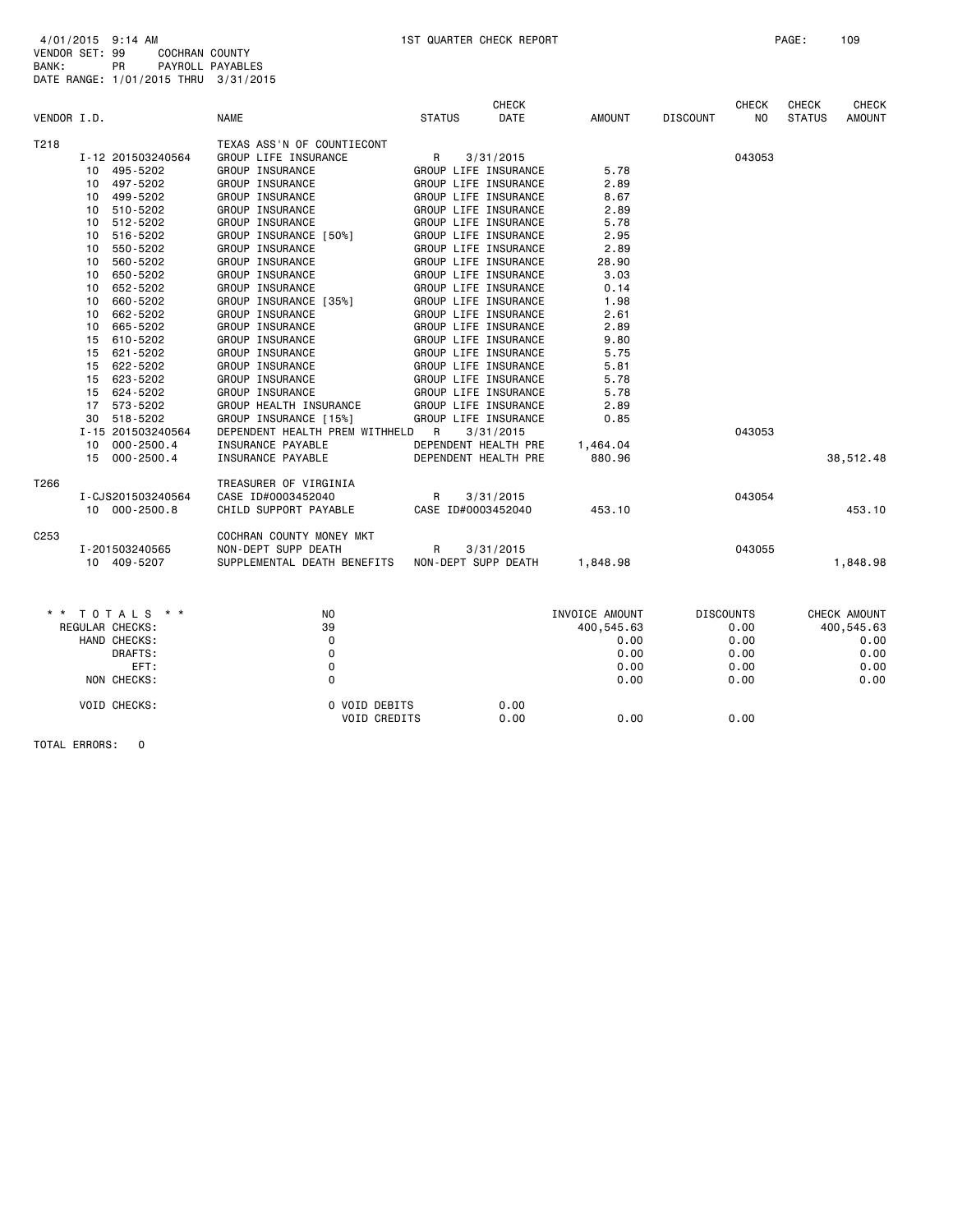| 4/01/2015 9:14 AM                    |    |                  |
|--------------------------------------|----|------------------|
| VENDOR SET: 99                       |    | COCHRAN COUNTY   |
| BANK:                                | PR | PAYROLL PAYABLES |
| DATE RANGE: 1/01/2015 THRU 3/31/2015 |    |                  |

## \*\* G/L ACCOUNT TOTALS \*\*

| G/L ACCOUNT                                                                   | <b>NAME</b>                                                                                                                                 | <b>AMOUNT</b>        |
|-------------------------------------------------------------------------------|---------------------------------------------------------------------------------------------------------------------------------------------|----------------------|
|                                                                               |                                                                                                                                             |                      |
| 10     000-2500.1<br>10    000-2500.2                                         | WITHHOLDING TAX PAYABLE                                                                                                                     | 34,900.07            |
|                                                                               | FICA PAYABLE                                                                                                                                | 27,958.25            |
| 10 <sup>1</sup><br>000-2500.3                                                 | <b>TCDRS PAYABLE</b>                                                                                                                        | 25,884.62            |
| 10<br>000-2500.4                                                              | INSURANCE PAYABLE                                                                                                                           | 29,421.80            |
| 10<br>000-2500.7                                                              | PEBSCO DEF COMP PAYABLE                                                                                                                     | 7,478.00<br>6,475.23 |
| 10 000-2500.8                                                                 | CHILD SUPPORT PAYABLE                                                                                                                       |                      |
| 10<br>400-5201                                                                | SOCIAL SECURITY                                                                                                                             | 1,865.85             |
| 10 400-5202                                                                   | <b>GROUP INSURANCE<br/>RETIREMENT<br/>SOCIAL SECURITY<br/>GROUP INSURANCE</b>                                                               | 4,487.01             |
| 10 <sup>1</sup><br>400-5203                                                   |                                                                                                                                             | 3,170.76             |
| 10 <sup>1</sup><br>403-5201                                                   |                                                                                                                                             | 1,571.14             |
| 10 403-5202                                                                   |                                                                                                                                             | 4,822.62             |
| 10<br>403-5203                                                                | RETIREMENT                                                                                                                                  | 3,101.87             |
| 10 409-5207                                                                   | SUPPLEMENTAL DEATH BENEFITS                                                                                                                 | 5,516.04             |
| 10 435-5201                                                                   | SOCIAL SECURITY                                                                                                                             | 383.76               |
| 10 435-5203                                                                   | RETIREMENT                                                                                                                                  | 652.17               |
| 10 455-5201                                                                   |                                                                                                                                             | 936.51               |
| 10 455-5202                                                                   |                                                                                                                                             | 2,411.31             |
| 10 455-5203                                                                   |                                                                                                                                             | 1,591.45             |
| 10 475-5201                                                                   | <b>COUNTRY GEOURITY<br/> GROUP INSURANCE<br/> RETIREMENT<br/> SOCIAL SECURITY<br/> GROUP INSURANCE<br/> RETIREMENT<br/> SOCIAL SECURITY</b> | 2,376.18             |
| 10 475-5202                                                                   |                                                                                                                                             | 4,822.62             |
| 10 475-5203                                                                   |                                                                                                                                             | 4,037.95             |
| 10 476-5201                                                                   | SOCIAL SECURITY                                                                                                                             | 390.84               |
| 10 $476 - 5203$<br>10 $490 - 5201,001$<br>10 $490 - 5203,001$<br>$105 - 5201$ | RETIREMENT                                                                                                                                  | 664.20               |
|                                                                               | SOCIAL SECURITY FICA                                                                                                                        | 259.14               |
|                                                                               | RETIREMENT                                                                                                                                  | 440.37               |
| 10 495-5201                                                                   | SOCIAL SECURITY                                                                                                                             | 1,688.64             |
| 10 495-5202                                                                   | GROUP INSURANCE<br>RETIREMENT                                                                                                               | 4,822.62             |
| 10 495-5203                                                                   |                                                                                                                                             | 2,869.50             |
| 10 497-5201                                                                   |                                                                                                                                             | 956.59               |
| 10 497-5202                                                                   |                                                                                                                                             | 2,411.31             |
| 10 497-5203                                                                   |                                                                                                                                             | 1,625.58             |
| 10 499-5201                                                                   | SOCIAL SECURITY<br>GROUP INSURANCE<br>RETIREMENT<br>SOCIAL SECURITY<br>CROUP INCURANCE                                                      | 2,416.75             |
| 10 499-5202                                                                   | SCOLAL SCOMMIT<br>RETIREMENT<br>SOCIAL SECURITY<br>GROUP INSURANCE<br>RETIREMENT                                                            | 7,233.93             |
| 10 499-5203                                                                   |                                                                                                                                             | 4,149.48             |
| 10 510-5201                                                                   |                                                                                                                                             | 666.19               |
| 10 510-5202                                                                   |                                                                                                                                             | 2,411.31             |
| 10 510-5203                                                                   |                                                                                                                                             | 1,132.09             |
| 10 512-5201                                                                   | SOCIAL SECURITY                                                                                                                             | 1,509.23             |
| 10 512-5202                                                                   | GROUP INSURANCE                                                                                                                             | 4,822.62             |
| 10 <sup>1</sup><br>512-5203                                                   | RETIREMENT                                                                                                                                  | 2,661.01             |
| 10 516-5201                                                                   | SOCIAL SECURITY                                                                                                                             | 822.09               |
| 10 <sup>1</sup><br>516-5202                                                   | GROUP INSURANCE [50%]                                                                                                                       | 2,463.47             |
| 10 <sup>1</sup><br>516-5203                                                   | RETIREMENT                                                                                                                                  | 1,374.69             |
| 10<br>550-5201                                                                | SOCIAL SECURITY                                                                                                                             | 480.99               |
| 10<br>550-5202                                                                | GROUP INSURANCE                                                                                                                             | 2,411.31             |
| 10<br>550-5203                                                                | RETIREMENT                                                                                                                                  | 1,062.51             |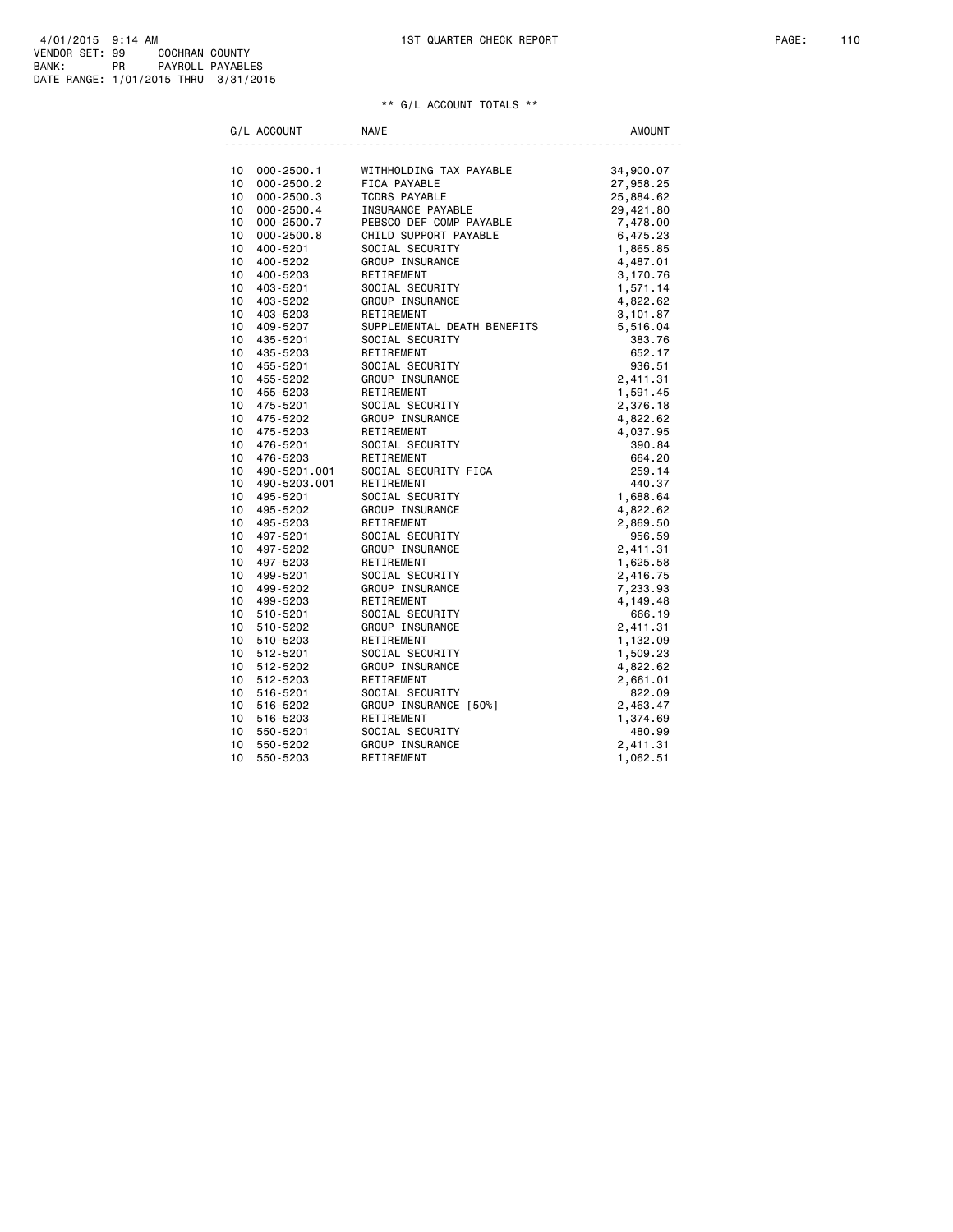| 4/01/2015 9:14 AM                    |    |                |                  |
|--------------------------------------|----|----------------|------------------|
| VENDOR SET: 99                       |    | COCHRAN COUNTY |                  |
| BANK:                                | PR |                | PAYROLL PAYABLES |
| DATE RANGE: 1/01/2015 THRU 3/31/2015 |    |                |                  |

## \*\* G/L ACCOUNT TOTALS \*\*

|                 | G/L ACCOUNT    | <b>NAME</b>                                      | <b>AMOUNT</b>        |
|-----------------|----------------|--------------------------------------------------|----------------------|
|                 |                |                                                  |                      |
|                 | 10 560-5201    | SOCIAL SECURITY<br>GROUP INSURANCE<br>RETIREMENT | 8,631.28             |
|                 | 10 560-5202    |                                                  | 24, 113. 10          |
| 10              | 560-5203       | HEIIREMENT<br>SOCIAL SECURITY<br>OBSUS           | 14,767.28            |
|                 | 10 650-5201    |                                                  | 749.65               |
|                 | 10 650-5202    | GROUP INSURANCE<br>RETIREMENT<br>SOCIAL SECURITY | 2,528.46             |
|                 | 10 650-5203    |                                                  | 1,273.94             |
|                 | 10 652-5201    |                                                  | 39.30                |
|                 | 10 652-5202    | GROUP INSURANCE                                  | 117.15               |
|                 | 10 652-5203    | RETIREMENT                                       | 66.81                |
|                 | 10 660-5201    | SOCIAL SECURITY                                  | 550.43               |
| $10-10$         | 660-5202       | GROUP INSURANCE [35%]                            | 1,651.42             |
|                 | 10 660-5203    | RETIREMENT                                       | 920.43               |
|                 | 10 662-5201    | SOCIAL SECURITY                                  | 730.68               |
|                 | 10 662-5202    | GROUP INSURANCE                                  | 2,177.01<br>1,241.61 |
|                 | 10 662-5203    | RETIREMENT                                       |                      |
|                 | 10 665-5201    | SOCIAL SECURITY                                  | 932.99               |
|                 | 10 665-5202    | GROUP INSURANCE                                  | 2,411.31             |
| 10 <sup>1</sup> | 665-5203       | RETIREMENT                                       | 1,267.80             |
|                 |                | *** FUND TOTAL ***                               | 289,782.32           |
|                 | 15 000-2500.1  | WITHHOLDING TAX PAYABLE                          | 13,535.64            |
| 15              | $000 - 2500.2$ | FICA PAYABLE                                     | 10,354.61            |
|                 | 15 000-2500.3  | TCDRS PAYABLE                                    | 9,629.30             |
| 15              | $000 - 2500.4$ | INSURANCE PAYABLE                                | 10,445.73            |
|                 | 15 000-2500.7  | PEBSCO DEF COMP PAYABLE                          | 75.00                |
|                 | 15 610-5201    | SOCIAL SECURITY                                  | 3,971.04             |
|                 | 15 610-5202    | GROUP INSURANCE                                  | 9,974.34             |
| 15              | 610-5203       | RETIREMENT                                       | 6,748.13             |
|                 | 15 621-5201    | SOCIAL SECURITY                                  | 1,661.57             |
|                 | 15 621-5202    | GROUP INSURANCE                                  | 4,813.35             |
|                 | 15 621-5203    | RETIREMENT                                       | 2,701.94             |
|                 | 15 622-5201    | SOCIAL SECURITY                                  | 1,661.34             |
|                 | 15 622-5202    | GROUP INSURANCE                                  | 4,831.89             |
|                 | 15 622-5203    |                                                  | 2,855.40             |
| 15              | 623-5201       |                                                  | 1,638.81             |
|                 | 15 623-5202    | RETIREMENT<br>SOCIAL SECURITY                    | 4,822.62             |
| 15              | 623-5203       | RETIREMENT                                       | 2,806.18             |
|                 | 15 624-5201    | SOCIAL SECURITY                                  | 1,421.85             |
| 15              | 624-5202       | GROUP INSURANCE                                  | 4,822.62             |
|                 | 15 624-5203    | RETIREMENT                                       | 2,771.28             |
|                 |                | *** FUND TOTAL ***                               | 101,542.64           |
| 17              | 000-2500.1     | WITHHOLDING TAX PAYABLE                          | 863.19               |
| 17              | $000 - 2500.2$ | FICA PAYABLE                                     | 775.91               |
| 17              | $000 - 2500.3$ | <b>TCDRS PAYABLE</b>                             | 700.32               |
| 17              | 573-5201       | SOCIAL SECURITY                                  | 775.91               |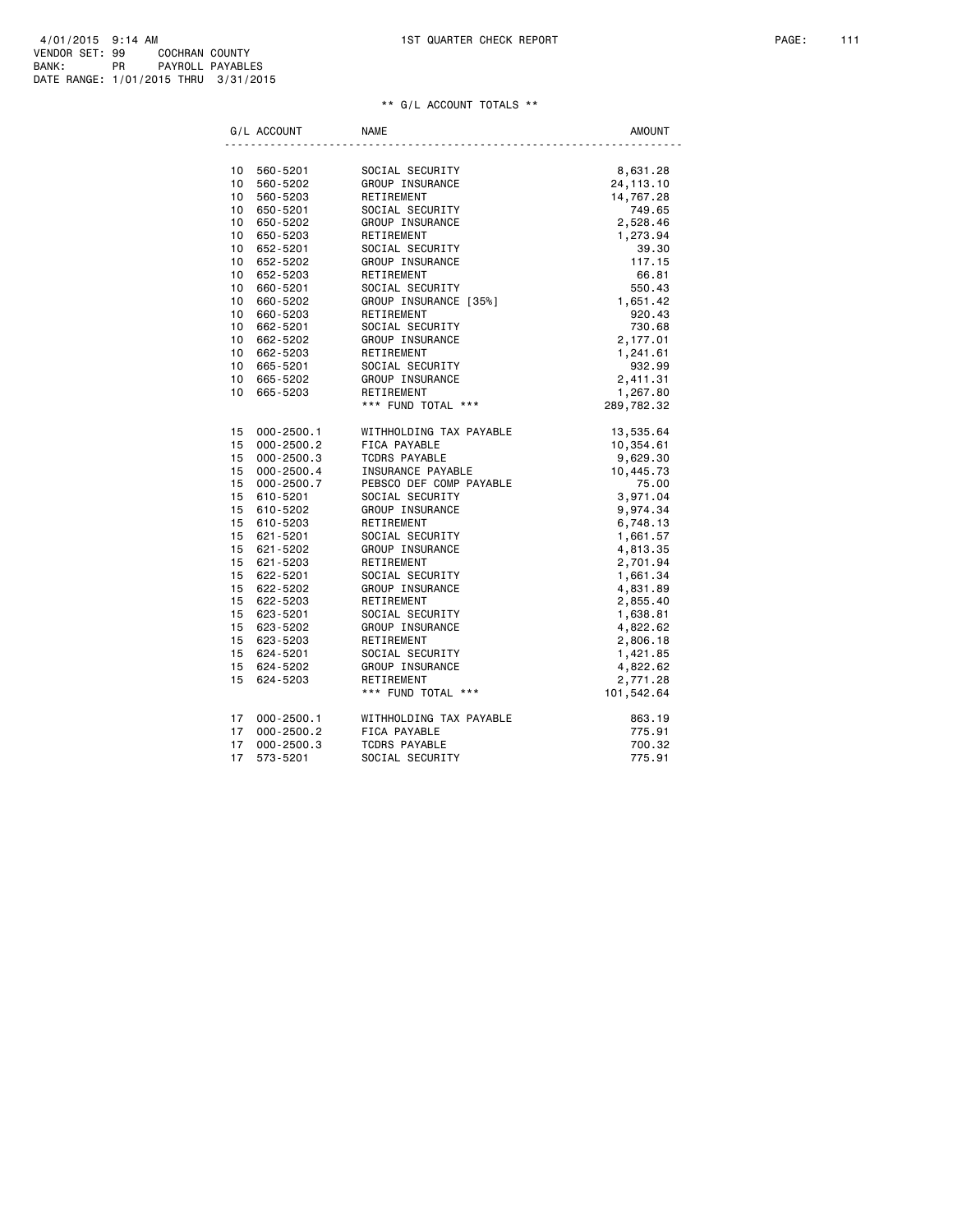### \*\* G/L ACCOUNT TOTALS \*\*

|                            | G/L ACCOUNT          | <b>NAME</b>            | <b>AMOUNT</b>  |                  |              |
|----------------------------|----------------------|------------------------|----------------|------------------|--------------|
|                            | 573-5202<br>17       | GROUP HEALTH INSURANCE | 2,411.31       |                  |              |
|                            | 17<br>573-5203       | RETIREMENT             | 1,300.56       |                  |              |
|                            |                      | *** FUND TOTAL ***     | 6,827.20       |                  |              |
|                            | $000 - 2500.1$<br>30 | FEDERAL WITHOLDING     | 418.79         |                  |              |
|                            | 30<br>$000 - 2500.2$ | FICA                   | 235.89         |                  |              |
|                            | 000-2500.3<br>30     | <b>TCDRS</b>           | 212.42         |                  |              |
|                            | $000 - 2500.4$<br>30 | AFLAC                  | 188.28         |                  |              |
|                            | 518-5201<br>30       | SOCIAL SECURITY        | 235.91         |                  |              |
|                            | 30<br>518-5202       | GROUP INSURANCE [15%]  | 707.73         |                  |              |
|                            | 518-5203<br>30       | RETIREMENT             | 394.45         |                  |              |
|                            |                      | *** FUND TOTAL ***     | 2,393.47       |                  |              |
|                            | NO                   |                        | INVOICE AMOUNT | <b>DISCOUNTS</b> | CHECK AMOUNT |
| VENDOR SET: 99<br>BANK: PR | 39<br>TOTALS:        |                        | 400,545.63     | 0.00             | 400,545.63   |
| BANK: PR<br>TOTALS:        | 39                   |                        | 400,545.63     | 0.00             | 400,545.63   |
| REPORT TOTALS:             | 535                  |                        | 1,066,570.27   | 0.00             | 1,066,570.27 |